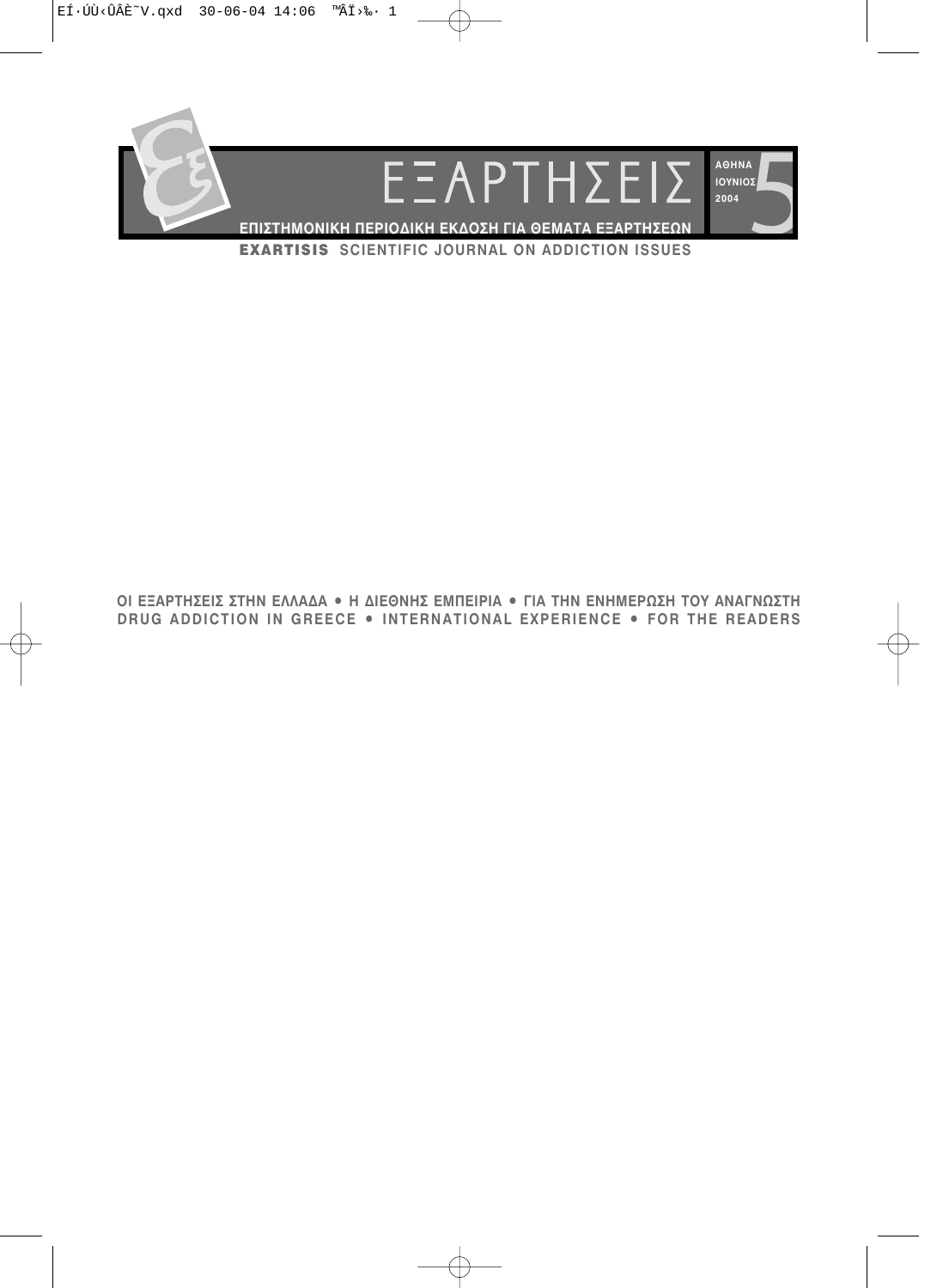

CIENTIFIC JOURNAL ON ADDICTION ISSUES

# Ιδιοκτησία

Κέντρο Θεραπείας Εξαρτημένων Ατόμων  $(KE. \Theta.E.A.)$ Σορβόλου 24, 116 36 ΑΘΗΝΑ τηλ.: 210 9241993-6, φαξ: 210 9241986 ηλεκτρονική διεύθυνση: exartisis@kethea.gr ιστοσελίδα: www.kethea.gr

# Εκδότης-Διευθυντής

Γεράσιμος ΝΟΤΑΡΑΣ

Αναπληρώτρια Διευθύντρια Έκδοσης Άννα ΤΣΙΜΠΟΥΚΛΗ

# Συντακτική Ομάδα

Σταματία ΑΛΙΦΡΑΓΚΗ. Ρέμος ΑΡΜΑΟΣ. Ελένη ΑΡΓΥΡΙΑΔΟΥ, Μίρκα ΓΟΝΤΙΚΑ, Μαρίνα ΔΑΣΚΑΛΟΠΟΥΛΟΥ, Ειρήνη ΚΑΤΣΑΜΑ, Γεωργία ΧΡΙΣΤΟΦΙΛΗ

### Σύμβουλος Έκδοσης Griffith EDWARDS, Εκδότης του Addiction

# Διεθνής Συμβουλευτική Επιτροπή

David DEITCH, καθηγητής Κλινικής Ψυχιατρικής στο Πανεπιστήμιο Καλιφόρνια Σαν Ντιέγκο, Δημήτρης ΙΑΤΡΙΔΗΣ, καθηγητής Έρευνας και Κοινωνικής Πολιτικής στο Boston College, Edward KAUFMAN, καθηγητής Κλινικής Ψυχιατρικής στο Πανεπιστήμιο Καλιφόρνια, Irvine και εκδότης του American Journal of Drug and Alcohol Abuse.

# Επιστημονική Επιτροπή Έκδοσης

Δημοσθένης ΑΓΡΑΦΙΩΤΗΣ, Παναγιώτης ΓΕΩΡΓΑΚΑΣ, Δήμητρα ΓΚΕΦΟΥ-ΜΑΔΙΑΝΟΥ, Ανδρέας ΔΗΜΗΤΡΙΟΥ, Αθανάσιος ΔΟΥΖΕΝΗΣ, Γιώργος ΚΑΛΑΡΡΥΤΗΣ, Χάρις ΚΑΤΑΚΗ. Νέστωρ ΚΟΥΡΑΚΗΣ. Άννα ΚΟΚΚΕΒΗ. Χρήστος ΚΟΚΚΟΡΗΣ, Ευάγγελος ΚΡΟΥΣΤΑΛΑΚΗΣ, Αχιλλέας ΚΡΥΣΤΑΛΛΗΣ, Ιωάννα ΚΥΡΙΤΣΗ, Χρήστος ΛΑΣΚΑΡΑΤΟΣ, Ιωάννης ΛΙΑΠΠΑΣ, Βασίλειος ΜΑΡΚΗΣ, Μάριος ΜΑΡΣΕΛΟΣ, Κατερίνα ΜΑΤΣΑ, Βενετσάνος ΜΑΥΡΕΑΣ, Γιώργος ΜΠΑΡΔΑΝΗΣ, Αλίκη ΜΟΣΤΡΙΟΥ, Δημοσθένης ΜΠΟΥΚΗΣ, Κλήμης ΝΑΥΡΙΔΗΣ, Γεράσιμος ΠΑΠΑΝΑΣΤΑΣΑΤΟΣ, Νικόλαος ΠΑΡΑΣΚΕΥΟΠΟΥΛΟΣ. Βασίλης ΠΑΣΣΑΣ. Άννα ΠΕΤΡΙΔΟΥ, Πέτρος ΠΟΛΥΧΡΟΝΗΣ, Χαράλαμπος ΠΟΥΛΟΠΟΥΛΟΣ, Χρήστος ΡΟΓΚΟΤΗΣ, Καλλιόπη ΣΠΙΝΕΛΛΗ, Ιωάννης ΤΣΙΑΝΤΗΣ, Ανδρέας ΦΑΚΟΣ, Ιάκωβος ΦΑΡΣΕΔΑΚΗΣ, Μάρθα ΦΩΣΤΕΡΗ

# **Publishing Body**

Therapy Centre for Dependent Individuals (KETHEA) 24. Sorvolou str., 116 36 ATHENS tel.: 210 9241993-6, fax: 210 9241986 e-mail: exartisis@kethea.gr website: www.kethea.gr

# **Editor in Chief**

Gerassimos NOTARAS

**Assistant Editor** Anna TSIBOUKLI

# **Editorial Group**

Stamatia ALIFRAGI. Remos ARMAOS. Eleni ARGYRIADOU, Mirka GONTIKA, Marina DASKALOPOULOU, Eirini KATSAMA, Georgia CHRISTOFILI

**Consultant Editor** Griffith EDWARDS. Editor in Chief of Addiction

**International Editorial Advisory Group** David DEITCH, Professor of Clinical Psychiatry, University of California San Diego. Demetrius IATRIDIS, Professor, Social Policy Planning, Boston College Graduate School of Social Work, Edward KAUFMAN, Professor of Clinical Psychiatry, University of California, Irvine and Editor of the American Journal of Drug and Alcohol Abuse.

# **National Editorial Advisory Group**

Dimosthenis AGRAFIOTIS, Panagiotis GEORGAKAS, Dimitra GEFOU-MADIANOU, Andreas DIMITRIOU, Athanassios DOUZENIS, Giorgos KALARRYTIS, Charis KATAKI, Nestor KOURAKIS, Anna KOKKEVI, Christos KOKKORIS, Evangelos KROUSTALAKIS, Achilleas KRYSTALLIS, Ioanna KYRITSI, Christos LASKARATOS, Ioannis LIAPPAS, Vasileios MARKIS, Marios MARSELOS, Katerina MATSA, Venetsanos MAVREAS, Giorgos BARDANIS, Aliki MOSTRIOU. Dimosthenis BOUKIS, Klimis NAVRIDIS, Gerassimos PAPANASTASATOS, Nikolaos PARASKEVOPOULOS. Vasilis PASSAS. Anna PETRIDOU, Petros POLYCHRONIS. Charalampos POULOPOULOS, Christos ROGOTIS, Kalliopi SPINELLI, Ioannis TSIADIS, Andreas FAKOS, lakovos FARSEDAKIS, Martha FOSTERI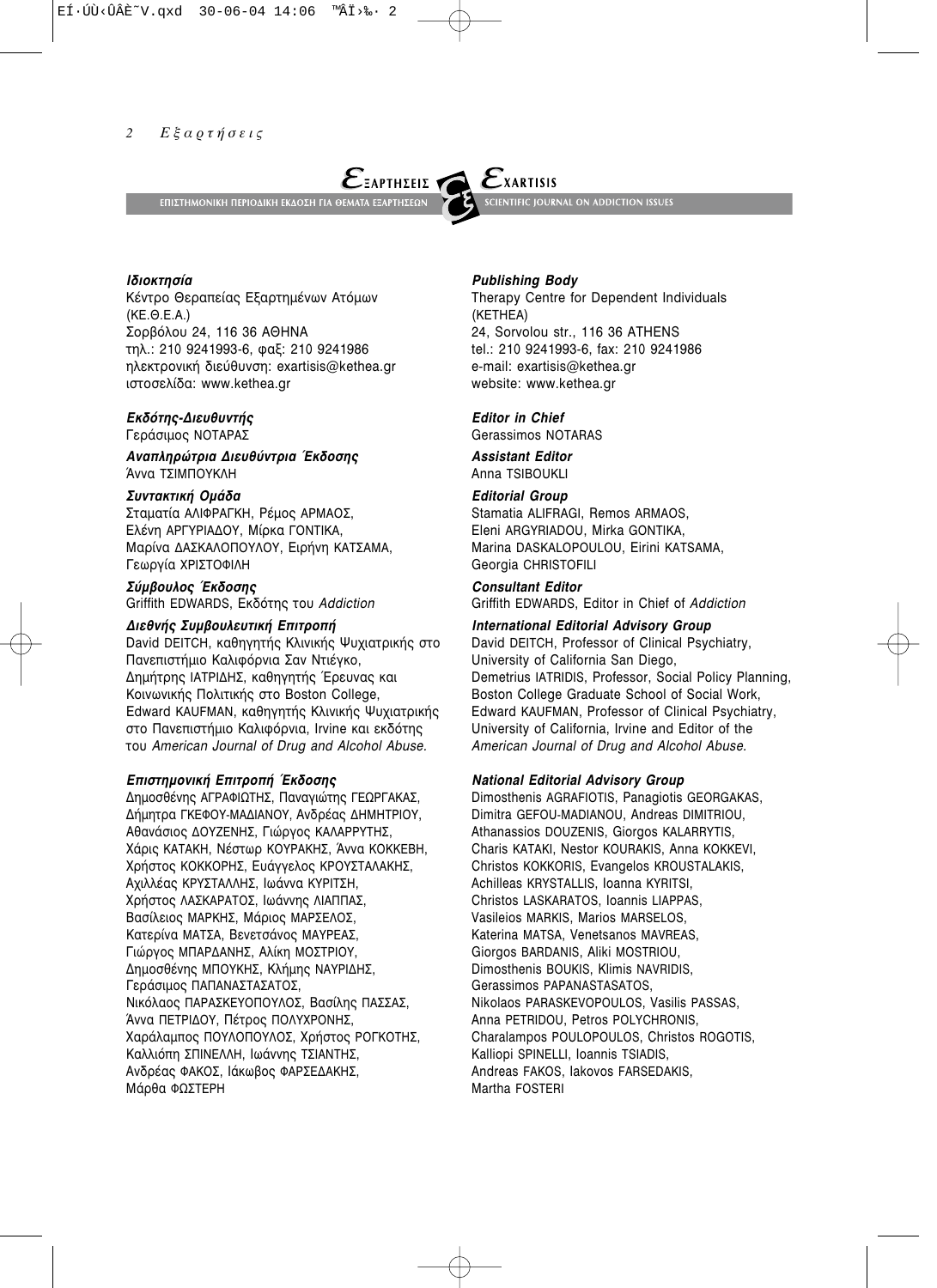# **ΠΕΡΙΕΧΟΜΕΝΑ - CONTENTS**

| Εκδοτικό σημείωμα - Editorial                                                                                                                                                                                                                                                                                       | 5   |
|---------------------------------------------------------------------------------------------------------------------------------------------------------------------------------------------------------------------------------------------------------------------------------------------------------------------|-----|
| ΟΙ ΕΞΑΡΤΗΣΕΙΣ ΣΤΗΝ ΕΛΛΑΔΑ - DRUG ADDICTION IN GREECE<br>Το αλκοόλ πρόδρομος ουσία στην υποτροπή των εξαρτημένων στα οπιούχα<br>Χαράλαμπος Πουλόπουλος<br>Alcohol as a stepping stone to relapse in opiate use for former drug users<br>Charalampos Poulopoulos                                                      | 9   |
| Θετικές και αρνητικές επιδράσεις του αθλητισμού στο Φαινόμενο<br>της εξάρτησης<br>Παναγιώτης Γεωργάκας, Θεανώ Χατζούδη<br>Positive and negative aspects of physical training in the drug addiction<br>phenomenon<br>Panagiotis Georgakas, Theano Hatzoudi                                                           | 21  |
| Η ΘΕΡΑΠΕΙΑ ΣΤΟ ΣΤΟΧΑΣΤΡΟ - TREATMENT PERSPECTIVES<br>Η ελληνική πραγματικότητα στον τομέα της μείωσης της ζήτησης<br>ψυχοδραστικών ουσιών: Περιορισμοί και Δυνατότητες<br>Κατερίνα Μάτσα<br>The Greek reality in the field of reduction of psychoactive substances:<br>limitations and potentials<br>Katerina Matsa | 34  |
| Η ΔΙΕΘΝΗΣ ΕΜΠΕΙΡΙΑ – INTERNATIONAL EXPERIENCE<br>Η διερεύνηση του συσχετισμού ανάμεσα στη χρήση κάνναβης και την κατάθλιψη<br>Exploring the association between cannabis use and depression<br>Louisa Degenhardt, Wayne Hall, and Michael Lynskey                                                                   | 41  |
| Έκθεση μαθητών προεφηβικής ηλικίας σε ουσίες<br>Exposure to drugs among pre-teenage schoolchildren<br>James McIntosh, Maria Gannon, Neil McKeganey, Fiona MacDonald                                                                                                                                                 | 62  |
| Η χρήση κάνναβης και οι σχολικές επιδόσεις<br>Cannabis and educational achievement<br>David M Fergusson, L John Horwood and Annette L Beautrais                                                                                                                                                                     | 78  |
| ΠΕΡΙΛΗΨΕΙΣ - ABSTRACTS                                                                                                                                                                                                                                                                                              |     |
| Αλκοόλ- Alcohol                                                                                                                                                                                                                                                                                                     | 106 |
| Ηρωίνη, Κάνναβη και άλλες ουσίες - Heroin, Cannabis and other drugs                                                                                                                                                                                                                                                 | 111 |
| Καπνός - Tobacco                                                                                                                                                                                                                                                                                                    | 114 |
| Άλλα Θέματα- Other issues                                                                                                                                                                                                                                                                                           | 120 |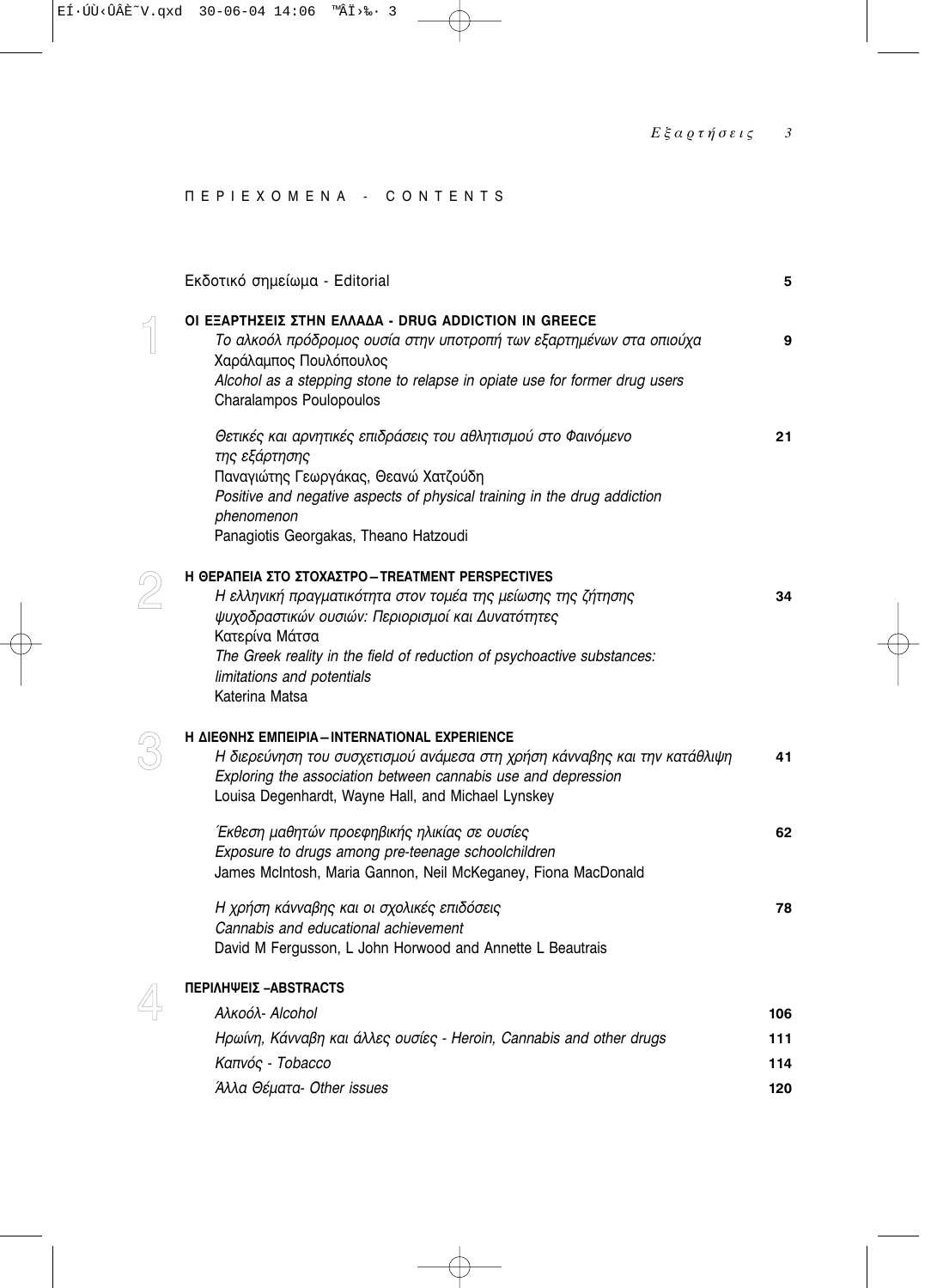#### Εξαρτήσεις  $\overline{4}$



## ΓΙΑ ΤΗΝ ΕΝΗΜΕΡΩΣΗ ΤΟΥ ΑΝΑΓΝΩΣΤΗ -FOR THE READERS

| Νέα και γεγονότα –News and notes                       | 133 |
|--------------------------------------------------------|-----|
| Οδηγίες προς τους συγγραφείς – Guidance to the authors | 145 |

Για την καλύτερη ενημέρωση των αναγνωστών του περιοδικού τα περιεχόμενα, οι τίτλοι των άρθρων και των περιλήψεων είναι δίγλωσσοι.

Η αναδημοσίευση των πρωτότυπων ελληνικών άρθρων επιτρέπεται μόνο με έγγραφη άδεια από τον εκδότη και θα πρέπει υποχρεωτικά να αναφέρονται η πηγή και οι συγγραφείς. Επίσης, η αναδημοσίευση των μεταφρασμένων άρθρων του περιοδικού επιτρέπεται μόνο με έγγραφη άδεια από τον εκδότη και θα πρέπει υποχρεωτικά να αναφέρονται η πηγή, οι συγγραφείς και το όνομα του μεταφραστή του άρθρου.

For the better information of the readers of this journal the contents, the titles of the articles and of the abstracts are translated into two languages.

Reprint of the original Greek articles is only allowed after the written permission of the editor, and they should always refer the source and the authors. Also reprint of the translated articles is only allowed after the written permission of the editor and they should always refer the source, the authors and the translator.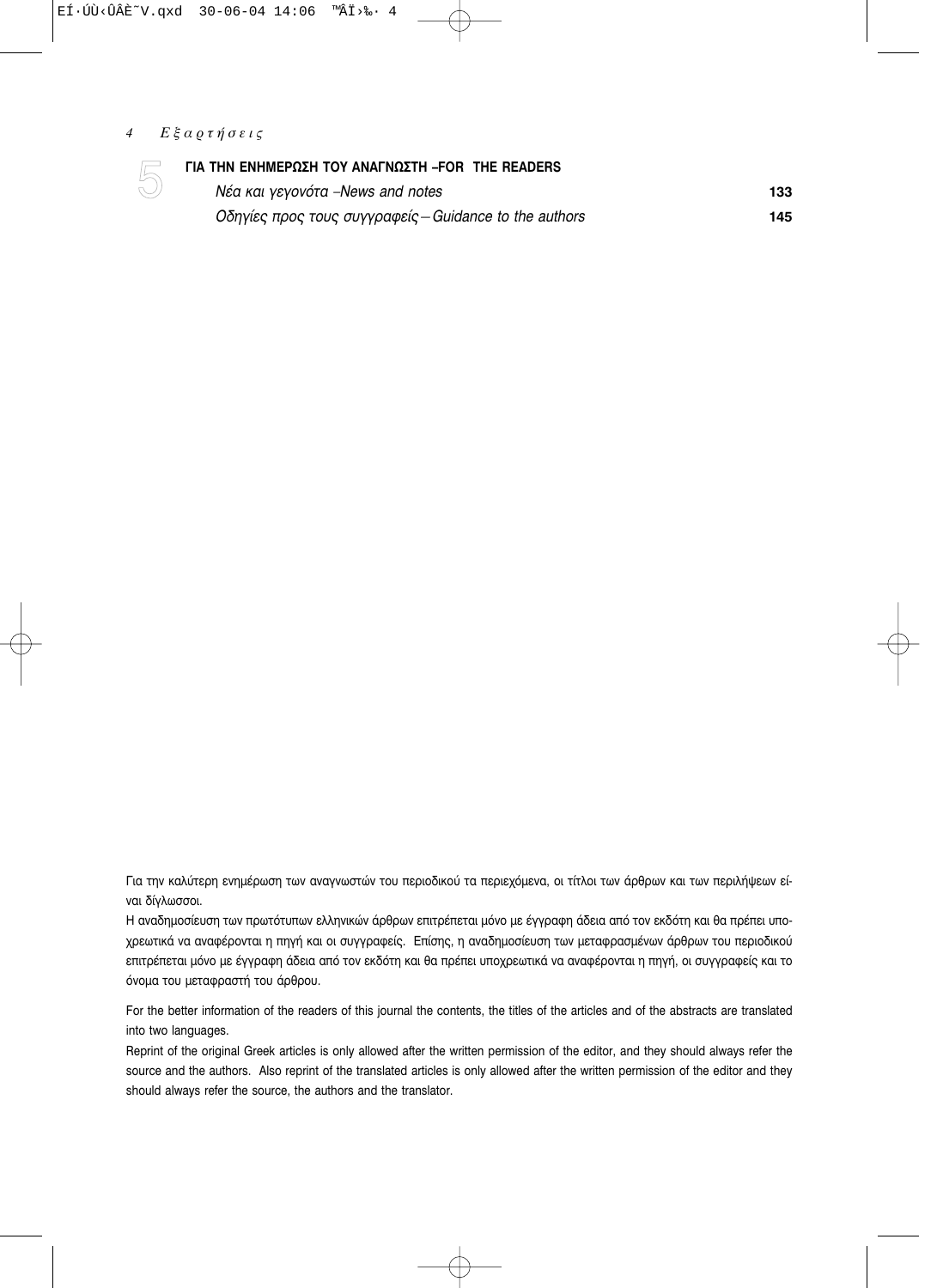# Εκδοτικό Σημείωμα

ΤΟ ΕΚΔΟΤΙΚΟ ΣΗΜΕΙΩΜΑ ΤΟΥ ΤΕΥΧΟΥΣ αυτού θα ασχοληθεί με δύο θέματα. Την ετήσια έκθεση του ΟΗΕ για τα ναρκωτικά, που δόθηκε στη δημοσιότητα στις 3 Μαρτίου 2004, και το θεσμό της ετήσιας συνάντησης των εκδοτών περιοδικών που ασχολούνται με τις εξαρτήσεις (ISAJE- International Society of Addiction Journal Editors).

Όπως είναι ννωστό, η Διεθνής Επιτροπή του ΟΗΕ νια τον Έλενχο των Ναρκωτικών (International Narcotics Control Board-INBC) κάθε χρόνο πραγματοποιεί μια γενική επισκόπηση του παρελθόντος έτους σχετικά με τις παγκόσμιες τάσεις στην παραγωγή, διακίνηση και χρήση ναρκωτικών φαρμάκων και ψυχοτρόπων ουσιών. Ταυτόχρονα θέτει υπόψη της διεθνούς κοινότητας μια σειρά από επίκαιρα θέματα που σχετίζονται με το ίδιο αντικείμενο.

Έτσι εφέτος η έκθεση των Ηνωμένων Εθνών, την οποία στη χώρα μας από αρκετά χρόνια έχει αναλάβει να παρουσιάζει το ΚΕ.Θ.Ε.Α. σε συνεργασία με το τοπικό γραφείο πληροφοριών του ΟΗΕ, διαπιστώνει ότι:

- Η κάνναβη παραμένει το πιο διαδεδομένο ναρκωτικό σε όλο τον κόσμο. ακολουθούμενη από τα διεγερτικά τύπου αμφεταμίνης, την κοκαΐνη και τα οπιούχα.
- Η Ευρώπη εξακολουθεί να διατηρεί την πρωτιά στην παραγωγή συνθετικών ναρκωτικών, τα οποία και εξάγει σε άλλες περιοχές του κόσμου.
- Η πλέον προβληματική χρήση ουσιών στην Ευρώπη και άλλες περιοχές του κόσμου αφορά κυρίως στην ενδοφλέβια χρήση ηρωίνης, γεγονός που συμβάλλει στην εξάπλωση του HIV/AIDS και άλλων λοιμωδών νοσημάτων.
- Στις ΗΠΑ σημαντικό πρόβλημα παραμένει η υπερκατανάλωση φαρμάκων, όπου όλο και μεγαλύτερο ρόλο φαίνεται να παίζει το Διαδίκτυο.

# Στην έκθεση επισημαίνεται ακόμη:

# Διακίνηση ουσιών μέσω Διαδικτύου

Η διακίνηση ουσιών που υπόκεινται σε διεθνή έλεγχο μέσω Διαδικτύου παρουσιάζει αυξητική τάση. Οι παραγγελίες του τύπου αυτού δεν προϋποθέτουν επίσκεψη σε γιατρό ούτε συνταγογράφηση. Λόγω της αποστολής τους στον παραλήπτη ταχυδρομικά, ο εντοπισμός των διακινούμενων ουσιών είναι δυσχερής, όπως δυσχερής είναι και ο εντοπισμός των «φαρμακείων» του Διαδικτύου, που έχουν τη δυνατότητα να λειτουργούν σε οποιοδήποτε μέρος του κόσμου και την ευχέρεια να μετακινούνται από τόπο σε τόπο.

# Μείωση της βλάβης

Η Επιτροπή για τον Έλεγχο των Ναρκωτικών του ΟΗΕ προσπαθεί να αποσαφηνίσει τις απόψεις της πάνω στα μέτρα μείωσης της βλάβης από τη χρήση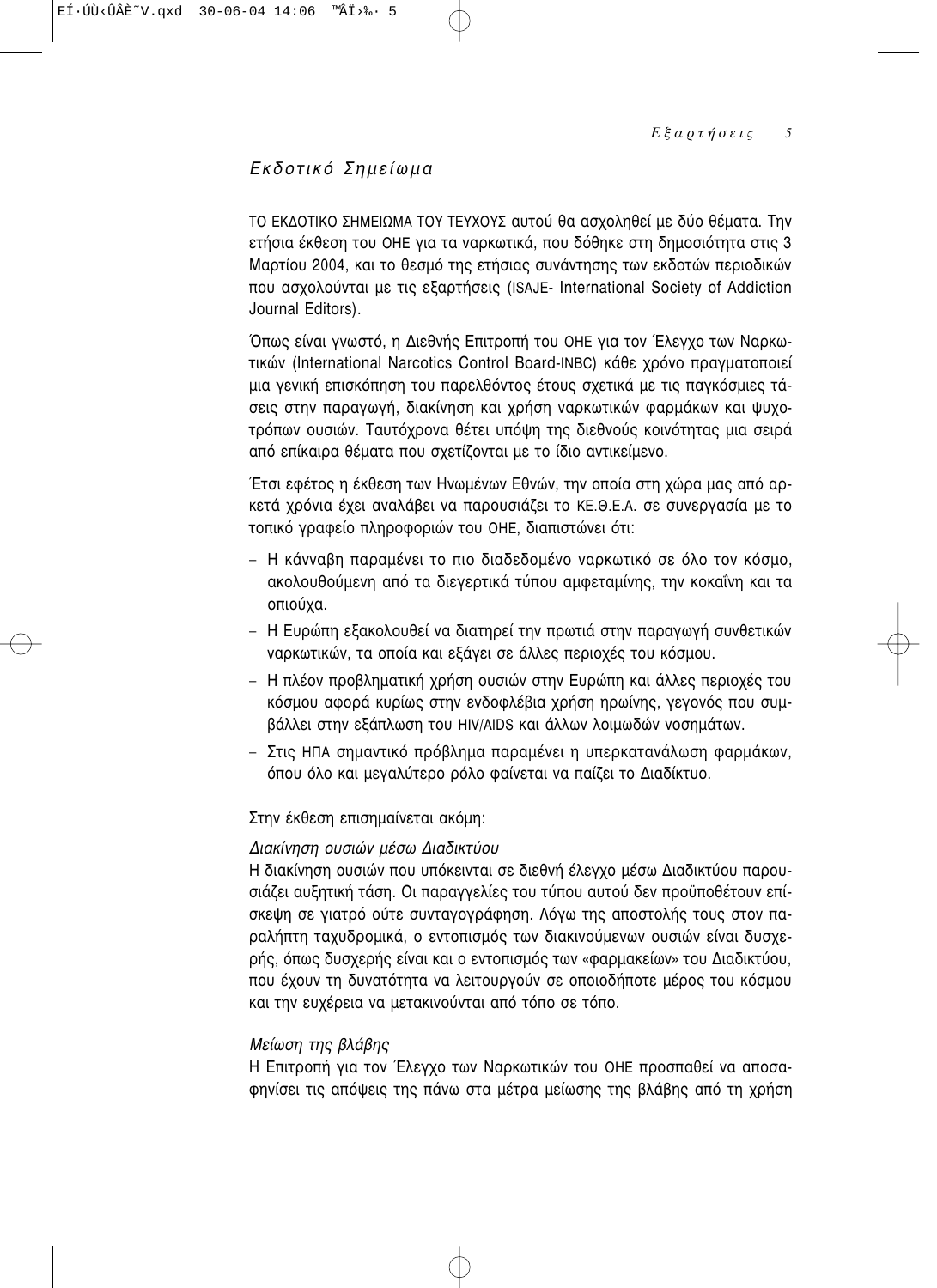#### Εξαρτήσεις 6

ουσιών. Αναγνωρίζει τη σημασία που έχουν ορισμένες πλευρές των προγραμμάτων μείωσης της βλάβης ως στρατηγική τριτογενούς πρόληψης. Υπογραμμίζει ωστόσο ότι δεν πρέπει να υποκαθιστούν ή να εφαρμόζονται εις βάρος άλλων σημαντικών δραστηριοτήτων, όπως η πρόληψη και τα προγράμματα απεξάρτησης. Τονίζει επίσης ότι ορισμένες από τις πρακτικές μείωσης της βλάβης προσκρούουν στις διεθνείς συμβάσεις για τον έλεγχο των ναρκωτικών και αντιστρατεύονται τις προσπάθειες πρόληψης.

# Ναρκωτικά βία και εγκληματικότητα

Έκκληση απευθύνει η Επιτροπή για παρεμβάσεις εστιασμένες στην κοινότητα με στόχο να αντιμετωπιστεί η παράνομη διακίνηση ναρκωτικών ουσιών καθώς και η σχετιζόμενη με αυτή παραβατικότητα. Η Επιτροπή προτρέπει στη διαμόρφωση πολιτικής σε διαφορετικά επίπεδα με βασικό χαρακτηριστικό την εμπλοκή της τοπικής κοινότητας και μέριμνα όχι μόνο για την καταστολή αλλά και για την πρόληψη και θεραπεία του φαινομένου της παραβατικότητας.

# Ανεπάρκεια αναλγητικών φαρμάκων για θεραπευτικούς σκοπούς

Η Επιτροπή επισημαίνει ότι, ιδιαίτερα στις αναπτυσσόμενες χώρες, παρατηρείται ανεπάρκεια ναρκωτικών φαρμάκων που χρησιμοποιούνται στην ιατρική για την αντιμετώπιση του ανθρώπινου πόνου. Έτσι, ενώ οι αναπτυσσόμενες χώρες αντιπροσωπεύουν περίπου το 80% του παγκόσμιου πληθυσμού, καταναλώνουν μόνο το 6% της παγκόσμιας παραγωγής μορφίνης, ενώ δέκα αναπτυγμένες χώρες καταναλώνουν το 87% της παγκόσμιας κατανάλωσης της ουσίας αυτής. Αντίστοιχο χάσμα παρατηρείται μεταξύ αναπτυσσόμενων χωρών και αναπτυγμένου κόσμου και στην κατανάλωση άλλων αναλγητικών.

Η Διεθνής Επιτροπή Εκδοτών Περιοδικών για τις Εξαρτήσεις (ISAJE) απέκτησε νομική υπόσταση το 2001 ως μη κερδοσκοπικός οργανισμός, ενώ οι εργασίες και οι συναντήσεις για την ίδρυσή της είχαν ήδη ξεκινήσει από το 1997. Σήμερα συμμετέχουν σ' αυτή περισσότερα από τριάντα επιστημονικά περιοδικά μεταξύ των οποίων και οι Εξαρτήσεις. Οι εκδότες των περιοδικών αυτών συνέρχονται σε ετήσια βάση για να συζητήσουν και να αναπτύξουν απόψεις πάνω σε θέματα που αφορούν στα κοινά προβλήματα για την αντιμετώπιση των εξαρτήσεων καθώς και σημαντικά ζητήματα ηθικής και δεοντολογίας.

To ISAJE παρέχει επίσης ενημέρωση και εκπαίδευση σε εκδότες περιοδικών του χώρου των εξαρτήσεων, καθώς και σε συγγραφείς επιστημονικών άρθρων. Στηρίζει ακόμα περιοδικά από όλο τον κόσμο.

Η φετινή συνάντηση του ISAJE θα πραγματοποιηθεί στην Ελλάδα από τις 9 έως τις 11 Οκτωβρίου και την υποδοχή και οργάνωση της συνάντησης έχουν αναλάβει οι Εξαρτήσεις.

> Για την εκδοτική ομάδα ΓΕΡΑΣΙΜΩΣ ΝΩΤΑΡΑΣ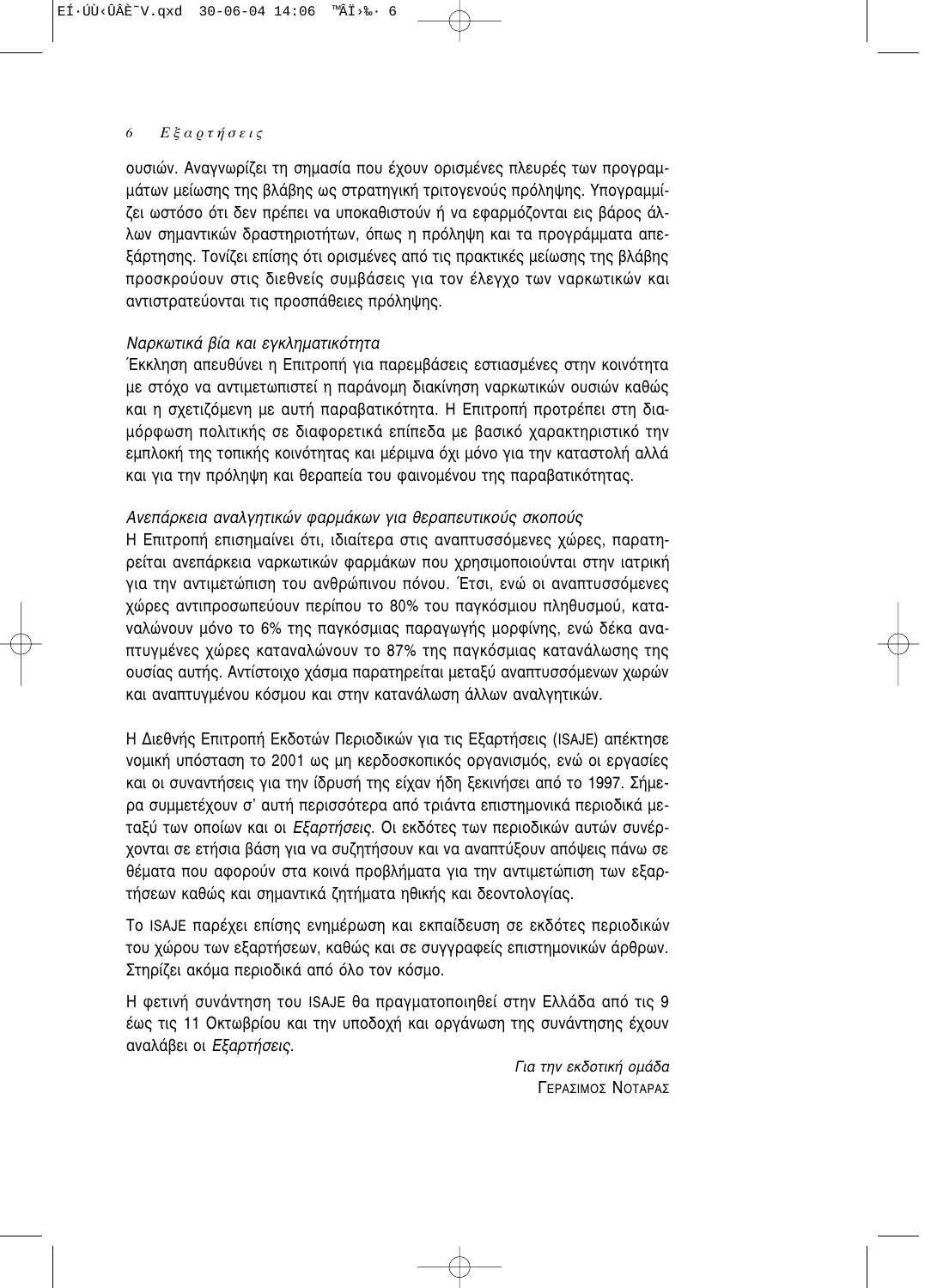# **OL EEAPTHEEIX STHN EAAAAA**<br>Drug addiction in greece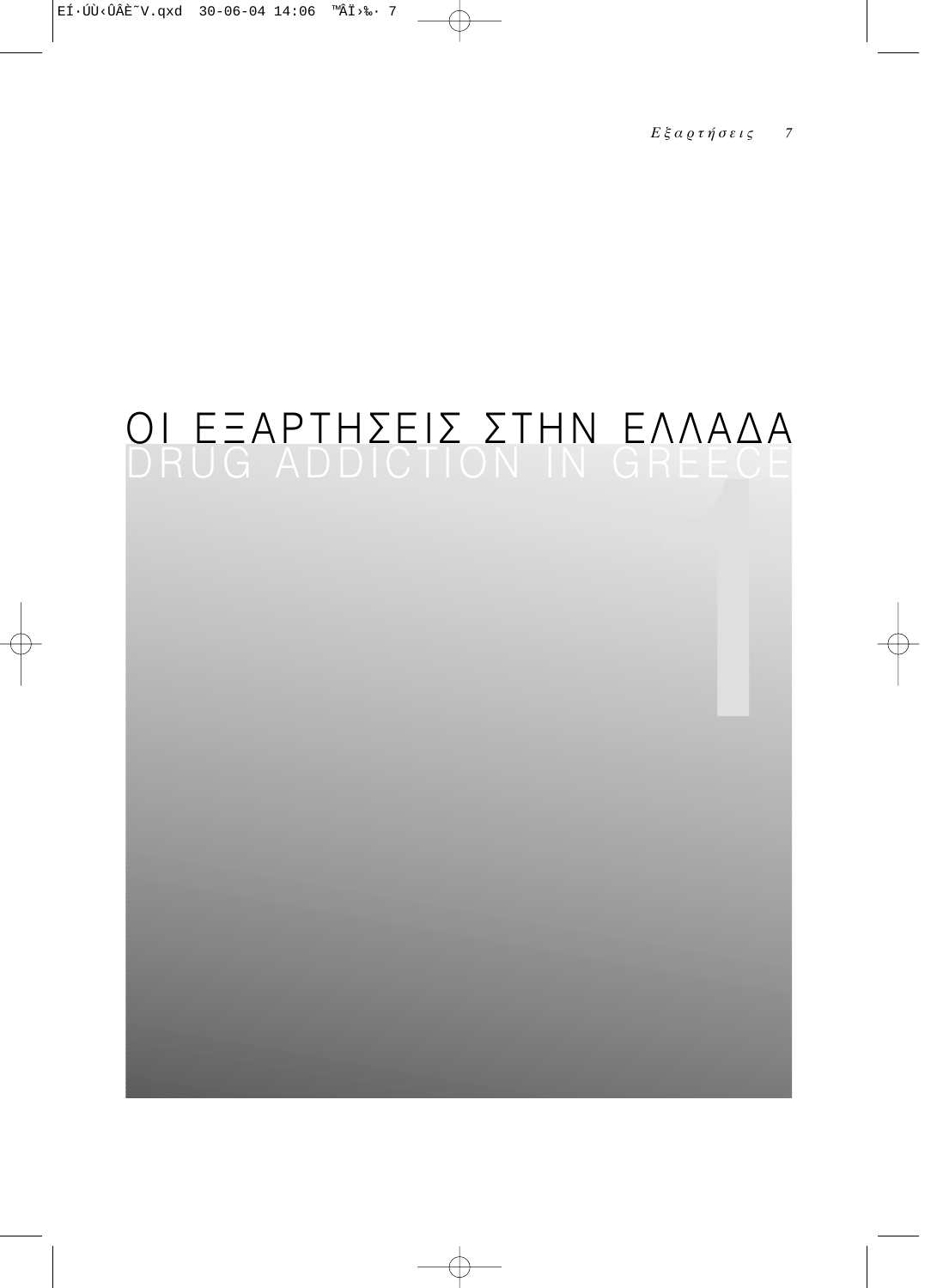#### *Εξαρτήσεις*  $\mathcal{S}$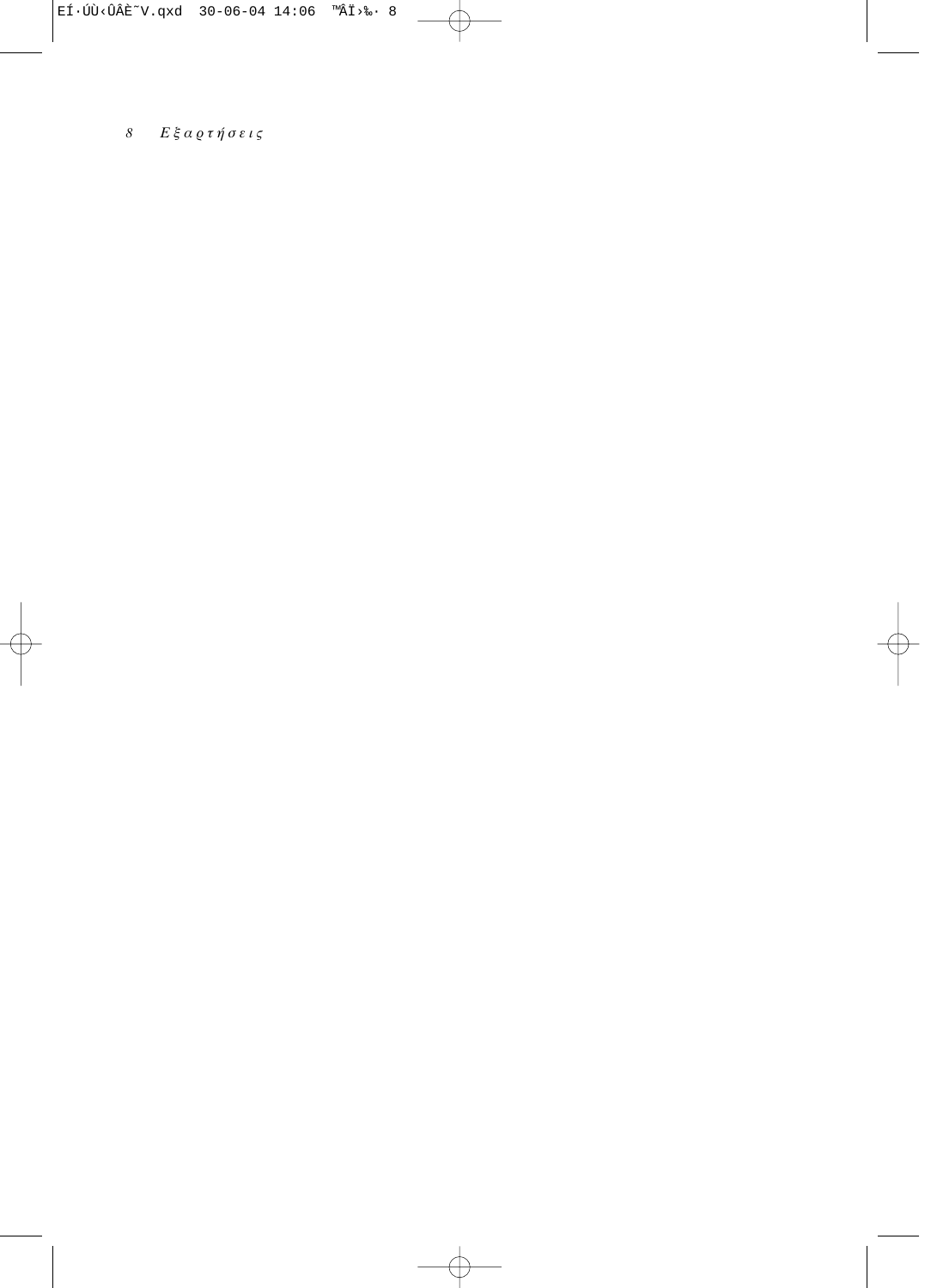Εξαρτήσεις, τεύχος 5, 2004

# ALCOHOL AS A STEPPING STONE TO RELAPSE IN OPIATE USE FOR **FORMER DRUG USERS**

CHARALAMPOS POULOPOULOS\*

# Abstract

Aim: To examine the relationship between alcohol use from former opioid addicts and relapse.

- Design: Qualitative study in regards to the factors that may lead to abstinence or relapse following the treatment of drug addiction in a group of individuals who were admitted even for one day- in one of the Therapeutic Communities of the Therapy Center for Dependent Individuals.
- Findings: Research has shown that many properties attributed to alcohol have led it to be considered as gateway for relapse. Alcohol is preferred to other substances as it is considered a "safer" substance to experiment with and because of its availability in the market. Further research is needed in regards to the education of individuals on issues of relapse prevention.

<sup>\*</sup> Ph.D in Applied Social Studies, University of Bradford, Director of KETHEA (Therapy Center for Dependent Individuals)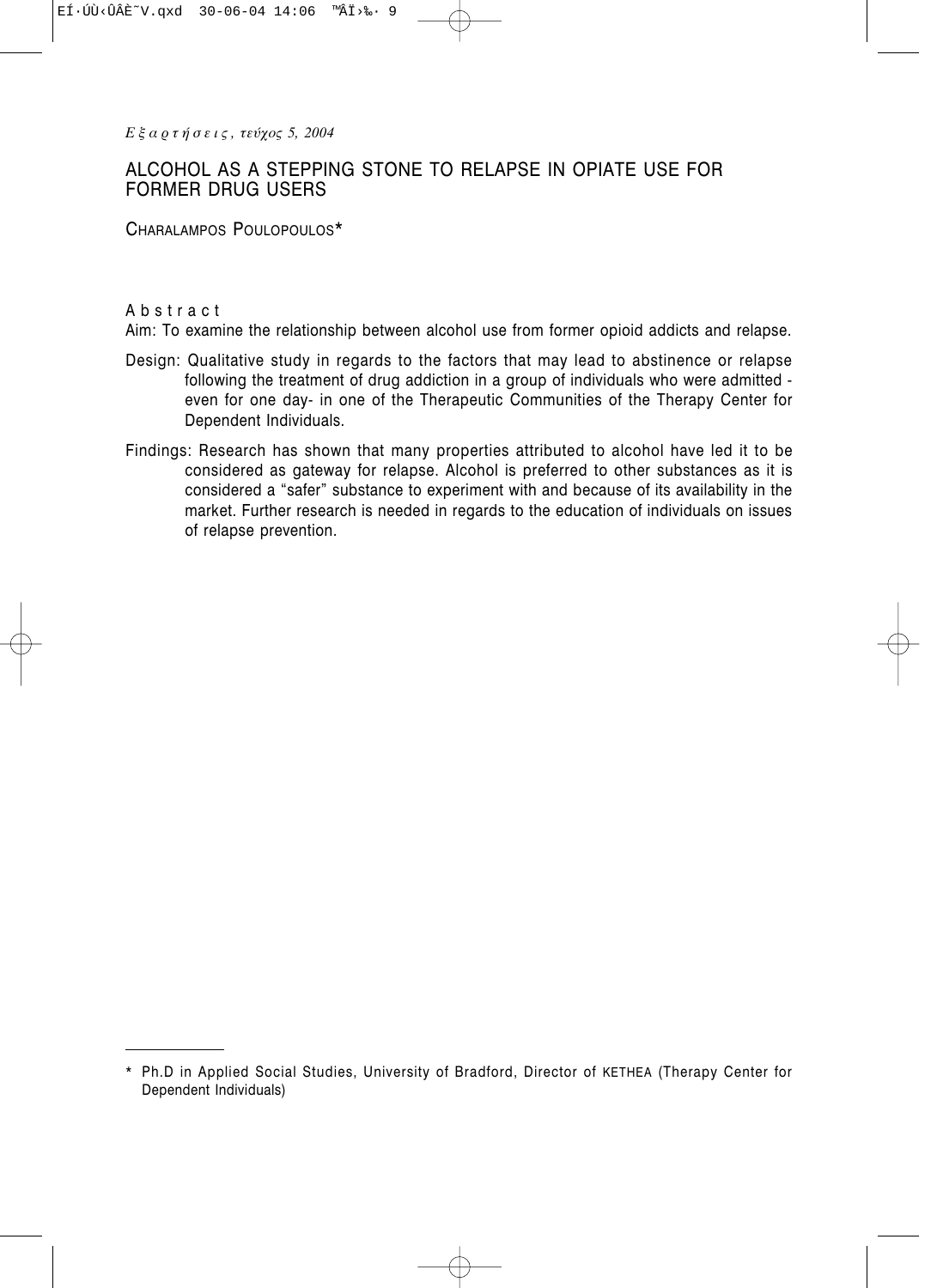# ΤΟ ΑΛΚΟΟΛ ΠΡΟΛΡΟΜΟΣ ΟΥΣΙΑ ΣΤΗΝ ΥΠΟΤΡΟΠΗ ΤΟΝ ΕΞΑΡΤΗΜΕΝΟΝ ΣΤΑ ΟΠΙΟΥΧΑ

ΧΑΡΑΛΑΜΠΟΣ ΠΟΥΛΟΠΟΥΛΟΣ\*

# Περίληψη

- Στόχος: Να διερευνηθεί η σχέση ανάμεσα στη χρήση αλκοόλ από πρώην εξαρτημένους στα οπιούχα και στην υποτροπή τους.
- Σχεδιασμός: Ποιοτική μελέτη αναφορικά με τους παράγοντες που μπορεί να οδηγήσουν σε αποχή ή υποτροπή μετά τη θεραπεία για τη χρήση ουσιών σε ομάδα ατόμων που εισήχθησαν έστω και για μία ημέρα στις Θεραπευτικές Κοινότητες του Κέντρου Θεραπείας Εξαρτημένων Ατόμων.
- Αποτελέσματα: Η έρευνα έδειξε ότι στο αλκοόλ αποδίδονται αρκετές ιδιότητες που το καθιστούν δίοδο για υποτροπή. Το αλκοόλ προτιμάται από άλλες ουσίες καθώς θεωρείται πιο «ασφαλής» ουσία για πειραματισμό αλλά και λόγω της διαθεσιμότητάς του στην αγορά. Απαιτείται περαιτέρω μελέτη για τους τρόπους εκπαίδευσης των ατόμων στην πρόληψη της υποτροπής

# **FITALOLH**

Στις δυτικές κοινωνίες η κατάχρηση αλκοόλ αρχίζει στην εφηβεία, και όσοι ξεκινούν τη χρήση του πριν από την ηλικία των 14 ετών έχουν τέσσερις φορές περισσότερες πιθανότητες να εξαρτηθούν από το αλκοόλ, σε σχέση με όσους ξεκινούν μετά τα 20 τους χρόνια (Grant & Dawson, 1997). Παγκοσμίως το 5% των θανάτων ανθρώπων ηλικίας 15-29 ετών αποδίδεται στη χρήση αλκοόλ (Masterman & Kelly, 2003; Jernigan, 2001). Στην Ευρώπη το αλκοόλ ενοχοποιείται για έναν στους τέσσερις θανάτους στην ίδια ηλικιακή ομάδα. Στην Αγγλία η τακτική μηνιαία κατανάλωση αλκοόλ αυξάνεται από 5,1% στην ηλικία των 11 ετών σε 36% στην ηλικία των 16 ετών (Sutherland & Shepherd, 2001), ενώ παρατηρείται και αύξηση της ποσότητας αλκοόλ που καταναλώνεται από παιδιά ηλικίας 11-15 ετών σε 9.9 μονάδες εβδομαδιαίως (Donaldson, 2001). Το 1999 η Παγκόσμια Οργάνωση Υγείας μόνο για την Ευρώπη κατέγραψε 55.000 θανάτους γέων ανθρώπων που σχετίζονταν με τη χρήση αλκοόλ. Στην Ελλάδα, σύμφωνα με δημοσιεύματα του Τύπου, το 40% των τροχαίων θανατηφόρων ατυχημάτων αποδίδονται στην κατάχρηση αλκοόλ, ενώ η ετήσια κατά κεφαλή κατανάλωση αλκοόλ το 1999 έφτασε τα 8,9 λίτρα (ΕΚΤΕΠΝ, 2002).

<sup>\*</sup> Διδάκτωρ Εφαρμοσμένων Κοινωνικών Επιστημών Πανεπιστημίου Bradford, Διευθυντής του Κέντρου Θεραπείας Εξαρτημένων Ατόμων (ΚΕ.Θ.Ε.Α.)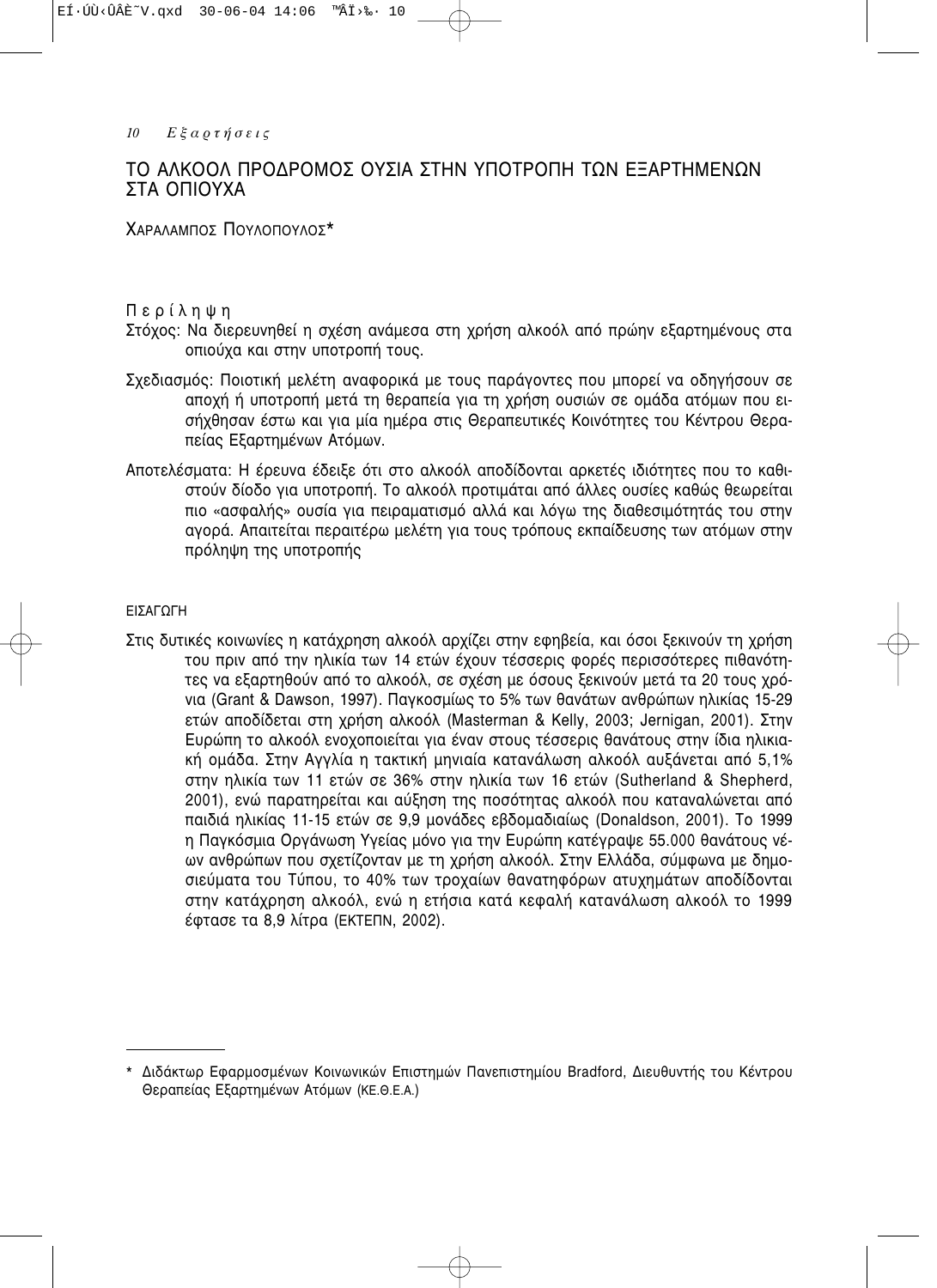# ΧΡΗΣΗ ΑΛΚΟΟΛ ΚΑΙ ΑΛΛΩΝ ΟΥΣΙΩΝ

- Είναι γνωστό ότι υπάρχει άμεση σχέση μεταξύ της χρήσης αλκοόλ και της χρήσης παράνομων εξαρτητικών ουσιών. Οι χρήστες παράνομων ουσιών (κυρίως οπιούχων), που ζητούν θεραπεία στα διάφορα κέντρα, ξεκινούν τη χρήση με νόμιμες ουσίες, όπως είναι το αλκοόλ και ο καπνός. Αργότερα χρησιμοποιούν παράνομες ουσίες, όπως είναι το χασίς και τα χάπια χωρίς συντανή γιατρού, ενώ, ύστερα από ένα διάστημα 3 περίπου ετών εμπλέκονται με τη χρήση ηρωίνης (ΚΕ.Θ.Ε.Α. 2003). Η παράλληλη χρήση διαφορετικών ουσιών αποτελεί συνηθισμένο φαινόμενο ιδιαίτερα για τους εξαρτημένους χρήστες. Τα άτομα αυτά φθάνουν να ζητήσουν θεραπεία νια την εξάρτηση από παράνομες ουσίες, χωρίς να δίνουν σημασία στις νόμιμες ουσίες που καταναλώνουν (αλκοόλ, νικοτίνη κ.ά).
- Στη μελέτη που πραγματοποίησε ο Roques (2001) για την επικινδυνότητα των ψυχοτρόπων ουσιών, το αλκοόλ κατατάσσεται μαζί με την ηρωίνη και την κοκαΐνη στην κατηγορία των πλέον τοξικών ουσιών. Ωστόσο, λόγω της διαδεδομένης κοινωνικής του χρήσης, δεν θεωρείται «επικίνδυνη» ουσία και συχνά προωθείται με επιθετικές μεθόδους διαφήμισης. Η άποψη ότι το αλκοόλ είναι ακίνδυνο συναντάται τόσο στο γενικό πληθυσμό (Eurobarometer 2003) όσο και στα άτομα που κάνουν κατάχρηση ουσιών, μεταξύ των οποίων και το αλκοόλ. Η αντίληψη αυτή επηρεάζει και τα θεραπευτικά προγράμματα τα οποία στην πλειονότητά τους επικεντρώνονται στην αντιμετώπιση της εξάρτησης από παράνομες κυρίως ουσίες και πολλές φορές αγνοούν το σημαντικό ρόλο που οι νόμιμες ουσίες παίζουν στην εξάρτηση και μπορεί επίσης να παίξουν και στην πιθανή υποτροπή.
- Το φαινόμενο της παράλληλης χρήσης αλκοόλ και παράνομων ουσιών από τους χρήστες που ζητούν θεραπεία εμφανίζεται σε αρκετές χώρες. Στην Αγγλία το ένα τρίτο των εξυπηρετούμενων που έπιναν κατά την εισαγωγή τους στην Εθνική Μελέτη Αποτελεσματι-Kότητας της Θεραπείας (National Treatment Outcome Research Study, NTORS, 1998) ανέφεραν ιδιαίτερα προβληματικούς τρόπους χρήσης αλκοόλ, ενώ η πλειονότητα των εξυπηρετούμενων έκανε ελάχιστες αλλαγές στο τρόπο χρήσης αλκοόλ μετά τη θεραπεία για παράνομες ουσίες που δημιουργούν εξάρτηση (Gossop et.al., 2000). Μελέτες στις ΗΠΑ δείχνουν ότι ποσοστό το οποίο κυμαίνεται από 20% έως 50% των χρηστών παράνομων ουσιών που βρίσκονται σε θεραπεία είναι προβληματικοί χρήστες αλκοόλ (Belenko 1979; Joseph & Appel 1985; Hunt et.al. 1986; Hubbard et.al. 1989; Lehman & Simpson 1990). Σε έρευνα που πρανματοποίησαν στη Σουηδία ο Berglund και οι συ-Vεργάτες του (1991) αναφέρουν ότι οι τρεις στους τέσσερις συμμετέχοντες, οι οποίοι ήταν χρήστες παράνομων ουσιών σε θεραπεία, κάποια περίοδο της ζωής τους έκαναν προβληματική χρήση αλκοόλ.
- Το μοντέλο συμπεριφοράς που υιοθετούν συνήθως τα άτομα κατά την πρώτη εμπλοκή τους με τις ουσίες -από τη χρήση μίας νόμιμης ουσίας, όπως το αλκοόλ έως τη χρήση παράνομων ουσιών- φαίνεται να επαναλαμβάνεται στις περιπτώσεις διολίσθησης ή υποτροπής, μετά τη θεραπεία. Υποτροπή ορίζεται η επιστροφή σε προηγούμενη προβληματική συμπεριφορά ενώ η διολίσθηση αφορά 1-2 περιπτώσεις χρήσης. Από αυτή την άποψη η διολίσθηση μπορεί να αποτελεί μαθησιακή διαδικασία αποφυγής της υποτροπής. Οι υποτροπές και οι διολισθήσεις είναι σημαντικό να αξιοποιηθούν από τους θεραπευτές ως μαθησιακές ευκαιρίες και μέρος μιας συνεχούς διεργασίας αλλαγής (DiClemente, 2003). Από την άλλη πλευρά, επειδή η υποτροπή υποδηλώνει την επα-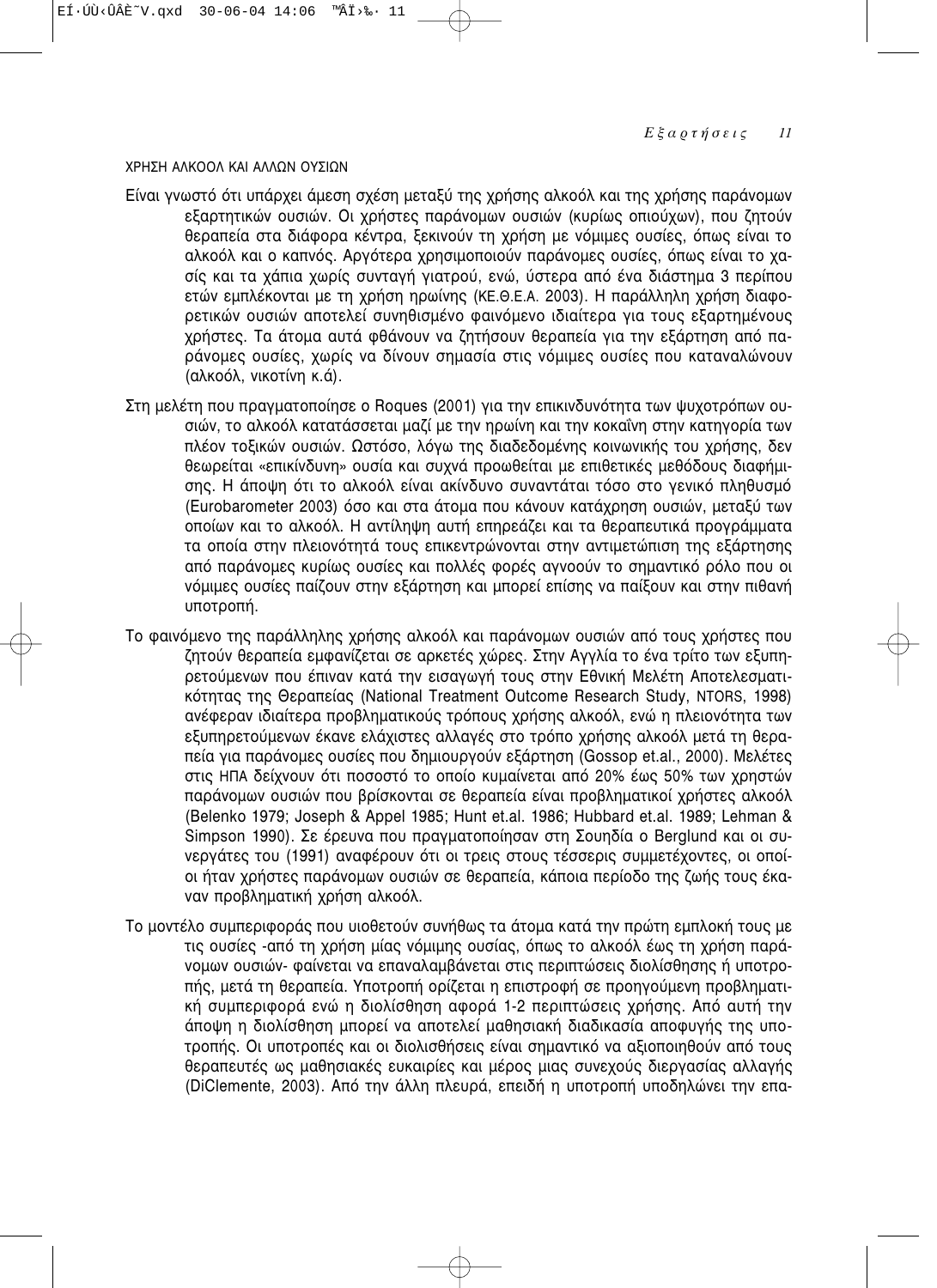# *12 <i>Eξαρτήσεις*

ναφορά σε προηγούμενα στάδια αλλαγής αρκετές μελέτες έχουν επικεντρωθεί στην πρόληψή της. Στο πλαίσιο αυτό αναπτύχθηκαν αρκετά προγράμματα πρόληψης της υποτροπής δίνοντας έμφαση στη καλύτερη κατανόηση της διερνασίας της αλλανής μέσα από την οποία είναι δυνατόν να μειωθεί ο χρόνος για την επίτευξή της. Η διερνασία της αλλανής αφορά εσωτερικά βιώματα και εξωτερικές δραστηριότητες που επιτρέπουν στα άτομα να περάσουν από το ένα στάδιο στο άλλο. Σύμφωνα με σχετι-Κές μελέτες (Marlatt & Tapert, 1993), το πιο κρίσιμο διάστημα για διολίσθηση, η οποία χαρακτηρίζεται από σύντομα χρονικά επεισόδια κατανάλωσης και για υποτροπή, που αναφέρεται σε εκτεταμένα επεισόδια χρήσης, τα οποία απαιτούν επιστροφή σε προηγούμενη ιδιαίτερα δομημένη φάση θεραπεία είναι ο πρώτος χρόνος μετά τη θεραπεία. Τα στοιχεία αυτά αφορούν αρκετές από τις ουσίες που προκαλούν εξάρτηση, συμπεpιλαμβανομένου του καπνού, του αλκοόλ και των οπιούχων (Larimer & Marlatt, 1990).

- Η διολίσθηση ή η υποτροπή μετά τη θεραπεία είναι συχνά απόρροια κρίσιμων καταστάσεων που απειλούν την ισορροπία του ατόμου και ενδέχεται να το ωθήσουν στη χρήση ουσιών ως μέσο διαχείρισης της κρίσης. Η πλήρης αποδιοργάνωση του ατόμου εξαιτίας της υπερβολικής φυσικής ή ψυχολογικής φόρτισης που χαρακτηρίζει το αποκορύφωμα της κρίσης και η έλλειψη μηχανισμών αντίστασης ή η ανικανότητα αξιοποίησης των μηχανισμών αυτών παίζουν καθοριστικό ρόλο στην εξέλιξη του ολισθήματος σε υποτροπή, ιδιαίτερα όταν το άτομο έχει θετικές προσδοκίες από τη χρήση ουσιών, όπως για παράδειγμα όταν ελπίζει ότι η χρήση αλκοόλ θα συμβάλει στη μείωση του άγχους. Οι έρευνες δείχνουν ότι περιστατικά κρίσης που προκαλούν θυμό, άγχος και κατάθλιψη ευθύνονται για το 35% όλων των υποτροπών, οι διαπροσωπικές συγκρούσεις στην οικογένεια, στις φιλίες ή στις εργασιακές σχέσεις για το 16% και η κοινωνική πίεση από ένα άτομο ή μια ομάδα για χρήση ουσιών, για το 20%. Τα ποσοστά αυτά ισχύουν για τους χρήστες αλκοόλ, τους καπνιστές, τους τζογαδόρους, τους ηρωιvομανείς και τους βουλιμικούς (Marlatt & George, 1984). Σύμφωνα με τα παραπάνω μπορεί κανείς να διακρίνει στις κρίσιμες καταστάσεις δύο βασικές κατηγορίες: Τις ενδοπροσωπικές, που καθορίζονται από το ίδιο το άτομο χωρίς τη συμμετοχή τρίτων. και τις διαπροσωπικές, στις οποίες εμπλέκονται άλλα, σημαντικά για το άτομο, πρόσωπα (Watson, 1991). Έτσι, συνήθως οι παράγοντες που σχετίζονται με την υποτροπή αφορούν την οικογένεια, τις διαπροσωπικές πιέσεις για χρήση ουσιών, την κοινωνική απομόνωση, την έλλειψη συμμετοχής σε παραγωγικές διαδικασίες, την έλλειψη συμμετοχής σε δραστηριότητες αναψυχής, την αρνητική συναισθηματική κατάσταση και τα σωματικά προβλήματα (Hawkins & Catalano, 1985).
- Ωστόσο, κρίσιμες καταστάσεις, όπως αυτές που περιγράφηκαν παραπάνω, αποτελούν συγχρόνως για το άτομο ευκαιρία για ανάπτυξη και αλλαγή. Προϋπόθεση γι' αυτό είναι να έχει αποκτήσει το άτομο δεξιότητες πρόληψης της υποτροπής, που θα του επιτρέψουν να αποφύγει τη διολίσθηση ή σύντομα να επανέλθει στην αποχή και να ανακτήσει τον έλεγχο της κατάστασης. Όταν συμβαίνει αυτό, το άτομο βγαίνει από την κρίση με ενισχυμένη αυτοπεποίθηση και πιο ανεπτυγμένες τις δεξιότητες που θα του επιτρέψουν να αντιμετωπίσει επιτυχώς ανάλογες κρίσεις και στο μέλλον.

# ΜΕΘΟΔΟΛΟΓΙΑ

Ποιος όμως ο ρόλος που μπορεί να παίξει το αλκοόλ στην υποτροπή μετά τη θεραπευτική εμπειρία, είτε αυτή διακόπηκε πρόωρα είτε ολοκληρώθηκε αρχικώς με επιτυχία; Στο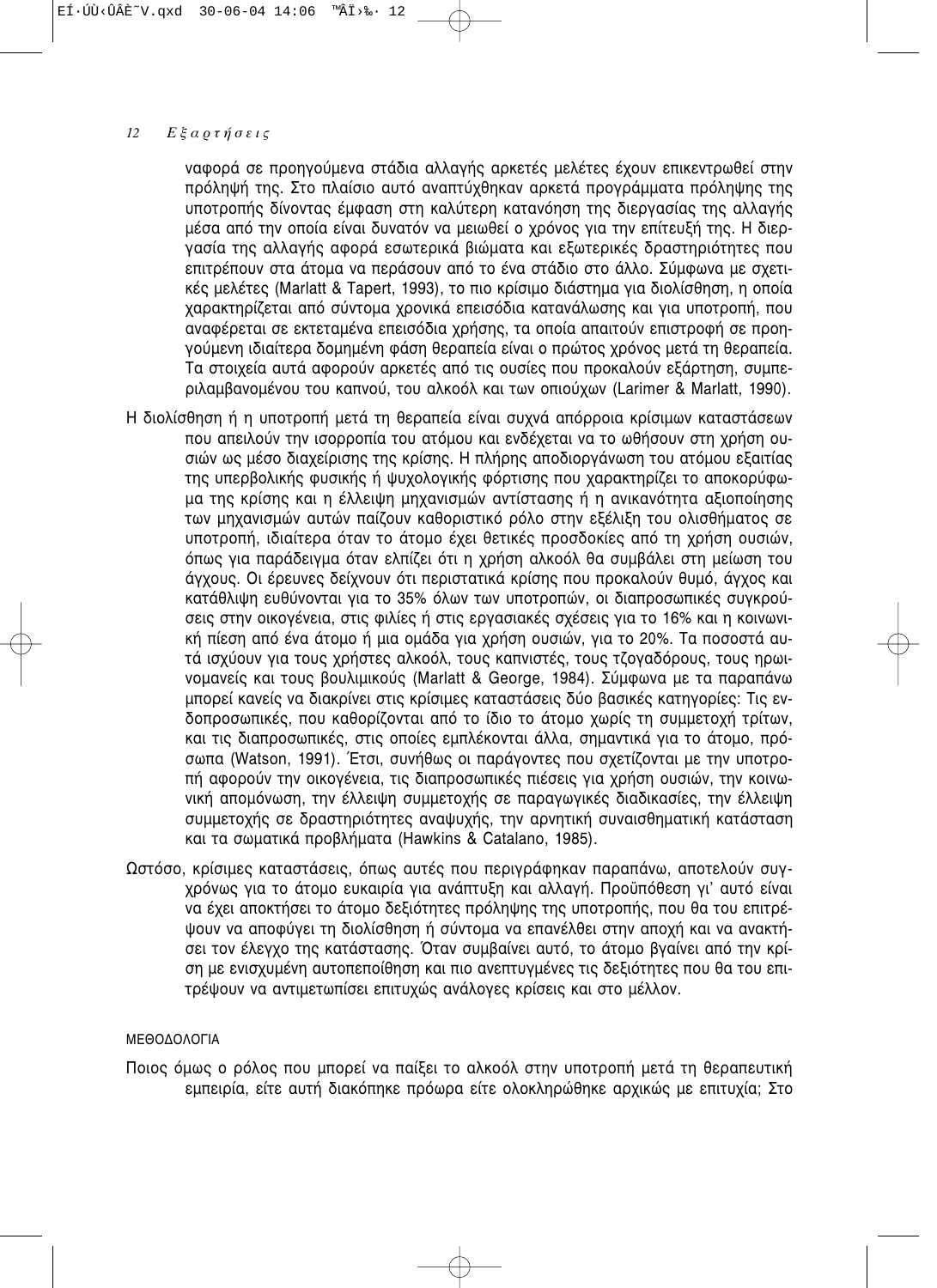πλαίσιο μιας ποιοτικής μελέτης που πραγματοποίησε το Κέντρο Θεραπείας Εξαρτημένων Ατόμων (ΚΕ.Θ.Ε.Α.) σε συνεργασία με την Εθνική Σχολή Δημόσιας Υγείας (Ε.Σ.Δ.Υ.) και αφορούσε στην αποτίμηση της αποτελεσματικότητας των θεραπευτικών κοινοτήτων (Αγραφιώτης & Καμπριάνη, 2002) και στη διερεύνηση των παραγόντων που μπορεί να οδηγήσουν σε αποχή ή υποτροπή, έγινε μια προσπάθεια να απαντηθεί το παραπάνω ερώτημα. Το ποιοτικό μέρος της μελέτης σχεδιάστηκε με στόχο να διερευνηθούν εκείνοι οι παράγοντες που συνέβαλαν στη διατήρηση των θετικών αποτελεσμάτων της θεραπείας σε σχέση με εκείνους που πιθανόν να οδήγησαν στην υποτροπή. Για το σκοπό αυτό αναζητήθηκαν τα κρίσιμα για τη ζωή του ατόμου γεγονότα, που συνέβησαν μετά την έξοδό του από το θεραπευτικό πρόγραμμα, η συναισθηματική κατάσταση των συμμετεχόντων εκείνη την περίοδο, καθώς και οι τρόποι με τους οποίους τα άτομα διαχειρίστηκαν τις κρίσιμες καταστάσεις. Στο πλαίσιο της έρευνας πραγματοποιήθηκαν ανοιχτές συνεντεύξεις με 388 άτομα τα οποία είχαν εισαχθεί πριν από 5 χρόνια στις θεραπευτικές κοινότητες ανεξάρτητα από το χρονικό διάστημα που παρέμειναν σ' αυτές.

# ∞¶OTE§E™MATA

- Ένα χαρακτηριστικό της μελέτης είναι ότι τα περισσότερα άτομα που συμμετείχαν σε αυτήν ανέφεραν πως είχαν στην οικογένειά τους κάποιο μέλος το οποίο έκανε κατάχρηση αλ-Κοόλ. Συνήθως το πρόσωπο αυτό ήταν κάποια σημαντική ανδρική φιγούρα, όπως ο πατέρας, ο θείος ή ο παππούς, με τον οποίο είχαν ιδιαίτερη σχέση. Ωστόσο, χρειάζεται να διερευνηθεί περαιτέρω κατά πόσο η κληρονομικότητα ή οι περιβαλλοντικοί παράγοντες επιδρούν στην υιοθέτηση ενός μοντέλου συμπεριφοράς που αναπτύσσεται μέσα σε μια οικογένεια από μια κυρίαρχη φιγούρα. Βέβαια, εδώ δεν εξετάζονται θέματα που σχετίζονται με τους αιτιολογικούς παράγοντες της χρήσης αλκοόλ, αλλά κυρίως εξετάζεται ο ρόλος του αλκοόλ μετά την ολοκλήρωση ή τη διακοπή της θεραπείας.
- Σύμφωνα με τη μελέτη, όταν η θεραπεία διακόπτεται πρόωρα και ιδιαιτέρως σε διάστημα μι-Κρότερο των τριών μηνών, η έντονη συναισθηματική φόρτιση μπορεί να οδηγήσει ορισμένα άτομα στη χρήση ηρωίνης ή στη βαριά χρήση αλκοόλ. Βαριά χρήση αλκοόλ ωστόσο μπορεί να παρατηρηθεί και σε άτομα που παρέμειναν για μεγαλύτερο διάστημα στο θεραπευτικό πρόγραμμα ή και το ολοκλήρωσαν. Η μελέτη έδειξε μάλιστα ότι στο αλκοόλ αποδίδονται αρκετές ιδιότητες που το καθιστούν συχνά 'ελκυστικό' και επομένως δίοδο για την υποτροπή.

# Η ΧΡΗΣΗ ΑΛΚΟΟΛ ΩΣ ΚΑΤΑΣΤΑΛΤΙΚΟ ΚΑΙ ΑΓΧΟΛΥΤΙΚΟ

Η χρήση αλκοόλ λειτουργεί κατασταλτικά, όταν υπάρχει έντονη συναισθηματική φόρτιση αλλά και ως μέσο εκτόνωσης και χαλάρωσης. Βέβαια, η κατανάλωση αλκοόλ μπορεί να δημιουργήσει αισθήματα ενοχής και έτσι συχνά το άτομο μπαίνει σε έναν φαύλο κύκλο, κατά τον οποίο ξαναχρησιμοποιεί την ουσία για να μη νιώθει δυσάρεστα συναισθήματα. Ορισμένα άτομα μπορεί να αντιμετώπιζαν πρόβλημα κατάθλιψης και πριν από την εισαγωγή τους σε θεραπεία και να χρησιμοποιούσαν τις ουσίες ως μια μορφή αυτοθεραπείας. Με τον ίδιο τρόπο μπορεί να χρησιμοποιείται το -νόμιμο και ευρέως διαθέσιμο- αλκοόλ μετά τη θεραπεία.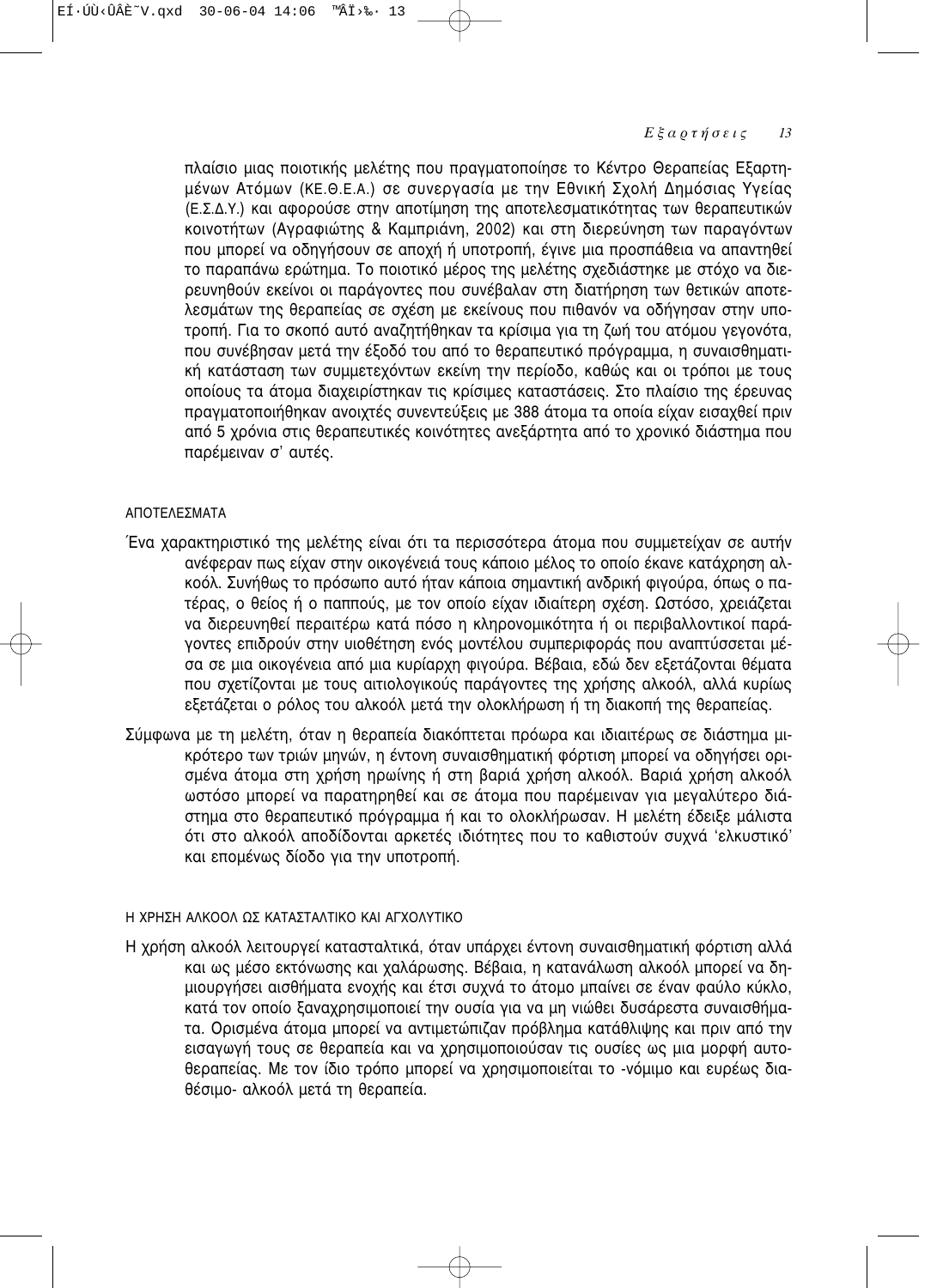# $14$   $E \xi a \varrho \tau \eta \sigma \varepsilon \iota \varsigma$

«Ένιωθα ατέλειωτη μοναξιά και ελλιπής συναισθηματικά και βρισκόμουν σε αδιέξοδο. Άρχισα να πίνω αλκοόλ μέχρι που συνειδητοποίησα ότι το να τρελαίνομαι και να είμαι εσωστρεφής δε με βνάζει πουθενά»

«Το μόνο που με ηρεμεί είναι το αλκοόλ και, παρόλο που έχω πρόβλημα με το στομάχι μου, κάνω χρήση καθημερινά. Είναι η ώρα της χαλάρωσης»

# Η ΧΡΗΣΗ ΑΛΚΩΩΛ ΩΣ ΛΙΕΞΩΛΩΣ ΣΕ ΚΑΤΑΣΤΑΣΕΙΣ ΚΡΙΣΗΣ

Σύμφωνα με τις αναφορές των συμμετεχόντων στην έρευνα, η χρήση του αλκοόλ αμβλύνει τα επώδυνα συναισθήματα που γεννούν στο άτομο οι καταστάσεις κρίσης, ιδίως αυτές που συνδέονται με την απώλεια οικείων προσώπων, λόγω χωρισμού ή θανάτου. Για να αποφορτιστεί από τα έντονα συναισθήματα θλίψης, απογοήτευσης, ματαίωσης και μοναξιάς, που συνδέονται με αυτές τις καταστάσεις το άτομο καταφεύγει στην κατάχρηση αλκοόλ. Η κατάχρηση με τη σειρά της μπορεί να οδηγήσει το άτομο σε μοναξιά και αποξένωση και να επιδεινώσει την κατάσταση του ατόμου, μέχρι την κατάρρευση.

«Ήμουν φαντάρος και με πήρε τηλέφωνο για να μου πει ότι χωρίζουμε, γιατί πήγε με κάποιον άλλον. Δεν ήξερα τι να κάνω. Προσπαθούσα να το ξεπεράσω με το αλκοόλ»

«Πέθαναν δυο φίλοι μου από τη χρήση. Ήταν φίλοι μου από παλιά, από παιδική ηλικία. Για κάποιο διάστημα έπινα αλκοόλ, με πήρε από κάτω, σα να ήθελα να φύγω και εγώ. Κατέρρευσα»

# Η ΧΡΗΣΗ ΑΛΚΟΟΛ ΩΣ ΣΗΜΑ ΚΙΝΔΥΝΟΥ ΓΙΑ ΕΝΔΕΧΟΜΕΝΗ ΥΠΟΤΡΟΠΗ

Σε αρκετές περιπτώσεις όπως αναφέρουν οι συμμετέχοντες η συνεχιζόμενη χρήση αλκοόλ μπορεί να βοηθήσει το άτομο να καταλάβει ότι έχει αρχίσει να διολισθαίνει σε παλαιότερες μορφές συμπεριφοράς, που καθιστούν πιθανό τον κίνδυνο της υποτροπής στη χρήση άλλων παράνομων ουσιών και ιδίως ηρωίνης. Η συνειδητοποίηση αυτή αφυπνίζει το άτομο και το βοηθά να δραστηριοποιήσει τους μηχανισμούς που θα ανακόψουν την πορεία του προς την υποτροπή.

«Άρχισα να κάνω βαριά χρήση αλκοόλ ήταν και μια προσπάθεια να βοηθήσω τον εαυτό μου. Έπινα καθημερινά πολύ αλκοόλ. Δεν μου άρεσε η επίδραση που είχε πάνω μου. Κοίταγα τον εαυτό μου στον καθρέφτη και με απωθούσε η εικόνα. Είδα ότι πήγα στην εύκολη λύση και μετά με φίλους και προσωπικό του προγράμματος που με στήριξαν σύντομα σταμάτησα τη χρήση αλκοόλ»

«Ήταν στιγμές που έπινα αλκοόλ, που φοβήθηκα μήπως ξαναγυρίσω στη χρήση»

«Η επαφή μου με τους άλλους με έφερνε κοντά στη χρήση και φοβόμουν. Από τη μια μεριά ο φόβος και από την άλλη το ότι έβλεπα τους άλλους να κάνουν χρήση μου δημιούργησαν ένταση και ξέσπασα στο αλκοόλ με βαριά χρήση για ένα μήνα. Η χρήση αλκοόλ με έκανε να νιώθω χειρότερα και γρήγορα κατάλαβα ότι το καλύτερο που είχα να κάνω ήταν να κοιτάξω τον εαυτό μου. Άρχισα να μιλάω στους συμφοιτητές μου για την εμπειρία μου στη χρήση αλλά και την απεξάρτηση προσπαθώντας να τους πω, προσέξτε με ρε... Αυτό με βοήθησε σταδιακά να γίνω πιο δυνατός και να αντιμετωπίζω τις καταστάσεις»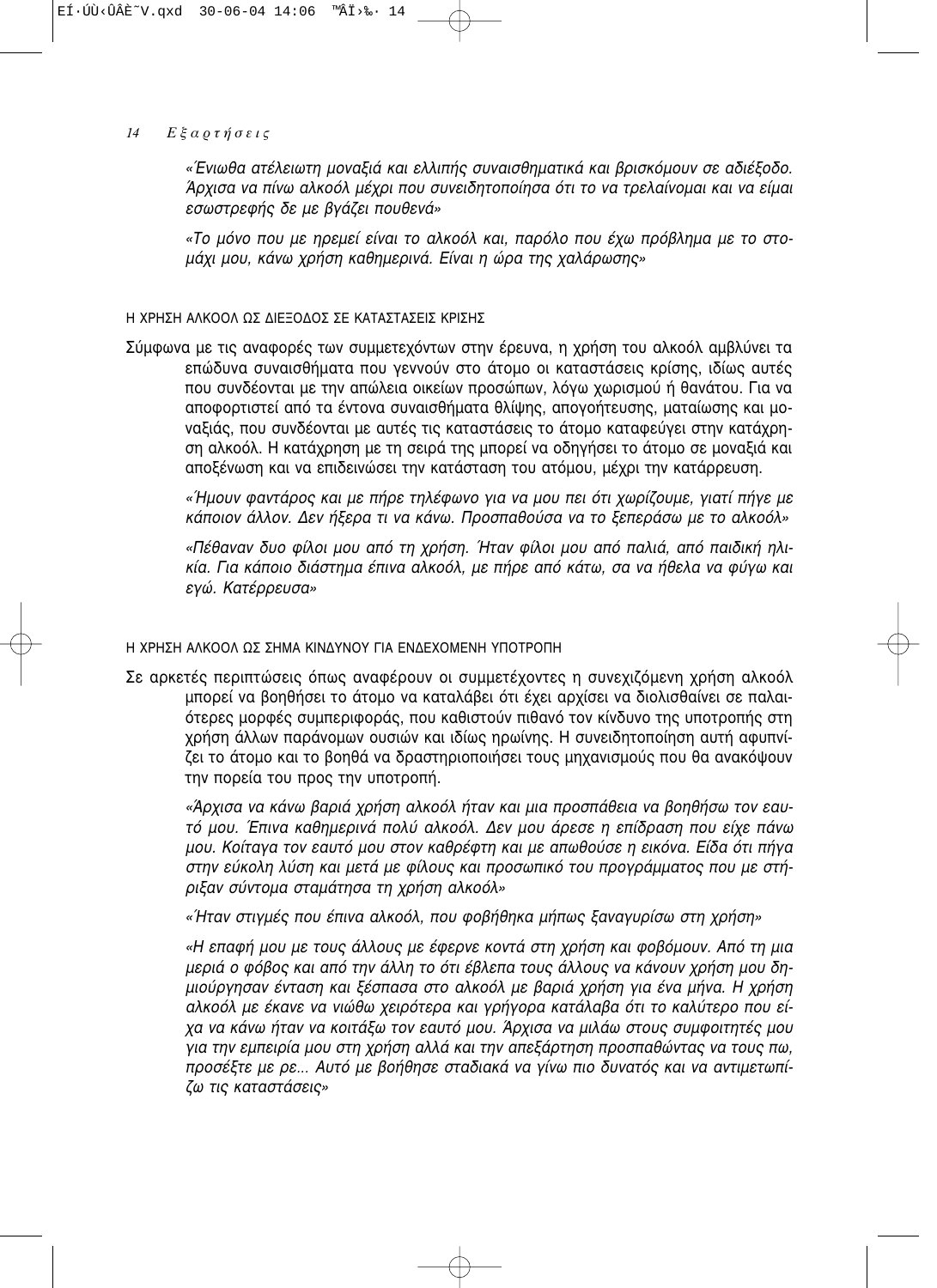# Η ΧΡΗΣΗ ΑΛΚΟΟΛ ΩΣ ΠΑΡΑΓΟΝΤΑΣ «ΠΡΟΣΤΑΣΙΑΣ» ΣΤΗΝ ΥΠΟΤΡΟΠΗ ΣΤΙΣ ΠΑΡΑΝΟΜΕΣ ΟΥΣΙΕΣ

Η νομιμότητα και η κοινωνική αποδοχή της χρήσης αλκοόλ, συχνά το αναγάγουν στη συνείδηση του ατόμου σε «ασφαλή» ουσία, κατάλληλη δηλαδή για να ικανοποιήσει τις ανάγκες του, χωρίς να χρειαστεί να εμπλακεί στη χρήση ηρωίνης ή άλλων παράνομων ουσιών που τις αναγνωρίζει ως καταστροφικές, επειδή είναι παράνομες, επικίνδυνες για την υνεία κ.ά. Η νομιμότητα και η κοινωνική αποδοχή του αλκοόλ, άλλωστε, είναι αυτό που κάνει και πολλούς χρήστες να συνεχίζουν την κατανάλωσή του, παραβλέποντας προβλήματα υγείας, όπως η ηπατίτιδα C για παράδειγμα, στην περίπτωση της οποίας η χρήση αλκοόλ απανορεύεται. Υπάρχει, ωστόσο, και ποσοστό ατόμων που λόγω τέτοιου είδους προβλημάτων καταφεύγει στη χρήση χασίς.

«Από τα προβλήματα που έχω με τη σύντροφό μου για να βρω τρόπο διαφυγής πίνω αλκοόλ και μένω στο σπίτι και έτσι έχω καταφέρει να μείνω καθαρός»

«Έχω βρει δουλειά και νιώθω υπέροχα...αναλαμβάνω τις ευθύνες μου. Θεωρώ ότι δεν θα ξανακάνω χρήση ηρωίνης, αλλά μπορώ να πίνω αλκοόλ και να καπνίζω κάνα τσιγάρο χασίς»

# Η ΕΠΑΦΗ ΜΕ ΤΟ ΑΛΚΟΟΛ ΣΤΟ ΠΛΑΙΣΙΟ ΤΗΣ ΚΟΙΝΩΝΙΚΗΣ ΕΠΑΝΕΝΤΑΞΗΣ

Γνωστό, επίσης είναι και το φαινόμενο της σύντομης αλλά βαριάς χρήσης αλκοόλ κατά τη φάση της κοινωνικής επανένταξης ή μετά την απομάκρυνση από το πρόγραμμα ως μορφή acting-out. Όταν αίρεται η απαγόρευση της χρήσης αλκοόλ κατά τη φάση της κοινωνικής επανένταξης, ορισμένα μέλη του προγράμματος κάνουν κατάχρηση αλκοόλ είτε δοκιμάζοντας τα όριά τους είτε παλινδρομώντας σε μορφές συμπεριφοράς που είχαν πριν από την ένταξή τους στο πρόγραμμα. Η κατάχρηση ενδέχεται να οδηγήσει σε υποτροπή στη χρήση παράνομων ουσιών, καθώς καταρρέουν οι αμυντικοί μηχανισμοί που είχαν αναπτύξει τα άτομα κατά τη διάρκεια της συμμετοχής τους στο πρόγραμμα. Ιδίως σε προγράμματα στα οποία απαγορεύεται η χρήση αλκοόλ κατά τη διάρκεια της θεραπείας και η παραβίαση αυτού του κανόνα μπορεί να αποτελέσει λόγο απομάκρυνσης από το πρόγραμμα, το άτομο, μετά τη χρήση αλκοόλ και τη συνακόλουθη απομάκρυνσή του, βιώνει την πορεία στο πρόγραμμα ως αποτυχία. Έτσι, η χρήση αλκοόλ «συμβολοποιείται» και η παραβίαση της απαγόρευσής της παίρνει στη συνείδηση του ατόμου υπέρμετρες διαστάσεις που δεν σχετίζονται με την επικινδυνότητα της χρήσης τη συγκεκριμένη στιγμή, αλλά πηγάζουν από τον φόβο του ατόμου ότι θα εμπλακεί και πάλι στη χρήση ουσιών και στον τρόπο ζωής που αυτή συνεπάνεται.

«Την περίοδο της επανένταξης μια παρέα πέντε άτομα κάναμε χοντρά μεθύσια. Μπλέκαμε σε τσαμπουκάδες με την αστυνομία. Μια φορά μας είχαν πάει στο τμήμα...αλκοόλ, πόρνες. Μια φορά μάλιστα πήγαμε στην Ομόνοια και 'γίναμε'. Την επόμενη μέρα επιστρέψαμε στο πρόγραμμα, είπαμε τι έγινε, έγιναν ομάδες, θεραπευτικές διαδικασίες. Αντιδράσαμε πολύ απέναντι στο πρόγραμμα τότε, μετά από αυτό υποτροπίασε εκείνος ο φίλος μου»

«Μεγαλύτερή μου δυσκολία στο πρόγραμμα ήταν στη φάση της επανένταξης με το προνόμιο του αλκοόλ. Είναι δύσκολο να το ελέγξεις, γιατί στην ουσία ξανακάνεις χρήση, απλά αλλάζεις ουσία»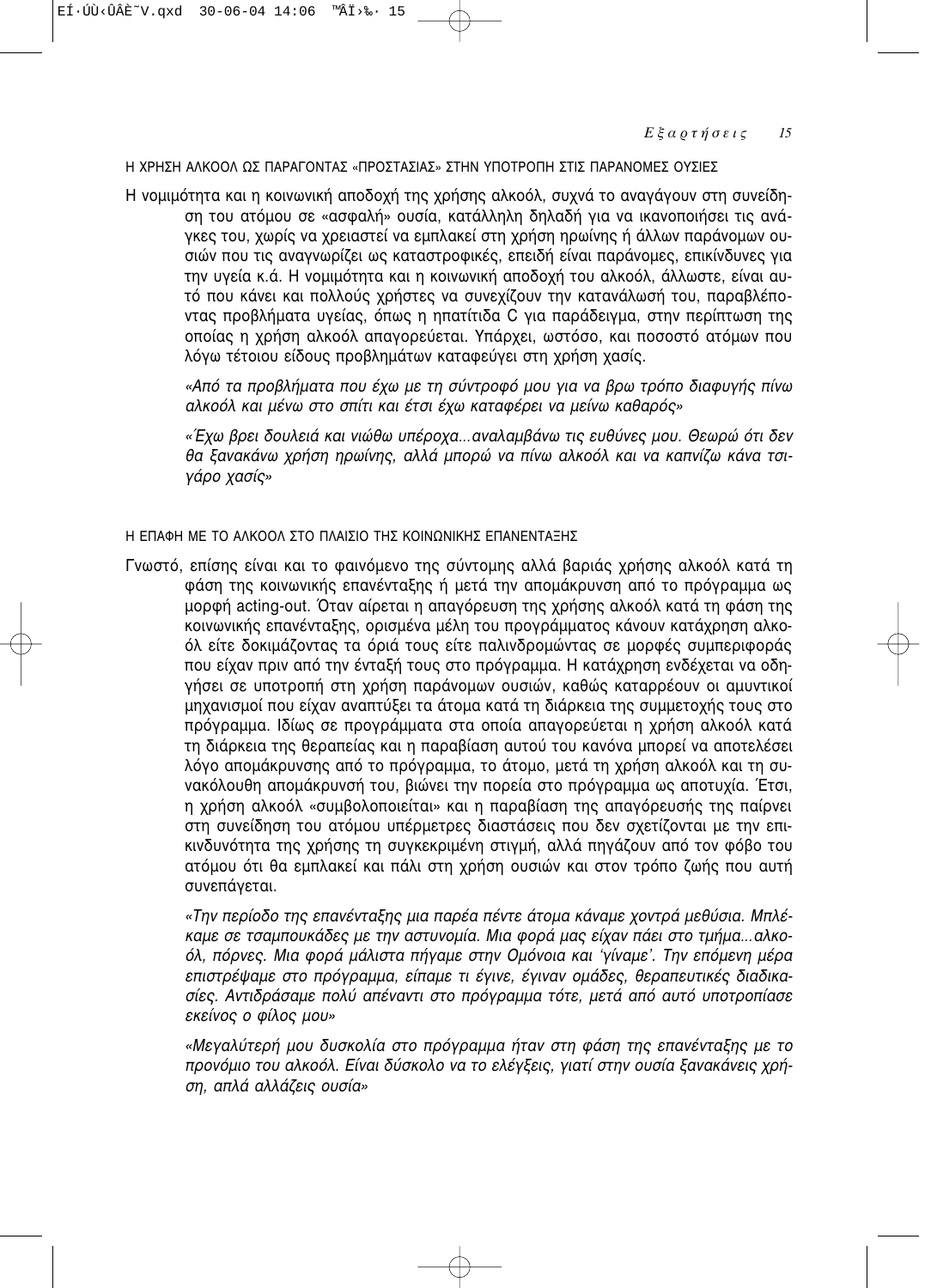# *16 <i>Eξαρτήσεις*

# ΧΡΗΣΗ ΑΛΚΟΟΛ ΚΑΙ ΟΔΗΓΗΣΗ

Παρατηρείται, επίσης, το φαινόμενο πολλά άτομα, παρόλο που απείχαν από τις παράνομες ουσίες μετά το θεραπευτικό πρόγραμμα, να παραβιάζουν επανειλημμένα τον Κώδικα Οδικής Κυκλοφορίας, λόγω οδήγησης υπό την επήρεια αλκοόλ. Τα άτομα που κάνουν χρήση αλκοόλ έχουν συνήθως την εντύπωση ότι μπορούν να επιτελέσουν με μεγαλύ- $\widetilde{\cdot}$ έρη άνεση και αυτοπεποίθηση διάφορες λειτουργίες. Αυτό μπορεί να τους οδηγήσει στο να ξεπερνούν με διαφόρους τρόπους τα όριά τους, να ριψοκινδυνεύουν, ενώ, την ίδια στινμή, τα αντανακλαστικά τους είναι στην πραγματικότητα μειωμένα. Αξίζει να εξεταστεί σε βάθος κατά πόσο οι θάνατοι απεξαρτημένων ατόμων, λόγω τροχαίων ατυχημάτων, οφείλονται στη χρήση αλκοόλ.

# Η ΧΡΗΣΗ ΑΛΚΟΟΛ ΩΣ ΜΕΣΟΝ ΚΟΙΝΩΝΙΚΟΠΟΙΗΣΗΣ ΚΑΙ ΔΕΙΓΜΑ «ΚΑΝΟΝΙΚΟΤΗΤΑΣ» ΚΑΤΑ ΤΗΝ ΕΠΑΝΕΝΤΑΞΗ

- Η χρήση παράνομων ουσιών συνδέεται με τον τρόπο ζωής του ατόμου και συχνά το οδηγεί στο .<br>Ο Τιγματισμό και την κοινωνική περιθωριοποίηση. Ο στιγματισμός γεννά στο άτομα έντονα συναισθήματα ενοχής, θυμού, φόβου που σχετίζονται με τη σχέση του με το κοινωνικό περιβάλλον, αφού πηγάζουν από την παραβίαση των κανόνων που το περιβάλλον αυτό έχει ορίσει. Το αλκοόλ όμως, παρόλο που μπορεί να είναι πιο επικίνδυνο από ορισμένες παράνομες ουσίες, είναι κοινωνικά αποδεκτό, γεγονός που απαλλάσσει τη χρήση του από ενοχές, φόβο ή και δυσάρεστες επιπτώσεις, όπως προβλήματα με τον νόμο. Αυτό μπορεί να δημιουργεί στο άτομο την εντύπωση ότι παραμένει «καθαρό», χωρίς, ωστόσο, να κινδυνεύει λιγότερο να υποτροπιάσει στη χρήση άλλων ουσιών, όπως η ηρωίνη.
- Μπροστά στο στιγματισμό, την αμφισβήτηση, την επιφυλακτικότητα ή και τον οίκτο που αντιμετωπίζουν τα άτομα που έκαναν στο παρελθόν χρήση ουσιών, βρίσκονται συχνά στην ανάγκη να αποδείξουν ότι ελέγχουν τη χρήση αλκοόλ και μπορούν να την καταναλώσουν με μέτρο στο πλαίσιο των κοινωνικών συναναστροφών.

«Τον πρώτο καιρό ένιωθα ότι είχα πολύ δύναμη που την είχα πάρει από το πρόγραμμα αλλά σταδιακά φθειρόταν, στέρεψε και δεν είχα από πού να αντλήσω ενώ άρχισε να μου βγαίνει μια τάση αντίδρασης. Άρχισα να πίνω για ένα διάστημα έξι μηνών περίπου, προσπαθώντας να μπαλώσω την κατάσταση. Τώρα πιστεύω ότι η χρήση αλκοόλ σε εκείνη τη φάση ήταν μια προσπάθεια να αντιμετωπίσω όλα αυτά και με βοηθούσε να διώξω το άγχος που μου δημιουργούσε η πίεση που ένιωθα να κάνω τους  $d\lambda\lambda$ ους να πιστέψουν ότι είμαι καθαρός»

Bέβαια πιο συνηθισμένο είναι το φαινόμενο οι πρώην χρήστες να αντιμετωπίζονται με επιφυλακτικότητα και καχυποψία όταν δοκιμάζουν αλκοόλ ακόμη και σε μικρές ποσότητες.

«Είχαμε πάει σε ένα πάρτι με την κοπέλα μου και με είδε να πίνω λίγο και αμέσως μου είπε: 'μου θυμίζεις το παρελθόν'. Υπήρχαν επιφυλάξεις από τη μεριά της και έλλειψη εμπιστοσύνης, γι' αυτό θέλει δούλεμα αυτή η σχέση. Το πρόβλημα είναι και οι γονείς της που με ήξεραν από παλιά»

# Η ΧΡΗΣΗ ΑΛΚΟΟΛ ΩΣ ΠΡΟΘΑΛΑΜΟΣ ΣΤΗΝ ΥΠΟΤΡΟΠΗ ΣΤΗΝ ΗΡΩΙΝΗ

Φαίνεται ότι για τα άτομα που υποτροπιάζουν μετά από μεγάλο χρονικό διάστημα αποχής, η χρήση αλκοόλ αποτελεί απαραίτητο σταθμό πριν από τη χρήση της ηρωίνης. Όταν η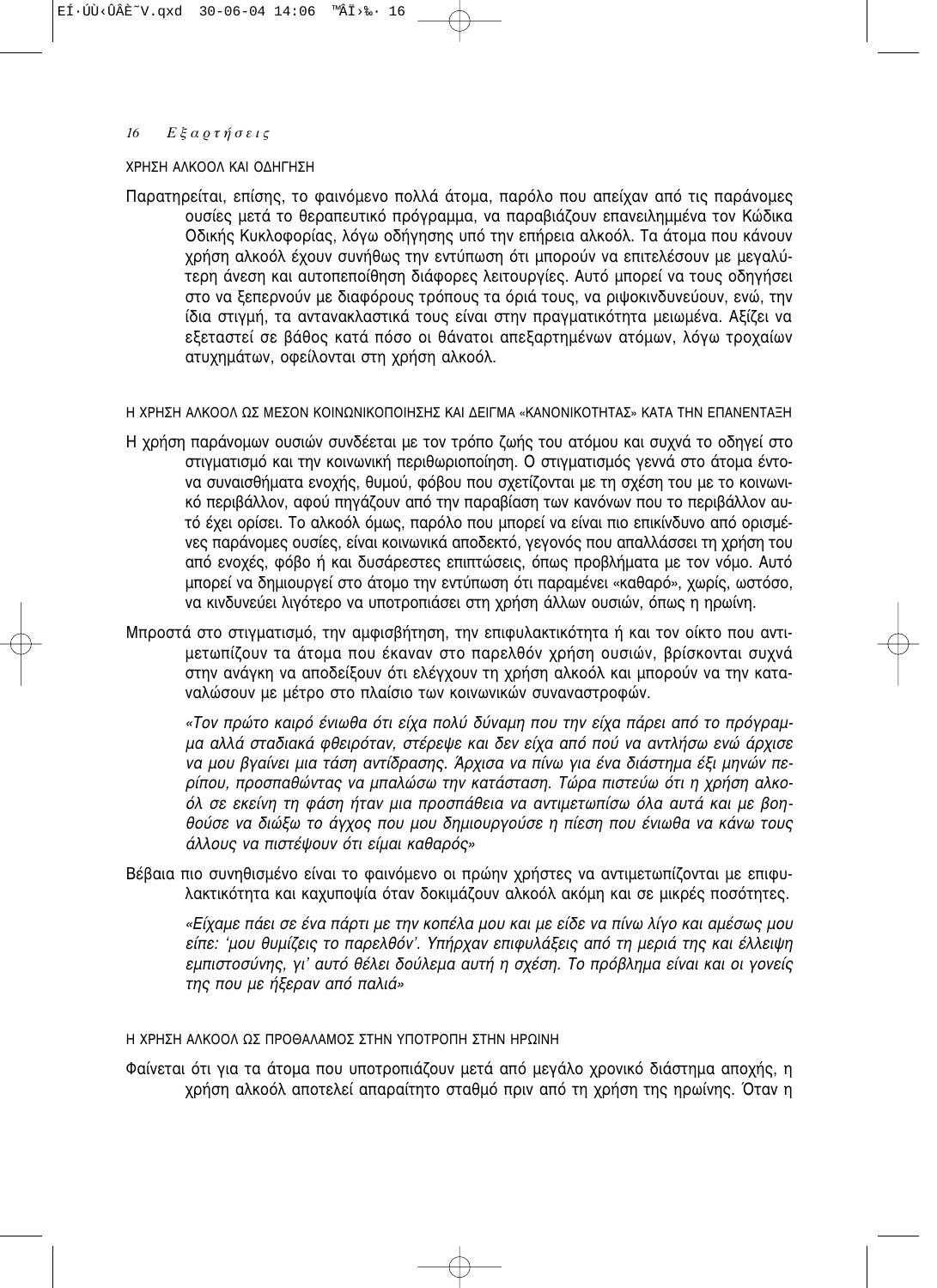κατάχρηση δεν έχει παροδικό χαρακτήρα, αλλά διατηρείται για μεγάλο χρονικό διάστημα, η εξέλιξη της πορείας παίρνει τη μορφή χιονοστιβάδας που ξεκινάει από ένα συγκεκριμένο γεγονός ή έντονες συναισθηματικές πιέσεις και οδηγεί αλυσιδωτά σε όλο και σοβαρότερη εμπλοκή του ατόμου με τη χρήση. Ουσιαστικά στη φάση της υποτροπής επαναλαμβάνεται ο φαύλος κύκλος που οδηγεί αρχικά στην εξάρτηση και τη συντηρεί. Υπό την πίεση ενδονενών και εξωτερικών παρανόντων το άτομο καταφεύγει στη χρήση.

«Ένιωσα ενοχές, αισθάνθηκα ανάξιος απέναντί της, σκεπτόμουνα, φοβήθηκα πολύ, βρήκα διαφυνή στο αλκοόλ. Κάποια στιγμή ξανάκανα χρήση ηρωίνης σα φυσική κατάληξη»

«Άρχισα να πίνω αλκοόλ τέσσερις μήνες μετά τη διακοπή από το πρόγραμμα, σχεδόν αμέσως μετά άρχισα τη χρήση ηρωίνης»

# ΣΥΜΠΕΡΑΣΜΑΤΑ - ΠΡΟΤΑΣΕΙΣ

- Από την παρούσα μελέτη προκύπτει ότι αρκετοί απεξαρτημένοι χρήστες χρησιμοποιούν το αλκοόλ για έναν εκ νέου πειραματισμό με τις ουσίες που μπορεί να τους οδηγήσει σε διολίσθηση, υποτροπή ή ακόμη και στην απόφαση για αποχή. Στις περιπτώσεις αυτές, το αλκοόλ προτιμάται επειδή θεωρείται η πιο «ασφαλής» για πειραματισμό ουσία, δεν συνδέεται με παραβάσεις του νόμου περί ναρκωτικών και επιπλέον είναι διαθέσιμη στην αγορά σε μεγάλες ποσότητες. Στη πράξη, το αλκοόλ μπορεί να υποκαταστήσει τη χρήση οποιασδήποτε άλλης ουσίας, συμπεριλαμβανόμενης της κύριας παράνομης ουσίας κατάχρησης για την οποία είχε αρχικά ζητηθεί θεραπεία. Η υποκατάσταση των παρανόμων ουσιών από το αλκοόλ αναφέρεται σε αρκετές μελέτες (Simpson & Lloyd 1977; Hunt et.al. 1986; De Leon 1987) χωρίς όμως να έχουν εξεταστεί σε βάθος οι λόγοι που οδηγούν τα άτομα σε αυτήν. Η υποτροπή πολύ συχνά συνδέεται με επιστροφή σε μια προηγούμενη προβληματική συμπεριφορά, η οποία θέτει σε κίνδυνο τη ζωή του ατόμου. Τα άτομα που είχαν προηγούμενη εμπειρία με την εξάρτηση από ψυχότροπες ουσίες είναι ευάλωτα στον πειραματισμό και την έκθεση οποιασδήποτε αντίστοιχης ουσίας ανέξαρτητα με το αν αυτή είναι νόμιμη ή παράνομη. Ο κίνδυνος είναι αυξημένος όταν βρίσκονται σε καταστάσεις κρίσης στη διάρκεια των οποίων εντείνεται το άγχος και αυξάνεται η συναισθηματική φόρτιση.
- Υπάρχουν, ωστόσο, τεχνικές με τις οποίες μπορούν να βοηθηθούν τα άτομα, ώστε να αναγνωρίσουν τους κινδύνους που ελλοχεύουν σε καταστάσεις κρίσης και ενδέχεται να τα οδηγήσουν σε διολίσθηση ή υποτροπή. Αν εξαιρέσουμε τις περιπτώσεις ατόμων που χρειάζονται μακρόχρονη θεραπεία για σοβαρές ψυχιατρικές διαταραχές όπως η κατάθλιψη, μια μέθοδος που μπορεί να αξιοποιηθεί για την υποστήριξη των ατόμων είναι η παρέμβαση στην κρίση.
- Σύμφωνα με το θεωρητικό υπόβαθρο της παρέμβασης στην κρίση όλα τα άτομα αναπτύσσουν μια σειρά από προσωπικούς μηχανισμούς για να αντιμετωπίζουν και να επιλύουν τα προβλήματα και τις δύσκολες καταστάσεις που αναπόφευκτα θα συναντήσουν στην πορεία της ζωής τους (Aguilera & Messick, 1982). Οι μηχανισμοί αυτοί συνήθως εξυπηρετούν τις καθημερινές ανάγκες των ατόμων, αλλά μπορεί να αποδειχτούν ανεπιτυχείς ή να αδρανήσουν, όταν αυξηθούν οι εσωτερικές ή οι εξωτερικές πιέσεις που υφίσταται το άτομο, με αποτέλεσμα την αύξηση του άγχους και την αποδιοργάνωση.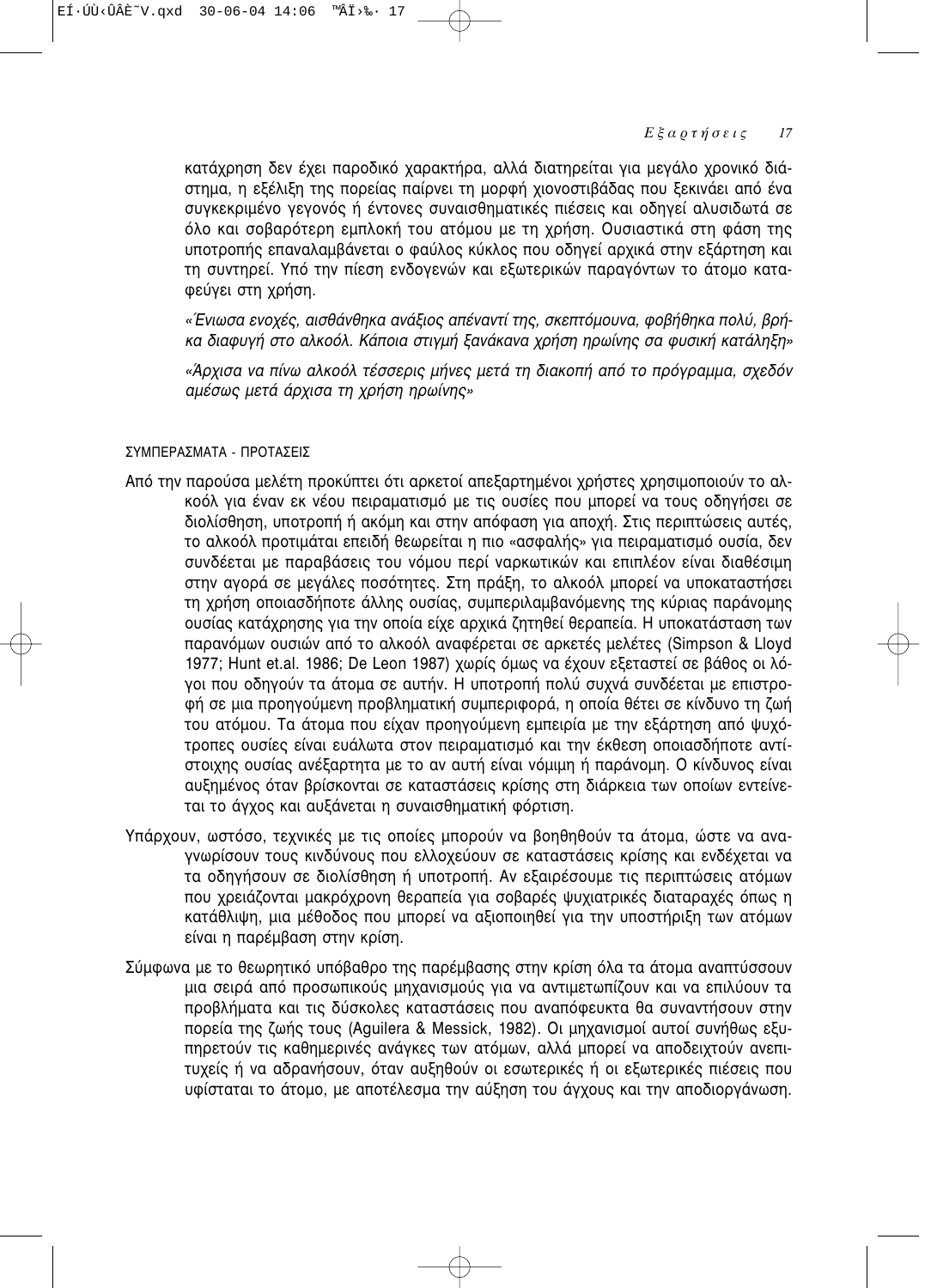# *18 <i>Eξαρτήσεις*

Απεξαρτημένα άτομα που βρίσκονται αντιμέτωπα με καταστάσεις κρίσης και έχουν υποτροπιάσει στη χρήση ουσιών, χρειάζονται άμεση βοήθεια με συγκεκριμένο στόχο vια να αντιμετωπίσουν την κρίση μέσα στο σύντομο χρονικό διάστημα όπου η ένταση του άνχους είναι υψηλή και οι μηχανισμοί άμυνας αποδυναμωμένοι. Η βραχεία παρέμβαση με εφικτούς στόχους είναι πιο αποτελεσματική στην περίπτωση αυτή από τις μακρόχρονες παρεμβάσεις που απαιτούν για παράδειγμα την επανεισαγωγή ενός ατόμου σε θεραπευτικό πρόγραμμα καθώς ανταποκρίνεται καλύτερα στις προσδοκίες του ατόμου από τη θεραπεία. Οι στόχοι αυτοί αφορούν κυρίως την παροχή νέων πληροφοριών στο άτομο, ώστε να μπορέσει να αναπτύξει την ικανότητά του να σχεδιάζει και να επιλέγει μηχανισμούς αντιμετώπισης καταστάσεων κρίσης στο μέλλον. Με τον τρόπο αυτό το άτομο αποκτά μεγαλύτερο αυτοέλεγχο και ετοιμότητα για αντίσταση και ώριμες επιλογές που θα του επιτρέψουν να πορεύεται με περισσότερη ασφάλεια και αυτοπεποίθηση στη ζωή του (Marlatt & George, 1984).

- Παρόλο που τα ερευνητικά δεδομένα δείχνουν πως είναι δύσκολο να προβλεφθεί και να προληφθεί το πρώτο ολίσθημα, η παροχή κατάλληλων υπηρεσιών συμβουλευτικής στήριξης, ώστε να αποφευχθεί η πλήρης υποτροπή (Ito et.al., 1988) είναι στρατηγικής σημασίας για κάθε θεραπευτικό πρόγραμμα. Στη μεταθεραπευτική φροντίδα σημαντικό ρόλο επίσης μπορούν να παίξουν οι ομάδες αυτοβοήθειας (A.A., N.A.). Η συμμετοχή σε μια οργανωμένη θεραπευτική υπηρεσία αντιμετώπισης της εξάρτησης με τη συμπληρωματική υποστήριξη από ομάδες αυτοβοήθειας συνδέεται με θετικά αποτελέσματα τόσο για τους εξαρτημένους από οπιούχα όσο και για τους εξαρτημένους από αλκοόλ και συμβάλλει στην πρόληψη της υποτροπής (Schuckit, 2000). Για την πρόληψη της υποτροπής, οι υπηρεσίες αυτές χρειάζεται να εκπαιδεύουν τα άτομα σε τεχνικές γνωστικής επεξεργασίας και στην ανάπτυξη δεξιοτήτων, ώστε να είναι σε θέση να προβλέψουν και να αποφύνουν ή να αντιμετωπίσουν τις καταστάσεις κρίσης. Για τα άτομα που έχουν ήδη διολισθήσει στη χρήση είναι σημαντική η προσωπική στήριξη, για να αντιμετωπίσουν τα αρνητικά συναισθήματα που ακολουθούν την παραβίαση του όρου της αποχής και τα οποία κατέχουν σημαντική θέση (Marlatt & Gordon, 1985).
- Ιδιαίτερο βάρος χρειάζεται επίσης να δοθεί και στη χρήση αλκοόλ, καθώς αρκετά άτομα επειδή τη θεωρούν κοινωνικά αποδεκτή συμπεριφορά, παραβλέπουν τους κινδύνους που τη συνοδεύουν. Για τον ίδιο λόγο, άλλωστε, είναι σύνηθες το φαινόμενο ακόμα και τα θεραπευτικά προγράμματα να μη δίνουν την απαραίτητη προσοχή στη χρήση του αλκοόλ, όταν οργανώνουν παρεμβάσεις με στόχο την πρόληψη της υποτροπής στις παράνομες ουσίες. Έτσι, το θέμα του αλκοόλ δεν αναφέρεται με την ίδια συχνότητα και έμφαση η οποία δίνεται σε άλλες, παράνομες ουσίες, η χρήση των οποίων έχει συνδεθεί με παράνομες πράξεις και κοινωνικό στιγματισμό. Φαίνεται, λοιπόν, ότι ο τρόπος με τον οποίο η κοινωνία και οι νόμοι αντιμετωπίζουν κάθε ουσία επηρεάζει ακόμη και τους ίδιους τους χρήστες των ουσιών στο τρόπο με τον οποίο την αντιμετωπίζουν. Επίσης η χρήση αλκοόλ είναι σημαντικό να απασχολήσει περισσότερο τους εργαζόμενους σε θεραπευτικές δομές αντιμετώπισης της τοξικοεξάρτησης, γιατί συνδέεται με ζητήματα που σχετίζονται τόσο με την κλινική δουλειά και τη δεοντολογία όσο και με την προσωπική τους στάση και το ρόλο τους. Περαιτέρω διερεύνηση χρειάζεται και το θέμα της κατάχρησης αλκοόλ από τους ίδιους του επαγγελματίες στις περιπτώσεις εμφάνισης του συνδρόμου της επαγγελματικής εξουθένωσης, δεδομένου ότι τότε μπορεί να αναπτυχθούν αντίστοιχοι μηχανισμοί και η χρήση αλκοόλ να αποτελέσει μία μορφή αυτό-θεραπείας σε καταστάσεις κρίσεις με ό,τι αυτό συνεπάγεται.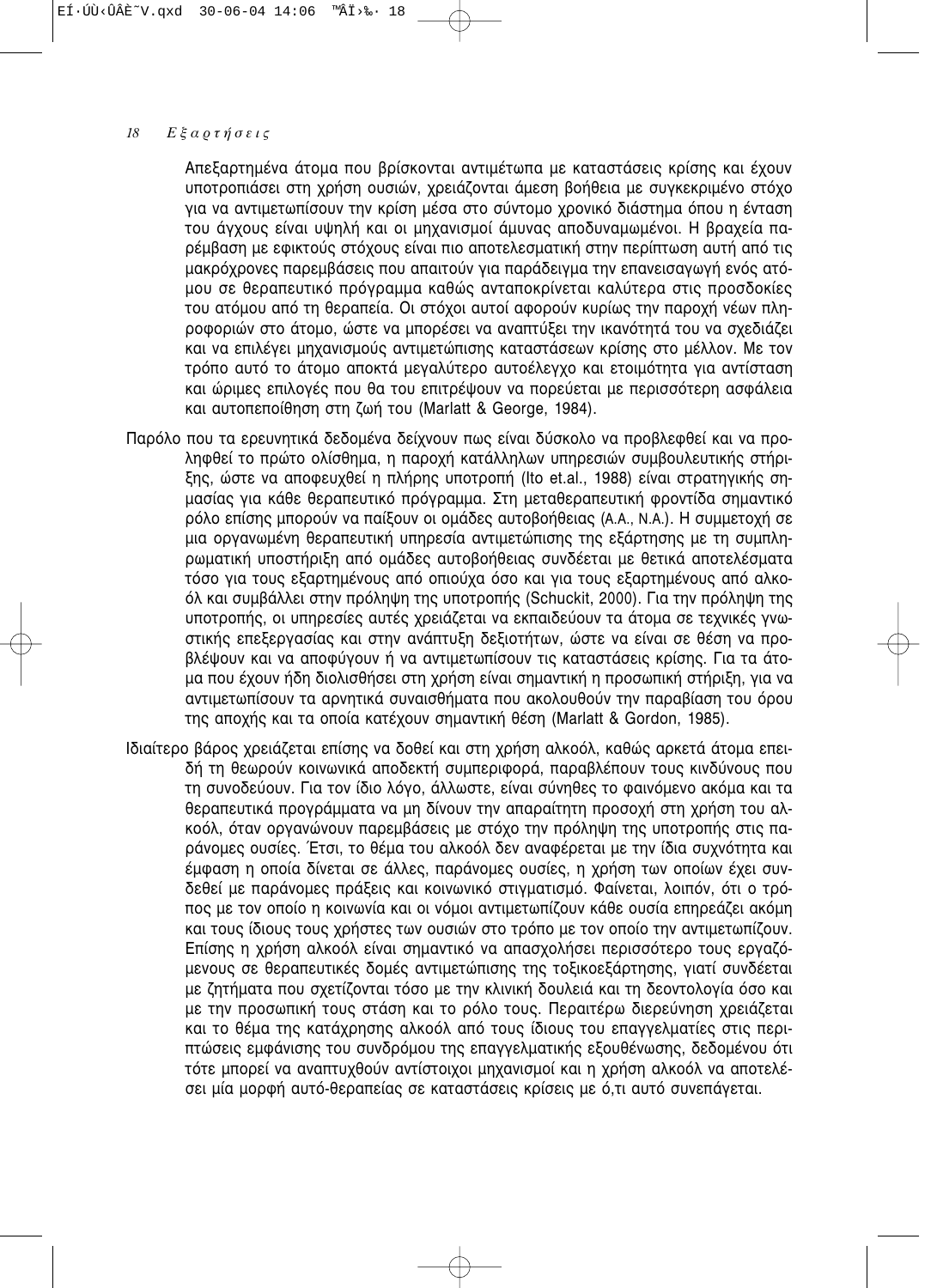Αγραφιώτης & Καμπριάνη (2002), Αποτίμηση της αποτελεσματικότητας των υπηρεσιών του ΚΕ.Θ.Ε.Α. - Συνοπτική Θεώρηση της Ερευνητικής Μελέτης, Περ. Εξαρτήσεις, 2/13-40

Aguilera, D.C. & Messik, J.M. (1982), Crisis Intervention: Theory and Methodology St. Louis: C.V. Mosby Co.

- Belenco, S. (1979), Alcohol use by heroin addicts: review of research findings and issues. International Journal of the Addictions, 14, 965-975.
- Berguld, G. et.al. (1991). The SWEDATE Project: interaction between treatment, client background and outcome in a one year follow-up. Journal of Substance Abuse Treatment, 8, 161-169.
- DeLeon, G. (1987), Alcohol use among drug abusers: treatment outcome in a therapeutic community. Alcoholism, 11, 430-436.
- DiClemente, C. (2003). Addiction and Change. New York. The Guilford Press
- Donaldson, L. (2001), The Annual Report of the Chief Medical Officer of the Department of Health. London. Department of Health.
- ΕΚΤΕΠΝ, (2002), Ετήσια Έκθεση του ΕΚΤΕΠΝ για την κατάσταση των ναρκωτικών στην Ελλάδα, Αθήνα, ΕΠΙΨΥ.
- Directorate-General for Justice and Home Affairs (2003), EUROBATOMETER 57.2, ATTITUDES AND OPINIONS OF YOUNG PEOPLE IN THE EUROPEAN UNION ON DRUGS.
- Gossop, M. et.al. (2000), Patterns of drinking and drinking outcomes among drug misusers: 1 year followup results. Journal of Substance Abuse Treatment, 19, 45-50.
- Grant, B. & Dawson, D.A. (1997). Age at onset of alcohol use and its association with DSM-IV alcohol abuse and dependence: Results from the national longitudinal alcohol epidemiologic survey. Journal of Substance Abuse, 9, 103-110.
- Hawkins, D. & Catalano, R. (1985), Aftercare in Drug Abuse Treatment. The International Journal of the Addictions, 20, pp. 917-945.
- Hubbard, R.L. et.al. (1989), Drug Abuse Treatment: a National Study of Effectiveness. London: Chapel Hill.
- Hunt, D.E. et.al. (1986), Alcohol use and abuse: heavy drinking among methadone clients. American Journal of Drug and Alcohol Abuse, 12, 147-164.
- Ito, J., Donovan, D. & Hall, J. (1988), Relapse Prevention in Alcohol Aftercare: effects on drinking outcome, change process and aftercare attendance. British Journal of Addiction. 83, pp. 171-181.
- Jernigan, D.H. (2001), Global status report: Alcohol and young people. Geneva: World Health Organisation.
- Joseph, H. & Appel, P. (1985), Alcoholism and methadone treatment: consequences for the patient and programme. American Journal of Drug and Alcohol Abuse, 11, 37-53.
- ΚΕ.Θ.Ε.Α. (2003), Κοινωνικοδημογραφικά χαρακτηριστικά και συνθήκες χρήσης των ατόμων που απευθύνθηκαν στα Συμβουλευτικά Κέντρα του ΚΕ.Θ.Ε.Α. τα έτη 1995-2002, Διαχρονική Μελέτη, Αθήνα. *ΚΕ.Θ.Ε.Α.*
- Larimer, M & & Marlatt, G. A. (1990), Applications of Relapse Prevention with Moderation Goals. Journal of Psychoactive Drugs. Vol. 22 (2), pp. 189-195.
- Lehman, W.E.R.& Simpson, D.D. (1990), Alcohol use. In: Simpson, D.D. & Sells, S.B. eds. Opioid Addiction and Treatment: a 12 year follow-up, pp. 177-192. Melbourne. FL:Kreiger.
- Marlatt G.A. & Tapert S.F (1993), Harm Reduction: Reducing the risks of addictive behaviors In Adddictive Behaviors across the Life Span: Prevention, Treatment and Policy Issues, edited by Baers JS, Marlatt GA. Thousand Oaks, SA: Sage Publication, Inc.,pp.243-273.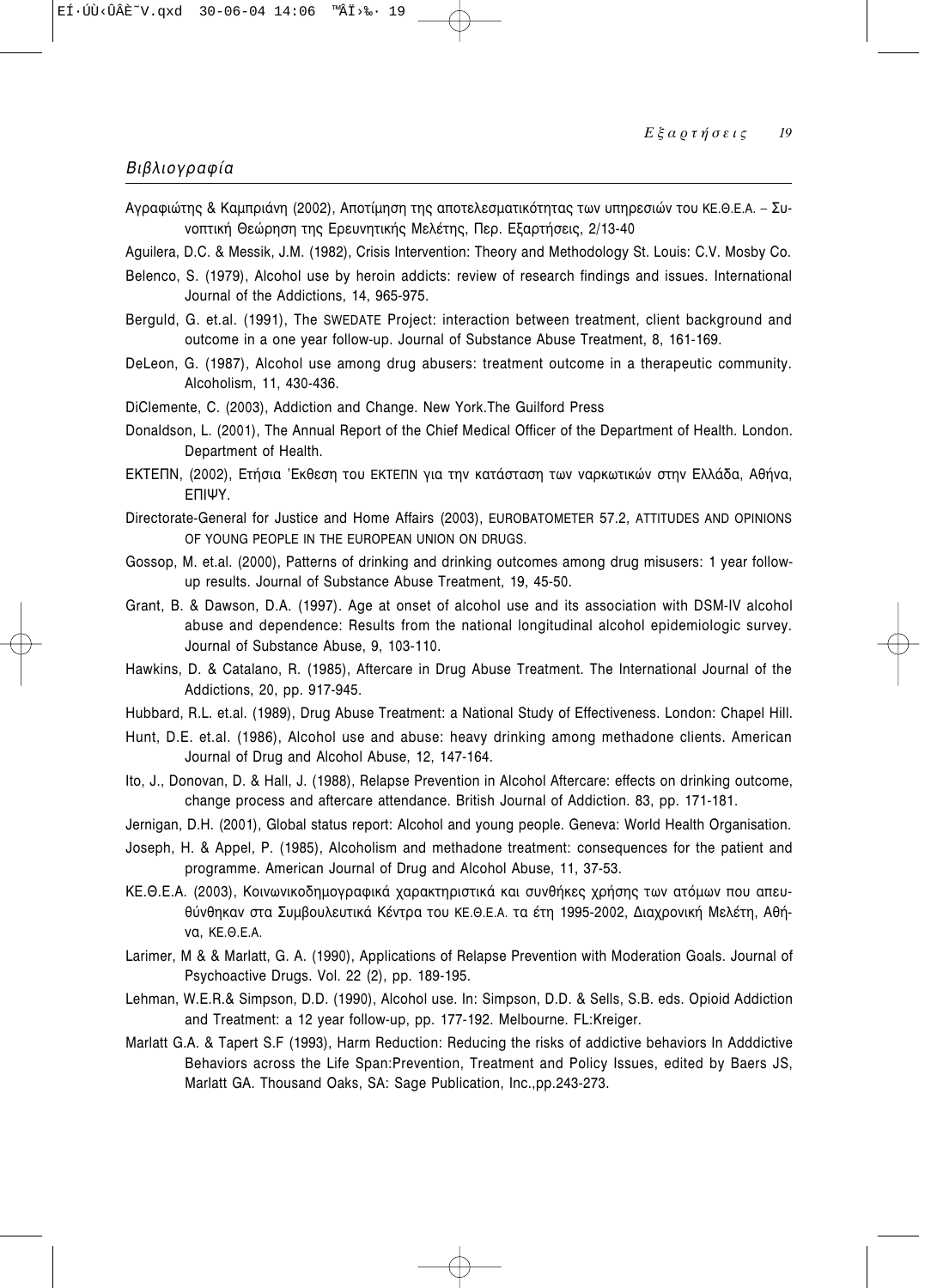- Marlatt, G. A. & George, W. (1984), Relapse Prevention: Introduction and Overview of the model. British Journal of Addiction, 79, 261-273.
- Marlatt, A. & Gordon, J. (1985), Relapse Prevention: Maintenance Strategies in the Treatment of Addictive Behaviours. The Guildford Press: New York.
- Masterman, P.W. & Kelly, A.B. (2003), Researching adolescents who drink harmfully: Fitting intervention to developmental reality. Journal of Substance Abuse Treatment, 24, 347-355.
- Πουλόπουλος Χ. (2002), Υποτροπή στην εξάρτηση από ψυχότροπες ουσίες. Περ. Ποινική Δικαιοσύνη, 3, 303-306
- Roques, B. (2001), Η επικινδυνότητα των «ναρκωτικών» ουσιών. Εκδ. Παπαζήση, Αθήνα 2001.
- Schuckit, M. (2000), Drug and alcohol abuse. New York. Kluwer Academic / Plenum Publishes.
- Simpson, D.D. & Lloyd, M.R. (1977), Alcohol and illicit drug use: National Follow-up Study of Admissions to Drug Abuse Treatments in the DARP during 1969-71, Services Research Report, DHEW Publication no. ADM 77-496. Rockville, MD: National Institute on Drug Abuse
- Sutherland, I. & Shepherd, J.P. (2001). The prevalence of alcohol, cigarette and illicit drug use in a stratified sample of English adolescents. Addiction, 96, 637-640
- Watson, L. (1991). Paradigms of recovery: Theoretical implications for relapse prevention in alcoholics. The Journal of Drug Issues, 21, 4, pp. 839-858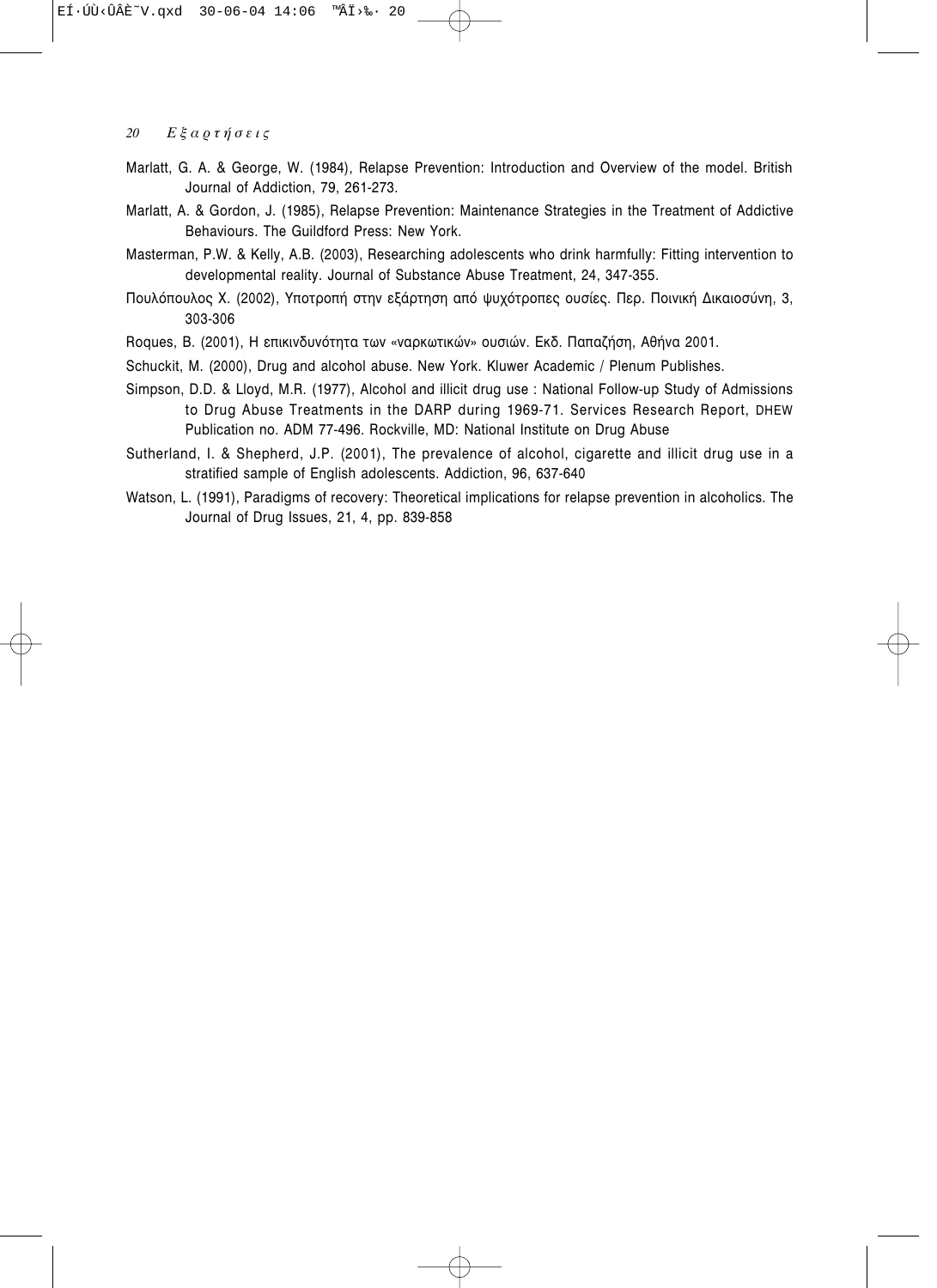# POSITIVE AND NEGATIVE ASPECTS OF PHYSICAL TRAINING IN THE DRUG ADDICTION PHENOMENON

PANAGIOTIS GEORGAKAS\* , THEANO HATZOUDI

# Abstract

- Aim: The present study has a twofold objective. First, it intends to describe the positive and negative characteristics of athletics. Second, it examines the potential to exploit athletics as a means to switch from unpleasant social behavior. In addition, the study investigates on the positive impact that exercising has on addicted persons, which in turn raises another dimension of athletics: the "healing" dimension. Finally, the study purports to promote the biological dimension of drug-addiction and to enforce the necessity of including in the overall therapy planning of those processes that will help the addict to re-familiarize with his/hers body.
- Planning, Place, Participants: The subjects of this study consist of addicted persons that participate in the Program of Alternative Therapy of Addicted Persons "ARGO" which is conducted by the Psychiatric Hospital of Thessaloniki.
- Results: Important results that require some comments are considered those that depict the positive impacts of physical exercise activities as part of the overall attempt of the members of a "Therapy" Program to purge from addiction.
- Conclusions: The results indicate that organized athletic programs that are included in the overall therapy process of addicted persons, and follow predetermined therapy combinations, contribute significantly to the increase of the efficiency of the attempts to purge from addiction.

<sup>\*</sup> Alternative Treatment Programme "ARGO", Psychiatric Hospital of Thessaloniki.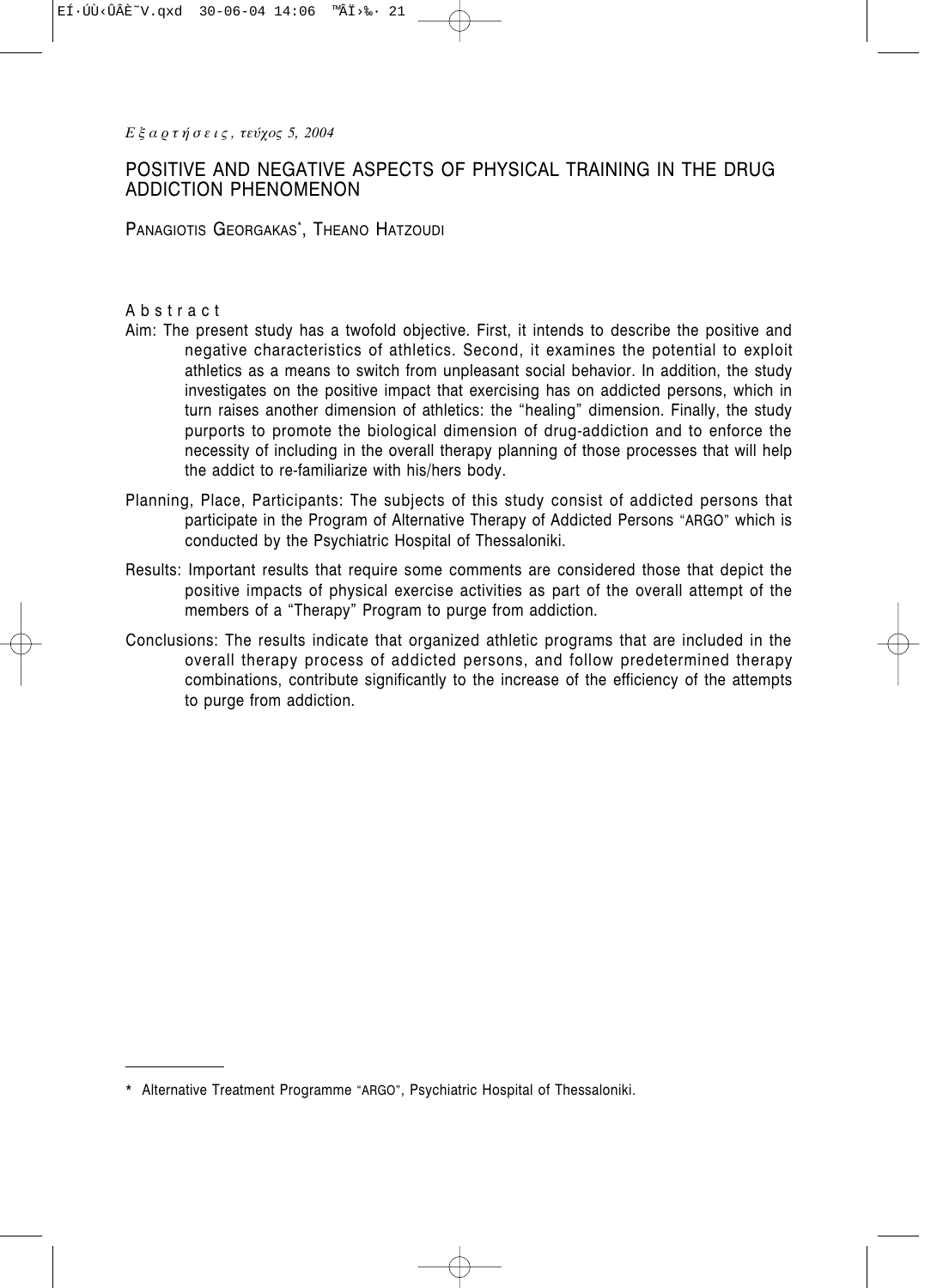# ΘΕΤΙΚΕΣ ΚΑΙ ΑΡΝΗΤΙΚΕΣ ΕΠΙΛΡΑΣΕΙΣ ΤΟΥ ΑΘΛΗΤΙΣΜΟΥ ΣΤΟ ΦΑΙΝΟΜΕΝΟ ΤΗΣ ΕΞΑΡΤΗΣΗΣ

ΠΑΝΑΓΙΩΤΗΣ ΓΕΩΡΓΑΚΑΣ', ΘΕΑΝΩ ΧΑΤΖΟΥΔΗ

# Περίληψη

- Στόχος: Ο στόχος αυτής της μελέτης είναι η καταγραφή των θετικών και αρνητικών χαρακτηριστικών του αθλητισμού αφενός και αφετέρου η εξέταση των δυνατοτήτων να αξιοποιηθεί αυτός ως μέσο αλλαγής δυσάρεστων κοινωνικών συμπεριφορών. Είναι ακόμη η διερεύνηση των θετικών επιδράσεων της άσκησης σε εξαρτημένα άτομα, η οποία μπορεί να οδηγήσει στην προβολή μίας άλλης διάστασης του αθλητισμού -της «θεραπευτικής» του διάστασης. Τέλος επιδιώκεται να προβληθεί η βιολογική διάσταση των ουσιοεξαρτήσεων και να ενισχυθεί η αναγκαιότητα ένταξης των δραστηριοτήτων εκείνων που οδηγούν τον εξαρτημένο στην επαναγνωριμία του σώματός του, στον γενικότερο θεραπευτικό σχεδιασμό.
- Σχεδιασμός, χώρος, συμμετέχοντες: Η μελέτη αυτή πραγματοποίησε επισκόπηση σε απεξαρτώμενα άτομα, μέλη του Προγράμματος Εναλλακτικής Θεραπείας Εξαρτημένων Ατόμων «ΑΡΓΩ» του Ψ.Ν.Θ.
- Αποτελέσματα: Αποτελέσματα σημαντικά και προς σχολιασμό είναι εκείνα που προβάλλουν τη θετική επίδραση των δραστηριοτήτων Σωματικής Κινητοποίησης, στη συνολική απεξαρτητική προσπάθεια των μελών ενός «θεραπευτικού» Προγράμματος.
- Συμπεράσματα: Φαίνεται ότι τα οργανωμένα προγράμματα άθλησης εξαρτημένων που εντάσσονται στο γενικότερο θεραπευτικό πλαίσιο και ακολουθούν προσχεδιασμένους θεραπευτικούς σχεδιασμούς, συμβάλλουν αποφασιστικά στην αύξηση της αποτελεσματικότητας των απεξαρτητικών προσπαθειών.

# ΕΙΣΑΓΩΓΗ

- Η συσχέτιση του αθλητισμού, μιας δημιουργικής δραστηριότητας του ατόμου, με την εξάρτηση, ενός φαινομένου απαξίωσης και ευτελισμού του ανθρώπου αποτελεί ιδιαίτερα ενδιαφέρον ερευνητικό αντικείμενο.
- Το αν αποτελεί ο αθλητισμός στην εποχή μας ανάχωμα στην ανάπτυξη μίας παραβατικής, αντικοινωνικής, εξαρτητικής συμπεριφοράς ή αν αντιθέτως συνιστά αγχωτική διαδικασία που μπορεί να επιβαρύνει αφόρητα μία ευάλωτη προσωπικότητα με ασταθή συναισθηματισμό παραμένει αναπάντητο ερώτημα.
- Ο σύγχρονος πολιτισμός και η σύγχρονη μαζική κουλτούρα προσφέρουν ορισμένα πρότυπα σωματικών δραστηριοτήτων, καθορίζουν ένα συγκεκριμένο σωματικό στυλ, επιβάλλουν ένα σύνολο «τεχνικών του σώματος». Είτε πρόκειται για την κινητικότητα, τις χειρονομίες, τις κινήσεις, τη σεξουαλικότητα, τους θεμελιακούς βιολογικούς ρυθμούς,

<sup>\*</sup> Εναλλακτικό Θεραπευτικό πρόγραμμα «ΑΡΓΩ» - Ψυχιατρικό Νοσοκομείο Θεσσαλονίκης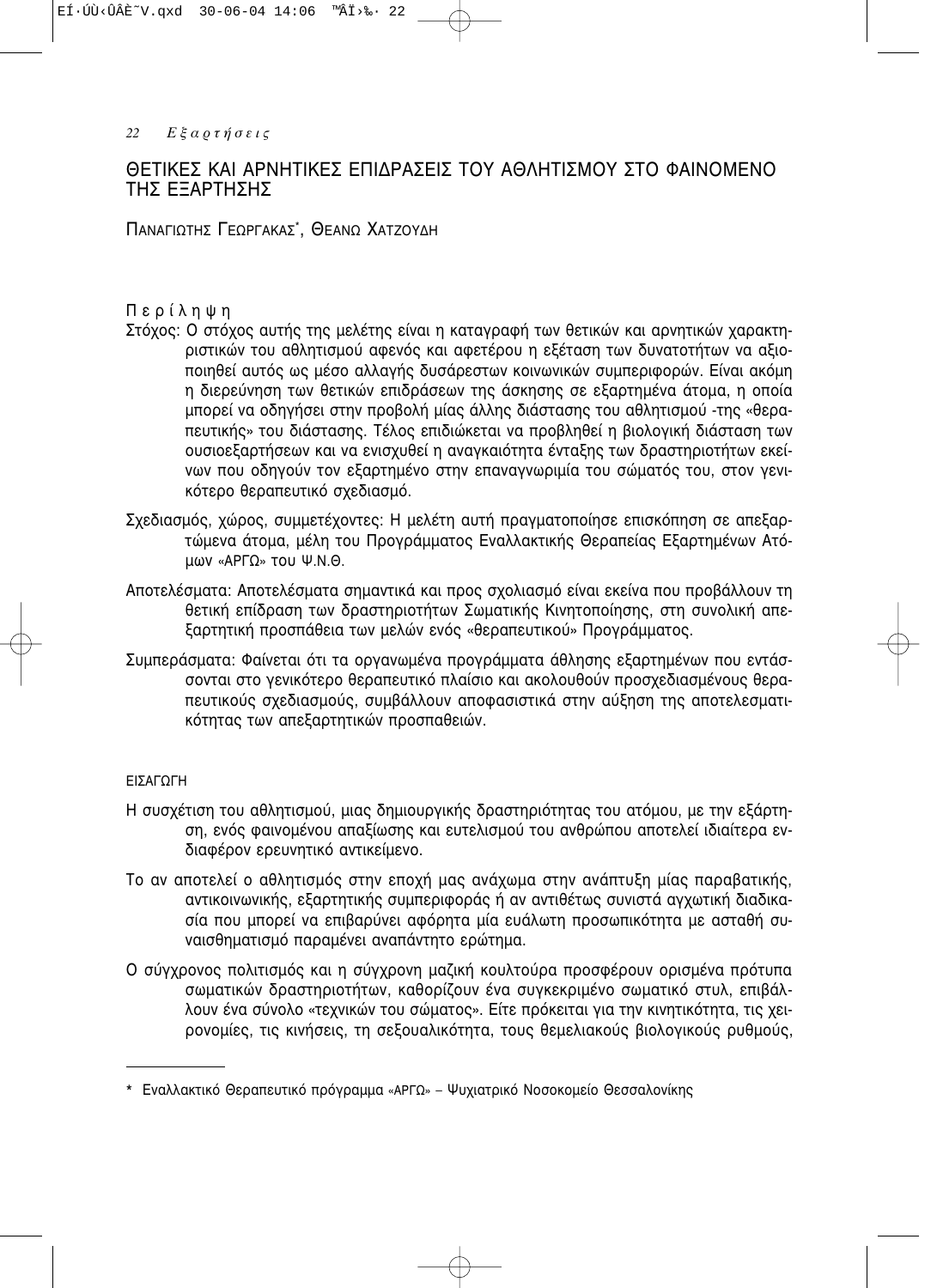τη σωματική ανάπτυξη και την ενεργειακή οικονομία, είτε για την κλίμακα των αισθήσεων και των συναισθημάτων, η κοινωνία καθορίζει, την «πολιτική συνθήκη του σώματος» (Φρανσουά Καντερέ κ.ά. 1982).

- Ο αθλητισμός διαθέτει κοινωνική διάσταση και αυτονόητα ακολουθεί τους κοινούς κοινωνικούς κανόνες. Ο αθλητισμός είναι ειδική μορφή του πολιτισμού, μέρος της φυσικής ανωνής. μέσο και μέθοδος της νενικής και της σωματικής ανωνής (Πάβελ Στεποβόι 1984).
- Έρευνα για την ποιοτική αλλά και την ποσοτική σχέση του αθλητισμού με ευαίσθητα κοινωνικά προβλήματα δεν υπάρχει στην έκταση εκείνη που τα αποτελέσματά της θα ήταν απολύτως αποδεκτά.
- Γενικότερα ο πολιτισμός, η κοινωνία και η οικογένεια αντιστέκονται στην ιδέα ότι μπορεί να είναι συνυπεύθυνοι για την εμφάνιση φαινομένων και προβλημάτων που δυσκολευόμαστε να αναγνωρίσουμε, να εξηγήσουμε και να αποδεχθούμε (Bergeret 1982). Έρευνες λοιπόν που θα αποκάλυπταν την πιθανή συμμετοχή κοινωνικά αποδεκτών δραστηριοτήτων στη δημιουργία εξαρτητικών συμπεριφορών, θα επιβεβαίωναν δηλαδή τη σχέση που υπάρχει πολλές φορές, μεταξύ της συμπεριφοράς εξαρτημένων ατόμων και αυτών των δραστηριοτήτων, θα ήταν ατομικά και κοινωνικά δυσάρεστες και γι' αυτό αποφεύγονται (Bergeret 1982).

# ΘΕΤΙΚΑ ΧΑΡΑΚΤΗΡΙΣΤΙΚΑ ΤΟΥ ΑΘΛΗΤΙΣΜΟΥ

- Ο Άλντους Χάξλεϋ, συγγραφέας του «Θαυμαστού Καινούργιου Κόσμου» και ένας άνθρωπος που τυφλώθηκε από το πολύ διάβασμα, χαρακτήρισε τον αθλητισμό ως τη «μεγαλύτερη ανακάλυψη του 20ου αιώνα».
- Ο άνθρωπος έχει διττή διάσταση, ψυχοπνευματική και βιολογική. Το σώμα του αποτελεί το προστατευτικό περίβλημα της ψυχής και του πνεύματός του. Όταν το σώμα μας είναι υγιές και γυμνασμένο αισθανόμαστε ευφορία και αντίστοιχα όταν διακατεχόμαστε από ευχάριστα συναισθήματα μπορούμε να έχουμε καλύτερες σωματικές επιδόσεις και αποδόσεις. Η άσκηση του σώματος ακόμη και χωρίς την υποχρεωτική της ένταξη σε συγκροτημένα προγράμματα άθλησης μπορεί να οδηγήσει σε σωματική και συναισθηματική ευεξία (Γεωργάκας 2001).
- Σύμφωνα με τον Michel Foucault (1984) είναι εμφανές ότι το σώμα δεν είναι απλώς η «αντι-*Κειμενική πραγματικότητα»* που ερευνούν οι βιοϊατρικές επιστήμες, σύμφωνα με τις οποίες άλλωστε, η βιοϊατρική γνώση συνέβαλε στην «*πειθαρχία του σώματος* αλλά και στον έλεγχο των ατόμων μέσω του σώματός τους».
- Όπως επίσης ο Bernard M (1976) υποστηρίζει «Το σώμα, εκτός από βιολογικός οργανισμός, είναι και υποκειμενική εμπειρία ενταγμένη στον κόσμο, στη φύση και στην κοινωνία που επιτρέπει την ανακάλυψη της δύναμης, επιβάλλοντας ταυτόχρονα την αναγνώριση της αδυναμίας. Το σώμα είναι κοινός τόπος ηδονής και οδύνης. ζωής και θανάτου».
- *a. Γενικά θετικά χαρακτηριστικά*
- Ο αθλητισμός εκπαιδεύει το άτομο στο να σκέφτεται να αποφασίζει και να αντιδρά σε ελάχιστο χρονικό διάστημα, με απώτερο αποτέλεσμα την ενίσχυση της οξυδέρκειας, της διορατικότητας και της φαντασίας Ακόμη, συγχρόνως με την ενίσχυση των σωματικών αντοχών, μπορεί να ισχυροποιήσει και τις ψυχικές δυνάμεις.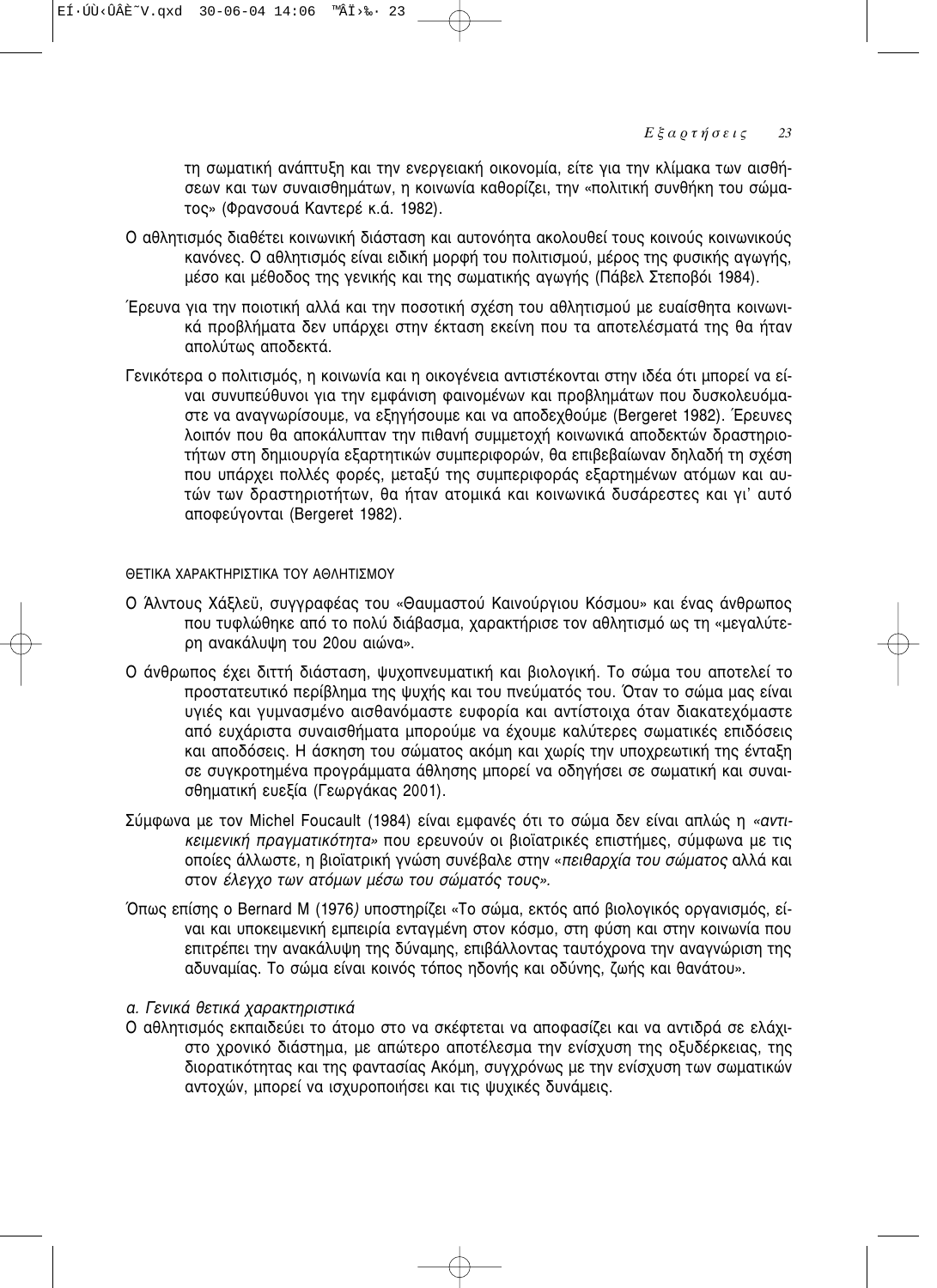#### $24$ Εξαρτήσεις

# β. Ατομικά ανωνίσματα

- Τα ατομικά αγωνίσματα εμπεριέχουν τη διάσταση της μέτρησης. Στο ατομικό αγώνισμα είναι δυνατή η παρακολούθηση της εξέλιξης του αθλητή, η καταγραφή των αρχικών και τελικών επιδόσεών του με αντικειμενικό τρόπο. Δεν αμφισβητείται το αποτέλεσμα, νεγονός που οδηγεί τον αθλητή στην αποδοχή και τον σεβασμό κανόνων, οι οποίοι στη συνέχεια του δημιουργούν αισθήματα ασφάλειας και αυτοπεποίθησης, ενισχύοντας την προσωπικότητά του.
- ν. Ομαδικά αθλήματα
- Ο ομαδικός αθλητισμός διδάσκει στον αθλητή από πολύ μικρή ηλικία την αξία της κοινής προσπάθειας (ομαδικότητα) για τον επιδιωκόμενο στόχο (νίκη), την ανάγκη της αξιοκρατίας (σε όλους συμφέρει να αγωνίζεται ο καλύτερος). Καταργεί της διακρίσεις, εφ' όσον η καταγωγή, η φυλή ή το εισόδημα δεν έχουν καμία αξία στην διεκδίκηση ενός θετικού αποτελέσματος. Προεκτάσεις αυτών των γνωρισμάτων του ομαδικού αθλητισμού αποτελούν ο σεβασμός της κοινής προσπάθειας, η διάθεση της προσφοράς στο σύνολο, η αναγνώριση της προσπάθειας άσχετα με το αποτέλεσμα.
- Τελικό αποτέλεσμα δεν θα είναι μόνο η απόκτηση αγωνιστικής πειθαρχίας από το απεξαρτώμενο άτομο, η διαμόρφωση αθλητικού ιδεώδους και η αποδοχή κανόνων κοινωνικής δράσης που ουδέποτε αναγνώριζε, αλλά και η επανεκτίμηση του σώματός του συνοδευόμενη από τις απολαύσεις που αυτό μπορεί να προσφέρει. Αυτονόητα λοιπόν προβάλλει η μεγάλη σημασία της ορθής εκπαίδευσης του εξαρτημένου σε θέματα σωματικής άσκησης, ομαδικής αθλητικής και «γνωριμίας σώματος».

# ΑΡΝΗΤΙΚΑ ΓΝΩΡΙΣΜΑΤΑ ΤΟΥ ΑΘΛΗΤΙΣΜΟΥ

- Αν όμως ο αθλητισμός που απευθύνεται με την οποιαδήποτε μορφή, σε κάθε πολίτη μπορεί να του προσφέρει όλες τις θετικές επιδράσεις που προαναφέρθηκαν, μπορεί ταυτόχρονα να μετατραπεί πολύ εύκολα σε απαξιωτικό μηχανισμό κατάργησης ιδεωδών, ονείρων, κοινωνικών και προσωπικών αρχών, αντικαθιστώντας τα με ιδιοτελείς προσδοκίες, εγωιστικούς στόχους και παραβατικές συμπεριφορές.
- Θα πρέπει να επισημάνουμε επίσης, ότι η διερεύνηση των πιθανών αρνητικών επιδράσεων του αθλητισμού δεν πρέπει να περιορίζεται μόνο στους αθλούμενους άλλα και σε όλους τους ασχολούμενους με αυτόν, ανεξαρτήτως ρόλου και ειδικότητας (Γεωργάκας κ.ά. 1993; Γεωργάκας κ.ά. 1994).
- Φαινόμενα όπως ο χουλιγκανισμός, η διάδοση και η εξάπλωση της χρήσης ψυχοτρόπων ουσιών στους οργανωμένους Συλλόγους Οπαδών, το ντοπάρισμα και η άκρατη εμπορευματοποίηση του αθλητισμού αποτελούν το άλλο του σύγχρονο πρόσωπο.
- Ένας αθλητισμός που θυσιάζει αξίες και αρχές στην κατάκτηση του αποτελέσματος, που μεταλλάσσει τους φιλάθλους σε άβουλους οπαδούς, που αδιαφορεί για την υγεία των αθλητών του και τους μετατρέπει σε εξαρτήματα κατάκτησης τίτλων ή κατάρριψης ρεκόρ προσδοκώντας υλικά οφέλη, δεν μπορεί να αποτελέσει εμπόδιο στην εμφάνιση αρνητικών φαινομένων. Αντίθετα τις περισσότερες φορές τα εκτρέφει, τα συντηρεί και τα ενισχύει.
- Ένα από τα βασικά χαρακτηριστικά της πλειοψηφίας των εξαρτημένων ατόμων είναι η αντικοινωνικότητά τους, η άρνησή τους να αποδεχθούν καθεστηκυίες αξίες. Αντιδρούν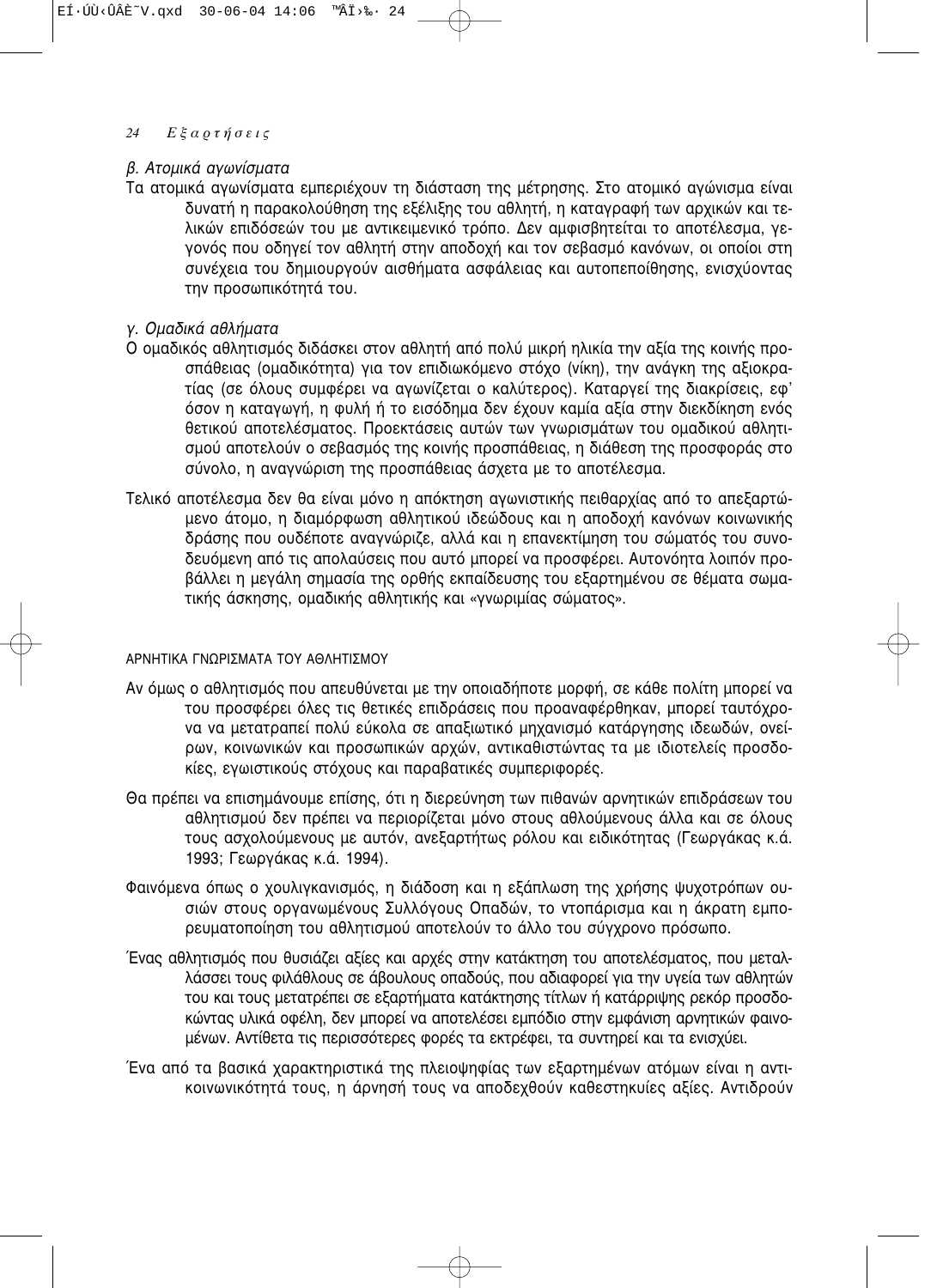στα πολιτιστικά στερεότυπα. Είναι κατανοητή λοιπόν η στάση των εξαρτημένων ατόμων απέναντι σ' έναν αθλητισμό που βαθαίνει το ήδη ορατό ρήγμα των σχέσεών τους με την κοινωνία. Αξιοποιούν τα περιθωριακά δεδομένα αυτού του αθλητισμού, γιατί έτσι δημιουργούν χώρους και πυρήνες συσπείρωσης στους οποίους λειτουργούν άνετα, νιώθοντας ταυτόχρονα χρήσιμοι. Είναι ακόμη πιο κατανοητή η αδιαφορία τους για το αν το σώμα τους από προστατευτικό περίβλημα της ψυχής τους μετατράπηκε σε όργανο μίας ουσίας. Αν σε αυτά τα στοιχεία προστεθεί η πλήρης απορρόφηση κάθε ενδιαφέροντος και ψυχικής ενέργειας από την αναζήτηση της ουσίας, αντιλαμβάνεται κανείς την έκταση του προβλήματος.

Αν ο χουλιγκανισμός, η διαστρεβλωμένη δηλαδή αθλητική συμπεριφορά, διαγράφει παράλληλη πορεία με την παραβατικότητα και μία γενικότερη αντικοινωνική δραστηριότητα, η προβολή του σώματος ως αντικειμένου εμπορευματοποίησης, δημιουργεί το ιδεολογικό άλλοθι σε ένα πλήθος χρηστών, να πιστεύουν ότι η εγκατάλειψη του κορμιού τους συνιστά επαναστατική πράξη.

# ΜΕΘΩΛΩΛΟΓΙΑ

- Επιχειρήθηκε η ανάλυση της επίδρασης των βασικών μεθόδων ένταξης και αξιοποίησης του αθλητισμού - σε όλες του τις μορφές, σε ένα πρόνραμμα «ανοικτής θεραπείας» εξαρτημένων ατόμων (Εναλλακτικό Θεραπευτικό Πρόγραμμα «ΑΡΓΩ» του Ψυχιατρικού Νοσοκομείου Θεσσαλονίκης). Η παρακολούθηση της συμπεριφοράς των μελών του Προγράμματος επιχειρήθηκε με ερωτηματολόγια που συνέταξαν, ο επιστημονικά υπεύθυνός του και οι αρμόδιοι των αθλητικών δραστηριοτήτων. Το περιεχόμενό τους ήταν συντεταγμένο με τη γενικότερη θεραπευτική ιδεολογία και πρακτική. Η αξιολόγηση των αποτελεσμάτων αυτής της «θεραπευτικής» χρησιμοποίησης του αθλητισμού βασίστηκε στη σύγκριση της συμπεριφοράς των μελών στις διάφορες σωματικές δραστηριότητες και την αντίστοιχη λειτουργία τους στις άλλες θεραπευτικές ομάδες. Διερευνήθηκε δηλαδή η δυνατότητα ενίσχυσης της υποστηρικτικής ψυχοθεραπείας εξαρτημένων ατόμων με την ένταξή τους σε αθλητικά προγράμματα τα οποία προβλέπουν σταδιακή αύξηση σωματικών επιδόσεων.
- Μία σειρά κοινωνικών προϋποθέσεων αλλά και αντικοινωνικών συνηθειών των χρηστών διαμορφώνουν όχι μόνο μία αδυναμία τους να αντιμετωπίσουν δυσχερείς ψυχικές καταστάσεις αλλά και μία αδιαφορία τους, για συμμετοχή σε διάφορες δραστηριότητες όπως είναι αυτή της σωματικής άσκησης.
- Διερευνήθηκε η δυνατότητα ενίσχυσης της υποστηρικτικής ψυχοθεραπείας εξαρτημένων ατόμων με την ταυτόχρονη ένταξή τους σε αθλητικές δραστηριότητες, οι οποίες προβλέπουν σταδιακή αύξηση επιδόσεων και σε ομάδες «γνωριμίας του σώματος».
- Ουσιαστικός σκοπός της έρευνας είναι ο έλεγχος του βαθμού επιρροής της διαδικασίας επίτευξης αθλητικών στόχων σε μία ολοκληρωμένη προσπάθεια ψυχοβιολογικής τους ενίσχυσης και στο πλαίσιο ενός θεραπευτικού - υποστηρικτικού προνραμματισμού,
- Μελετήθηκε λοιπόν η αγωνιστική συμπεριφορά και η απόδοση όλων των μελών του Προγράμματος. Η σωματική άσκηση συμπεριλαμβάνει δραστηριότητες προσωπικής σωματικής βελτίωσης μέσω ατομικών και ομαδικών αγωνισμάτων. Για κάθε άθλημα υπάρχει πρόβλεψη διαρκούς αύξησης των ορίων απόδοσης. Για τα όρια αυτά ενημερώνονται τα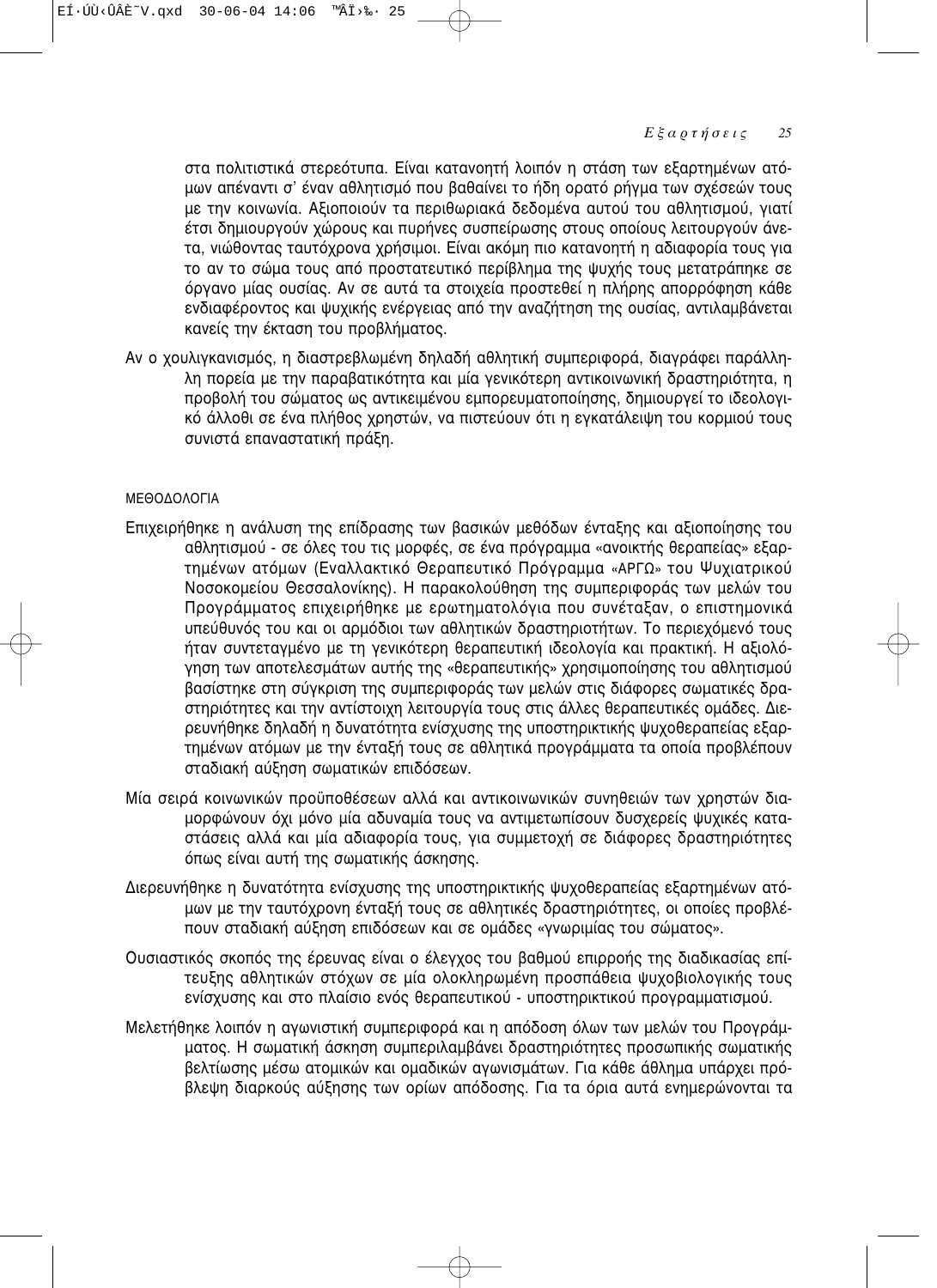#### $26$ Εξαρτήσεις

μέλη που συμμετέχουν και τα αποτελέσματα κάθε φάσης αναλύονται. Ταυτόχρονη είναι η ενθάρρυνση των μελών εκείνων τα οποία δεν πιστεύουν στην επιτυχία ή δεν πετυχαίνουν τελικά την ολοκλήρωση του επιδιωκόμενου στόχου.

- Ακόμη παρατηρείται η συνέπεια συμμετοχής, η προθυμία, η καταβαλλομένη προσπάθεια κάθε μέλους καθώς και οι συναισθηματικές αντιδράσεις σε επιτυχημένα ή ατυχή αποτελέσματα. Τέλος καταβάλλεται προσπάθεια παράλληλης και συνεχούς σύγκρισης της πορείας κάθε ατόμου σε κάθε στάδιο σωματικής άσκησης, με την ανάλογη φάση υποστηρικτικής ψυχοθεραπείας. Μία σύγκριση που επιτυγχάνεται με τη διαρκή αλληλοενημέρωση των υπευθύνων των «θεραπευτικών» ομάδων.
- Η εφαρμογή του συνολικού προγράμματος ομαδικής άθλησης, σωματικής άσκησης και ενασχόλησης με το «σώμα», συνδυάσθηκε με τις γενικότερες επιδιώξεις των μελών, σ' έναν απεξαρτητικό προσανατολισμό.

| α. Ομαδική άθληση<br>Ερωτήσεις                                                                                                                                 |                       | Πολύ      | Μέτρια    | Λίγο                 | Καθόλου              |
|----------------------------------------------------------------------------------------------------------------------------------------------------------------|-----------------------|-----------|-----------|----------------------|----------------------|
|                                                                                                                                                                |                       |           |           |                      |                      |
| Πόσο μπορούν να σε βοηθήσουν οι δραστηριότητες<br>αυτές στην αναγνώριση και αποδοχή κανόνων;                                                                   | 18<br>40%             | 8<br>18%  | 18<br>40% | 1<br>2%              |                      |
| Πόσο νομίζεις ότι θα βοηθηθείς μέσα από αυτές<br>στην προσπάθειά σου να αποδεχθείς την ανάγκη<br>της συνεργασίας με άλλα άτομα;                                | 6<br>13%              | 28<br>62% | 6<br>13%  | 5<br>11%             |                      |
| Πιστεύεις ότι σε βοηθούν στην εκτόνωση<br>των αρνητικών συναισθημάτων σου;                                                                                     | 11<br>24%             | 16<br>36% | 9<br>20%  | 7<br>16%             | $\overline{2}$<br>4% |
| Πόσο θα σε βοηθήσουν να αναπτύξεις<br>την κοινωνικότητά σου - μέσω των επαφών σου<br>με άλλους ανθρώπους στη διάρκεια<br>των δραστηριοτήτων αυτών;             | 8<br>18%              | 28<br>62% | 7<br>16%  | $\overline{c}$<br>4% |                      |
| Πόσο νομίζεις ότι μπορεί να σε βοηθήσει στο να<br>διαμορφώνεις κοινούς στόχους με τα άλλα μέλη<br>του Προγράμματος και να αγωνίζεσαι για αυτούς;               | 4<br>9%               | 23<br>51% | 8<br>18%  | 10<br>22%            |                      |
| Οι ομαδικές αθλητικές δραστηριότητες μπορούν να σε<br>βοηθήσουν να ξεπεράσεις αισθήματα διακρίσεων σε<br>βάρος σου, που διαμορφώθηκαν στη διάρκεια της χρήσης; | 9<br>20%              | 11<br>24% | 19<br>42% | 4<br>9%              | $\overline{2}$<br>4% |
| Γενικότερα θα σε βοηθήσουν να αρνηθείς<br>κάθε μορφή διακρίσεων;                                                                                               | $\overline{7}$<br>16% | 11<br>24% | 14<br>31% | 11<br>24%            | $\overline{2}$<br>4% |
| Πόσο βοηθούν τη γενικότερη προσπάθειά σου<br>για απεξάρτηση;                                                                                                   | 12<br>27%             | 19<br>42% | 8<br>18%  | 4<br>9%              | $\overline{2}$<br>4% |
| Πόσο βοηθούν τις προσπάθειές σου για την απόκτηση<br>αυτοεκτίμησης;                                                                                            | 8<br>18%              | 26<br>58% | 7<br>16%  | 4<br>9%              |                      |

# ΠΙΝΑΚΑΣ 1: «Η ΑΘΛΗΤΙΚΗ ΣΥΜΠΕΡΙΦΟΡΑ ΚΑΙ Η ΓΝΟΡΙΜΙΑ ΤΟΥ ΣΟΜΑΤΟΣ» ΠΡΟΗΝ ΕΞΑΡΤΗΜΕΝΟΝ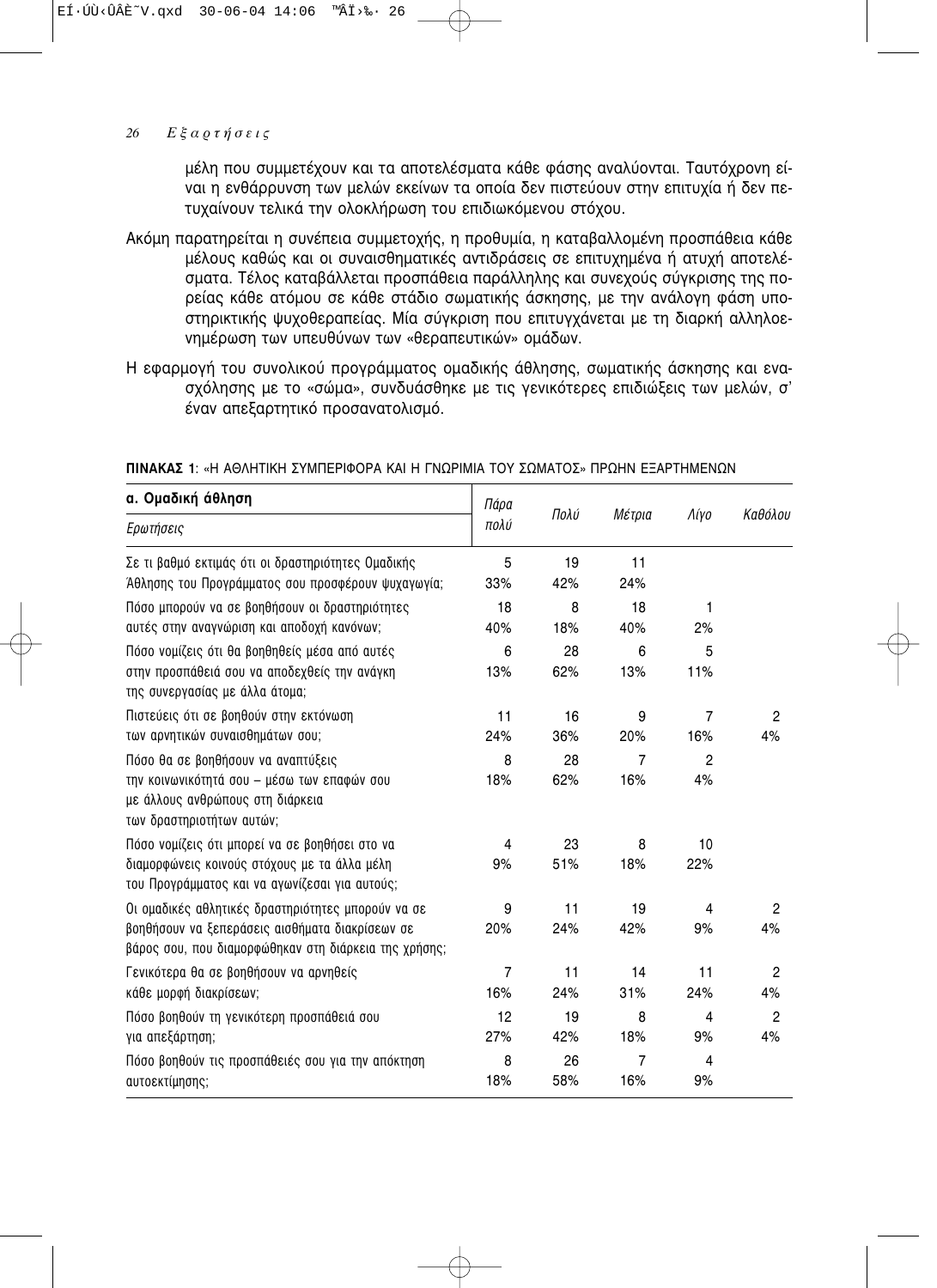| β. Ατομική άθληση                                                                                                                                     | Πάρα<br>πολύ | Πολύ      | Μέτρια    | Λίγο    | Καθόλου |
|-------------------------------------------------------------------------------------------------------------------------------------------------------|--------------|-----------|-----------|---------|---------|
| Ερωτήσεις                                                                                                                                             |              |           |           |         |         |
| Πόσο σε βοήθησε στην απόκτηση μιας αξιόλογης                                                                                                          | 13           | 22        | 8         | 2       |         |
| φυσικής κατάστασης;                                                                                                                                   | 29%          | 49%       | 18%       | 4%      |         |
| Πόσο σε βοηθάει στον ορισμό προσωπικών                                                                                                                | 6            | 13        | 18        | 8       |         |
| στόχων;                                                                                                                                               | 13%          | 29%       | 40%       | 18%     |         |
| Πόσο σε βοηθάει στην απόκτηση                                                                                                                         | 8            | 21        | 13        | 3       |         |
| αυτοπεποίθησης:                                                                                                                                       | 18%          | 47%       | 29%       | 7%      |         |
| Πόσο συμβάλλει στην αντικειμενική αξιολόγηση<br>των δυνατοτήτων σου, να βελτιώνεις συνεχώς<br>τους στόχους σου και να προσπαθείς να τους υλοποιήσεις; | 11<br>24%    | 20<br>44% | 11<br>24% | 3<br>7% |         |
| Πόσο σε βοηθάει η συζήτηση σχετικά με την επιτυχία                                                                                                    | 7            | 22        | 14        | 2       |         |
| ή την αποτυχία αυτών των στόχων;                                                                                                                      | 16%          | 49%       | 31%       | 4%      |         |
| Πόσο όλα αυτά βοηθούν στην γενικότερη εκτίμηση                                                                                                        | 5            | 21        | 17        | 2       |         |
| της πορείας σου στο Πρόγραμμα;                                                                                                                        | 11%          | 47%       | 38%       | 4%      |         |

«Η ΑΘΛΗΤΙΚΗ ΣΥΜΠΕΡΙΦΟΡΑ ΚΑΙ Η ΓΝΩΡΙΜΙΑ ΤΟΥ ΣΩΜΑΤΟΣ» ΠΡΩΗΝ ΕΞΑΡΤΗΜΕΝΩΝ

*Η ποσοστιαία ανάλυση των ερωτηματολογίων έγινε με αναγωγή σε ακέραιους αριθμούς, εφόσον η αξιοπιστία των απα-ÓÙ‹ÛÂˆÓ ÚÔ·ÙÔ˘Ó ·fi ÙȘ ÂÎÙÈÌ‹ÛÂȘ ÙˆÓ ˘Â˘ı‡ÓˆÓ ÙˆÓ «ıÂڷ¢ÙÈÎÒÓ» ÔÌ¿‰ˆÓ Î·È fi¯È ·fi ÙË ÏÂÙÔÌÂÚÂȷ΋ ·-*  $\overline{\rho}$ *άθεση ποσοστών.* 

- Οι ομάδες «γνωριμίας του σώματος» δεν ακολουθούν ταυτόσημη ή παράλληλη πορεία με τις άλλες αθλητικές δραστηριότητες. Διαγράφουν όμως μία αξιόλογη θεραπευτική πορεία.
- Η δημιουργία και λειτουργία των ομάδων γνωριμίας σώματος ήταν μία έμπνευση του Προγράμματος, η οποία θεμελιώθηκε στην λογική ότι «εφόσον η υποταγή του χρήστη στην εξάρτηση είναι ψυχοβιολογική, ψυχοβιολογική θα πρέπει να είναι και η προσπάθεια απεξάρτησής του». Είναι αδιανόητο ένα άτομο που έχει παραδοθεί ψυχοβιολογικά στην εξάρτηση, να απομακρύνεται από αυτή διαχειριζόμενο μόνο το ψυχικό μέρος που της κατέθεσε.
- Είναι προφανές ότι ένα εξαρτημένο από ουσίες άτομο έχει απολέσει σε μεγάλο βαθμό τη διάθεση στήριξης και προστασίας του σώματός του. Εισπράττει απολαύσεις από την εξαρτητική ουσία, η οποία φροντίζει να τον διατηρεί υποχείριό της προσφέροντάς του σαν ανταμοιβή τη φυγή από την πραγματικότητα και μία σειρά από πλαστά ευχάριστα συναισθήματα. Μόνο λοιπόν αν εκπαιδευτεί εκ νέου προς μία κατεύθυνση επαvαγνωριμίας του σώματός του θα μπορέσει να αποκομίσει αντίστοιχα οφέλη.
- Οι ομάδες «γνωριμίας σώματος» αντιμετώπισαν κατ' αρχήν τη δυσπιστία του ίδιου του προσωπικού, το οποίο φάνηκε ανέτοιμο να δεχθεί την ανατροπή μίας παραδοσιακής αντίληψης που επέβαλε το πρόβλημα των εξαρτημένων, ως αποκλειστικά ψυχοπνευματικό.
- Η επιτυχία και η αποτελεσματικότητα των ομάδων βασίζεται κατ' αρχήν στην αποδοχή τους από το «θεραπευτικό» προσωπικό, ως ομάδων ισότιμων με τις υπόλοιπες ομαδικές διαδικασίες απεξάρτησης και μάλιστα με ισοβαρές θεραπευτικό αποτέλεσμα. Η αποδοχή αυτή στο Πρόγραμμά μας επετεύχθη έπειτα από μακρόχρονη προσπάθεια.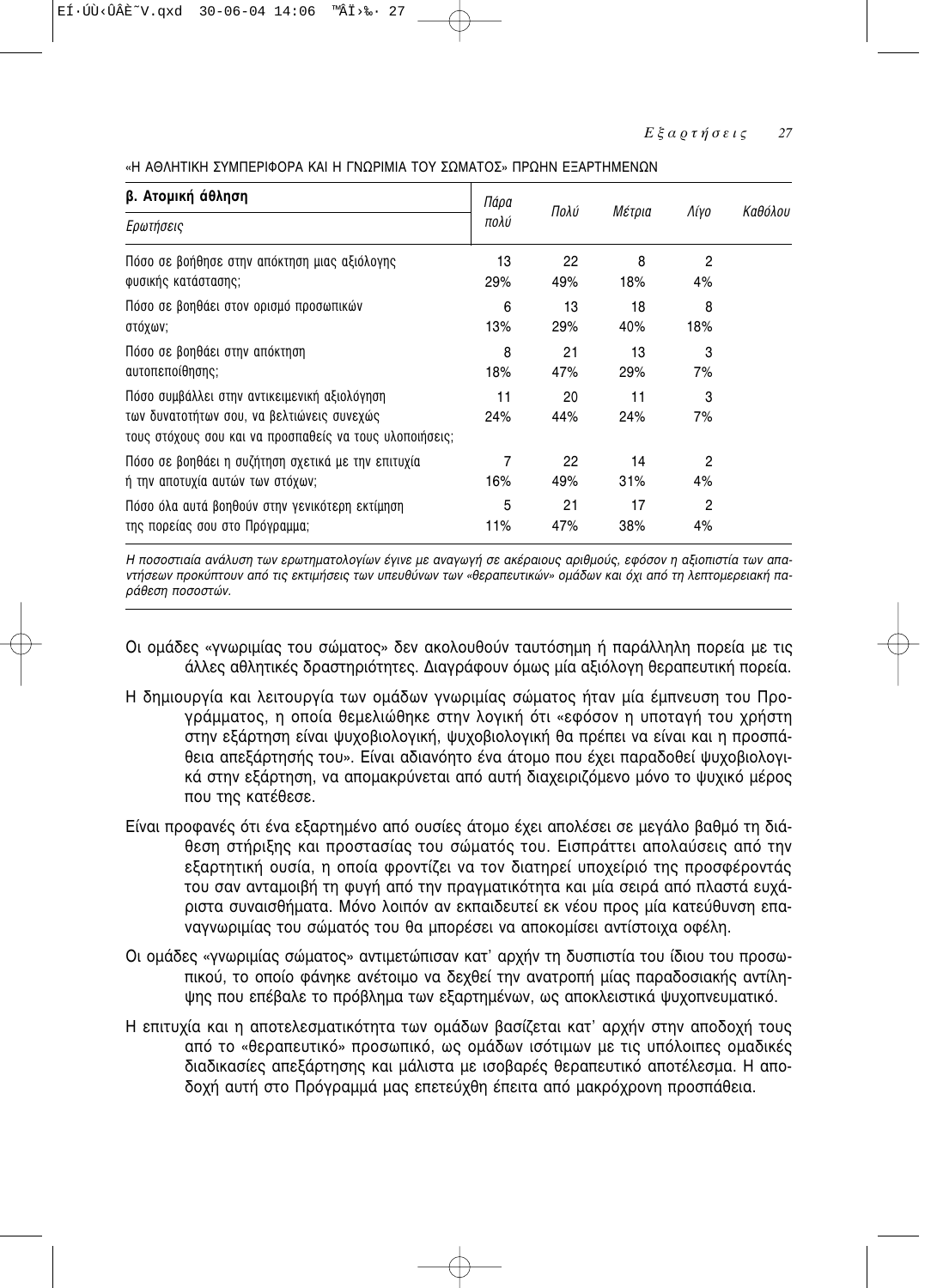#### 28 Εξαρτήσεις

Οι συντονιστές των ομάδων αυτών υποχρεούνται να έχουν μία σειρά απαραίτητων προσόντων, τα οποία δεν μπορεί να περιορίζονται μόνο στην ικανότητα εκγύμνασης, αλλά να εμπλουτίζονται από στοιχεία συστημικής. δραματοθεραπείας και να συμπληρώνονται από τη γνώση ασκήσεων χαλάρωσης.

Στις ομάδες επεξεργάζονται στοιχεία, όπως:

- Η σωματική έκφραση συναισθημάτων
- Η διαχείριση των συναισθημάτων

Η εμπιστοσύνη

Η χαλάρωση

- Ο μυϊκός έλεγχος
- Η επικοινωνία του μέλους με «μη λεκτικό» τρόπο (με τον εαυτό του ή τους άλλους).
- Όπως είναι γνωστό, οι διάφορες νοητικές διεργασίες και οι ψυχολογικές λειτουργίες δεν είναι αποκομμένες και ανεξάρτητες η μία από την άλλη. Όλες μαζί συνεργάζονται και ο στόχος του θεραπευτή είναι να συνεργάζονται αρμονικά. Σε αυτή τη συνεργασία συμμετέχουν και οι σωματικές λειτουργίες. Αν σκεφτούμε ότι ο ανθρώπινος οργανισμός είναι ένα ενιαίο σύνολο με σωματικές και ψυχολογικές λειτουργίες που αλληλοεπηρεάζονται, εύκολα κατανοούμε την ανάγκη για εναρμόνιση αυτών των λειτουργιών, έτσι ώστε να έχουμε καλή σωματική και ψυχική υγεία. Η δουλειά με το σώμα, την κίνηση, τη φωνή, καθώς και η ενεργοποίηση του συναισθήματος μέσα από ασκήσεις κινητοποιούν τον θεραπευόμενο να δημιουργήσει. Έτσι επιτυγχάνεται ένα «συναισθηματικό ξεπάγωμα» που έχει ως αποτέλεσμα την ψυχολογική εκφόρτιση και τη συνειδητή χρησιμοποίηση των συναισθημάτων, αρχικά στο προστατευμένο πλαίσιο της θεραπευτικής ομάδας. (Ευδοκίμου & Παπαγεωργίου, 1999).
- Η γνωριμία του σώματός μας. Η εξοικείωση μαζί του, η αποδοχή του, η φροντίδα του, η διάθεση βελτίωσής του, η άντληση ικανοποίησης από αυτό, οδηγεί σε μία σειρά πρωτογενών και δευτερογενών οφελών.
- α. Πρωτογενές όφελος
- Η γνωριμία του σώματός μας και η απολαβή απολαύσεων από αυτό αποτελούν ισχυρή θωράκιση κατά των εξαρτητικών τάσεων. Ουδέποτε και κανείς δεν θα δεχόταν την καταστροφή ή έστω την απώλεια ενός φορέα συναισθηματικών και σωματικών ηδονών. Νομοτελειακά αναπτύσσονται οι έμφυτοι εκείνοι μηχανισμοί στήριξης και προστασίας του.

# β. Δευτερογενή οφέλη

Η άμεση συνεργασία των προπονητών - γυμναστών με το υπόλοιπο θεραπευτικό προσωπικό μπορεί να οδηγήσει τα μέλη στην αποδοχή αξιών, όπως η σημασία της προσπάθειας και όχι του αποτελέσματος, η αξία της προσφοράς στο σύνολο, τα οφέλη της συνεργασίας, ο αυτοέλεγχος, ο προγραμματισμός και η οργάνωση. Η συνεργασία με τα μέλη ενός Προγράμματος στην κατεύθυνση της αναγνώρισης της σπουδαιότητας της βιολογικής τους επαναδραστηριοποίησης οδηγεί ταυτόχρονα με τις «ψυχοθεραπευτικές» διαδικασίες στην ψυχοβιολογική του απελευθέρωση.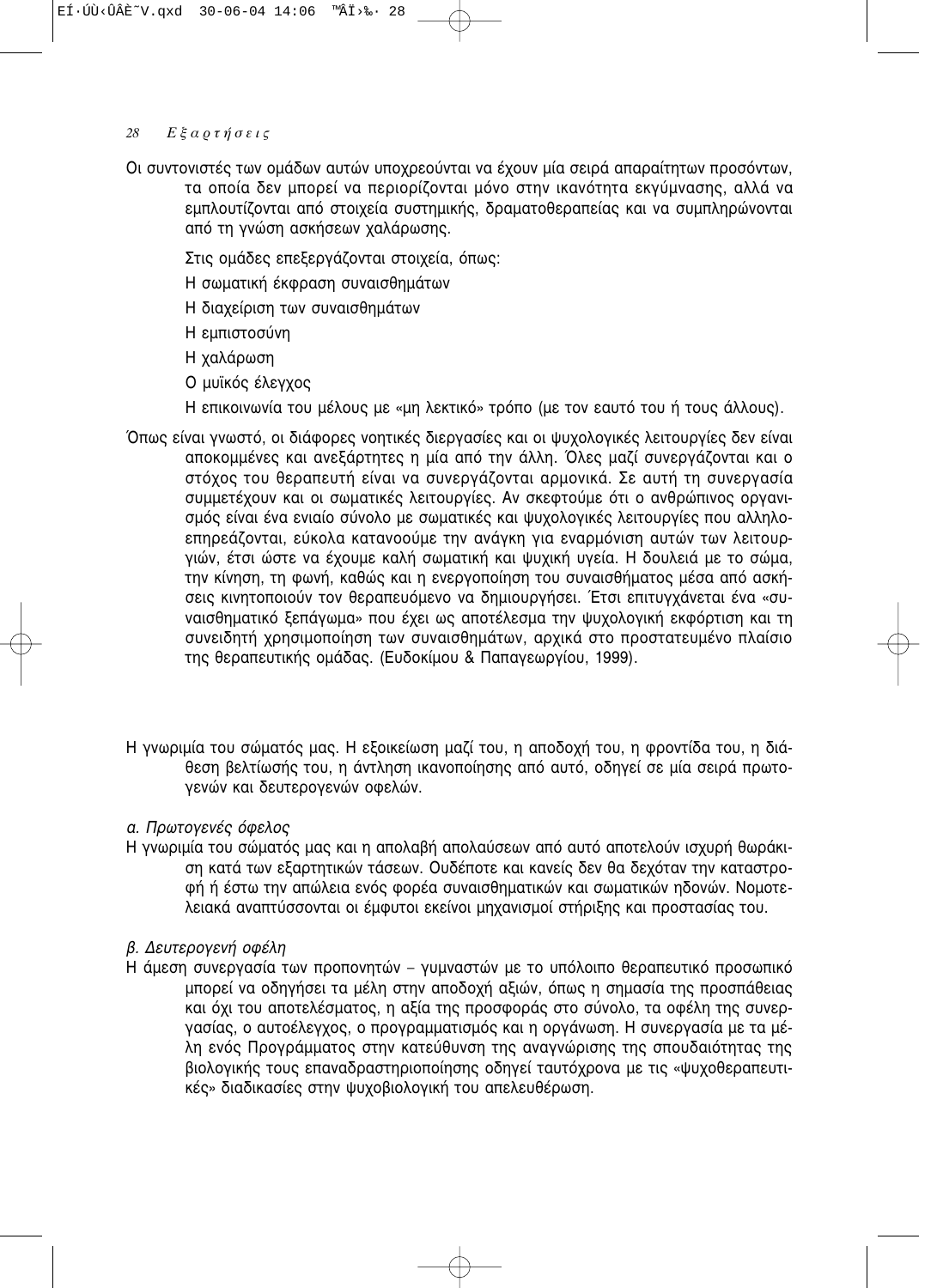| γ. Ομάδες Γνωριμίας του Σώματος<br>Ερωτήσεις                                                                                                 |          | Πολύ      | Μέτρια    | Λίγο                 | Καθόλου              |
|----------------------------------------------------------------------------------------------------------------------------------------------|----------|-----------|-----------|----------------------|----------------------|
|                                                                                                                                              |          |           |           |                      |                      |
| στην ανάπτυξη της μη «λεκτικής επικοινωνίας»;                                                                                                | 11%      | 51%       | 29%       | 9%                   |                      |
| Πόσο σε βοηθούν για σωματική και ψυχική                                                                                                      | 10       | 23        | 7         | 5                    |                      |
| χαλάρωση;                                                                                                                                    | 22%      | 51%       | 16%       | 11%                  |                      |
| Πόσο σε βοηθούν στην αναγνώριση των κινητικών σου                                                                                            | 5        | 21        | 16        | 3                    |                      |
| δυνατοτήτων;                                                                                                                                 | 11%      | 47%       | 36%       | 7%                   |                      |
| Πόσο σε βοηθούν στη δημιουργία σχέσεων εμπιστοσύνης                                                                                          | 6        | 30        | 6         | 3                    |                      |
| μέσω των σωματικών επαφών;                                                                                                                   | 13%      | 67%       | 13%       | 7%                   |                      |
| Πόσο σε βοηθούν στην ανάπτυξη του ελέγχου                                                                                                    | 6        | 22        | 16        | 1                    |                      |
| του σώματός σου;                                                                                                                             | 13%      | 49%       | 36%       | 2%                   |                      |
| Σε ποιο βαθμό θεωρείς ότι είχες έλεγχο                                                                                                       | 3        | 9         | 17        | 12                   | 4                    |
| του σώματός σου κατά την χρήση;                                                                                                              | 7%       | 20%       | 38%       | 27%                  | 9%                   |
| Σε ποιο βαθμό θεωρείς ότι είχε τον έλεγχο                                                                                                    | 18       | 13        | 10        | $\overline{2}$       | $\overline{2}$       |
| του σώματός σου η ουσία;                                                                                                                     | 40%      | 29%       | 22%       | 4%                   | 4%                   |
| Σε ποιο βαθμό η αίσθηση έλεγχου του σώματός σου<br>ενισχύει την εμπιστοσύνη στον εαυτό σου;                                                  | 8<br>18% | 23<br>51% | 14<br>31% |                      |                      |
| Σε ποιο βαθμό πιστεύεις ότι θα σε βοηθήσουν οι Ομάδες<br>Γνωριμίας τους Σώματος αυτές να εισπράξεις και πάλι<br>ευχαρίστηση από το σώμα σου; | 8<br>18% | 20<br>44% | 15<br>33% |                      | $\overline{2}$<br>4% |
| Σε ποιο βαθμό πιστεύεις ότι θα σε βοηθήσουν<br>να κατανοήσεις την ψυχοβιολογική εκχώρηση<br>του εαυτού σου στην ουσία;                       | 3<br>7%  | 29<br>64% | 9<br>20%  | $\overline{c}$<br>4% | $\overline{2}$<br>4% |
| Σε ποιο βαθμό πιστεύεις ότι θα σε βοηθήσουν<br>οι ομάδες αυτές να επιτύχεις την ψυχοβιολογική<br>απομάκρυνσή σου από τη χρήση;               | 8<br>18% | 20<br>44% | 15<br>33% | 1<br>2%              | 1<br>2%              |

Η επαναγνωριμία του σώματος συνιστά, ακόμη, για τον χρήστη και μία αφετηρία εκ νέου απόκτησης της δυνατότητας πλήρους και φυσιολογικής σεξουαλικής ικανοποίησης,

Δεν είναι σπάνιες οι συγκρίσεις μεταξύ της ευχαρίστησης που επιδιώκεται κατά τη διάρκεια της σεξουαλικής επαφής και της ικανοποίησης που αναζητά ένας εξαρτημένος στη σχέση του με μία εξαρτητική ουσία ή δραστηριότητα. Δεν είναι σπάνιες επίσης οι περιπτώσεις που ένας εξαρτημένος ισχυρίζεται ότι η εξάρτηση τού παρέχει μεγαλύτερη ευχαρίστηση από τις σεξουαλικές του δραστηριότητες. Η σχέση του με την εξάρτηση είναι λιγότερο απαιτητική σε ψυχικές και συναισθηματικές επενδύσεις σε σχέση με τον οργασμό (Bergeret, 1982). Ενώ οι ικανοποιητικές σεξουαλικές εμπειρίες εμπλουτίζουν τις φαντασιώσεις του ατόμου και ενισχύουν την αυταρέσκειά του, η επαναλαμβανόμενη κάλυψη των αναγκών του για ευχαρίστηση από μία μορφή εξάρτησης περιορίζουν τις φαντασιώσεις, τις σχέσεις και τον ναρκισσισμό του.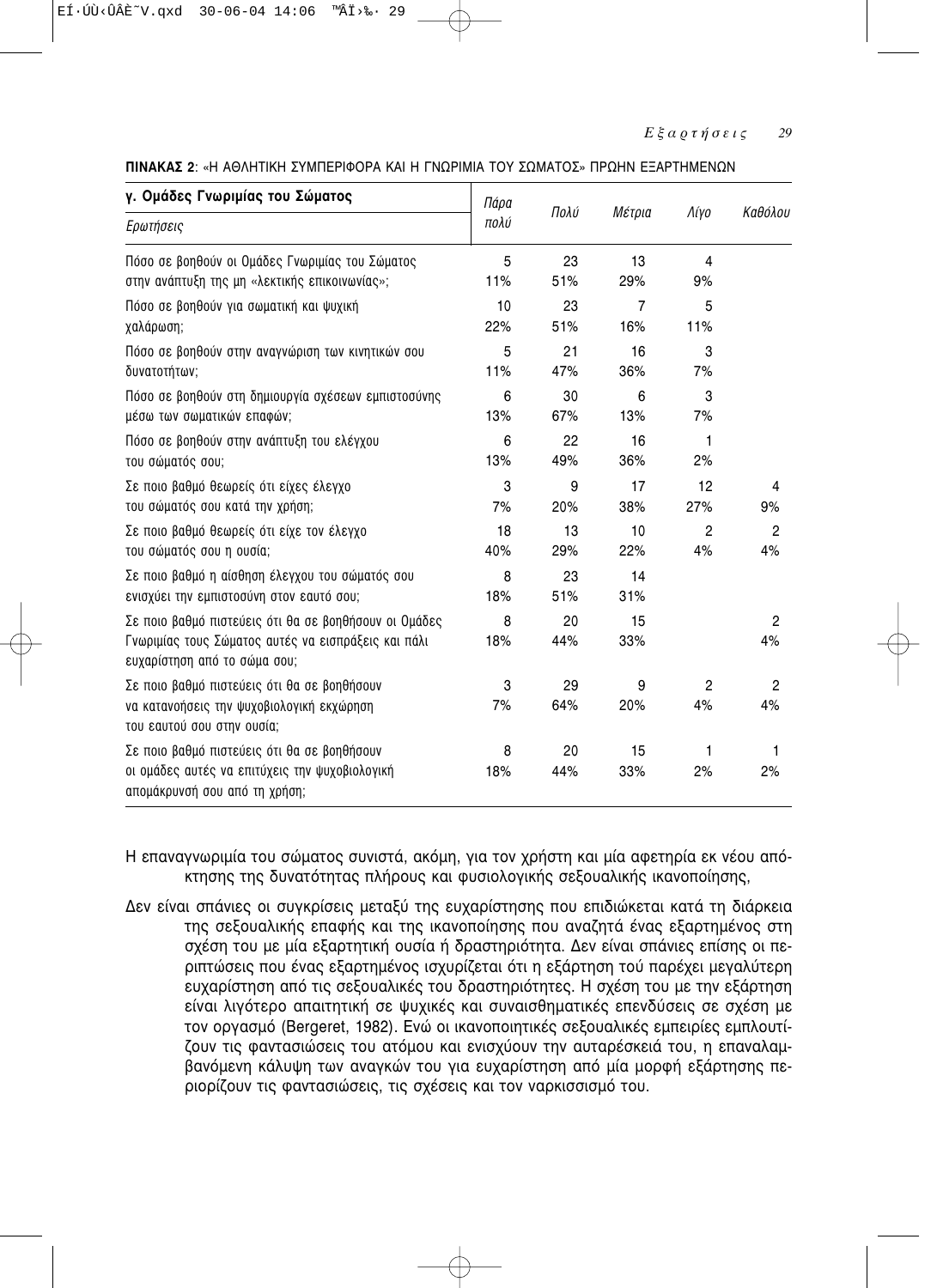# 30 *Eξαρτήσεις*

- Bέβαια εξ αρχής τίθεται θέμα ορθότητας αυτού του ισχυρισμού, γιατί είναι δύσκολος ο ποσοτικός προσδιορισμός της ικανοποίησης, όταν τα στοιχεία που την καθορίζουν είναι ποιοτικά και η αξιοπιστία της μαρτυρίας του χρήστη είναι περιορισμένη εφ' όσον αυτός δεν μπορεί να είναι αντικειμενικός κριτής (Bergeret, 1982).
- Η οργασμική ευχαρίστηση όμως είναι αποτέλεσμα της δυναμικής σύνθεσης πολλών και διαδοχικών συγκινήσεων. Προηγείται η ανάκληση φαντασιώσεων που ξεκινούν από προηγούμε-VEC ΙΚανοποιητικές εμπειρίες. Ακολουθεί η εντατικοποίηση αυτής της κατάστασης και η προσέλκυση του ερωτικού συντρόφου σε μία συναλλαγή φαντασιώσεων. Όταν η ένταση των φαντασιώσεων καθιστά αδύνατη την απορρόφηση αυτού του υλικού σε ψυχικό επίπεδο εκδηλώνεται η σωματική ενεργοποίηση. Τέλος εκδηλώνεται ο οργασμός με τη μορ-**Φή της ικανοποίησης του ναρκισσισμού, της ψυχικής και σωματικής χαλάρωσης.**
- Η αδυναμία του εξαρτημένου να φαντασιώνει κι επομένως να ενεργοποιεί φαντασιακές παραστάσεις και η ανικανότητα διαμόρφωσης σχέσεων που θα εξασφαλίσουν τη συμμετοχή του ερωτικού συντρόφου σε αυτό το παιχνίδι, φαίνεται να έχει αρνητική επίδραση στη σεξουαλική του ικανοποίηση.
- Ταυτόχρονα η απώλεια της κατοχής του σώματός του, το οποίο κατατίθεται ως ενέχυρο στην ουσία που χρησιμοποιεί, εμποδίζει ή καταργεί τη σωματική ενεργοποίηση, αλλοιώνει τη ναρκισσιστική ικανοποίηση, εμποδίζει τη μυϊκή χαλάρωση.
- Η ηδονή όμως που προέρχεται από την εξάρτηση δεν μπορεί να κατακτήσει την πρώτη θέση στις προτιμήσεις του ατόμου, απλώς αντικαθιστά μία ζητούμενη αλλά κατά τη γνώμη του ανέφικτη ευχαρίστηση. Η μείωση ή η απουσία της σεξουαλικής ικανοποίησης διευρύνει το έλλειμμα των συναισθηματικών τους απολαύσεων και τους ωθεί ακόμη περισσότερο στο να αποφεύγουν την έκθεση σε απογοητεύσεις (Bergeret, 1982).
- Ιδιαίτερα ανακουφιστική επίδραση στα μέλη του προγράμματος είχαν οι δραστηριότητες «Σωματικής Έκφρασης». Η επαναγνωριμία με το σώμα τους και η απολαβή απολαύσεων από αυτό, φάνηκε να επηρεάζει ευεργετικά όλο τον ψυχισμό τους.
- Η σωματική άσκηση και οι δραστηριότητες γνωριμίας του σώματος φαίνεται να έχουν θετικό, ουσιαστικό και πολύτιμο ρόλο στην προσπάθεια ενός ατόμου να απεξαρτηθεί από την χρήση μίας (ή περισσότερων) εθιστικής ουσίας.
- Η ταυτόχρονη προσέγγιση της βιολογικής με την συναισθηματική διάσταση του προβλήματος των εξαρτήσεων προβάλλει ως αναγκαία και επιβεβλημένη.
- Η συνδυασμένη εξέταση των προσπαθειών ενός χρήστη τόσο στις Ομάδες Συναισθηματικής όσο και στις Ομάδες Σωματικής Έκφρασης, βοηθά στην καλύτερη και πληρέστερη εκτίμηση της απεξαρτητικής πορείας του ατόμου.
- Η σωματική άσκηση και οι δραστηριότητες γνωριμίας του σώματος πρέπει να πάψουν να αποτελούν επικουρικές δραστηριότητες απλής συμμετοχής ή εκτόνωσης και να αναχθούν σε πρωταγωνιστικές ενέργειες ισότιμου χαρακτήρα με τις υπόλοιπες «θεραπευτικές» ομάδες.

# ΣΥΖΗΤΗΣΗ

Η εμπειρία που αντλείται από την τετραετή εφαρμογή του προγράμματος εκγύμνασης αποκαλύπτει ότι η πλειοψηφία των μελών εκφράζει μία επιφύλαξη για τις μεθόδους υλοποίησής του και χρειάζεται ένα χρονικό διάστημα προσαρμογής στις επιδιώξεις του.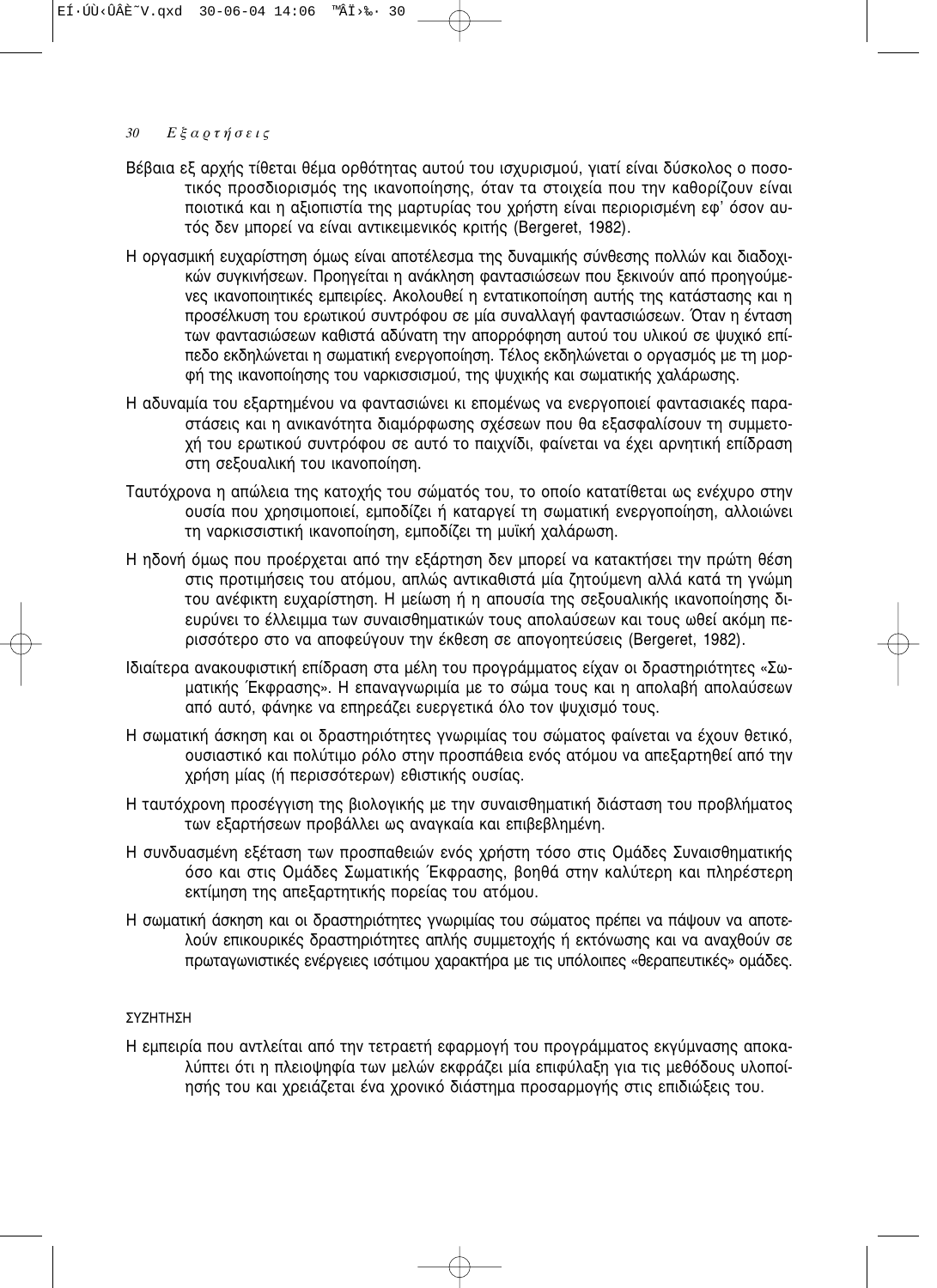- Παρ' όλα αυτά οι προσπάθειές τους, τόσο σε ατομικό επίπεδο όσο και στο πλαίσιο συλλογικών ενεργειών για την επίτευξη των καθορισμένων στόχων είναι ικανοποιητική. Υπάρχει σαφής αύξηση της επιθυμίας συμμετοχής σε αθλητικές εκδηλώσεις, ελάττωση των αρνητικών αντιδράσεων σε ατυχή αποτελέσματα, εμφανής πρόθεση βελτίωσης των επιδόσεών τους. Η ανάλυση των αποτελεσμάτων κάθε φάσεως του προγράμματος Φαίνεται να ενεργεί θετικά στην ενίσχυση της αυτοπεποίθησής τους ή στην απορρόοηση συναισθημάτων απονοήτευσης.
- Το σύνολο αυτών των ψυχικών διεργασιών φαίνεται να οδηγεί στην απελευθέρωση των συναισθημάτων, ελέγχου των πιο δυσάρεστων ή αρνητικών από αυτά και στην ανάπτυξη μίας -έστω και σε συγκεκριμένη δραστηριότητα- κοινά αποδεκτής συμπεριφοράς. Τα στοιχεία αυτά αποτελούν άλλωστε την κυρίαρχη προσφορά του αθλητικού μας προνράμματος.
- Το υπόλοιπο θεραπευτικό προσωπικό μπορεί να οδηγήσει τα μέλη στην αποδοχή αξιών, όπως η σημασία της προσπάθειας και όχι του αποτελέσματος, η αξία της προσφοράς στο σύνολο, τα οφέλη της συνεργασίας, ο αυτοέλεγχος, ο προγραμματισμός και η οργάνωση. Η συνεργασία με τα μέλη ενός Προγράμματος στην κατεύθυνση της αναγνώρισης της σπουδαιότητας της βιολογικής τους επαναδραστηριοποίησης, οδηγεί ταυτόγρονα με τις «ψυχοθεραπευτικές» διαδικασίες στην ψυχοβιολογική του απελευθέρωση.
- Τελικό αποτέλεσμα δεν θα είναι μόνο η απόκτηση αγωνιστικής πειθαρχίας, η διαμόρφωση αθλητικού ιδεώδους και η αποδοχή κανόνων κοινωνικής δράσης που ουδέποτε αναγνώριζε, αλλά και η επανεκτίμηση του σώματος τους συνοδευόμενη από τις απολαύσεις που αυτό μπορεί να προσφέρει. Αυτονόητα λοιπόν προβάλει η μεγάλη σημασία της ορθής εκπαίδευσης του εξαρτημένου σε θέματα σωματικής άσκησης, ομαδικής αθλητικής και «γνωριμίας σώματος».
- Ιδιαίτερα ανακουφιστική επίδραση στα μέλη του προγράμματος είχαν οι δραστηριότητες «Σωματικής Έκφρασης». Η επαναγνωριμία με το σώμα τους και η απολαβή απολαύσεων από αυτό, φάνηκε να επηρεάζει ευεργετικά όλο τον ψυχισμό τους, παρά το ότι τόσο σαν εξειδικευμένη μορφή σωματικής ενασχόλησης, όσο και σαν πρωτοπόρο θεραπευτικό αντικείμενο είναι περισσότερο δυσνόητες για τους χρήστες και λιγότερο επιθυμητές κατ' αρχήν. Λόγος που επιβάλλει μια «προπαρασκευαστική περίοδο», κατά την οποία εξηγούνται στα μέλη με σαφήνεια οι στόχοι της ομάδας και η αναγκαιότητα να περιληφθεί αυτή στο θεραπευτικό πλαίσιο.
- Η εκτίμηση αυτή προκύπτει από την κοινή παρατήρηση όλων των υπευθύνων «θεραπευτικών» ομάδων, οι οποίοι διαπίστωσαν μία συνύπαρξη της βελτίωσης της αθλητικής συμπεριφοράς των μελών, με τη θετική παρουσία και λειτουργία τους στις αμιγείς «θεραπευτικές» ομάδες.
- Κατά την κοινή εκτίμηση όλου του προσωπικού η έναρξη της εφαρμογής των ομάδων «γνωριμίας σώματος» σηματοδότησε:
	- τη μεγαλύτερη ελευθερία έκφρασης των μελών σε όλες τις «θεραπευτικές» ομάδες,
	- την ενίσχυση των αισθημάτων ασφάλειας και εμπιστοσύνης,
	- τη μεγέθυνση του ενδιαφέροντος για τη βελτίωση της σωματικής εικόνας,
	- κυρίως όμως τη δυνατότητα να εκδηλωθούν μέσω της σωματικής έκφρασης επιθυμίες και συναισθήματα που δεν μπορούν να εκφραστούν λεκτικά.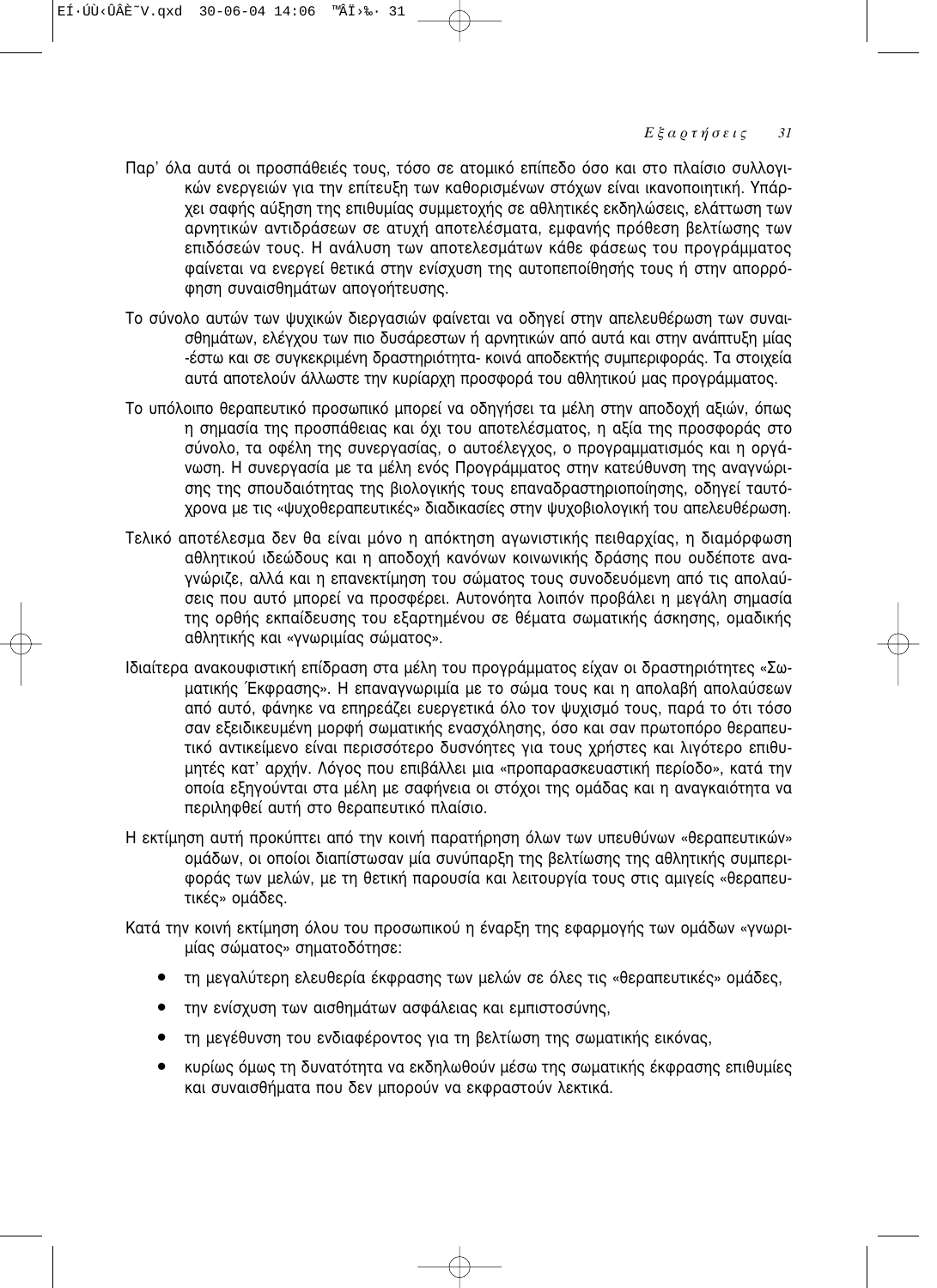# 32 *Eξαρτήσεις*

# *FENIKOTEPA*

- Η σωματική άσκηση και οι δραστηριότητες γνωριμίας του σώματος έχουν θετικό, ουσιαστικό και πολύτιμο ρόλο στην προσπάθεια ενός ατόμου να απεξαρτηθεί από την χρήση μίας (ή περισσότερων) εθιστικής ουσίας.
- Η ταυτόχρονη προσέγγιση της βιολογικής με τη συναισθηματική διάσταση του προβλήματος των εξαρτήσεων είναι αναγκαία και επιβεβλημένη.
- Η συνδυασμένη εξέταση των προσπαθειών ενός χρήστη τόσο στις Ομάδες Συναισθηματικής όσο και στις Ομάδες Σωματικής Έκφρασης, βοηθά στην καλύτερη και πληρέστερη εκτίμηση της απεξαρτητικής πορείας του ατόμου.
- Η σωματική άσκηση και οι δραστηριότητες γνωριμίας του σώματος πρέπει να πάψουν να αποτελούν επικουρικές δραστηριότητες απλής συμμετοχής ή εκτόνωσης και να αναχθούν σε πρωταγωνιστικές ενέργειες ισότιμου χαρακτήρα με τις υπόλοιπες «θεραπευτικές» ομάδες.

# $B$ *ιβλιογραφία*

Φρανσουά Καντερέ, Πιερ Λαγκιγιομί, Ζινέτ Μπερτό, Ζαν Μαρί Μπρομ «Αθλητισμός, κουλτούρα και καταπίεση» Εκδόσεις «Ουτοπία», 1982 ΑΘΗΝΑ

Πάβελ Στεποβόι, «ΑΘΛΗΤΙΣΜΟΣ: Πολιτική και ιδεολογία»

Εκδόσεις: Σύγχρονη Εποχή, 1984 ΑΘΗΝΑ

Jean Bergeret «Τοξικοεξάρτηση και Προσωπικότητα»

«Ελληνικά Γράμματα», Αθήνα 1982

Παναγιώτης Γεωργάκας «ΕΞΑΡΤΗΣΕΙΣ» Η έκφραση μίας κοινωνικής, οικογενειακής και ατομικής δυσλειτουργίας Εκδόσεις ΠΑΡΑΤΗΡΗΤΗΣ, Θεσσαλονίκη 2001

Michel Foucault, Histoire de la sexualite, t. I. Gallimard 1984.

Bernard M, Le corps, Jean – Rierre Delarge – Editionw Universitairew 1976, 7-14.

Π. Γεωργάκας, Ο. Σχόλλ, Μ. Χαραλαμπίδου, Θ. Χατζούδη «Το άγχος στον Ανταγωνιστικό Αθλητισμό»

Δημοσίευση: Γαληνός Τόμος 34, Τεύχος 4° - 1993

Π. Γεωργάκας, Θ. Χατζούδη, Μ. Μαχαιρίδου, Ε. Κοκκινίδης.

«Το άγχος στον Ανταγωνιστικό Αθλητισμό» - Διάκριση κατά: Φύλο, Ηλικία, Άθλημα και Ιδιότητα.

- 2<sup>°</sup> Διεθνές Συνέδριο Φυσικής Αγωγής και Αθλητισμού.
- Ράνια Ευδοκίμου Παπαγεωργίου Δραματοθεραπεία Μουσικοθεραπεία (Η επέμβαση της τάχνης στην ψυχοθεραπεία)
- Ελληνικά γράμματα, Αθήνα 1999
- Π. Γεωργάκας, Θ. Χαριτοπούλου, Ι. Αναστασιάδης, Θ. Χατζούδη.

«Η φυσική αγωγή και ο αθλητισμός ενταγμένα στο πλαίσιο της υποστηρικτικής θεραπείας Τοξικοεξαρτημένων».

Τμήμα Αποκατάστασης Εξαρτημένων Ατόμων Ψ.Ν.Θ.

- 1° Πανελλήνιο Συνέδριο Μελέτης Τοξικομανιογόνων Ουσιών. 27 29/5/1993 Θεσσαλονίκη
- Καράβατος Αθανάσιος ΕΠΙΚΑΙΡΑ και ΑΝΕΠΙΚΑΙΡΑ ΣΧΟΛΙΑ Περί σώματος -Περιοδικό «ΣΤΙΓΜΑ», Τεύχος 6°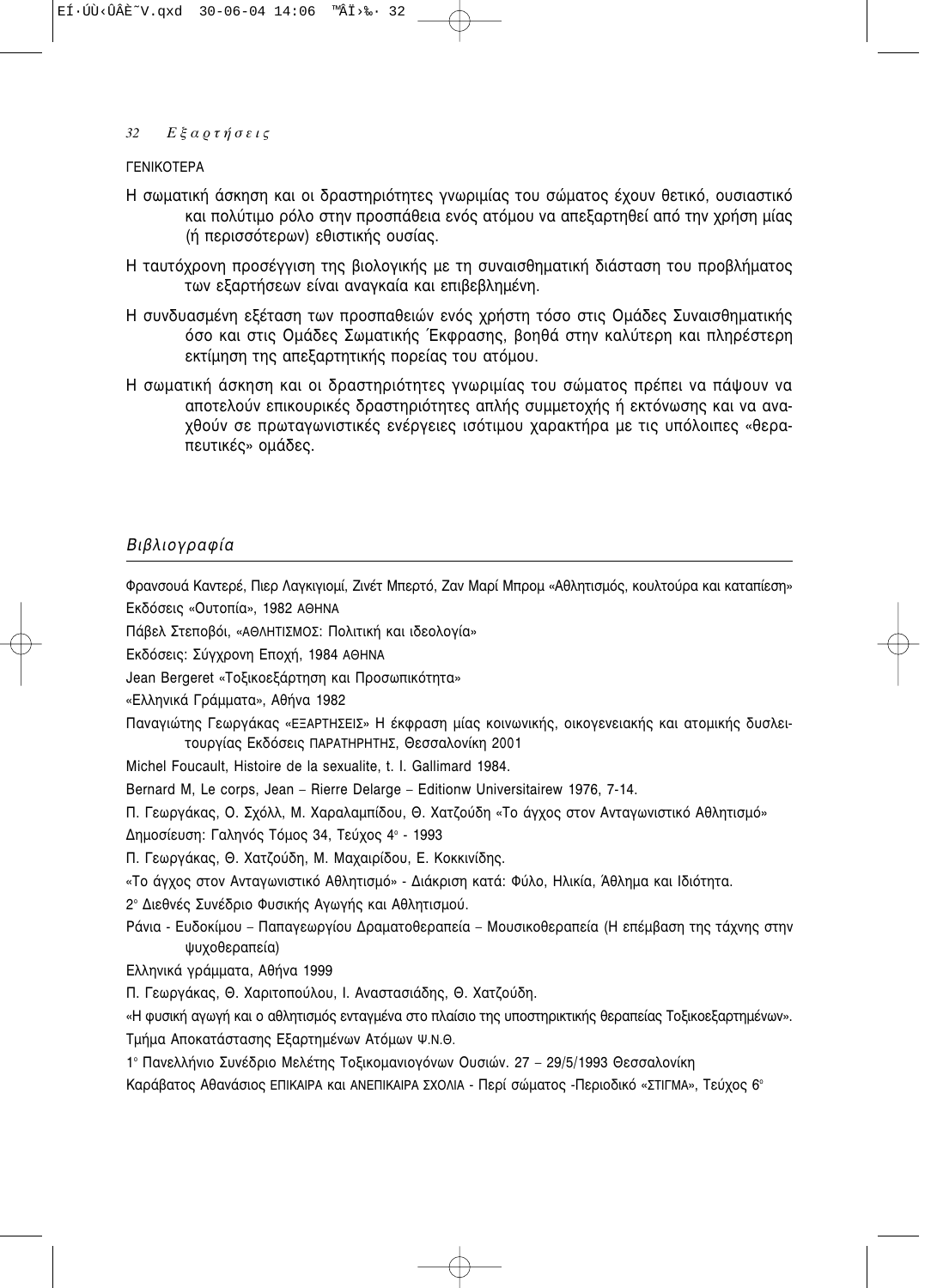# Η ΘΕΡΑΠΕΙΑ ΣΤΟ ΣΤΟΧΑΣΤΡΟ <u>TREATMENT PERSPECTIV</u>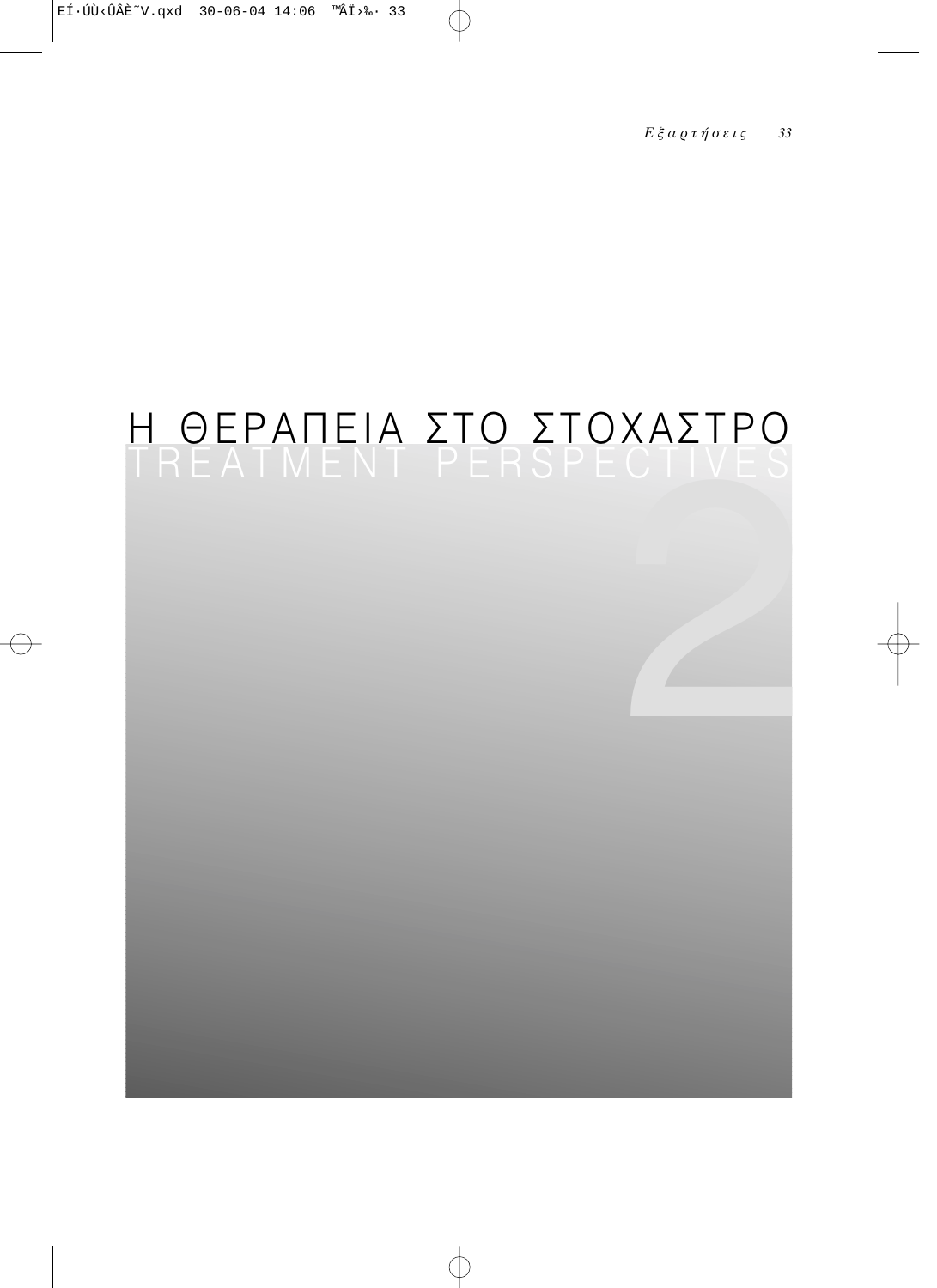# Η ΕΛΛΗΝΙΚΗ ΠΡΑΓΜΑΤΙΚΟΤΗΤΑ ΣΤΟΝ ΤΟΜΕΑ ΤΗΣ ΜΕΙΩΣΗΣ ΤΗΣ ΖΗΤΗΣΗΣ ΨΥΧΟΔΡΑΣΤΙΚΩΝ ΟΥΣΙΩΝ: ΠΕΡΙΟΡΙΣΜΟΙ ΚΑΙ ΔΥΝΑΤΟΤΗΤΕΣ

# THE GREEK REALITY IN THE FIELD OF REDUCTION OF PSYCHOACTIVE **SUBSTANCES: LIMITATIONS AND POTENTIALS**

**KATEPINA MATZA<sup>\*</sup> / KATERINA MATSA** 

- Η χρήση των ναρκωτικών, με το χαρακτήρα και τις διαστάσεις που έχει πάρει στην εποχή μας δεν είναι παρά ένας, ίσως ο πιο δραματικός, από τους τρόπους με τους οποίους εκφράζεται η δυσφορία του σύγχρονου ανθρώπου, συνυφασμένη με την κοινωνική και πολιτιστική κρίση της όψιμης νεωτερικότητας. Κατακλύζοντας τη ζωή του νέου ανθρώπου, στην αρχή ακόμη της εφηβείας του, τα ναρκωτικά έρχονται να καλύψουν μέσα του ένα έλλειμμα οραμάτων, κοινωνικών προτύπων, αξιών, προοπτικών, νοήματος ζωής.
- Πρόκειται για ένα κοινωνικό κατά κύριο λόγο φαινόμενο, εξαιρετικά πολύπλοκο και πολυπαραγοντικό, που αφορά όλες τις παραμέτρους της ανθρώπινης ύπαρξης, ψυχολογικές, κοινωνικές, πολιτιστικές, ηθικές, βιολογικές και άλλες.
- Τα ναρκωτικά, δηλαδή όλες οι ψυχοδραστικές ουσίες, νόμιμες και παράνομες, δρουν σε ορισμένες περιοχές στον ανθρώπινο ενκέφαλο επηρεάζοντας τη λειτουργία του, με συγκεκριμένο τρόπο, ξεχωριστό για κάθε ουσία. Αυτή είναι η βιολογική πλευρά του προβλήματος, αλλά δεν αποτελεί την αιτία του και δεν του προσδίδει αυτομάτως ιατρικό χαρακτήρα.
- Από τα πορίσματα των ερευνών που έχουν γίνει μέχρι σήμερα σε κλινικό ή εργαστηριακό επίπεδο δεν τεκμηριώνεται η ύπαρξη συνκεκριμένων βιολονικών αιτιολονικών παρανόντων της τοξικομανίας ούτε έχει βρεθεί το γονίδιό της. Από αυτή την άποψη ενέχει στοιχεία μεγάλης αυθαιρεσίας ο χαρακτηρισμός της addiction ως χρόνιας υποτροπιάζουσας νόσου του εγκεφάλου και η κατάταξή της στις ψυχικές διαταραχές, με βάση το DSM-IV.
- Ακόμα και στις περιπτώσεις της συννοσηρότητας, της συνύπαρξης δηλαδή κάποιας μορφής ψυχικής διαταραχής και τοξικομανίας, είναι σαφές σε κλινικό επίπεδο ότι έχουμε δυο ξεχωριστές καταστάσεις που εξελίσσονται και αλληλεπιδρούν αλλά χωρίς αποδεδειγμένη αιτιολονική συνάφεια μεταξύ τους.
- Υπάρχει λοιπόν σοβαρός αντίλογος στην επικρατούσα σήμερα στον ψυχιατρικό χώρο προσέγγιση της τοξικομανίας ως ιατρικό πρόβλημα που προέρχεται βασικά από ψυχιάτρους και άλλους επιστήμονες, που αρνούνται το βιοϊατρικό μοντέλο και αντιμάχονται τον βιολογικό ανταγωνισμό (reductionism), τη μέθοδο που αναγάγει μια πλευρά ενός πολύπλοκου κοινωνικού φαινομένου, τη βιολογική, σε αιτία του. Τα ερωτήματα που τίθενται είναι πολλά και ποικίλα
- Αν το πρόβλημα είναι βιολογικής φύσης τότε γιατί ακόμα και οι πιο σύγχρονες βιολογικού τύπου θεραπείες αδυνατούν να το λύσουν πραγματικά, εξασφαλίζοντας την απεξάρτη-

<sup>\*</sup> Ψυχίατρος, Επιστημονικά Υπεύθυνη της Μονάδας 18 ΑΝΩ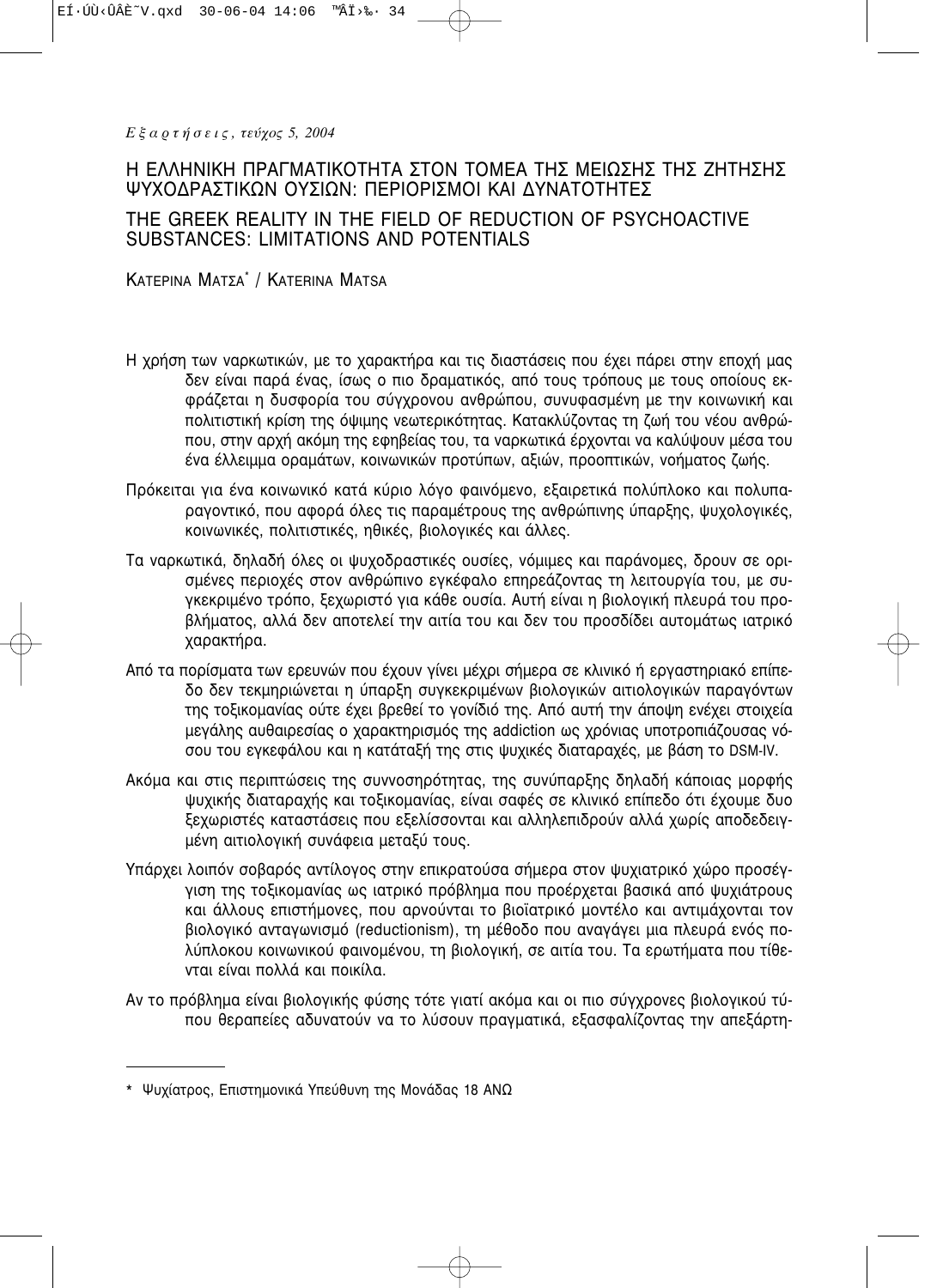ση; Πώς ερμηνεύεται με βιολογικούς όρους η τόσο δραματική αύξηση των διαστάσεων της πολυτοξικομανίας, της παράλληλης δηλαδή χρήσης πολλών ουσιών από όλο και πιο νεαρά άτομα: Γιατί τα προγράμματα μεθαδόνης με βάση επίσημη ανακοίνωση πού έγινε το 2000 στην Ελλάδα έχουν κάτω από 10% αποτελεσματικότητα ως προς το στόχο της απεξάρτησης: Αν το πρόβλημα βρίσκεται στον ενκέφαλο πώς νίνεται εντελώς καλά ο τοξικομανής, όταν πάρει ο ίδιος την απόφαση να απεξαρτηθεί και να ενταχθεί σε κάποιο στεννό θεραπευτικό πρόνραμμα, χωρίς να χρησιμοποιεί κανένα απολύτως φάρμακο;

- Η σφαιρική προσέγγιση του προβλήματος των εξαρτήσεων απαιτεί συντονισμένη παρέμβαση στους γενεσιουργούς παράγοντες δηλαδή στους κοινωνικούς, πολιτιστικούς και ψυχολογικούς όρους που κάνουν τους νέους, ευάλωτους στη χρήση όλων των ψυχο-.<br>δραστικών ουσιών. Απ' αυτή την άποψη η μείωση της ζήτησης ουσιών αποτελεί θέμα ζωτικής σημασίας και απαιτεί συσπείρωση των κοινωνικών δυνάμεων στο πλαίσιο μιας ΚΟΙΥΦΥΙΚής πολιτικής που αναζητά την αντιμετώπιση του προβλήματος και όχι απλώς τη μείωση των επιπτώσεών του δίνοντας έμφαση στην πρόληψη, τη θεραπεία και την κοινωνική επανένταξη.
- Η κριτική στην ελληνική πραγματικότητα αφορά κατά πρώτο λόγο το ζήτημα της επίσημης πολιτικής και κατά δεύτερο λόνο τις ελλείψεις και τις ανεπάρκειες στις υπάρχουσες υπηρεσίες. Η πολιτική που εφαρμόζεται δεν προσεννίζει σφαιρικά το ζήτημα. δεν ευνοεί το διάλογο μέσα στην επιστημονική και την ευρύτερη κοινότητα, ούτε την ανάπτυξη πρωτοβουλιών. Στην πράξη στραγγαλίζεται από τη γραφειοκρατία, έχει την τάση της εύκολης προσαρμογής στις διαρκείς πιέσεις των ΜΜΕ και των τεχνητών αναγκών και διλημμάτων που αυτά δημιουργούν και θέτουν δημόσια, διαμορφώνεται μέσα σε όρους κατάρρευσης του κράτους πρόνοιας και φέρει έντονα τα σημάδια του ιατρο-κεντρισμού και της κυριαρχίας των φαρμακευτικών εταιρειών.
- Σε ό,τι αφορά τη φιλοσοφία αυτής της πολιτικής, η Ελλάδα ακολουθεί τη γενικότερη τάση στην Ευρώπη που υπερτονίζει τη σημασία και το ρόλο των βιολογικού τύπου θεραπειών, δυσανάλονα με την ίδια την αποτελεσματικότητά τους. Η λονική της ισχύουσας πολιτικής περιορίζεται στη διαχείριση της βλάβης από τη χρήση ουσιών. Με βάση αυτή προωθούνται κατά κύριο λόγο τα προγράμματα συντήρησης μέσα από τη χορήγηση υποκατάστατων που προβάλλονται με τη συνδρομή μερίδας των ΜΜΕ, ως «λύση» στο πρόβλημα. Η πολιτική των υποκατάστατων δεν αποβλέπει στην ουσιαστική αντιμετώπιση των αιτίων του προβλήματος αλλά στον περιορισμό του κόστους, οικονομικού και πολιτικού, στο πλαίσιο των γενικότερων περικοπών στο χώρο της υγείας.
- Στο Εθνικό Σχέδιο Δράσης ο στόχος της μείωσης της βλάβης παραμένει η κύρια προτεραιότητα. Ενδεικτικό της κατάστασης είναι ότι μεταξύ 1998 και 2002 η αύξηση των υπηρεσιών που αφορούν τη μείωση της βλάβης έφτασε το 96%, τη στιγμή που σε ευρωπαϊκό επίπεδο δεν ξεπέρασε το 44%, ενώ οι ελλείψεις σε θεραπευτικά προγράμματα απεξάρτησης, ιδιαίτερα στην επαρχία είναι μεγάλες. Τα στεγνά προγράμματα που υπάρχουν είναι λίγα, παρά το γεγονός ότι σοβαρές έρευνες με follow-up τουλάχιστον 5ετίας αποδεικνύουν τη μεγάλη αποτελεσματικότητά τους που φτάνει το 70-80%. Η πολιτεία συχνά αγνοεί τις προτάσεις των στεγνών θεραπευτικών προγραμμάτων που παρά την πληρότητα στις δομές και τις υπηρεσίες τους δεν μπορούν να καλύψουν τη διαρκώς αυξανόμενη ζήτηση. Είναι ενδεικτικό ότι το 2002 η προσέλευση στα συμβουλευτικά κέντρα του ΚΕ.Θ.Ε.Α. αυξήθηκε κατά 7% σε σχέση με το 2001 και του 18 Άνω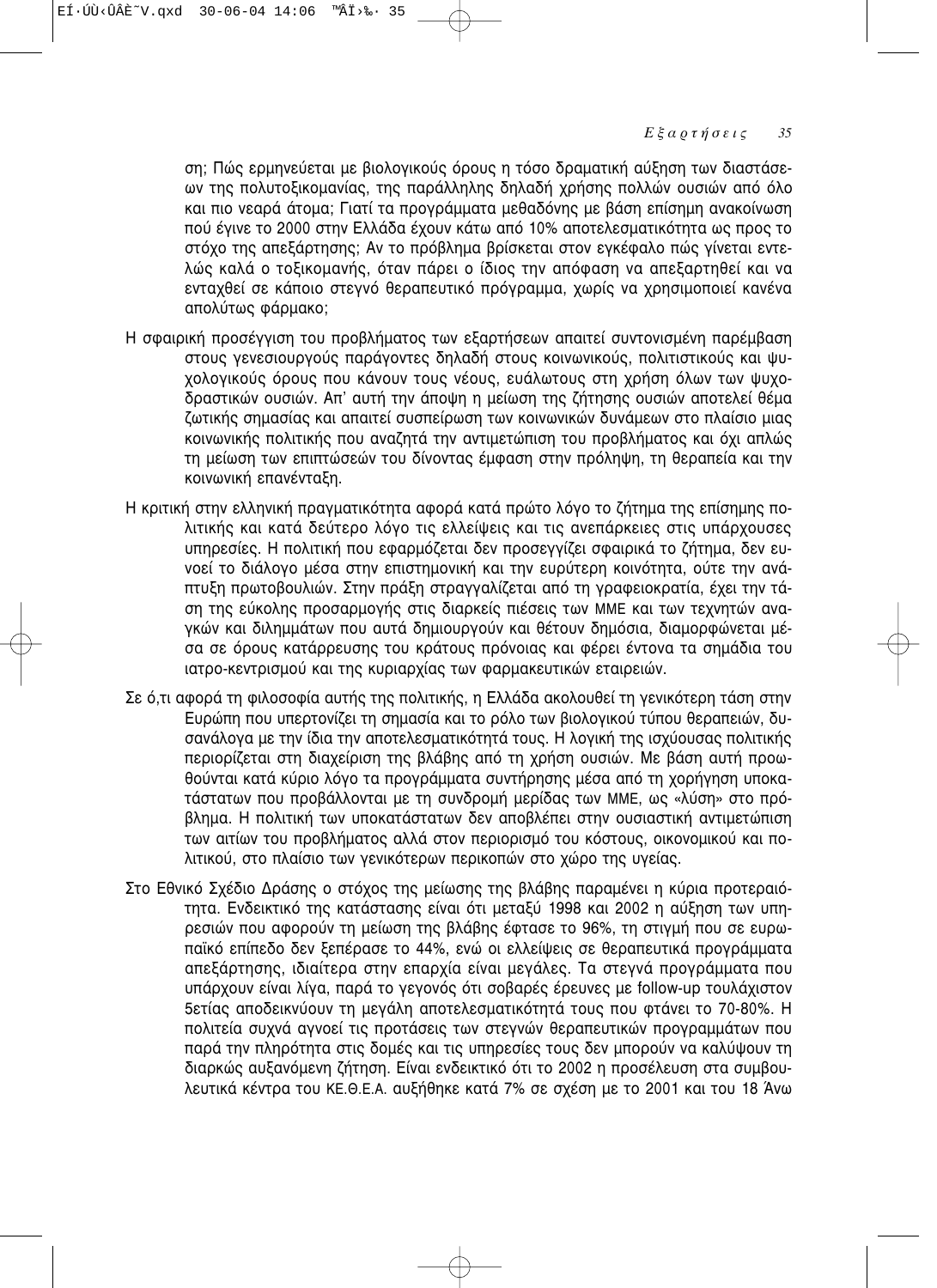# 36 *Eξαρτήσεις*

κατά 12,3% τη στιγμή που αποδεικνύεται από έγκυρες επιστημονικές έρευνες η μεγάλη αποτελεσματικότητα των θεραπευτικών προγραμμάτων (Αγραφιώτης, 2002<sup>.</sup> Ζλατά-VOC 2001). OL 24 θεραπευτικές μονάδες. 8 εσωτερικής διαμονής και 16 εξωτερικής παρακολούθησης που λειτουργούν από κρατικούς και μη κυβερνητικούς φορείς. Βασικά στην Αθήνα και στη Θεσσαλονίκη, πέρα από τις μενάλες ελλείψεις τους σε εξειδικευμένο προσωπικό και κτιριακές υποδομές, μπορούν να καλύψουν μόνο 1.150 θέσεις εξαρτημένων ενώ τα προνράμματα υποκατάστασης με βάση το βιοϊατρικό μοντέλο προωθούνται συστηματικά με τη λειτουργία 6 μονάδων συντήρησης, σε Αθήνα και Θεσσαλονίκη, δυναμικότητας 1.060 θέσεων και την εξαννελία νια δημιουργία νέων.

- Η πολιτική των υποκατάστατων συντηρώντας και αναπαράγοντας την εξάρτηση δημιουργεί όρους παράλληλης χρήσης και παράνομων ουσιών, πέραν της νόμιμα χορηγούμενης, και αυξάνει τους κινδύνους για την ανθρώπινη ζωή, καθώς είναι μεγάλος ο αριθμός των τοξικομανών, ενταγμένων σε προγράμματα μεθαδόνης, που συμπληρώνουν τη νόμιμη ουσία με τη παράλληλη χρήση ηρωίνης, αλκοόλ και ψυχοφαρμάκων. Επομένως για ποια υποκατάσταση γίνεται λόγος σε έναν πληθυσμό πολυτοξικομανών; Και αν υποκαταστήσουμε τα οπιούχα με τη μεθαδόνη πόσο αυτή μπορεί να εμποδίσει την παράλληλη χρήση πολλών ψυχοδραστικών ουσιών; Από την κλινική εμπειρία επιβεβαιώ-Vεται ότι στις περισσότερες περιπτώσεις η μεθαδόνη έρχεται απλώς να προστεθεί στη μεγάλη λίστα των χρησιμοποιούμενων ουσιών. Έτσι λοιπόν η λογική του μικρότερου κακού είναι εντελώς αδιέξοδη, ενώ η συντήρηση των κοινωνικών στερεότυπων δεν αποβλέπει παρά μόνο σε μια απλή διαχείριση του προβλήματος με το μικρότερο δυνατό κόστος.
- Στον εξαιρετικά ευαίσθητο τομέα των εφήβων λειτουργούν μόνο περί τις 6 θεραπευτικές μονάδες, καλύπτοντας περί τα 400 άτομα το χρόνο. Τεράστια κενά υπάρχουν κυρίως στον τομέα της αποτοξίνωσης, όπου δεν λειτουργούν δομές εσωτερικής διαμονής εκτός από μία στη Θεσσαλονίκη (η Μονάδα Detox του ΨΝΘ). Η απουσία υπηρεσιών αυτού του τύπου οδηγεί σε απόγνωση τους τοξικομανείς και τις οικογένειές τους, καθιστώ-VΤας τους όμηρους ορισμένων ιδιωτικών νευροψυχιατρικών κλινικών, που κερδοσκοπούν, με μακροχρόνιες νοσηλείες και τεράστιες συνήθως δόσεις ψυχοφαρμάκων.
- Τραγικές ελλείψεις υπάρχουν στις παρεμβάσεις στους φυλακισμένους. Περιορίζονται βασικά στη λειτουργία ομάδων μέσα στις φυλακές της Αθήνας και της Θεσσαλονίκης, από το ΚΕ.Θ.Ε.Α., τον Ο.ΚΑ.ΝΑ., το 18 ΑΝΩ, τους «Γιατρούς του κόσμου», τους «Γιατρούς χωρίς σύνορα» κ.ά. Μονάδες απεξάρτησης δεν υπάρχουν ούτε εντός ούτε εκτός του χώρου των φυλακών, που είναι υπερπληρωμένες με τοξικομανείς.
- Εξίσου μεγάλα κενά παρατηρούνται επίσης και στον τομέα της συννοσηρότητας. Τα άτομα διπλής διάγνωσης δεν γίνονται δεκτά στις θεραπευτικές κοινότητες ούτε σε άλλου τύπου προγράμματα εκτός από τη Μονάδα Απεξάρτησης 18 ΑΝΩ, η οποία παρά τις προσπάθειές της μπορεί να καλύψει μόνο περί τις 300 με 350 θέσεις το χρόνο (εσωτερικής διαμονής και εξωτερικής παρακολούθησης), τη στιγμή που ακόμα και με τους μετριοπαθέστερους υπολογισμούς το ποσοστό συννοσηρότητας στους τοξικομανείς ξεπερνά το 50 – 60% (Λιάππας κ.ά., 2001).
- Επιπλέον δεν υπάρχει καμία ψυχιατρική δομή (ειδικό ψυχιατρικό νοσοκομείο ή ψυχιατρικός τομέας γενικού νοσοκομείου) που μπορεί να υποδεχτεί αυτά τα άτομα σε στιγμές που προέχει στην κλινική τους εικόνα η σοβαρή ψυχιατρική συμπτωματολογία (το παρα-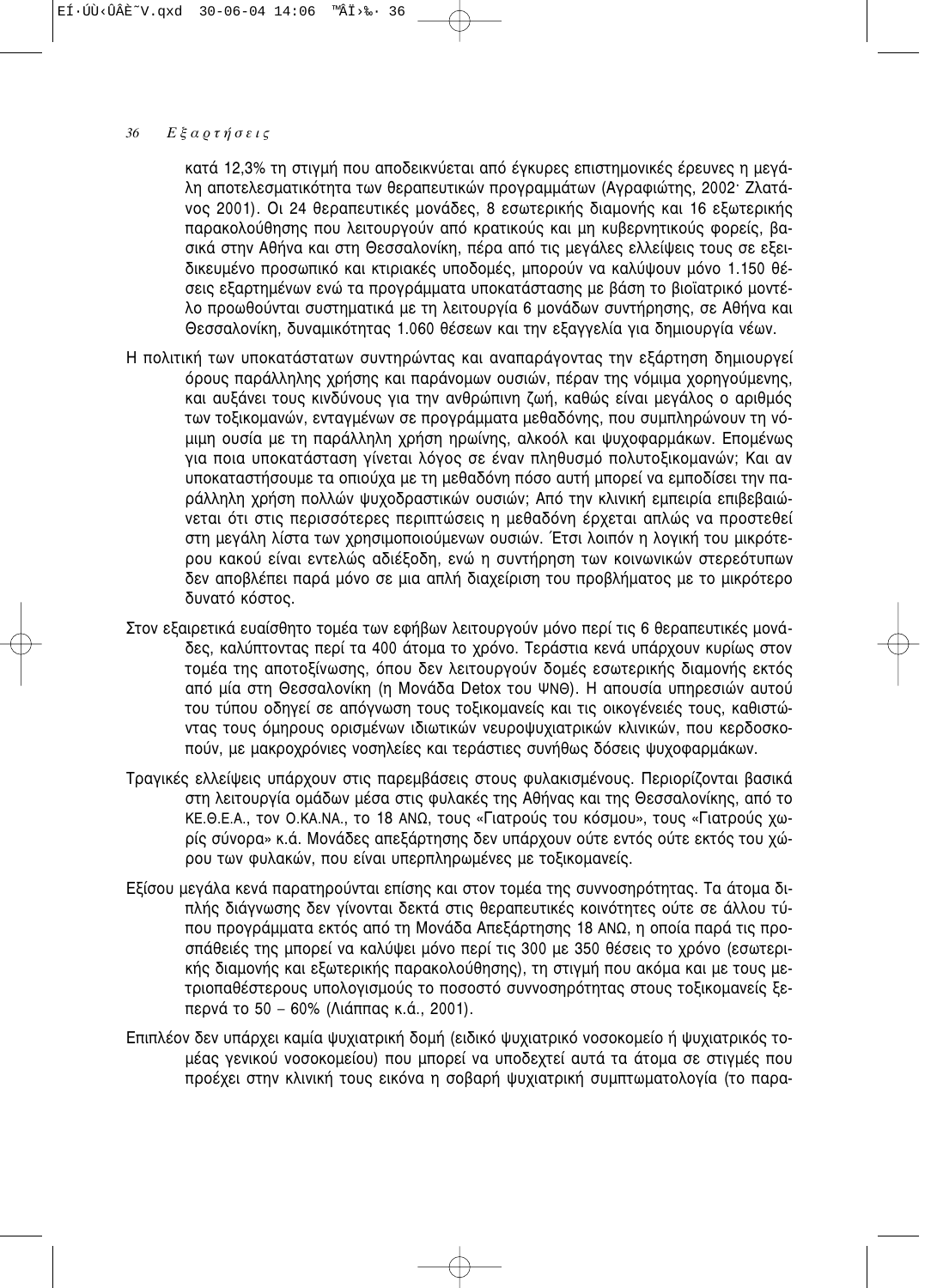λήρημα, η βαθιά κατάθλιψη, η απόπειρα αυτοκτονίας κ.ά.). Συνέπεια αυτής της κατάστασης είναι η χρονιοποίηση της κατάστασης του τοξικομανή μέσα από την υπερκατανάλωση ψυχοφαρμάκων, αλλά και η συντήρηση και η διαρκής αναπαραγωγή της εξάρτησης.

- Οι ελλείψεις είναι επίσης δραματικές στα κέντρα Κοινωνικής Επανένταξης. Η απουσία μιας κοινωνικής πολιτικής που να προβλέπει θέσεις εργασίας, αυτόνομης διαβίωσης και κοινωνικής επανένταξης των απεξαρτημένων δημιουργεί μια εκρηκτική κατάσταση όπου τα κοινωνικά και οικονομικά προβλήματα γίνονται όροι και αιτίες υποτροπής. Τα Κέντρα Κοινωνικής Επανένταξης στην Ελλάδα είναι μόνο 13 (9 του ΚΕ.Θ.Ε.Α., 1 του 18 ΑΝΩ, 1 του Ψ.Ν.Θ. (Αργώ), και 2 του Ο.ΚΑ.ΝΑ.). Σε αυτά τα κέντρα υπάρχουν θέσεις μόνο για 700 περίπου άτομα τη στινμή που το 2001 υπήρχαν στα θεραπευτικά προγράμματα 3.679 άτομα. Αλλά και από εκείνα που φτάνουν στη φάση της Κοινωνικής Επανένταξης ένα μικρό μόνο μέρος μπορεί να εξασφαλίσει την επιδιωκόμενη στεγαστική και επαννελματική αποκατάσταση.
- Με βάση τα επίσημα στοιχεία του ΕΚΤΕΠΝ το 4,9% των εξαρτημένων που προσεγγίζουν θεραπευτικά προγράμματα είναι άστεγοι και το 64.3% είναι άνεργοι. Απ' αυτούς το 36,3% δεν έχουν ολοκληρώσει ούτε την πρωτοβάθμια εκπαίδευση. Παρόλα αυτά οι θέσεις εργασίας στον ιδιωτικό τομέα που επιδοτούνται απ' τον Ο.Α.Ε.Δ. είναι ελάχιστες (γύρω στις 300 θέσεις πλήρους απασχόλησης και 50 μερικής για το 2002). Ακόμα μικρότερος (γύρω στα 140 άτομα) είναι ο αριθμός των απεξαρτημένων που καταφέρνουν να εξασφαλίσουν την επιδότηση του Ο.Α.Ε.Δ. για τη δημιουργία δικής τους επιχείρησης.
- Δεν προβλέπεται επίσης τίποτα για τη στεγαστική αποκατάσταση των ατόμων που έχουν ολοκληρώσει θεραπευτικό πρόγραμμα. Είναι ελάχιστες οι θέσεις σε ξενώνες κοινωνικής επανένταξης και δεν δίνεται κανένα στεναστικό επίδομα σε απεξαρτημένους, ενώ δεν είναι σπάνιες οι περιπτώσεις απεξαρτημένων που καταδικάζονται με βαριές ποινές από τα δικαστήρια ακόμα και μετά την απεξάρτησή τους.
- Παραμένει επίσης άλυτο το μείζον θέμα της ολοκλήρωσης των σπουδών των απεξαρτημένων. Από τα επίσημα στοιχεία συνάγεται ότι ο μισός σχεδόν πληθυσμός των τοξικομανών που απευθύνεται σε θεραπευτικά προγράμματα έχει εγκαταλείψει ή έχει εκδιωχθεί από το σχολείο και δεν έχει καν ολοκληρώσει την πρωτοβάθμια εκπαίδευση. Παρά τις προσπάθειες που γίνονται από κάποια θεραπευτικά προνράμματα να καλύψουν αυτά τα κενά δεν ξεπερνούν τους 150 οι μαθητές που συμμετείχαν σε σχολεία δεύτερης ευκαιρίας.
- Τέλος, ενώ στην Ελλάδα η κύρια πηγή παραπομπής (σε ποσοστό 52,5% έναντι του 21% της υπόλοιπης Ευρώπης) των εξαρτημένων ατόμων σε θεραπευτικά προγράμματα παραμένει η οικογένεια, η οποία χαρακτηρίζεται από την υπερ-εμπλοκή στη ζωή του εξαρτημένου παιδιού της, αυτή αφήνεται ουσιαστικά στη μοίρα της. Λειτουργούν κάποιοι σύλλογοι οικογενειών στο πλαίσιο των υπαρχόντων θεραπευτικών προγραμμάτων, όπου λειτουργούν και ομάδες οικογενειών. Απουσιάζει παντελώς η κρατική μέριμνα και η ψυχολογική, κοινωνική, οικονομική και άλλη στήριξη, εκείνων ιδιαίτερα των οικογενειών που τα παιδιά τους δεν μπαίνουν σε θεραπευτικό πρόγραμμα και καλούνται να αντιμετωπίσουν μόνες τους τις τραγικές συνέπειες που δημιουργεί και στη δική τους ζωή όχι μόνο η χρήση ουσιών από το παιδί τους αλλά και ο κοινωνικός ρατσι-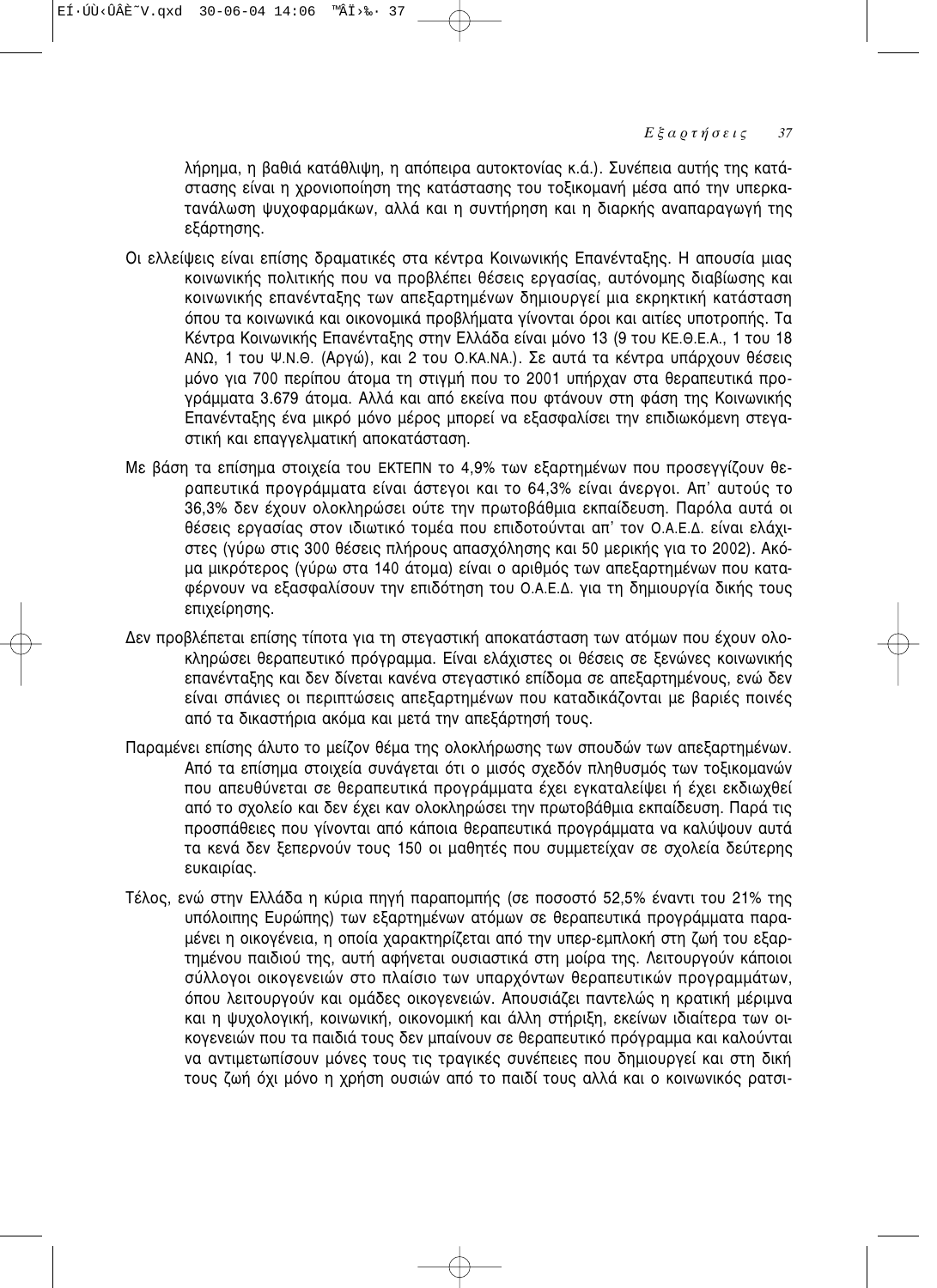σμός και η κρατική αδιαφορία. Όλες αυτές οι ελλείψεις σε δομές και υπηρεσίες κοινωνικής επανένταξης και οι σοβαρές κοινωνικές προκαταλήψεις σε βάρος τους δημιουργούν όρους υποτροπής, συντηρώντας και αναπαράνοντας το κοινωνικό στερεότυπο ότι δεν νίνεται καλά ο τοξικομανής.

- Στα θετικά της ελληνικής πραγματικότητας πρέπει να καταγραφεί ο δημόσιος χαρακτήρας των προγραμμάτων πρόληψης και θεραπείας, καθώς υπάρχει κοινωνικό αίτημα για τη δημιουργία μέσα στο Εθνικό Σύστημα Υγείας υπηρεσιών υψηλού επιστημονικού επιπέδου στον τομέα της πρόληψης, της θεραπείας απεξάρτησης και της κοινωνικής επανένταξης. Αυτές οι υπηρεσίες θα μπορούσαν μέσα από ένα κεντρικό σχεδιασμό να λειτουργήσουν με μία ενιαία ανθρωποκεντρική φιλοσοφία στο πλαίσιο καλά οργανωμένων δικτύων φροντίδας και πρόληψης, πρωτοβάθμιας, δευτεροβάθμιας και τριτοβάθμιας μέσα σε κάθε ΠΕΣΥΠ - υπάρχουν 3 στην Αθήνα και 14 στην υπόλοιπη χώρα.
- Απαίτηση του κοινωνικού συνόλου δεν είναι να διατεθούν οι δομές και οι υπηρεσίες του ΕΣΥ για τη συντήρηση, όπως προβλέπεται από την υπουργική απόφαση για τη συνταγογράφηση της βουπρενορφίνης από τα νοσοκομεία του ΕΣΥ. Το κοινωνικό αίτημα σήμερα αφορά τη φροντίδα της υγείας του τοξικομανή, τη στήριξη της οικογένειας, τη δημιουργία στεγνών θεραπευτικών προγραμμάτων απεξάρτησης και την εξασφάλιση όρων κοινωνικής επανένταξης.
- Η Ελλάδα βρίσκεται σήμερα στην πρώτη γραμμή των χωρών που έχουν τη μεγαλύτερη ζήτηση σε θεραπευτικά προγράμματα απεξάρτησης, χωρίς να μπορούν να την ικανοποιήσουν. Και αυτό αποτελεί τη μεγαλύτερη πρόκληση στην πολιτεία, τους φορείς, την κοινωνία. Μια πρόκληση στην οποία οφείλουμε σαν χώρα να απαντήσουμε με τρόπο που να δίνει τη δυνατότητα στην εφαρμοζόμενη πολιτική να βάλει το μαχαίρι στο κόκαλο για να ανταποκριθεί στις ανάγκες και τις απαιτήσεις της ελληνικής κοινωνίας.

# Βιβλιογραφία

- Δημοσθένης Αγραφιώτης, Ειρήνη Καμπριάνη, (2002) «Αποτίμηση της αποτελεσματικότητας των υπηρεσιών του ΚΕΘΕΑ - Συνοπτική θεώρηση της θεωρητικής μελέτης», Περ. Εξαρτήσεις, Νο 2, Αθήνα Δεκ. 2002.
- Report to the EMCDDA The Reitox National Focal of Greece Drug Situation 2002
- Δ. Ζλατάνος, (2001) «Επανεκτίμηση (follow up) πρώην χρηστών παράνομων εξαρτησιογόνων ουσιών. Συγκριτική μελέτη», Περ. «Τετράδια Ψυχιατρικής, Νο 76, Οκτ. Νοε. Δεκ.
- Ι. Λιάππας, Θ. Παπαρηγόπουλος, Η. Τζαβέλλας, Γ. Ν. Χριστοδούλου, (2001).
- «Συννοσηρότητα και ουσιοεξάρτηση. Σύγχρονες απόψεις» Ψυχιατρική 12 (3).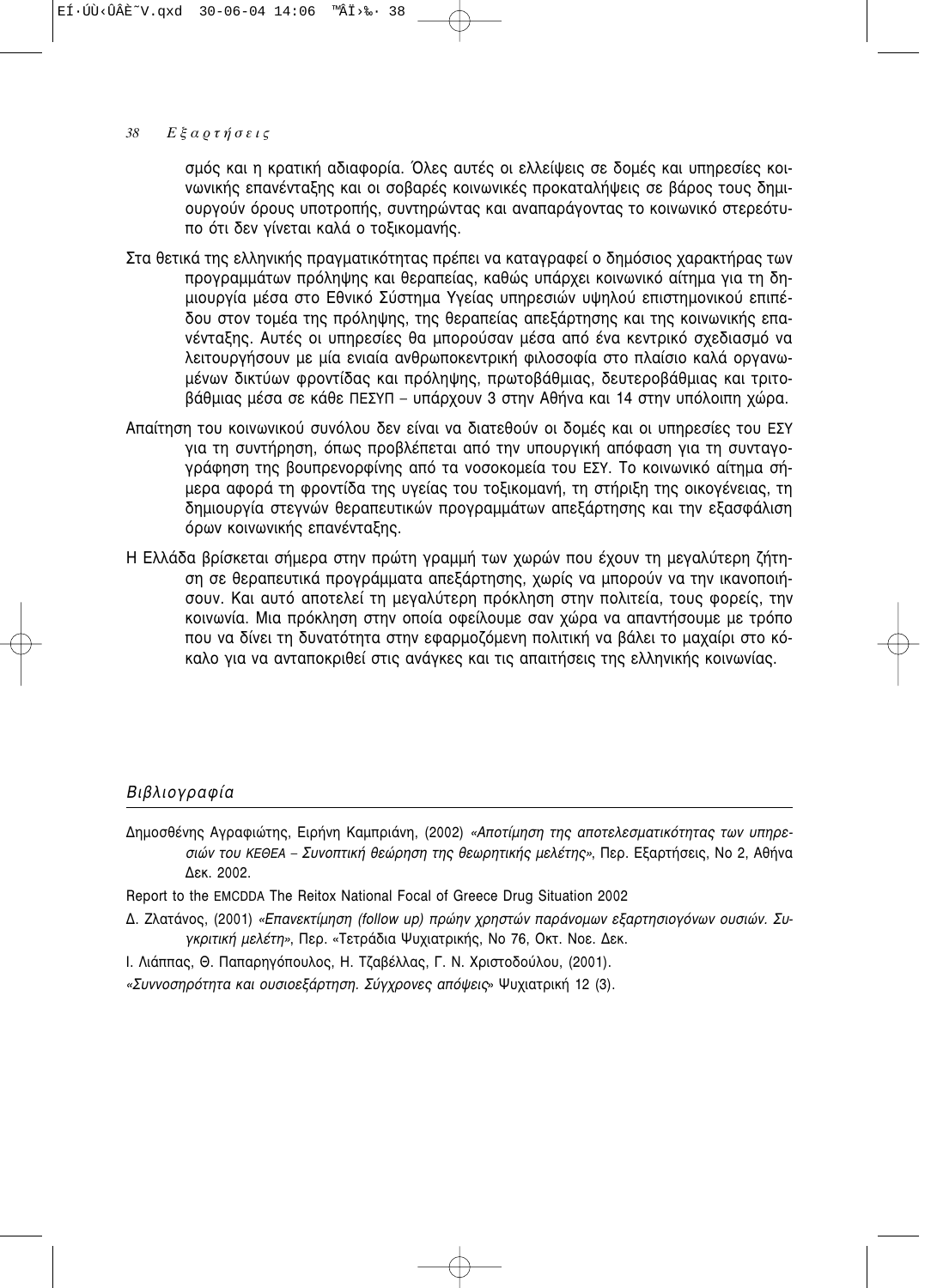# H AIEONH E E M T E LP LA<br>INTERNATIONAL EXPERIENCE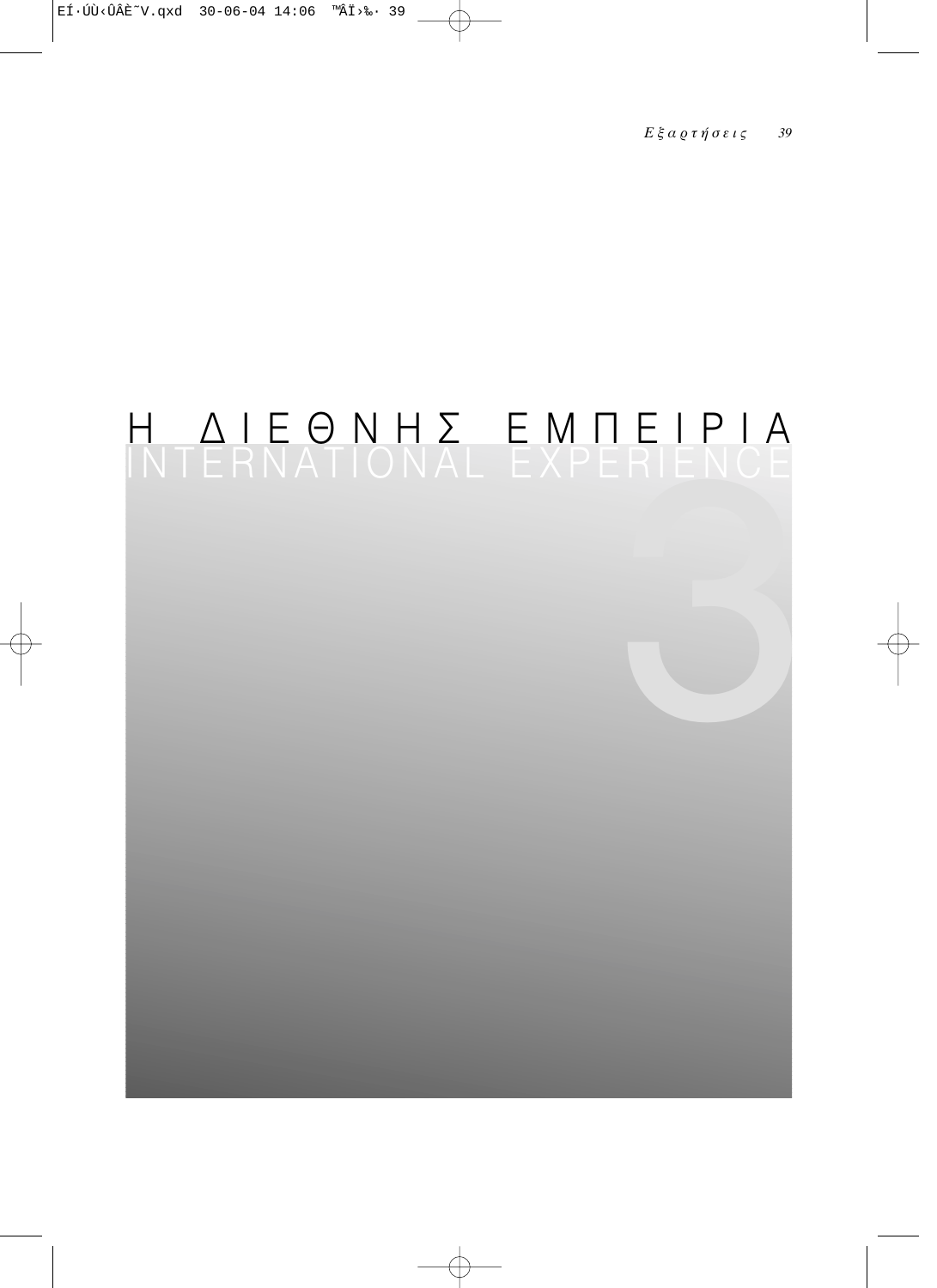Αναφορές ή παραπομπές στα άρθρα που δημοσιεύονται μεταφρασμένα στις Εξαρτήσεις πρέπει να αναφέρουν ως πηγή τα στοιχεία του πρωτότυπου ξενόγλωσσου άρθρου, όπως αυτά καταγράφονται στην αρχική σελίδα κάθε άρθρου της παρούσας δημοσίευσης.

References or quotations form the articles published in translation in the Journal Exartisis have to refer as source, the information on the original article, as they are printed on the first page of each article.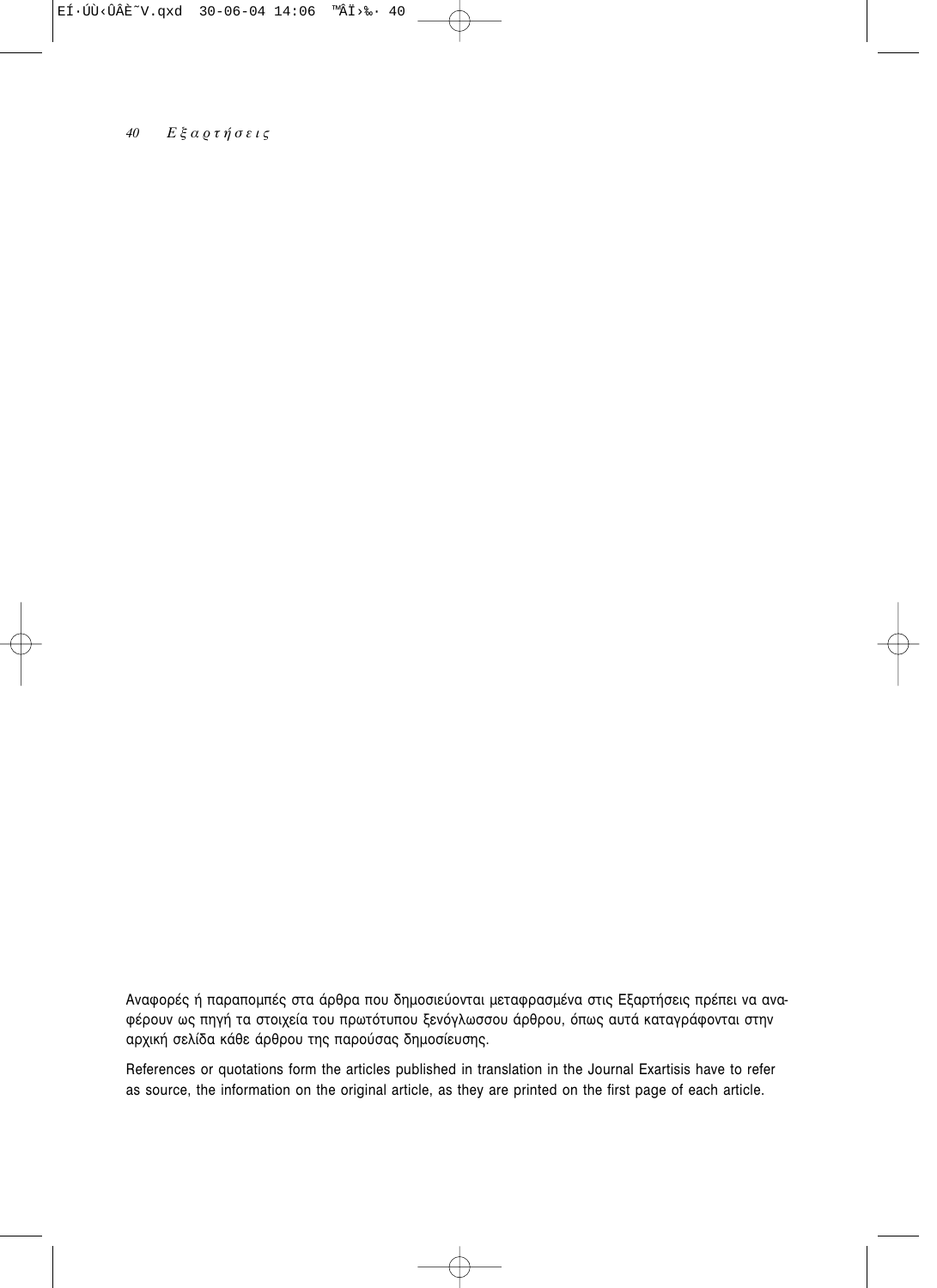# H AIFPFYNH∑H TH∑ ∑XF∑H∑ ANAMF∑A ∑TH XPH∑H KANNABH∑ KAI THN ΚΑΤΑΘΛΙΨΗ\*

LOUISA DEGENHARDT, WAYNE HALL AND MICHAEL LYNSKEY

Μετάφραση ΓΕΩΡΓΙΑ ΧΡΙΣΤΟΦΙΛΗ Translation GEORGIA CHRISTOFILL

Περίληψη

- Στόχος: Να εξετάσει τις ενδείξεις για τη σχέση μεταξύ κάνναβης και κατάθλιψης και να αξιολονήσει τις διαφορετικές ερμηνείες.
- Μεθοδολογία: Πραγματοποιήθηκε έρευνα στις βάσεις δεδομένων Medline, Psychinfo και EMBASE. Συγκεντρώθηκαν όλες οι αναφορές που περιείχαν τις λέξεις «κάνναβη» ή «μαριχουάνα» ή «κανναβινοειδή», «διαταραχή της κατάθλιψης» ή «διάθεση» ή «διαταραχή της διάθεσης» ή «δυσθυμία». Εξετάστηκαν μόνο οι ερευνητικές μελέτες, ενώ εξαιρέθηκαν οι μελέτες περιστατικών.
- Αποτελέσματα: Υπήρχε μέτριος συσχετισμός ανάμεσα στη σοβαρή ή την προβληματική χρήση κάνναβης και την κατάθλιψη στις μελέτες συστάδας και στις καλά σχεδιασμένες συγχρονικές μελέτες στο γενικό πληθυσμό. Λίγες ενδείξεις βρέθηκαν για το συσχετισμό μεταξύ της κατάθλιψης και της περιστασιακής χρήσης κάνναβης. Ένας αριθμός ερευνών εντόπισε μέτρια σχέση μεταξύ της έναρξης της χρήσης σε μικρή ηλικία, της τακτικής χρήσης κάνναβης και της μεταγενέστερης κατάθλιψης, η οποία ήταν σταθερή και μετά από τον έλενχο και άλλων μεταβλητών. Υπήρχαν λίνες ενδείξεις για αυξημένο κίνδυνο μελλοντικής χρήσης κάνναβης σε άτομα με κατάθλιψη και άρα μικρή υποστήριξη της υπόθεσης της αυτοϊασης. Υπήρξε ένας περιορισμένος αριθμός μελετών που έλενξαν άλλες συνχέουσες μεταβλητές στη σχέση μεταξύ της σοβαρής χρήσης κάνναβης και της κατάθλιψης. Αυτές οι μελέτες έχουν δείξει ότι ο κίνδυνος είναι πολύ περιορισμένος μετά το στατιστικό έλεγχο ωστόσο κάποια μέτρια σχέση υπάρχει.
- Επιπτώσεις: Η σοβαρή χρήση κάνναβης και η κατάθλιψη συσχετίζονται και οι ενδείξεις από μακροχρόνιες έρευνες υποδηλώνουν ότι η σοβαρή χρήση κάνναβης μπορεί να αυξήσει τα συμπτώματα κατάθλιψης σε κάποιους χρήστες. Ωστόσο είναι ακόμη πολύ νωρίς για να αποκλείσουμε την υπόθεση ότι ο συσχετισμός, που αυξάνει τον κίνδυνο τόσο για τη συστηματική χρήση κάνναβης όσο και για την κατάθλιψη, οφείλεται σε απλούς κοινωνικούς, οικογενειακούς και περιβαλλοντικούς παράγοντες. Χρειάζονται μακροχρόνιες μελέτες και μελέτες με διδύμους ασύμφωνους όσον αφορά στη σοβαρή χρήση κάνναβης και στην κατάθλιψη για να αποκλειστούν οι συνηθισμένες αιτίες. Εάν η σχέση είναι αιτιακή, τότε σύμφωνα με τα σύγχρονα πρότυπα χρήσης κάνναβης στις περισσότερες ανεπτυγμένες κοινωνίες, η χρήση κάνναβης ελάχιστα ευθύνεται για την επικράτηση της κατάθλιψης στον γενικό πληθυσμό.

<sup>\*</sup> Τίτλος πρωτοτύπου: "Exploring the association between cannabis use and depression", Addiction, Volume 98. Number 11. November 2003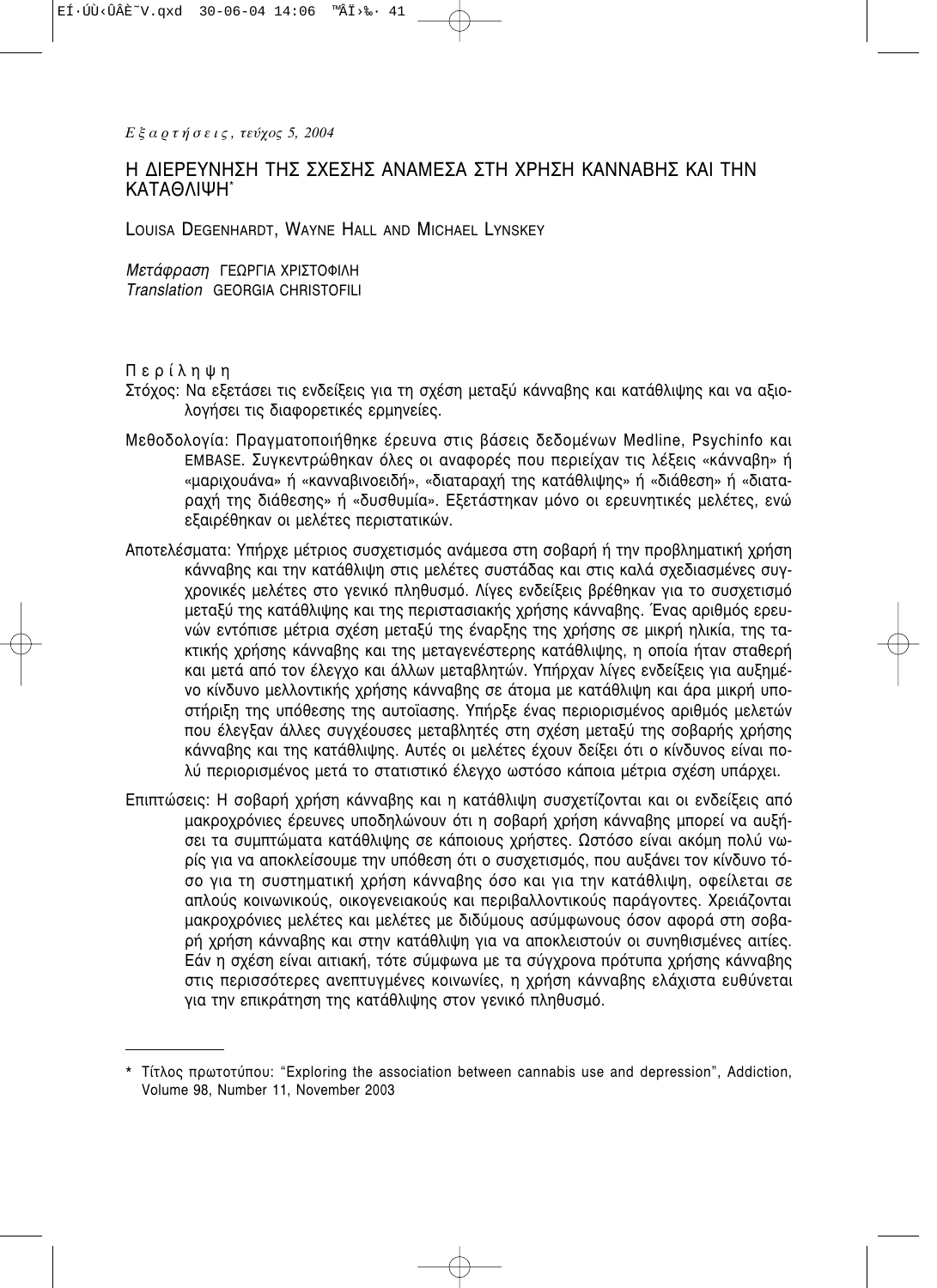# $E$ ξαρτήσεις  $42$

# ΕΙΣΑΓΩΓΗ

- Ο συσχετισμός μεταξύ της κάνναβης και της κατάθλιψης έχει λάβει πολύ μικρότερη προσοχή από ότι η ενδεχόμενη σχέση μεταξύ της κάνναβης και της ψύχωσης. Ένας λόγος είναι ίσως ότι οι καταθλιπτικοί χρήστες κάνναβης είναι λινότερο πιθανό να γίνουν αντιληπτοί από τις θεραπευτικές υπηρεσίες από ότι οι ψυγωσικοί. Κατά δεύτερον, η χρήση κάνναβης είναι παράνομη οπότε τα καταθλιπτικά άτομα ίσως να μην αποκαλύπτουν ότι κάνουν χρήση. Τρίτον, μέχρι πρόσφατα υπήρχε διαφωνία ως προς την ύπαρξη εξάρτησης από την κάνναβη (ή ακόμη και την προβληματική χρήση κάνναβης), οι υπηρεσίες θεραπείας ήταν λίγες, και αυτές, μπορεί να μην είχαν εντοπίσει συσχετισμό λόγω της μη-διερεύνησης των συμπτωμάτων κατάθλιψης.
- Τα τελευταία χρόνια αυξήθηκε η ανησυχία λόγω των αυξανόμενων ποσοστών χρήσης κάννα-Bnc (1-4) και κατάθλιψης (5, 6) ανάμεσα σε νέους ανθοώπους σε πολλές χώρες. Αυτά παραλληλίστηκαν με την αυξανόμενη ανησυχία για τα ποσοστά αυτοκτονιών νεαρών ενήλικων (7, 8), για τα οποία η προβληματική χρήση ουσιών και η κατάθλιψη αποτελούν παράνοντες κινδύνου (9. 10). Ορισμένοι συγγραφείς υπέθεσαν ότι η χρήση κάνναβης μπορεί να συνεισφέρει στην κατάθλιψη και την αυτοκτονία (3, 11), μία υπόθεση η οποία έχει υποστηριχθεί εν μέρει από τις σχετικές έρευνες. Μια μελέτη ελέγχου-περίπτωσης στη Νέα Ζηλανδία βρήκε υψηλότερα ποσοστά κατάχρησης/ εξάρτησης από την κάνναβη σε άτομα που έκαναν σοβαρές απόπειρες αυτοκτονίας (16%) σε σχέση με τα άτομα στην ομάδα ελέγχου (2%) (9).

ΓΙΑΤΙ ΑΝΑΜΕΝΕΤΑΙ ΣΥΣΧΕΤΙΣΜΟΣ ΑΝΑΜΕΣΑ ΣΤΗ ΧΡΗΣΗ ΚΑΝΝΑΒΗΣ ΚΑΙ ΤΗΝ ΚΑΤΑΘΛΙΨΗ:

- Πριν εξετάσουμε εάν υπάρχει συσχετισμός ανάμεσα στη χρήση κάνναβης και την κατάθλιψη, θα εξετάσουμε εν συντομία κάποιους πιθανούς λόγους για τους οποίους υποθέτουμε ότι συμβαίνει αυτό και οι οποίοι ποικίλουν από βιοϊατρικούς μέχρι κοινωνικούς.
- Ο πρώτος είναι μία πιθανή νευροβιολογική σχέση μεταξύ των επιπτώσεων της χρήσης των κανναβινοειδών ουσιών και των συμπτωμάτων κατάθλιψης. Οι κανναβινοειδείς υποδοχείς πάνω στους οποίους δρα ένα από τα κύρια ψυχοδραστικά συστατικά της κάνναβης (ΤΗΣ), σχετίζεται με τη ρύθμιση της συναισθηματικής λειτουργίας (και άρα της κατάθλιψης). Ωστόσο, πρόσφατη έρευνα σε ποντίκια γενετικά μεταλλαγμένα ώστε να μην έχουν υποδοχείς κανναβινοειδών (υποδοχείς CB1) δείχνει ότι η λειτουργία στους υποδοχείς των κανναβινοειδών συνδέεται με μείωση της καταθλιπτικής συμπεριφοράς, η οποία υποδηλώνει ότι τα κανναβινοειδή πιθανόν έχουν αντικαταθλιπτική δράση (12).
- Η δεύτερη πιθανότητα είναι ότι με κάποιο τρόπο κοινωνικοί ή δημογραφικοί παράγοντες παρεμβαίνουν στο συσχετισμό. Ενδεχομένως κάποιοι κοινοί κοινωνικοί ή δημογραφικοί παράγοντες αυξάνουν την πιθανότητα τόσο για χρήση κάνναβης όσο και για κατάθλιψη. Παράλληλα, η χρήση κάνναβης (ή η κατάθλιψη) μπορεί να προκαλέσουν γεγονότα ή καταστάσεις στη ζωή ή το περιβάλλον του ατόμου που να ευνοήσουν την εμφάνιση της κατάθλιψης ή της χρήσης αντιστοίχως. Όλες αυτές οι πιθανότητες θα εξεταστούν παρακάτω σε αυτό το άρθρο.
- Οι στόχοι αυτού του άρθρου είναι να αξιολογήσει τα ερευνητικά δεδομένα όσον αφορά τις σχέσεις ανάμεσα στη χρήση κάνναβης και την κατάθλιψη απαντώντας στα ακόλουθα ερωτήματα: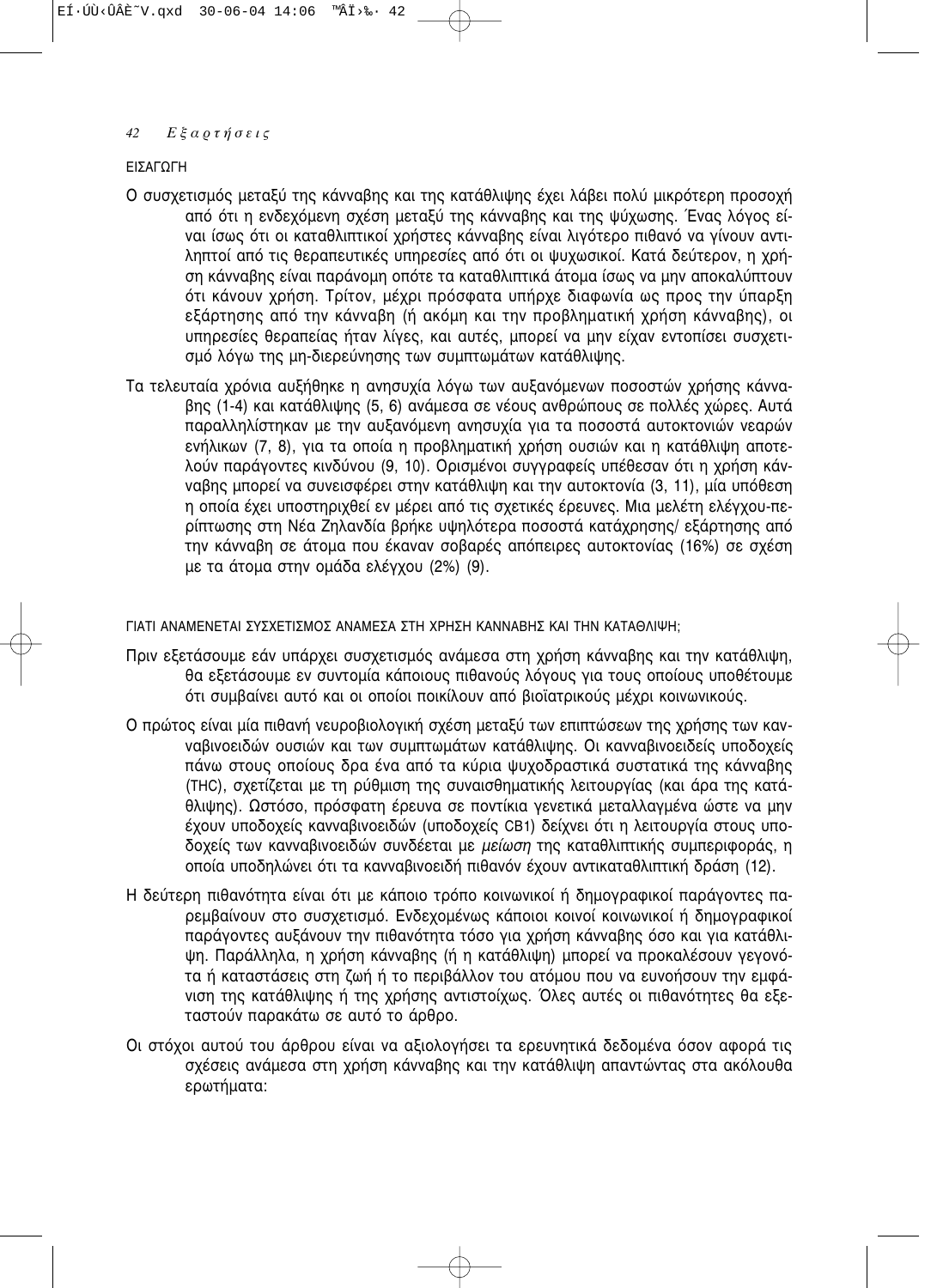- $1.$ Υπάρχουν ενδείξεις για το συσχετισμό ανάμεσα στη χρήση κάνναβης και την κατάθλιψη;
- Εάν υπάρχουν, ποιες είναι οι πιθανές ερμηνείες του συσχετισμού;  $\mathcal{P}$
- $3<sup>1</sup>$ Τι ενδείξεις χρειάζονται για να ελενχθούν οι διαφορετικές αυτές ερμηνείες:
- 4. Ποιες είναι οι επιπτώσεις για τη δημόσια υγεία σύμφωνα με τις υπάρχουσες έρευνες;
- Για να εξεταστεί αυτό το ζήτημα, πραγματοποιήθηκε βιβλιογραφική ανασκόπηση των βάσεων δεδομένων Medline, EMBASE και Psychinfo. Συγκεντρώθηκαν και αναλύθηκαν όλες οι αναφορές που περιείχαν τις λέξεις «κάνναβη» ή «μαριχουάνα» ή «κανναβινοειδή». «διαταραχή της κατάθλιψης» ή «διάθεση» ή «διαταραχή της διάθεσης» ή «δυσθυμία». Εξετάστηκαν μόνο οι ερευνητικές μελέτες, ενώ οι μελέτες περίπτωσης δεν αναφέρονται σε αυτό το άρθρο.

# ΖΗΤΗΜΑΤΑ ΠΟΥ ΑΝΤΙΜΕΤΩΠΙΣΤΗΚΑΝ ΑΠΟ ΤΗΝ ΠΑΡΟΥΣΑ ΑΝΑΣΚΟΠΗΣΗ

- Από την ανασκόπηση των ερευνών γύρω από αυτό το ζήτημα προέκυψαν ορισμένα σημαντικά ζητήματα. Όπως περιγράφεται παρακάτω, τα διάφορα άρθρα χρησιμοποιούν διαφορετικές μετρήσεις για τη διάθεση και τη χρήση ουσιών. Παρόλα αυτά έγινε μια προσπάθεια να συμπεριληφθούν όλες οι έρευνες που αντιμετωπίζουν αυτό το ζήτημα, δεδομένης της σπανιότητας των ερευνών γύρω από το θέμα (για παράδειγμα) που περιέχουν ορισμούς της κατάθλιψης και της προβληματικής χρήσης της κάνναβης όπως ορίζονται από το σύστημα ταξινόμησης των ψυχικών διαταραχών, DSM (π.χ. 13-15)) της Αμερικανικής Ψυχιατρικής Εταιρείας.
- Επιπλέον, ενώ ήταν αναμενόμενο άτομα με εξάρτηση από την κάνναβη να χρησιμοποιούν συχνότερα κάνναβη, οι μελέτες που χρησιμοποίησαν μετρήσεις για τη συχνότητα της χρήσης κάνναβης κρίθηκαν άξιες ανασκόπησης, καθώς εάν υπήρχε σχέση μεταξύ της κατάθλιψης και της χρήσης κάνναβης αυτή θα εξαρτιόταν από τη δόση. Αυτά τα στοιχεία από τη βιβλιογραφία μπορούν να αξιοποιηθούν για τη μετα-ανάλυση των σχέσεων ανάμεσα στη χρήση κάνναβης και την κατάθλιψη.

# ΜΕΤΡΗΣΗ ΤΗΣ ΧΡΗΣΗΣ ΚΑΝΝΑΒΗΣ

- Για τη μέτρηση της χρήσης κάνναβης στην έρευνα υπάρχουν αρκετοί περιορισμοί. Καταρχήν, ορισμένες επιδημιολογικές μελέτες έχουν τοποθετήσει την κάνναβη σε μια ομάδα ουσιών (16, 17), ώστε δεν είναι σαφές ποια είναι η συμβολή της. Κατά δεύτερον, άλλες μελέτες ομαδοποίησαν την κατάχρηση κάνναβης και την εξάρτηση στις «διαταραχές χρήσης» (17), ενώ άλλες επιδημιολογικές μελέτες εξέτασαν τις σχέσεις ανάμεσα στη μείζων κατάθλιψη και την κατάχρηση και την εξάρτηση από την κάνναβη χωριστά (13, 18). Τρίτον, κάποιες μελέτες εξέτασαν μόνο τη χρήση κάνναβης χωρίς να διαχωρίζουν ανάμεσα στα αυξανόμενα επίπεδα εμπλοκής (19, 24). Είναι σημαντικό να αξιολογείται χωριστά η χρήση, η κατάχρηση και η εξάρτηση από την κάνναβη και η κατάθλιψη.
- Είναι ιδιαίτερα σημαντικό να εξετάσουμε το επίπεδο της χρήσης κάνναβης. Είναι πολύ συνηθισμένο να εξετάζονται τα φαινόμενα συν-νοσηρότητας στην προβληματική ή στην τακτική χρήση ουσιών και άλλα ψυχικά προβλήματα, πιθανόν επειδή α) στα υψηλότερα επί-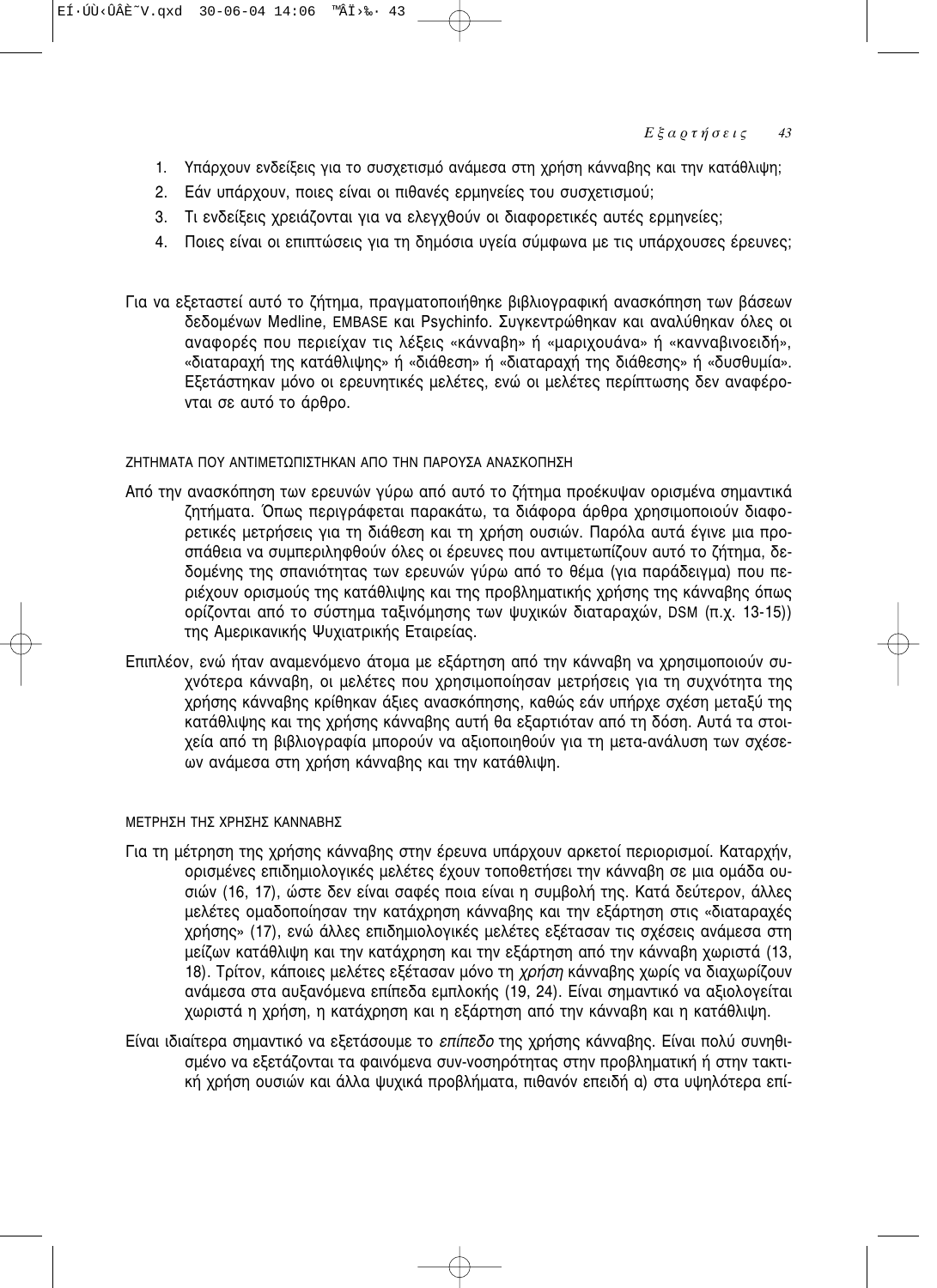πεδα της χρήσης αναμένουμε να βρούμε συσχετισμούς με άλλα προβλήματα και β) η κλινική έννοια της συννοσηρότητας προϋποθέτει τη συνύπαρξη δύο διαταραχών. Είναι λονική υπόθεση ότι: α) η μικρή χρήση κάνναβης δεν συσχετίζεται με σημαντική αύξηση του κινδύνου για κατάθλιψη. β) μόνο όταν τα άτομα κάνουν σοβαρή χρήση κάνναβης (ενδεχομένως εβδομαδιαία χρήση ή συχνότερα) αυξάνει ο κίνδυνος για κατάθλιψη. Ο βαθμός στον οποίο επιβεβαιώνονται αυτές οι υποθέσεις εξετάζεται παρακάτω.

# ΜΕΤΡΗΣΗ ΤΗΣ ΚΑΤΑΘΛΙΨΗΣ

Ένα ζήτημα το οποίο περιέπλεξε την ανασκόπησή μας όσον αφορά τα στοιχεία ήταν το εύρος των διαφορετικών τρόπων διάγνωσης της κατάθλιψης. Ορισμένες μελέτες έκαναν τη διάγνωση μείζονος κατάθλιψης όπως ορίζεται από το DSM ενώ άλλες έκαναν μετρήσεις «συμπτωμάτων κατάθλιψης» (25-27), συνεχείς μετρήσεις της κατάθλιψης (20, 28) και αξιολογήσεις σύμφωνα με κλίμακες κατάθλιψης (29). Είναι πιθανόν ορισμένα από τα ευρήματα που δεν συμφωνούν με τη βιβλιογραφία να αντικατοπτρίζουν αυτές τις διαφορετικές μετρήσεις.

# ΕΝΔΕΙΞΕΙΣ ΣΥΝΝΟΣΗΡΟΤΗΤΑΣ ΑΝΑΜΕΣΑ ΣΤΗ ΧΡΗΣΗ ΚΑΝΝΑΒΗΣ ΚΑΙ ΤΗΝ ΚΑΤΑΘΛΙΨΗ

Η συννοσηρότητα έχει οριστεί από τον Feinstein ως «κάθε ξεχωριστή κλινική οντότητα που συνυπάρχει ή που μπορεί να προκύψει κατά τη διάρκεια της κλινικής πορείας ενός ασθενούς ο οποίος έχει την «ενδεικτική ασθένεια υπό μελέτη» (σελ 456-7) (30). Στο χώρο της ψυχιατρικής η συννοσηρότητα συνήθως αφορά δύο ή περισσότερες συνυπάρχουσες ψυχιατρικές διαταραχές (31). Ωστόσο, όπως θα φανεί παρακάτω, πολλές από τις έρευνες για τους συσχετισμούς ανάμεσα στη χρήση κάνναβης και την κατάθλιψη έχουν μελετήσει μόνο τη σχετικά περιστασιακή και μικρή χρήση κάνναβης.

# ΚΛΙΝΙΚΑ ΔΕΙΓΜΑΤΑ

Η διαθέσιμη βιβλιογραφία για τη χρήση κάνναβης στον κλινικό πληθυσμό είναι μικρή. Σε μια μελέτη με καταθλιπτικούς ασθενείς σε εξωτερική παρακολούθηση, το ιστορικό των διαταραχών της κατάχρησης ουσιών συσχετίστηκε με ένα μεγαλύτερο αριθμό καταθλιπτικών επεισοδίων (32) αλλά δεν υπήρχαν σημαντικές διαφορές όσον αφορά στην ηλικία έναρξης της κατάθλιψης, ή στη σοβαρότητα της κατάθλιψης την στιγμή της αξιολόγησης (32). Μελέτες ατόμων με διπολική διαταραχή (33-38) αναφέρουν ποσοστά κατάχρησης κάνναβης ανάμεσα σε 3% (38) και 19% (35). Σε ένα δείγμα ατόμων εξαρτημένων από την ηρωίνη που βρίσκονται σε πρόγραμμα θεραπείας με μεθαδόνη. οι καθημερινοί χρήστες κάνναβης ανέφεραν υψηλότερα ποσοστά κατάθλιψης (σε σύγκριση με τα άτομα που έκαναν περιστασιακή ή καθόλου χρήση κάνναβης) (39-40).

# **ΔΕΙΓΜΑΤΑ ΑΠΟ ΤΗΝ ΚΟΙΝΟΤΗΤΑ**

Τα ευρήματα από «βολική» δειγματοληψία στην κοινότητα έχουν δώσει αντιφατικές ενδείξεις για το συσχετισμό ανάμεσα στη χρήση κάνναβης και την κατάθλιψη. Μια μελέτη από δείγμα ατόμων που ανήκουν σε πληθυσμό πρωτογενούς φροντίδας βρήκε ότι μόνο για τις γυναίκες, η χρήση κάνναβης σε όλη τη διάρκεια της ζωής πενταπλασίαζε τουλάχιστον τον κίνδυνο για κατάθλιψη (41). Ένα δείγμα από 88 τελειόφοιτους στη δευ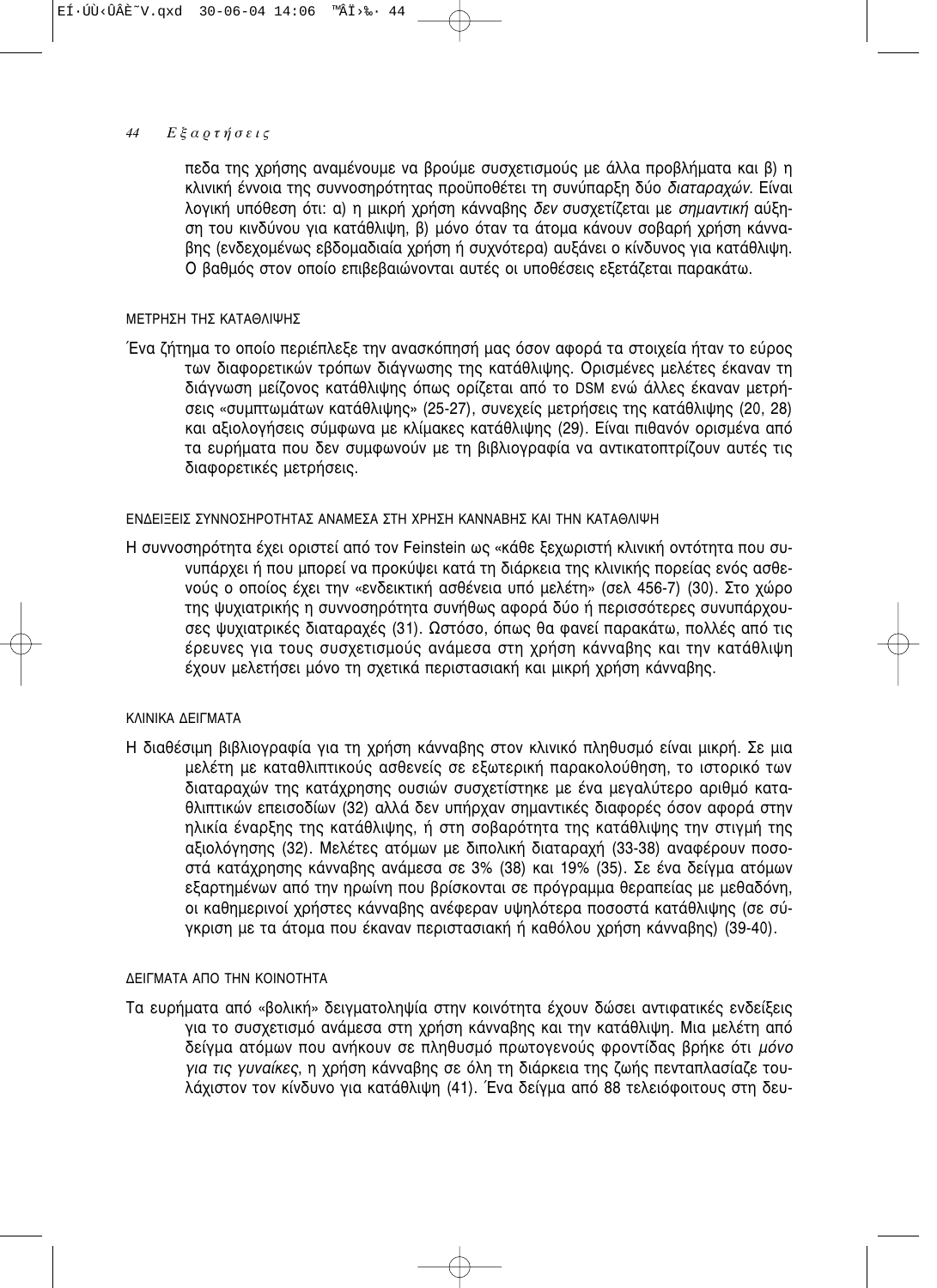τεροβάθμια εκπαίδευση έδειξε ότι μεταξύ των χρηστών κάνναβης υπήρχε υψηλότερο επίπεδο ιδεών αυτοκτονίας σε σύγκριση με τους μη-χρήστες (42).

- Αντίθετα, μια μελέτη σε δείγμα εθελοντών, φοιτητών πανεπιστημίου, ηλικίας 19-21 ετών, δεν έδειξε διαφορές ανάμεσα στα άτομα που δεν έκαναν σοβαρή χρήση και σε αυτά που έκαναν όσον αφορά τα συμπτώματα κατάθλιψης (43). Ομοίως μια μελέτη με μαθητές δευτεροβάθμιας εκπαίδευσης έδειξε ότι ούτε η κατάθλιψη ούτε οι σκέψεις αυτοκτονίας συσχετίζονταν με τη χρήση κάνναβης, καπνού ή αλκοόλ (44). Μια μελέτη χρησιμοποίησε δείγμα χρηστών κάνναβης που φοιτούσαν σε κολέγιο, σε δύο ομάδες: 45 άτομα που έκαναν «σοβαρή χρήση» (έκαναν καθημερινή χρήση κάνναβης για τουλάχιστον δύο χρόνια) και 44 «περιστασιακούς χρήστες» (άτομα που ποτέ δεν είχαν κάνει χρήση κάνναβης περισσότερο από δέκα φορές το μήνα) (45). Δεν υπήρχαν σημαντικές διαφορές ανάμεσα στις ομάδες όσον αφορά τα ποσοστά ψυγιατρικών διαγνώσεων.
- Μια μελέτη σε άντρες που επιλέχθηκαν από το στρατό και έκαναν χρήση κάνναβης αλλά όχι χρήση άλλης παράνομης ουσίας βρήκε ότι υπάρχει σχέση μεταξύ της αυξανόμενης εμπλοκής με τη χρήση κάνναβης (χρήση, κατάχρηση και εξάρτηση) και τα αυξημένα επίπεδα κατάθλιψης (28). Ωστόσο, η μελέτη δεν έκανε σύγκριση του φαινομένου με τα ποσοστά διαταραχής μεταξύ των ανδρών που δεν έκαναν χρήση κάνναβης ή των ανδρών που έκαναν χρήση κάνναβης και άλλων παράνομων ουσιών, οι οποίοι θεωρητικά θα αποτελούσαν μεναλύτερη ομάδα χρηστών κάνναβης (46), Αντίθετα, δεν βρέθηκε συσχετισμός ανάμεσα στη συχνότητα της χρήσης κάνναβης και την κατάθλιψη σε ένα δείνμα πληθυσμού νεαρών ενήλικων ανδρών (47).
- Μια μελέτη σε νεαρούς ενήλικους (ηλικίας 20 ετών) ομαδοποίησε τους συμμετέχοντες σύμφωνα με τη χρήση κάνναβης (άτομα που απέχουν, άτομα σε πειραματική χρήση και άτομα με «σοβαρή» χρήση) και εντόπισε ότι οι χρήστες κάνναβης είχαν υψηλότερα επίπεδα κατάθλιψης (20). Ωστόσο αυτές οι ομάδες διέφεραν σε περισσότερα πράγματα από ότι στη συχνότητα χρήσης κάνναβης. Σοβαροί χρήστες ορίστηκαν τα άτομα που είχαν κάνει χρήση κάνναβης τουλάχιστον 40 φορές και χρησιμοποιούσαν τουλάχιστον μία ακόμη παράνομη ουσία, πειραματικοί, αυτοί που έκαναν χρήση κάνναβης λινότερο από 10 φορές και δεν είχαν κάνει χρήση περισσότερων από μίας παράνομης ουσίας και απέχοντες αυτοί που δεν έκαναν χρήση κάνναβης ή άλλων παράνομων ουσιών.
- Είναι δύσκολο για πολλούς λόγους να ανάγουμε τα ευρήματα αυτών των μελετών στο γενικό πληθυσμό. Καταρχήν, κάποια από τα δείνματα ήταν εξαιρετικά μικρά (45). Κατά δεύτερον, είναι ασαφές κατά πόσο είναι αντιπροσωπευτικά τα δείνματα του πληθυσμού από τον οποίο επιλέχθηκαν. Τρίτον, πολλές ομάδες δειγμάτων ήταν πολύ ιδιαίτεροι πληθυσμοί, όπως φοιτητές κολενίων (45), νεαροί ενήλικοι άντρες (47), επίλεκτοι του στρατού (28) ή μέλη της κοινότητας (21). Τέταρτον, κάποιες μελέτες σύγκριναν άτομα που διέφεραν σε τρόπους χρήσης ουσιών άλλων από την κάνναβη (19, 20), ενώ άλλες μελέτες δεν σύγκριναν τους χρήστες κάνναβης με τους μη χρήστες (21, 28, 45) ή με όσους έκαναν χρήση άλλων ουσιών (28).

# ΑΝΤΙΠΡΟΣΩΠΕΥΤΙΚΑ ΔΕΙΓΜΑΤΑ ΑΠΟ ΤΟ ΓΕΝΙΚΟ ΠΛΗΘΥΣΜΟ

Τα κλινικά δείγματα δεν είναι κατάλληλα για τη διερεύνηση του ερωτήματος εάν υφίσταται συν-νοσηρότητα μεταξύ της χρήσης κάνναβης και των διαταραχών της κατάθλιψης επειδή δεν είναι δυνατόν σε αυτά τα δείγματα να διαχωριστεί η «τεχνητή» από την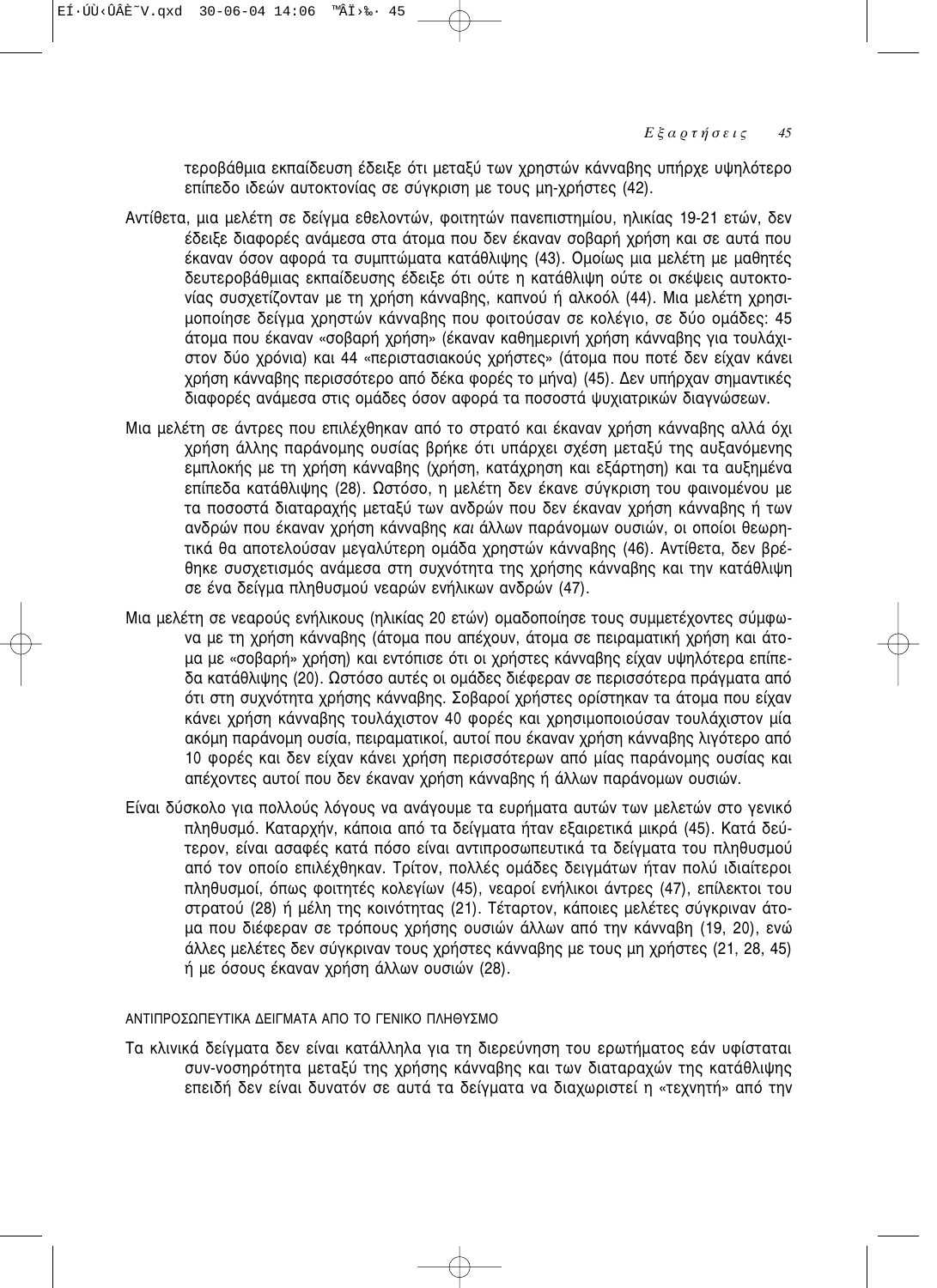«πραγματική» συννοσηρότητα (48). Για να ελαχιστοποιηθούν οι επιρροές της δειγματοληψίας και οι προκαταλήψεις στην επιλογή των δειγμάτων είναι προτιμότερο να μελετώνται οι τρόποι συσχετισμού μεταξύ της χρήσης κάνναβης και της κατάθλιψης σε αντιπροσωπευτικά δείνματα από το νενικό πληθυσμό (48-50). Πλήθος επισκοπήσεων ευρείας κλίμακας εξέτασαν τους συσχετισμούς μεταξύ της διαταραχής της χρήσης ουσιών (συμπεριλαμβανομένης και της κάνναβης) και άλλων ψυχικών διαταραχών στις Ηνωμένες Πολιτείες και σε άλλες ανεπτυνμένες χώρες.

- Μέχρι πρόσφατα, από δύο επισκοπήσεις στις Ηνωμένες Πολιτείες οι οποίες επηρέασαν πολλές μεταγενέστερες επιδημιολογικές έρευνες ψυχιατρικής: την Epidemiologic Catchment Area (ECA) και τη National Comorbidity Survey (NCS), δεν ήταν σαφές ποια ήταν η σχέση μεταξύ της χρήσης κάνναβης και της κατάθλιψης. Και οι δύο αναφέρουν συσχετισμούς ανάμεσα στις «διαταραχές χρήσης ουσιών» (στις οποίες συμπεριλαμβάνονται οι διαταραχές χρήσης κάνναβης και άλλων ουσιών) και στην κατάθλιψη. Η μελέτη ΕCA βρήκε ότι τα άτομα που ικανοποιούσαν τα κριτήρια του DSM-III νια διαταραχές της χρήσης ουσιών κατά τη διάρκεια της ζωής τους είχαν ποσοστά υψηλότερα από 3,5 έως και 10,7 φορές για διαταραχές της διάθεσης σύμφωνα με το DSM-III, από ότι τα άτομα που δεν ικανοποιούσαν τα κριτήρια για διαταραχές της χρήσης ουσιών (17). Η εθνικά αντιπροσωπευτική μελέτη NCS βρήκε ότι μεταξύ των ατόμων που ικανοποιούσαν τα κριτήρια του DSM-III-R για την κατάχρηση ουσιών και τοξικοεξάρτηση κατά τη διάρκεια της ζωής τους, το 28% και το 39% αντιστοίχως ικανοποιούσαν τα κριτήρια για τη διαταραχή της διάθεσης σύμφωνα με το DSM-III-R (16).
- Πρόσφατα ο Chen και οι συνεργάτες του ανέλυσαν τα στοιχεία από τη μελέτη NCS δίνοντας ιδιαίτερη έμφαση στη χρήση κάνναβης και στα σοβαρά επεισόδια κατάθλιψης (51). Βρήκαν ότι ένας μεγαλύτερος αριθμός περιπτώσεων χρήσης κάνναβης συσχετίστηκε με υψηλότερο κίνδυνο προηγούμενης εμπειρίας σοβαρού επεισοδίου κατάθλιψης, και ότι η εξάρτηση από την κάνναβη κατά τη διάρκεια της ζωής, σύμφωνα με το DSM-III-R συσχετίστηκε με 3,4 φορές μεγαλύτερο κίνδυνο για σοβαρή κατάθλιψη: το 9,5% των ατόμων που είχαν βιώσει ένα σοβαρό επεισόδιο κατάθλιψης ικανοποιούσαν τα κριτήρια για εξάρτηση από την κάνναβη, σε σύγκριση με το 4% των ατόμων που δεν είχαν ποτέ βιώσει ανάλονο επεισόδιο (51).
- Σε μια άλλη επιδημιολογική έρευνα για την ψυχική υγεία, ο Grant και συνάδελφοί του βρήκαν ότι τα άτομα που ικανοποιούσαν τα κριτήρια για την κατάχρηση ή την εξάρτηση από την κάνναβη σύμφωνα με το DSM-IV, κατά τη διάρκεια του περασμένου έτους, είχαν 6,4 φορές περισσότερες πιθανότητες να ικανοποιούν τα κριτήρια για σοβαρή κατάθλιψη σύμφωνα με το DSM-IV από ότι τα άτομα που δεν είχαν κατάχρηση/εξάρτηση από την κάνναβη (29% και 14% σε σύγκριση με συνολικά 3%) (18).
- O Degenhardt και οι συνεργάτες του εξέτασαν τη σχέση μεταξύ των διαφόρων επιπέδων χρήσης κάνναβης (καθόλου χρήση, κατάχρηση ή εξάρτηση) και της κατάθλιψης κατά τη διάρκεια της Εθνικής Επισκόπησης για την Ψυχική υγεία και την Ευημερία στην Αυστραλία. Αυτοί εντόπισαν ότι τα άτομα που είχαν σοβαρότερη εμπλοκή με τη χρήση κάνναβης ήταν πιθανότερο να ικανοποιούν τα κριτήρια για διαταραχές της διάθεσης σύμφωνα με το DSM-IV (13). Οι χρήστες κάνναβης είχαν περίπου 2-3 φορές περισσότερες πιθανότητες να ικανοποιούν τα κριτήρια για διαταραχή της διάθεσης και η επικράτηση τέτοιων διαταραχών αύξανε από 6% στα άτομα που δεν έκαναν χρήση σε 14% στα άτομα που ικανοποιούσαν τα κριτήρια για εξάρτηση από την κάνναβη.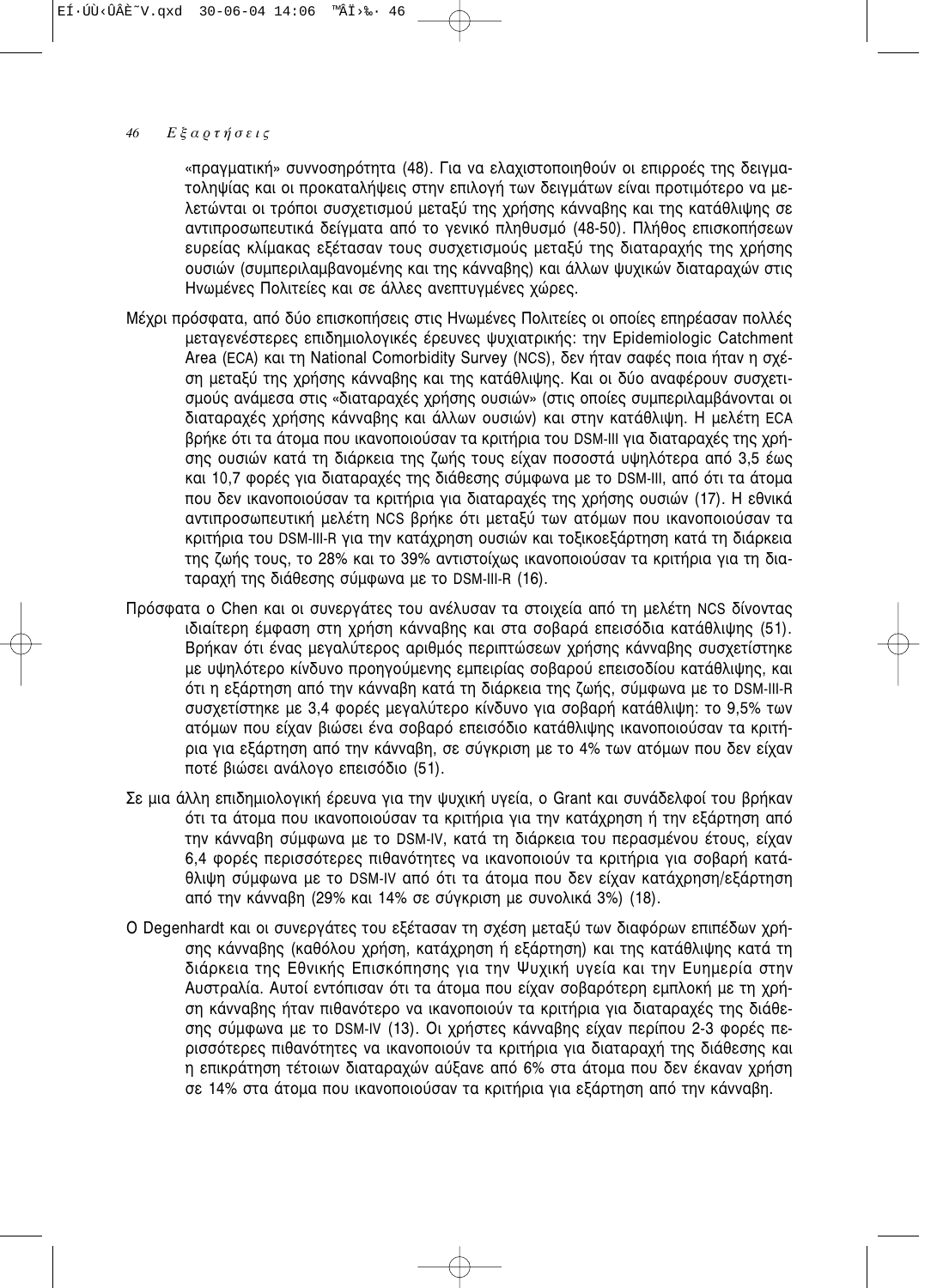- Τα ευρήματα σε δείγματα ενήλικων ατόμων αντικατοπτρίζουν όσα έχουν εντοπιστεί σε αντιπροσωπευτικά δείγματα εφήβων και νεαρών ενηλίκων. Έρευνα για τη χρήση ουσιών Και τις ψυχικές διαταραχές σε αντιπροσωπευτικό δείνμα Αυστραλών ηλικίας 13-17 ετών βρήκε ότι όσοι είχαν κάνει *κάποια φορά χ*ρήση κάνναβης είχαν τρεις φορές πιο αυξημένες πιθανότητες να ικανοποιούν τα κριτήρια για κατάθλιψη από ότι τα άτομα που δεν είχαν κάνει ποτέ χρήση κάνναβης (52).
- Ο Fergusson και οι συνεργάτες του εξέτασαν το συσχετισμό ανάμεσα στη χρήση κάνναβης και τη σοβαρή κατάθλιψη χρησιμοποιώντας τα στοιχεία από μια μελέτη ομάδων στη διάρκεια της γέννησης 1.265 παιδιών στα μέσα του 1977 στο Christchurch, Νέας Ζηλανδίας (15, 53). Αυτοί εντόπισαν ότι οι έφηβοι που είχαν κάνει χρήση κάνναβης 10 ή περισσότερες φορές ως την ηλικία των 15-16 ετών είχαν περισσότερες πιθανότητες να ικανοποιούν και τα κριτήρια για διαταραχή της διάθεσης στην ίδια ηλικία: το 11% όσων δεν είχαν κάνει ποτέ χρήση κάνναβης ικανοποιούσαν αυτά τα κριτήρια σε σύ-<u>γκριση με το 18% των ατόμων που είχαν κάνει χρήση κάνναβης 1-9 φορές και το 36%</u> των ατόμων που είχαν κάνει χρήση 10 φορές ή περισσότερο (15). Στην ηλικία των 20-21 ετών, το 30% των ατόμων που έκαναν χρήση κάνναβης τουλάχιστον σε εβδομαδιαία βάση ικανοποιούσαν τα κριτήρια για κατάθλιψη, σε σύγκριση με το 15% των ατόμων που δεν έκαναν χρήση κάνναβης σε αυτή την ηλικία (53).
- Ομοίως, μια ομαδοποιημένη μελέτη στη Ζυρίχη σε νέους ανθρώπους (που συγκεντρώθηκαν όταν ήταν 20 ετών) εντόπισε ότι ως την ηλικία των 30 ετών, όσοι ικανοποιούσαν τα κριτήρια για κατάθλιψη την περίοδο της μελέτης ήταν 2,3 φορές πιο πιθανό να αναφέρουν εβδομαδιαία χρήση κάνναβης την ίδια περίοδο (54).
- Μια μελέτη που πραγματοποιήθηκε από τον Patton και τους συνεργάτες του σε αντιπροσωπευτικό δείγμα μιας ομάδας νεαρών ενηλίκων (ηλικίας 20-21 ετών) στη Βικτώρια βρή-Κε ότι το 68% των γυναικών που ανέφεραν καθημερινή χρήση κάνναβης τον περασμέ-VO Χρόνο είχε κατάθλιψη –με πιθανότητα 8,6 σε σύνκριση με τους μη-χρήστες (29). Κανένα άλλο επίπεδο χρήσης κάνναβης δεν φάνηκε να συσχετίζεται με αυξημένο κίνδυνο για κατάθλιψη και μεταξύ των ανδρών *δεν* υπήρχε συσχετισμός ανάμεσα στη χρήση κάνναβης τον περασμένο χρόνο και την κατάθλιψη (29).
- Σε μια ομάδα αμερικανών εφήβων, όσοι είχαν πειραματιστεί με κάνναβη ανέφεραν καλύτερη κοινωνική προσαρμογή από όσους δεν είχαν ποτέ πειραματιστεί με την κάνναβη και από όσους έκαναν σοβαρή χρήση κάνναβης (19). Αυτή η καμπύλη U πρέπει να εξεταστεί μέσα στο κοινωνικό περιβάλλον: επειδή αυτή η ομάδα είχε πολύ υψηλά ποσοστά χρήσης, οι συγγραφείς εξηγούν πως η ομάδα ατόμων που δεν είχε *ποτέ* πειραματιστεί με την κάνναβη παρουσίαζε χαμηλούς δείκτες κοινωνικής προσαρμονής, άνχος και συναισθηματικά προβλήματα όπως και αυτή με τη σοβαρή χρήση κάνναβης, ενώ ο πειραματισμός αποτελούσε δείκτη κοινωνικά καλά προσαρμοσμένου ατόμου (19).
- Δύο άλλες διαχρονικές μελέτες στις Ηνωμένες Πολιτείες έχουν παρουσιάσει αντικρουόμενα αποτελέσματα. Ο Brook και οι συνεργάτες του (55) δεν βρήκαν καμία σχέση ανάμεσα στην εμπλοκή με τη χρήση κάνναβης και τις διαταραχές της κατάθλιψης σύμφωνα με το DSM-III-R σε follow up 10 ετών. Μια μελέτη σε μαθητές ηλικίας 12-14 ετών βρήκε ότι όσοι αναφέρουν χρήση κάνναβης κατά τη διάρκεια της ζωής τους έχουν υψηλότεοα ποσοστά κατάθλιψης και το 42% ικανοποιεί τα κριτήρια για σοβαρή κατάθλιψη σύμφωνα με το DSM-IV σε κάποια φάση στη ζωή τους (56).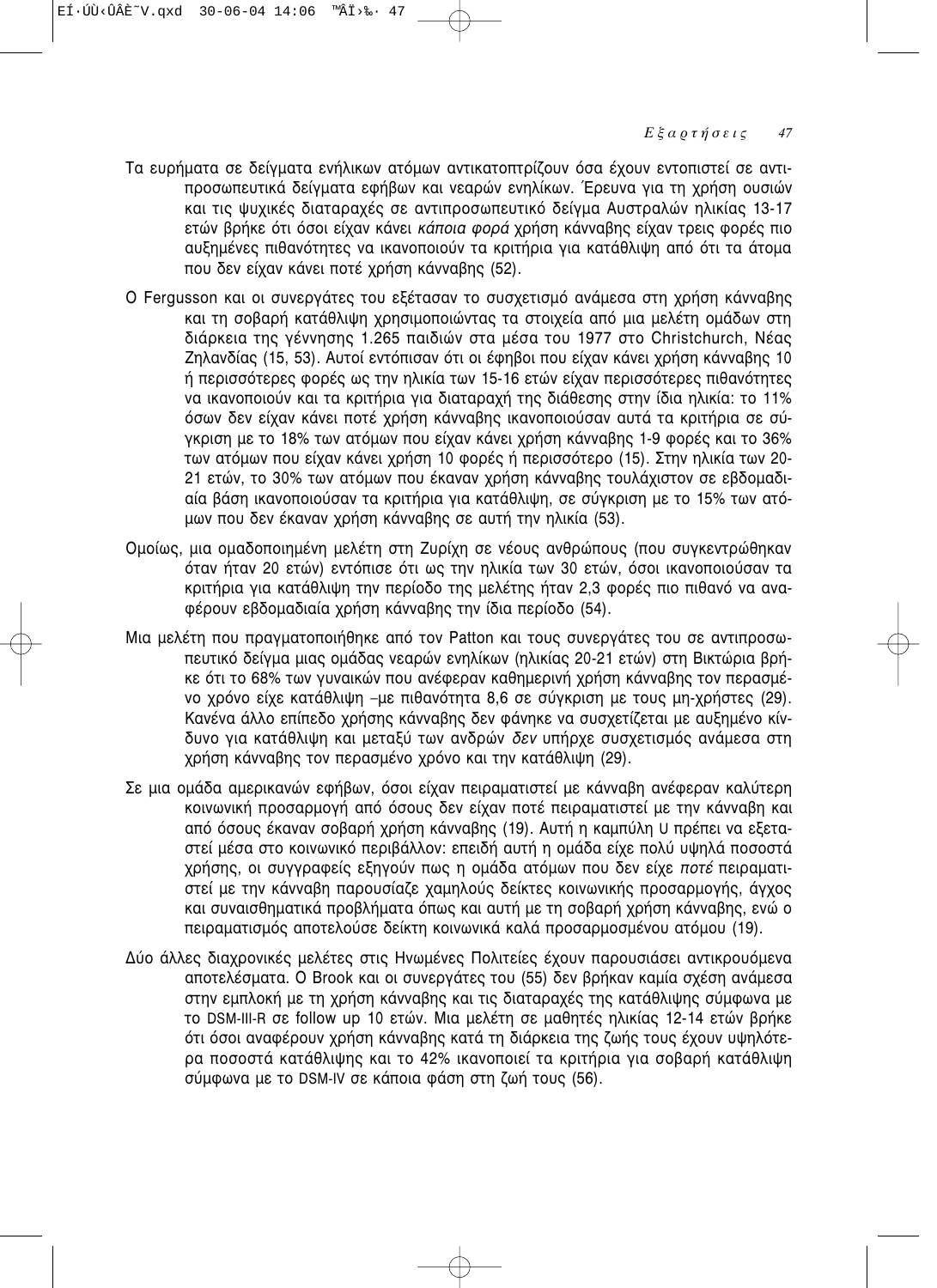# **ПЕРІЛНФН**

Υπάρχουν αυξανόμενα στοιχεία ότι η τακτική χρήση κάνναβης και η κατάθλιψη εμφανίζονται μαζί συχνότερα από ότι θα περιμέναμε να συμβεί κατά τύχη. Ενώ δεν έχουν βρει όλες οι μελέτες σημαντικό συσχετισμό, η σημασία των ενδείξεων υποδηλώνει ότι υπάρχει αυξημένη πιθανότητα κατάθλιψης μεταξύ των ατόμων που αναφέρουν σοβαρή ή προβληματική χρήση κάνναβης.

# ΠΩΣ ΕΞΗΓΕΙΤΑΙ Ο ΣΥΣΧΕΤΙΣΜΟΣ ΑΝΑΜΕΣΑ ΣΤΗ ΧΡΗΣΗ ΚΑΝΝΑΒΗΣ ΚΑΙ ΤΗΝ ΚΑΤΑΘΛΙΨΗ:

Υπάρχουν διάφοροι τρόποι με τους οποίους μπορούν να συνδεθούν η χρήση κάνναβης και η κατάθλιψη (48, 57-59); (1) η χρήση κάνναβης μπορεί να συμβάλλει στην εμφάνιση κατάθλιψης (π.χ. η χρήση κάνναβης επιταχύνει την κατάθλιψη). (2) η κατάθλιψη μπορεί να συμβάλλει στη χρήση κάνναβης (π.χ. εάν τα καταθλιπτικά άτομα χρησιμοποιούν την κάνναβη νια να βελτιώσουν τη διάθεσή τους) και (3) δεν υπάρχει καμία άμεση σχέση μεταξύ των δύο, και ο συσχετισμός που εντοπίστηκε εξηγείται από κοινούς παράγοντες κινδύνου που αυξάνουν τον κίνδυνο και για τις δύο διαταραχές.

# Η ΧΡΗΣΗ ΚΑΝΝΑΒΗΣ ΠΡΟΚΑΛΕΙ ΚΑΤΑΘΛΙΨΗ

- Οι πιο συνηθισμένες ανησυχίες για τις επιδράσεις της χρήσης κάνναβης στην κατάθλιψη συχνά υποθέτουν ότι μεγάλες δόσεις του ενεργού συστατικού της κάνναβης, Δ<sup>9</sup>-THC, επιδρούν στη σεροτονίνη και στους νευροδιαβιβαστές με έναν τρόπο που προκαλεί συμπτώματα κατάθλιψης. Δεν υπάρχει μέχρι τώρα κανένα πείραμα με ζώα για να υποστηρίξει αυτήν την υπόθεση, ωστόσο δεν μπορεί να αποκλειστεί.
- Αυτός δεν είναι ο μόνος πιθανός μηχανισμός για μια αιτιακή σχέση μεταξύ της χρήσης κάνναβης και της κατάθλιψης. Η σοβαρή χρήση κάνναβης θα μπορούσε να επιταχύνει την κατάθλιψη έμμεσα με την εξασθένιση της ψυχολογικής προσαρμογής. Θα μπορούσε δηλαδή να ξεκινήσει μια αλληλουχία γεγονότων στη ζωή του ατόμου, όπως η πρόωρη εγκατάλειψη του σχολείου και η μειωμένη ικανότητα εξοικονόμησης χρημάτων, τα οποία προδιαθέτουν για κατάθλιψη.
- Στοιχεία υπέρ της κάθε υπόθεσης θα περιελάμβαναν ενδείξεις από ελεγχόμενες μελέτες: α) ότι η κάνναβη ή η ουσία Δ°-ΤΗΟ επιδείνωσαν ή δεν βελτίωσαν τη διάθεση. β) ότι τα άτομα που χρησιμοποίησαν την κάνναβη στην εφηβεία ήταν πιθανότερο να εμφανίσουν κατάθλιψη κατά τη διάρκεια των πρώτων χρόνων της ενηλικίωσης, γ) ότι τα άτομα που ήταν καταθλιπτικά κατά την έναρξη δεν είναι πλέον πιθανό να γίνουν χρήστες κάνναβης κατά τη διάρκεια της περιόδου του follow-up και δ) ότι οι συσχετισμοί μεταξύ της χρήσης κάνναβης και της κατάθλιψης δεν εξηγούνται από διάφορες μεταβλητές.

# Η ΚΑΤΑΘΛΙΨΗ ΠΡΟΚΑΛΕΙ ΧΡΗΣΗ ΚΑΝΝΑΒΗΣ

Ίσως η δημοφιλέστερη υπόθεση για να εξηγηθεί ο συσχετισμός μεταξύ κατάθλιψης και χρήσης κάνναβης είναι η υπόθεση της αυτοΐασης: ότι τα άτομα που έχουν κατάθλιψη κάνουν χρήση κάνναβης για να ανακουφίσουν τα συμπτώματα της κατάθλιψης (60). Η έρευνα για τους αυτό-αναφερόμενους λόγους για τη χρήση ουσιών στηρίζει εν μέρει αυτήν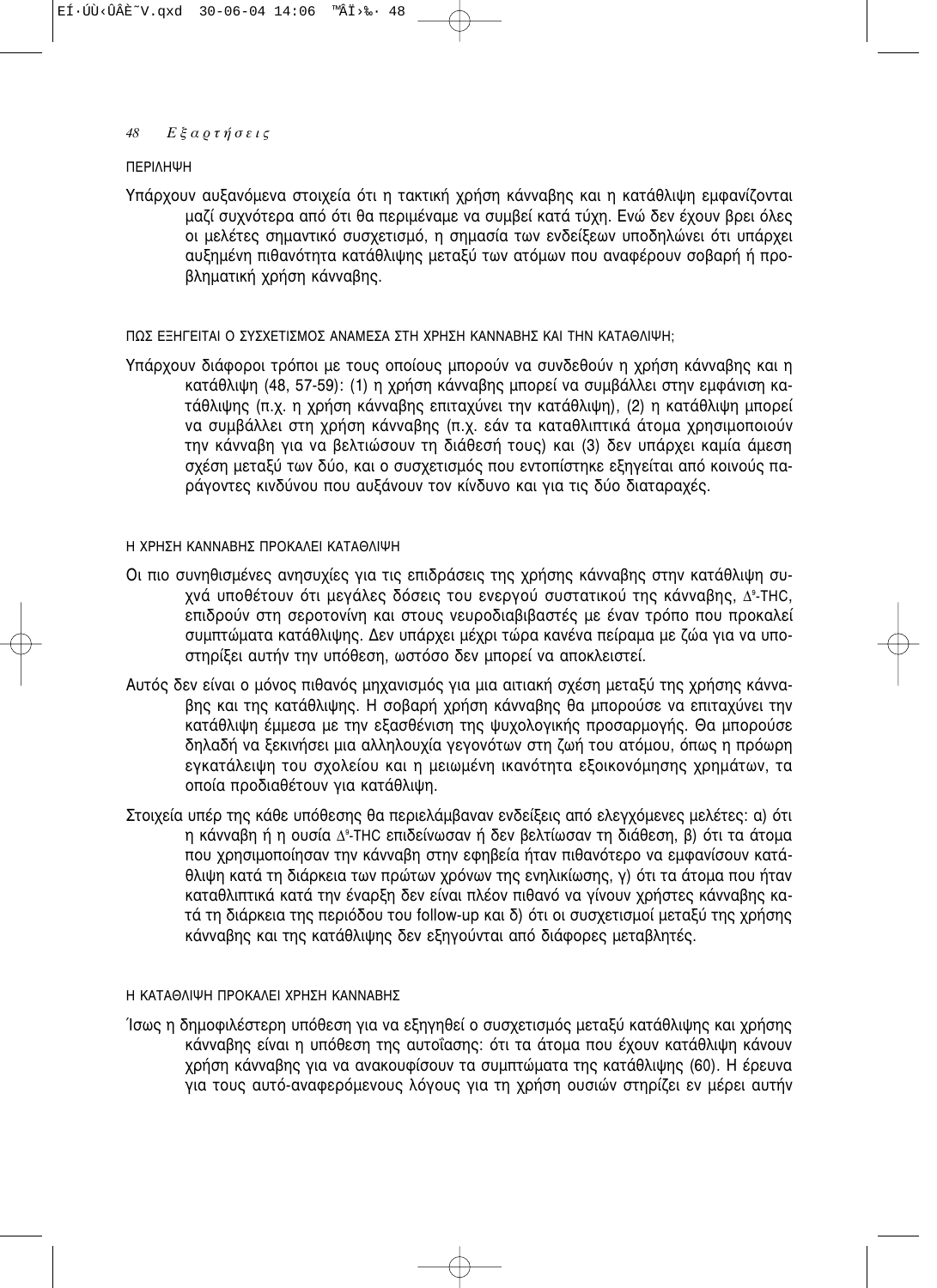την υπόθεση (π.χ. (61)), αλλά μπορεί κανείς να υποθέσει ότι η ανακούφιση της δυσφορίας είναι απλά μια αιτία μεταξύ πολλών -όπως οι χαμηλές κοινωνικές δεξιότητες, η χαμηλή κοινωνική λειτουργία και οι επιρροές από την ομάδα των ομοτίμων- που αυξάνουν την πιθανότητα τόσο για χρήση ουσιών όσο και για ψυχικές διαταραχές (60).

- Η υπόθεση της αυτοΐασης θα υποστηριζόταν από στοιχεία από τις ελεγχόμενες μελέτες εάν δειχθεί ότι: α) η κάνναβη ή η ουσία Δ<sup>9</sup>-ΤΗC βελτιώνει τη διάθεση. β) τα άτομα που έχουν κατάθλιψη κατά την έναρξη είναι πιθανότερο να ξεκινήσουν, να συνεχίσουν, ή να αυξήσουν τη χρήση κάνναβης, κατά τη διάρκεια του follow-up, γ) τα άτομα που έκαναν χρήση κάνναβης κατά την έναρξη δεν είναι πλέον πιθανό να εμφανίσουν κατάθλιψη κατά τη διάρκεια μιας περιόδου follow-up και δ) οι συσχετισμοί που παρατηρούνται στο σημείο (β) δεν εξηγούνται από άλλες συγχέουσες μεταβλητές.
- ΟΙ ΚΟΙΝΟΙ ΠΑΡΑΓΟΝΤΕΣ ΑΥΞΑΝΟΥΝ ΤΟΝ ΚΙΝΛΥΝΟ ΤΟΣΟ ΓΙΑ ΚΑΤΑΘΛΙΨΗ ΟΣΟ ΚΑΙ ΓΙΑ ΧΡΗΣΗ ΚΑΝΝΑΒΗΣ
- Ο συσχετισμός μεταξύ της χρήσης κάνναβης και της κατάθλιψης μπορεί να προκύψει επειδή οι ίδιοι παράγοντες που προδιαθέτουν τους ανθρώπους να κάνουν χρήση κάνναβης αυξάνουν επίσης τον κίνδυνο για εμφάνιση κατάθλιψης (48, 57, 60). Σε αυτούς τους κοινούς παράγοντες μπορεί να περιλαμβάνονται βιολογικοί, προσωπικότητας, κοινωνικοί και περιβαλλοντικοί παράγοντες, ή συνδυασμός κάποιων από αυτούς τους παράγοντες.
- Αυτό είναι μια λογική υπόθεση επειδή υπάρχει πλήθος στοιχείων ότι υπάρχουν κοινοί παράγοντες κινδύνου και για τις ψυχικές διαταραχές και για τις διαταραχές χρήσης ουσιών. Για παράδειγμα, τα κοινωνικά προβλήματα είναι πιο συνηθισμένα μεταξύ των ατόμων που κάνουν προβληματική χρήση ουσιών (62) και οι οποίοι ικανοποιούν τα κριτήρια για διαταραχή της κατάθλιψης (63-65). Επίσης τα ποσοστά χωρισμού και διαζυγίου είναι υψηλότερα, ενώ τα ποσοστά γάμου και οι δεδομένες σχέσεις είναι χαμηλότερες μεταξύ ατόμων με ψυχικές διαταραχές και διαταραχές χρήσης ουσιών (63-66). Άλλοι παράγοντες που έχουν συσχετιστεί και με διαταραχές χρήσης κάνναβης και με την κατάθλιψη περιλαμβάνουν ψυχιατρική πάθηση κάποιου γονιού και δυσλειτουργία της οικογένειας (67-70).
- Εάν οι κοινοί παράγοντες κινδύνου εξηγούν πλήρως το συσχετισμό μεταξύ της χρήσης κάνναβης και της κατάθλιψης τότε δεν θα συνδέονταν πλέον όταν αυτοί οι παράγοντες κινδύνου θα λαμβάνονται υπόψη (π.χ. με στατιστικές μεθόδους ελέγχου). Αυτή η υπόθεση θα μπορούσε να στηριχθεί από ελεγχόμενες μελέτες που θα έδειχναν ότι: α) η χορήγηση κάνναβης ή της ουσίας Δ<sup>3</sup>-ΤΗC δεν επηρέασε τη διάθεση, β) δεν υπήρχε καμία χρονική σχέση μεταξύ της χρήσης κάνναβης και της καταθλιπτικής διάθεσης (δηλ. ότι οι μελέτες δεν εντόπισαν ότι η χρήση κάνναβης προβλέπει κατάθλιψη σε ένα μελλοντικό χρόνο και το αντίστροφο) και γ) ο συσχετισμός μεταξύ της χρήσης κάνναβης και της κατάθλιψης δεν διατηρήθηκε μετά από το στατιστικό έλεγχο των «συγχεουσών μεταβλητών» ή των «κοινών» παραγόντων κινδύνου.

# ΑΝΑΣΚΟΠΗΣΗ ΤΩΝ ΣΧΕΤΙΚΩΝ ΣΤΟΙΧΕΙΩΝ

# Μελέτες της επιρροής της χρήσης κάνναβης στη διάθεση

Τα άτομα που κάνουν χρήση κάνναβης για διασκέδαση συχνά αναφέρουν ότι η χρήση κάνναβης αυξάνει την ευημερία, την ευφορία και την ικανοποίησή τους (71) ωστόσο ελεγχόμενες εργαστηριακές μελέτες δεν έχουν δείξει με συνέπεια ότι η τακτική χρήση κάν-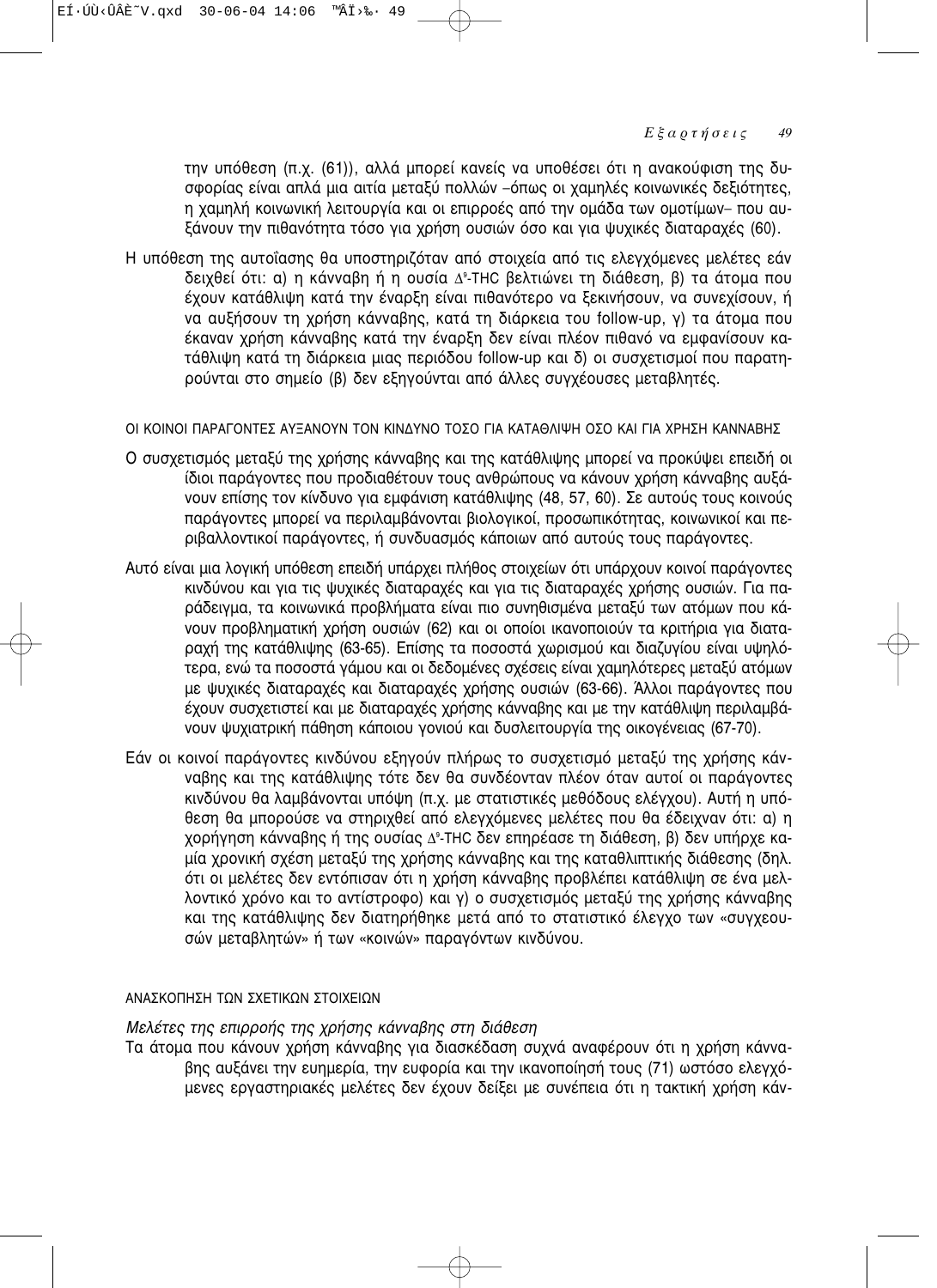ναβης επηρεάζει τη διάθεση προς το καλύτερο ή το χειρότερο. Μια μελέτη εντόπισε ότι η κάνναβη δεν είχε καμία επίδραση πάνω στη διάθεση των έμπειρων χρηστών κάνναβης, ενώ επιδείνωνε σημαντικά τη διάθεση σε άπειρους χρήστες (72). Διάφορες ελενχόμενες μελέτες σε άτομα με κατάθλιψη έχουν βρει ότι η Δ<sup>9</sup>-ΤΗC αυξάνει σημαντικά τη δυσφορία (73, 74), ενώ μια άλλη βρήκε ότι η Δ<sup>3</sup>-ΤΗς δεν βελτίωσε την καταθλιπτική διάθεση σε ένα μικρό δείνμα εσωτερικών ασθενών με σοβαρή κατάθλιψη (75).

Σε μια μεταναλυτική ανασκόπηση για την αποτελεσματικότητα των κανναβινοειδών στη ναυτία και τους εμετούς που προκαλεί η χημειοθεραπεία, ο Tramer και οι συνάδελφοί του διαπίστωσαν ότι στις δέκα δοκιμές που ανέφεραν ποσοστά αυτής της παρενέργειας, οι ασθενείς με καρκίνο που τους δόθηκαν κανναβινοειδή ήταν 8 φορές πιθανότερο να αναφέρουν δυσφορία ή κατάθλιψη από εκείνους που τους δόθηκε ψευδοφάρμακο – συνολικά ποσοστά 13% έναντι 0.3% (76). Ενώ αυτά αποτελούν τα ισχυρότερα στοιχεία για οξεία αντίθετη επίδραση των κανναβινοειδών στη διάθεση, δύο ζητήματα παραμένουν. Κατ' αρχήν, λαμβάνοντας υπόψη τον πληθυσμό -άτομα με σοβαρή ασθένεια που υποβάλλονται σε εντατική θεραπεία για την ασθένειά τους- η δυνατότητα γενίκευσης αυτού του αποτελέσματος στο γενικό πληθυσμό είναι αμφισβητήσιμη και κατά δεύτερον, μια οξεία επίδραση, ενώ είναι σύμφωνη με τον αιτιώδη ρόλο της κάνναβης στη διάθεση, δεν υποδηλώνει απαραιτήτως μια παρόμοια μακροχρόνια, αντίθετη επίδραση.

# ΣΥΓΧΡΟΝΙΚΕΣ ΕΠΙΣΚΟΠΗΣΕΙΣ ΣΤΟ ΓΕΝΙΚΟ ΠΛΗΘΥΣΜΟ

- Σε συγχρονικές επισκοπήσεις μπορεί να χρησιμοποιηθεί πολυπαραγοντική στατιστική ανάλυση για να εξετάσει εάν οι κοινοί παράγοντες εξηγούν το συσχετισμό μεταξύ της χρήσης κάνναβης και της κατάθλιψης. Στην Αυστραλιανή μελέτη NSMHWB, για παράδειγμα, η σχέση που παρατηρήθηκε μεταξύ της χρήσης κάνναβης και της κατάθλιψης στους ενηλίκους δεν παρέμεινε σημαντική στις αναλύσεις πολλαπλής παλινδρόμησης για διάφορες συγχέουσες μεταβλητές (13). Συγκεκριμένα, η σχέση εξαφανίστηκε μετά τον έλεγχο της χρήσης αλκοόλ, καπνού και άλλων ουσιών και νεύρωσης. Αυτό το εύρημα υποδηλώνει ότι ο συσχετισμός προέκυψε επειδή οι χρήστες κάνναβης ήταν πιθανότερο: να ικανοποιούν τα κριτήρια για διαταραχή χρήσης αλκοόλ, να κάνουν τακτική χρήση καπνού, να κάνουν χρήση άλλων ουσιών και να έχουν υψηλότερα ποσοστά νεύρωσης.
- Στην έρευνα που έγινε στην Αυστραλία σε παιδιά και εφήβους, οι αυξανόμενοι κίνδυνοι για κατάθλιψη μεταξύ των χρηστών κάνναβης κατά τη διάρκεια της ζωής παρέμειναν σημαντικοί ακόμη και μετά τη στατιστική προσαρμογή για διάφορες συγχέουσες μεταβλητές, ωστόσο ο κίνδυνος μειώθηκε στο δύο και το χαμηλότερο που περιορίστηκε το διάστημα εμπιστοσύνης 95% ήταν κοντά στο 1 (52). Μεταξύ εκείνων που είχαν κάνει χρήση κάνναβης 10 ή περισσότερες φορές κατά τη διάρκεια του προηγούμενου μήνα, αυτός ο συσχετισμός ήταν ισχυρότερος, με τριπλάσια αύξηση του κινδύνου κατάθλιψης (77).
- Ένας αδύναμος συσχετισμός που παρατηρήθηκε μεταξύ της πρόωρης έναρξης της χρήσης κάνναβης και της κατάθλιψης σε ένα δείγμα ενήλικων ανδρών, δεν ήταν σημαντικός μετά από τον έλεγχο της εκπαιδευτικής πορείας, της οικογενειακής κατάστασης, της χρήσης αλκοόλ και καπνού (47). Ομοίως, άλλη έρευνα έχει διαπιστώσει ότι μετά από εξέταση των δημογραφικών χαρακτηριστικών και της χρήσης άλλων ουσιών, οι συσχετισμοί μεταξύ της χρήσης κάνναβης και της κατάθλιψης δεν παραμένουν στατιστικά σημαντικοί (41).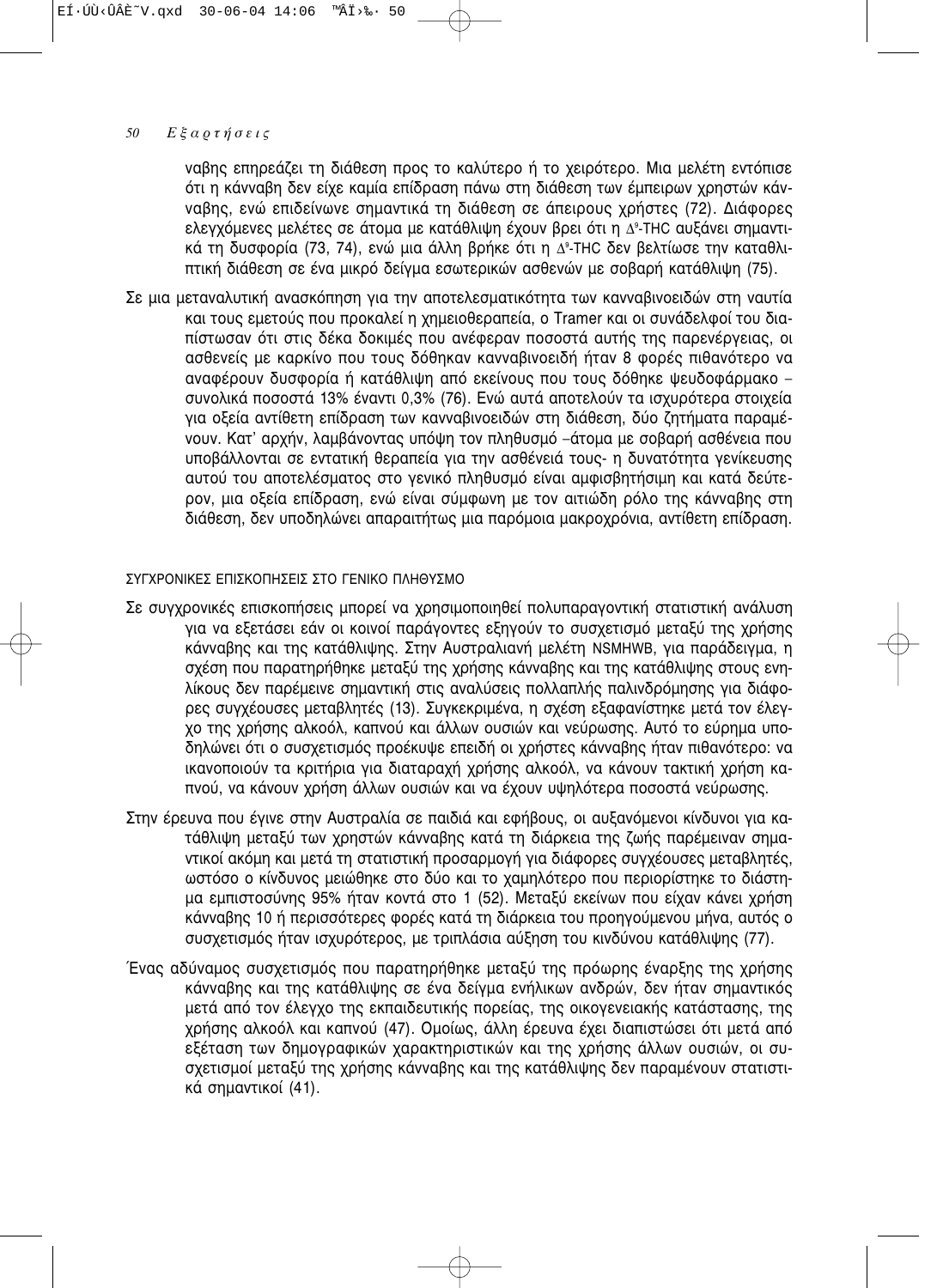# Η ΧΡΗΣΗ ΔΙΑΧΡΟΝΙΚΩΝ ΕΡΕΥΝΩΝ ΓΙΑ ΤΗ ΔΙΕΡΕΥΝΗΣΗ ΤΩΝ ΖΗΤΗΜΑΤΩΝ ΑΙΤΙΟΤΗΤΑΣ

Ένας πιο έγκυρος τρόπος να εξεταστεί η σχέση μεταξύ της χρήσης κάνναβης και της κατάθλιψης είναι να πραγματοποιηθούν διαχρονικές μελέτες (48, 78) κατά τις οποίες ένα δείνμα ατόμων παρακολουθείται σε διάρκεια χρόνου για να εξεταστούν οι σχέσεις μεταξύ της χρήσης κάνναβης και της κατάθλιψης σε μια χρονική στιγμή και οι ίδιες σχέσεις αργότερα. Τα στοιχεία από αυτές τις μελέτες αναθεωρούνται σε δύο σημεία: το πρώτο εξετάζει εάν η κατάθλιψη στον χρόνο 1 προβλέπει τη χρήση κάνναβης στο χρόνο 2 και το δεύτερο εξετάζει εάν η χρήση κάνναβης στο χρόνο 1 προβλέπει κατάθλιψη στο χρόνο 2. Σε κάθε περίπτωση, η υπόθεση «κοινής αιτίας» εξετάζεται με πολλαπλές μεταβλητές και στατιστική προσαρμογή για συγχέουσες μεταβλητές.

ΜΠΟΡΕΙ Η ΧΡΗΣΗ ΚΑΝΝΑΒΗΣ ΝΑ ΠΡΟΒΛΕΨΕΙ ΚΑΤΑΘΛΙΨΗ ΣΤΟ ΜΕΛΛΟΝ:

- Τα αποτελέσματα αυτών των μελετών είναι αντιφατικά, αλλά οι περισσότερες μελέτες έχουν βρει ότι η πρόωρη έναρξη τακτικής χρήσης κάνναβης αποτελεί παράγοντα πρόβλεψης για αυξημένο κίνδυνο μελλοντικής κατάθλιψης.
- Μεταξύ των πιο πρόσφατων μελετών ήταν μια από τον Kandel και τους συναδέλφους του (1986), ο οποίος παρακολούθησε μια ομάδα εφήβων στην πολιτεία της Νέας Υόρκης (26). Διαπίστωσαν ότι η χρήση κάνναβης στην ηλικία των 15-16 ετών, δεν συσχετιζόταν με συμπτώματα κατάθλιψης στην ηλικία των 24-25 ετών, ωστόσο η μεγαλύτερη εμπλοκή με την κάνναβη συνδέθηκε με χαμηλότερο βαθμό ικανοποίησης από τη ζωή και περισσότερες πιθανότητες αναζήτησης συμβουλευτικής από επαγγελματία ψυχικής υγείας ή από ενδονοσοκομειακή νοσηλεία για ψυχιατρική διαταραχή (79). Μια μελέτη ομαδοποιημένου δείγματος κατά τη γέννηση που πραγματοποιήθηκε στο Dunedin, στη Νέα Ζηλανδία, έδειξε ότι η χρήση κάνναβης στην ηλικία των 15 ετών δεν συνδέεται με αυξημένο κίνδυνο ψυχικής διαταραχής (κατάθλιψη, διαταραχές άγχους, εξάρτηση ουσιών ή διαταραχή αντικοινωνικής προσωπικότητας) στην ηλικία των 18 χρόνων (80).
- Η περιεκτικότερη διερεύνηση της υπόθεσης της «κοινής αιτίας» έχει αναφερθεί από τον Fergusson και τους συνεργάτες του χρησιμοποιώντας στοιχεία από ένα εξαιρετικά ευρύ φάσμα διάφορων πιθανών μεταβλητών που συλλέχθηκαν από μια ομάδα που δημιουργήθηκε κατά τη γέννηση των ατόμων και μελετήθηκε από τη γέννηση ως την περίοδο της νεαρής ενηλικίωσης (81). Σε μια πρώτη έκθεση, η χρήση κάνναβης 10 ή περισσότερες φορές κατά την ηλικία των 15-16 ετών δεν συνδέθηκε ούτε με σοβαρή κατάθλιψη ούτε με τάσεις αυτοκτονίας στην ηλικία των 16-18 ετών, μετά τον έλεγχο για την επιρροή διάφορων μεταβλητών του ατόμου, της οικογένειας, των ομοτίμων καθώς και κοινωνιοδημογραφικών παραγόντων (15).
- Αντίθετα, ο Brook και οι συνεργάτες του διαπίστωσαν ότι η πρόωρη έναρξη της χρήσης κάνναβης (χρήση στην παιδική ηλικία, την εφηβεία ή μεταξύ 20-25 ετών -που μετρήθηκε σε ένα συνεχές χρήσης) συσχετίστηκε με έναν ελαφρώς αυξημένο κίνδυνο σοβαρής διαταραχής της κατάθλιψης στην ηλικία των 27 ετών, σε μια διαχρονική ομαδοποιημένη μελέτη παιδιών στην Αμερική (82). Μετά τον έλεγχο για δημογραφικά στοιχεία, οικογενειακό ιστορικό και κατάθλιψη στην παιδική/εφηβική ηλικία, ο Brook και οι συνεργάτες του διαπίστωσαν ότι εκείνοι που είχαν κάνει χρήση κάνναβης στην εφηβεία είχαν πιθανότητες 1,17 φορές περισσότερες για σοβαρή διαταραχή της κατάθλιψης από εκεί-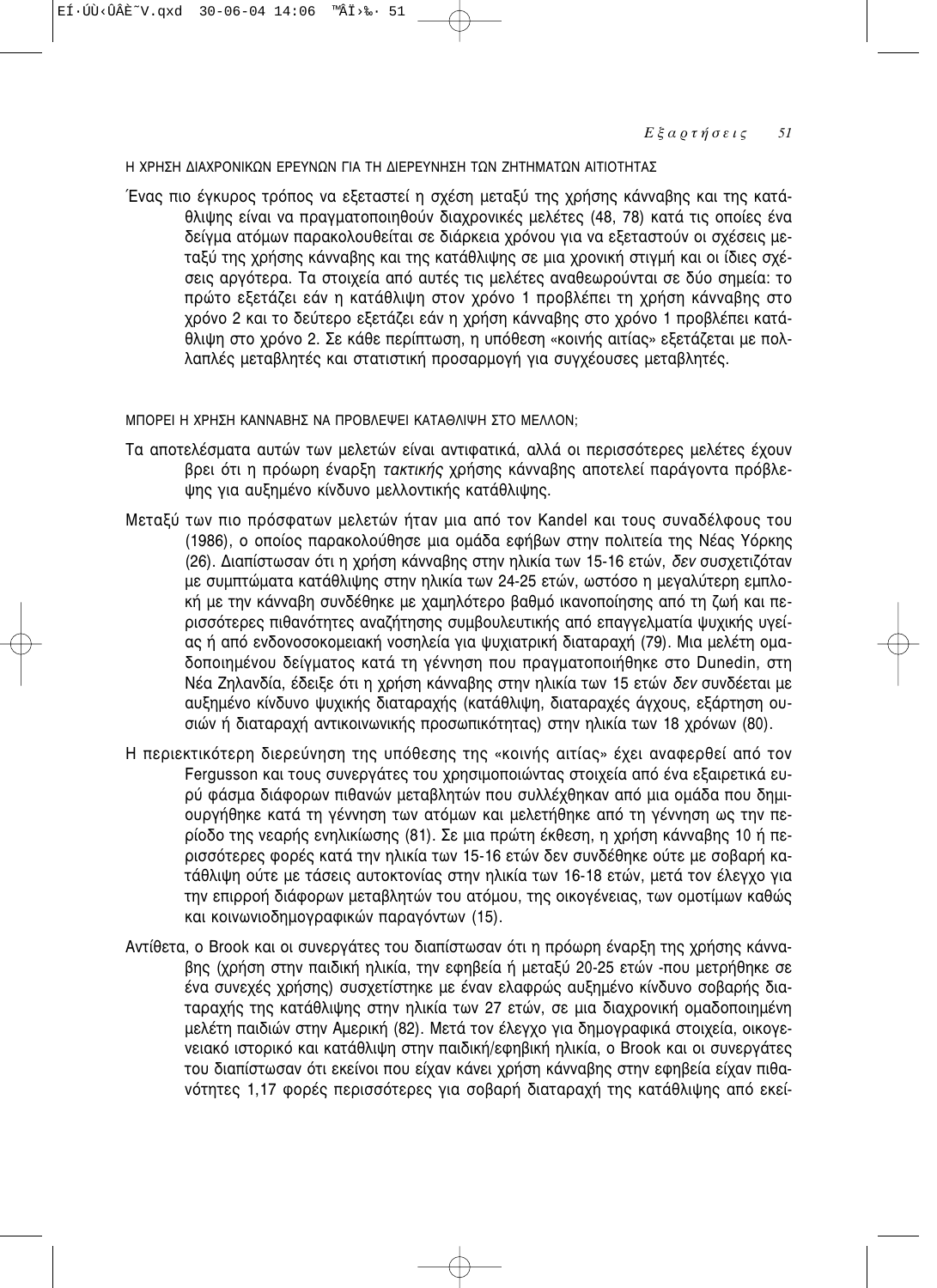# *52 <i>Eξαρτήσεις*

νους που δεν είχαν κάνει χρήση (95%ΔΕ 1,04, 1,33). Όταν αυτές οι σχέσεις εξετάστηκαν κατά διαστήματα, ο Brook και οι συνεργάτες του διαπίστωσαν ότι όσο νωρίτερα άρχιζε η χρήση τόσο αυξανόταν ο κίνδυνος για σοβαρή κατάθλιψη (OR 1.57; 95%ΔΕ 1.10, 2.22). Εκείνοι που είχαν κάνει χρήση κάνναβης στην αρχή της ενηλικίωσης δεν αντιμετώπιζαν αυξημένο κίνδυνο νια σοβαρή κατάθλιψη στην ηλικία των 27 ετών.

- Ο Fergusson και οι συνεργάτες του έχουν επανεξετάσει πιο πρόσφατα το συσχετισμό μεταξύ της χρήσης κάνναβης στη διάρκεια της εφηβείας και της κατάθλιψης και των σκέψεων και των αποπειρών αυτοκτονίας ως την ηλικία των 21 ετών (53). Εξέτασαν τις επιδράσεις σοβαρότερης χρήσης κάνναβης απ'ό,τι στην πρώτη μελέτη τους (που χρησιμοποίησε ως το χαμηλότερο όριο τις 10 ή περισσότερες χρήσεις κατά τη διάρκεια της ζωής για να ορίσει τη σοβαρή χρήση). Βρήκαν λοιπόν ότι κατά την ηλικία των 20-21 ετών, το 30% όσων έκαναν εβδομαδιαία, ή συχνότερη, χρήση κάνναβης ικανοποιούσε τα κριτήρια για κατάθλιψη, έναντι του 15% όσων δεν έκαναν χρήση κάνναβης σε εκείνη την ηλικία.
- Ο Fergusson και οι συνεργάτες του πραγματοποίησαν παλινδρομήσεις προσαρμοσμένες για κοινωνιοδημογραφικούς και ατομικούς παράγοντες, για δυσμενή γεγονότα ζωής, συναναστροφή με τους ομότιμους, για την ηλικία εγκατάλειψης του σχολείου και του σπιτιού και την εξάρτηση από το αλκοόλ. Οι προσαρμονές μείωσαν το συσχετισμό σημαντικά, παρόλα αυτά διατηρήθηκε ένας σημαντικός συσχετισμός μεταξύ της χρήσης κάνναβης κατά τη διάρκεια της εφηβείας και της κατάθλιψης, των σκέψεων και των προσπαθειών αυτοκτονίας μέσα στο ίδιο έτος. Μετά την προσαρμονή, η εβδομαδιαία, ή συχνότερη χρήση κάνναβης σε ένα δεδομένο έτος συνδέθηκε με 1,7 φορές μεγαλύτερο κίνδυνο για κατάθλιψη μέσα στο ίδιο έτος. Όσον αφορά τις σκέψεις και απόπειρες αυτοκτονίας, υπήρξε μια αλληλεπίδραση μεταξύ της χρήσης κάνναβης και της ηλικίας: ο συσχετισμός μεταξύ της εβδομαδιαίας χρήσης κάνναβης σε ένα δεδομένο έτος και των σκέψεων/αποπειρών αυτοκτονίας μέσα στο ίδιο έτος ήταν η υψηλότερη για τα άτομα ηλικίας 14-15 ετών. Αυτός ο συσχετισμός μειώθηκε με την ηλικία, έτσι ώστε όταν τα μέλη της ομάδας ήταν 20-21 ετών δεν υπήρξε κανένας σημαντικός συσχετισμός με την εβδομαδιαία χρήση κάνναβης.
- Πρόσφατα, παρόμοιες αναλύσεις έχουν αναφερθεί από μια έρευνα σε ομάδα εφήβων στην Αυστραλία που ακολουθήθηκαν στη νεαρή ενηλικίωση για να εξεταστεί η σύνδεση μεταξύ της πρόωρης έναρξης *τακτικής* χρήσης κάνναβης και της κατάθλιψης στην αρχή της ενηλικίωσης (29). Αυτή η μελέτη διαπίστωσε ότι *μόνο για τις γυναίκες*, η εβδομαδιαία χρήση κάνναβης στην εφηβεία προβλέπει διπλάσια αύξηση στα ποσοστά κατάθλιψης κατά την ηλικία των 20-21 ετών ενώ η καθημερινή χρήση προβλέπει τετραπλάσια αύξηση του κινδύνου. Αυτές οι σχέσεις προσαρμόστηκαν για διάφορους παράγοντες, συμπεριλαμβανομένων κοινωνιοδημογραφικών μεταβλητών, της χρήσης αλ-ΚΟόλ, του φύλου και της αντικοινωνικής συμπεριφοράς.
- Η μόνη μελέτη προοπτικής που εξετάζει τη σχέση μεταξύ της χρήσης κάνναβης και της κατάθλιψης στην *ενηλικίωση* αναφέρθηκε πρόσφατα από τον Bovasso. Αυτή η μελέτη χρησιμοποίησε τα στοιχεία από ένα follow up της μελέτης ECA στην περιοχή της Βαλτιμόρης στο οποίο ένα υπο-δείγμα 1.920 ανθρώπων από την αρχική μελέτη του 1980 επαναξιολογήθηκε 14 έως 16 χρόνια αργότερα (25). Τα άτομα που ανέφεραν χρήση κάνναβης και τουλάχιστον ένα σύμπτωμα κατάχρησης/ εξάρτησης από την κάνναβη κατά την έναρξη ήταν 4,5 φορές πιθανότερο να αναφέρουν συμπτώματα κατάθλιψης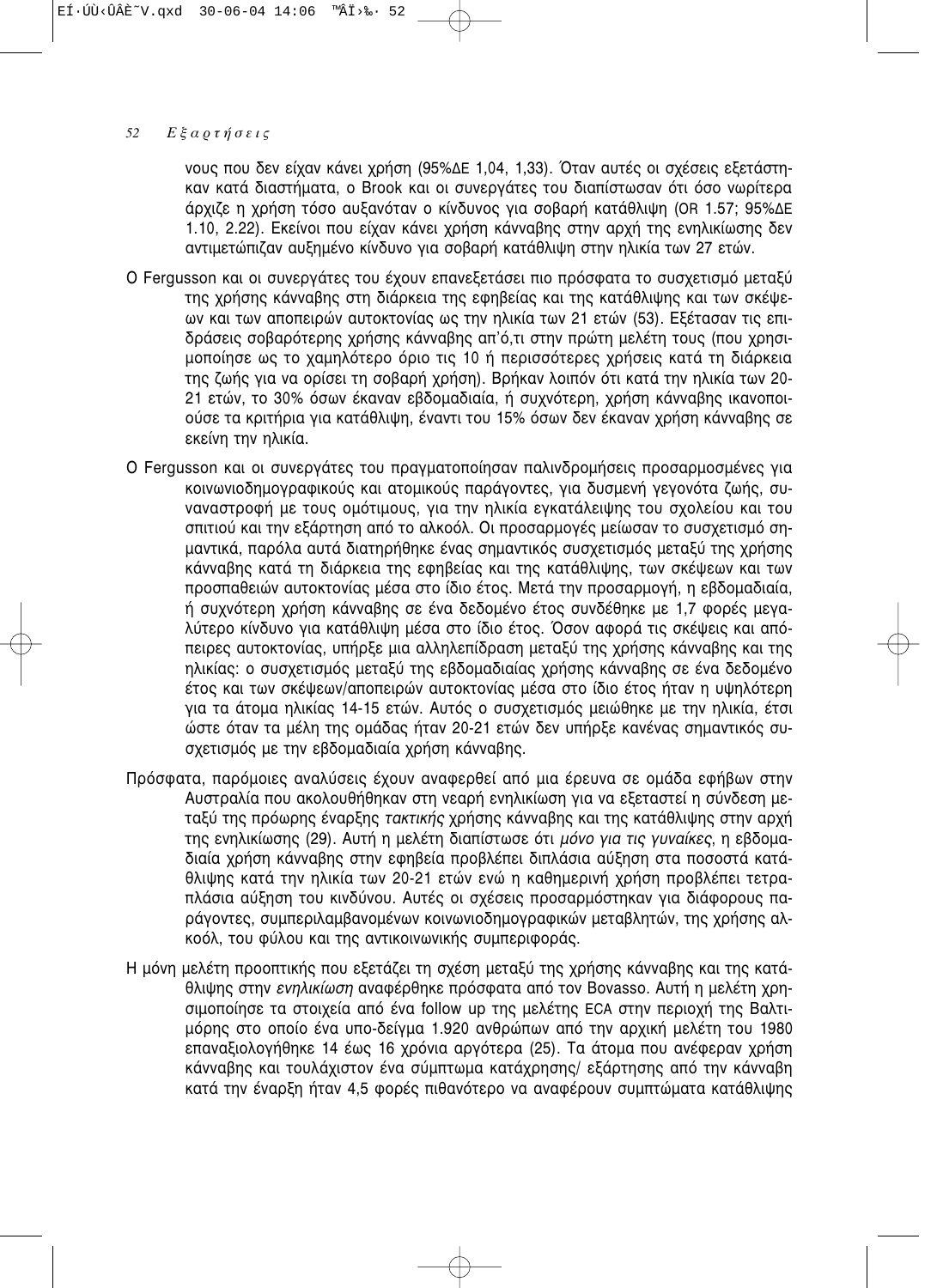και 4,6 φορές πιθανότερο να αναφέρουν σκέψεις αυτοκτονίας κατά την περίοδο του follow-up από εκείνους που «ήταν μη-χρήστες». Αυτή η σχέση παρέμεινε μετά την προσαρμογή για συμπτώματα κατάθλιψης και δημογραφικές μεταβλητές (25). Περίπου 4% όσων ανέφεραν συμπτώματα κατάθλιψης κατά τη διάρκεια του follow-up ικανοποιούσε τα κριτήρια για κατάχρηση κάνναβης κατά την έναρξη, σε σύγκριση με το 1% όσων δεν ανέφεραν συμπτώματα κατάθλιψης.

ΜΠΟΡΕΙ Η ΚΑΤΑΘΛΙΨΗ ΝΑ ΠΡΟΒΛΕΨΕΙ ΜΕΛΛΟΝΤΙΚΗ ΧΡΗΣΗ ΚΑΝΝΑΒΗΣ:

- Διάφορες διαχρονικές μελέτες αντιπροσωπευτικών δειγμάτων παιδιών και εφήβων, συμπεριλαμβανομένων ολόκληρων ομάδων που σχηματίστηκαν κατά τη γέννηση, έχουν διερευνήσει το συσχετισμό μεταξύ της κατάθλιψης στο χρόνο 1 και της μελλοντικής χρήσης κάνναβης. Γενικά, αυτές οι μελέτες δεν έχουν καταφέρει να βρουν σημαντικό συσχετισμό.
- Ο Kandel και οι συνερνάτες του δεν βρήκαν καμία σημαντική σχέση μεταξύ της καταθλιπτικής διάθεσης και της χρήσης κάνναβης είτε στο ίδιο χρονικό σημείο, είτε διαχρονικά στους 6 μήνες follow-up σε μια ομάδα εφήβων (16-17 ετών) στην πολιτεία της Νέας Υόρκης (83), Βρήκαν ότι η καταθλιπτική διάθεση σχετιζόταν με την *έναρξη* της χρήσης κάνναβης μεταξύ εκείνων που δεν την είχαν χρησιμοποιήσει προηγουμένως (83). Σε μια μελλοντική ανάλυση ο Kandel και οι συνεργάτες του ανέφεραν ότι η κατάθλιψη στην ηλικία 16-17 ετών δεν συνδέθηκε με υψηλότερα ποσοστά χρήσης κάνναβης στην ηλικία 24-25 ετών (27). Πράγματι, οι άντρες με την κατάθλιψη στην πρώτη μέτρηση ήταν λιγότερο πιθανό να έχουν κάνει χρήση κάνναβης από εκείνους χωρίς ιστορικό κατάθλιψης. Μεταγενέστερες αναλύσεις αυτής της ομάδας στην ηλικία των 34-35 ετών αποκάλυψαν ότι η κατάθλιψη στην ηλικία 15-16 ετών δεν συνδέθηκε ούτε με την πρόωρη έναρξη ούτε τρέχουσα σοβαρή χρήση κάνναβης (84).
- Η μελέτη μιας ομάδας αφοο-αμερικανών μαθητών που ακολουθήθηκαν από την έκτη δημοτικού ως την πρώτη λυκείου έδειξε ότι η κατάθλιψη στην έκτη δημοτικού δεν συνδεόταν με τη μελλοντική χρήση κάνναβης (85). Ομοίως, από τη μελέτη μιας ομάδας παιδιών στην Ολλανδία διαπιστώθηκε ότι η κατάθλιψη δεν μπορούσε να προβλέψει μελλοντική εξάρτηση από τις ουσίες (συμπεριλαμβανομένης της κάνναβης) (86). Η μελέτη ομάδας στο Dunedin, της Νέας Ζηλανδίας ανέλυσε τις σχέσεις μεταξύ της κατάθλιψης στην ηλικία των 15 ετών και της εξάρτησης από το αλκοόλ ή την κάνναβη στην ηλικία των 21 ετών σε γυναίκες ομαδοποιημένες κατά τη γέννησής τους (87). Δεν υπήρχε ιδιαίτερα σημαντικός συσχετισμός ανάμεσα στην πρόωρη έναρξη της κατάθλιψης και τη μελλοντική εξάρτηση από την κάνναβη, με ή χωρίς στατιστικό έλεγχο των μεταβλητών.
- Μια διαχρονική μελέτη παιδιών με σοβαρή κατάθλιψη κατά την προεφηβεία διαπίστωσε ότι δεν υπήρχε κανένας σημαντικός συσχετισμός μεταξύ της κατάχρησης ουσιών ή της τοξικοεξάρτησης στην ηλικία των 25-30 ετών (88). Τα ίδια αποτελέσματα βρέθηκαν από τον Brook και τους συνεργάτες του όταν ανέλυσαν το συσχετισμό μεταξύ της εφηβικής κατάθλιψης και της μελλοντικής χρήσης κάνναβης (που κυμαίνονται από «ελαφριά» ως «σοβαρή»), ελέγχοντας την ηλικία και το φύλο (55). Πιο πρόσφατα, ο Patton και οι συνεργάτες του ανέλυσαν τη βαρύτητα του συσχετισμού ανάμεσα στην κατάθλιψη στις ηλικίες των 14-18 ετών και τη χρήση κάνναβης είτε εβδομαδιαία είτε καθημερινά στην ηλικία των 20-21 ετών (29). Μετά την προσαρμογή για κοινωνικοδη-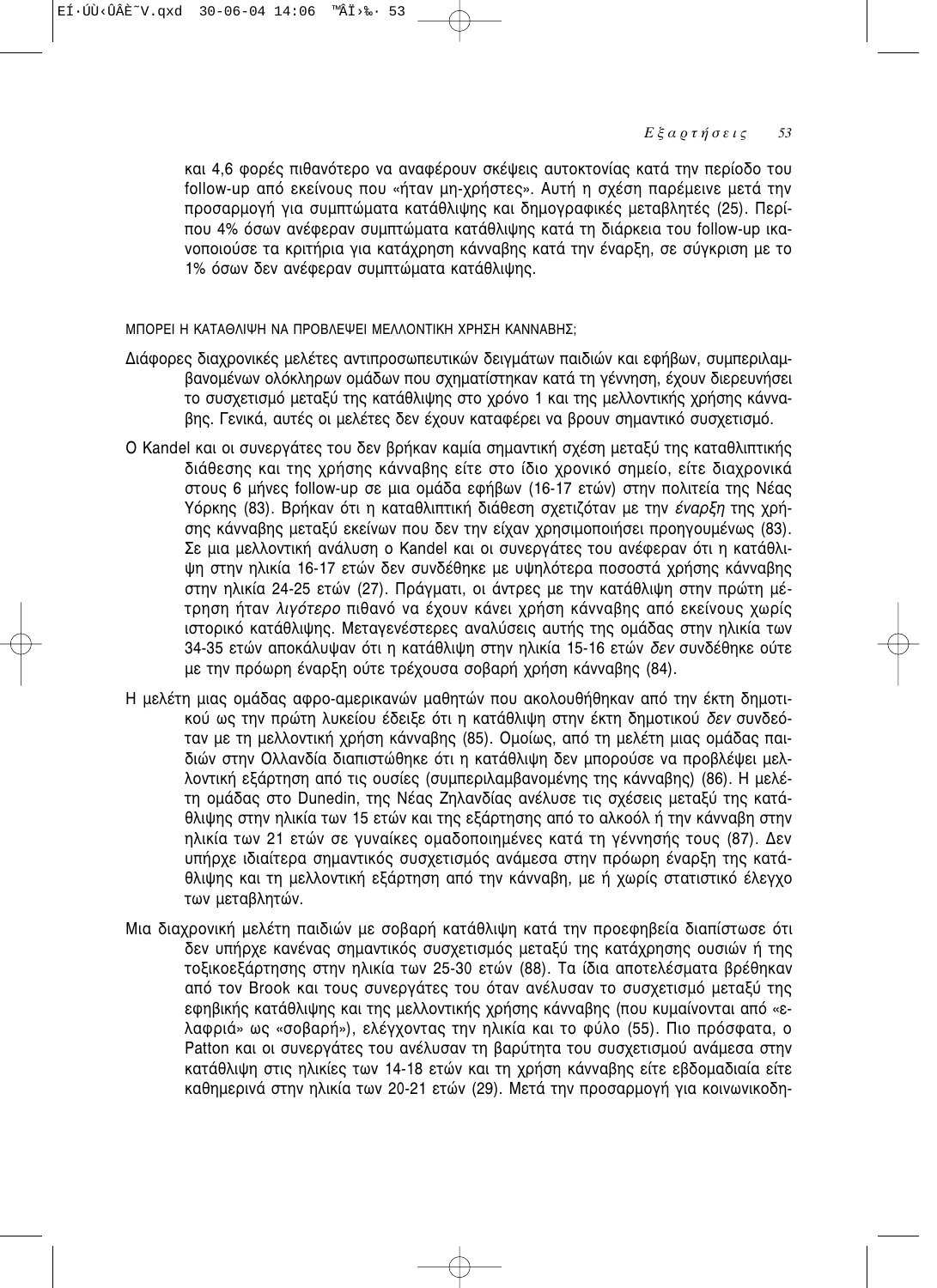μογραφικές μεταβλητές, χρήση αλκοόλ, φύλο, χρήση κάνναβης στην εφηβική ηλικία και αντικοινωνική συμπεριφορά, δεν προέκυψε σημαντική σχέση ανάμεσα στην εφηβική κατάθλιψη και την εβδομαδιαία ή καθημερινή χρήση κάνναβης στην αρχή της ενήλικης ζωής. Η μελέτη Bovasso επίσης διαπίστωσε ότι μεταξύ εκείνων που δεν ικανοποιούσαν τα κριτήρια για την κατάχρηση κάνναβης στην έναρξη, τα συμπτώματα κατάθλιψης στην έναρξη δεν μπορούσαν να προβλέψουν σημαντικά αυξημένο κίνδυνο νια κατάχρηση κάνναβης κατά τη διάρκεια του follow-up (25).

# **ПЕРІЛНФН**

- Οι συνχρονικές και διαχρονικές μελέτες έχουν δώσει αντικρουόμενα στοιχεία σχετικά με τη φύση του συσχετισμού μεταξύ της χρήσης κάνναβης και της κατάθλιψης. Οι συγχρονικές μελέτες υποδεικνύουν ότι η σχέση μπορεί να εξηγηθεί από άλλους παράγοντες όπως η χρήση άλλων ουσιών. Οι διαχρονικές μελέτες έχουν δείξει με συνέπεια ότι η υπόθεση «αυτοΐασης» δεν ταιριάζει με τους τρόπους χρήσης της κάνναβης σε ομάδες εφήβων και νεαρών ενηλίκων. Υπάρχουν περισσότερα αντικρουόμενα στοιχεία ότι η σοβαρή χρήση κάνναβης αυξάνει τον κίνδυνο κατάθλιψης κατά τη διάρκεια του follow μρ και αυτή η σχέση εξηγείται εν μέρει αλλά όχι εντελώς από τις διάφορες συγχέουσες μεταβλητές.
- Η μελέτη Bovasso (25) επιτρέπει κάποια εκτίμηση του κινδύνου που οφείλεται στον πληθυσμό για αυτό το συσχετισμό. Περίπου το 67% εκείνων που έκαναν κατάχρηση κάνναβης αλλά δεν είχαν κανένα σύμπτωμα κατάθλιψης στην έναρξη ανέπτυξαν κατάθλιψη μετά από follow up στην ηλικία των 14-16 ετών, έναντι του 31% των ατόμων που δεν έκαναν κατάχρηση κάνναβης. Δεν είναι σαφές γιατί ο Bovasso εξέτασε μόνο την κατάχρηση κάνναβης και όχι την εξάρτηση. Ο αριθμός των ατόμων που ικανοποιούσαν τα κριτήρια για κατάχρηση κάνναβης στην έναρξη χωρίς ωστόσο να αναφέρουν συμπτώματα κατάθλιψης ήταν εξαιρετικά μικρός (μόνο 15 από τα 849 άτομα που δεν ανέφεραν συμπτώματα κατάθλιψης στην έναρξη).
- Κατά συνέπεια, το 0,6% του δείγματος ανέπτυξε συμπτώματα κατάθλιψης στα 14-16 έτη μετά την έναρξη της χρήσης κάνναβης και ενδεχομένως ως συνεπεία της χρήσης κάνναβης. Αυτά τα νούμερα πιθανόν υπερεκτιμούν την επίδραση της προβληματικής χρήσης κάνναβης καθώς υποθέτουν ότι υπάρχει ισχυρή αιτιακή σχέση, τη στιγμή που μελέτη Bovasso δεν αξιολογήθηκαν διάφοροι παράγοντες, συμπεριλαμβανομένης της μη-διαγνωστικής κλίμακας μέτρησης της κατάθλιψης. Λαμβάνοντας υπόψη τα σημερινά ποσοστά χρήσης κάνναβης, και υποθέτοντας ότι η σχέση είναι αιτιακή, τότε το 1,9% των συμπτωμάτων κατάθλιψης που αναπτύχθηκαν σε διάρκεια 15 ετών θα μπορούσε να αποδοθεί στην κατάχρηση της κάνναβης. Κατά συνέπεια, σε έναν πληθυσμό στον οποίο η προβληματική χρήση κάνναβης είναι ασυνήθιστη (όπως συμβαίνει ακόμα στις περισσότερες αναπτυγμένες χώρες) η βαριά χρήση κάνναβης παίζει δευτερεύοντα ρόλο στην εξήγηση των ποσοστών κατάθλιψης στον πληθυσμό.

# ΕΠΙΠΤΩΣΕΙΣ ΓΙΑ ΜΕΛΛΟΝΤΙΚΗ ΜΕΛΕΤΗ

Η ανασκόπηση που κάναμε στην υπάρχουσα βιβλιογραφία έχει εντοπίσει διάφορους περιορισμούς στη διαθέσιμη έρευνα για τη χρήση κάνναβης και την κατάθλιψη. Στο ακόλου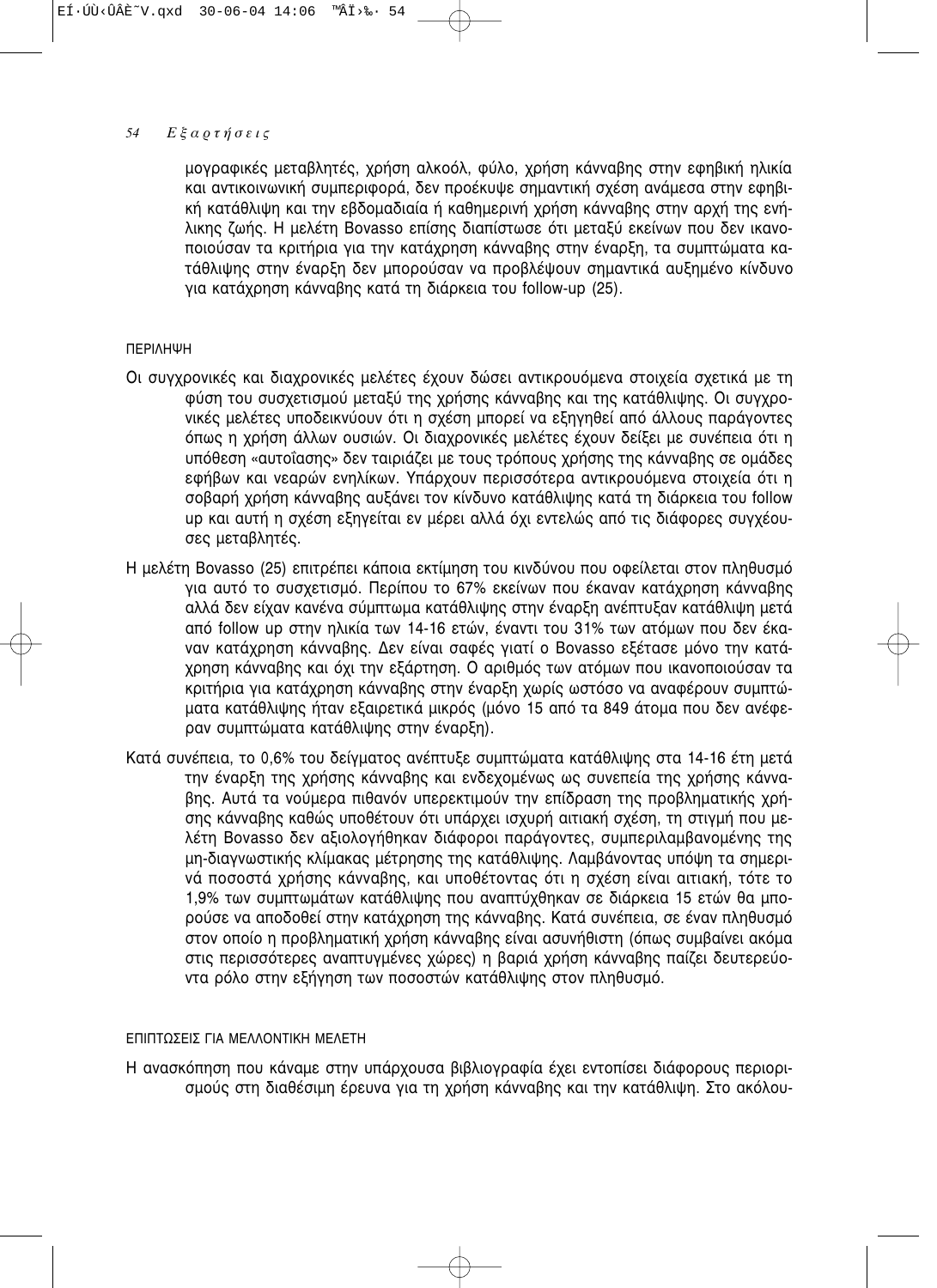θο τμήμα, περιγράφουμε αυτούς τους περιορισμούς και προτείνουμε τρόπους με τους οποίους ενδεχομένως οι μελλοντικές έρευνες να τους υπερνικήσουν.

# ΜΕΤΡΗΣΗ ΤΗΣ ΚΑΝΝΑΒΗΣ ΚΑΙ ΤΗΣ ΚΑΤΑΘΛΙΨΗΣ

Λαμβάνοντας υπόψη τις διαφορετικέ μετρήσεις τόσο για τη χρήση κάνναβης όσο και την κατάθλιψη, είναι πιθανόν ότι οι διαφορές στα συμπεράσματα έχουν προκύψει από αυτές τις διαφοροποιήσεις στη μέτρηση. Η μελλοντική έρευνα πρέπει να αξιολογήσει καλύτερα την έκθεση στην κάνναβη.

# ΣΧΕΛΙΑΣΜΟΣ ΤΗΣ ΜΕΛΕΤΗΣ

Τα «βολικά» δείγματα δεν είναι κατάλληλα για την εξέταση των συσχετισμών μεταξύ της χρήσης κάνναβης και της κατάθλιψης (49). Οι καλά σχεδιασμένες έρευνες στο γενικό πληθυσμό έχουν δείξει ότι η βαριά χρήση κάνναβης και η κατάθλιψη συμβαίνουν όχι τυχαία, αλλά αυτές οι μελέτες είναι λιγότερο κατάλληλες για την αναζήτηση των αιτιακών υποθέσεων. Δύο μέθοδοι μελέτης που είναι πιο κατάλληλες για αυτόν τον στόχο είναι οι διαχρονικές μελέτες (81) και οι αναλύσεις των στοιχείων από ερευνητικά σχέδια που βασίζονται σε γενετικές πληροφορίες (58, 89). Οι ελεγχόμενες μελέτες για τα αποτελέσματα της κάνναβης στη διάθεση θα παρείχαν ισχυρότερα στοιχεία για το ρόλο της κάνναβης στη διάθεση.

# ΔΙΑΧΡΟΝΙΚΕΣ ΜΕΛΕΤΕΣ

Σχεδόν όλες οι διαχρονικές μελέτες που πραγματοποιούνται μέχρι σήμερα είναι σε εφήβους ή νεαρούς ενηλίκους. Από την πλευρά της δημόσιας υγείας, αυτή η ομάδα βρίσκεται σε περισσότερο «κίνδυνο» επειδή έχει τα υψηλότερα ποσοστά χρήσης κάνναβης. Παρόλα αυτά πρέπει επίσης να μελετήσουμε τις σχέσεις μεταξύ της χρήσης κάνναβης και της κατάθλιψης μεταξύ των μεγαλύτερων σε ηλικία ενηλίκων, ιδιαίτερα καθώς οι περισσότερες ομάδες που δημιουργήθηκαν την περίοδο της γέννησης των μελών τους και ξεκίνησαν τη χρήση στη δεκαετία του '70 συνεχίζουν να χρησιμοποιούν την κάνναβη στη μέση ηλικία. Μια τέτοια διερεύνηση θα μπορούσε να εξετάσει εάν ο συσχετισμός οφείλεται σε σχέσεις ανεξάρτητες από την ηλικία. Αυτό μπορεί να μην ισχύει (53). Η μόνη μελέτη που πραγματοποιήθηκε με δείγμα ενηλίκων περιορίστηκε λόγω του αριθμού των συμμετεχόντων σε μερικές ομάδες (μόνο 15 συμμετέχοντες έκαναν «κατάχρηση κάνναβης» και δεν είχαν συμπτώματα κατάθλιψης κατά την έναρξη) και της έλλειψης ακρίβειας όσον αφορά στα γεγονότα που προέκυψαν κατά τη διάρκεια της μεγάλης περιόδου follow up (διάστημα 14-16 ετών μεταξύ της έναρξης και του follow up) (25). Είναι απαραίτητες μελέτες αυτής της σχέσης με περισσότερες λεπτομέρειες σχετικά με το χρόνο σε ενήλικα άτομα.

Η ΧΡΗΣΗ ΣΧΕΔΙΑΣΜΩΝ ΜΕ ΓΕΝΕΤΙΚΕΣ ΠΛΗΡΟΦΟΡΙΕΣ ΓΙΑ ΤΗ ΔΙΕΡΕΥΝΗΣΗ ΤΗΣ ΑΙΤΙΟΤΗΤΑΣ

Καμία διαχρονική μελέτη δεν έχει διερευνήσει το ενδεχόμενο κοινής ή συσχετισμένης γενετικής προδιάθεσης για χρήση κάνναβης ή εμφάνιση κατάθλιψης που μπορεί να εξηγήσει τη συννοσηρότητα. Αυτή η υπόθεση υποστηρίζεται από τα αυξανόμενα στοιχεία για την ύπαρξη ενός σημαντικού γενετικού στοιχείου σε πολλές συμπεριφορές και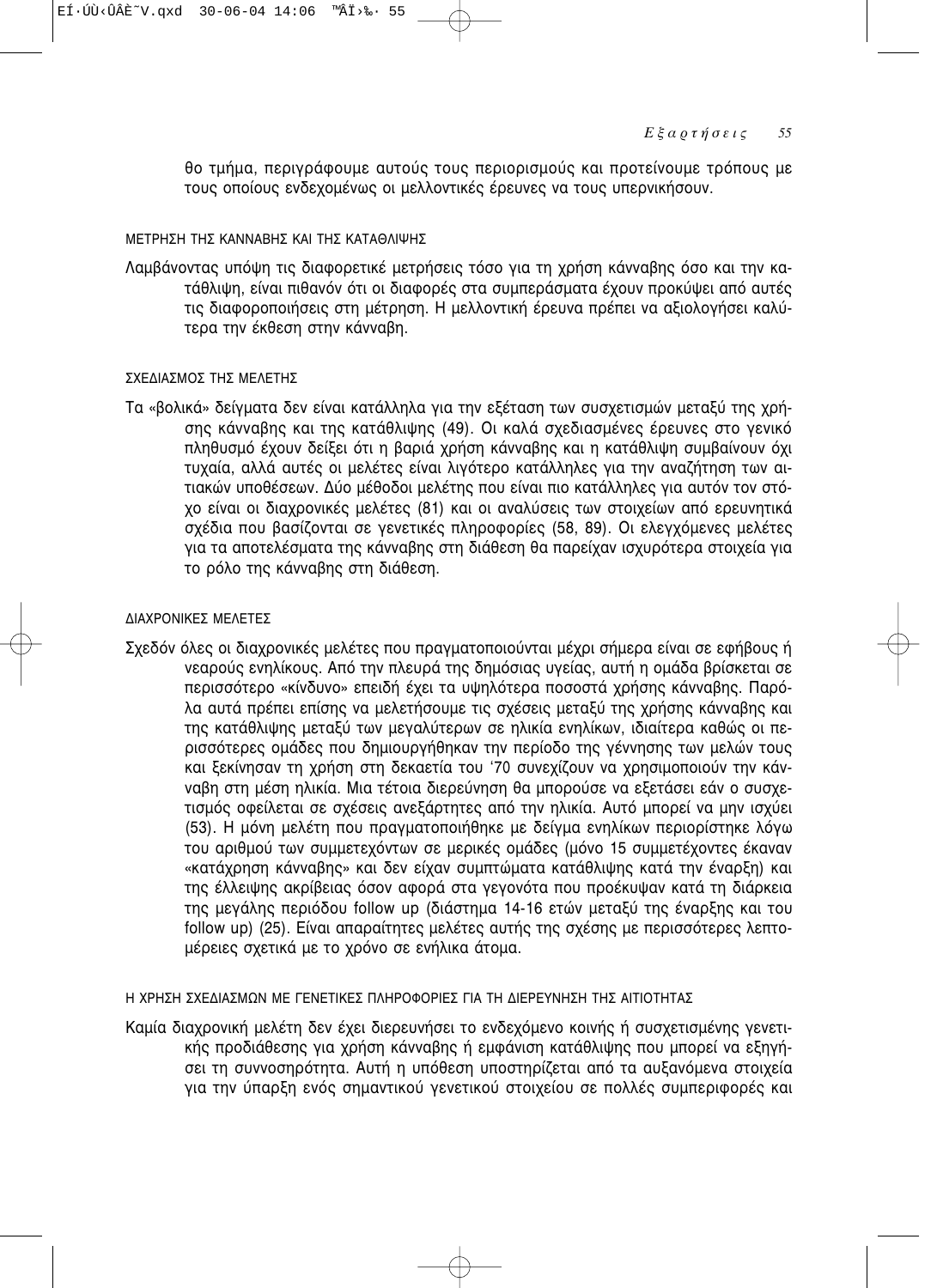διαταραχές της συμπεριφοράς, συμπεριλαμβανομένης της εξάρτησης από την κάνναβη και της κατάθλιψης (89, 90). Οι μελέτες διδύμων έχουν παρουσιάσει μια μέτρια έως υψηλή κληρονομικότητα τόσο για τη χρήση/ εξάρτηση από την κάνναβη όσο και για την προδιάθεση για κατάθλιψη. Συγκεκριμένα, οι εκτιμήσεις για την κληρονομικότητα της εξάρτησης από την κάνναβη κυμαίνονται από 45% ως 62% (91-93) και μια πρόσφατη μετα-ανάλυση μελετών διδύμων για σοβαρή κατάθλιψη δείχνει ότι το 37% της υπαιτιότητας για σοβαρή κατάθλιψη οφείλεται σε παράγοντες κληρονομικότητας (94). Μια πρόσφατη μελέτη υποδεικνύει ότι ο συσχετισμός ανάμεσα στη σοβαρή κατάθλιψη και την εξάρτηση από την κάνναβη μπορεί, εν μέρει, να εξηνηθεί από ένα μεγάλο βαθμό αλληλο-επικάλυψης των γενετικών παραγόντων προδιάθεσης για χρήση κάνναβης και διαταραχές κατάθλιψης (95).

Λαμβάνοντας υπόψη αυτά τα ευρήματα, τα ερευνητικά σχέδια για νενετικές πληροφορίες μπορούν στο μέλλον να συμβάλουν ουσιαστικά στην κατανόηση της σχέσης μεταξύ της χρήσης κάνναβης και της κατάθλιψης. Αυτά τα ερευνητικά σχέδια περιλαμβάνουν τη μελέτη διδύμων, που είτε μεγάλωσαν μαζί είτε χώρια, μελέτες υιοθετημένων παιδιών, μελέτες των παιδιών των διδύμων και άλλους συνδυασμούς διευρυμένης οικογένειας. Οι μελέτες διδύμων που παρουσιάζουν ασυμφωνία για τη χρήση κάνναβης ή την κατάθλιψη θα ήταν ιδιαίτερα χρήσιμες. Ένα εύρος αυτών των σχεδίων μελέτης (που συνοψίστηκαν πρόσφατα από τον Rutter και άλλους (89)) είναι απαραίτητο να εφαρμοστεί στη μελέτη της σχέσης μεταξύ της χρήσης κάνναβης και της κατάθλιψης. Η ανάγκη για περισσότερες τέτοιες έρευνες ενισχύεται από τα πρόσφατα ευρήματα πως ένα μεγάλο μέρος του συσχετισμού μεταξύ της κατάθλιψης, και της εξάρτησης από τον καπνό (96) και από το αλκοόλ (97), μπορεί να εξηγηθεί από κοινούς γενετικούς παράγοντες.

# ΣΥΜΠΕΡΑΣΜΑΤΑ

- Οι έρευνες σε αντιπροσωπευτικά δείγματα του γενικού πληθυσμού έχουν δείξει ότι τα ποσοστά κατάθλιψης είναι υψηλά για όσους κάνουν συχνή χρήση κάνναβης ή είναι εξαρτημένοι από την κάνναβη. Η έκταση αυτής της συν-νοσηρότητας υπερβαίνει τα επίπεδα που θα αναμέναμε να δούμε τυχαία. Δεν φαίνεται να υπάρχει αυξανόμενος κίνδυνος κατάθλιψης που να συνδέεται με τη αραιή χρήση κάνναβης.
- Οι λόγοι για αυτή τη συν-νοσηρότητα δεν είναι σαφείς. Οι έρευνες μέχρι σήμερα δεν υποστηρίζουν την υπόθεση της αυτοΐασης. Είναι πάρα πολύ νωρίς για να αποκλειστούν οι κοινοί παράγοντες κινδύνου επειδή οι συγχρονικές μελέτες που ελέγχουν διάφορες μεταβλητές έχουν διαπιστώσει ότι η σχέση δεν υφίσταται, ενώ τα αποτελέσματα από τις ομαδοποιημένες μελέτες είναι αντικρουόμενα.
- Υπάρχει ένας μέτριος συσχετισμός μεταξύ της πρόωρης έναρξης τακτικής ή προβληματικής χρήσης κάνναβης και μελλοντικής κατάθλιψης σε αρκετές καλά σχεδιασμένες διαχρονικές μελέτες. Υπάρχουν τουλάχιστον δύο κατηγορίες που εξηγούν το φαινόμενο: η πρώτη είναι η βιολογική υπόθεση ότι η χρήση κάνναβης προκαλεί αλλαγές στο σύστημα των νευροδιαβιβαστών οι οποίες καθιστούν την καταθλιπτική διάθεση πιθανότερη. Υπάρχουν λίγα ερευνητικά στοιχεία για την υποστήριξη αυτής της υπόθεσης. Περισσότερα στοιχεία υποστηρίζουν την εναλλακτική αυτής της αιτιακής υπόθεσης, ότι τα αποτελέσματα της τακτικής ή προβληματικής χρήσης κάνναβης επηρεάζονται από κοινωνικούς παράγοντες. Υπάρχουν αυξανόμενα στοιχεία ότι η τακτική και πρόωρη έναρξη της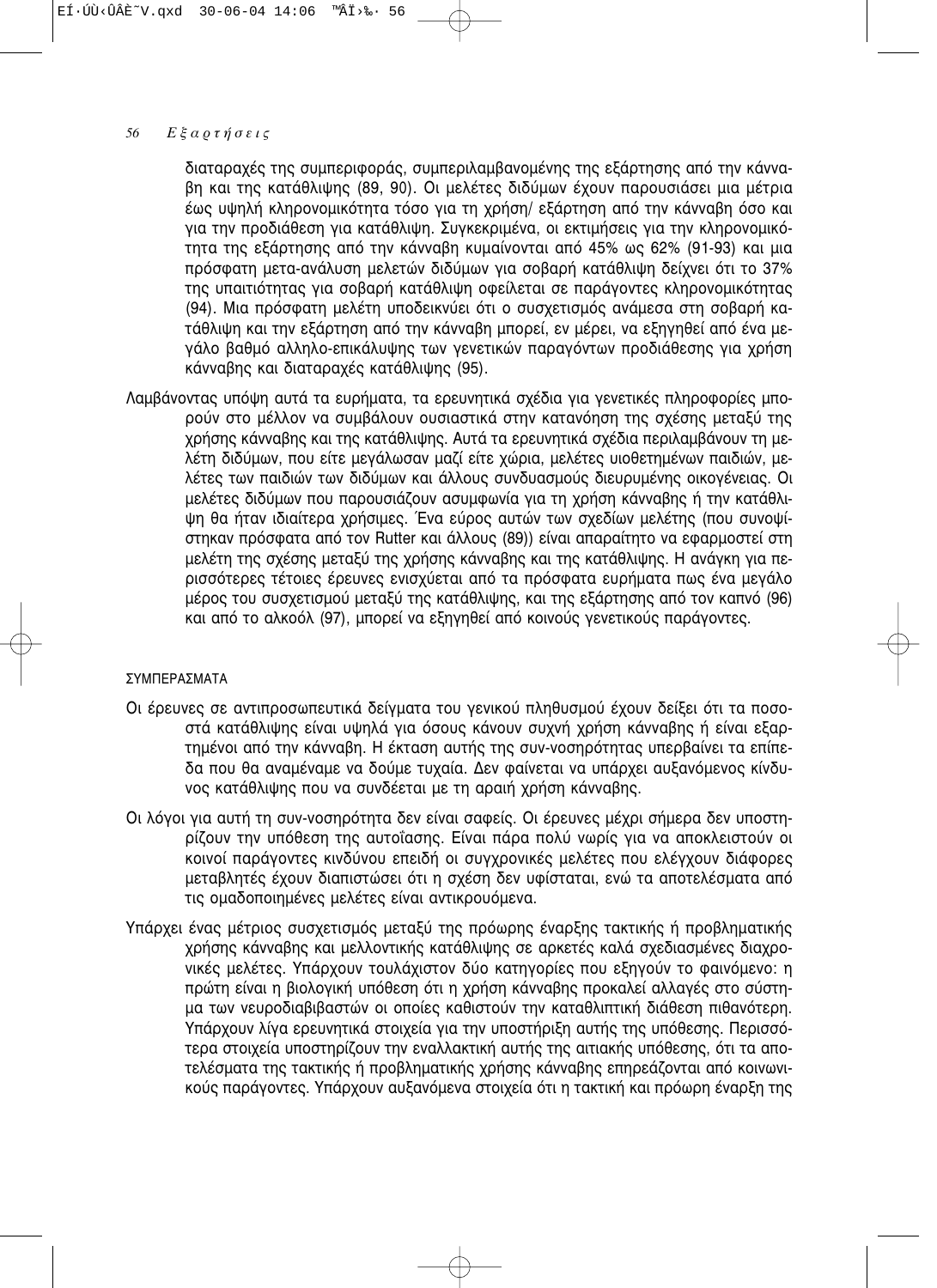χρήσης κάνναβης συνδέεται με μειωμένη εκπαιδευτική απόδοση (98), ανεργία και εγκληματικότητα (15, 98), όλοι οι παράγοντες που μπορούν να αυξήσουν τον κίνδυνο μελλοντικών προβλημάτων ψυχικής υνείας. Εντούτοις, τα στοιχεία για αυτό ζήτημα είναι περιορισμένα και η μελλοντική έρευνα πρέπει να εξετάσει και τις δύο πιθανότητες.

- Υπάρχει ανάγκη για διαχρονικές μελέτες και μελέτες διδύμων που να αξιολογούν καλύτερα τη σχέση ανάμεσα στη χρήση κάνναβης, την κατάθλιψη και των διάφορους άλλους παράγοντες. Υπάρχει επίσης ανάγκη να εξεταστούν οι σχέσεις μεταξύ αυτών των μεταβλητών σε δείγματα ενηλίκων, δεδομένου ότι οι συσχετισμοί μέχρι σήμερα αναφέρονται μόνο σε εφήβους ή νεαρούς ενηλίκους.
- Εάν υποθέσουμε ότι η χρήση κάνναβης και η κατάθλιψη σχετίζονται αιτιακά, το ποσοστό της κατάθλιψης που αποδίδεται στη χρήση κάνναβης είναι μέτριο. Βάσει της τρέχουσας βιβλιογραφίας και των σημερινών τρόπων χρήσης κάνναβης στο γενικό πληθυσμό (στον οποίο λίγοι άνθρωποι κάνουν σοβαρή χρήση κάνναβης), η τακτική χρήση κάνναβης ευθύνεται μόνο για ένα μικρό ποσοστό της κατάθλιψης στον πληθυσμό.

# Βιβλιογραφία

- Hall, W., Johnston, L. & Donnelly, N. (1999) Epidemiology of cannabis use and its consequences, in: Kalant, H., Corrigall, W., Hall, W. & Smart, R. (Eds.) The health effects of cannabis, pp. 71-125 (Toronto: Canada, Centre for Addiction and Mental Health).
- Degenhardt, L., Lynskey, M. & Hall, W. (2000) Cohort trends in the age of initiation of drug use in Australia, Australian and New Zealand Journal of Public Health, 24, 421-426.
- Johns, A. (2001) Psychiatric effects of cannabis, British Journal of Psychiatry, 178, 116-22.
- Donnelly, N. & Hall, W. (1994) Patterns of cannabis use in Australia. NCADA Monograph Series No. 27, pp. 106 p. (Canberra, Australian Government Publishing Service).
- Andrews, G., Mathers, C. & Sanderson, K. (1998) The burden of disease, Medical Journal of Australia, 169, 156-8.
- Cicchetti, D. & Toth, S. (1998) The development of depression in children and adolescents, American Psychologist, 53, 221-241.
- Diekstra, R., Kienhorst, C. & de Wilde, E. (1995) Suicide and suicidal behaviour among adolescents, in: Rutter, M. & Smith, D. J. (Eds.) Psychosocial disorders among young people: Time trends and their causes, pp. 686-761 (Chichester, John Wiley & Sons).
- Lynskey, M., Degenhardt, L. & Hall, W. (2000) Cohort trends in youth suicide in Australia 1964 to 1997. Australian and New Zealand Journal of Psychiatry, 34, 408-412.
- Beautrais, A. L., Joyce, P. R. & Mulder, R. T. (1999) Cannabis abuse and serious suicide attempts, Addiction, 94, 1155-1164.
- Beautrais, A. L., Joyce, P. R., Mulder, R. T. et al. (1996) Prevalence and comorbidity of mental disorders in persons making serious suicide attempts: a case-control study, American Journal of Psychiatry, 153. 1009-14.
- Holden, R. & Pakula, I. (2001) Marijuana, stress and suicide: A neuroimmunological explanation, Australian & New Zealand Journal of Psychiatry, 465-466.
- Martin, M., Ledent, C., Parmentier, M., Maldonado, R. & Valverde, O. (2002) Involvement of CB1 cannabinoid receptors in emotional behaviour, Psychopharmacology, 159, 379-387.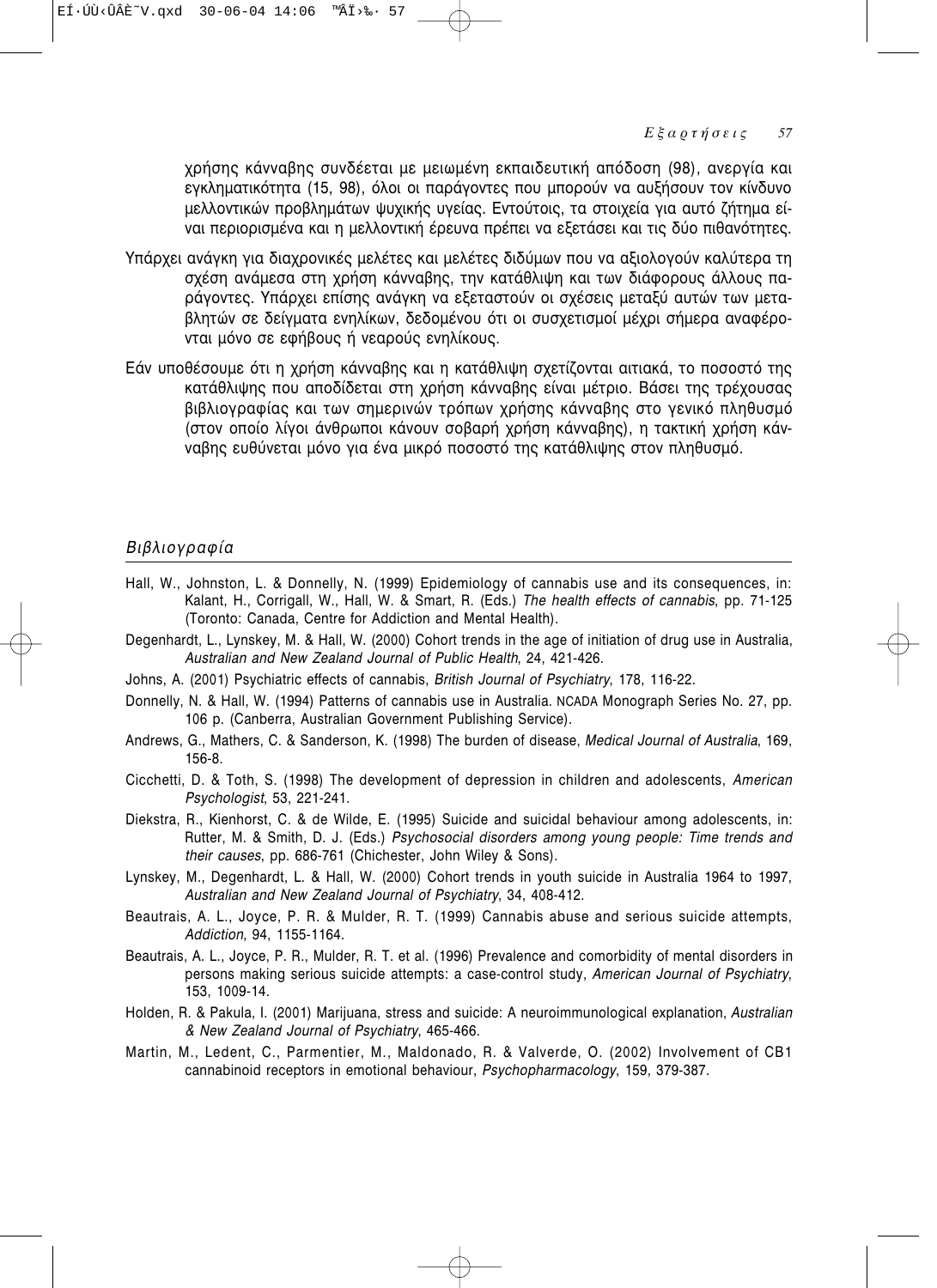- Degenhardt, L., Hall, W. & Lynskey, M. (2001) The relationship between cannabis use, depression and anxiety among Australian adults: Findings from the National Survey of Mental Health and Well-Being, *Social Psychiatry and Psychiatric Epidemiology*, 36, 219-227.
- Fergusson, D. M., Horwood, J. & Swain-Campbell, N. (2002) Cannabis use and psychosocial adjustment in adolescence and young adulthood, *Addiction*, 97, 1123-1135.
- Fergusson, D. M. & Horwood, L. J. (1997) Early onset cannabis use and psychosocial adjustment in young adults, *Addiction*, 92, 279-296.
- Kessler, R. C., Nelson, C. B., McGonagle, K. A. et al. (1996) The epidemiology of co-occurring addictive and mental disorders: implications for prevention and service utilization, *American Journal of Orthopsychiatry*, 66, 17-31.
- Anthony, J. C. & Helzer, J. (1991) Syndromes of drug abuse and dependence, in: Robins, L. N. & Regier, D. A. (Eds.) *Psychiatric Disorders in America*, pp. 116-154 (New York, The Free Press).
- Grant, B. F. (1995) Comorbidity between DSM-IV drug use disorders and major depression: results of a national survey of adults, *Journal of Substance Abuse*, 7, 481-97.
- Shedler, J. & Block, J. (1990) Adolescent drug use and psychological health: A longitudinal inquiry, *American Psychologist*, 45, 612-630.
- Milich, R., Lynam, D., Zimmerman, R. et al. (2000) Differences in young adult psychopathology among drug abstainers, experimenters, and frequent users, *Journal of Substance Abuse*, 11, 69-88.
- Zablocki, B., Aidala, A., Hansell, S. & White, H. (1991) Marijuana use, introspectiveness, and mental health, *Journal of Health and Social Behavior*, 32, 65-79.
- Gruber, A. J., Pope, H. G. & Oliva, P. (1997) Very long-term users of marijuana in the United States: A pilot study, *Substance Use and Misuse*, 32, 249-264.
- Gale, E. N. & Guenther, G. (1971) Motivational factors associated with the use of cannabis (marihuana), *British Journal of Addiction*, 66, 188-194.
- Abel, E. (1971) Changes in anxiety feelings following marihuana smoking, *British Journal of Addiction*, 66, 185-187.
- Bovasso, G. (2001) Cannabis abuse as risk factor for depressive symptoms, *American Journal of Psychiatry*, 158, 2033-2037.
- Kandel, D. B., Davies, M., Karus, D. & Yamaguchi, K. (1986) The consequences in young adulthood of adolescent drug involvement, *Archives of General Psychiatry*, 43, 746-754.
- Kandel, D. & Davies, M. (1986) Adult sequelae of adolescent depressive symptoms, *Archives of General Psychiatry*, 43, 255-262.
- Troisi, A., Pasini, A., Saracco, M. & Spalletta, G. (1998) Psychiatric symptoms in male cannabis users not using other illicit drugs, *Addiction*, 93, 487-492.
- Patton, G., Coffey, C., Carlin, J. et al. (submitted) The mental health of young cannabis users: Findings from the Victorian Adolescent Health Cohort Study, *British Medical Journal*.
- Feinstein, A. R. (1970) The pre-therapeutic classification of comorbidity in chronic disease, *Journal of Chronic Diseases*, 23, 455-468.
- Boyd, J. H., Burke, J. D., Gruenberg, E. et al. (1984) Exclusion criteria of DSM-III: A study of co-occurrence of hierarchy-free syndromes, *Archives of General Psychiatry*, 41, 983-989.
- Alpert, J., Maddocks, A., Rosenbaum, J. & Fava, M. (1994) Childhood psychopathology retrospectively assessed among adults with early onset depression, J*ournal of Affective Disorders*, 31, 165-171.
- Estroff, T., Dackis, C., Gold, M. & Pottash, A. (1985) Drug abuse and bipolar disorders, *International Journal of Psychiatry in Medicine*, 15, 37-40.
- Brady, K. T., Casto, S., Lydiard, R. B., Malcolm, R. & et al. (1991) Substance abuse in an inpatient psychiatric sample, *American Journal of Drug & Alcohol Abuse*, 17, 389-397.
- Marken, P., Stanislav, S., Lacombe, S. et al. (1992) Profile of a sample of subjects admitted to an acute care psychiatric facility with manic symptoms, *Psychopharmacology Bulletin*, 28, 201-205.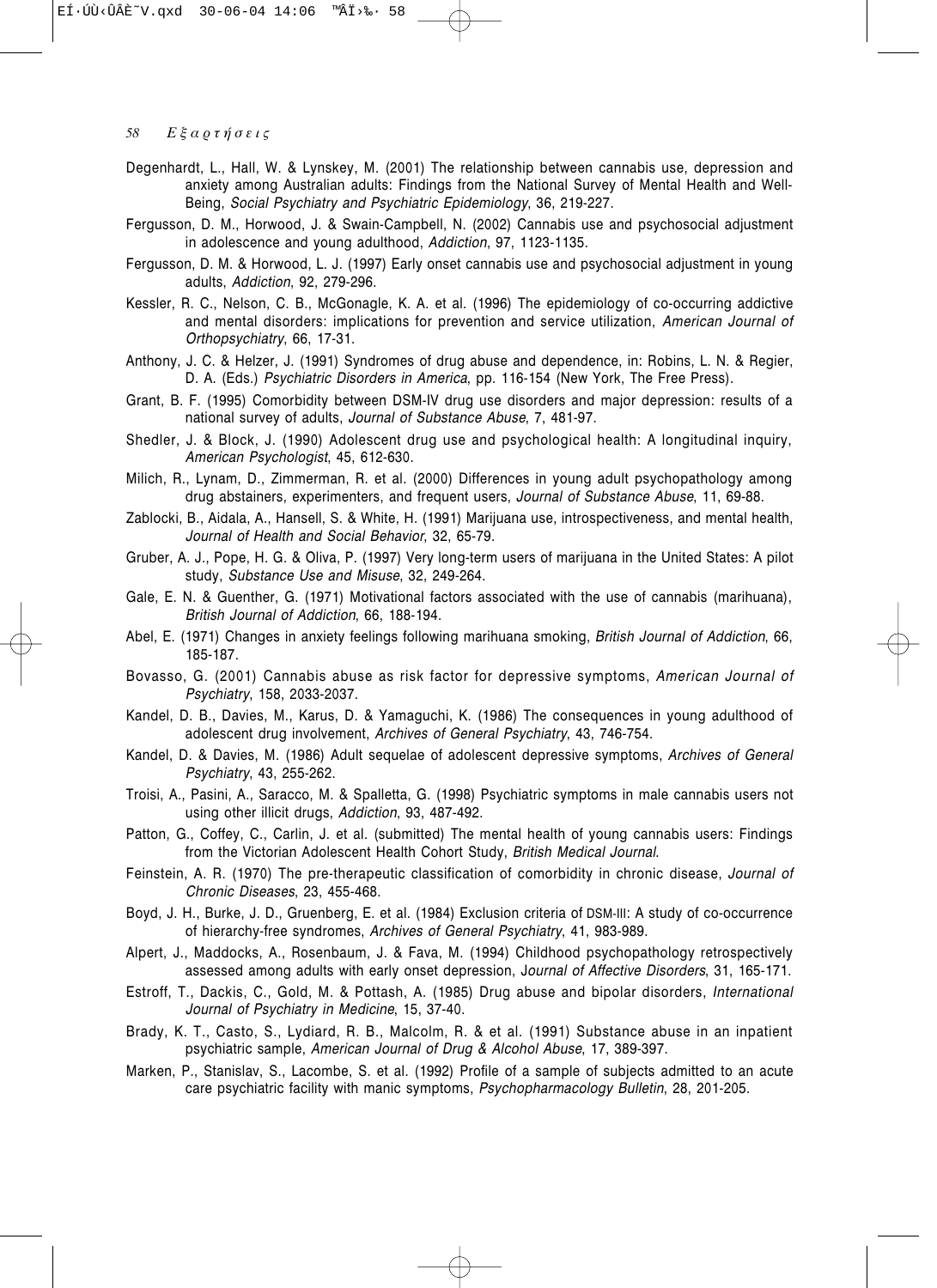- Miller, F., Busch, F. & Tanenbaum, J. (1989) Drug abuse in schizophrenia and bipolar disorder, *American Journal of Drug and Alcohol Abuse*, 15, 291-295.
- Mueser, K., Yarnold, P. & Bellack, A. (1992) Diagnostic and demographic correlates of substance abuse in schizophrenia and major affective disorder, *Acta Psychiatrica Scandinavica*, 85, 48-55.
- Sonne, S., Brady, K. & Morton, W. (1994) Substance abuse and bipolar affective disorder, *Journal of Nervous and Mental Disease*, 182, 349-352.
- Best, D., Gossop, M., Greenood, J. et al. (1999) Cannabis use in relation to illicit drug use and health problems among opiate users in treatment, *Drug and Alcohol Review*, 18, 31-38.
- Bell, J., Ward, J., Mattick, R. P. et al. (1995) An evaluation of private methadone clinics (Canberra, Australian Government Publishing Service).
- Rowe, M., Fleming, M., Barry, K., Manwell, L. & Kropp, S. (1995) Correlates of depression in primary care, *Journal of Family Practice*, 41, 551-558.
- Field, T., Diego, M. & Sanders, C. (2001) Adolescent suicidal ideation, *Adolescence*, 36, 241-248.
- Musty, R. E. & Kaback, L. (1995) Relationships between motivation and depression in chronic marijuana users, *Life Sciences*, 56, 2151-2158.
- Galaif, E., Chou, C.-P., Sussman, S. & Dent, C. (1998) Depression, suicidal ideation, and substance use among continuation high school students, *Journal of Youth and Adolescence*, 27, 275-299.
- Kouri, E., Pope, H., Yurgelun-Todd, D. & Gruber, S. (1995) Attributes of heavy vs. occasional marjiuana smokers in a college population, *Biological Psychiatry*, 38, 475-481.
- Kandel, D., Chen, K., Warner, L. A., Kessler, R. C. & Grant, B. (1997) Prevalence and demographic correlates of symptoms of last year dependence on alcohol, nicotine, marijuana and cocaine in the U.S. population, *Drug & Alcohol Dependence*, 44, 11-29.
- Green, B. E. & Ritter, C. (2000) Marijuana use and depression, *Journal of Health and Social Behavior*, 41, 40-49.
- Caron, C. & Rutter, M. (1991) Comorbidity in child psychopathology: Concepts, issues and research strategies, *Journal of Child Psychology and Psychiatry*, 32, 1063-1080.
- Berkson, J. (1946) Limitations of the application of fourfold table analysis to hospital data, *Biometrics Bulletin*, 2, 47-53.
- Galbaud Du Fort, G., Newman, S. & Bland, R. (1993) Psychiatric comorbidity and treatment seeking: Sources of selection bias in the study of clinical populations, *Journal of Nervous and Mental Disease*, 181, 464-474.
- Chen, C.-Y., Wagner, F. & Anthony, J. (2002) Marijuana use and the risk of major depressive episode: Epidemiological evidence from the United States National Comorbidity Survey, *Social Psychiatry & Psychiatric Epidemiology*, 37, 199-206.
- Rey, J., Sawyer, M., Raphael, B., Patton, G. & Lynskey, M. (2002) Mental health of teenagers who use cannabis: Results of an Australian survey, *British Journal of Psychiatry*, 180, 216-221.
- Fergusson, D. M., Horwood, J. & Swain-Campbell, N. (unpublished manuscript) Cannabis use and psychosocial adjustment in adolescence and young adulthood.
- Angst, J. (1996) Comorbidity of mood disorders: A longitudinal prospective study, *British Journal of Psychiatry*, 168, 31-37.
- Brook, J. S., Cohen, P. & Brook, D. W. (1998) Longitudinal study of co-occurring psychiatric disorders and substance use, *Journal of the American Academy of Child & Adolescent Psychiatry*, 37, 322-30.
- Kelder, S., Murray, N., Orpinas, P. et al. (2001) Depression and substance use among minority middleschool students, *American Journal of Public Health*, 91, 761-766.
- Kessler, R. C. (1995) Epidemiology of psychiatric comorbidity, in: Tsuang, M. T., Tohen, M. & Zahner, G. E. P. (Eds.) *Textbook in Psychiatric Epidemiology*, pp. 179-197 (New York, Wiley and Sons).
- Neale, M. C. & Kendler, K. S. (1995) Models of comorbidity for multifactorial disorders, *American Journal of Human Genetics*, 57, 935-53.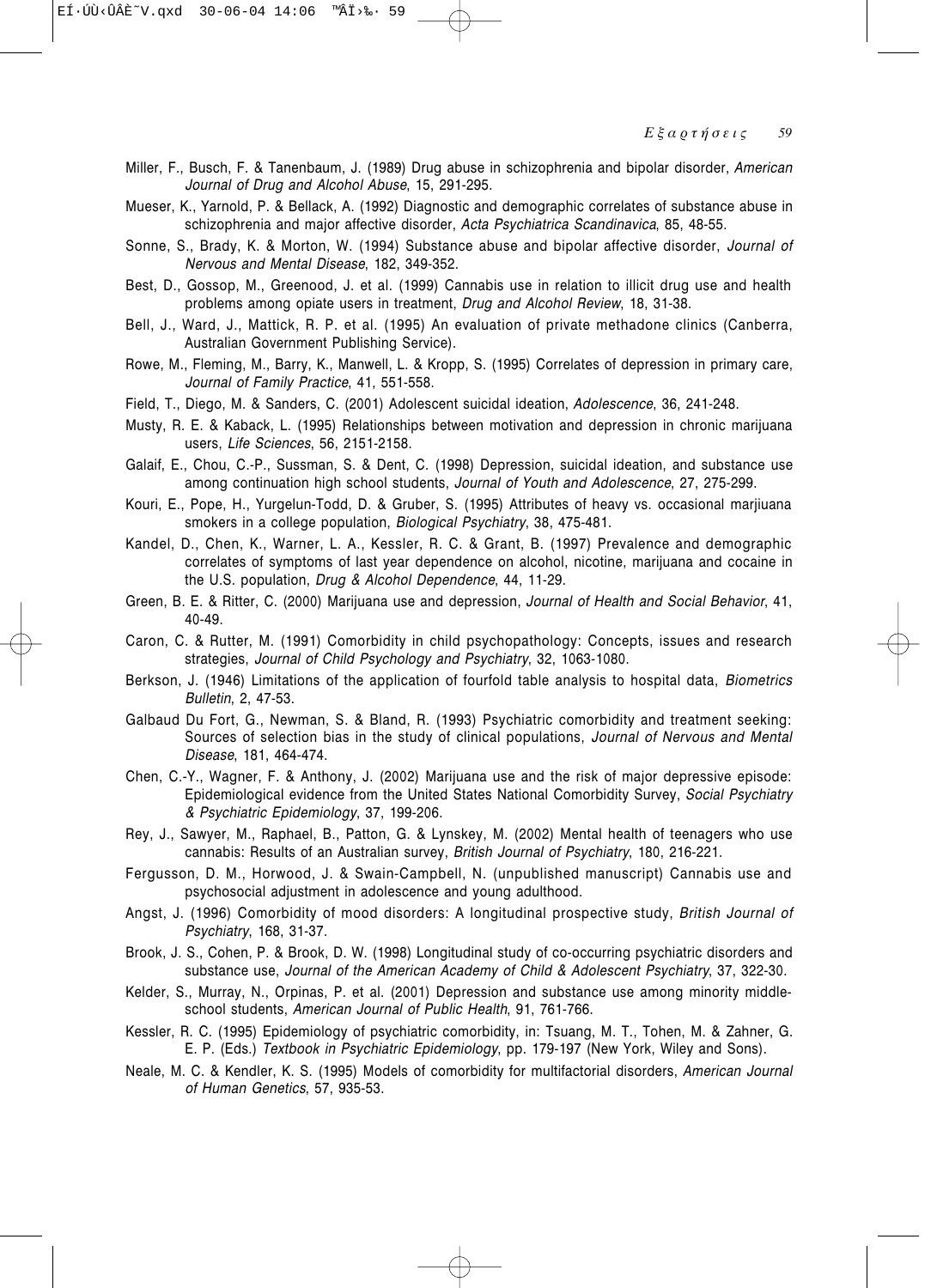# *60 <i>Eξαρτήσεις*

- Klein, D. & Riso, L. (1994) Psychiatric disorders: Problems of boundaries and comorbidity, in: Costello, G. (Ed.) *Basic issues in psychopathology*, pp. 19-66 (New York, Guilford).
- Mueser, K. T., Drake, R. E. & Wallach, M. A. (1998) Dual diagnosis: A review of etiological theories, *Addictive Behaviors,* 23, 717-734.
- Warner, R., Taylor, D. & Wright, J. (1994) Substance use among the mentally ill: prevalence, reasons for use and effects on illness, *American Journal of Orthopsychiatry*, 74, 30-39.
- Institute of Medicine (1996) *Pathways of addiction* (Washington, National Academy Press).
- Weissman, M., Livingston Bruce, M., Leaf, P., Florio, L. & Holzer, C. (1991) Affective Disorders, in: Robins, L. & Regier, D. (Eds.) *Psychiatric Disorders in America*, pp. 53-80 (New York, MacMillan).
- Blazer, D. (1995) Mood disorders: Epidemiology, in: Kaplan, H. & Sadock, B. (Eds.) *Comprehensive Textbook of Psychiatry*, pp. 1079-1089 (Baltimore, MA, Williams and Wilkins).
- Kessler, R. C., McGonagle, K. A., Zhao, S. et al. (1994) Lifetime and 12-month prevalence of DSM-III-R psychiatric disorders in the United States. Results from the National Comorbidity Survey, *Archives of General Psychiatry*, 51, 8-19.
- Jablensky, A., Sartorius, N. & Ernberg, G. (1991) Schizophrenia: manifestations, incidence and course in different cultures. A World Health Organization Ten-Country Study, *Psychological Medicins Supplement No. 20*.
- Fergusson, D., Horwood, J. & Lawton, M. (1990) Vulnerability to childhood problems and family social background, *Journal of Child Psychology and Psychiatry*, 31, 1145-1160.
- Fergusson, D., Horwood, L. & Lynskey, M. (1994) Parental separation, adolescent psychopathology and problem behaviours, *Journal of the American Academy of Child and Adolescent Psychiatry*, 33, 1122-1131.
- Rutter, M. (1987) Parental mental disorder as a psychiatric risk factor, in: Hales, R. & Frances, A. (Eds.) *Psychiatric Update: American Psychiatric Association: Annual Review*, pp. pp 647-663 (Washington, American Psychiatric Press).
- Velez, C., Johnson, J. & Cohen, P. (1989) A longitudinal analysis of selected risk factors for childhood psychopathology, *Journal of the American Academy of Child and Adolescent Psychiatry*, 28, 861-864.
- Hall, W., Degenhardt, L. & Lynskey, M. (2001) The health and psychological consequences of cannabis use (Canberra, Australian Publishing Service).
- Mathew, R., Wilson, W. & Tant, S. (1989) Acute changes in cerebral blood flow associated with marijuana smoking, *Acta Psychiatrica Scandinavica*, 79, 118-128.
- Ablon, S. L. & Goodwin, F. K. (1974) High frequency of dysphoric reactions to tetrahydrocannabinol among depressed patients, *American Journal of Psychiatry*, 131, 448-53.
- Pond, D. (1948) Psychological effects in depressive patients of the marijuana homologue, synhexyl, *Journal of Neurology, Neurosurgery and Psychiatry*, 11, 271-279.
- Kotin, J., Post, R. & Goodwin, F. (1973)?9-Tetrahydrocannabinol in depressed outpatients, *Archives of General Psychiatry*, 28, 345-348.
- Tramer, M., Carroll, D., Campbell, F. et al. (2001) Cannabinoids for contorl of chemotherapy indicued nausea and vomiting: quantitative systematic review, *British Medical Journal*, 323, 1-8.
- Rey, J., Sawyer, M., Clark, J. & Baghurst, P. (2001) Depression among Australian adolescents, *Medical Journal of Australia*, 175, 19-23.
- Merikangas, K. & Angst, J. (1995) The challenge of depressive disorders in adolescence, in: Rutter, M. (Ed.) *Psychosocial Disturbances in Young People* (Cambridge, Cambridge University Press).
- Kandel, D. B. (1984) Marijuana users in young adulthood, *Archives of General Psychiatry*, 41, 200-209.
- McGee, R., Williams, S., Poulton, R. & Moffitt, T. (2000) A longitudinal study of cannabis use and mental health from adolescence to early adulthood, *Addiction*, 95, 491-503.
- Fergusson, D. M. & Horwood, L. J. (2001) The Christchurch Health and Development Study: review of findings on child and adolescent mental health, *Australian & New Zealand Journal of Psychiatry*, 35, 287-96.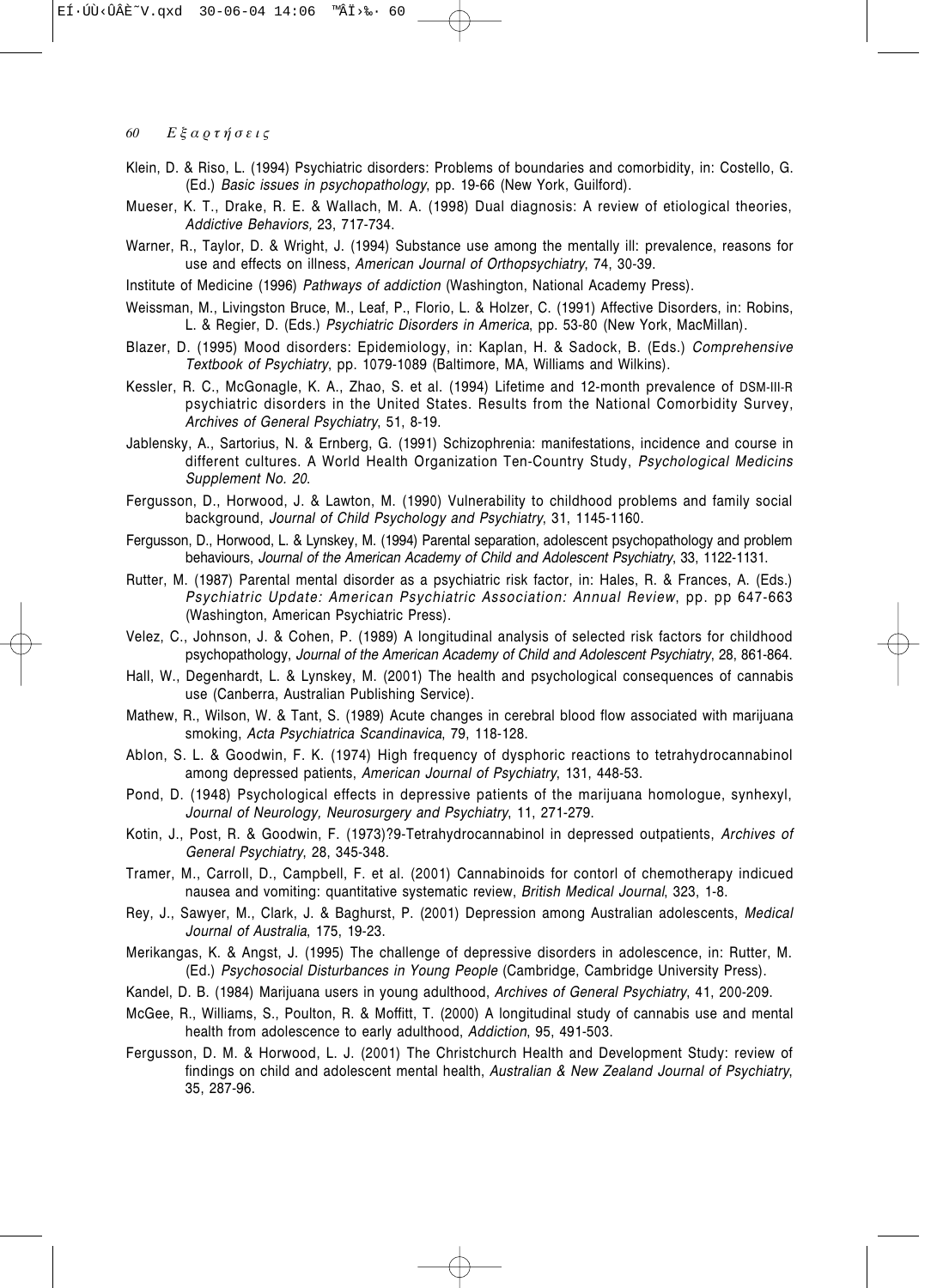- Brook, D., Brook, J., Zhang, C., Cohen, P. & Whiteman, M. (2002) Drug use and the risk of major depressive disorder, alcohol dependence, and substance use disorders, *Archives of General Psychiatry*, 59, 1039-1044.
- Paton, S., Kessler, R. & Kandel, D. (1977) Depressive mood and adolescent illicit drug use: a longitudinal analysis, *Journal of Genetic Psychology*, 131, 267-89.
- Kandel, D. & Chen, K. (2000) Types of marijuana users by longitudinal course, *Journal of Studies on Alcohol*, 61, 367-378.
- Miller-Johnson, S., Lochman, J., Coie, J., Terry, R. & Hyman, C. (1998) Comorbidity of conduct and depressive problems at sixth grade: Substance use outcomes across adolescence, *Journal of Abnormal Child Psychology*, 26, 221-232.
- Hofstra, M., van der Ende, J. & Verhultz, F. (2002) Child and adolescent problems predict DSM-IV disorders in adulthood: A 14-year follow-up of a Dutch epidemiological sample, *Journal of the American Academy of Child & Adolescent Psychiatry*, 41, 182-189.
- Bardone, A., Moffitt, T., Caspi, A. et al. (1998) Adult physical health outcomes of adolescent girls with conduct disorder, depression, and anxiety, *Journal of the American Academy of Child & Adolescent Psychiatry*, 37, 594-601.
- Weissman, M. M., Wolk, S., Wickramaratne, P. et al. (1999) Children with prepubertal-onset major depressive disorder and anxiety grown up, *Archives of General Psychiatry*, 56, 794-801.
- Rutter, M., Pickles, A., Murray, R. & Eaves, L. (2001) Testing hypotheses on specific environmental causal effects on behavior, *Psychological Bulletin*, 127, 291-324.
- Kendler, K. S. (2001) Twin studies of psychiatric illness: An update, *Archives of General Psychiatry*, 58, 1005-1014.
- Kendler, K., Karkowski, L., Neale, M. & Prescott, C. (2000) Illicit psychoactive substance use, heavy use, abuse and dependence in a US population-based sample of male twins, *Archives of General Psychiatry*, 57, 261-269.
- Kendler, K. S. & Prescott, C. A. (1998) Cannabis use, abuse, and dependence in a population-based sample of female twins, *American Journal of Psychiatry*, 155, 1016-22.
- Lynskey, M. T., Heath, A. C., Nelson, E. C. et al. (2002) Genetic and environmental contributions to cannabis dependence in a national young adult twin sample, *Psychological Medicine*, 32, 195- 207.
- Sullivan, P. F., Neale, M. C. & Kendler, K. S. (2000) Genetic epidemiology of major depression: Review and meta-analysis, *American Journal of Psychiatry*, 157, 1552-1562.
- Fu, Q., Heath, A. C., Bucholz, K. K. et al. (2002) Shared genetic risk of major depression, alcohol dependence and marijuana dependence: The contribution from antisocial personality disorder in men, *Archives of General Psychiatry*, 59, 1125-1132.
- Kendler, K., Neale, M., MacLean, C. et al. (1993) Smoking and major depression: A causal analysis, *Archives of General Psychiatry*, 50, 36-43.
- Kendler, K. S., Heath, A. C., Neale, M. C., Kessler, R. C. & Eaves, L. J. (1993) Alcoholism and major depression in women. A twin study of the causes of comorbidity, *Archives of General Psychiatry*, 50, 690-8.
- Lynskey, M. & Hall, W. (2000) The effects of adolescent cannabis use on educational attainment: A review, *Addiction*, 95, 1621-1630.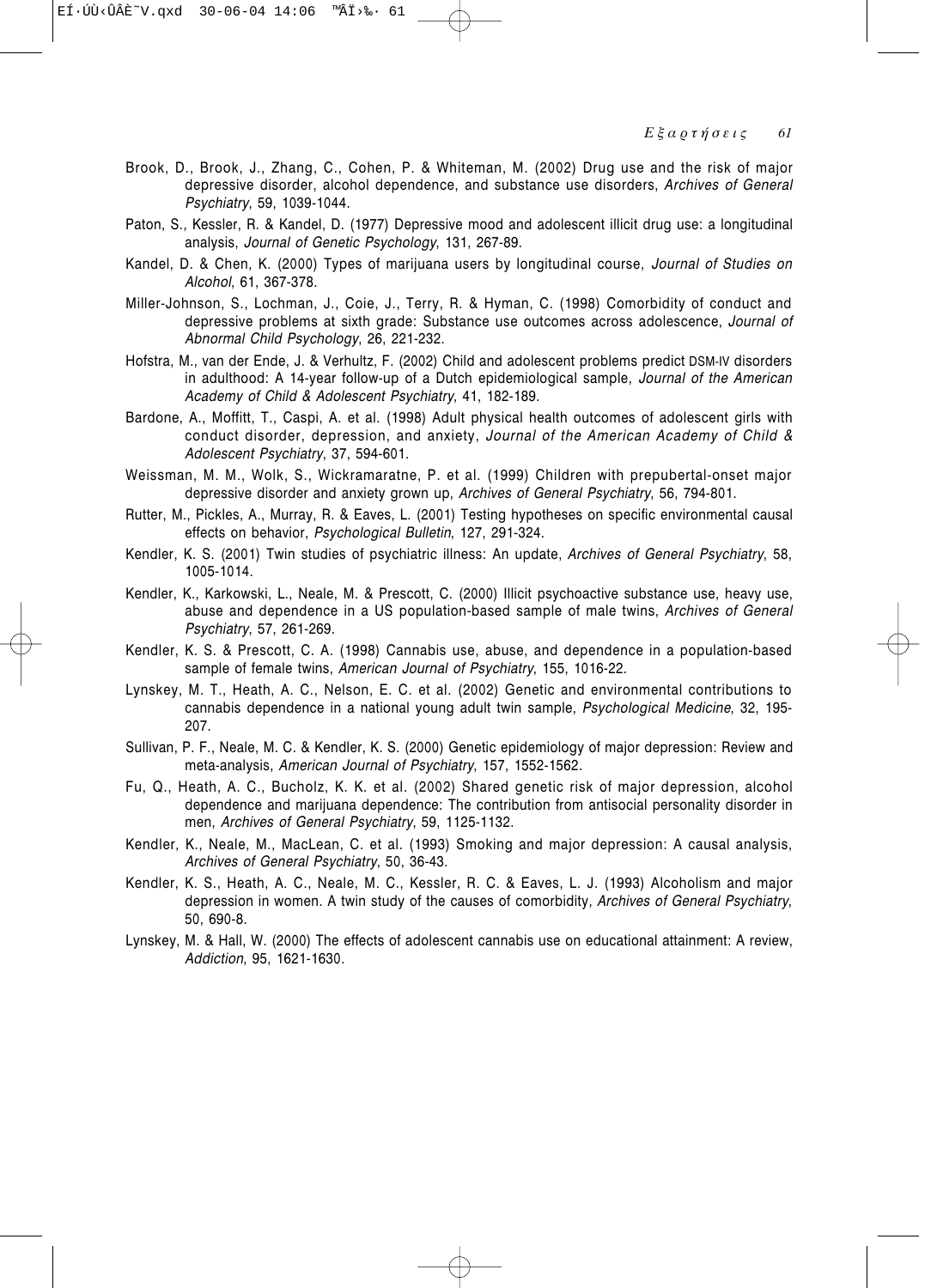# ΕΚΘΕΣΗ ΜΑΘΗΤΩΝ ΠΡΟΕΦΗΒΙΚΗΣ ΗΛΙΚΙΑΣ ΣΕ ΟΥΣΙΕΣ\*

JAMES MCINTOSH, MARIA GANNON, NEIL MCKEGANEY, FIONA MACDONALD

Μετάφραση ΑΛΕΞΑΝΔΡΑ ΤΖΑΛΑ Translation ALEXANDRA TZALA

# Περίληψη

- Στόχοι: Η περιγραφή της φύσης και του βαθμού έκθεσης ενός δείγματος παιδιών προεφηβικής ηλικίας σε ουσίες και η εξέταση κάποιων από τους παράγοντες που μπορεί να σχετίζονται με αυτήν.
- Συμμετέχοντες και σχεδιασμός: Στην έρευνα συμμετείχαν 1.202 παιδιά ηλικίας 10 με 12 ετών και βασίστηκε σε ένα ερωτηματολόγιο που δόθηκε σε σχολεία υπό συνθήκες παρόμοιες με αυτές των εξετάσεων.
- Ευρήματα: Το ένα τρίτο των παιδιών ανέφερε ότι έχει εκτεθεί σε ουσίες με την έννοια είτε του να έχει βρεθεί σε καταστάσεις όπου γινόταν χρήση, είτε ότι εκεί τους είχαν προσφερθεί ουσίες. Παρόλο που η πιο συνηθισμένη ουσία στην οποία έχουν εκτεθεί είναι η κάνναβη, ένας σημαντικός αριθμός αυτών έχει επίσης εκτεθεί και σε περισσότερο επικίνδυνες ουσίες. Οι παράγοντες που συνδέονταν πιο συχνά με την έκθεση ήταν η χρήση ουσιών από φίλους ή μέλη της οικογένειας, η συναναστροφή με ομότιμους που εμπλέκονται σε αντικοινωνικές δραστηριότητες, η εμπλοκή του ίδιου του παιδιού σε προβλήματα συμπεριφοράς και η τακτική κατανάλωση αλκοόλ. Η πιθανότητα προσφοράς ουσιών ήταν σημαντικά αυξημένη στα αγόρια και στα παιδιά μεγαλύτερης ηλικίας.
- Συμπεράσματα: Ένα μεγάλο ποσοστό μικρών παιδιών εκτίθεται σε παράνομες ουσίες πρωταρχικά, μέσα από τη χρήση ουσιών που γίνεται από τα μέλη της οικογένειας και τους ομότιμους. Υπάρχει ένας στενός συσχετισμός με την αντικοινωνική συμπεριφορά. Η απόπειρα επιρροής αυτής της έκθεσης αποτελεί πρόκληση, αλλά μπορεί να αποτελέσει και μέσο για τη μείωση της χρήσης ουσιών στην εφηβεία.

Λέξεις κλειδιά: Ουσίες, παιδιά, έκθεση

# ΕΙΣΑΓΩΓΗ

Υπάρχει συνεχής ανησυχία στους υπεύθυνους αγωγής υγείας και σε άλλους όσον αφορά τη μείωση του μέσου όρου ηλικίας κατά την οποία οι νέοι άνθρωποι ξεκινούν τη χρήση παράνομων ουσιών. Για παράδειγμα, μια πρόσφατη έρευνα των McKeganey και Norrie (1999) βρήκε πως ένα στα δέκα (11,2%) παιδιά, από ένα δείγμα 930 εντεκάχρονων και δωδεκάχρονων παιδιών στη Σκωτία, έχει ξεκινήσει κάποιο είδος παράνομης χρήσης ουσιών. Ωστόσο, παρά την ανησυχία αυτή, γνωρίζουμε πολύ λίγα ως προς τη φύση και το μένεθος της χρήσης ουσιών σε παιδιά προεφηβικής ηλικίας ή την ανάγκη τους για ενημέρωση σε σχέση με τις ουσίες.

<sup>\*</sup> Τίτλος Πρωτοτύπου: "Exposure to drugs among pre-teenage schoolchildren", Addiction, Volume 98, Number 11. November 2003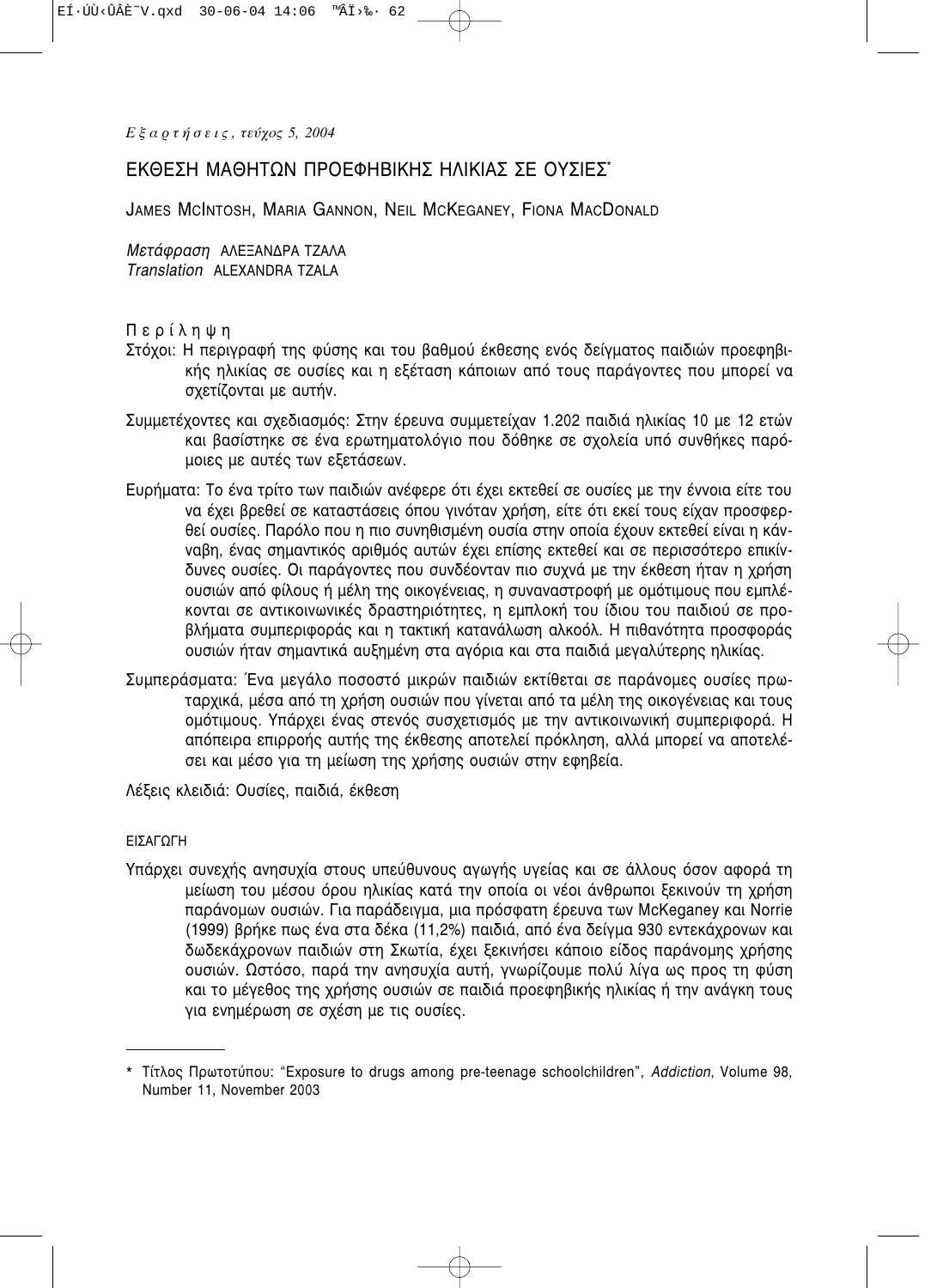- Aυτό το άρθρο βασίζεται σε μια έρευνα που επιδιώκει να τονίσει το κενό στις γνώσεις μας για τη φύση και το μέγεθος της νόμιμης και παράνομης χρήσης ουσιών σ' έναν πληθυσμό παιδιών ηλικίας 10-12 ετών. Η έρευνα αποτελείται από διάφορα μέρη: μια έρευνα με παιδιά 10-12 χρονών στη Γλασκώβη, συνεντεύξεις με παιδιά που έχουν ξεκινήσει την παράνομη χρήση ουσιών και συνεντεύξεις με παιδιά που έχουν εκτεθεί σε παράνομες ουσίες αλλά δεν έχουν ξεκινήσει τη χρήση. Έχουμε αναφέρει αλλού την επικράτηση της χρήσης ουσιών στο δείγμα μας και το ρόλο των ποικίλων παραγόντων που φαίνεται να σχετίζονται με τη νόμιμη και παράνομη χρήση ουσιών αυτής της ηλικιακής ομάδας (McKegeney κ.ά. 2003). Σε αυτό το άρθρο παρουσιάζουμε τα αποτελέσματα της έρευνας με μαθητές στη Γλασκώβη, καθώς αυτά σχετίζονται με το φαινόμενο της έκθεσης των παιδιών σε ουσίες. Περιγράφουμε τη φύση και το βαθμό αυτής της έκθεσης και ανακαλύπτουμε τρόπους με τους οποίους αυτή συνδέεται με ένα φάσμα δημονραφικών και κοινωνικών παρανόντων.
- Пαρόλο που έχουμε κάποιες γνώσεις ως προς το βαθμό της χρήσης ουσιών σε παιδιά προεφηβικής ηλικίας, δε γνωρίζουμε σχεδόν τίποτα σχετικά με το βαθμό της έκθεσής τους σε ουσίες, σε τι εκτίθενται και ποιοι βρίσκονται σε μεγαλύτερο κίνδυνο. Μολονότι η έκθεση σε ουσίες σαφώς δεν είναι τόσο επικίνδυνη όσο η χρήση τους, ωστόσο η επαφή με παράνομες ουσίες σε νεαρή ηλικία αποτελεί σοβαρό γεγονός, αφού εκθέτει το παιδί σε μενάλο κίνδυνο. Είναι εμφανές ότι χωρίς την έκθεση δε μπορεί να υπάρξει χρήση ουσιών και, γι' αυτό και μόνο το λόγο, η κατανόηση της δυναμικής και των συσχετισμών της έκθεσης σε ουσίες είναι πιθανό να έχει μεγάλη σημασία για τον τομέα της πρόληψης.

# ΔΕΙΓΜΑ ΚΑΙ ΜΕΘΟΔΟΛΟΓΙΑ

- H έρευνα πραγματοποιήθηκε το 2000 σε 34 δημοτικά και γυμνάσια της Γλασκώβης και περιέλαβε 1.222 μαθητές. Τα σχολεία επιλέχτηκαν με βάση την παροχή δωρεάν σχολικών γευμάτων με τέτοιον τρόπο, ώστε να αντανακλούν τα κοινωνιοδημογραφικά της πόλης [1]. Τρεις μαθητές δεν δήλωσαν την ηλικία τους και 8 επιπλέον δεν πληρούσαν τις προϋποθέσεις για συμμετοχή στην έρευνα, καθώς κατά τη διάρκεια της έρευνας ήταν εννέα και δεκατριών χρόνων. Επίσης, αποκλείστηκαν από το δείγμα τέσσερις μαθητές που δε μπόρεσαν να απαντήσουν σε καμία από τις ερωτήσεις του ερωτηματολογίου καθώς και πέντε που δήλωσαν πως κάνουν χρήση μιας ανύπαρκτης ουσίας με το όνομα «nariam». Το μέγεθος του τελικού δείγματος ήταν 1.202 παιδιά που αντιπροσωπεύουν περίπου το 10% των παιδιών ηλικίας από 10 μέχρι 12 χρόνων σε δημοτικά σχολεία της Γλασκώβης. Από τα παιδιά αυτά, 149 ήταν 10 χρονών κατά τη διάρκεια της έρευνας, 655 ήταν 11 χρονών και 398 ήταν 12 χρονών. Ο μέσος όρος ηλικίας των μαθητών ήταν 11,2 χρόνια.
- Για τη συμμετοχή στην έρευνα δόθηκε η τυπική συγκατάθεση από γονείς, δασκάλους και μαθητές. Τονίστηκε σε όλους όσοι συμμετείχαν στην έρευνα ότι σε καμία περίπτωση δεν θα αποκαλύπτονταν τα στοιχεία των σχολείων ή των ατόμων και ότι θα τηρούνταν καθ' όλη τη διάρκεια το απόρρητο των απαντήσεων του ερωτηματολογίου που δόθηκαν από τα παιδιά. Κανένα από τα παιδιά που προσεγγίστηκαν δεν αρνήθηκε να συμμετάσχει και κανένας από τους γονείς δεν αρνήθηκε να δώσει τη συγκατάθεσή του. Ζητήθηκε από όλα τα παιδιά, που ήταν παρόντα στα σχολεία που συμμετείχαν την ημέρα συλλογής των στοιχείων, να συμπληρώσουν ένα τυποποιημένο ερωτηματολόγιο κάτω από συνθήκες τύπου εξετάσεων. Η συμπλήρωση των ερωτηματολογίων έγινε υπό την επιτήρηση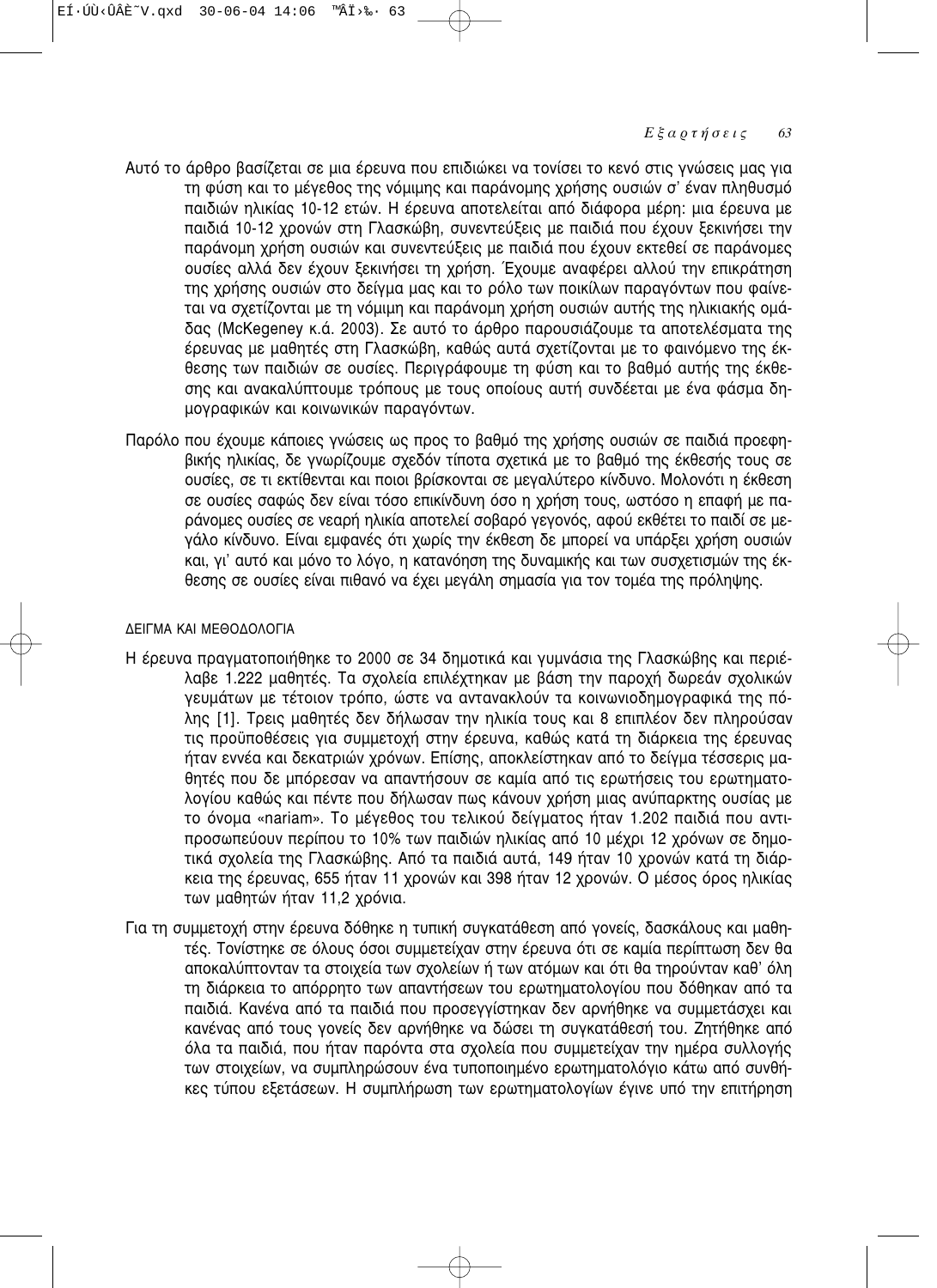# *64 Eξαρτήσεις*

μιας ομάδας που είχε εκπαιδευτεί στη συλλογή στοιχείων με το δάσκαλο της τάξης να μην βρίσκεται μέσα στην αίθουσα, να βρίσκεται ωστόσο μέσα στο σχολείο. Δεκαοχτώ μαθητές απουσίαζαν (1,9%) από το σχολείο την ημέρα συλλογής των στοιχείων.

Η ανάλυση των δεδομένων έγινε με SPSS. Για τις συσχετίσεις δύο μεταβλητών, η συνολική μέτρηση της συσχέτισης έγινε μέσω του ποσοστού πιθανοτήτων των τεστ χ<sup>2</sup> [2]. Οι μέθοδοι που χρησιμοποιήθηκαν για την ανάλυση πολλαπλής συσχέτισης θα περιγραφούν αργότερα.

# ΤΟ ΜΕΓΕΘΟΣ ΤΗΣ ΕΚΘΕΣΗΣ

Ξεκινάμε αυτήν την ενότητα εξετάζοντας το μέγεθος της έκθεσης των παιδιών του δείγματός μας, τη μορφή εκδήλωσης αυτής της έκθεσης και το είδος των ουσιών στα οποία ήταν εκτεθειμένα. Ο Πίνακας 1 δείχνει πως περίπου το ένα τρίτο (32,9%) των μαθητών, που πήραν μέρος στην έρευνα, ανέφερε ότι είχε εκτεθεί σε ουσίες σε κάποια δεδομένη χρονική στιγμή [3]. Το μέγεθος της έκθεσης μετρήθηκε συγκρίνοντας αυτούς που ανέφεραν ότι είχαν βρεθεί σε καταστάσεις όπου άλλα άτομα έκαναν χρήση ουσιών, με αυτούς στους οποίους είχε γίνει προσφορά ουσιών.

# **ΠΙΝΑΚΑΣ 1: ΒΑΘΜΟΣ ΕΚΘΕΣΗΣ ΣΕ ΟΥΣΙΕΣ**

|        | Παρουσία σε καταστάσεις χρήσης ουσιών | Προσφορά ουσιών | Συνολική έκθεση |
|--------|---------------------------------------|-----------------|-----------------|
| Ναι    | 368 (30.6)                            | 174 (14.5)      | 395 (32.9)      |
| Όχι    | 834 (69.4)                            | 1028 (85.5)     | 807 (67.1)      |
| Σύνολο | 1202                                  | 1202            | 1202            |

- Ωστόσο, η έκθεση στη χρήση ουσιών και η προσφορά ουσιών είναι δυο πολύ διαφορετικά πράγματα. Η προσφορά ουσιών αποτελεί πρόκληση για το νέο άνθρωπο ως προς το να πάρει μια απόφαση. Αν αυτός αποφασίσει να αρνηθεί την προσφορά, θα πρέπει να το κάνει με πολύ αποτελεσματικό τρόπο και άρα να μπορεί να αιτιολογήσει την απόφασή του. Η προσφορά ουσιών μπορεί επίσης να συνοδεύεται από πιέσεις των άλλων ώστε να «ενθαρρύνουν» το άτομο στη χρήση. Τέτοιου είδους «ενθάρρυνση» μπορεί να πάρει τη μορφή του χλευασμού ή του εκφοβισμού ή απλώς την επιθυμία από τη μεριά του ατόμου να συμμορφωθεί με την ομάδα (Oetting and Beauvais 1986; Coggans and McKellar 1994). Οποιαδήποτε μορφή και να πάρει, ο κίνδυνος της χρήσης για το νεαρό άτομο είναι σαφώς αυξημένος σε περιπτώσεις που του γίνεται προσφορά ουσιών. Συνεπώς, είναι ανησυχητικό το γεγονός ότι 1 στους 7 (14,5%) μαθητές στην έρευνά μας ισχυρίστηκε πως του είχε γίνει προσφορά ουσιών σε κάποια δεδομένη στιγμή.
- Μολονότι μπορεί να θεωρείται λιγότερο σοβαρό, να είναι τα παιδιά παρόντα σε καταστάσεις όπου γίνεται χρήση σε σχέση με το να τους προσφέρονται ουσίες, ωστόσο είναι εξίσου ανεπιθύμητο. Τέτοιου είδους έκθεση παρέχει την ευκαιρία σε ένα νεαρό άτομο γεμάτο περιέργεια να ικανοποιήσει την περιέργειά του και δημιουργεί επίσης ένα πλαίσιο στο οποίο ενισχύεται η προσφορά ουσιών. Από τους 368 μαθητές που βρέθηκαν σε καταστάσεις χρήσης ουσιών, στους 148 (40%) προσφέρθηκαν ουσίες.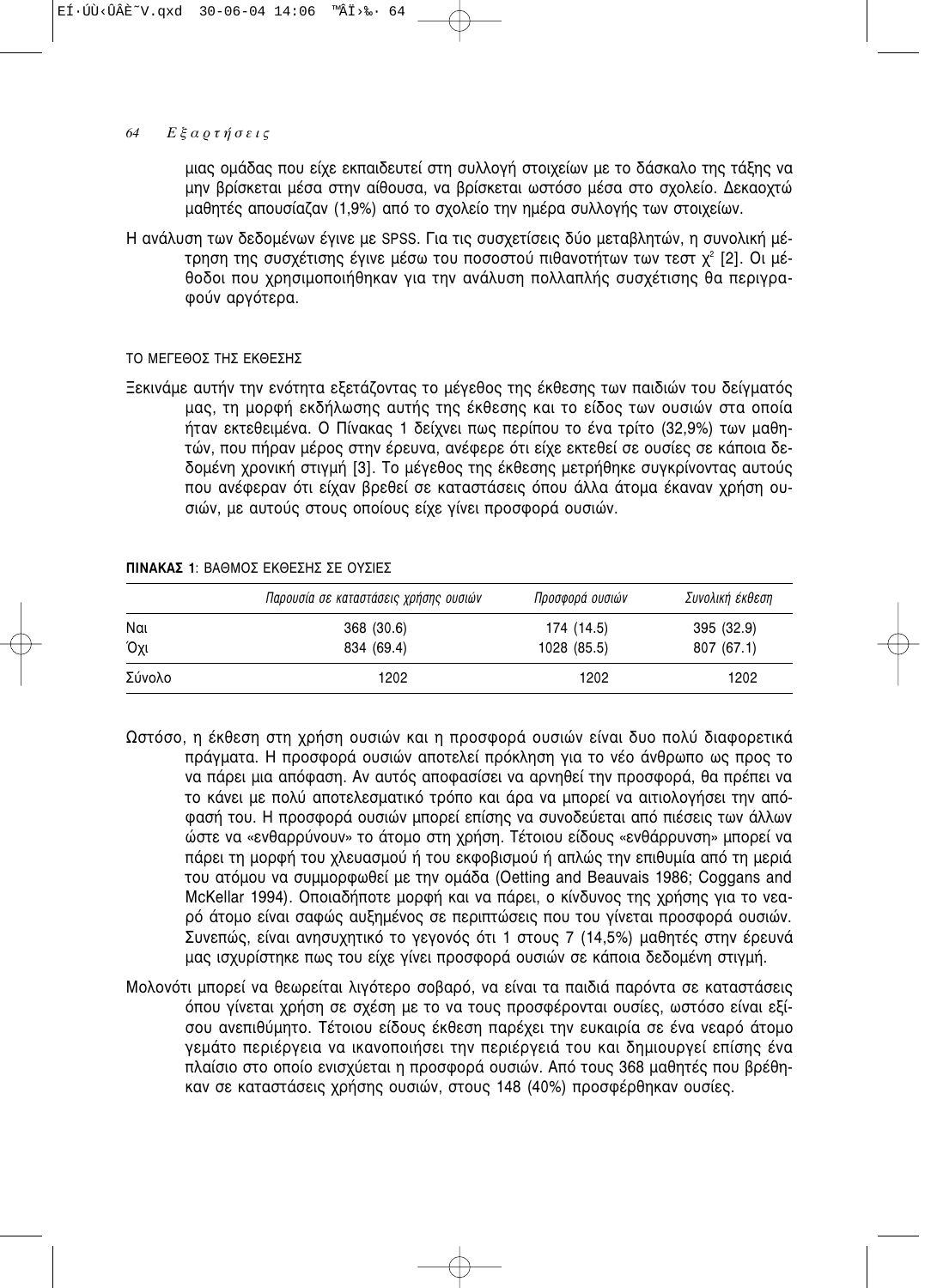# Η ΦΥΣΗ ΤΗΣ ΕΚΘΕΣΗΣ

- Σχετικά με τις μεμονωμένες ουσίες, η πιο κοινή ουσία στην οποία είχαν εκτεθεί τα μέλη του δείνματός μας ήταν η κάνναβη με περίπου το ένα τέταρτο (22,9%) από αυτά να δηλώνει πως έχει βρεθεί σε καταστάσεις όπου γινόταν χρήση κάνναβης (Πίνακας 2). Παρ' όλο που οι αναλογίες είναι μικρότερες για τις άλλες ουσίες, ένα σημαντικό ποσοστό παιδιών στην έρευνα 10 έως 12 χρονών δήλωσε πως έχει παραστεί σε καταστάσεις όπου γινόταν χρήση ηρωίνης (9,0%), αμφεταμινών (6,7%), κοκαΐνης (6,7%) **και ecstasy (6,5%). Αυτά τα ποσοστά αντιπροσωπεύουν ένα μεγάλο αριθμό παιδιών.** Για παράδειγμα, δείχνουν πως σε αυτή την ηλικιακή ομάδα, οι 90 στους 1.000 μαθητές θα εκτεθούν στη χρήση ηρωίνης. Όπως δείχνει ο Πίνακας 2, τα ποσοστά των παιδιών που ανέφεραν πως τους έχει γίνει προσφορά μεμονωμένων ουσιών είναι σημα-Vτικά χαμηλότερα από αυτά που ανέφεραν ότι έχουν εκτεθεί σε ουσίες. Μολονότι 1 στα 10 (10,4%) παιδιά ανέφερε πως του έχει προσφερθεί κάνναβη, τα ποσοστά ήταν πολύ χαμηλότερα για την προσφορά ecstasy (2,8%), ηρωίνης (2,4%), αμφεταμινών  $(2.1\%)$  και κοκαΐνης  $(1.7\%)$ . Ωστόσο, παρόλο που τα ποσοστά είναι μικρά, ο αριθμός των παιδιών που αντιπροσωπεύουν αυτά τα στοιχεία, είναι πολύ σημαντικός για αυτήν την ηλικιακή ομάδα. Για παράδειγμα, με βάση τα ποσοστά στον Πίνακα 2 θα προσφερθεί ηρωίνη σε 24 από τα 1.000 παιδιά ηλικίας 10-12 ετών και κοκαΐνη σε 17. Σε ένα σημαντικό αριθμό θα έχουν επίσης προσφερθεί αμφεταμίνες (21), ecstasy (28), LSD (20) kai temazepam (13).
- Ως ένα επιπλέον μέσο μέτρησης της παρουσίας και της διαθεσιμότητας των ουσιών στο περιβάλλον, ρωτήσαμε τα παιδιά στο δείγμα μας πόσο εύκολο θεωρούσαν ότι θα ήταν να αποκτήσουν συγκεκριμένες ουσίες. Η στήλη 4 στον Πίνακα 2 δείχνει το ποσοστό των απαντήσεων που λένε ότι θα τους ήταν «πολύ εύκολο» ή «αρκετά εύκολο» να το κάvouv αυτό. Περίπου 1 στα 9 (10,8%) παιδιά ανέφερε πως θα του ήταν εύκολο να βρει κάνναβη, ενώ ένα σημαντικό ποσοστό επίσης ανέφερε ότι θα του ήταν εύκολο να προμηθευτεί ηρωίνη (4,9%) και ecstasy (4,5%).

|                              | Παρουσία σε καταστάσεις<br>χρήσης ουσιών | Προσφορά ουσιών | Συνολική έκθεση | Εύκολη πρόσβαση |
|------------------------------|------------------------------------------|-----------------|-----------------|-----------------|
| Διαλυτικά                    | 128 (10.6)                               | 51(4.2)         | 142 (11.8)      | 86 (7.6)        |
| Κάνναβη                      | 275 (22.9)                               | 125(10.4)       | 301(25.0)       | 125 (10.8)      |
| Παραισθησιογόνα<br>μανιτάρια | 40(3.3)                                  | 15 (1.2)        | 45 (3.7)        | 35(3.0)         |
| Αμφεταμίνες                  | 80(6.7)                                  | 25(2.1)         | 91(7.6)         | 43 (3.7)        |
| <b>LSD</b>                   | 54 (4.5)                                 | 24(2.0)         | 61(5.1)         | 39(3.4)         |
| Ecstasy                      | 78 (6.5)                                 | 34(2.8)         | 90(7.5)         | 52(4.5)         |
| Temgesic                     | 14(1.2)                                  | 3(0.3)          | 16(1.3)         | 21(1.8)         |
| Κοκαΐνη                      | 81(6.7)                                  | 20(1.7)         | 85(7.1)         | 47 $(4.1)$      |
| Ηρωίνη                       | 108(9.0)                                 | 29 (2.4)        | 113 (9.4)       | 57 (4.9)        |
| Temazepam                    | 49 $(4.1)$                               | 16(1.3)         | 55 (4.6)        | 40(3.5)         |
| Άλλα                         | 29(2.4)                                  | 13(1.1)         | 33(2.7)         | 16 (1.5)        |

# **ΓΙΙΝΑΚΑΣ 2: ΕΚΘΕΣΗ ΣΕ ΟΥΣΙΕΣ ΚΑΙ ΔΙΑΘΕΣΙΜΟΤΗΤΑ ΜΕΜΟΝΩΜΕΝΩΝ ΟΥΣΙΩΝ**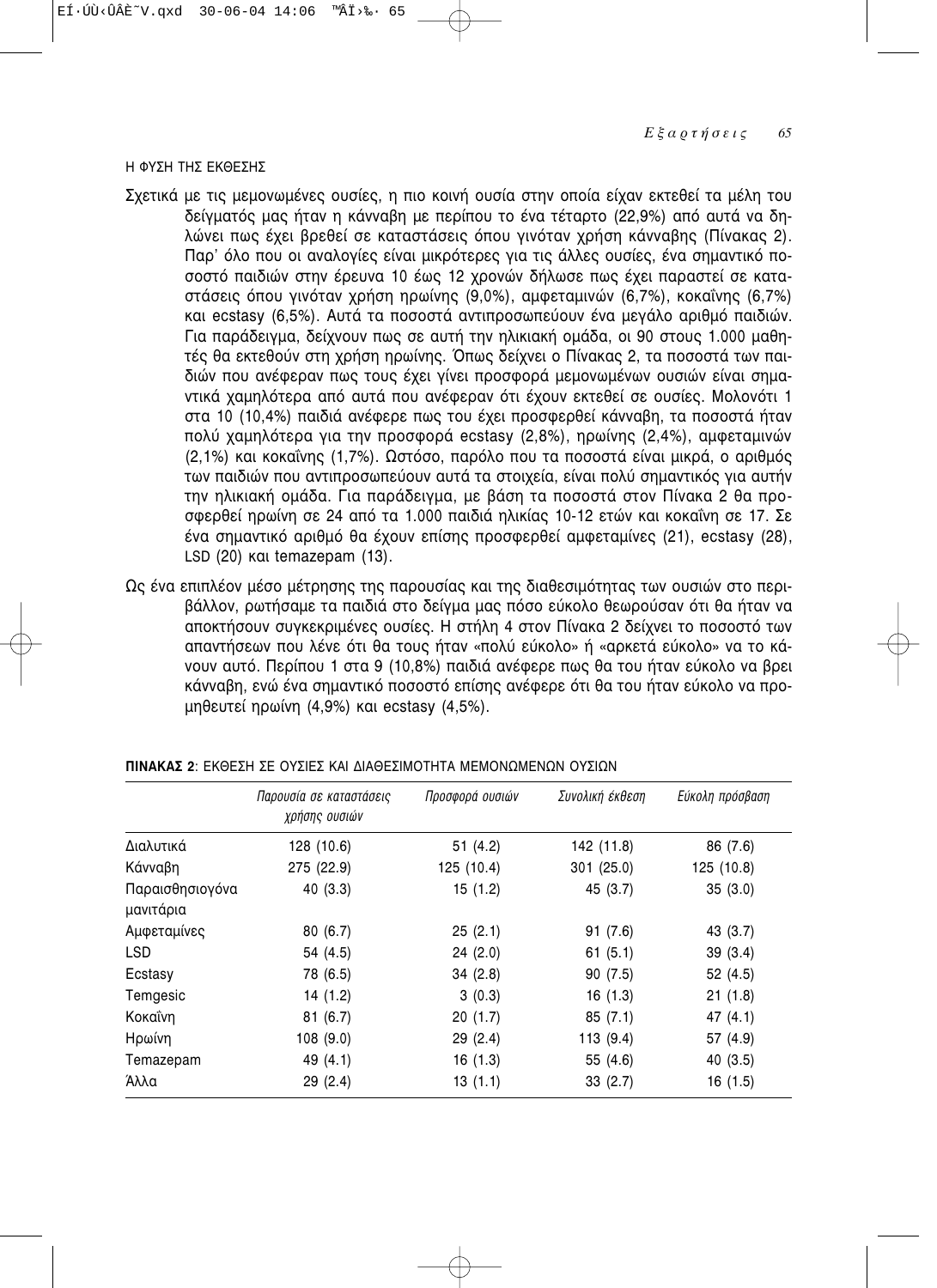# *66 <i>Eξαρτήσεις*

# ΈΚΘΕΣΗ ΚΑΙ ΔΗΜΟΓΡΑΦΙΚΕΣ ΜΕΤΑΒΛΗΤΕΣ

Ο Πίνακας 3 παριστάνει τη σχέση της έκθεσης με την ηλικία των μαθητών, το φύλο και τη δομή της οικονένειας. Ο Πίνακας δείχνει ότι τα ανόρια και οι μεναλύτεροι μαθητές είχαν σημαντικά περισσότερες πιθανότητες έκθεσης σε ουσίες και σε προσφορά ουσιών. Ο Πίνακας 3 επίσης σκιανραφεί τη σχέση μεταξύ της έκθεσης και της δομής στην οικογένεια του παιδιού. Συγκεκριμένα, κάνει σύγκριση των παιδιών που ζουν με τους βιολογικούς τους γονείς με αυτά που ζουν είτε σε οικογένειες με ένα γονιό, είτε σε ανάδοχες οικογένειες. Από τον ίδιο πίνακα φαίνεται ότι αυτά που ζουν και με τους δύο Φυσικούς γονείς έχουν σημαντικά μικρότερες πιθανότητες έκθεσης σε ουσίες από αυτά στις άλλες δυο κατηγορίες οικογενειών.

|        |                   | Παρουσία σε<br>καταστάσεις χρήσης | Προσφορά<br>ουσιών | Συνολική<br>έκθεση | Σύνολο |
|--------|-------------------|-----------------------------------|--------------------|--------------------|--------|
| Φύλο   |                   |                                   |                    |                    |        |
|        | Άνδρας            | 213 (36.7)                        | 110 (19.0)         | 227 (39.1)         | 580    |
|        | Γυναίκα           | 149 (26.1)                        | 60 (10.5)          | 161 (28.2)         | 571    |
| Ηλικία |                   |                                   |                    |                    |        |
|        | 10                | 33 $(22.8)$ *                     | 11 $(7.6)$         | 36(24.8)           | 145    |
|        | 11                | 190 (29.9)                        | 71 (11.2)          | 198 (31.2)         | 635    |
|        | 12                | 144 (37.0)                        | 91(23.4)           | 161(41.4)          | 389    |
|        | Οικογενειακή δομή |                                   |                    |                    |        |
|        | Βιολογικοί γονείς | 197 (27.0)                        | $92(12.6)$ **      | 212(29.1)          | 729    |
|        | Ανάδοχοι γονείς   | 50(41.0)                          | 25(20.5)           | 54 (44.3)          | 122    |
|        | Ένας γονιός       | 112 (37.3)                        | 51 (17.0)          | 121(40.3)          | 300    |

# **ΠΙΝΑΚΑΣ 3: ΕΚΘΕΣΗ ΣΕ ΟΥΣΙΕΣ ΚΑΙ ΛΗΜΟΓΡΑΦΙΚΟΙ ΠΑΡΑΓΟΝΤΕΣ**

Σημ. Όλοι οι δημογραφικοί παράγοντες συσχετίζονται με την έκθεση σε ουσίες με επίπεδο σημαντικότητας p<0.001.

# ΕΚΘΕΣΗ ΚΑΙ ΠΑΡΑΓΟΝΤΕΣ ΣΥΜΠΕΡΙΦΟΡΑΣ

- Ένας αριθμός ερευνών δείχνει πως υπάρχει στενή σχέση μεταξύ της χρήσης ουσιών και συγκεκριμένων χαρακτηριστικών συμπεριφοράς στα νεαρά άτομα. Για παράδειγμα, η χρήση ουσιών σε αυτήν την ομάδα έχει φανεί πως σχετίζεται με το κάπνισμα, την κατανάλωση αλκοόλ και μια σειρά προβλημάτων συμπεριφοράς (Jessor και Jessor 1977; Lavelle κ.ά. 1993; Plant 1994; Miller και Plant 1996; Weinberg κ.ά. 1998). Σε αυτήν την ενότητα θα εξετάσουμε εάν υπάρχουν κοινοί τρόποι έκθεσης σε ουσίες.
- Ο Πίνακας 4 υποδεικνύει ότι υπάρχει ισχυρή σχέση ανάμεσα στο κάπνισμα και στην τακτική χρήση αλκοόλ, η οποία ορίζεται από αυτούς που αναφέρουν ότι καταναλώνουν αλκοόλ τουλάχιστον μια φορά το μήνα και την έκθεση σε ουσίες. Για παράδειγμα, οι τακτικοί χρήστες αλκοόλ είχαν πέντε φορές περισσότερες πιθανότητες να αναφέρουν ότι τους έχει γίνει προσφορά ουσιών σε σχέση με αυτούς που δεν κατανάλωναν τακτικά αλκοόλ.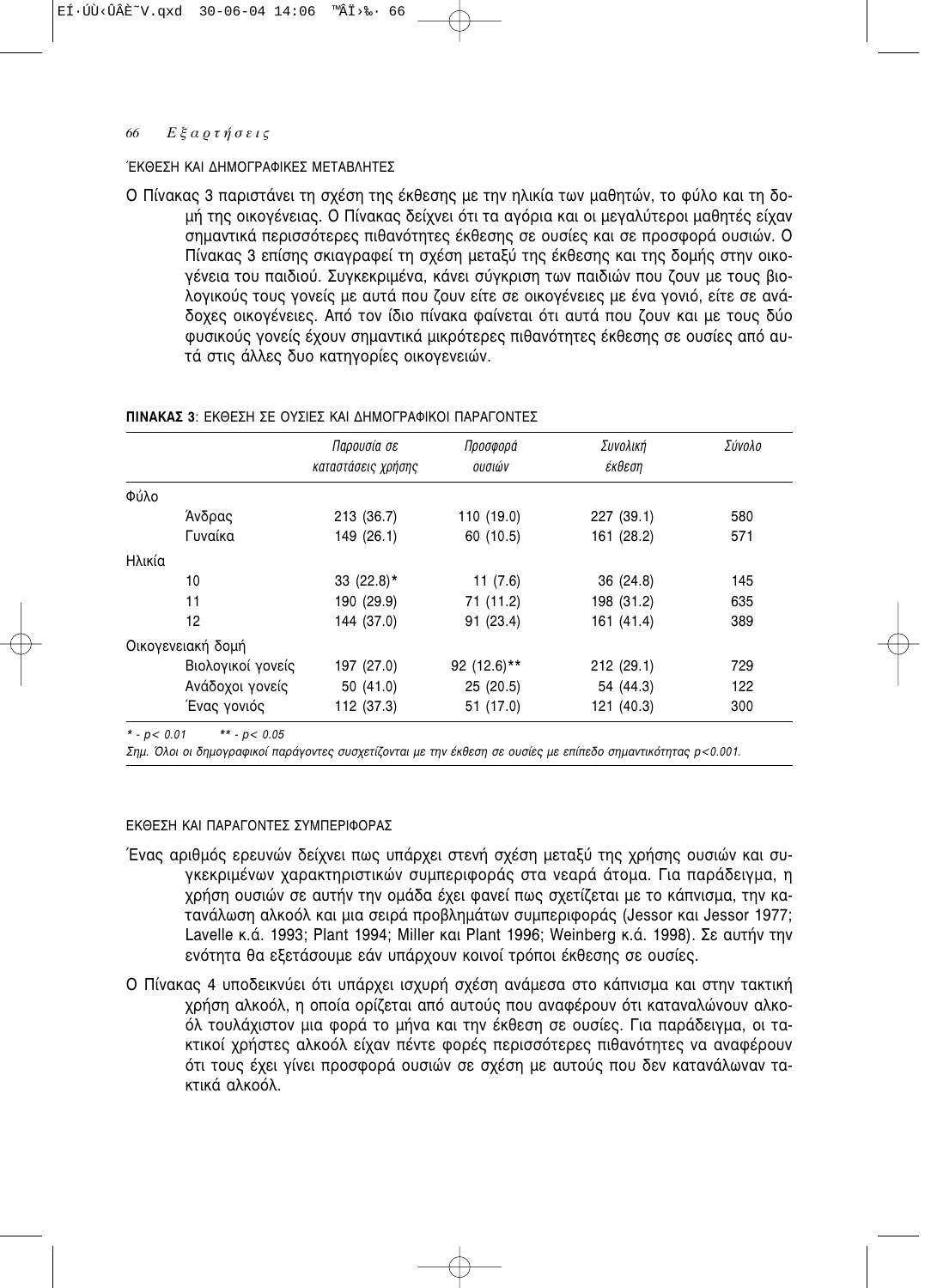Ο Πίνακας 4 επίσης περιγράφει στο δείγμα μας τη σχέση ανάμεσα στην έκθεση των παιδιών σε ουσίες και την εμπλοκή τους σε ποικίλα προβλήματα συμπεριφοράς [4]. Από αυτόν Φαίνεται ότι, υπάρχει μια ισχυρή, στατιστικά σημαντική σχέση του βαθμού εμπλοκής των παιδιών σε προβλήματα συμπεριφοράς με την έκθεση τους σε ουσίες. Περισσότερο εντυπωσιακό είναι το γεγονός πως, οι μαθητές με μεγάλη εμπλοκή σε προβλήματα συμπεριφοράς είχαν 12 φορές περισσότερες πιθανότητες να δεχτούν προσφορά ουσιών από αυτούς που είχαν μικρή εμπλοκή σε προβλήματα συμπεριφοράς.

|                                | Παρουσία σε καταστάσεις<br>χρήσης ουσιών | Προσφορά<br>ουσιών | Συνολική<br>έκθεση | Σύνολο |
|--------------------------------|------------------------------------------|--------------------|--------------------|--------|
| Αλκοόλ                         |                                          |                    |                    |        |
| (τουλάχιστον μια φορά το μήνα) |                                          |                    |                    |        |
| Ναι                            | 43 (75.4)                                | 35(61.4)           | 45 (78.9)          | 57     |
| Όχι                            | 322 (29.2)                               | 136 (12.4)         | 347 (31.5)         | 1101   |
| Κάπνισμα                       |                                          |                    |                    |        |
| (τουλάχιστον μια φορά το μήνα) |                                          |                    |                    |        |
| Nai                            | 15 (71.4)                                | 13 (61.9)          | 15(71.4)           | 21     |
| Όχι                            | 341 (30.3)                               | 155 (13.8)         | 368 (32.7)         | 1125   |
| Προβλήματα συμπεριφοράς        |                                          |                    |                    |        |
| των παιδιών                    |                                          |                    |                    |        |
| Κανένα                         | 105(16.3)                                | 25(3.9)            | 114 (17.7)         | 643    |
| Λίγα                           | 162 (42.1)                               | 83 (21.6)          | 176 (45.7)         | 385    |
| Πολλά                          | 100(71.4)                                | 65 (46.4)          | 105 (75.0)         | 140    |

# **ΠΙΝΑΚΑΣ 4: ΕΚΘΕΣΗ ΣΕ ΟΥΣΙΕΣ ΚΑΙ ΣΥΜΠΕΡΙΦΟΡΙΚΟΙ ΠΑΡΑΓΟΝΤΕΣ**

Σημ. 'Ολοι οι παράγοντες συσχετίζονται με την έκθεση σε ουσίες με επίπεδο σημαντικότητας p<0.001.

# ΕΚΘΕΣΗ ΚΑΙ ΠΕΡΙΒΑΛΛΟΝΤΙΚΟΙ ΠΑΡΑΓΟΝΤΕΣ

Ο Πίνακας 5 αναπαριστά τη σχέση ανάμεσα στην έκθεση και σε δυο πλευρές του περιβάλλο-VΤΟς των παιδιών, για την οποία παλιότερη έρευνα έχει δείξει πως είναι στενά συνδεδεμένες με τη χρήση ουσιών (Hawkins κ.ά. 1992; Brook κ.ά. 1992). Αυτές οι μεταβλητές είναι 1) η διαβίωση σε υποβαθμισμένη περιοχή και 2) ένα μέλος της οικογένειας να έχει κάνει χρήση ουσιών. Ο Πίνακας 5 δείχνει ότι, ενώ υπάρχει μια στατιστικά σημαντική σχέση μεταξύ της υποβάθμισης και της παιδικής έκθεσης σε καταστάσεις. όπου γίνεται χρήση ουσιών, η σχέση ανάμεσα στην υποβάθμιση [5] και την προσφορά ουσιών δεν είναι σημαντική.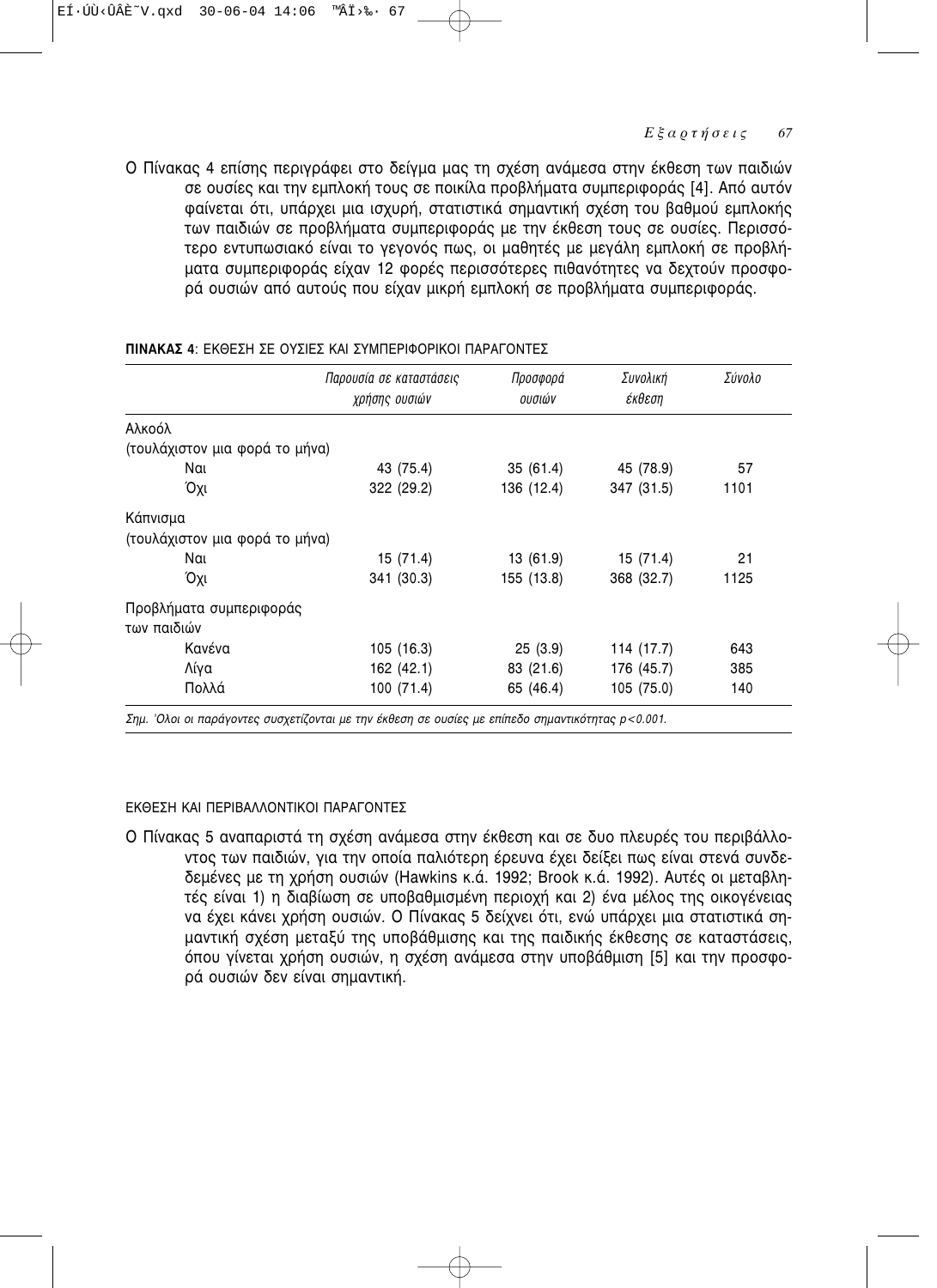|                              | Παρουσία σε καταστάσεις<br>χρήσης ουσιών | Προσφορά<br>ουσιών | Συνολική<br>έκθεση | Σύνολο |
|------------------------------|------------------------------------------|--------------------|--------------------|--------|
| Χρήση ουσιών στην οικογένεια |                                          |                    |                    |        |
| Ναι                          | 134 (70.9)                               | 63 (33.3)          | 140 (74.1)         | 189    |
| Oχι                          | 208 (22.4)                               | 94 (10.1)          | 229 (24.7)         | 928    |
| Υποβαθμισμένη περιοχή        |                                          |                    |                    |        |
| Ναι                          | 276 (34.9)*                              | 125 (15.8)         | 294 (37.2)*        | 790    |
|                              |                                          | n.s.               |                    |        |
| Οχι                          | 83 (24.3)                                | 41 (12.0)          | 92(26.9)           | 342    |

# ΠΙΝΑΚΑΣ 5: ΕΚΘΕΣΗ ΣΕ ΟΥΣΙΕΣ ΚΑΙ ΠΕΡΙΒΑΛΛΟΝΤΙΚΟΙ ΠΑΡΑΓΟΝΤΕΣ

 $n.s. - μη σημαντικό$ \* -  $p$  < 0.01

Σημείωση – Η χρήση ουσιών στην οικογένεια συσχετίζονται με την έκθεση σε ουσίες με επίπεδο σημαντικότητας p<0.001.

Αντίθετα, η χρήση ουσιών από μέλη της οικογένειας σχετίζεται στενά με την έκθεση του παιδιού σε χώρους όπου γίνεται χρήση καθώς και με την πιθανότητα της προσφοράς ουσιών. Οι μαθητές ρωτήθηκαν: «Έχει κανείς από την οικογένειά σας πάρει ποτέ ναρκωτικά;». Ένα σύνολο από 189 (16,9%) παιδιά αποκρίθηκαν καταφατικά. Τα παιδιά από οικογένειες όπου κάποιος έκανε χρήση ουσιών, είχαν περίπου τρεις φορές περισσότερες πιθανότητες να βρεθούν σε συνθήκες όπου γινόταν χρήση ουσιών ή να τους έχουν προσφερθεί ουσίες, σε αντίθεση με τα παιδιά από οικογένειες στις οποίες δε γινόταν χρήση. Αυτό όμως που δε μας δείχνουν τα δεδομένα της έρευνας είναι, αν ο βαθμός της έκθεσης ή/και της προσφοράς ουσιών σε παιδιά που ζουν σε οικογένειες όπου γίνεται χρήση, έρχεται άμεσα από τα μέλη της οικογένειας ή οφείλεται σε άλλους λόγους. Είναι πιθανόν η ερμηνεία για αυτόν το συσχετισμό να περιλαμβάνει και τις δυο αυτές διαδικασίες.

# ΕΚΘΕΣΗ ΚΑΙ ΦΥΣΗ ΤΗΣ ΦΙΛΙΑΣ

Ένας αριθμός από έρευνες έχει δείξει τη σημασία των ομότιμων σε σχέση με την έναρξη της χρήσης ουσιών στα νεαρά άτομα (Hawkins κ.ά. 1992; Coggans και McKellar 1994; De Wit κ.ά. 1995; Reed και Rowntree 1997; Farell και White 1998). Παρόλο που υπάρχει έντονη διαμάχη σε σχέση με το αν ο συσχετισμός αυτός είναι προϊόν της «πίεσης» που ασκούν οι ομότιμοι ή της επιλογής των ομότιμων, το πιο πιθανόν είναι να λειτουργούν και οι δυο διαδικασίες. Εν συντομία, κάποια νεαρά άτομα μπορεί να ενθαρρύνονται από φίλους να πειραματιστούν με ουσίες, ενώ άλλα μπορεί να επιλέξουν τους φίλους τους εν μέρει λόγω της ανάμειξης τους με τις ουσίες (Cohen 1977, Shepherd K.á., 1985; Coggans kai McKellar 1994; Bauman kai Ennett 1996; Hart kai Hunt 1997). Ωστόσο αυτό που δεν αμφισβητείται είναι ότι, οι νέοι που κάνουν χρήση ουσιών είναι πολύ πιο πιθανόν να δηλώνουν πως έχουν φίλους που κάνουν χρήση ουσιών (Elliot κ.ά. 1985; Kandel κ.ά. 1986; Hawkins κ.ά. 1992; Reed και Rowntree 1997; Farrell και White 1998). Γνωρίζουμε επίσης πως οι φίλοι των χρηστών μικρής ηλικίας έχουν περισσότερες πιθανότητες να εμπλέκονται σε μια σειρά από προβλήματα συ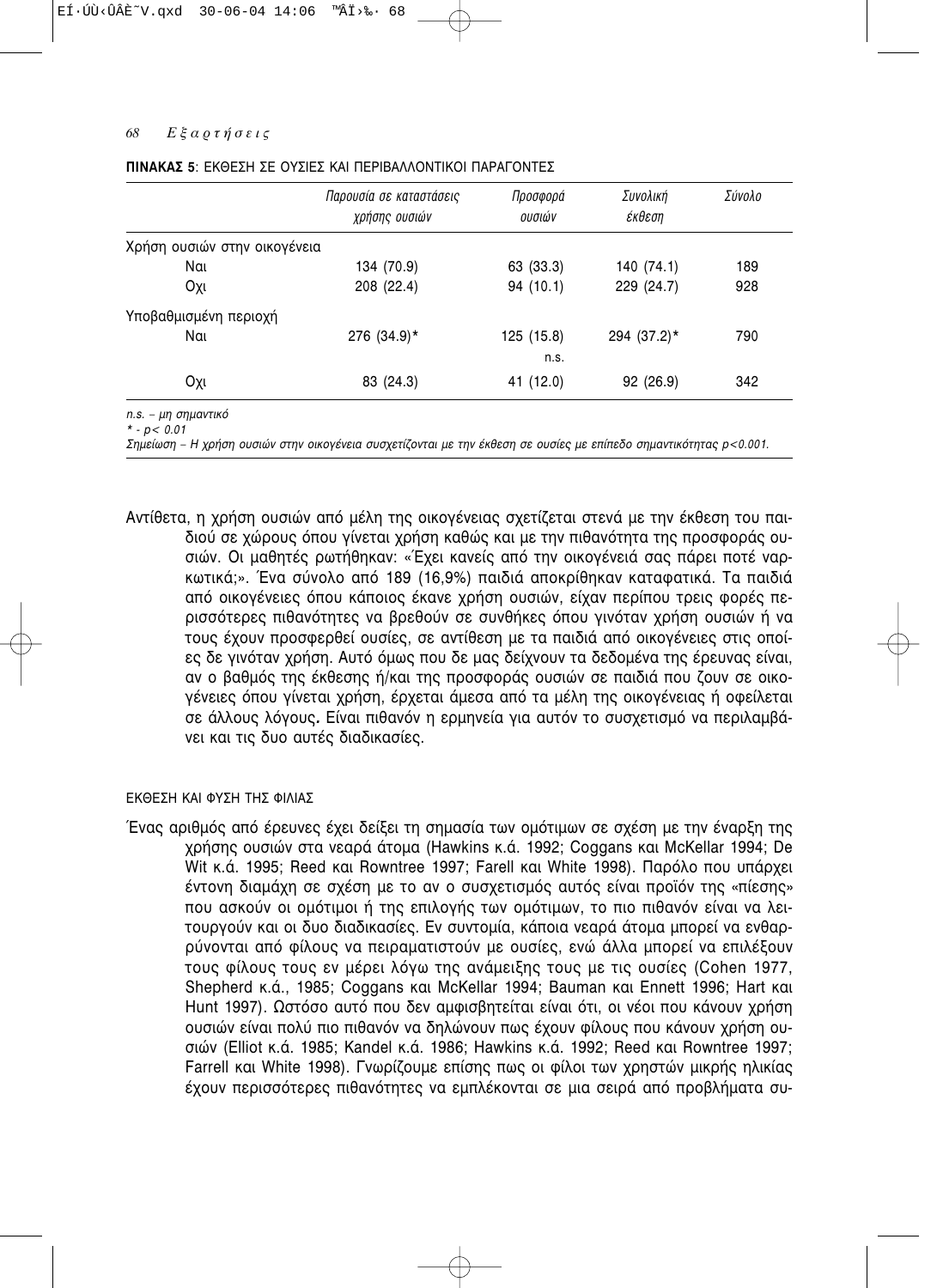μπεριφοράς (Weinberg κ.ά. 1998). Σε αυτή την ενότητα, διερευνούμε τη σχέση ανάμεσα στην έκθεση του δείγματός μας σε ουσίες και κάποια συγκεκριμένα χαρακτηριστικά των φίλων τους.

Ο Πίνακας 6 δείχνει, ίσως χωρίς να μας προκαλεί έκπληξη, ότι υπάρχει μια ισχυρή σχέση ανάμεσα στη χρήση ουσιών από φίλους, που ορίζεται ως η χρήση τουλάχιστον μια φορά το μήνα, και στο βαθμό στον οποίο τα παιδιά του δείγματος μας εκτίθενται σε ουσίες. Aυτός ο πίνακας εξετάζει τη σχέση της έκθεσης με την εμπλοκή των φίλων σε προβλήματα συμπεριφοράς [6]. Ο πίνακας δείχνει ότι, όσο μεγαλύτερος είναι ο βαθμός στον οποίο οι φίλοι εμπλέκονταν σε προβλήματα συμπεριφοράς, τόσο περισσότερες είναι οι πιθανότητες να βρίσκονται τα παιδιά σε χώρους όπου γίνεται χρήση και προσφορά ουσιών. Είναι επίσης συγκλονιστικό ότι, ακόμα και η μικρή εμπλοκή σε προβλήματα συμπεριφοράς από τη μεριά των φίλων προβλέπει έναν σημαντικά αυξημένο κίνδυνο έκθεσης των μαθητών σε ουσίες.

|                                                       | Παρουσία σε καταστάσεις | Προσφορά   | Συνολική   | Σύνολο |
|-------------------------------------------------------|-------------------------|------------|------------|--------|
|                                                       | χρήσης ουσιών           | ουσιών     | έκθεση     |        |
| Προβληματική συμπεριφορά                              |                         |            |            |        |
| των φίλων                                             |                         |            |            |        |
| Καμία                                                 | 110 (16.9)              | 31(4.8)    | 120 (18.5) | 650    |
| Χαμηλή                                                | 128 (41.7)              | 64 (20.8)  | 141 (45.9) | 307    |
| Υψηλή                                                 | 126 (63.3)              | 76 (38.2)  | 131 (65.8) | 199    |
| Η πλειοψηφία των φίλων είναι<br>μεγαλύτεροι σε ηλικία |                         |            |            |        |
| Ναι                                                   | 63 (47.7)               | 34(25.8)   | 68 (51.5)  | 132    |
| Όχι                                                   | 293 (28.8)              | 133(13.1)  | 316(31.1)  | 1017   |
| Χρήση ουσιών από φίλους                               |                         |            |            |        |
| Ναι                                                   | 79 (67.5)               | 62 (53.0)  | 83 (70.9)  | 117    |
| Όχι                                                   | 285 (26.6)              | 109 (10.2) | 309 (28.9) | 1071   |

# **FINAKAY 6: EKAEYH YE OYYIEY KAI OIAOI**

 $\Sigma$ ημ. Όλοι οι παράγοντες συσχετίζονται με την έκθεση σε ουσίες με επίπεδο σημαντικότητας p<0.001.

- Παρόλο που δεν είναι δυνατό να καθορίσουμε με βάση τα δεδομένα μας αν οι φίλοι του δείγματός μας αποτελούν πηγή έκθεσης ή προσφοράς, είναι λογικό να θεωρήσουμε ότι πιθανόν είναι υπεύθυνοι για ένα σημαντικό μερίδιό της. Αυτό το γεγονός υποστηρίζεται από την ύπαρξη μιας σημαντικής σχέσης ανάμεσα στην εμπλοκή των φίλων σε προβλήματα συμπεριφοράς και στην δική τους αναφορά για εμπλοκή με ουσίες. Από αυτούς τους φίλους που δήλωσαν πως κάνουν χρήση ουσιών, το 50% παρουσίασε μεγάλη εμπλοκή σε προβλήματα συμπεριφοράς σε σχέση με το 13,1% των φίλων που δεν έκαναν χρήση (p<0.001).
- Εξετάσαμε επίσης το βαθμό στον οποίο η συναναστροφή με μεγαλύτερους σε ηλικία φίλους ήταν ενδεικτική για την έκθεση των παιδιών σε ουσίες. Οι μεγαλύτεροι σε ηλικία φίλοι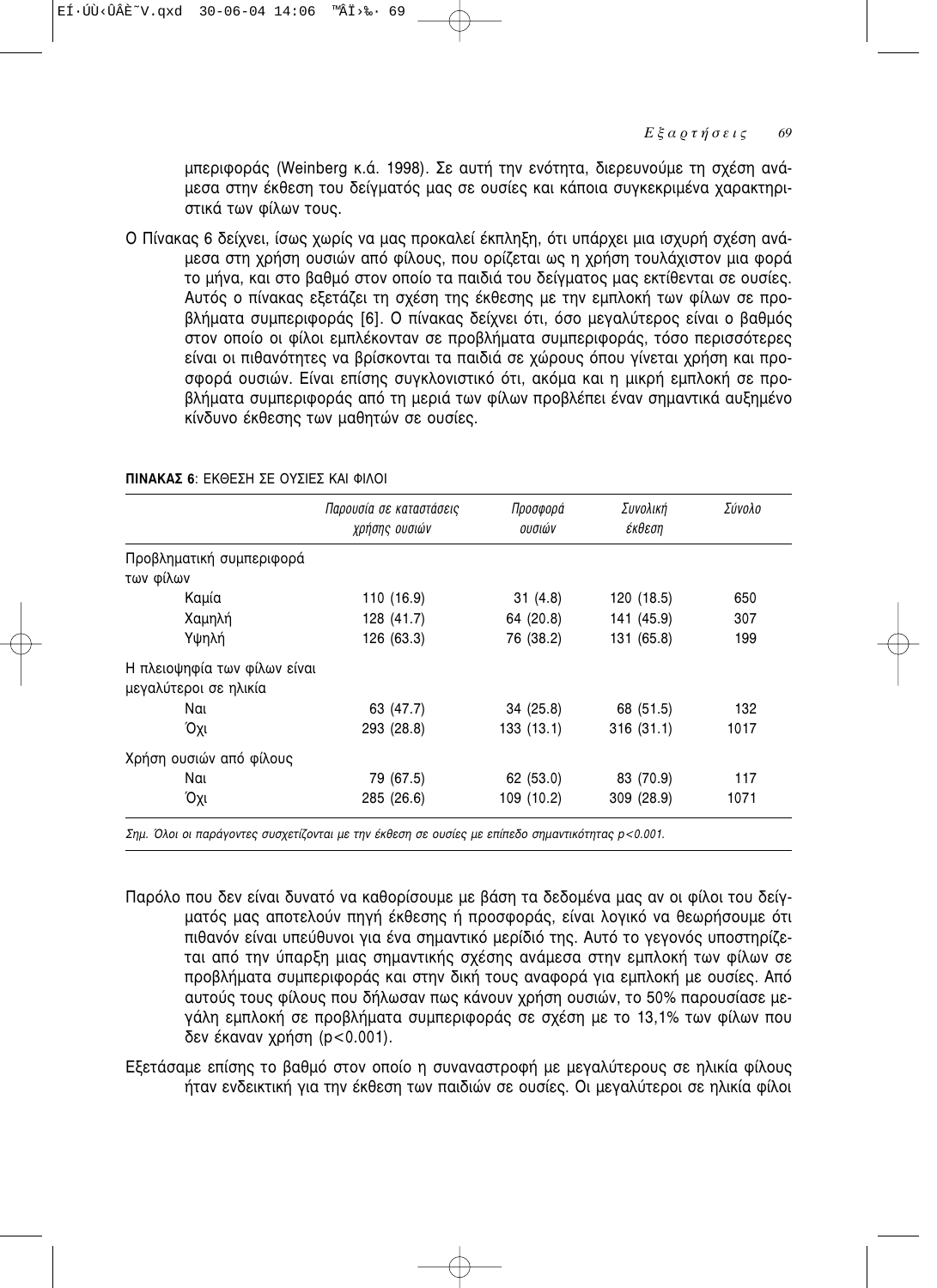# *70 <i>Eξαρτήσεις*

ορίστηκαν με βάση την απάντηση «μεγαλύτερος από εμένα» στην ερώτηση «Πόσο χρονών είναι οι περισσότεροι από τους φίλους σου;». Ο Πίνακας 6 δείχνει ότι η πιθανότητα των παιδιών στο δείνμα μας να εκτίθενται σε ουσίες, ή να τους έχει γίνει προσφορά ουσιών ήταν δυο φορές πιο μενάλη όταν αυτά είχαν φίλους μεναλύτερης ηλικίας.

# ΕΚΘΕΣΗ ΚΑΙ ΟΙΚΟΓΕΝΕΙΑΚΑ ΧΑΡΑΚΤΗΡΙΣΤΙΚΑ

- Μέσα στη βιβλιονραφία της χρήσης ουσιών από νεαρά άτομα αναγνωρίζεται ότι η οικονένεια του νέου ατόμου αποτελεί μια σημαντική πηγή κινδύνου και προστασίας απέναντι στις ουσίες (Hawkins κ.ά., 1992). Τα παιδιά διατρέχουν μεγαλύτερο κίνδυνο εμπλοκής με τις ουσίες όταν η οικονένεια χρησιμοποιεί ανεπαρκείς ή ασυνεπείς μεθόδους διαπαιδαγώγησης. Όπως φαίνεται από μια εκτεταμένη ανασκόπηση της βιβλιογραφίας, ο Hawkins και οι συνάδελφοί του συμπεραίνουν ότι, «ο κίνδυνος της χρήσης αυξάνεται όταν οι οικογενειακές σχέσεις χαρακτηρίζονται από ασαφείς προσδοκίες για τη συμπεριφορά, ανεπάρκεια παρακολούθησης της συμπεριφοράς, λίγες και ασυνεπείς ανταμοιβές για τη θετική συμπεριφορά και υπερβολικά σκληρές και ασυνεπείς τιμωρίες για τη μη επιθυμητή συμπεριφορά» (1992, σελ.83). Από την άλλη πλευρά, κάποια οικογενειακά χαρακτηριστικά φαίνεται ότι προσφέρουν ένα μέτρο προστασίας για εμπλοκή των νέων ανθρώπων με ουσίες. Για παράδειγμα, έχει παρατηρηθεί ότι η ύπαρξη στενής γονικής επίβλεψης στις οικογένειες (Chilcoat και Anthony, 1996) και η ύπαρξη ζεστασιάς, αγάπης και καλής επικοινωνίας ανάμεσα στο γονιό και στο παιδί (Brook κ.ά. 1990) δρουν προστατευτικά με αυτόν τον τρόπο.
- Σε αυτήν την ενότητα εξετάζουμε τους τρόπους κατά τους οποίους ένα οικογενειακό χαρακτηριστικό, ο βαθμός της γονικής επίβλεψης, σχετίζεται με την έκθεση των μαθητών σε ουσίες [7]. Ο Πίνακας 7 δείχνει ότι όσο στενότερη είναι η γονική επίβλεψη, τόσο μειώνονται οι πιθανότητες για το παιδί να αναφέρει έκθεση σε ουσίες.

|                 | Παρουσία σε καταστάσεις<br>χρήσης ουσιών | Προσφορά<br>ουσιών | Συνολική<br>έκθεση | Σύνολο |
|-----------------|------------------------------------------|--------------------|--------------------|--------|
| Γονική επίβλεψη |                                          |                    |                    |        |
| Στενή           | 174 (24.2)                               | 63 (8.8)           | 188 (26.1)         | 720    |
| Μέτρια          | 129 (39.1)                               | 69 (20.9)          | 140 (42.4)         | 330    |
| Ανεπαρκής       | 62 (54.9)                                | 40 (35.4)          | 65 (57.5)          | 113    |

# **ΠΙΝΑΚΑΣ 7: ΕΚΘΕΣΗ ΣΕ ΟΥΣΙΕΣ ΚΑΙ ΓΟΝΙΚΗ ΕΠΙΒΛΕΨΗ**

 $\Sigma$ ημείωση – Η γονική επίβλεψη συσχετίζεται με την έκθεση σε ουσίες με επίπεδο σημαντικότητας p<0.001.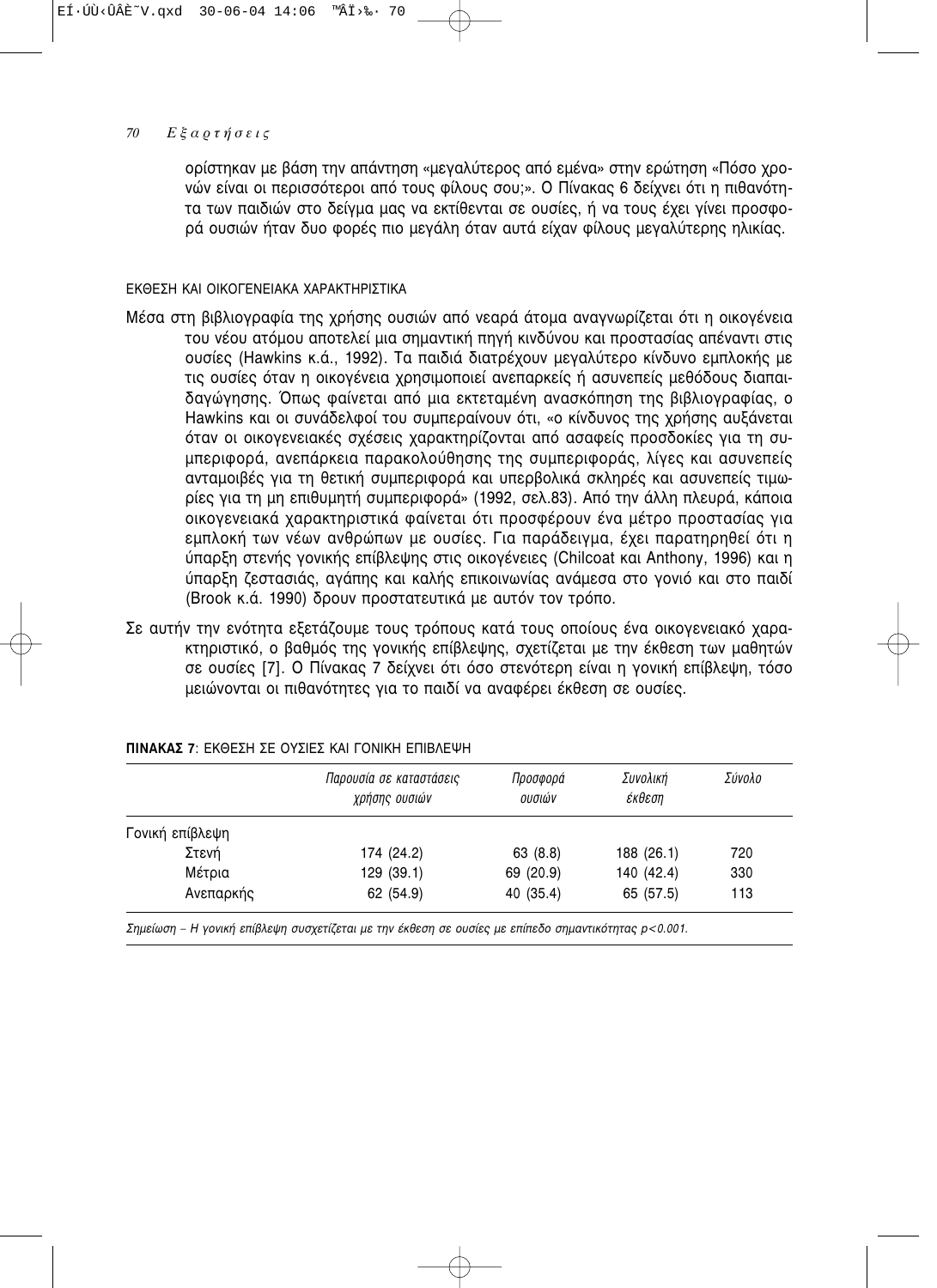# ANAAYΣH ΠΟΛΛΑΠΛΩΝ ΜΕΤΑΒΛΗΤΩΝ

Έχοντας περιγράψει τα αποτελέσματα της ανάλυσης των δεδομένων μας από τους συσχετισμούς δυο μεταβλητών, τώρα αναφέρουμε τα αποτελέσματα από την ανάλυση πολλαπλών μεταβλητών με σκοπό να προσδιορίσουμε τη σχετική σημασία των μεμονωμένων μεταβλητών. Η ανάλυση πολλαπλών μεταβλητών πραγματοποιήθηκε με τη χρήση λογαριθμικής παλινδρόμησης του SPSS (9<sup>η</sup> έκδοση). Οι επεξηγηματικές μεταβλητές ταξινομήθηκαν σε τρεις ομάδες, οι οποίες βασίζονταν στον υποθετικό συσχετισμό που είχαν με την έκθεση ουσιών. Αυτές οι ομάδες περιλάμβαναν: δημογραφικές μεταβλητές, οικογενειακές και συμπεριφορικές μεταβλητές και τέλος, δραστηριότητες που σχετίζονταν με έκθεση. Στο πρώτο στάδιο της ανάλυσης χρησιμοποιήθηκε ένα μοντέλο που βασιζόταν στην ομάδα των δημονραφικών μεταβλητών. Τα αποτελέσματα εξετάστηκαν, έτσι ώστε να φανεί ποιες μεταβλητές συνδέονταν στενότερα με την έκθεση. Οι μεταβλητές αυτές που έφτασαν σε επίπεδο σημαντικότητας τουλάχιστον το p<0.05 περιλήφθηκαν στο επόμενο στάδιο της ανάλυσης, το οποίο αφορούσε τις οικογενειακές και συμπεριφορικές μεταβλητές. Καθεμία από τις μεταβλητές που είχαν επίπεδο σημαντικότητας p<0.05 χρησιμοποιήθηκε στο τρίτο στάδιο του μοντέλου, το οποίο βασίζονταν στις δραστηριότητες που σχετίζονται με την έκθεση ουσιών. Οι τρεις ομάδες των επεξηγηματικών μεταβλητών έχουν ως εξής:

# *Ομάδα 1- Δημογραφικές μεταβλητές*

Aυτή η ομάδα αποτελούνταν από μεταβλητές σε σχέση με την ηλικία και το φύλο του παιδιού, την έκθεση των παιδιών σε υποβαθμισμένο περιβάλλον και το αν ζούσαν με ένα γονιό, με ανάδοχη οικογένεια ή και με τους δυο βιολογικούς γονείς.

# Ομάδα 2- Οικονενειακές και συμπεριφορικές μεταβλητές

Aυτή η ομάδα αποτελούνταν από οικογενειακές μεταβλητές σε συνδυασμό με συμπεριφορικές μεταβλητές. Οι μεταβλητές της συμπεριφοράς περιλάμβαναν τα ακόλουθα: το κάπνισμα τσινάρου τουλάχιστον μια φορά την εβδομάδα, την τακτική κατανάλωση αλκοόλ, τον βαθμό στον οποίο το παιδί και οι φίλοι του εμπλέκονται σε προβλήματα συμπερι-Φοράς και το αν τα παιδιά είχαν φίλους που ήταν ως επί τω πλείστον μεγαλύτερης ηλικίας. Ο βαθμός της γονικής επίβλεψης επίσης περιλήφθηκε σε αυτήν την ομάδα.

# Ομάδα 3- Δραστηριότητες που σχετίζονται με την έκθεση

- Σε αυτήν την ομάδα περιλήφθηκαν δυο μεταβλητές που θεωρήσαμε ότι αιτιολογικά σχετίζονται πιο στενά με την έκθεση σε ουσίες. Αυτές ήταν η χρήση ουσιών από φίλους και η χρήση ουσιών από τα μέλη της οικογένειας.
- Στον Πίνακα 8 συνοψίζεται η σχέση της συνολική έκθεσης των παιδιών (να έχουν βρεθεί σε καταστάσεις όπου γίνονταν χρήση ή/και να τους έχει γίνει προσφορά ουσιών) και τις μεταβλητές και από τις τέσσερις ομάδες. Στο πρώτο στάδιο και οι τέσσερις μεταβλητές (η ηλικία, το φύλο, η οικογενειακή δομή και ο βαθμός στέρησης) ήταν σημαντικές. Aπό αυτές τις τέσσερις μόνο η οικογενειακή δομή παρέμεινε στο μοντέλο που ακολούθησε την εισαγωγή των έξι οικογενειακών και συμπεριφορικών μεταβλητών του σταδίου 2. Σε αυτό το στάδιο της ανάλυσης, η γονική επίβλεψη, η συναναστροφή με μεγαλύτερους σε ηλικία φίλους και το κάπνισμα τσιγάρων σε εβδομαδιαία βάση δε κρίθηκαν τόσο σημαντικές.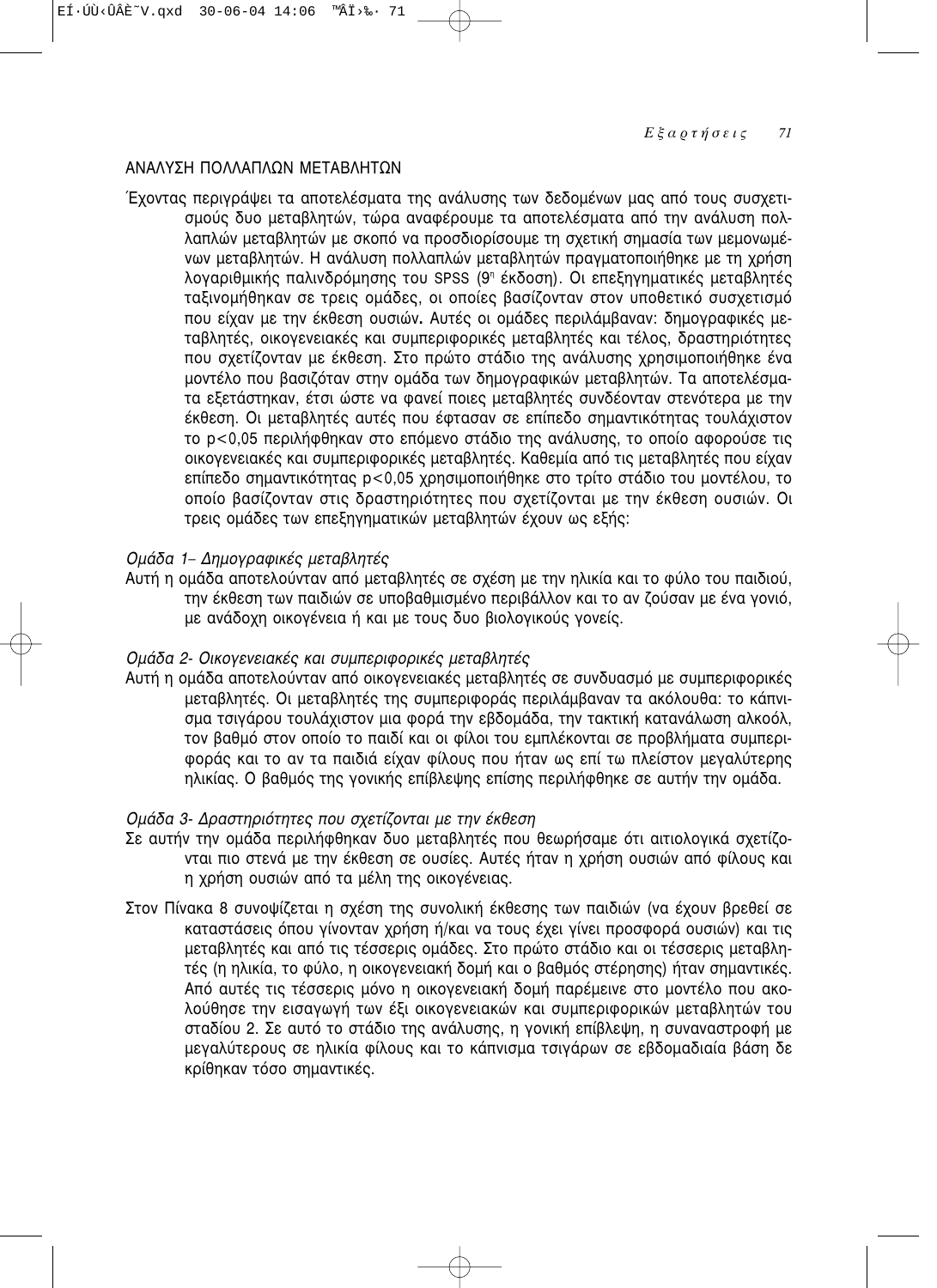Στο στάδιο 3, η εμπλοκή των παιδιών ή των φίλων τους σε προβλήματα συμπεριφοράς και η τακτική κατανάλωση αλκοόλ παραμένουν σημαντικοί παράγοντες πρόβλεψης της έκθεσης σε ουσίες. Οι δυο μεταβλητές της ομάδας 3 - η χρήση ουσιών από φίλους και η χρήση ουσιών από τα μέλη της οικονένειας- είναι επίσης πολύ σημαντικές.

| Επίπεδο1          | Επίπεδο 2                | Επίπεδο 3                |
|-------------------|--------------------------|--------------------------|
| Φύλο              |                          |                          |
| p < 0.001         |                          |                          |
| Ηλικία            |                          |                          |
| p < 0.001         |                          |                          |
| Οικογενειακή δομή | Οικογενειακή δομή        |                          |
| p < 0.001         | p < 0.05                 |                          |
| Στέρηση           |                          |                          |
| p< 0.05           |                          |                          |
|                   | Προβληματική             | Προβληματική             |
|                   | συμπεριφορά φίλων        | συμπεριφορά φίλων        |
|                   | p < 0.001                | p < 0.001                |
|                   | Προβλήματα               | Προβλήματα               |
|                   | συμπεριφοράς του παιδιού | συμπεριφοράς του παιδιού |
|                   | p < 0.001                | p< 0.001                 |
|                   | Αλκοόλ τουλάχιστον       | Αλκοόλ τουλάχιστον       |
|                   | μια φορά το μήνα         | μια φορά το μήνα         |
|                   | p < 0.001                | p< 0.005                 |
|                   |                          | Χρήση ουσιών από φίλους  |
|                   |                          | p < 0.001                |
|                   |                          | Χρήση ουσιών στην        |
|                   |                          | οικογένεια               |
|                   |                          | p < 0.001                |

# ΠΙΝΑΚΑΣ 8: ΠΕΡΙΛΗΨΗ ΤΗΣ ΑΝΑΛΥΣΗΣ ΤΩΝ ΣΧΕΣΕΩΝ ΠΟΛΛΑΠΛΩΝ ΠΑΡΑΓΟΝΤΩΝ

# ΣΥΖΗΤΗΣΗ

Σε αυτό το άρθρο εξετάστηκε για πρώτη φορά η φύση και ο βαθμός της έκθεσης μαθητών προεφηβικής ηλικίας σε ουσίες και τα είδη των παραγόντων που σχετίζονται με αυτά. Τα δεδομένα βασίζονται ολοκληρωτικά σε αυτό-αναφορές παιδιών και συνεπώς υπόκεινται σε ένα άγνωστο βαθμό υπερτίμησης ή υποτίμησης των γεγονότων. Ωστόσο, χρησιμοποιήθηκε στην έρευνα ένας αριθμός μετρήσεων για την προφύλαξη από τέτοιου είδους αλλοιώσεις. Πρωτίστως, όλα τα ερωτηματολόγια συμπληρώθηκαν ανώνυμα και υπό την παρουσία εποπτών, που δε προέρχονταν από το χώρο του σχολείο. Κατά δεύτερον, τα παιδιά και οι γονείς βεβαιώθηκαν ότι θα τηρούνταν καθ' όλη τη διάρκεια το απόρρητο στις απαντήσεις τους και ότι κανένας πέρα από τα μέλη της ερευνητικής ομάδας δε θα είχε πρόσβαση σε αυτό. Κατά τρίτον, κάθε παιδί που ισχυ-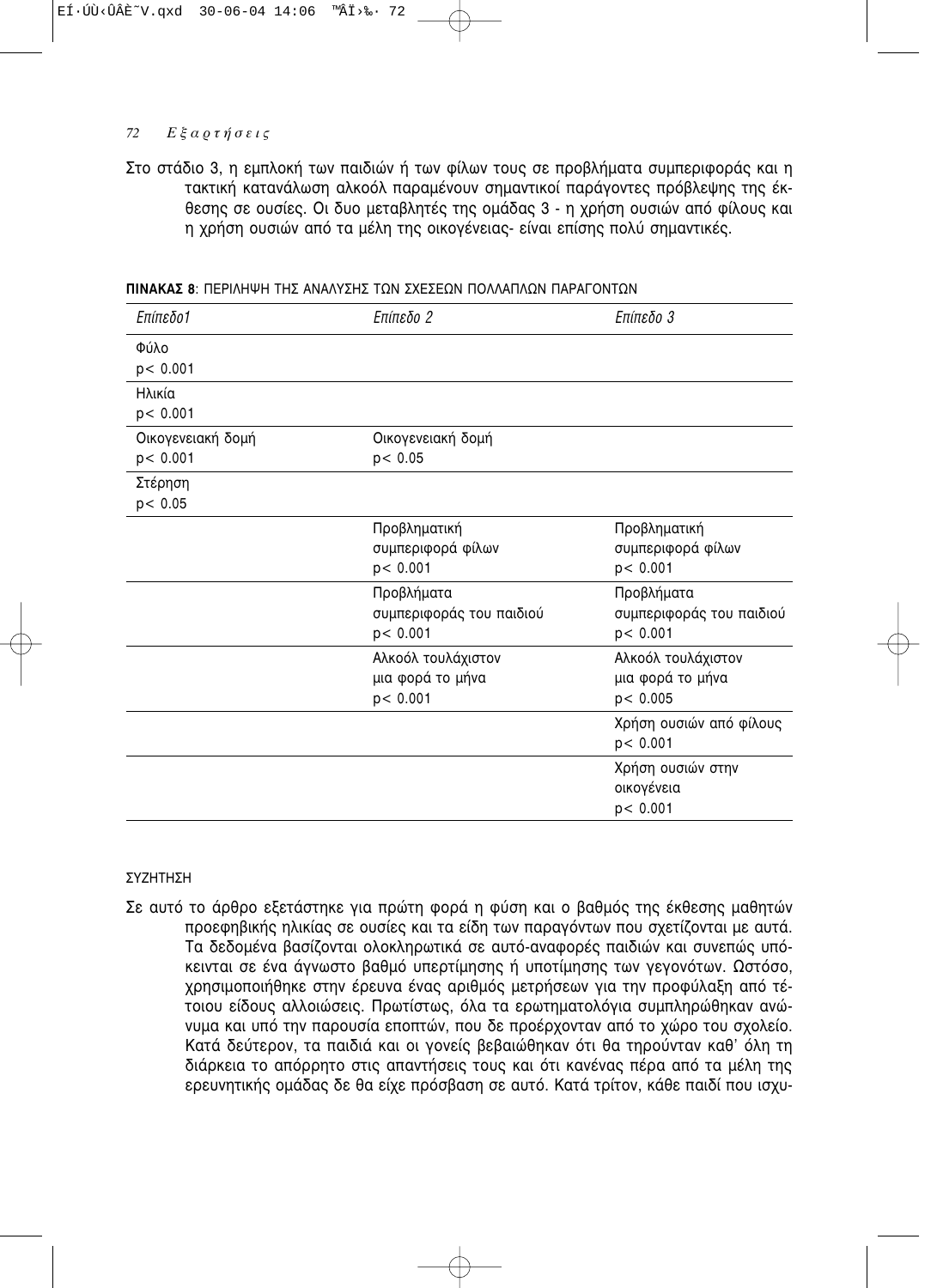ρίστηκε ότι είχε εκτεθεί στην ανύπαρκτη ουσία, nariam, εξαιρέθηκε από την ανάλυση. Τέλος, δεδομένου ότι η έρευνα είχε εμπιστευτικό χαρακτήρα, οι μαθητές είχαν λίγα να κερδίσουν παραποιώντας τις απαντήσεις τους στο ερωτηματολόγιο.

- Είναι φανερό ότι, κάθε έκθεση σε ουσίες σε αυτήν την ηλικία είναι ένα σοβαρό θέμα αφού θέτει το παιδί σε σοβαρό κίνδυνο. Γι' αυτόν το λόγο, το γεγονός ότι το ένα τρίτο των παιδιών 10-12 χρονών του δείνματός μας έχουν εκτεθεί σε ουσίες, είναι ανησυχητικό, Μολονότι, σχεδόν ένα τέταρτο από το δείγμα μας ανέφερε πως έχει εκτεθεί στη χρήση της κάνναβης, ένα σημαντικό ποσοστό έχει επίσης αναφέρει ότι έχει βρεθεί σε καταστάσεις όπου γινόταν χρήση ηρωίνης, αμφεταμινών, ecstasy και κοκαΐνης, Αυτό που προκαλεί όμως μεγαλύτερη ανησυχία είναι το γεγονός ότι 1 στους 7 μαθητές δήλωσε πως του έχει γίνει προσφορά ουσιών. Για παράδειγμα, η έρευνα δείχνει ότι για κάθε 1.000 μαθητές ηλικίας 10-12 χρονών στους 104 έχει προσφερθεί κάνναβη, στους 28 έχει προσφερθεί ecstasy, στους 24 ηρωίνη και στους 17 κοκαΐνη. Αν το εξετάσουμε αυτό σε εθνικό επίπεδο, αυτοί οι αριθμοί δηλώνουν ότι ένα μεγάλο μέρος παιδιών προεφηβικής ηλικίας στο Ηνωμένο Βασίλειο εκτίθεται σε ουσίες και τους προσφέρονται παράνομες ουσίες. Αυτό που επίσης θα πρέπει να αποτελέσει πηγή μεγάλης ανησυχίας είναι το γεγονός ότι, κάποιοι από τους μαθητές αυτής της ηλικιακής ομάδας, θεώρησαν πως θα είχαν εύκολη πρόσβαση σε παράνομες ουσίες. Όπως είδαμε, περίπου 1 στους 9 δήλωσε πως θα του ήταν εύκολο να προμηθευτεί κάνναβη, ενώ περίπου 1 στους 20 ανέφερε πως θα του ήταν εύκολο να προμηθευτεί ηρωίνη.
- Με βάση αυτήν την έρευνα φαίνεται ότι οι παράγοντες, που προβλέπουν την έκθεση παιδιών ηλικίας 10-12 χρονών σε ουσίες, λειτουργούν σε αρκετά διαφορετικά αλλά αλληλοσυνδεόμενα επίπεδα. Τα δεδομένα μας οδηγούν στο συμπέρασμα ότι ο πρωταρχικός κίνδυνος έκθεσης των παιδιών είναι η συναναστροφή με ανθρώπους- πιο συγκεκριμένα με την οικογένεια και με φίλους- των οποίων οι δραστηριότητες, είτε περιλαμβάνουν τη χρήση ουσιών, είτε είναι πιθανό να τα φέρουν σε επαφή με ουσίες. Το γεγονός ότι, οι νέοι άνθρωποι, που εμπλέκονται σε προβλήματα συμπεριφοράς κάθε είδους, είναι επίσης πιθανό να κάνουν χρήση, είναι ένα άλλο παράδειγμα του τελευταίου (Weinberg, 1998). Γίνεται σαφές από τα ευρήματα μας ότι, τα παιδιά που δεν είχαν αυτά τα είδη των συσχετισμών που περιγράφτηκαν παραπάνω, είχαν μικρότερες πιθανότητες έκθεσης στη χρήση ουσιών ή στην προσφορά ουσιών. Κάποιες δραστηριότητες επίσης αυξάνουν τον κίνδυνο έκθεσης και πιο συγκεκριμένα, τον κίνδυνο προσφοράς ουσιών. Αυτές περιλαμβάνουν την κατανάλωση αλκοόλ και την εμπλοκή των παιδιών σε προβληματική συμπεριφορά. Ένα στοιχείο του οικογενειακού περιβάλλοντος, η γονική επίβλεψη, βρέθηκε να έχει στενή σχέση με την έκθεση σε ουσίες και με την προσφορά ουσιών. Είναι πιθανόν αυτός ο παράγοντας να λειτουργεί επηρεάζο-Vτας τη φύση των επαφών που κάνει το παιδί και των δραστηριοτήτων του έξω από το σπίτι. Τέλος, σε ατομικό επίπεδο βρέθηκε ότι, η ηλικία και το φύλο αποτελούν σημαντικούς παράγοντες πρόβλεψης έκθεσης των παιδιών σε ουσίες.
- Πιθανόν είναι εξαιρετικά δύσκολο για τα παιδιά να αποφύγουν την έκθεση σε ουσίες στο περιβάλλον του σπιτιού ή της οικογένειας, με το οποίο έχουν εξοικειωθεί, εφόσον βρίσκονται εκεί παρά τη θέλησή τους και δεν είναι ακόμα σε θέση να δραπετεύσουν από αυτό. Ωστόσο, αυτό δε σημαίνει πως είναι άσκοπη μια παρέμβαση στο σπίτι. Για παράδειγμα, είναι εμφανές ότι, ολοένα και περισσότερο τα αδέρφια και άλλοι κοντινοί συγγενείς, όπως τα ξαδέρφια, μπορεί να έχουν σημαντικό ρόλο στη μύηση των νέων aνθρώπων σε ουσίες (Brook κ.ά.1988; Merikangas κ.ά. 1992; Hart και Hunt 1997).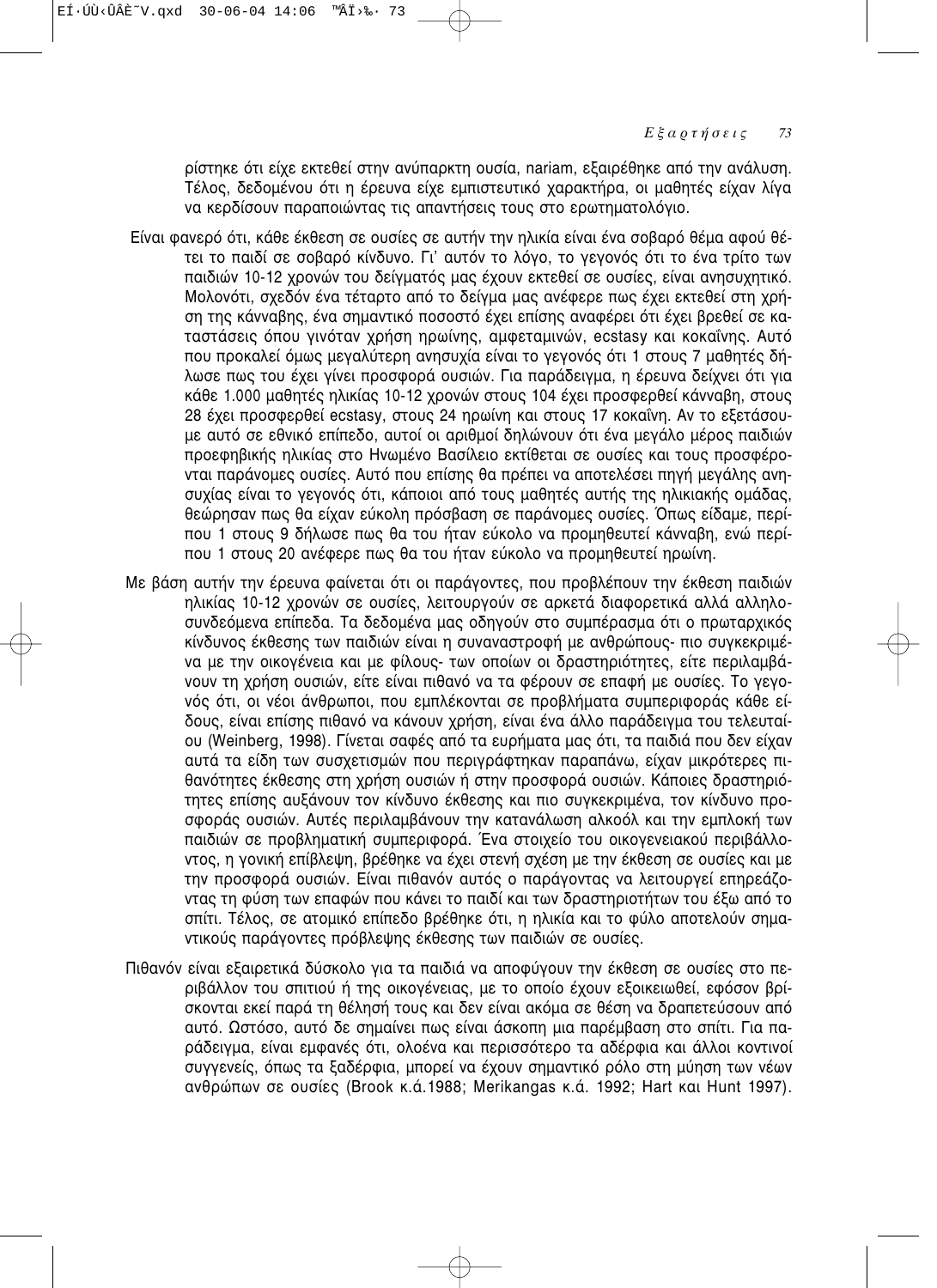Μολονότι έχουμε περιορισμένες γνώσεις για τη φύση και το βαθμό αυτής της επιρροής, ωστόσο θα ήταν χρήσιμο να επιδιώξουμε την ανάπτυξη εκπαιδευτικών προγραμμάτων αντιμετώπισης της τοξικοεξάρτησης, τα οποία θα αποσκοπούν στη μείωση αυτής της επίδρασης.

- Αναφορικά με τους φίλους τους, οι νέοι άνθρωποι έχουν περισσότερες επιλογές. Σε αντίθεση με την κατάσταση που επικρατεί μέσα στην οικονένεια, τις περισσότερες φορές είναι εφικτή η λήξης μιας φιλίας. Επιπλέον, όχι μόνο είναι δυνατό στα παιδιά και στους νέους ανθρώπους να λήξουν μια φιλία, αλλά επίσης έχουν εξ αρχής τη δυνατότητα επιλογής των φίλων τους. Συνεπώς, είναι σημαντικό αυτές οι αποφάσεις και οι επιλογές να επηρεάζονται με τέτοιους τρόπους, ώστε να μειώνεται η πιθανότητα έκθεσης σε ουσίες. Σε αυτό το πλαίσιο, πιστεύουμε πως οι γονείς έχουν σημαντικό ρόλο. Πρέπει να συνειδητοποιήσουν τη σημαντικότητα της επιλονής των φίλων και πρέπει να ενθαρρύνονται στην άσκηση, όσο το δυνατό μεγαλύτερης, επιρροής στα παιδιά προσφέροντας συμβουλές και συμπαράσταση και ασκώντας αποτελεσματική επίβλεψη. Bεβαίως, και άλλες έρευνες έχουν τονίσει τη σημασία της γονικής παρακολούθησης ως τρόπο πρόληψης της μύησης των νέων ανθρώπων στη χρήση ουσιών (Chilcoat και Anthony 1996; McCardle K.á. 2002; Piko kal Fitzpatrick 2002).
- Tέλος, παρ' όλο που ελπίζουμε ότι η παρούσα έρευνα έχει αυξήσει τις γνώσεις μας σχετικά με τη φύση και τους παράγοντες που σχετίζονται με την έκθεση των παιδιών στις ουσίες, είναι σαφές ότι χρειάζεται να γίνει περισσότερη δουλειά για την ανάπτυξη της καταvόησης μας όσο αφορά στις καταστάσεις και στις διεργασίες που σχετίζονται με την έκθεση στη χρήση ουσιών. Πιο συγκεκριμένα, υπάρχει ανάγκη για μελλοντικές ποσοτικές έρευνες, οι οποίες θα διευρύνουν και θα εμβαθύνουν τις γνώσεις μας για τους παράγοντες που σχετίζονται με την έκθεση στις ουσίες. Για παράδειγμα, γνωρίζουμε ότι εξαιτίας του γεωγραφικού περιορισμού στο δείγμα μας απαιτείται προσοχή ως προς τη γενίκευση των ευρημάτων μας. Επίσης, είναι ιδιαίτερα σημαντικός, κατά τη γνώμη μας, ο ρόλος της ποιοτικής έρευνας που θα μας βοηθήσει να κατανοήσουμε καλύτερα τους τρόπους με τους οποίους οι νέοι άνθρωποι αντιμετωπίζουν καταστάσεις έκθεσης στις ουσίες.

# ΣΗΜΕΙΩΣΕΙΣ

1. Υιοθετήθηκε μια στρωματοποιημένη δειγματοληπτική προσέγγιση. Τα γυμνάσια κατατάχθηκαν σε 10 είδη ομάδων σύμφωνα με τον αριθμό των μαθητών που έλαβαν δωρεάν σχολικά γεύματα. Επιλέχτηκε ένα από αυτά τα 10 σχολεία. Επίσης, για να διασφαλίσουμε ότι τα επιλεγμένα σχολεία θα αντανακλούσαν τα ποσοστά των προτεσταντών της πόλης, επιλέξαμε τα 7 από αυτά να είναι μη-προτεσταντικά και τα 3 να είναι Ρωμαιοκαθολικά. Προστέθηκε στο δείγμα ένα ενδέκατο μη-προτεσταντικά σχολείο για την εξασφάλιση εκπρόσωπων από τις εθνικές μειονότητες της πόλης. Τα παιδιά από τα 11 γυμνάσια προέρχονταν από συγκεκριμένα δημοτικά. Για καθένα από τα επιλεγμένα γυμνάσια επιλέχθηκαν 2 δημοτικά. Αυτή η επιλογή έγινε με βάση το μέγεθος της τάξης, έτσι ώστε να συλλεχθούν αρκετά μεγάλα δείγματα από τα 22 δημοτικά σχολεία. Στην περίπτωση ενός γυμνασίου, για να επιτευχθεί το κατάλληλο μέγεθος για το δείγμα μας συλλέξαμε δείγματα από τρία δημοτικά σχολεία Συνολικά, περιλήφθηκαν στο δείγμα 23 δημοτικά και 11 γυμνάσια.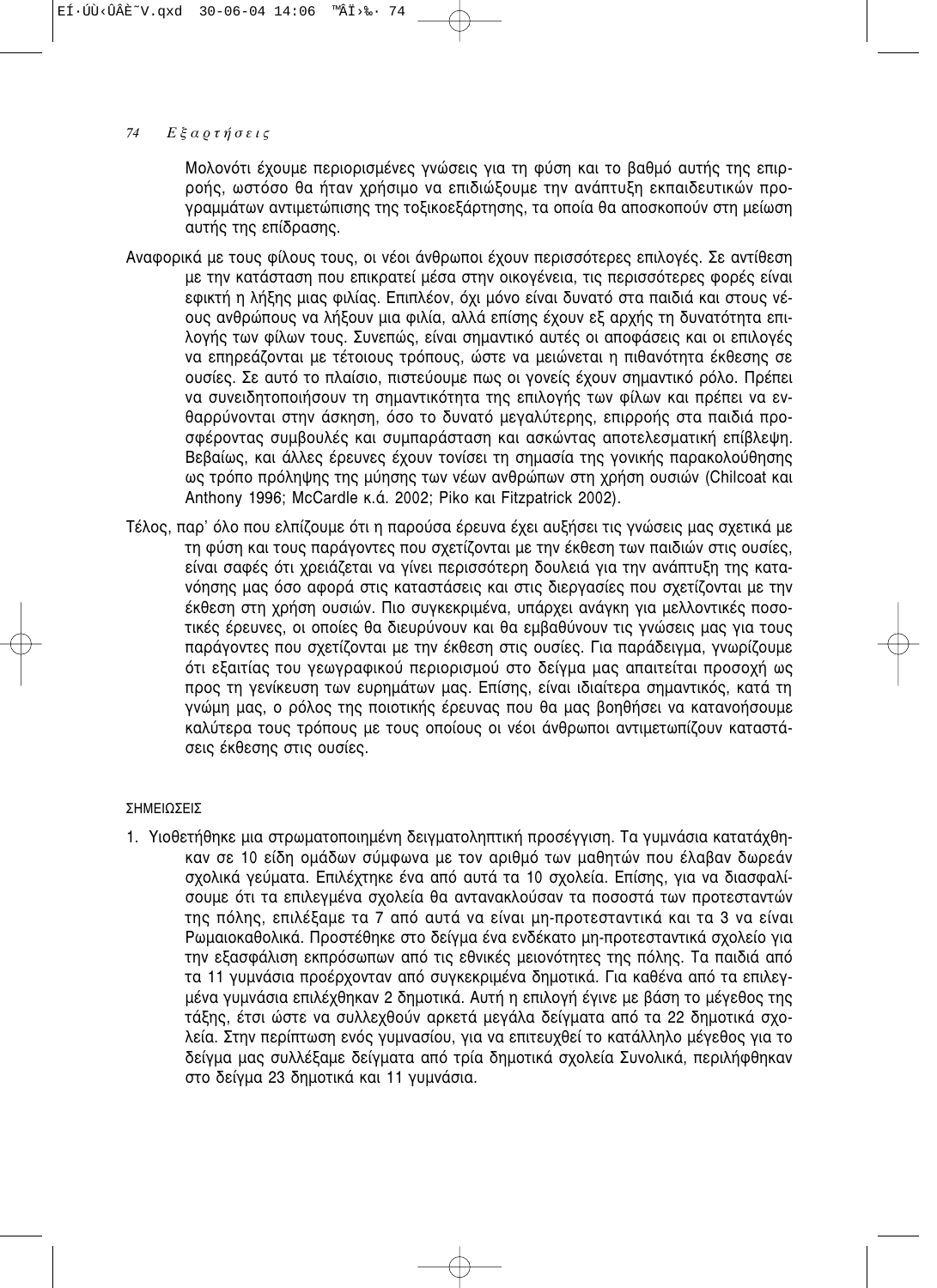- 2. Τα σύνολα στους πίνακες συσχετισμών δυο μεταβλητών ποικίλουν γιατί δεν απαντήθηκαν όλες οι ερωτήσεις από όλα τα παιδιά.
- 3. Ο Πίνακας 2 παρουσιάζει τα είδη των ουσιών στα οποία είχαν εκτεθεί τα παιδιά κατά δήλωσή τους. Από το 32,9% που δήλωσε πως έχει εκτεθεί στις ουσίες μόνο το 5,1% ανέφερε πως έχει εκτεθεί σε διαλυτικά. Αυτά τα παιδιά αντιπροσωπεύουν το 1,7% του συνολικού δείγματος. Αν εξαιρεθούν τα παιδιά που είχαν εκτεθεί σε διαλυτικά, το συνολικό ποσοστό έκθεσης μειώνεται ελάχιστα στο 31,2%.
- 4. Το ερωτηματολόγιο συγκέντρωσε πληροφορίες σχετικά με την εμπλοκή των παιδιών στις · παρακάτω προβληματικές συμπεριφορές: μεταφορά όπλου τουλάχιστον μια φορά το μήνα, προβλήματα με την αστυνομία τουλάχιστον μια φορά το μήνα, διάπραξη βανδαλισμού, οδήγηση με κλεμμένο αυτοκίνητο, αποχώρηση από το σχολείο δίχως άδεια, εμπλοκή σε κλοπή. Ένα παιδί που παρουσίαζε μόνο μια από αυτές τις συμπεριφορές θεωρούνταν ότι έχει μικρή εμπλοκή σε προβλήματα συμπεριφοράς, ενώ αυτό που ανέφερε δυο ή παραπάνω θεωρούνταν ότι είχε μεγάλη εμπλοκή σε προβλήματα συμπεριφοράς.
- 5. Για να εξερευνήσουμε τη πιθανή σχέση των ουσιών με την υποβάθμιση, χρησιμοποιήσαμε τους ταχυδρομικούς κωδικούς από τα σπίτια των παιδιών, ώστε να οριστεί ο βαθμός υποβάθμισης της περιοχής που κατοικούσαν. Ο βαθμός αυτός προήλθε από το ευρετήριο υποβάθμισης Carstairs-Morris, το οποίο ταξινομεί τις περιοχές βάση μιας κλίμακας από το 1 έως 7, όπου το 1 αντιπροσωπεύει τη μικρότερη υποβάθμιση και το 7 τη μεγαλύτερη υποβάθμιση. Το ευρετήριο βασίζεται σε 4 μεταβλητές: τον υπερπληθυσμό, την ανεργία στο ανδρικό πληθυσμό, τη συμμετοχή της κατώτερης κοινωνικής τάξης και την έλλειψη ιδιοκτησίας αυτοκινήτου (Carstairs και Morris, 1991). Σύμφωνα και με άλλες έρευνες, που έχουν κάνει χρήση του ίδιο μοντέλου, οι περιοχές που συγκέντρωσαν βαθμολογίες 6 ή 7 θεωρήθηκαν υποβαθμισμένες και αυτές με βαθμολογία 1-5 μη υποβαθμισμένες.
- 6. Ρωτήσαμε τους μαθητές εάν είχαν φίλους που παρουσίαζαν τις ακόλουθες συμπεριφορές που δε σχετίζονται με τη χρήση ουσιών: προβλήματα με την αστυνομία, μεταφορά όπλου, συμμετοχή σε βανδαλισμό, αδικαιολόγητη απουσία από το σχολείο, οδήγηση με κλεμμένο αυτοκίνητο. Καθεμία από αυτές τις συμπεριφορές έπρεπε να παρουσιάζεται με συχνότητα τουλάχιστον μια φορά το μήνα για να ληφθεί υπόψη. Οι φίλοι των παιδιών που παρουσίαζαν μόνο μια από αυτές τις συμπεριφορές θεωρήθηκαν πως είγαν μικρή εμπλοκή σε προβλήματα συμπεριφοράς, ενώ αυτοί που ανέφεραν δυο ή παραπάνω θεωρήθηκαν πως είχαν μεγάλη εμπλοκή.
- 7. Η γονική επίβλεψη ορίστηκε σε σχέση με 3 μεταβλητές: την άδεια στο παιδί να είναι έξω από το σπίτι μετά τις 9.30μμ τις καθημερινές, το παιδί να έχει μείνει εκτός σπιτιού-χωρίς να είναι ενήμεροι οι γονείς για το που βρίσκεται σε τουλάχιστον μια περίσταση, και την άγνοια το γονιών για το ποίοι είναι οι φίλοι του παιδιού. Εάν οι απαντήσεις των γονιών δεν είχαν κανένα στοιχείο από τις παραπάνω μεταβλητές, κατατάσσονταν στην κατηγορία της «στενής» γονικής επίβλεψης. Εάν οι γονείς ανέφεραν μια από τις μεταβλητές, κατατάσσονταν στη «μεσαία» ομάδα, ενώ αν δήλωναν δυο ή παραπάνω κατατάσσονταν στην κατηγορία της «ανεπαρκούς» γονικής επίβλεψης.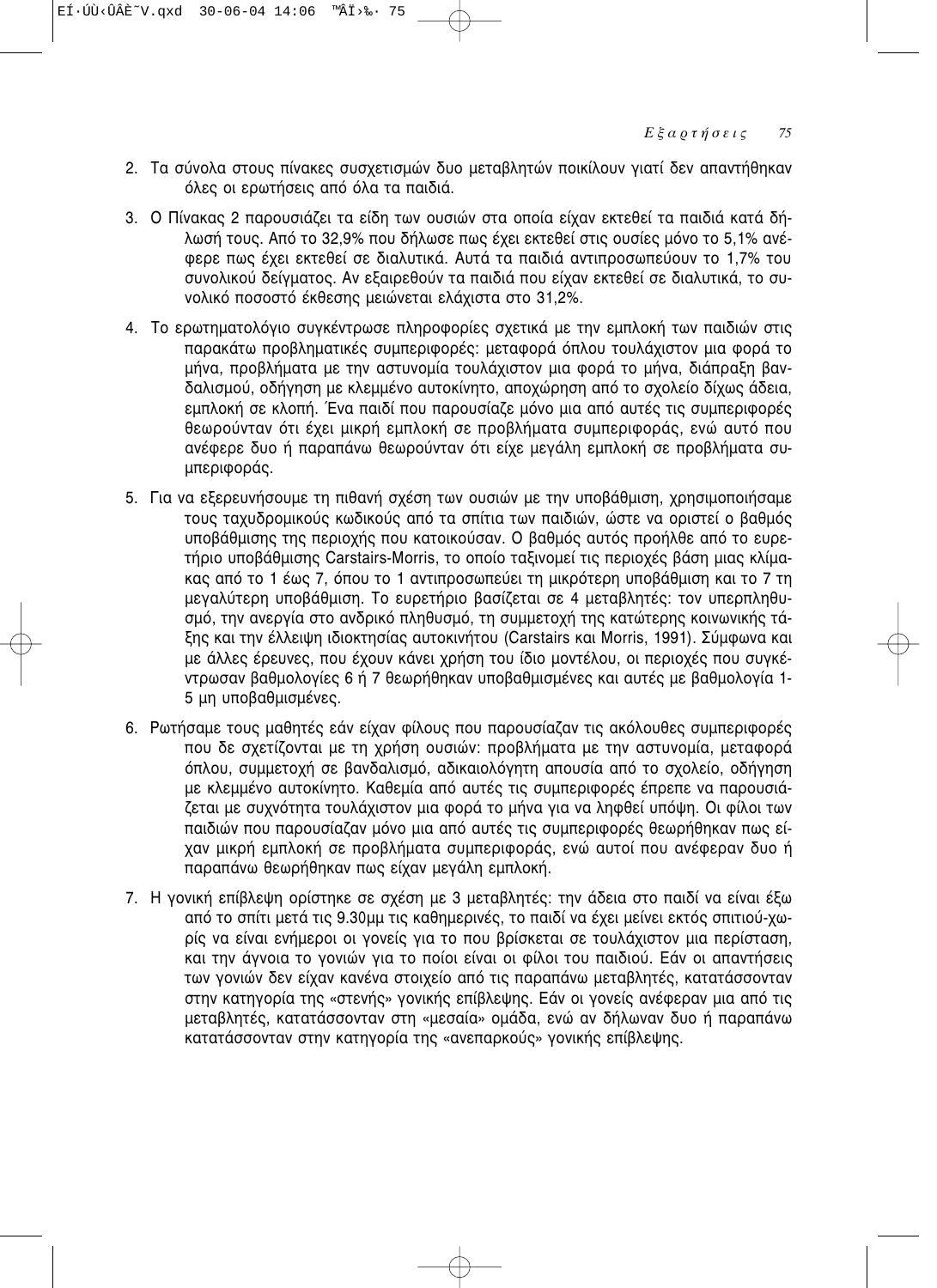### EYXAPIΣTIEΣ

Θα θέλαμε να ευχαριστήσουμε ιδιαίτερα τους νέους ανθρώπους που συμμετείχαν σε αυτήν τη μελέτη και τα σχολεία της Γλασκώβης και του New Castle, που συνεργάστηκαν νια αυτήν την έρευνα. Τα τμήματα εκπαίδευσης στο New Castle και τη Γλασκώβη παρείχαν επίσης σημαντική βοήθεια για τη διεξαγωγή της μελέτης. Θα θέλαμε επίσης να ευχαριστήσουμε τον Russell Ecob για τη βοήθειά του στην ανάλυση μιας προνενέστερης έκδοσης αυτού του άρθρου. Η έρευνα στην οποία βασίζεται αυτό το άρθρο χρηματοδοτήθηκε από το Τμήμα Υγείας, ως μέρος του ερευνητικού προγράμματος για την κατάχρηση ουσιών. Παράλληλα με τους Καθηνητές McIntosh και McKeganey, οι κύριοι συντελεστές που συμμετείχαν σε αυτήν τη μελέτη είναι οι: Δρ. Eilish Gilvarry, Σύμβουλος Ψυχιατρικής στο Πανεπιστήμιο του Newcastle and North Tyneside Alcohol and Drug Service; Καθηγητής Malcolm Hill, Διευθυντής στο Κέντρο μελέτης του παιδιού και της κοινωνίας του Πανεπιστήμιου της Γλασκώβης; Δρ. Paul McArdle, Ψυχίατρος παιδιών και εφήβων και Λέκτορας στο Πανεπιστήμιο του Newcastle upon Tyne και, Δρ. Steven McCarthy, Ερευνητικός ψυχολόγος στο Πανεπιστήμιο του Newcastle and North Tyneside Alcohol and Drug service. Ο James McIntosh χρηματοδοτήθηκε από το Robertson Trust. Οι απόψεις που παρουσιάζονται σε αυτό το άρθρο φέρουν την ευθύνη των συννραφέων και δε θα πρέπει να αποδίδονται στους φορείς χρηματοδότησης.

# $B$ ιβλιογραφία

- Bauman, K.E. and Ennett, S.T. (1996) 'On the importance of peer influence for adolescent drug use: commonly neglected considerations.' Addiction, 91, (2), 185-198.
- Brook, J. S., Whiteman, M., Gordon, A. S. and Brook, D. W. (1988) 'The Role of Older Brothers in Younger Brothers' Drug Use Viewed in the Context of Parent and Peer Influences. The Journal of Genetic Psychology, 151, 1, 59-75.
- Brook, J.S., Whiteman, M., Balka, E.B., and Hamburg, B.A. (1992) 'African-American and Puerto Rican drug use: Personality, familial and other environmental risk factors.' Genetic, Social and General Psychology Monographs. 118, 417-438.
- Brook,J., Brook, D., Gordon, A.S., Whiteman, M., Cohen, P. (1990) 'The Psychosocial Etiology of Adolescent Drug Use: A family interactional approach.' In, J. Horrocks (ed) Genetic, Social and General Psychology Monographs. Heldref Publications. Washington DC.
- Carstairs,V. and Morris, R. (1991) 'Deprivation and Health In Scotland. Aberdeen University Press. Aberdeen.
- Chilcoat, H. D. and Anthony, J. C. (1996) 'Impact of parent monitoring on initiation of drug use through late childhood.' Journal of American Child and Adolescent Psychiatry. 35, (1), 91-100.
- Coggans, N. and McKellar, S. (1994) 'Drug Use Amongst Peers: peer pressure or peer preference?' Drugs: education, prevention and policy. 1, (1), 15-26.
- Cohen, J. M. (1977) 'Sources of Peer Group Homogeneity.' Sociology of Education. 50, 227-241.
- De Wit, D. J. et al (1995) 'The Construction of Risk and Protective Factor Indices for Adolescent Alcohol and Other Drug Use.' Th Journal of Drug Issues. 25, (4), 837-863.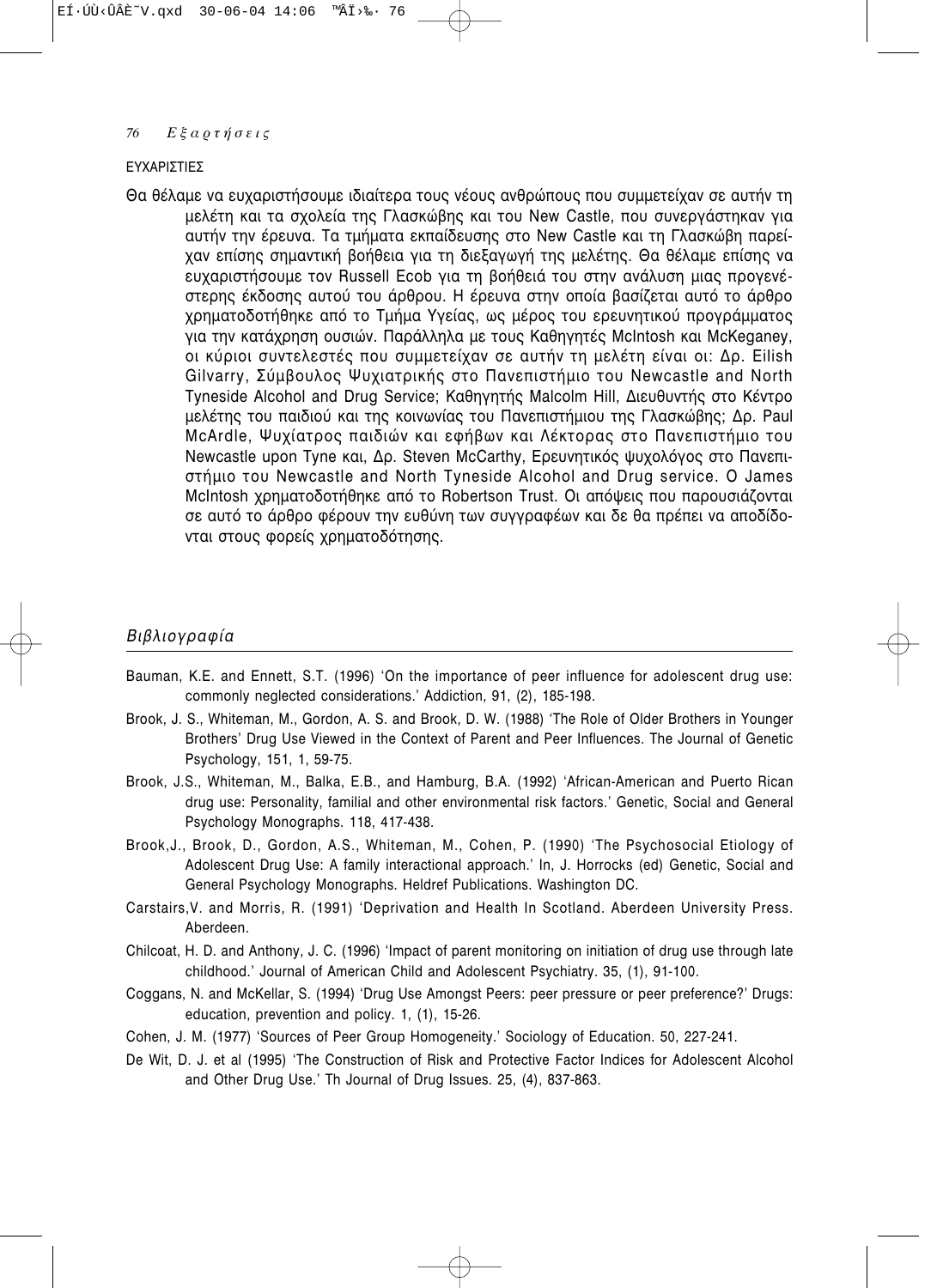- Elliott, D.S., Huizinga, D. and Ageton, S.S. (1985) 'Explaining Delinquency and drug use.' CA:Sage, Beverly Hills.
- Farrell, A. D. and White, K. S. (1998) ' Peer Influences and Drug Use Among Urban Adolescents: Family Structure and Parent-Adolescent Relationship as Protective Factors.' Journal of Consulting and Clinical Psychology. 66, (2), 248-258.
- Hart, L. and Hunt, N. (1997) ' Choosers Not Losers? 'Drug offers, peer influences and drug decisions amongst 11-16 year olds in West Kent.' Invicta Community Care NHS Trust, Maidstone, Kent.
- Hawkins, J. D., Catalano, R. F. and Miller, J.Y. (1992) 'Risk and Protective Factors For Alcohol and Other Drug Problems in Adolescence and Early Adulthood: Implications for Substance Abuse Prevention.' Psychological Bulletin. 112, (1), 64-105.
- Jessor,R and Jessor, S.L. (1977) 'Problem behaviour and Psychosocial development: a longitudinal study of youth.' Academic Press, New York.
- Kandel, D.B. (1986) 'Processes of peer influence in adolescence.' In, R. Gilbertstein ed. 'Development as action in context: Problem behaviour and normal youth development.' Springer-Verlag, New York, pp 203-228.
- Lavelle, T., Hammersley, R. and Forsyth, A. (1993) 'Is the 'addictive personality' merely delinquency?' Addiction Research 1, 27-37.
- McCardle, P., Wiegersma, A., Gilvarry, E., Kolte, B., McCarthy,S., Fitzgerald, M., Brinkley, A., Blom, M., Stoeckel, I., Pierolini, A., Michels, I., Johnson, R., Quensel, S. (2002) 'European adolescent substance use: the roles of family structure, function and gender. Addiction, 97, 3, 329-336.
- McKeganey, N. and Norrie, J (1999) 'Pre-teen Drug Misuse in Scotland.' Addiction Research. 7, (6), 493-507.
- McKeganey, N, McIntosh, J, MacDonald, F, Gilvarry, E, McHardle, P, McCarthy, S, Hill, M (2003) Pre-Teens and Illegal Drugs: Use, Offers, Exposure and Prevention. Report Submitted to the Department of Health.
- Merikangas, K. R., Rounsaville, B. J. and Prusoff, B. A. (1992) 'Familial factors in vulnerability to substance abuse. In M. D. Glantz and R. W. Pickens (Eds), Vulnerability to Drug Abuse. Washington D C, American Psychological Association.
- Miller, P., and Plant, M. (1996) 'Drinking, Smoking and Illicit Drug Use Among 15 and 16 Year Olds in The United Kingdom.' British Medical Journal, 313, 394-397.
- Oetting, E. R. and Beauvais, F. (1986) 'Peer cluster theory: drugs and the adolescent.' Journal of Counseling and Development. 65, 17-22.
- Plant, M. (1994) 'Drugs and Adolescence'. In J. Strang and M. Gossop eds. 'Heroin Addiction and Drug Policy: The British System. Oxford University Press. Oxford. pp 55-65.
- Piko, B. F. and Fitzpartick, K.M. (2002) 'Without Protection: Substance Use Among Hungarian Adolescents in High-Risk Settings.' Journal of Adolescent Health. 30, 463-466.
- Reed, M. D. and Rowntree, P. W. (1997) 'Peer Pressure and Adolescent Substance Use.' Journal of Quantitative Criminology, 13, (2), 143-180.
- Sheppard, M. A., Wright, D. and Goodstadt, M. S. (1985) 'Peer pressure and drug use: exploding the myth.' Adolescence. 20, (80), 949-958.
- Weinberg, N.Z., Rahdert, E., Colliver, J.D,, Glantz, M.D. (1998) 'Adolescent substance abuse: a review of the past 10 years.' Journal of the American Academy of Child and Adolescent Psychiatry. 37(3), 252-261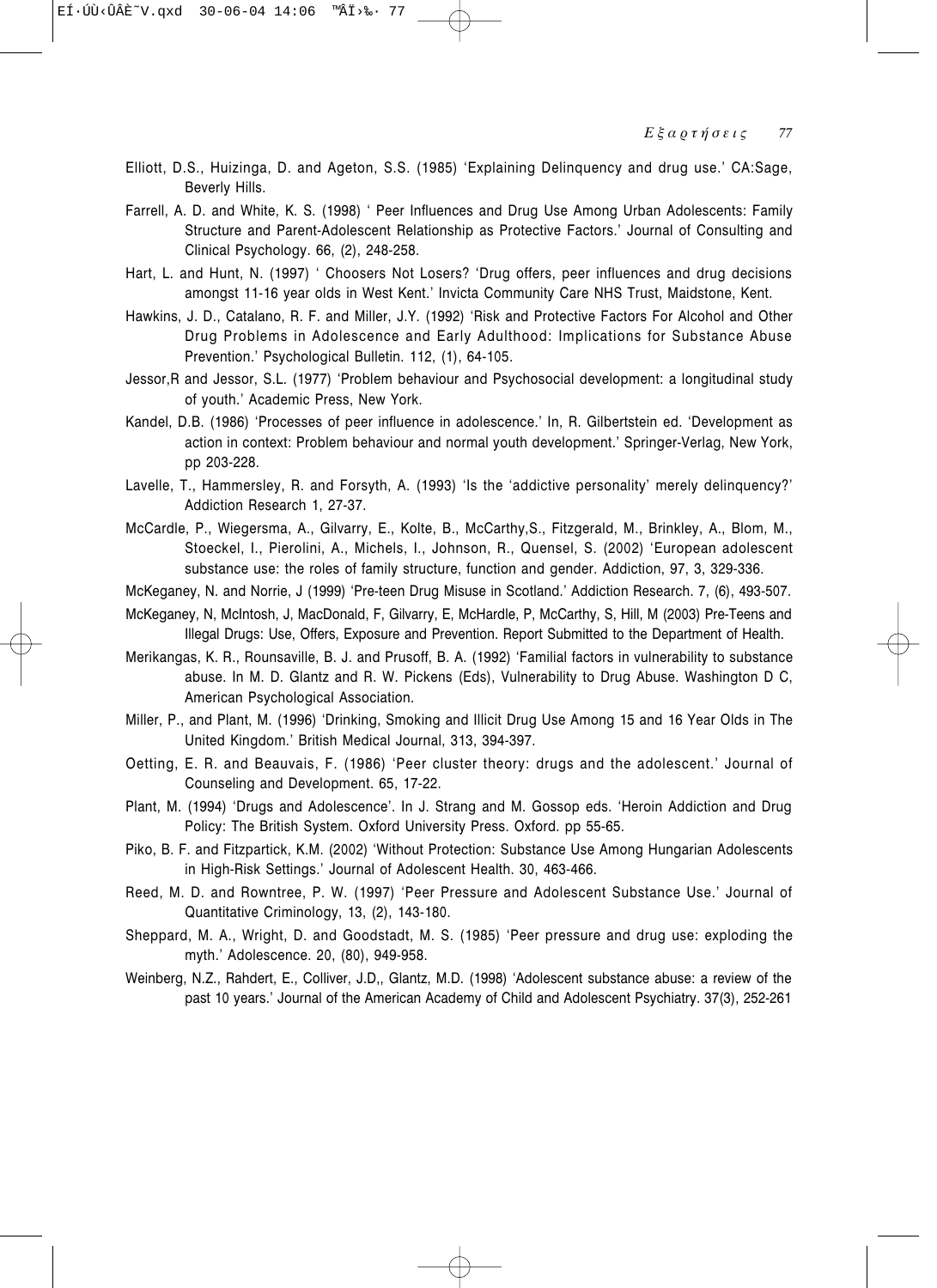# Η ΧΡΗΣΗ ΚΑΝΝΑΒΗΣ ΚΑΙ ΟΙ ΣΧΟΛΙΚΕΣ ΕΠΙΔΟΣΕΙΣ\*

DAVID M. FERGUSSON, L. JOHN HORWOOD AND ANNETTE L. BEAUTRAIS

Μετάφραση ΓΕΩΡΓΙΑ ΧΡΙΣΤΟΦΙΛΗ Translation GEORGIA CHRISTOFILL

# Περίληψη

- Στόχοι: Να διερευνηθεί η σχέση μεταξύ της χρήσης κάνναβης από εφήβους/νεαρούς ενήλικες και της σχολικής επίδοσης.
- Σχεδιασμός: Συγκεντρώθηκαν στοιχεία σε μια μακροχρόνια μελέτη 25 ετών, σχηματίζοντας συστάδα κατά τη γέννηση 1.265 παιδιών στη Νέα Ζηλανδία.
- Μετρήσεις: Στις αναλύσεις των μετρήσεων συμπεριλήφθηκαν: α) η συχνότητα της χρήσης κάνναβης στην εφηβεία και στα πρώτα χρόνια της ενήλικης ζωής (15-25 χρόνια), β) τα επίπεδα σχολικών επιδόσεων ως την ηλικία των 25 ετών, γ) η εκτίμηση των κοινωνικών, οικογενειακών και ατομικών χαρακτηριστικών πριν την ηλικία των 16 ετών.
- Ευρήματα: Η αυξανόμενη χρήση κάνναβης σχετίστηκε με τον αυξημένο κίνδυνο διακοπής του σχολείου χωρίς ουσιαστικές γνώσεις, με αποτυχία για εισαγωγή στο πανεπιστήμιο και αποτυχία απόκτησης πανεπιστημιακού τίτλου. Ο συσχετισμός της χρήσης κάνναβης και της διακοπής του σχολείου χωρίς ουσιαστικές γνώσεις εξακολούθησε και μετά το σχολείο για άλλους παράγοντες. Όταν έγιναν οι αναλύσεις για τα προϋπάρχοντα επίπεδα χρήσης κάνναβης δεν βρέθηκαν στοιχεία που να υποστηρίζουν την ύπαρξη αντίθετης πορείας σύμφωνα με την οποία οι χαμηλές εκπαιδευτικές επιτεύξεις οδηγούν σε αυξημένη χρήση κάνναβης.
- Συμπεράσματα: Τα ευρήματα υποστηρίζουν την άποψη ότι η χρήση κάνναβης μπορεί να συμβάλει στη μείωση των σχολικών επιδόσεων στους νέους. Αυτό είναι πιθανό να καθρεφτίζει τις επιρροές του κοινωνικού περιβάλλοντος μέσα στο οποίο γίνεται η χρήση της κάνναβης κι όχι κάποιο άμεσο αποτέλεσμα της κάνναβης στη γνωσιακή ικανότητα ή το κίνητρο.

Λέξεις κλειδιά: κάνναβη, σχολική επίδοση, μακροχρόνια έρευνα.

# ΕΙΣΑΓΩΓΗ

Τις τελευταίες δεκαετίες ολοένα και περισσότερες έρευνες πραγματοποιούνται σχετικά με την επικράτηση, τους συσχετισμούς και τις συνέπειες από τη χρήση κάνναβης. Αυτή η έρευνα έχει ξεκινήσει από τις ανησυχίες για τα αυξημένα ποσοστά χρήσης κάνναβης σε πολλές κοινωνίες και την συνεπαγόμενη δημόσια συζήτηση σχετικά με τα πλεονεκτήματα και τις ευθύνες της νομοθεσίας ή της αποποινικοποίησης της κάνναβης. Καθώς τα ευρήματα έχουν συσσωρευθεί, υπάρχουν αυξημένες ενδείξεις που υποδη-

<sup>\*</sup> Τίτλος Πρωτοτύπου: "Cannabis and educational achievement", Addiction, Volume 98, Number 12, December 2003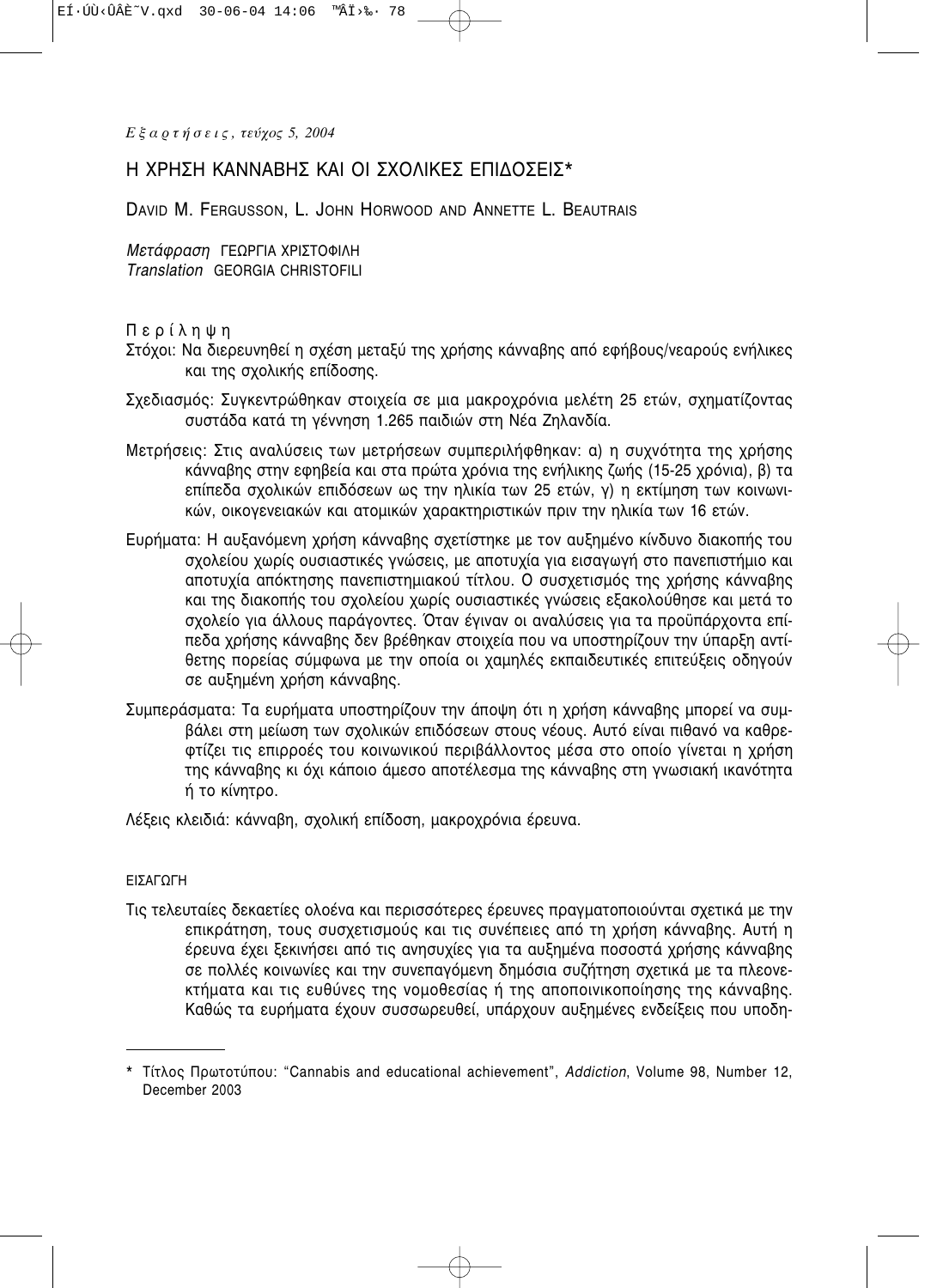λώνουν ότι η σοβαρή χρήση και η κατάχρηση της κάνναβης μπορεί να έχει πολλές αρνητικές συνέπειες για την προσωπική λειτουργικότητα του ατόμου και για την υγεία του (βλέπε, για παράδεινμα, 1-4).

- Ένας χώρος που χρήζει περαιτέρω διερεύνησης αφορά τις σχέσεις ανάμεσα στην κάνναβη και τις σχολικές επιδόσεις. Αρκετές έρευνες έχουν βρει ότι οι νέοι που κάνουν χρήση κάνναβης συνήθως χαρακτηρίζονται από χαμηλά επίπεδα επιδόσεων στο σχολείο, συμπεριλαμβανομένων των παρακάτω: χαμηλότεροι μέσοι όροι βαθμών, αρνητική στάση απέναντι στο σχολείο, μειωμένη ικανοποίηση από το σχολείο, χαμηλές επιδόσεις στο σχολείο, υψηλά ποσοστά απουσιών, υψηλότερα ποσοστά αποβολών από το σχολείο και υψηλότερα ποσοστά διακοπής του σχολείου (5-12). Όπως είναι αναμενόμενο από αυτά τα αποτελέσματα, οι νέοι που κάνουν χρήση κάνναβης αντιμετωπίζουν επίσης υψηλότερο κίνδυνο για προβλήματα ανεργίας (11, 13-15). Ωστόσο, πολύ λίγες είναι οι έρευνες που έχουν εξετάσει τέτοια ζητήματα και οι περισσότερες μελέτες έχουν επικεντρωθεί στις χαμηλές ακαδημαϊκές επιδόσεις των μαθητών δευτεροβάθμιας εκπαίδευσης. Λίγα είναι τα στοιχεία για τη χρήση κάνναβης και τις ευκαιρίες και τις επιδόσεις στην τριτοβάθμια εκπαίδευση. Τα ευρήματα που περιγράφονται παραπάνω είναι σαφές πως υποδεικνύουν την πιθανότητα η σοβαρή χρήση ή η κατάχρηση κάνναβης να είναι παράγοντας αποθαρρυντικός όσον αφορά τις επιδόσεις στο σχολείο και να αυξάνει τον κίνδυνο της ανεργίας.
- Υπάρχουν τουλάχιστον δύο δρόμοι μέσα από τους οποίους η χρήση κάνναβης μπορεί να οδηνήσει σε χαμηλές επιδόσεις στο σχολείο, η διακοπή του σχολείου και ο αυξημένος κίνδυνος ανεργίας. Κατ'αρχήν η τακτική χρήση κάνναβης προϋποθέτει ότι το άτομο θα αναπτύξει ένα δίκτυο ομοτίμων και επαφών για να μπορεί να βρίσκει την κάνναβη και να κάνει χρήση. Αυτό ενδεχομένως δείχνει ότι, ως αποτέλεσμα των επαφών με δίκτυα ομοτίμων ή άλλων που κάνουν χρήση ουσιών, οι νέοι που κάνουν σοβαρή ή τακτική χρήση κάνναβης αποκτούν αυτό που ο Kandel και οι συνεργάτες του (14) έχουν περιγράψει ως «αντισυμβατική» στάση. Αυτή η στάση ίσως ενθαρρύνει τους νέους να αποφεύγουν την προσωπική επένδυση στην εκπαίδευση και να επιλέγουν διαφορετικό τρόπο ζωής. Κατά δεύτερον, ίσως η σοβαρή χρήση κάνναβης να οδηγεί σε γνωσιακές ελλείψεις και έλλειψη κινητοποίησης που δημιουργούν εμπόδια στην πλήρη συμμετοχή στην εκπαίδευση και άρα οδηγούν σε μειωμένες επιδόσεις στο σχολείο (4, 9, 16, 17). Και οι δύο περιπτώσεις θα μπορούσαν να δημιουργήσουν μια κατάσταση κατά την οποία η σοβαρή χρήση κάνναβης οδηνεί σε αυξημένα ποσοστά μειωμένης επίδοσης στο σχολείο.
- Ωστόσο υπάρχουν εναλλακτικές εξηγήσεις για τις σχέσεις μεταξύ της χρήσης κάνναβης και των μειωμένων επιδόσεων στην εκπαίδευση. Πιο συγκεκριμένα, είναι πιθανόν ότι οι συσχετισμοί μεταξύ της χρήσης κάνναβης και των μειωμένων επιδόσεων στην εκπαίδευση να μην είναι αιτιακοί και να προκύπτουν ως συνέπεια των παραγόντων επιλογής που σχετίζονται με τη χρήση κάνναβης και τις μειωμένες επιδόσεις στην εκπαίδευση. Έχει κατανραφεί, για παράδεινμα, ότι οι νέοι που κάνουν σοβαρή ή τακτική χρήση κάνναβης έχουν ορισμένα χαρακτηριστικά τα οποία προϋπήρχαν της έναρξης της χρήσης κάνναβης, μπορεί για παράδειγμα να είναι κοινωνικά μειονεκτούντες, να είχαν βιώσει αντιξοότητες στην παιδική τους ηλικία, να είχαν προβλήματα συμπεριφοράς από νωρίς και να συναναστρέφονται με παρεκκλίνοντες ομότιμους (8,18, 19). Ίσως φανεί ότι αυτά τα χαρακτηριστικά αυξάνουν τον κίνδυνο για χαμηλές επιδόσεις στην εκπαίδευση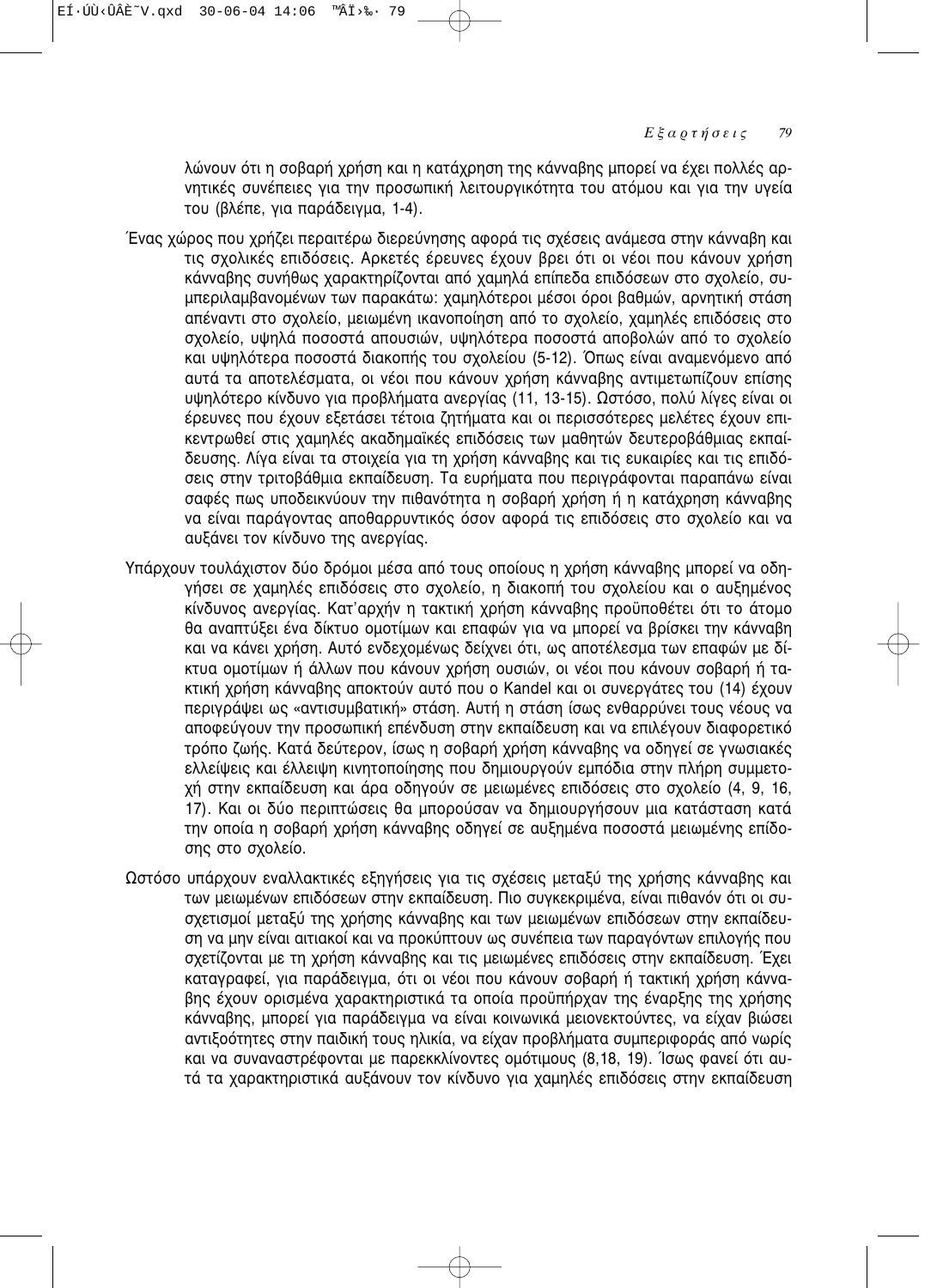### $80^{\circ}$  $E$ ξαρτήσεις

στο μέλλον. Εάν ισχύει αυτό, τότε ο συσχετισμός μεταξύ της χρήσης κάνναβης και των χαμηλών επιδόσεων στην εκπαίδευση μπορεί απλά να αντανακλά το γεγονός ότι οι ίδιοι παράνοντες κινδύνου και οι διαδικασίες της ζωής που ενθαρρύνουν τη χρήση κάνναβης, ενθαρρύνουν και τις χαμηλές επιδόσεις στην εκπαίδευση.

- Μια τρίτη εξήγηση είναι ότι η εμπειρία αποτυχιών στην εκπαίδευση και οι μειωμένες εκπαιδευτικές επιδόσεις μπορεί να ενθαρρύνουν τη χρήση κάνναβης προκαλώντας αντίθετο αιτιακό συσχετισμό, κατά τον οποίο η χρήση κάνναβης αποτελεί συνέπεια των μειωμένων επιδόσεων στην εκπαίδευση. Αν και είναι πάντα δύσκολο να καθοριστεί η κατεύθυνση της αιτιακής σχέσης βάσει των στοιχείων των συσχετισμών, μια προσέγγιση για τη διερεύνηση αυτού του ζητήματος είναι αυτή της χρονικής ακολουθίας των γεγονότων για να οριστεί εάν η χρήση κάνναβης προηγήθηκε της διακοπής από το σχολείο. Υπάρχουν ενδείξεις ότι οι νέοι που έκαναν σοβαρή χρήση κάνναβης πριν διακόψουν το σχολείο, αντιμετώπιζαν αυξημένο κίνδυνο διακοπής του σχολείου και αυτό ενισχύει την άποψη ότι η χρήση κάνναβης αυξάνει τον κίνδυνο για χαμηλές εκπαιδευτικές επιδόσεις ενώ οι ενδείξεις αυξημένης χρήσης κάνναβης μετά τη διακοπή της δευτεροβάθμιας εκπαίδευσης υποδηλώνουν αντίστροφη αιτιακή διαδικασία κατά την οποία η διακοπή από το σχολείο ενθαρρύνει τη χρήση κάνναβης.
- Σε αυτό το πλαίσιο, αυτό το άρθρο αναφέρει τα αποτελέσματα μιας μελέτης των σχέσεων μεταξύ της χρήσης κάνναβης και των χαμηλών εκπαιδευτικών επιδόσεων σε μια μελέτη ατόμων στη Νέα Ζηλανδία που ομαδοποιήθηκαν κατά τη γέννησή τους και παρακολουθήθηκαν ως την ηλικία των 25 ετών. Οι συνκεκριμένοι στόχοι αυτής της έρευνας ήταν:
	- 1. Να καταγράψει τους συσχετισμούς ανάμεσα στη χρήση κάνναβης και τη συνεπαγόμενη μειωμένη επίδοση στην εκπαίδευση, συμπεριλαμβανομένων των παρακάτω: διακοπή στη δευτεροβάθμια εκπαίδευση, αποτυχία εισαγωγής στο πανεπιστήμιο και αποτυχία απόκτησης πανεπιστημιακού τίτλου ακόμη και μετά την εισαγωγή στην τριτοβάθμια εκπαίδευση. Για κάθε αποτέλεσμα το άρθρο εξετάζει το βαθμό στον οποίο το αποτέλεσμα μπορούσε να προβλεφθεί από τους τρόπους χρήσης κάνναβης που προϋπήρχαν του αποτελέσματος.
	- 2. Να προσαρμόσει τυχόν συσχετισμούς ανάμεσα στη χρήση κάνναβης και τη μειωμένη επίδοση στην εκπαίδευση για ενδεχομένως διάφορους παράγοντες οι οποίοι μπορεί να σχετίζονται τόσο με τη χρήση κάνναβης όσο και με τα επίπεδα των επιδόσεων στην εκπαίδευση.
	- 3. Να διερευνήσει το βαθμό στον οποίο υπάρχουν ενδείξεις για αντίστροφη αιτιότητα κατά την οποία η αποτυχία στην εκπαίδευση οδήγησε σε αυξημένη χρήση κάνναβης.

# ΜΕΘΟΔΟΛΟΓΙΑ

# Συμμετέχοντες

Τα στοιχεία που περιγράφονται σε αυτή την αναφορά συγκεντρώθηκαν κατά τη διάρκεια της μελέτης Christchurch Health and Development Study (CHDS). Η μελέτη αυτή είναι μακροχρόνια σε ένα δείγμα 1.265 μη επιλεγμένων παιδιών που ομαδοποιήθηκαν κατά τη γέννησή τους (635 αντρών, 630 γυναίκες) σε μια περίοδο 4 μηνών στα μέσα του έτους 1977 στο Christchurch της Νέας Ζηλανδίας, μια αστική περιοχή. Αυτή η ομάδα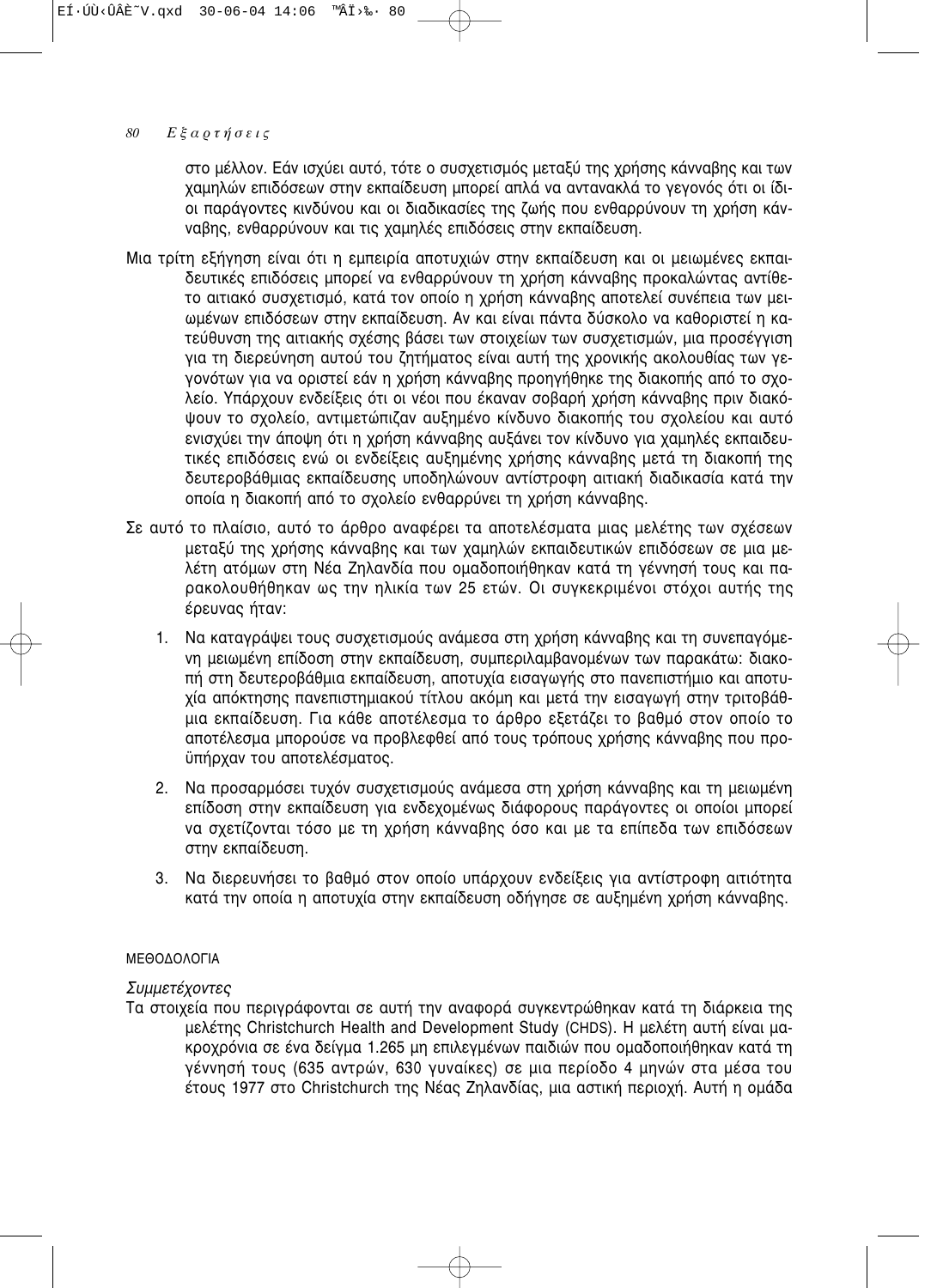παιδιών μελετήθηκε στη γέννηση, στους τέσσερις μήνες, στο ένα έτος και ανά έτος ως την ηλικία των 16 ετών, και μετά ξανά στην ηλικία των 18, 21 και 25 ετών. Επισκόπηση των σχεδιασμών της μελέτης και της μεθοδολογίας έχει δοθεί παραπάνω (20,21). Στην ανάλυση χρησιμοποιήθηκαν οι ακόλουθες μετρήσεις.

# **ΜΕΤΡΗΣΕΙΣ**

# *Xρήση κάνναβης*

- Σε κάθε εκτίμηση από την ηλικία των 15-25 ετών τα μέλη του δείγματος συμμετείχαν σε μια ερευνητική δομημένη συνέντευξη διάρκειας 1-2 ωρών όπου εξετάζονταν διάφορες πλευρές του ιστορικού της ζωής του ατόμου, η ψυχική υγεία και η ψυχοκοινωνική προσαρμογή από την τελευταία εκτίμηση. Ως μέρος αυτής της εκτίμησης, τα νεαρά άτομα ρωτούνταν σχετικά με τη χρήση κάνναβης, συμπεριλαμβανομένης της συχνότητας της χρήσης από την τελευταία συνέντευξη και των προβλημάτων που σχετίζονταν με τη χρήση κάνναβης. Πιο συγκεκριμένα, τα μέλη του δείγματος κλήθηκαν να αποτιμήσουν τον αριθμό των καταστάσεων στις οποίες είχαν κάνει χρήση κάνναβης στη διάρκεια των 12 μηνών που μεσολαβούσαν μεταξύ των συνεντεύξεων. Έτσι στην ηλικία των 15 ετών αποτιμήθηκε η συχνότητα της χρήσης κάνναβης για την περίοδο των 14-15 ετών, στην ηλικία των 16 ετών για την περίοδο των 15-16 ετών. στην ηλικία των 18 ετών για τις περιόδους 16-17 και 17-18 ετών, στην ηλικία των 21 ετών για τις περιόδους 18-19, 19-20 και 20-21 ετών και στην ηλικία των 25 ετών για τις περιόδους 21-22, 22-23, 23-24 και 24-25 ετών. Ως την ηλικία των 21 ετών οι συμμετέχο-VΤες καλούνταν να υπολογίσουν τους απόλυτους αριθμούς των περιπτώσεων κατά τις οποίες είχαν κάνει χρήση κάνναβης κάθε χρόνο. Μετά την ηλικία των 21 ετών οι εκτιμήσεις για κάθε έτος κωδικοποιήθηκαν σε διαστήματα: δεν έκανα ποτέ, έκανα χρήση μία ή δύο φορές μόνο, έκανα λιγότερο από μηνιαία χρήση, μηνιαία, τουλάχιστον εβδομαδιαία χρήση, αρκετές φορές την εβδομάδα, καθημερινά, αρκετές φορές την ημέρα. Για τους σκοπούς της παρούσας ανάλυσης, αυτές οι κατηγορίες ερμηνεύτηκαν σε κατά προσέγγιση μετρήσεις σχετικά με την ετήσια συχνότητα χρήσης. Με αυτό τον τρόπο τα στοιχεία που συγκεντρώθηκαν μας έδωσαν μια εικόνα για τη συχνότητα της χρήσης που ανέφερε το άτομο για κάθε έτος από τα 14 έως τα 25 χρόνια του. Για τους σκοπούς της παρούσας ανάλυσης, αυτές οι πληροφορίες χρησιμοποιήθηκαν με δύο τρόπους:
	- Ι) Οι μετρήσεις για τη συνολική συχνότητα της χρήσης κάνναβης που κάνει το άτομο από την ηλικία των 14 έως τις ηλικίες των 16, 18 και 20 ετών φτιάχτηκαν αθροίζοντας τα στοιχεία από την αναφερόμενη ετήσια συχνότητα στις ηλικιακές περιόδους 14-16, 14-18 και 14-20. αυτές οι μετρήσεις χρησιμοποιήθηκαν για να διερευνηθούν οι σχέσεις ανάμεσα στη συχνότητα χρήσης μέχρι μια ηλικία και οι μετρήσεις των μετέπειτα εκπαιδευτικών επιδόσεων.
	- II) Για να γίνει μια εκτίμηση της συσσωρευτικής συχνότητας της χρήσης κάνναβης που κάνει το άτομο από την ηλικία των 17-25 ετών, τα στοιχεία από την αναφερθείσα ετήσια συχνότητα της χρήσης κάνναβης αθροίστηκαν για το διάστημα από τα 17-25 έτη. Aυτή η μέτρηση χρησιμοποιήθηκε για να διερευνηθεί η σχέση μεταξύ της διακοπής του σχολείου (διακοπή σχολείου χωρίς την απόκτηση τίτλου) και της μετέπειτα χρήσης κάνναβης.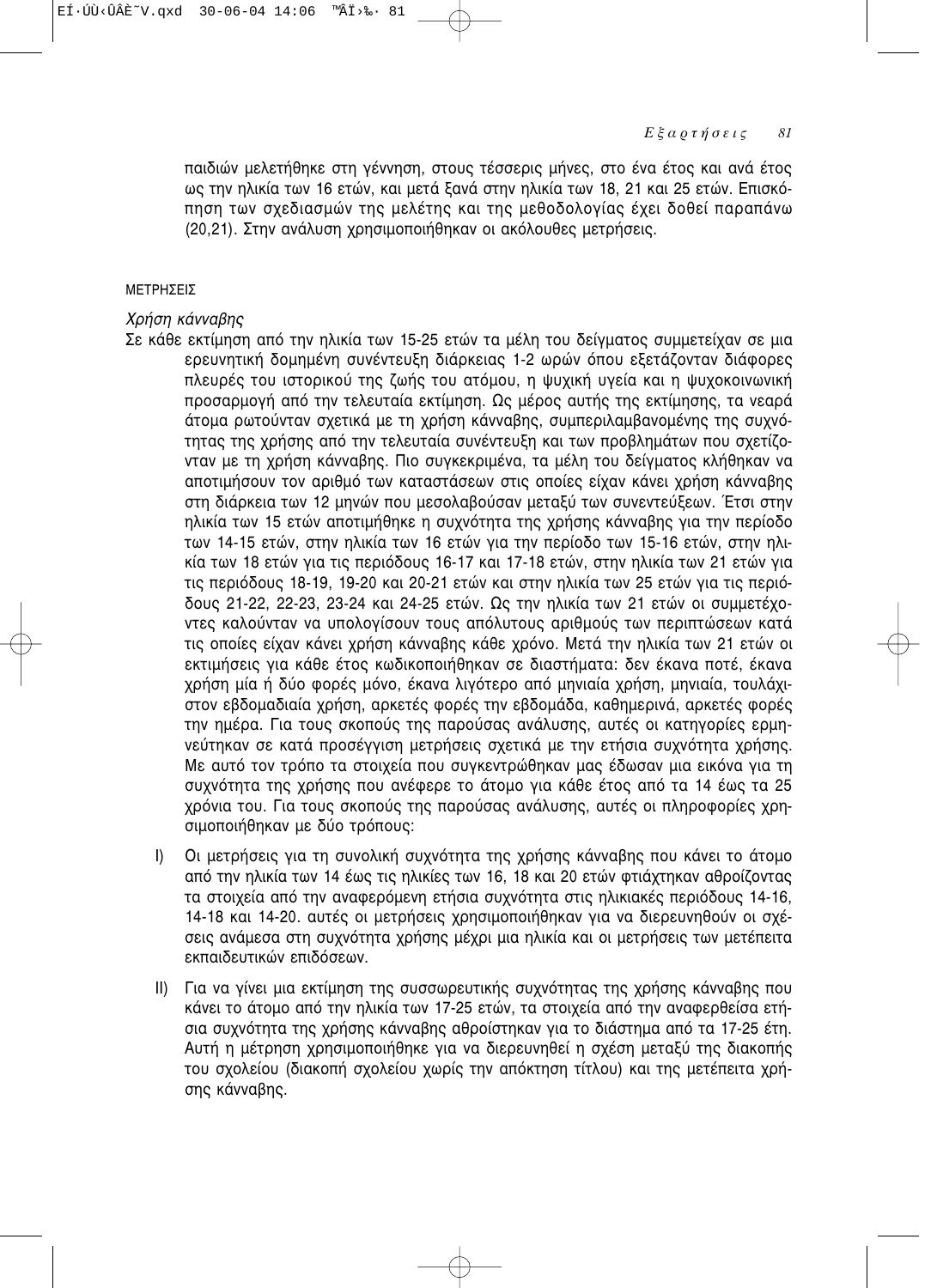### *82 <i>Eξαρτήσεις*

# *Eκπαιδευτικά αποτελέσματα*

- Ως μέρος της αξιολόγησης που πραγματοποιήθηκε στις ηλικίες 18, 21 και 25 ετών, τα μέλη του δείνματος ρωτήθηκαν για την πορεία τους στην εκπαίδευση από την προηγούμε-Vη αξιολόγηση. Στην ηλικία των 18 ετών οι συμμετέχοντες ρωτήθηκαν για τις επιδόσεις τους στη δευτεροβάθμια εκπαίδευση, συμπεριλαμβανομένης της επιτυχίας στις εξετάσεις, των βαθμών που επιτεύχθηκαν και της ηλικίας διακοπής του σχολείου. Στην ηλικία των 21 και 25 ετών, οι πληροφορίες αφορούσαν την εκπαίδευση και κατάρτιση μετά το σχολείο, συμπεριλαμβανομένης της εγγραφής στο πανεπιστήμιο και σε άλλα εκπαιδευτικά ιδούματα τριτοβάθμιας εκπαίδευση και των λεπτομερειών σχετικά με τα προσόντα που αποκτήθηκαν. Αυτές οι πληροφορίες χρησιμοποιήθηκαν για την κατασκευή τριών μετρήσεων εκπαιδευτικών επιδόσεων:
	- I) Διακοπή του σχολείου πριν την απόκτηση πτυχίου. Στην ηλικία των 18 ετών οι πληροφορίες που συγκεντρώθηκαν αφορούσαν τις επιδόσεις του ατόμου στις εξετάσεις για το Σχολικό Απολυτήριο. Το Σχολικό Απολυτήριο περιλαμβάνει μια σειρά εξετάσεων σε εθνικό επίπεδο που τα παιδιά της Νέας Ζηλανδίας μπορούν να δώσουν στο τέλος του τρίτου έτους της δευτεροβάθμιας εκπαίδευσης, συνήθως στην ηλικία των 15-16 ετών. Συνήθως, οι μαθητές εξετάζονται σε 4-6 μαθήματα. Τα γραπτά τους Βαθμολονούνται σε μια κλίμακα από το Α έως το Ε, με βαθμό Γ ή υψηλότερο να είναι η βάση για να περάσουν οποιοδήποτε μάθημα. Για τις ανάγκες αυτής της ανάλυσης, τα μέλη του δείγματος που είχαν εγκαταλείψει το σχολείο στην ηλικία των 18 ετών χωρίς να έχουν πάρει τη βάση σε κανένα μάθημα στις εξετάσεις για το Σχολικό Απολυτήριο θεωρήθηκε ότι διέκοψαν το σχολείο χωρίς τίτλο σπουδών. Συνολικά 18,7% (170/910) του δείγματος ικανοποιούσε αυτό το κριτήριο.
	- ΙΙ) Εγγραφή στο πανεπιστήμιο. Τα μέλη του δείγματος θεωρήθηκαν εγγεγραμμένα στο πανεπιστήμιο εάν μέχρι την ηλικία των 21 ετών ανέφεραν εγγραφή σε πανεπιστημιακό ή τεχνολογικό ίδρυμα. Μόλις λίγο περισσότερο από το ένα τρίτο (34,3%, 306/893) των συμμετεχόντων ικανοποίησαν αυτό το κριτήριο. (Όσοι είχαν γραφτεί στο πανεπιστήμιο ως την ηλικία των 21 ετών, αποτελούσαν το 95% όσων θα γράφονταν τελικά σε κάποια σχολή ως την ηλικία των 25 ετών).
	- III) Απόκτηση πανεπιστημιακού τίτλου. Τα μέλη του δείγματος που ανέφεραν ως την ηλικία των 25 ετών ότι είχαν αποκτήσει πτυχίο πανεπιστημίου από πανεπιστημια-Κό ή τεχνολογικό ίδρυμα θεωρήθηκε πως είχαν αποκτήσει πανεπιστημιακό τίτλο: 26,6% (231/870) των μελών του δείγματος ικανοποιούσε αυτό το κριτήριο.

# $\Delta$ ιάφοροι παράγοντες

Για να ελεγχθούν οι συσχετισμοί μεταξύ της συχνότητας της χρήσης κάνναβης και των μετρήσεων των εκπαιδευτικών επιδόσεων για πιθανή σύγχυση από άλλους κοινωνικούς, οικογενειακούς και μεμονωμένους παράγοντες, επιλέχθηκε μια σειρά μετρήσεων από τη βάση δεδομένων της μελέτης. Αυτοί οι παράγοντες επιλέχτηκαν με βάση ότι περιέγραφαν τις εμπειρίες της παιδικής ηλικίας του ατόμου πριν από την ηλικία των 16 ετών και ήταν γνωστό ότι συνδέονταν είτε με τη χρήση κάνναβης είτε με τις εκπαιδευτικές επιδόσεις.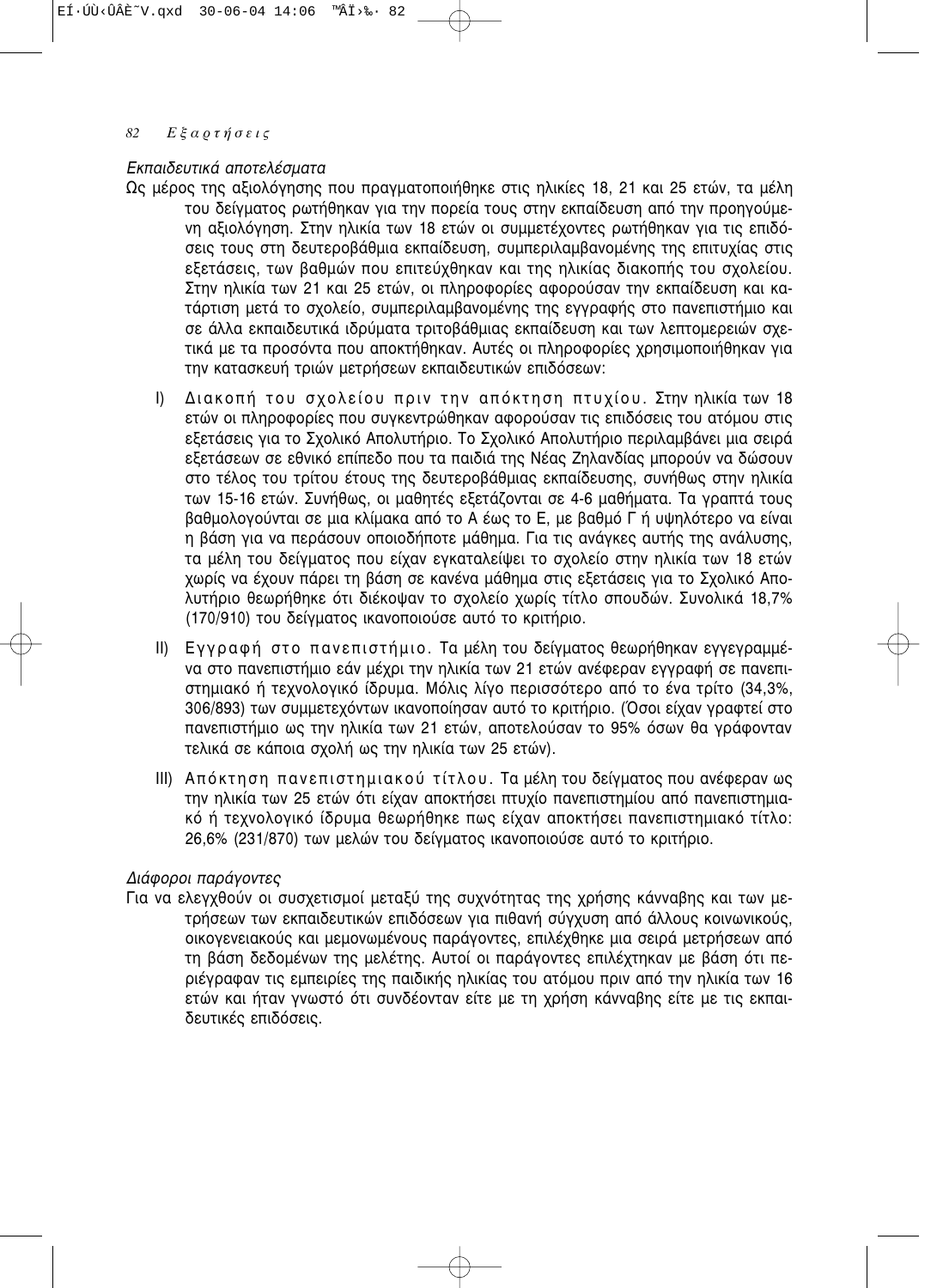# *Κοινωνιοδημογραφικοί παράγοντες*

- Ι) Ηλικία της μητέρας. Η ηλικία της μητέρας εκτιμήθηκε καθόλη τη διάρκεια από τη γέννηση του παιδιού (μέση ηλικία = 25.8, SD = 4.9, διακύμανση = 15-47).
- ΙΙ) Η εκπαίδευση της μητέρας ταξινομήθηκε σε τρία επίπεδα βάσει του υψηλότερου επιπέδου εκπαιδευτικών επιδόσεων που αναφέρθηκε κατά τη γέννηση του παιδιού. Η ταξινόμηση είχε ως εξής: 1= κανένα επίσημο προσόν (51,2% του δείγματος),  $2=$  γυμνάσιο (30,3%), 3= τριτοβάθμια εκπαίδευση (18,6%).
- ΙΙΙ) Η κοινωνικοοικονομική κατάσταση της οικογένειας. Η κοινωνικοοικονομική κατάσταση της οικογένειας αξιολογήθηκε κατά τη γέννηση του παιδιού χρησιμοποιώντας την κλίμακα επαγγελματικής θέσης για τη Νέα Ζηλανδία των Elley και Irving (22). Αυτή η κλίμακα ταξινόμησε τις οικογένειες σε έξι κατηγορίες βάσει του επαγγέλματος του πατέρα. Για τους σκοπούς της παρούσας ανάλυσης αυτός ο δείκτης μειώθηκε σε ταξινόμηση 3 επιπέδων: 1= επαγγελματίας, διευθυντικό στέλεχος (20,2% του δείγματος), 2= υπάλληλος, τεχνικός, ειδικευμένος (52,8%) 3= ημιειδικευμένος, ανειδίκευτος, άνεργος (27,0%). Οι οικογένειες στις οποίες δεν υπήρχε αρσενικός γονέας και οι οικογένειες των οποίων η ευημερία εξαρτιόταν από την πρόνοια ταξινομήθηκαν ως επίπεδο 3, βάσει των χαμηλών εισοδημάτων τους.

# *Μετρήσεις λειτουργικότητας της οικογένειας*

- Ι) Ο Αλλαγές των γονέων. Ως τμήμα των ετήσιων αξιολογήσεων από την ηλικία του 1 έτους έως τα 16 έτη, οι γονείς ρωτήθηκαν σχετικά με τις αλλαγές στη σύνθεση της οι-Κογένειας και τη θέση του παιδιού στην οικογένεια κατά τη διάρκεια των προηγούμενων 12 μηνών. Αυτές οι πληροφορίες χρησιμοποιήθηκαν για να δημιουργηθεί μια κλίμακα μέτρησης της οικογενειακής αστάθειας κατά τη διάρκεια της παιδικής ηλικίας βάσει υπολογισμού του αριθμού των αλλαγών που έκαναν οι νονείς και που βίωσε το παιδί από τη γέννηση έως την ηλικία των 16 ετών. Οι αλλαγές περιελάμβαναν όλες τις αλλαγές που προήλθαν από χωρισμό/διαζύγιο των γονιών, συμφιλίωση, δεύτερο γάμο, θάνατο, υιοθέτηση/επιμέλεια και άλλες. Συνολικά, 36% του δείγματος είχε βιώσει τουλάχιστον μια αλλαγή ως την ηλικία των 16 ετών (μέση αλλαγή= 1,3, SD= 2,5, διακύμανση= 0-20).
- II) Σεξουαλική κακοποίηση στην παιδική ηλικία. Στην ηλικία των 18 ετών, τα μέλη του δείγματος ρωτήθηκαν σχετικά με την έκθεσή τους σε σεξουαλική κακοποίηση κατά την παιδική ηλικία και πριν την ηλικία των 16 ετών. Αυτές οι ερωτήσεις συμπεριλάμβαναν συγκεκριμένα διευκρινήσεις σχετικά με την έκθεση σε μια σειρά 15 ανεπιθύμητων σεξουαλικών εμπειριών κατά τη διάρκεια της παιδικής ηλικίας. Αυτές οι εμπειρίες ποικίλλουν από επεισόδια κακοποίησης χωρίς επαφή (π.χ. άσεμνη έκθεση, δημόσιος αυνανισμός) έως επεισόδια που εμπεριείχαν σεξουαλικές θωπείες ή άλλες μορφές σεξουαλικής επαφής, επεισόδια που εμπεριείχαν απόπειρα ή επιτυχημένη στοματική, πρωκτική ή κολπική σεξουαλική επαφή. Οι συμμετέχοντες που ανέφεραν έκθεση σε ανεπιθύμητες σεξουαλικές εμπειρίες στην παιδική τους ηλικία κλήθηκαν να απαντήσουν σε μια επιπλέον σειρά ερωτήσεων σχετικά με το βαθμό και τη φύση της εμπειρίας της κακοποίησης καθώς και τα χαρακτηριστικά του δράστη (23). Οι ίδιες ερωτήσεις επαναλήφθηκα στην ηλικία των 21 ετών. Για τους σκοπούς της παρούσας ανάλυσης, τα μέλη του δείγματος ταξινομήθηκαν ως άτομα που είχαν βιώσει σεξουαλική κακοποίηση κατά την παιδική ηλικία, εάν ανέφεραν είτε στην ηλικία των 18 είτε στην ηλικία των 21 ετών ότι είχαν βιώσει κακοποίηση που εμπεριείχε σωματική επαφή με ένα δράστη. Συνολικά το 11,4% του δείγματος ανέφερε ότι είχε βιώσει σεξουαλική κακοποίηση με επαφή.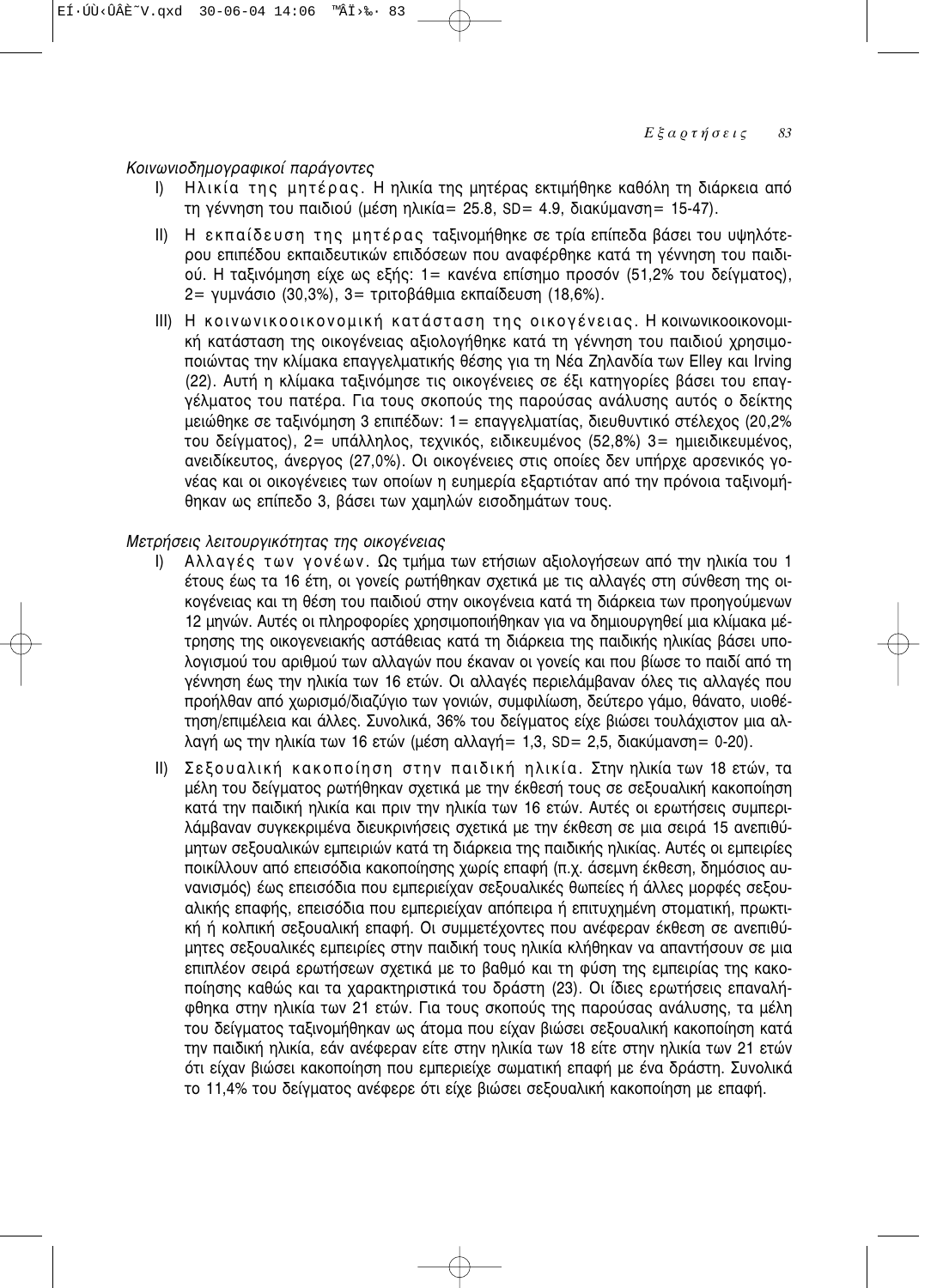# *84 ∂Í·ÚÙ‹ÛÂȘ*

- III) Σωματική κακοποίηση στην παιδική ηλικία (0-16 έτη). Παράλληλα με τις ερωτήσεις σχετικά με τη σεξουαλική κακοποίηση, τα μέλη του δείγματος ρωτήθηκαν στην ηλικία των 18 και 21 ετών για τη χρήση σωματικής τιμωρίας από τους γονείς τους, κατά την παιδική τους ηλικία και πριν την ηλικία των 16 ετών. Ο βαθμός χρήσης σωματικής τιμωρίας από τους γονείς αξιολογήθηκε σε πεντάβαθμη κλίμακα: ο γονιός δεν έκανε ποτέ χρήση σωματικής τιμωρίας, ο νονιός έκανε σπάνια χρήση σωματικής τιμωρίας, ο γονιός έκανε τακτικά χρήση σωματικής τιμωρίας, ο γονιός έκανε πολύ συχνά ή πολύ σκληρή χρήση σωματικής τιμωρίας, ο γονιός συμπεριφερόταν στον συμμετέχοντα στην έρευνα με σκληρό και καταχρηστικό τρόπο. Ξεχωριστές ερωτήσεις τέθηκαν τόσο για τη μητέρα όσο και για τον πατέρα (24). Για τους σκοπούς της παρούσας ανάλυσης, τα μέλη του δείγματος ταξινομήθηκαν ως άτομα που έχουν βιώσει σωματική κακοποίηση εάν ανέφεραν είτε στην ηλικία των 18 ετών είτε στην ηλικία των 21 ετών ότι τουλάχιστον ένας από τους δύο γονείς είχε τακτικά κάνει χρήση σωματικής τιμωρίας ή τους συμπεριφερόταν με σκληρό και απότομο τρόπο. Με βάση αυτό το κριτήριο, συνολικά το 17,6% του δείνματος ταξινομήθηκε ως άτομα που είχαν βιώσει σωματική κακοποίηση.
- IV) Προσκόλληση στους γονείς (15 έτη). Ο βαθμός προσκόλλησης στους γονείς εκτιμήθηκε στην ηλικία των 15 ετών χρησιμοποιώντας την κλίμακα Armsden και Greenberg για την προσκόλληση στους γονείς (25). Στην παρούσα ανάλυση χρησιμοποιήθηκε η πλήρης βαθμολογία της κλίμακας και η εκτίμηση με την coefficient α, ήταν .87 (μέση τιμή προσκόλλησης = 72.9, SD = 9.7, διακύμανση = 32-84).

*Μετρήσεις της προσαρμογής των γονιών* 

- Ι) Εγκληματική δραστηριότητα των γονιών. Όταν τα μέλη του δείγματος ήταν 15 ετών, ρωτήθηκαν οι γονείς εάν κάποιος από τους δύο είχε ιστορικό ενκληματικής παραβατικότητας. Βάσει αυτών των στοιχείων 13,3% του δείγματος ταξινομήθηκε πως έχει γονείς με ιστορικό εγκληματικότητας.
- II) Προβλήματα των γονιών με το αλκοόλ. Όταν τα μέλη του δείγματος ήταν 15 ετών, ρωτήθηκαν οι γονείς εάν κάποιος από τους δύο είχε ιστορικό αλκοολισμού ή προβλήματα με το αλκοόλ. Βάσει αυτών των στοιχείων 12,1% του δείγματος ταξινομήθηκε πως έχει γονείς με ιστορικό προβλημάτων με το αλκοόλ.
- III) Χρήση παράνομων ουσιών των γονιών. Όταν τα μέλη του δείγματος ήταν 11 ετών, ρωτήθηκαν οι γονείς σχετικά με τη χρήση κάνναβης ή άλλων παράνομων ουσιών. Βάσει αυτών των ερωτήσεων, 24,9% του δείγματος ταξινομήθηκε πως έχει γονείς με ιστορικό χρήσης παράνομων ουσιών.

*ªÂÙÚ‹ÛÂȘ Ù˘ ÁÓˆÛȷ΋˜ ÈηÓfiÙËÙ·˜/ ÙˆÓ ÂÎ·È‰Â˘ÙÈÎÒÓ ÂȉfiÛÂˆÓ ÛÙËÓ ·È‰È΋ ËÏÈΛ·*

- i) Γνωσιακή ικανότητα (8 ετών). Σε ηλικία των 8 ετών, εκτιμήθηκε η γνωσιακή ικανότητα του παιδιού με την αναθεωρημένη Κλίμακα Νοημοσύνης για Παιδιά Wechsler (WISC-R) (26). Για τους σκοπούς αυτής της ανάλυσης χρησιμοποιήθηκε η συνολική βαθμολογία IQ. Η αξιοπιστία αυτής της βαθμολογίας, η οποία εκτιμήθηκε με μεθόδους split-half, ήταν .93 (μέσο IQ= 101,7, SD= 15,8, διακύμανση= 30-143).
- ii) Κατανόηση κειμένου (10 ετών). Η ικανότητα κατανόησης κειμένου εκτιμήθηκε σε ηλικία 10 ετών με το Progressive Achievement Test of Reading Comprehension (27). Τα θέματα του τεστ επιλέχθηκαν να καλύπτουν επίπεδα αναγνωσμάτων για παιδιά ηλι-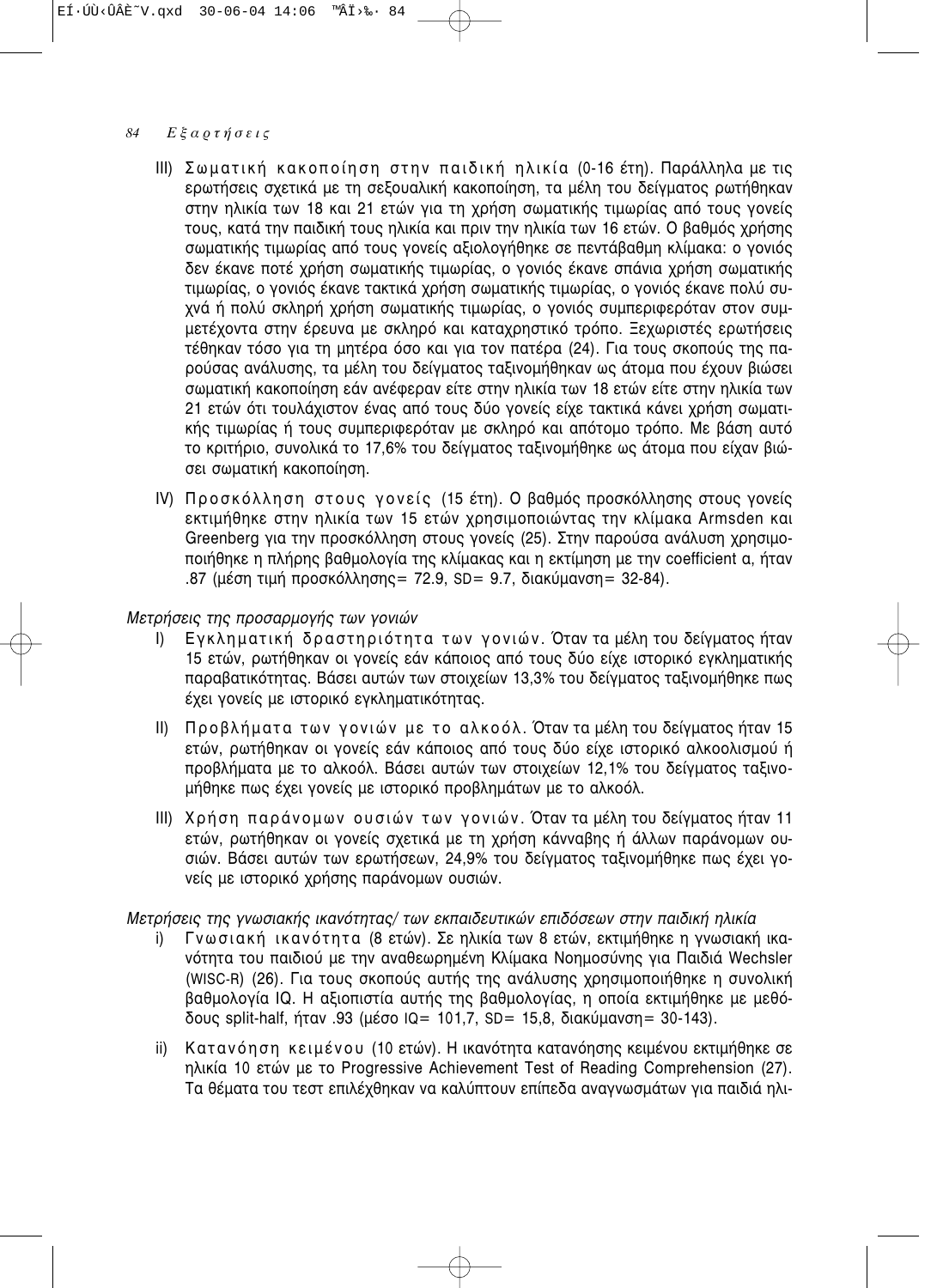κίας 8-12 ετών. Η αξιοπιστία αυτού του τεστ, που εκτιμήθηκε με την coefficient α, ήταν .83 (μέση επίδοση διαβάσματος/κατανόησης= 10,4, SD= 7,1, διακύμανση 0-31).

- iii) Μαθηματική λογική (11 ετών). Σε ηλικία 11 ετών, χορηγήθηκε στα παιδιά τεστ μαθηματικής λογικής το οποίο βασίστηκε στο Progressive Achievement Test of Mathematics (28). Τα θέματα του τεστ επιλέχθηκαν για να καλύπτουν επίπεδα δυσκολίας για ηλικίες από 8 έως 13 ετών. Η αξιοπιστία αυτού του τεστ, που εκτιμήθηκε με την coefficient α, ήταν .87 (μέση επίδοση στα μαθηματικά= 24,9, SD= 7,4, διακύμανση 0-40).
- iv) Σχολική Ικανότητα (13 ετών). Σε ηλικία 13 ετών, τα μέλη του δείγματος εκτιμήθηκαν με το Test of Scholastic Abilities (TOSCA) (29). Το TOSCA είναι μια ευρεία μέτρηση σχεδιασμένη για να εκτιμήσει τις λεκτικές ικανότητες και τη μαθηματική λογική που θεωρήθηκαν απαραίτητες για την επιτυχία στις ακαδημαϊκές πτυχές του σχολικού προγράμματος. Η αξιοπιστία του τεστ, που εκτιμήθηκε με την coefficient a, ήταν .95 (μέση επίδοση στο TOSCA= 34,7, SD= 15,1, διακύμανση 0-69).

# *Aνεξάρτητοι παράγοντες*

- I) Φύλο
- II) Προβλήματα συμπεριφοράς του παιδιού (8 ετών). Όταν τα μέλη του δείγματος ήταν 8 ετών, οι πληροφορίες σχετικά με τα προβλήματα συμπεριφοράς του παιδιού λήφθηκαν από αναφορά των γονιών και των δασκάλων. Οι αναφορές από τους γονείς λήφθηκαν από μια συνέντευξη με τη μητέρα του παιδιού, χρησιμοποιήθηκε ένα ερωτηματολόγιο για τη συμπεριφορά το οποίο συνδύαζε ερωτήσεις από τα ερωτηματολόγια για γονείς του Rutter (30) και του Conners (31). Παράλληλα με την αναφορά από τη μητέρα, ζητήθηκε από το δάσκαλο του παιδιού να συμπληρώσει μια συνδυασμένη έκδοση των ερωτηματολογίων για δασκάλους του Rutter (30) και του Conners (32). Η παραγοντική ανάλυση της συνάφειας των ερωτήσεων έδειξε ότι ήταν δυνατή η επιλογή ερωτημάτων από αυτές τις αναφορές τα οποία θα δημιουργούσαν μια ομοιο-διάστατη κλίμακα που αντικατόπτριζε το βαθμό αναφοράς από τους γονείς και τους δασκάλους όσον αφορά προβλήματα συμπεριφοράς σε δύο τομείς συμπεριφοράς (33): (i) *Προβλήματα προσοχής*: ο βαθμός στον οποίο το παιδί παρουσίαζε ανησυχία, προβλήματα συγκέντρωσης ή υπερκινητικότητα, (ii) *προβλήματα συμπερι-* $\varphi$ οράς: ο βαθμός στον οποίο το παιδί παρουσίαζε επιθετική, αντιδραστική και διαταραγμένη συμπεριφορά. Για τους σκοπούς της παρούσας ανάλυσης, οι αναφορές από το γονιό και το δάσκαλο αθροίστηκαν για να δημιουργηθούν δύο κλίμακες βαθμολογίας οι οποίες θα αντικατόπτριζαν το βαθμό των τάσεων του παιδιού για προβλήματα προσοχής και συμπεριφοράς στην ηλικία των 8 ετών. Οι αξιοπιστίες των κλιμάκων αυτών, οι οποίες εκτιμήθηκαν με την coefficient a, ήταν .82 και .93 αντίστοιχα (μέση βαθμολογία προβλημάτων συμπεριφοράς= 51,1, SD= 8,5, διακύμανση= 43-102, μέση  $\beta$ αθμολογία προβλημάτων προσοχής = 20,3, SD = 5,7, διακύμανση = 15-43).
- III) Προβλήματα συμπεριφοράς (15 ετών). Ο βαθμός προβλημάτων συμπεριφοράς των εφήβων εκτιμήθηκε στην ηλικία των 15 ετών βάσει των αναφορών από τους γονείς και τις μετρήσεις αυτοαναφοράς διαταραγμένων και αντιδραστικών συμπεριφορών. Οι αναφορές των γονιών αξιολογήθηκαν με ερωτήσεις σχετικά με τις διαταραχές συμπεριφοράς από τον αναθεωρημένο κατάλογο ελέγχου για τα προβλήματα συμπεριφοράς (Revised Behavior Problem Checklist) (34), ενώ οι αυτοαναφερόμενες συμπεριφορές εκτιμήθηκαν με ερωτήσεις σχετικά με τη διαταραχή συμπεριφοράς/ αντίδρασης από τη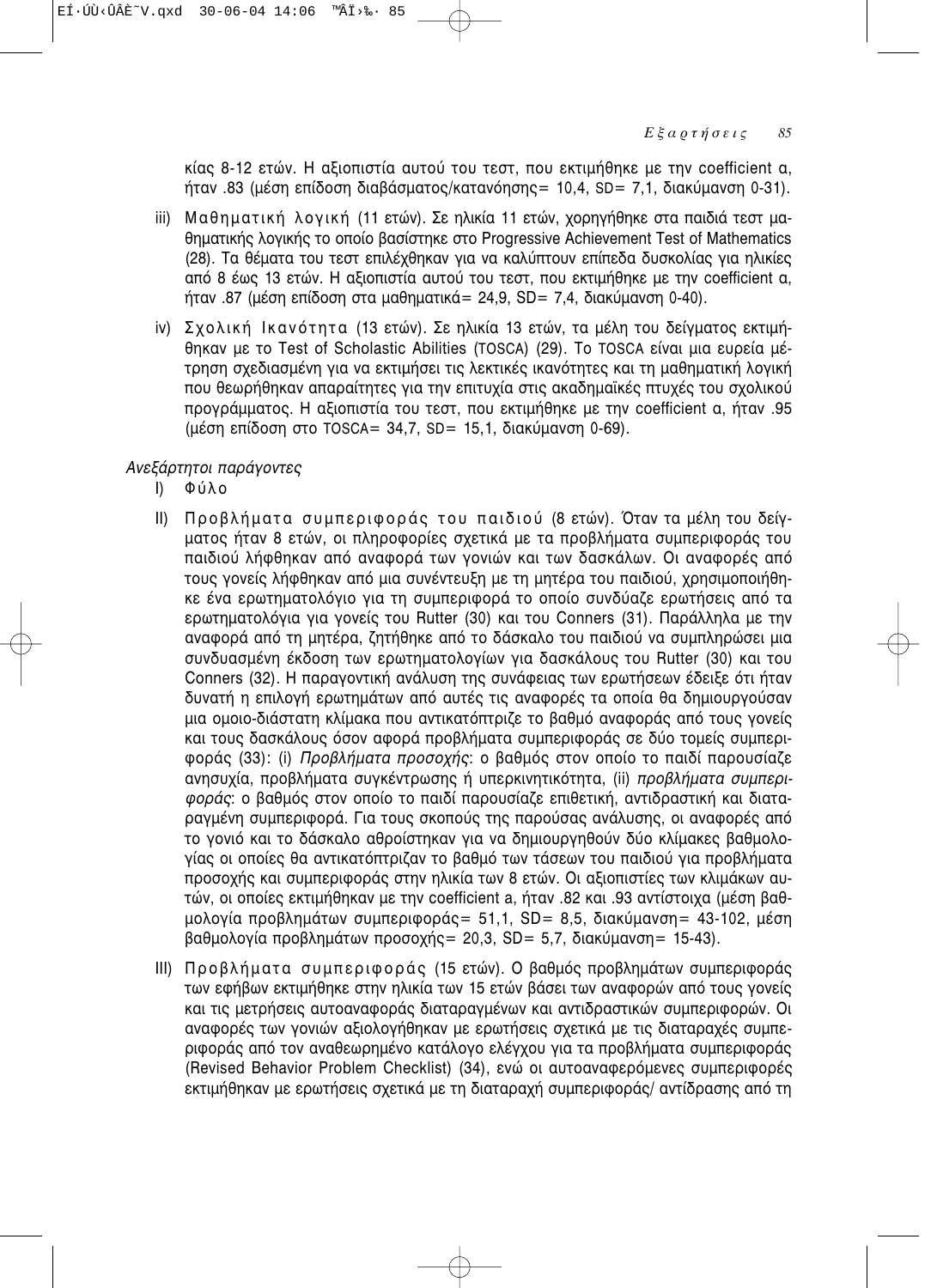Διαγνωστική Συνέντευξη για Παιδιά (35). Για τους σκοπούς της παρούσας ανάλυσης οι αναφορές από τους γονείς και οι αυτό-αναφορές συνδυάστηκαν σε μια μονοδιάστατη κλίμακα αντικατοπτρίζοντας το επίπεδο προβλημάτων συμπεριφοράς του εφήβου. Η συνδυασμένη κλίμακα ήταν ιδιαίτερα αξιόπιστη (a = .94) (μέση βαθμολογία προβληματικής συμπεριφοράς του εφήβου = 64.6, SD = 12.3, διακύμανση = 51-134).

- IV) Κάπνισμα (16 ετών), Στην ηλικία των 16 ετών, τα μέλη του δείνματος ρωτήθηκαν για την τρέχουσα συμπεριφορά τους σχετικά με το κάπνισμα. Η συχνότητα του καπνίσματος καταγράφηκε σε μια πεντάβαθμη κλίμακα: μη-καπνιστής (57,5% του δείνματος). κάπνιζε λινότερο από μια φορά το μήνα (13,2%), κάπνιζε τουλάχιστον μια φορά το μήνα (6,7%), κάπνιζε τουλάχιστον μια φορά την εβδομάδα (8,5%), κάπνιζε καθημερινά (14,1%).
- V) Επιδίωξη καινοτομίας (16 ετών). Ο βαθμός που η ομάδα επιδιώκει καινοτόμες συμπεριφορές εκτιμήθηκε στην ηλικία 16 ετών, με την κλίμακα για την αναζήτηση καινοτομίας Τρισδιάστατη Κλίμακα Προσωπικότητας (36). Οι ερωτήσεις της κλίμακας συναθροίστηκαν για να βρεθεί μια συνολική μέτρηση για την επιδίωξη καινοτομίας. Αυτή η κλίμακα είχε μέτρια αξιοπιστία (a= 76) (μέση βαθμολογία αναζήτησης καινοτομίας= 18.3, SD= 5.1, διακύμανση= 2.31).
- VI) Συναναστροφή με παρεκκλίνοντες ομοτίμους (16 years). Στην ηλικία των 16 ετών, τα μέλη του δείγματος κλήθηκαν να απαντήσουν σε μια σειρά σχετικών γραπτών ερωτήσεων αναφορικά με το βαθμό στον οποίο οι φίλοι τους κάπνιζαν, κατανάλωναν αλκοόλ, κάνναβη ή άλλες ουσίες, έκαναν «κοπάνες» ή παραβίαζαν το νόμο με κάποιο τρόπο. Αυτές οι ερωτήσεις αυτοαναφοράς συνδυάστηκαν για να βρεθεί μια συνολική μέτρηση σχετικά με το βαθμό κατά τον οποίο το νέο άτομο συναναστρεφόταν με παρεκκλίνοντες ομότιμους ή με ομότιμους που έκαναν χρήση ουσιών (37). Η κλίμακα είχε μέτρια αξιοπιστία (a= .80) (μέση βαθμολογία συναναστροφής με ομότιμους = 5.6, SD = 2.6, διακύμανση = 2-12).

# ΣΤΑΤΙΣΤΙΚΗ ΑΝΑΛΥΣΗ

Για να εξεταστούν οι συσχετισμοί ανάμεσα στη συνολική χρήση κάνναβης και τις μετέπειτα εκπαιδευτικές επιδόσεις, οι μετρήσεις της συνολικής χρήσης κάνναβης ταξινομήθηκαν αρχικά σε τέσσερις κατηγορίες που απεικονίζουν την έκταση της χρήσης κάνναβης. Αυτή η ταξινόμηση ήταν: δεν έχει ποτέ κάνει χρήση κάνναβης, έχει κάνει χρήση κάνναβης 1-9 φορές, έχει κάνει χρήση κάνναβης μεταξύ 10-99 φορές, έχει κάνει χρήση κάνναβης 100+ φορές. Ενώ αυτή η ταξινόμηση είναι αυθαίρετη, πρέπει να σημειωθεί ότι ο πειραματισμός με μια σειρά εναλλακτικών τρόπων ταξινόμησης παρήγαγε ουσιαστικά τα ίδια αποτελέσματα με αυτά που αναφέρονται εδώ. Κατά συνέπεια, η ταξινόμηση της χρήσης κάνναβης δεν είναι πιθανό να έχει επηρεάσει τα συμπεράσματα που προέρχονται από αυτή την ανάλυση. Οι συσχετισμοί δύο μεταβλητών της συνολικής χρήσης κάνναβης και των μετρήσεων των μετέπειτα εκπαιδευτικών επιδόσεων (Πίνακας 1) ελέγχθηκαν όσον αφορά στη στατιστική τους σημασία χρησιμοποιώντας το χ<sup>2</sup> τεστ γραμμικότητας των Mantel-Haenszel. Η δύναμη του συσχετισμού μεταξύ των μετρήσεων της συνολικής χρήσης κάνναβης και των πιθανών παραγόντων (Πίνακας 2) εκτιμήθηκε με τη συσχέτιση του Pearson.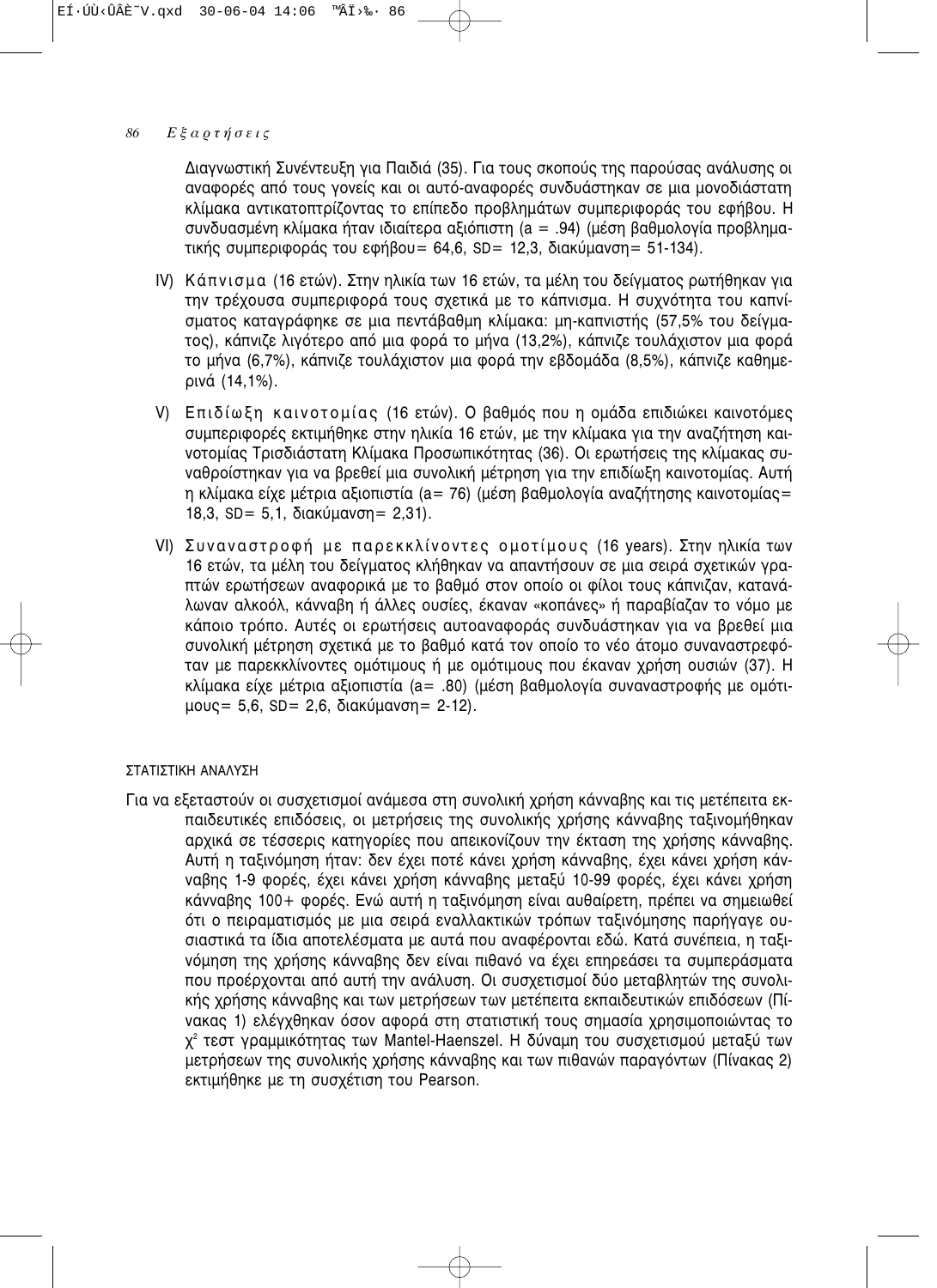- Η συσχέτιση ανάμεσα στη συνολική χρήση κάνναβης και τις μετρήσεις εκπαιδευτικών επιδόσεων προσαρμόστηκε για διάφορους παράγοντες χρησιμοποιώντας μεθόδους λογαριθμικής παλινδρόμησης κατά τις οποίες κάθε εκπαιδευτικό αποτέλεσμα παλινδρομήθηκε με τη σχετική μέτρηση της συνολικής χρήσης κάνναβης και των πιθανών παρανόντων. Αυτές οι αναλύσεις χρησιμοποίησαν μεθόδους επιλονής συμμεταβλητών, νια να εντοπιστεί ένα σταθερό σύνολο διαφόρων παρανόντων νια κάθε αποτέλεσμα. Οι συμμεταβλητές που περιλαμβάνονται στο τελικό προσαρμοσμένο μοντέλο για κάθε αποτέλεσμα παρατίθενται στον Πίνακα 3. Επιπλέον, για τις μετρήσεις της συμμετοχής στην τριτοβάθμια εκπαίδευση και το βαθμό επιδόσεων, τα μοντέλα παλινδρόμησης συμπεριέλαβαν επίσης τη μέτρηση διακοπής της δευτεροβάθμιας εκπαίδευσης ως παράγοντα πρόβλεψης, προκειμένου να ελέγξουν την επίδραση της πρόωρης χρήσης κάνναβης στις επιδόσεις στη δευτεροβάθμια εκπαίδευση και τις συνέπειες των χαμηλών επιδόσεων στη δευτεροβάθμια εκπαίδευση στη συμμετοχή στην τριτοβάθμια εκπαίδευση. Οι προσαρμοσμένοι συσχετισμοί (Πίνακας 3) μεταξύ της συνολικής χρήσης κάνναβης και των εκπαιδευτικών επιδόσεων υπολονίστηκαν με τη μέθοδο που περιγράφηκε από τον Lee (38).
- Για να εξεταστεί το αντίστροφο επιχείρημα της αιτιότητας ότι η εγκατάλειψη του σχολείου χωρίς πτυχίο μπορεί να αυξήσει την εμπλοκή του ατόμου με τη χρήση κάνναβης, η κατ'εκτίμηση μέση συχνότητα χρήσης κάνναβης στις ηλικίες μεταξύ 17-25 ετών, συγκρίθηκε για τα άτομα που εγκατέλειψαν το σχολείο χωρίς προσόντα και για αυτά που δεν το εγκατέλειψαν (Πίνακας 4). Η στατιστική σημασία του μη προσαρμοσμένου συσχετισμού εκτιμήθηκε με ένα t-test για τους ασύνδετους μέσους όρους. Τα μέσα ποσοστά χρήσης κάνναβης που παρατηρήθηκαν εξετάστηκαν με μεθόδους ανάλυσης της συνδιακύμανσης σε σχέση με άλλους σημαντικούς παράγοντες και το προγενέστερο ιστορικό χρήσης κάνναβης και η βαρύτητα του ελενμένου συσχετισμού προήλθε από την ανάλυση του μοντέλου συνδιακύμανσης. Δεδομένου ότι οι μετρήσεις της συχνότητας της χρήσης κάνναβης από τα 17-25 έτη παρουσίασαν μεγάλη καμπύλη και δεν ήταν φυσιολονικά διανεμημένες, τα συμπεράσματα των παραπάνω αναλύσεων διασταυρώθηκαν με την εκ νέου ανάλυση των στοιχείων χρησιμοποιώντας αντίθετα δυωνυμικά μοντέλα παλινδρόμησης, στα οποία η συχνότητα της χρήσης κάνναβης από τα 17-25 έτη διαμορφώθηκε ως συγραμμικό αποτέλεσμα της εγκατάλειψης του σχολείου χωρίς προσόντα και διάφορων σχετικών παραγόντων. Αυτή η ανάλυση παρήγαγε όμοια συμπεράσματα με την απλούστερη ανάλυση του μοντέλου συνδιακύμανσης.

# Μέγεθος του δείγματος και προκαταλήψεις

Οι αναλύσεις σε αυτό το άρθρο βασίζονται στον αριθμό των συμμετεχόντων για τους οποίους υπάρχουν πλήρη στοιχεία στις μετρήσεις της χρήσης κάνναβης και των εκπαιδευτικών επιδόσεων, τα οποία χρησιμοποιήθηκαν σε κάθε ανάλυση. Αυτά τα δείγματα κυμαίνονται σε μέγεθος από 870 έως 910 και αντιπροσωπεύουν από το 69% έως το 72% της αρχικής ομάδας των 1.265 συμμετεχόντων. Υπήρξαν δύο βασικοί λόγοι για αυτές τις απώλειες στο δείγμα. Κατ' αρχήν, μέσω των κανονικών διαδικασιών «φθοράς» του δείγματος σε μια διαχρονική μελέτη, ένα ποσοστό της ομάδας χάθηκε μόνιμα από το follow-up, είτε λόγω μετανάστευσης, είτε λόγω άρνησης, είτε λόγω θανάτου. Κατά δεύτερον, ακόμη και μεταξύ όσων εντοπίστηκαν στο follow-up δεν μπορούσαν όλοι οι συμμετέχοντες να αξιολογηθούν σε όλες τις περιπτώσεις, με συνέπεια την απώλεια στοιχείων σε κάποιες μετρήσεις για ορισμένες περιόδους παρατήρησης.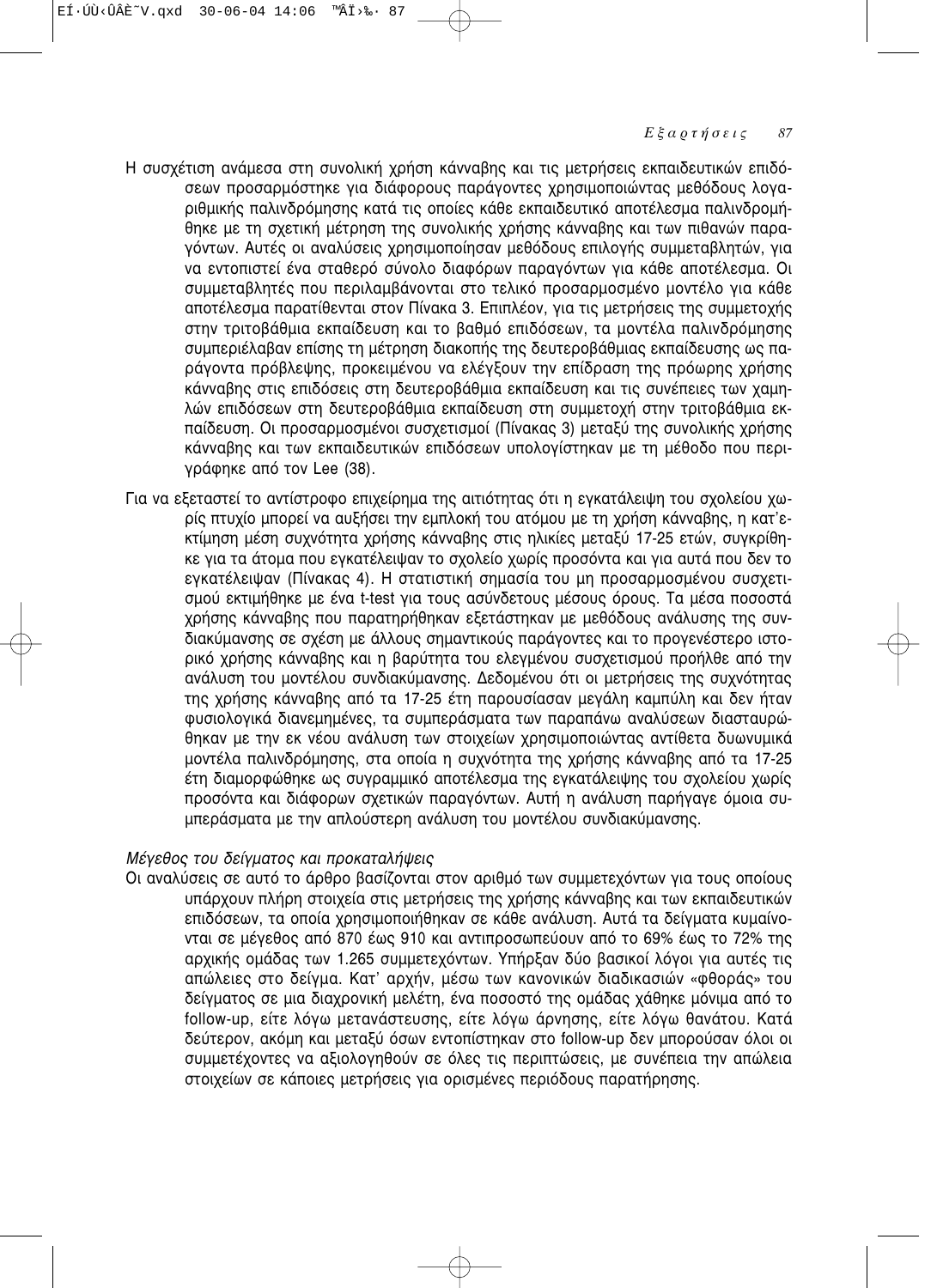### *88 <i>Eξαρτήσεις*

Το επίπεδο απώλειας του δείγματος εγείρει ζητήματα όσον αφορά στο βαθμό στον οποίο τα αποτελέσματα μπορεί να έχουν επηρεαστεί από την μη-τυχαία δειγματοληψία. Για τη διερεύνηση του συνκεκριμένου ζητήματος, όλες οι αναλύσεις επαναλήφθηκαν με τις τεχνικές που περιγράφει ο Carlin κ.ά. (39). Αυτές οι μέθοδοι περιελάμβαναν μια διαδικασία σε δύο στάδια. Στο πρώτο στάδιο, κατασκευάστηκε ένα μοντέλο επιλογής του δείγματος με στοιχεία που συγκεντρώθηκαν στη γέννηση ώστε να προβλε-Φθεί η συμμετοχή στο δείγμα ανάλυσης. Σε όλες τις περιπτώσεις, αυτή η ανάλυση έδειξε ότι υπήρχαν στατιστικά σημαντικές τάσεις (p<.05) στο δείγμα που αναλύθη-Κε στην υπο-εκπροσώπηση παιδιών από υποβαθμισμένα περιβάλλοντα (χαμηλό εκπαιδευτικό επίπεδο των γονιών, μονογονεϊκές οικογένειες, παιδί Μ ori ή από νησί του ειρηνικού). Βάσει του μοντέλου προσαρμοσμένης επιλογής, το δείγμα στρωματοποιήθηκε στη συνέχεια σε μια σειρά ομάδων και η πιθανότητα συμμετοχής στο δείγμα ανάλυσης εκτιμήθηκε για κάθε ομάδα. Στο δεύτερο στάδιο, αναλύθηκαν εν νέου τα στοιχεία με τις παρατηρήσεις για κάθε άτομο σταθμισμένες με τις αντίθετες από τις πιθανότητες συμμετοχής στο δείγμα. Σε όλες τις περιπτώσεις, η ζυγισμένη ανάλυση έδωσε σχεδόν όμοια συμπεράσματα με τα αποτελέσματα που αναφέρονται εδώ, υποδηλώνοντας ότι οι επιδράσεις στα αποτελέσματα από τα στοιχεία που λείπουν και οι ενδεχόμενες προκαταλήψεις στην επιλογή του δείγματος ήταν πιθανόν ελάχιστες.

### ΑΠΟΤΕΛΕΣΜΑΤΑ

 $\Sigma$ υσχετισμοί ανάμεσα στη συχνότητα χρήσης κάνναβης και τις εκπαιδευτικές επιδόσεις

Στον Πίνακα 1 εμφανίζεται η συνολική συχνότητα της χρήσης κάνναβης στις ηλικίες 16, 18 και 20 ετών σε σχέση με τις μετρήσεις των μετέπειτα εκπαιδευτικών επιδόσεων. Για κάθε σύγκριση ο πίνακας παρουσιάζει τη συχνότητα της χρήσης κάνναβης ταξινομημένη σε μια σειρά κατηγοριών που κυμαίνεται από εκείνους που δεν είχαν κάνει ποτέ χρήση κάνναβης έως εκείνους που ανέφεραν χρήση κάνναβης σε τουλάχιστον 100 περιπτώσεις. Για τις μετρήσεις της χρήσης κάνναβης έως την ηλικία των 16 ετών, το εκπαιδευτικό αποτέλεσμα που μετρήθηκε ήταν η διακοπή του σχολείου χωρίς απολυτήριο. Για τις μετρήσεις της χρήσης κάνναβης έως την ηλικία των 18 ετών το εκπαιδευτικό αποτέλεσμα είναι η εισαγωγή στο πανεπιστήμιο έως την ηλικία των 21 ετών, και για τις μετρήσεις της χρήσης κάνναβης έως την ηλικία των 20 ετών η μέτρηση του εκπαιδευτικού αποτελέσματος είναι η απόκτηση πανεπιστημιακού τίτλου έως την ηλικία των 25 ετών. Έτσι ο Πίνακας 1 εξετάζει τους συσχετισμούς μεταξύ της προγενέστερης χρήσης κάνναβης και των μετέπειτα εκπαιδευτικών επιδόσεων. Κάθε σύγκριση ελέγχθηκε όσον αφορά τη σημαντικότητα από το χ<sup>2</sup> τεστ για τη γραμμική τάση των Mantel-Haenszel. Σε όλες τις περιπτώσεις, υπήρξαν σημαντικοί συσχετισμοί (p<.0001) ανάμεσα στην προηγούμενη συνολική χρήση κάνναβης και στις μετέπειτα εκπαιδευτικές επιδόσεις. Οι νέοι που είχαν κάνει χρήση κάνναβης σε περισσότερες από 100 περιπτώσεις είχαν ποσοστά εγκατάλειψης του σχολείου χωρίς πτυχίο που 5,8 φορές υψηλότερα από εκείνους που δεν είχαν κάνει ποτέ χρήση κάνναβης. Ομοίως, εκείνοι που δεν είχαν κάνει ποτέ χρήση κάνναβης είχαν 3,3 φορές περισσότερες πιθανότητες εισαγωγής στο πανεπιστήμιο και 4,5 φορές περισσότερες πιθανότητες να αποκτήσουν πανεπιστημιακό τίτλο από εκείνους που είχαν κάνει χρήση κάνναβης σε περισσότερες από 100 περιπτώσεις.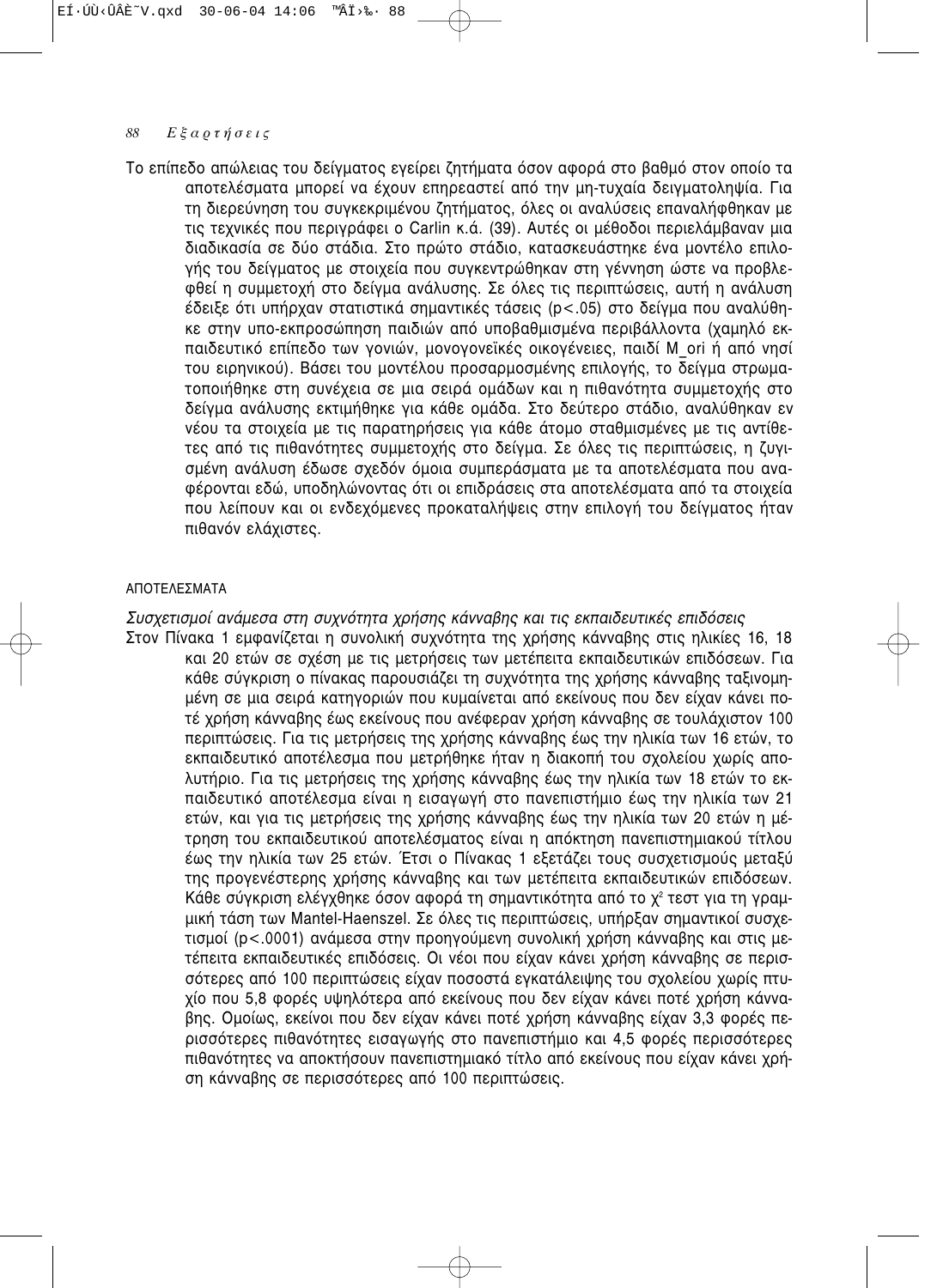### ΠΙΝΑΚΑΣ 1: ΧΡΗΣΗ ΚΑΝΝΑΒΗΣ ΚΑΙ ΣΧΟΛΙΚΕΣ ΕΠΙΔΟΣΕΙΣ

| Δεν έχει                        | $1-9$                                                      |                  |                  |                                                                                                            |
|---------------------------------|------------------------------------------------------------|------------------|------------------|------------------------------------------------------------------------------------------------------------|
| κάνει<br>χρήση ποτέ             | Φορές                                                      | 10-99<br>Φορές   | $100 +$<br>Φορές | p <sup>1</sup>                                                                                             |
| 14.1                            | 30.4                                                       | 45.0             | 81.8             |                                                                                                            |
| (102/724)                       | (41/135)                                                   | (18/40)          | (9/11)           | < .0001                                                                                                    |
|                                 |                                                            |                  |                  |                                                                                                            |
| Δεν έχει<br>κάνει<br>χρήση ποτέ | $1-9$<br>Φορές                                             | 10-99<br>Φορές   | $100+$<br>Φορές  | p <sup>1</sup>                                                                                             |
| 39.4                            | 34.1                                                       | 31.9             | 11.8             |                                                                                                            |
| (176/447)                       | (76/223)                                                   | (44/138)         | (10/85)          | < .0001                                                                                                    |
|                                 |                                                            |                  |                  |                                                                                                            |
| Δεν έχει<br>κάνει<br>χρήση ποτέ | $1-9$<br>Φορές                                             | 10-99<br>Φορές   | $100 +$<br>Φορές | p <sup>1</sup>                                                                                             |
| 38.5<br>(112/291)               | 22.4<br>(50/223)                                           | 30.2<br>(54/179) | 8.5<br>(15/177)  | < .0001                                                                                                    |
|                                 | 1 αξία p- βάσει του ελέγχου γραμμικότητας Mantel-Haenszel. |                  |                  | Συχνότητα χρήσης κάνναβης ως την ηλικία των 18 ετών<br>Συχνότητα χρήσης κάνναβης ως την ηλικία των 20 ετών |

Συσχετισμοί ανάμεσα στη χρήση κάνναβης και σε παράγοντες κοινωνικούς, οικογενειακούς και παιδικής ηλικίας

Στον Πίνακα 2 εμφανίζονται οι συσχετισμοί ανάμεσα στη συχνότητα χρήσης κάνναβης στις ηλικίες 16, 18 και 20 ετών και μια σειρά μετρήσεων παραγόντων κοινωνικών, οικογενειακών και παιδικής ηλικίας. Ο Πίνακας δείχνει την παρουσία κυρίαρχων συσχετισμών ανάμεσα στις μετρήσεις της χρήσης κάνναβης και τις μετρήσεις του οικογενειακού κοινωνικού υποβάθρου, της οικογενειακής λειτουργίας, της προσαρμογής των γονέων και των χαρακτηριστικών της παιδικής ηλικίας. Κατά γενικό κανόνα, η κατοπινή χρήση κάνναβης ήταν συχνότερη μεταξύ των νέων από κοινωνικά μειονεκτούντα περιβάλλοντα, μεταξύ των νέων με άσχημα παιδικά βιώματα, μεταξύ των νέων οι γονείς των οποίων είχαν ιστορικό εγκληματικότητας ή χρήσης ουσιών, μεταξύ των νέων που ήταν επιρρεπείς σε προβλήματα συμπεριφοράς στην παιδική τους ηλικία, μεταξύ των νέων που επιδίωκαν καινοτόμες συμπεριφορές και μεταξύ των νέων με υψηλά επίπεδα συναναστροφής με παρεκκλίνοντες ομότιμους. Υπήρξε επίσης μια σαφής τάση για τους άντρες να εμφανίσουν υψηλότερα ποσοστά χρήσης κάνναβης στο τέλος της εφηβείας από ότι οι γυναίκες. Ωστόσο, είναι πολύ σημαντικό, ότι είτε δεν υπήρχαν είτε ήταν πολύ μικροί οι συσχετισμοί μεταξύ των μετρήσεων της γνωσιακής ικανότητας και των επιδόσεων στη μέση παιδική ηλικία ή την αρχή της εφηβείας και της μετέπειτα χρήσης κάνναβης, γεγονός που υποδηλώνει ότι βάσει της απόδοσής τους στο σχο-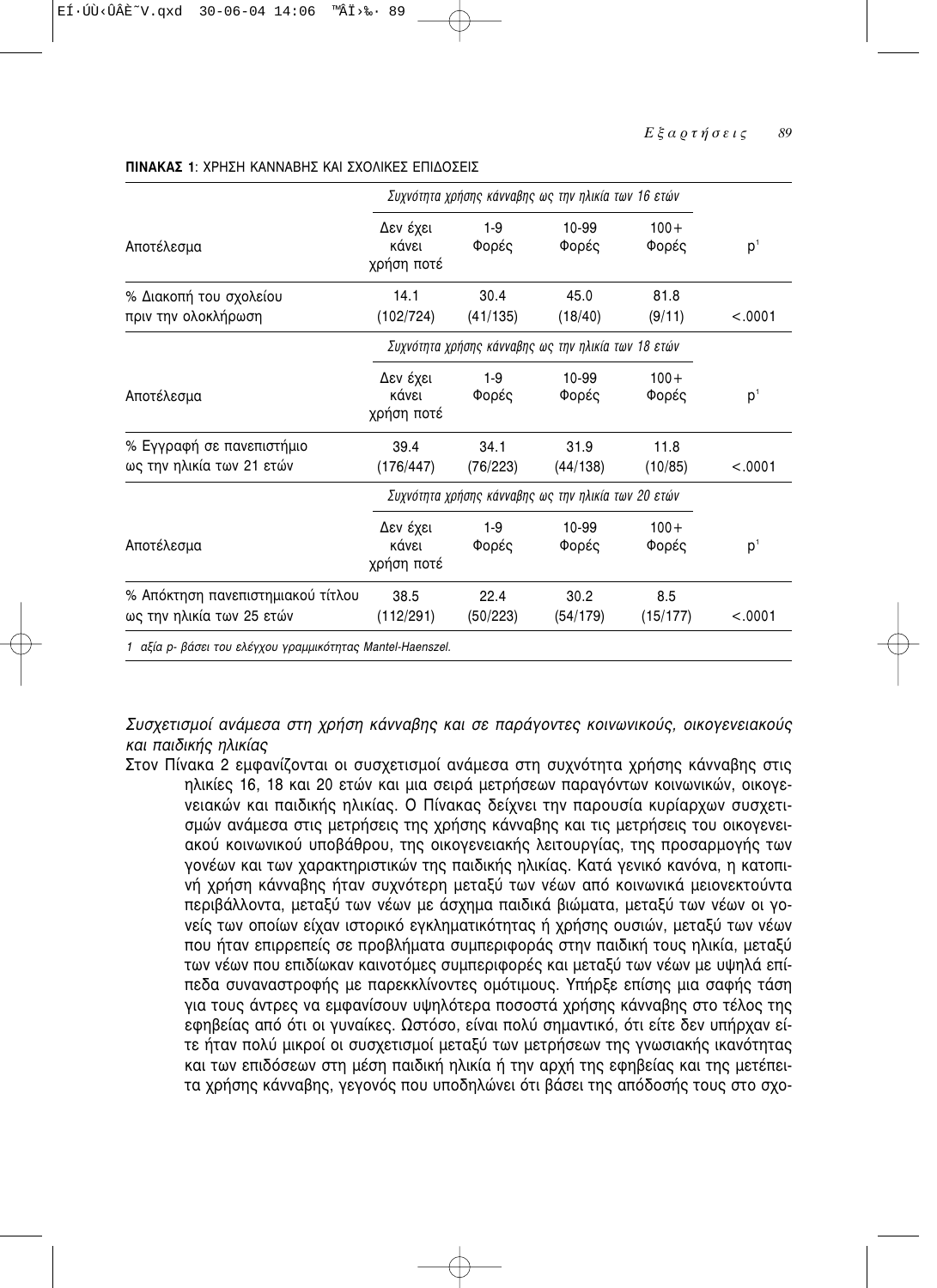λείο, δεν υπάρχει σημαντικός λόγος να θεωρηθεί ότι οι νέοι που αργότερα έκαναν χρήση κάνναβης θα εντάσσονταν στην ομάδα κινδύνου για μετέπειτα ακαδημαική αποτυχία.

| Συγκεντρωτική συχνότητα χρήσης κάνναβης ανά ηλικία<br>Μέτρηση                                      | 16 ετών | 18 ετών | 20 ετών |
|----------------------------------------------------------------------------------------------------|---------|---------|---------|
|                                                                                                    |         |         |         |
| Κοινωνικο-οικονομικό υπόβαθρο                                                                      | $-.14$  | $-.12$  |         |
| Ηλικία της μητέρας κατά τη γέννηση του παιδιού<br>Εκπαιδευτικό επίπεδο της μητέρας κατά τη γέννηση |         |         | $-.11$  |
| του παιδιού                                                                                        | $-11$   | $-06a$  | $-.07$  |
| Κοινωνικοοικονομική κατάσταση της οικογένειας                                                      | .13     | .08     | .09     |
|                                                                                                    |         |         |         |
| Λειτουργικότητα της οικογένειας                                                                    |         |         |         |
| Αλλαγές γονιών (0-16 ετών)                                                                         | .23     | .23     | .16     |
| Σεξουαλική κακοποίηση στην παιδική ηλικία (0-16 ετών)                                              | .18     | .17     | .13     |
| Σωματική κακοποίηση στην παιδική ηλικία (0-16 ετών)                                                | .12     | .13     | .10     |
| Προσκόλληση με τους γονείς (15 ετών)                                                               | $-24$   | $-.24$  | $-.21$  |
| Γονική προσαρμογή                                                                                  |         |         |         |
| Ιστορικό εγκληματικότητας των γονιών (15 ετών)                                                     | .13     | .18     | .18     |
| Ιστορικό προβλημάτων με το αλκοόλ                                                                  | .12     | .14     | .13     |
| των γονιών (15 ετών)                                                                               |         |         |         |
| Παράνομη χρήση ουσιών από τους γονείς (11 ετών)                                                    | .20     | .20     | .17     |
|                                                                                                    |         |         |         |
| Γνωσιακή ικανότητα/Σχολικές επιδόσεις                                                              |         |         |         |
| WISC-R συνολική βαθμολογία IQ (8 ετών)                                                             | $-.01a$ | $-.02a$ | $-.01a$ |
| Αφομοίωση Ανάγνωσης ΡΑΤ (10 ετών)                                                                  | $-.04a$ | $-04^a$ | $-.05a$ |
| Μαθηματική Ικανότητα ΡΑΤ (11 ετών)                                                                 | $-.00a$ | $-.03a$ | $-.03a$ |
| Σχολική Ικανότητα (TSA) (13 ετών)                                                                  | $-03^a$ | $-.06a$ | $-0.08$ |
| Ατομικά χαρακτηριστικά                                                                             |         |         |         |
| Άντρες                                                                                             | $-.02a$ | .08     | .17     |
| Προβλήματα συμπεριφοράς στην παιδική                                                               | .16     | .17     | .18     |
| ηλικία (8 ετών)                                                                                    |         |         |         |
| Προβλήματα προσοχής του παιδιού (8 ετών)                                                           | .11     | .12     | .12     |
| Προβλήματα συμπεριφοράς στην εφηβεία (15 ετών)                                                     | .40     | .36     | .34     |
| Κάπνισμα (16 ετών)                                                                                 | .47     | .40     | .30     |
| Αναζήτηση καινοτομιών (16 ετών)                                                                    | .28     | .38     | .38     |
| Βαθμολογία συναναστροφής με παρεκκλίνοντες                                                         | .47     | .50     | .44     |
| ομότιμους (16 ετών)                                                                                |         |         |         |
| Επιδόσεις στη δευτεροβάθμια εκπαίδευση                                                             |         |         |         |
| Διακοπή του σχολείου πριν την ολοκλήρωση                                                           |         | .22     | .17     |

**ΠΙΝΑΚΑΣ 2: ΚΟΙΝΩΝΙΚΟΙ, ΟΙΚΟΓΕΝΕΙΑΚΟΙ ΑΤΟΜΙΚΟΙ ΠΑΡΑΓΟΝΤΕΣ ΚΑΙ ΧΡΗΣΗ ΚΑΝΝΑΒΗΣ ΣΤΗΝ ΗΛΙΚΙΑ** TøN 16, 18, KAI 20 ETøN.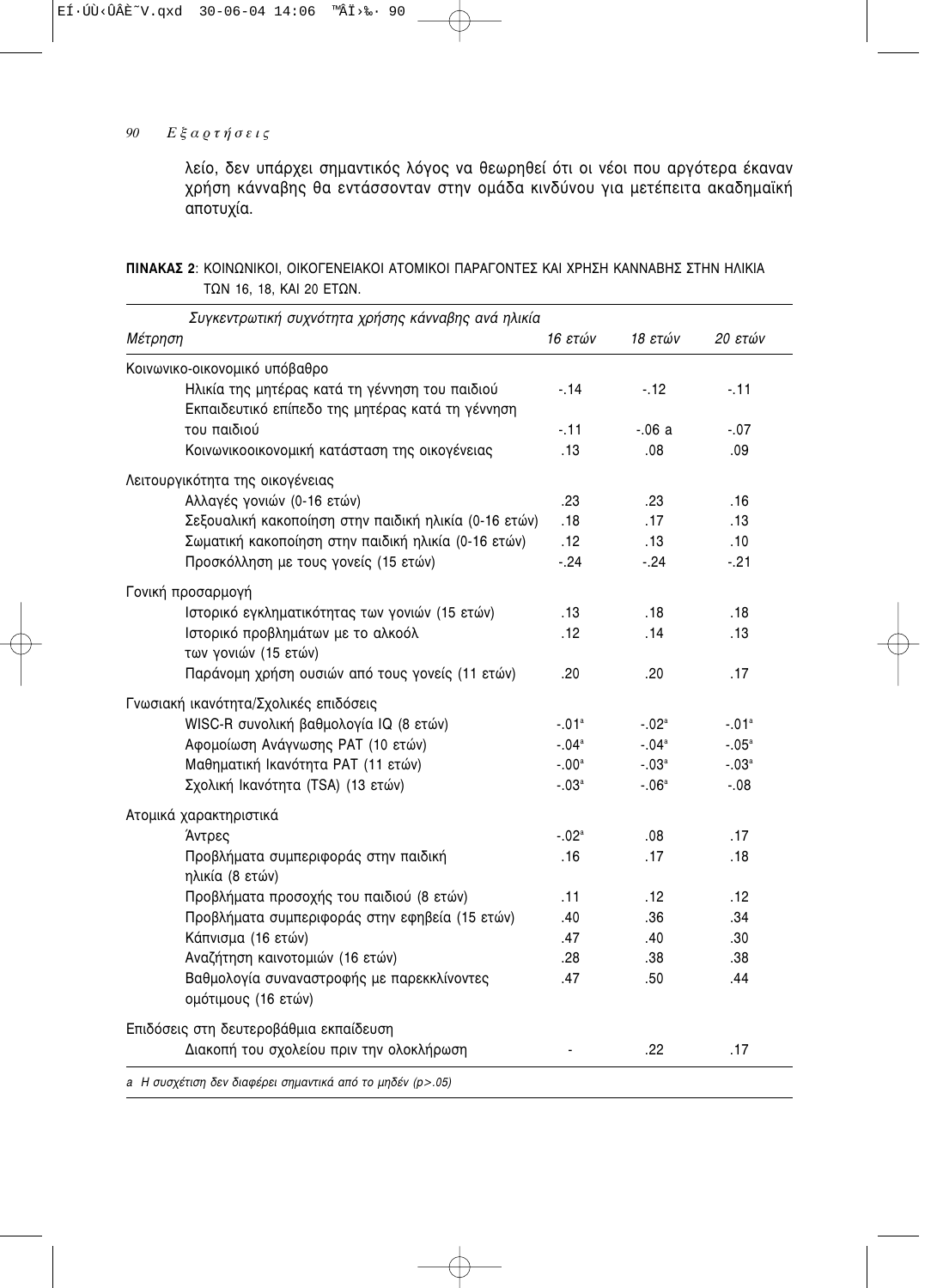Συσχετισμοί μεταξύ της χρήσης κάνναβης και των εκπαιδευτικών επιδόσεων προσαρμοσμένων για διάφορους παράνοντες

- Τα παραπάνω αποτελέσματα αυξάνουν τη πιθανότητα οι συσχετισμοί ανάμεσα στις εκπαιδευτικές επιδόσεις και τη χρήση κάνναβης που παρουσιάστηκαν στον Πίνακα 1 να μπορούν να εξηγηθούν από τους συσχετισμούς ανάμεσα στη χρήση κάνναβης και τους κοινωνικούς, οικογενειακούς παράγοντες και τους παράγοντες της παιδικής ηλικίας που παρουσιάστηκαν στον Πίνακα 2. Για να εξεταστεί αυτή η πιθανότητα, οι συσχετισμοί μεταξύ της χρήσης κάνναβης και της εκπαιδευτικής επίδοσης ελέγχθηκαν για διάφορους παράγοντες που φαίνονται στον Πίνακα 2 χρησιμοποιώντας μεθόδους λογαριθμική παλινδρόμησης (βλ. μεθοδολογία). Για να μετρηθούν οι εγγραφές στο πανεπιστήμιο και η απόκτηση πτυχίου, τα αποτελέσματα ελέγχθηκαν με βάση τις επιδόσεις πριν τη δευτεροβάθμια εκπαίδευση. Παρόλο που η γνωσιακή ικανότητα και οι επιδόσεις στη μέση παιδική ηλικία και τις αρχές της εφηβείας όπως εμφανίστηκαν στον Πίνακα 2 δεν συνδέθηκαν σημαντικά με τη χρήση κάνναβης, εξετάστηκε εάν αυτές οι μετρήσεις θα συμπεριληφθούν στα μοντέλα λογαριθμικής παλινδρόμησης, δεδομένου φάνηκε πως βελτιώνουν την ακρίβεια πρόβλεψης των αποτελεσμάτων της κάνναβης στις μετέπειτα εκπαιδευτικές επιδόσεις.
- Τα αποτελέσματα αυτής της ανάλυσης φαίνονται στον Πίνακα 3 που δίνει τα ποσοστά κάθε αποτελέσματος για κάθε επίπεδο χρήσης κάνναβης μετά τον έλεγχο για συμμεταβλητές, σε συνδυασμό με την εκτιμώμενη αναλογία και το αντίστοιχο 95%ΔΕ από το προσαρμοσμένο μοντέλο για κάθε επίπεδο χρήσης κάνναβης, σε σχέση με εκείνους που δεν είχαν κάνει ποτέ χρήση κάνναβης. Ο Πίνακας δείχνει ότι:
	- 1. Ο έλεγχος για συγχεόμενες μεταβλητές μείωσε ως ένα ορισμένο βαθμό τους συσχετισμούς μεταξύ της χρήσης κάνναβης και της πρόωρης εγκατάλειψης του σχολείου. Ακόμα όμως και μετά από αυτό τον έλεγχο, ο συσχετισμός μεταξύ της χρήσης κάνναβης και της διακοπής του σχολείου χωρίς απολυτήριο παρέμεινε σημαντικός (p<.001). Το ελεγμένο μοντέλο έδειξε ότι εκείνοι που είχαν κάνει χρήση κάνναβης σε περισσότερες από 100 περιπτώσεις έως την ηλικία των 16 ετών είχαν 3,7 (95% ΔΕ, 1,8-7,5) φορές περισσότερες πιθανότητες να εγκαταλείψουν το σχολείο χωρίς απολυτήριο, από εκείνους που δεν είχαν κάνει χρήση κάνναβης.
	- 2. Για την εγγραφή στο πανεπιστήμιο ο έλεγχος για διάφορους παράγοντες μείωσε τους συσχετισμούς με τη χρήση κάνναβης σε βαθμό τόσο πρακτικής όσο και στατιστικής μη σημαντικότητας. Μετά από αυτές τις προσαρμογές το ποσοστό εισόδου στο πανεπιστήμιο για αυτούς που έχουν κάνει χρήση κάνναβης σε τουλάχιστον 100 περιπτώσεις στην ηλικία των 18 ετών ήταν σχεδόν όμοιο με το ποσοστό εισόδου στο πανεπιστήμιο από άτομα που δεν έκαναν χρήση.
	- 3. Για την απόκτηση πανεπιστημιακού τίτλου, ο συσχετισμός με τη χρήση κάνναβης εξηγήθηκε κατά ένα μεγάλο μέρος από άλλες μεταβλητές. Μετά τον έλεγχο για αυτές τις μεταβλητές, βρέθηκε μέτρια και οριακά σημαντική τάση (p=.06) για αυξανόμενη χρήση κάνναβης η οποία να συνδέεται με μειωμένη επιτυχία στην απόκτηση πτυχίου: το μοντέλο έδειξε ότι εκείνοι που έχουν κάνει χρήση κάνναβης σε περισσότερες από 100 περιπτώσεις στην ηλικία των 20 ετών έχουν πιθανότητες απόκτησης πτυχίου που είναι 0,68 (95% ΔΕ 0.5-1.0) φορές περισσότερες εκείνων που δεν είχαν κάνει χρήση κάνναβης ακόμα και μετά από τον έλεγχο για διάφορους παράγοντες.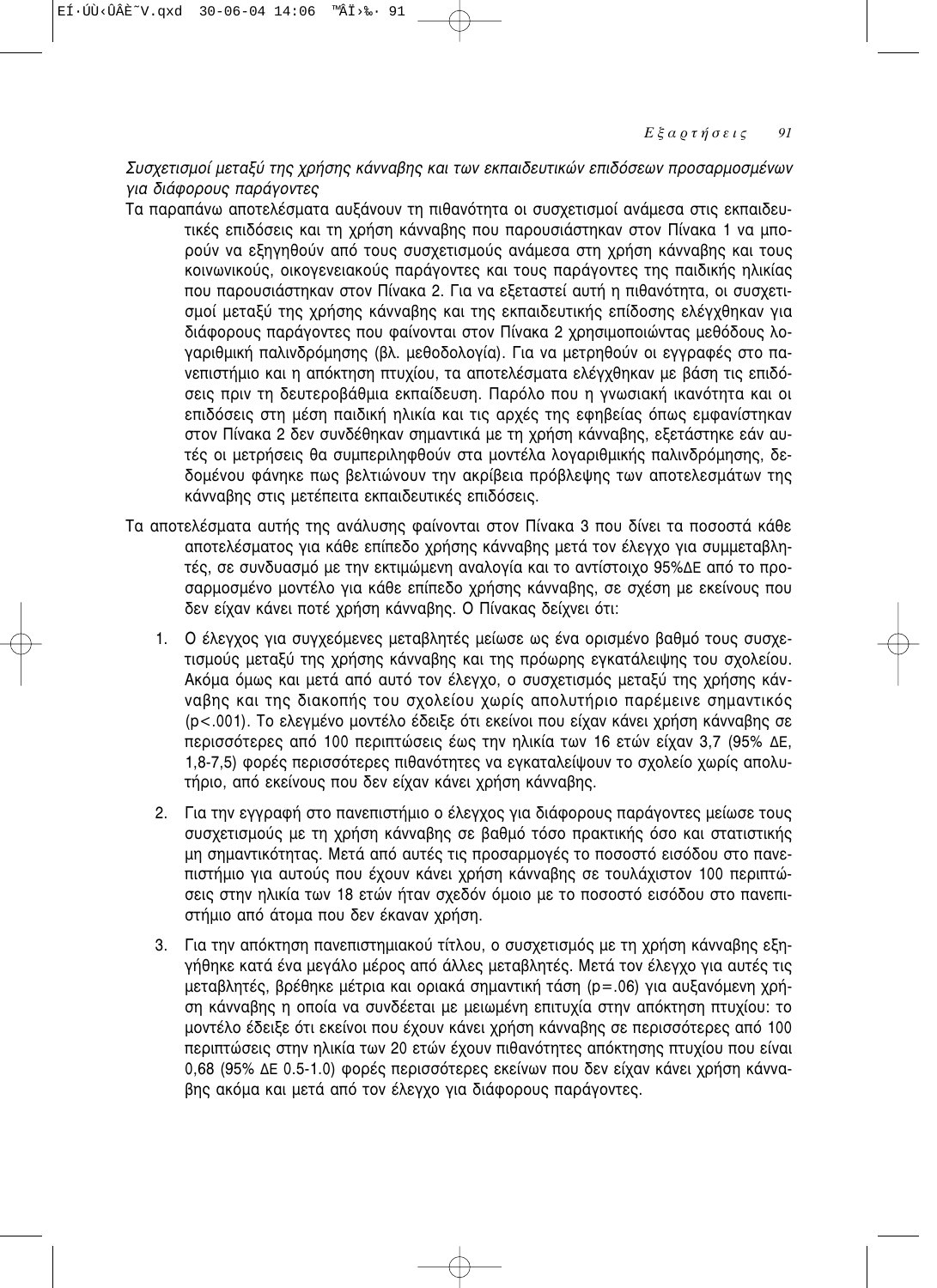Συνοπτικά, τα αποτελέσματα υποδηλώνουν ότι η σοβαρή χρήση κάνναβης είχε ουσιαστική επίδραση στη διακοπή του σχολείου χωρίς απολυτήριο, δεν έχει καμία επίδραση στην είσοδο στο πανεπιστήμιο και έχει μικρή επίδραση στο ποσοστό απόκτησης πτυχίου. Στους σημαντικούς παράγοντες περιλαμβανόταν: η κοινωνικοοικονομική κατάσταση της οικογένειας, η ηλικία της μητέρας, το εκπαιδευτικό επίπεδο της μητέρας, το IQ των παιδιών, τα προβλήματα συγκέντρωσης στην παιδική ηλικία, τα προβλήματα συμπεριφοράς στην εφηβεία, το κάπνισμα στην εφηβεία, τα προβλήματα των γονιών με το αλκοόλ και οι επιδόσεις στη δευτεροβάθμια εκπαίδευση.

|                                                         | Συχνότητα χρήσης κάνναβης ως την ηλικία 16 ετών |                               |                                                 |                               |        |                                  |
|---------------------------------------------------------|-------------------------------------------------|-------------------------------|-------------------------------------------------|-------------------------------|--------|----------------------------------|
| Αποτέλεσμα                                              | Δεν έχει<br>κάνει<br>χρήση ποτέ                 | $1 - 9$<br>Φορές              | 10-99<br>Φορές                                  | $100 +$<br>Φορές              | р      | Σημαντικές<br>συμμετα-<br>βλητές |
| Διακοπή του σχολείου<br>πριν την ολοκλήρωση             |                                                 |                               |                                                 |                               |        |                                  |
| Προσαρμοσμένο %<br>Odds ratio (95%CI)                   | 17.5<br>1.0                                     | 24.7<br>1.5<br>$(1.2 - 2.0)$  | 33.5<br>2.4<br>$(1.5-3.8)$                      | 43.7<br>3.7<br>$(1.8 - 7.5)$  | < .001 | $1, 3-7$                         |
|                                                         |                                                 |                               | Συχνότητα χρήσης κάνναβης ως την ηλικία 18 ετών |                               |        |                                  |
| Αποτέλεσμα                                              | Δεν έχει<br>κάνει<br>χρήση ποτέ                 | $1 - 9$<br>Φορές              | 10-99<br>Φορές                                  | $100 +$<br>Φορές              | p      | Σημαντικές<br>συμμετα-<br>βλητές |
| Εγγραφή σε πανεπιστήμιο<br>ως την ηλικία των 21 ετών    |                                                 |                               |                                                 |                               |        |                                  |
| Προσαρμοσμένο %<br>Odds ratio (95%CI)                   | 34.7<br>1.0                                     | 33.3<br>0.94<br>$(0.8 - 1.1)$ | 31.8<br>0.88<br>$(0.7 - 1.2)$                   | 30.4<br>0.82<br>$(0.5 - 1.3)$ | > .30  | 1, 2, 3, 9                       |
|                                                         |                                                 |                               | Συχνότητα χρήσης κάνναβης ως την ηλικία 20 ετών |                               |        |                                  |
| Αποτέλεσμα                                              | Δεν έχει<br>κάνει<br>χρήση ποτέ                 | $1 - 9$<br>Φορές              | 10-99<br>Φορές                                  | $100 +$<br>Φορές              | р      | Σημαντικές<br>συμμετα-<br>βλητές |
| Απόκτηση πανεπιστημιακού<br>τίτλου ως την ηλικία των 25 |                                                 |                               |                                                 |                               |        |                                  |
| Προσαρμοσμένο %<br>Odds ratio (95%CI)                   | 27.8<br>1.0                                     | 25.6<br>0.88<br>$(0.8 - 1.0)$ | 23.2<br>0.77<br>$(0.6 - 1.0)$                   | 20.5<br>0.68<br>$(0.5 - 1.0)$ | .06    | 1, 4, 8, 9                       |

### **FIINAKAY 3: XPH∑H KANNABH∑ KAI EK∏AI∆EYTIKA A∏OTE∆E∑MATA META TON E∆EΓXO TON ∑YMMETAB∆HTON.**

 $\mathcal{Z}$ *UILLET AB* $\lambda$ *NTÉC* 

1 = Κοινωνικοοικονομική κατάσταση της οικογένειας (γέννηση), 2 = Εκπαίδευση της μητέρας (γέννηση), 3 = Ηλικία της μητέρας (γέννηση), 4= WISC-R IQ score (8 ετών), 5= Προβλήματα προσοχής της μητέρας (8 ετών), 6= Προβλήματα Συμπεριφοράς στην Εφηβείας (15 ετών), 7= Κάπνισμα (16 ετών), 8= Προβλήματα αλκοόλ των γονιών (15 ετών), 9= Πτυχίο δευτεροβάθμιας εκπαίδευσης.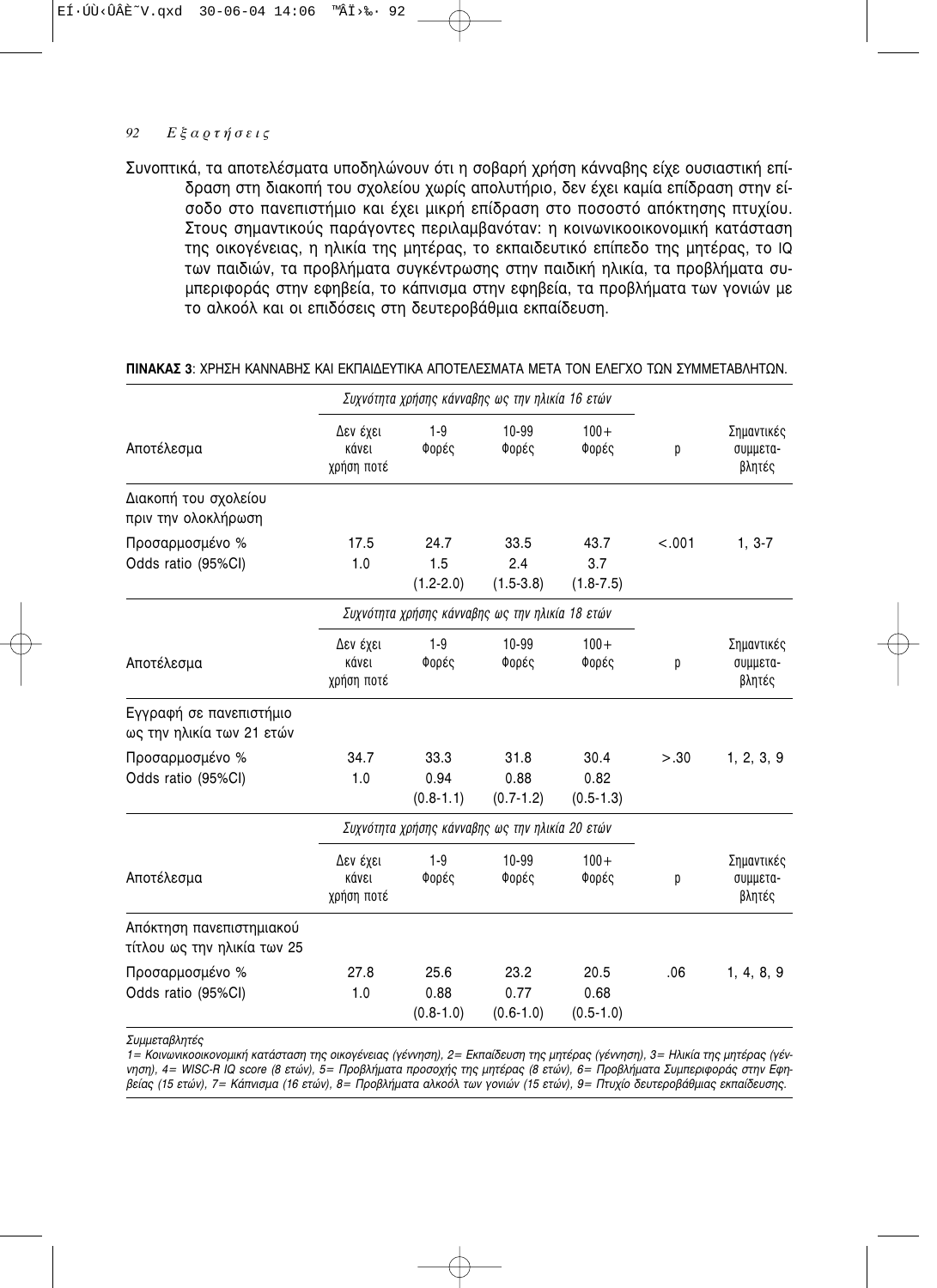Έλεγχος αντίστροφης αιτιότητας

Τα αποτελέσματα στον πίνακα 3 δείχνουν ότι η πρόωρη βαριά χρήση κάνναβης συνδέθηκε με την εγκατάλειψη της εκπαιδευτικής διαδικασίας. Εντούτοις, αυτό το αποτέλεσμα αυξάνει την πιθανότητα μιας αντίστροφης αιτιακής σχέσης στην οποία η εμπειρία πρόωρης εγκατάλειψης του σχολείου ενθαρρύνει την αυξημένη χρήση κάνναβης, ενεργοποιώντας ένα φαύλο κύκλο, στον οποίο η χρήση κάνναβης οδηγεί στην εγκατάλειψη της εκπαίδευσης και η εγκατάλειψη της εκπαίδευσης οδηγεί σε αυξανόμενη χρήση κάνναβης. Αυτό το ζήτημα εξετάζεται στον Πίνακα 4 που παρουσιάζει το συσχετισμό μεταξύ της διακοπής του σχολείου χωρίς απολυτήριο και της χρήσης κάνναβης στις ηλικίες 17-25, πριν και μετά τον έλεγχο διαφόρων παραγόντων. Διάφοροι σημαντικοί παράγοντες περιελάμβαναν: το ιστορικό ενκληματικότητας των γονιών, προβλήματα συμπεριφοράς στην εφηβεία, συναναστροφή με παρεκκλίνοντες ομότιμους στην εφηβεία, επιδίωξη καινοτομιών στην εφηβεία και ιστορικό χρήσης κάνναβης πριν από την ηλικία των 16 ετών. Πριν τον έλεγχο διαφόρων μεταβλητών, υπήρχε σαφής συσχετισμός μεταξύ της ενκατάλειψης του σχολείου χωρίς προσόντα και της μετέπειτα συχνότητας της χρήσης κάνναβης: εκείνοι που εγκατέλειψαν το σχολείο χωρίς απολυτήριο αναφέρουν πάνω από δύο φορές μεγαλύτερα ποσοστά χρήσης κάνναβης σε σύγκριση με εκείνους που δεν εγκατέλειψαν το σχολείο χωρίς απολυτήριο. Ωστόσο, τα αποτελέσματα δείχνουν ότι όταν δόθηκε η δέουσα προσοχή στους μη εμφανείς παράγοντες και στα προϋπάρχοντα επίπεδα χρήσης κάνναβης μεταξύ εκείνων που εγκατέλειψαν το σχολείο χωρίς απολυτήριο και σε εκείνους που εγκατέλειψαν το σχολείο με απολυτήριο, δεν βρέθηκε κανένας συσχετισμός ανάμεσα στις επιδόσεις στο σχολείο και στη μετέπειτα χρήση κάνναβης. Αυτά τα αποτελέσματα δείχνουν ότι είναι απίθανο να υπάρχει αντίστροφη αιτιακη συσχέτιση κατά την οποία η εγκατάλειψη του σχολείου χωρίς απολυτήριο να ενθαρρύνει τη χρήση κάνναβης.

|                                                                              | Διακοπή του σχολείου χωρίς<br>απολυτήριο |                    |         |  |
|------------------------------------------------------------------------------|------------------------------------------|--------------------|---------|--|
|                                                                              | Ναι<br>$(N = 172)$                       | Όχι<br>$(N = 761)$ | р       |  |
| Ποσοστό χρήσης κάνναβης (17-25 ετών)<br>Ποσοστό χρήσης κάνναβης (17-25 ετών) | 220.6                                    | 106.4              | < .0001 |  |
| μετά τον έλεγχο των συμμεταβλητών <sup>a</sup>                               | 132.9                                    | 125.0              | >.60    |  |

### ΠΙΝΑΚΑΣ 4: ΕΚΤΙΜΩΜΕΝΟ ΠΟΣΟΣΤΟ (ΜΕΣΗ ΣΥΧΝΟΤΗΤΑ) ΧΡΗΣΗΣ ΚΑΝΝΑΒΗΣ (17-25 ΕΤΩΝ) ΜΕ ΤΗ ΔΙΑΚΟΠΗ ΤΟΥ ΣΧΟΛΕΙΟΥ ΧΩΡΙΣ ΑΠΟΛΥΤΗΡΙΟ ΠΡΙΝ ΚΑΙ ΜΕΤΑ ΤΟΝ ΕΛΕΓΧΟ ΔΙΑΦΟΡΩΝ ΠΑΡΑΓΟΝΤΩΝ

а Στις σημαντικές συμμεταβλητές περιλαμβάνονται: ιστορικό εγκληματικότητας των γονιών, προβλήματα συμπεριφοράς στην εφηβεία (15 ετών), συναναστροφή με παρεκκλίνοντες ομότιμους (16 ετών), επιδίωξη εμπειριών (16 ετών), χρήση κάνναβης πριν την ηλικία των 16 ετών.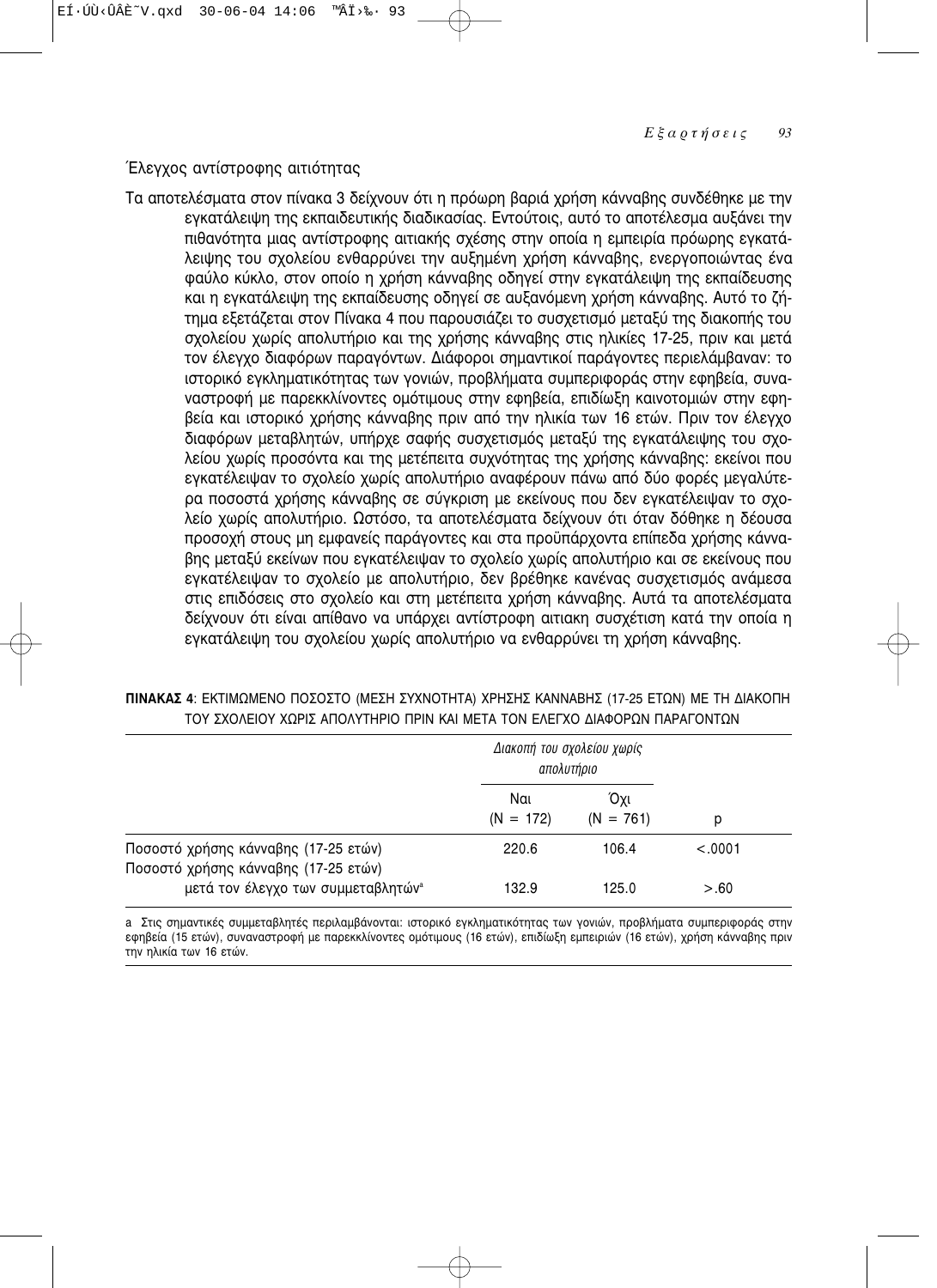# **ΣΥΖΗΤΗΣΗ**

Σε αυτό το άρθρο έχουμε χρησιμοποιήσει στοιχεία που συγκεντρώθηκαν από μια μακροχρόνια μελέτη διάρκειας 25 ετών, για να εξετάσουμε τις σχέσεις ανάμεσα στη χρήση κάνναβης και στις εκπαιδευτικές επιδόσεις. Ένα ιδιαίτερο πλεονέκτημα αυτού του ερευνητικού σχεδίου είναι ότι μπόρεσαν να εξεταστούν οι τρόποι με τους οποίους συνδέεται η προγενέστερη χρήση κάνναβης με τις μετέπειτα εκπαιδευτικές επιδόσεις και ο τρόπος με τον οποίο οι προηνούμενες εκπαιδευτικές επιδόσεις συνδέονται με τη μετανενέστερη χρήση κάνναβης. Τα συμπεράσματα και οι συνέπειές τους αναφέρονται περιληπτικά παρακάτω.

# Συσχετισμός

Σύμφωνα και με προηγούμενες έρευνες (9, 10, 12) υπήρξαν στοιχεία σαφών και σταθερών συσχετισμών μεταξύ του βαθμού χρήσης κάνναβης και των μεταγενέστερων επιδόσεων στο σχολείο συμπεριλαμβανομένων της εγκατάλειψης του σχολείου χωρίς απολυτήριο, της αποτυχίας εισαγωγής στο πανεπιστήμιο και της αποτυχίας απόκτησης πανεπιστημιακού τίτλου. Οι νέοι που έκαναν συχνή ή σοβαρή χρήση κάνναβης περισσότερο από 5 φορές είχαν περισσότερες πιθανότητες να εγκαταλείψουν το σχολείο χωρίς απολυτήριο και 3,3-4,5 φορές λιγότερες πιθανότητες να εισαχθούν στο πανεπιστήμιο ή να αποκτήσουν πανεπιστημιακό τίτλο. Αυτά τα αποτελέσματα δείχνουν ότι ανεξάρτητα από ζητήματα αιτιότητας, η σοβαρή χρήση κάνναβης συνδέεται με χαμηλές εκπαιδευτικές επιδόσεις στην εφηβεία και την ενηλικίωση.

# Συνυπάρχουσες μεταβλητές

Η επόμενη ανάλυση διερεύνησε το βαθμό στον οποίο οι συσχετισμοί μεταξύ της χρήσης κάνvαβης και τις εκπαιδευτικες επιδόσεις θα μπορούσαν να εξηγηθούν από διάφορους παράγοντες που συνδέθηκαν με τη χρήση κάνναβης και αύξησαν τους κινδύνους για εκπαιδευτική αποτυχία. Η εξέταση συσχετισμών κοινωνικών, οικογενειακών παραγόντων και της παιδικής ηλικίας με τη χρήση κάνναβης έδειξε ότι η μετέπειτα χρήση κάνναβης ήταν συχνότερη μεταξύ των νέων από κοινωνικά μειονεκτούντα περιβάλλοντα, όσων είχαν βιώσει αντιξοότητες στην παιδική τους ηλικία, όσων οι γονείς είχαν ιστορικό εγκληματικότητας ή χρήσης ουσιών, όσοι είχαν προβλήματα συμπεριφοράς νωρίς, όσων παρουσίασαν έντονη αναζήτηση νέων εμπειριών και όσων είχαν έντονη συναναστροφή με παρεκκλίνοντες ομότιμους ή ομότιμους που έκαναν χρήση ουσιών. Αυτά τα αποτελέσματα σαφώς δείχνουν ότι η μετέπειτα χρήση κάνναβης συνδέεται με παράγοντες (κοινωνικά μειονεκτήματα, οικογενειακή δυσλειτουργία, προβλήματα προσαρμογής των γονιών, συμπεριφορά στην παιδική ηλικία και συναναστροφή με τους ομότιμους) που είναι γνωστό ότι σχετίζονται με την ανάπτυξη συμπεριφορών εξωτερίκευσης (40, 41). Ωστόσο, ενώ η μετέπειτα χρήση κάνναβης συνδέθηκε με διάφορους δυσμενείς ψυχοκοινωνικούς παράγοντες, δεν σχετίστηκε με τα επίπεδα γνωσιακής ικανότητας και ακαδημαϊκής επίδοσης που μετρήθηκαν στη μέση παιδική ηλικία και στην αρχή της εφηβείας. Υπήρξαν λίγα στοιχεία που να στηρίζουν την υπόθεση ότι όσοι έκαναν χρήση κάνναβης συχνά στην εφηβεία αποτελούσαν ομάδα κινδύνου για εκπαιδευτική αποτυχία ή χαμηλές επιδόσεις πριν από την είσοδο στη δευτεροβάθμια εκπαίδευση. Αυτό το αποτέλεσμα υποδηλώνει σαφώς μια πιθανή αιτιακή σχέση μεταξύ της έκτασης της χρήσης κάνναβης και της μετέπειτα εκπαιδευτικής αποτυχίας.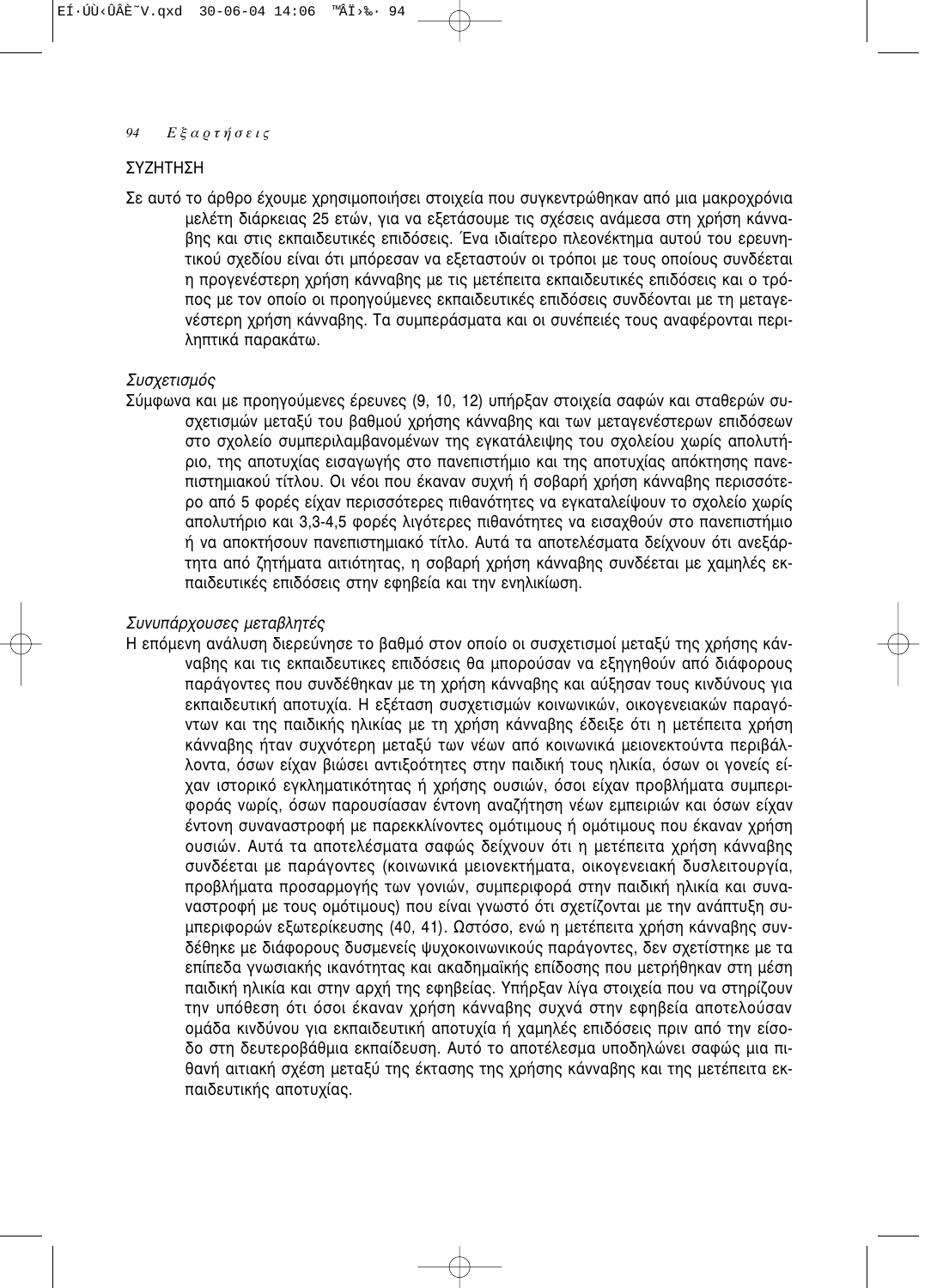- Αυτή η υπόθεση υποστηρίχθηκε από περαιτέρω ανάλυση που δείχνει ότι, ακόμα και μετά από εκτενή έλεγχο για διάφορους παράγοντες, η αυξανόμενη χρήση κάνναβης πριν την ηλικία των 16 ετών σχετίζεται με αύξηση στα ποσοστά διακοπής του σχολείου χωρίς απολυτήριο. Οι νέοι που ανέφεραν χρήση κάνναβης σε περισσότερες από 100 περιπτώσεις στην ηλικία των 16 ετών είχαν τρεις φορές περισσότερες πιθανότητες να ενκαταλείψουν το σχολείο χωρίς απολυτήριο από τους νέους που ανέφεραν ότι δεν έκαναν χρήση κάνναβης. Αυτό το αποτέλεσμα υποστηρίζει την άποψη ότι η συχνή και πρόωρη χρήση κάνναβης σχετίζεται με αυξημένο κίνδυνο εγκατάλειψης του σχολείου χωρίς απολυτήριο.
- Παρόλα αυτά, όταν δόθηκε η δέουσα προσοχή σε διάφορους παράγοντες και στις σχέσεις μεταξύ της πρώτης σχολικής εκπαίδευσης και της μετέπειτα πορείας, δεν προέκυψε κανένας σημαντικός συσχετισμός μεταξύ της χρήσης κάνναβης και της εισαγωγής στο πανεπιστήμιο και ο συσχετισμός μεταξύ της χρήσης κάνναβης και της απόκτησης πανεπιστημιακού τίτλου μειώθηκε σημαντικά. Οι σχέσεις μεταξύ της χρήσης κάνναβης και αυτών των αποτελεσμάτων εξηγήθηκαν κατά ένα μεγάλο μέρος από διάφορους παράγοντες και από τις σχέσεις μεταξύ της πρώτης εκπαιδευτικής αποτυχίας και της μετέπειτα εκπαιδευτικής επίδοσης. Αυτά τα στοιχεία δείχνουν ότι τα περισσότερα από τα επιβλαβή αποτελέσματα της χρήσης κάνναβης στις μετέπειτα εκπαιδευτικές επιδόσεις εξηγούνται από τους συσχετισμούς μεταξύ της πρόωρης χρήσης κάνναβης και της εγκατάλειψης του σχολείου χωρίς απολυτήριο. Αυτά τα συμπεράσματα είναι σύμφωνα με τα συμπεράσματα προηγούμενης μελέτης αυτής της ομάδας που εξέτασε τις σχέσεις μεταξύ της χρήσης κάνναβης και της ψυχικής υγείας (42). Η μελέτη κατέληξε στο συμπέρασμα ότι η χρήση κάνναβης επηρέασε περισσότερο τους νέους χρήστες, ενώ αυτή η επιρροή μειωνόταν με την αύξηση της ηλικίας. Η παρούσα μελέτη δείχνει ότι τα συμπεράσματα είναι παρόμοια για τις εκπαιδευτικές επιδόσεις. Η χρήση κάνναβης επηρεάζει σημαντικά εκείνους που αρχίζουν τη σοβαρή ή συχνή χρήση στην αρχή της εφηβείας. Ο Lynskey κ.ά. (12) έχουν καταλήξει σε παρόμοια συμπεράσματα από μια διαχρονική μελέτη ενός δείγματος Αυστραλών εφήβων υποδεικνύοντας ότι οι επιδράσεις της χρήσης κάνναβης στην πρόωρη εγκατάλειψη του σχολείου είναι περισσότερο εμφανείς στις νεώτερες ηλικίες.

# Αντίστροφη αιτιότητα

Τέλος, η παρούσα μελέτη παρείχε την ευκαιρία να εξεταστεί ο βαθμός στον οποίο υπάρχουν αντίστροφοι αιτιακοί συσχετισμοί σύμφωνα με τους οποίους η εκπαιδευτική αποτυχία οδηγεί σε αυξημένη χρήση κάνναβης. Αυτό επιτεύχθηκε με την εξέταση του βαθμού στον οποίο η πρώιμη εκπαιδευτική αποτυχία συνδέεται με τη μεταγενέστερη χρήση κάνναβης όταν δίνεται η απαραίτητη προσοχή στο κοινωνικό, οικογενειακό και σχετικό και με την προϋπάρχουσα χρήση κάνναβης παρελθόν. Αυτή η ανάλυση έδειξε ότι όταν δόθηκε προσοχή σε διάφορους παράγοντες, η εκπαιδευτική αποτυχία δεν συνδέθηκε με αυξημένο κίνδυνο για μεταγενέστερη χρήση κάνναβης. Αυτό το αποτέλεσμα υποδηλώνει ότι εάν υπάρχουν αιτιακές σχέσεις μεταξύ της χρήσης κάνναβης και της εκπαιδευτικής επίδοσης, είναι πολύ πιθανό να απεικονίζουν μια μονο-αιτιακή σχέση σύμφωνα με την οποία η αυξημένη χρήση κάνναβης συνδέεται με αυξημένο κίνδυνο εκπαιδευτικής αποτυχίας.

# Συμπεράσματα και περιορισμοί

Η βαρύτητα των αποτελεσμάτων αυτής της μελέτης δείχνει μια πιθανή αιτιακή σχέση ανάμεσα στην πρόωρη χρήση κάνναβης και τους αυξημένους κινδύνους εγκατάλειψης της δευ-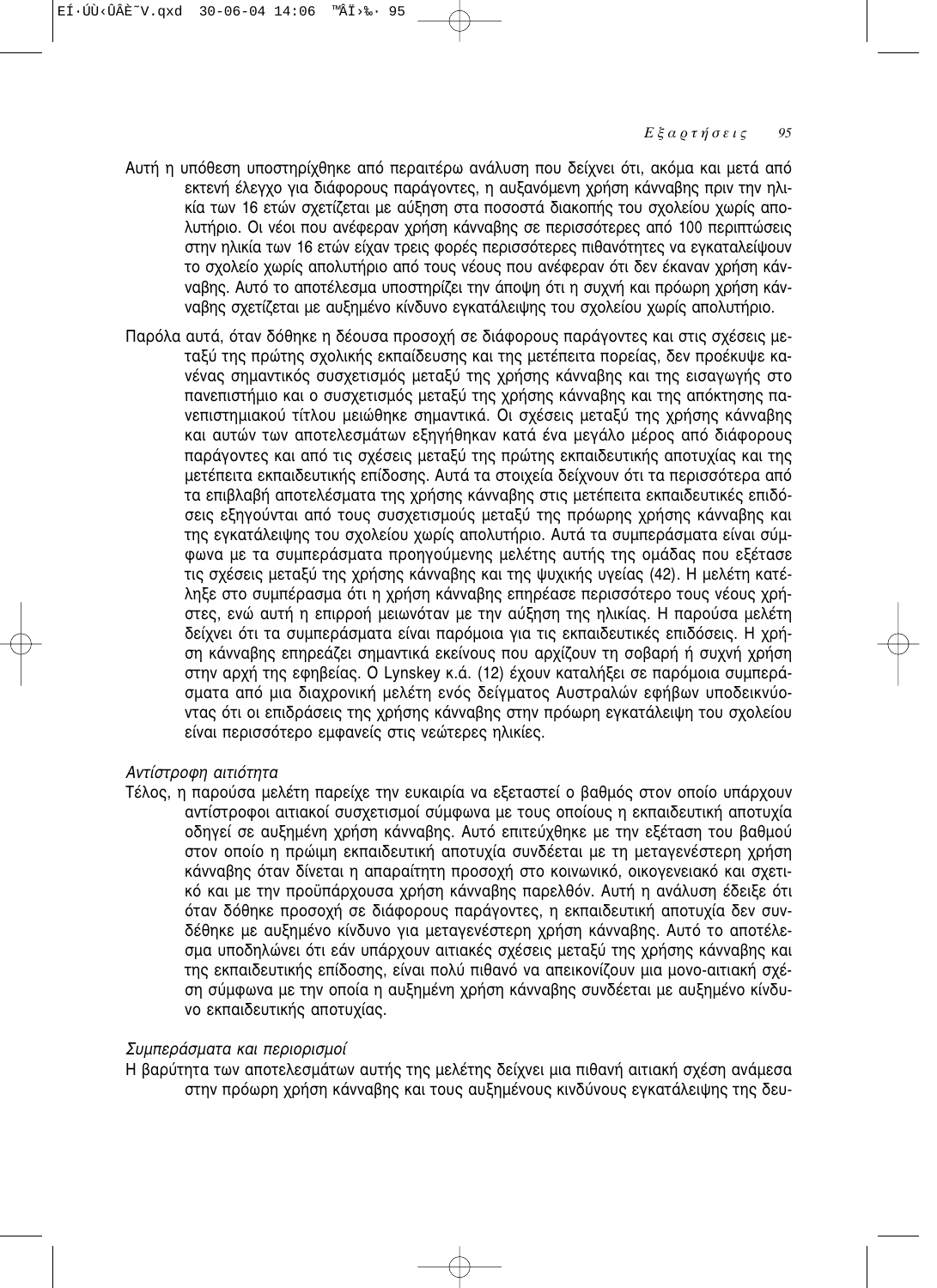τεροβάθμιας εκπαίδευσης από τους νέους. Αρκετά μέρη των αποτελεσμάτων υποστηρίζουν αυτό το συμπέρασμα. Κατ'αρχήν, υπάρχουν στοιχεία για μια σταθερή σχέση δόσης-αντίδρασης ανάμεσα στη χρήση κάνναβης και στους κινδύνους εγκατάλειψης του σχολείου χωρίς απολυτήριο. Κατά δεύτερον, αυτός ο συσχετισμός παραμένει ακόμη και μετά τον έλεγχο για ένα ευρύ φάσμα διαφόρων άλλων παραγόντων. Τρίτον, και πιο σημαντικό, η διερεύνηση του ιστορικού εκπαίδευσης των νέων που κάνουν χρήση κάνναβης στη μέση παιδική ηλικία και στην αρχή της εφηβείας έδειξε ότι η μεταγενέστερη χρήση κάνναβης δεν συνδέεται με προηγούμενες γνωσιακές ή ακαδημαϊκές ελλείψεις. Με βάση τις επιδόσεις τους στη μέση παιδική ηλικία και στην αρχή της εφηβείας δεν υπάρχει κανένας λόγος να θεωρηθεί ότι εκείνοι που κάνουν χρήση κάνναβης αργότερα ανήκουν σε ομάδα κινδύνου για εκπαιδευτική αποτυχία. Τέλος, η διερεύνηση της χρονικής αλληλουχίας έδειξε ότι δεν ήταν πιθανό να υπήρχε αντίστροφος αιτιακός συσχετισμός κατά τον οποίο οι μειωμένες εκπαιδευτικές επιδόσεις να έχουν οδηγήσει σε αυξημένη χρήση κάνναβης. Αν και αυτή η μελέτη έδειξε επίσης ότι η χρήση κάνναβης σχετίζεται με την είσοδο στο πανεπιστήμιο και τη λήψη πανεπιστημιακού τίτλου, αυτοί οι συσχετισμοί εξηγούνται κατά ένα μεγάλο μέρος από τις επιδράσεις αποτελέσματα διαφόρων άλλων παραγόντων και της πρόωρης εγκατάλειψης του σχολείου σε επόμενα επιτεύγματα.

- Στην αναθεώρηση των στοιχείων της σχέσης μεταξύ της χρήσης κάνναβης και της εκπαιδευτικής επίδοσης, οι Lynskey και Hall (9) περιέγραψαν τρεις υποθέσεις που μπορεί να την εξηγήσουν. Αρχικά, εξηγούν ότι η σχέση μπορεί να απεικονίζει τα δυσμενή αποτελέσματα της χρήσης κάνναβης στη γνωσιακή λειτουργία, η οποία θα μπορούσε στη συνέχεια να οδηγεί σε αυξημένους κινδύνους για εκπαιδευτική αποτυχία και σε χαμηλές επιδόσεις. Δεύτερον, αναφέρουν ότι η σοβαρή χρήση κάνναβης μπορεί να οδηγήσει σε ένα «σύνδρομο έλλειψης κινήτρου» που μπορεί να ενθαρρύνει τη μειωμένη συμμετοχή στην εκπαίδευση. Τέλος, προτείνουν ότι ο συσχετισμός μπορεί να απεικονίζει το γεγονός ότι το κοινωνικό πλαίσιο στο οποίο η αποκτάται και χρησιμοποιείται η κάνναβη μπορεί να ενθαρρύνει τους νέους να εμπλέκονται σε αυτό που ο Kandel και οι συνεργάτες του (14) έχουν περιγράψει ως «αντι-συμβατικό» τρόπο ζωής, ο οποίος χαρακτηρίζεται από μειωμένη συμμετοχή στην εκπαίδευση. Τα στοιχεία που συγκεντρώνονται σε αυτήν τη μελέτη δεν υποστηρίζουν τις υποθέσεις περί γνωσιακών ελλείψεων και συνδρόμου έλλειψης κινήτρου, καθώς θα αναμενόταν ότι με την αύξηση της ηλικίας και τη χρήση κάνναβης τα αποτελέσματα της χρήσης κάνναβης στη σχολική θα ήταν περισσότερο χαρακτηριστικά. Στην πραγματικότητα, τα αποτελέσματα της παρούσας μελέτης υποδηλώνουν το αντίθετο, ότι η πρόωρη χρήση κάνναβης έχει μεγαλύτερη επίδραση στις επιδόσεις από τη μεταγενέστερη χρήση. Αυτό το συμπέρασμα υποδεικνύει ότι ο πιθανός μηχανισμός με τον οποίο η κάνναβη μπορεί να επηρεάσει τις εκπαιδευτικές επιδόσεις αφορά το κοινωνικό πλαίσιο στο οποίο αποκτάται και χρησιμοποιείται η κάνναβη, με την υιοθέτηση στάσεων και αξιών που ενθαρρύνουν την εγκατάλειψη του σχολείου και περιορίζουν τις μετέπειτα ευκαιρίες εκπαίδευσης.
- Η παρούσα μελέτη έχει διάφορα πλεονεκτήματα που επικεντρώνονται στη χρήση ενός μακροχρόνιου σχεδιασμού για την εξέταση της εξέλιξης της χρήσης κάνναβης και των περιστασιακών σχέσεων μεταξύ της χρήσης κάνναβης και των εκπαιδευτικών επιδόσεων. Παρόλα αυτά, υπάρχουν αρκετοί περιορισμοί στη μελέτη. Πιο συγκεκριμένα, αν και η χρήση του μακροχρόνιου σχεδιασμού κατέστησε δυνατό τον έλεγχο μιας ολοκληρωμένης σειράς πιθανών παραγόντων, είναι δυνατόν η ανάλυση να έχει παραλείψει έναν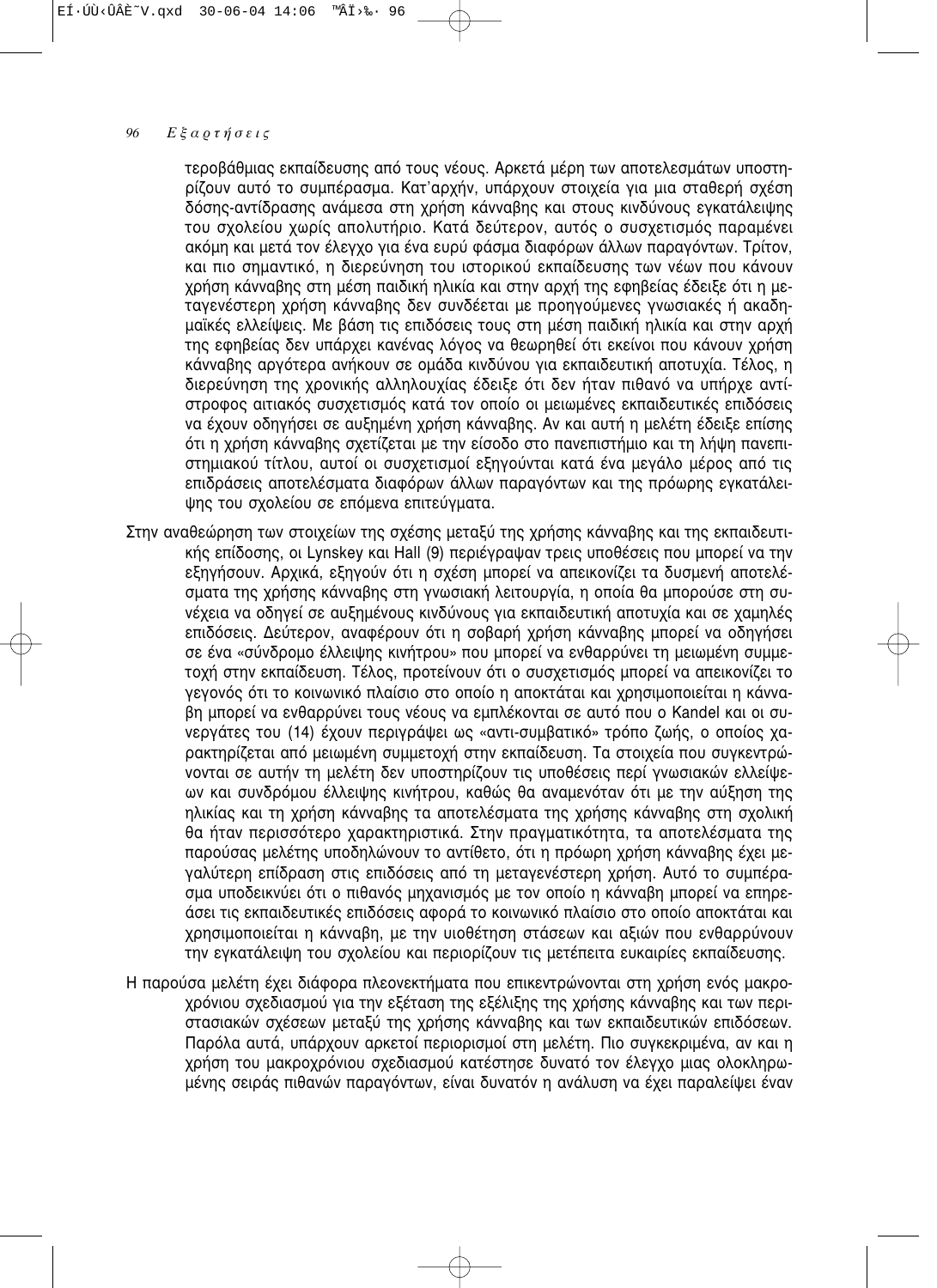αριθμό παραγόντων. Αυτό θα μπορούσε να οδηγήσει σε μια υπερεκτίμηση οποιουδήποτε συσχετισμού μεταξύ της χρήσης κάνναβης και της εγκατάλειψης του σχολείου. Επιπλέον, τα στοιχεία, όσον αφορά στη χρήση κάνναβης, έχουν συνκεντρωθεί βάσει αυτό-αναφοράς και αυτό μπορεί να εμπεριέχει προκαταλήψεις και ανακρίβειες. Παραδείγματος χάρη, οι συμμετέχοντες κλήθηκαν να αναφέρουν τη συχνότητά χρήσης κάνναβης μέχρι και 3 ή 4 χρόνια νωρίτερα. Αυτές οι αναφορές μπορεί να εμπεριέχουν προκαταλήψεις στην ανάκληση των γεγονότων. Ομοίως, μερικές συμμεταβλητές αξιολογήθηκαν αναδρομικά (π.χ. κακοποίηση των παιδιών) και θα μπορούσαν να έχουν επηρεαστεί από προκαταλήψεις ανάκλησης ή άλλου είδους. Τέλος, υπήρξε σε κάποιο βαθμό απώλεια δείγματος. Οι αναλύσεις που ενσωματώνουν τις στατιστικές διορθώσεις για την πιθανή προκατάληψη στην επιλογής δείγματος οδήγησαν σε παρόμοια αποτελέσματα όπως οι αναλύσεις που βασίστηκαν στα ανεπεξέργαστα στοιχεία. Ωστόσο, αυτό δεν αποκλείει τελείως την πιθανότητα να υπήρξαν διαδικασίες επιλογής δείγματος που επηρέασαν και σχετίζονταν με τα εκπαιδευτικά αποτελέσματα. Μια τέτοια περίπτωση θα μπορούσε να απειλήσει την εγκυρότητα των ευρημάτων της μελέτης.

Εν τούτοις, με αυτούς τους περιορισμούς, η παρούσα μελέτη υποδεικνύει ότι η συχνή χρήση κάνναβης έχει καταστρεπτικές συνέπειες για τις εκπαιδευτικές επιδόσεις, αυτές οι συνέπειες είναι εντονότερες για την πρόωρη χρήση κάνναβης και την επίδρασή της στην εγκατάλειψη του σχολείου. Αυτά τα αποτελέσματα προσθέτουν στα αυξανόμενα στοιχεία αυτής της διαχρονικής μελέτης που υποδεικνύει ότι η συχνή χρήση κάνναβης και, ιδιαίτερα, η πρώιμη χρήση κάνναβης μπορεί να έχουν πολλές συνέπειες στην υγεία και την ευημερία των νέων ανθρώπων.

# ΕΥΧΑΡΙΣΤΙΕΣ

Αυτή η έρευνα χρηματοδοτήθηκε από χορηγίες από το Ερευνητικό Συμβούλιο Υγείας της Νέας Ζηλανδίας (Health Research Council), το Εθνικό Ερευνητικό Ίδρυμα Υγείας των Παιδιών (National Child Health Research Foundation), από το Ίδρυμα Ιατρικής Έρευνας του Καντέρμπουρυ (Canterbury Medical Research Foundation) και από το Lottery Grants Board της Νέας Ζηλανδίας.

# Παραπομπές

- Degenhardt, L. & Hall, W. (2001) The association between psychosis and problematical drug use among Australian adults: Findings form the National Survey of Mental Health and Well-Being, Psychological Medicine, 31, 659-668.
- Hall, W. & Solowij, N. (1997) Long-term cannabis use and mental health, British Journal of Psychiatry, 171,  $107 - 108$
- Kalant, H., Corrigall, W., Hall, W. & Smart, R. (1999) The Health Effects of Cannabis (Toronto, Addiction Research Foundation).
- Solowij, N. (1998) Cannabis and Cognitive Functioning (Cambridge, Cambridge University Press).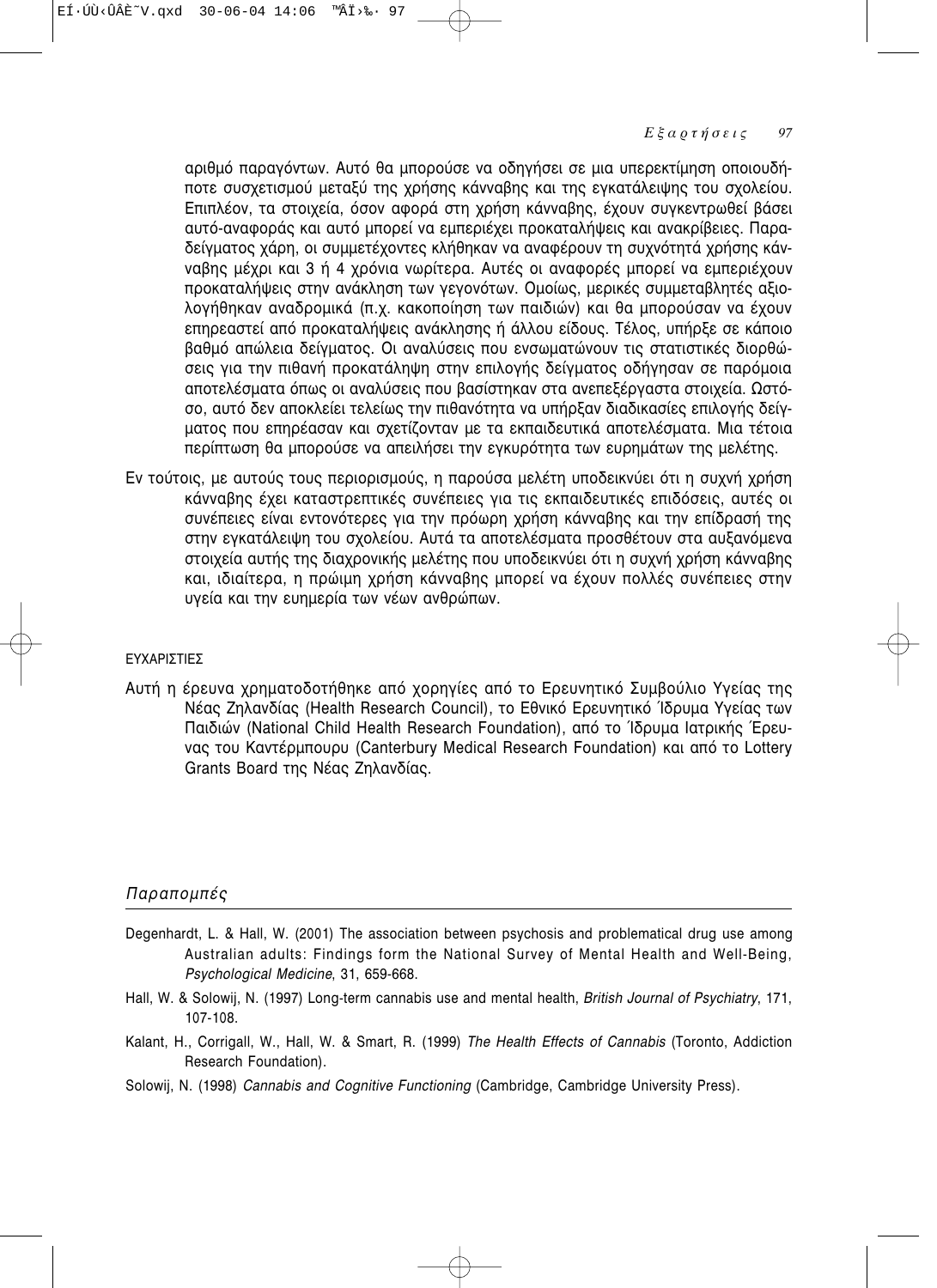- Bray, J. W., Zarkin, G. a., Ringwalt, C. & Qi, J. (2000) The relationship between marijuana initiation and dropping out of school, *Health Economics*, 9, 9-18.
- Brook, J. S., Balka, E. B. & Whiteman, M. (1999) The risks for late adolescence of early adolescent marijuana use, *American Journal of Public Health*, 89, 1549-1554.
- Brook, J. S., Brook, D. W., Rosen, Z. & Rabbitt, C. (2003) Earlier marijuana use and later problem behaviour in Colombian youths, *Journal of the American Academy of Child & Adolescent Psychiatry*, 42, 485-492.
- Fergusson, D. M. & Horwood, L. J. (1997) Early onset cannabis use and psychosocial adjustment in young adults, *Addiction*, 92, 279-296.
- Lynskey, M. T. & Hall, W. (2000) The effects of adolescent cannabis use on educational attainment: A review, *Addiction*, 95, 1621-1630.
- Mensch, B. S. & Kandel, D. B. (1988) Dropping out of high school and drug involvement, *Sociological Education*, 61, 95-113.
- Newcomb, M. D. & Bentler, P. (1988) *Consequences of adolescent drug use: Impact on the lives of young adults* (Newbury Park, CA, Sage Publications).
- Lynskey, M. T., Coffey, C., Degenhardt, L., Carlin, J. B. & Patton, G. (2003) A longitudinal study of the effects of adolescent cannabis use on high school completion, *Addiction*, 98, 685-692.
- Brook, J. S., Adams, R. E., Balka, E. B. & Johnson, E. (2002) Early marijuana use: Risks for the transition to young adulthood, *Psychological Medicine*, 32, 79-91.
- Kandel, D. B., Davies, M., Karis, D. & Yamaguchi, K. (1986) The consequences in young adulthood of adolescent drug involvement: An overview, *Archives of General Psychiatry*, 43, 746-754.
- Newcomb, M. D. (1988) *Drug use in the workplace* (Dover, DE, Auburn House Publishing Co).
- Hall, W. & Solowij, N. (1998) Adverse effects of cannabis, *Lancet*, 352, 1611-1616.
- Pope, H. G. & Yurgelen-Todd, D. (1996) The residual cognitive effects of heavy marijuana use, *Journal of the American Medical Association*, 275, 521-527.
- Rob, M., Reynolds, I. & Finlayson, P. (1990) Adolescent marijuana use: Risk factors and implications, *Australian and New Zealand Journal of Psychiatry*, 24, 47-56.
- Smith, C. A., Krohn, M., D., Lizotte, A., J. et al. (2000) The effect of early delinquency and substance use on precocious transitions to adulthood among adolescent males, in: Fox, G. L. & Benson, M. L. (Eds.) *Families, Crime and Criminal Justice*, pp. 233-253 (Amsterdam, JAI Press).
- Fergusson, D. M., Horwood, L. J., Shannon, F. T. & Lawton, J. M. (1989) The Christchurch Child Development Study: A review of epidemiological findings, *Paediatric & Perinatal Epidemiology*, 3, 278-301.
- Fergusson, D. M. & Horwood, L. J. (2001) The Christchurch Health and Development Study: Review of findings on child and adolescent mental health, *Australian and New Zealand Journal of Psychiatry*, 35, 287-296.
- Elley, W. B. & Irving, J. C. (1976) Revised socio-economic index for New Zealand, *New Zealand Journal of Educational Studies*, 11, 25-36.
- Fergusson, D. M., Lynskey, M. T. & Horwood, L. J. (1996) Childhood sexual abuse and psychiatric disorder in young adulthood: I. Prevalence of sexual abuse and factors associated with sexual abuse, *Journal of the American Academy of Child & Adolescent Psychiatry*, 35, 1355-1364.
- Fergusson, D. M. & Lynskey, M. T. (1997) Physical punishment/maltreatment during childhood and adjustment in young adulthood, *Child Abuse & Neglect*, 21, 617-630.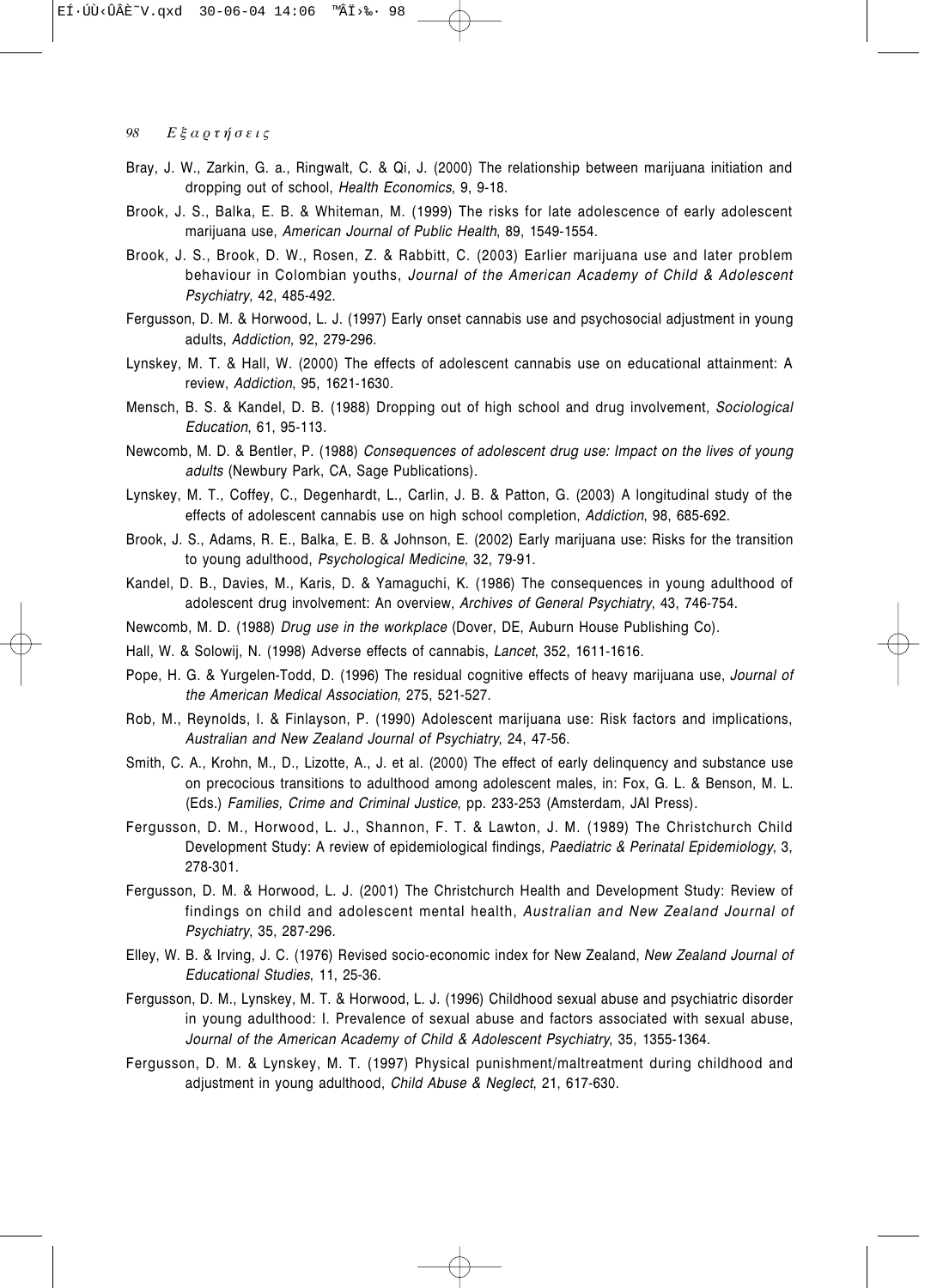- Armsden, G. C. & Greenberg, M. T. (1987) The inventory of parent and peer attachment: Individual differences and their relationship to psychological well-being in adolescence, *Journal of Youth and Adolescence*, 16, 427-454.
- Wechsler, D. (1974) *Manual for the Wechsler Intelligence Scale for Children Revised* (New York, Psychological Corporation).
- Elley, W. B. & Reid, N. A. (1969) *Progressive Achievement Tests: Teacher Manual: Reading Comprehension, Reading Vocabulary* (Wellington, New Zealand Council for Educational Research).
- Reid, N. A. & Hughes, D. C. (1974) *Progressive achievement tests teacher's manual, mathematics* (Wellington, New Zealand Council for Educational Research).
- Reid, N. A., Jackson, P. F., Gilmore, A. & Croft, C. (1981) *Test of Scholastic Abilities* (Wellington, New Zealand Council for Educational Research).
- Rutter, M., Tizard, J. & Whitmore, K. (1970) *Education, Health and Behaviour* (London, Longmans).
- Conners, C. K. (1970) Symptom patterns in hyperkinetic, neurotic and normal children, *Child Development*, 41, 667-682.
- Conners, C. K. (1969) A teacher rating scale for use in drug studies with children, *American Journal of Psychiatry*, 126, 884-888.
- Fergusson, D. M., Horwood, L. J. & Lloyd, M. (1991) Confirmatory factor models of attention deficit and conduct disorder, *Journal of Child Psychology & Psychiatry & Allied Disciplines*, 32, 257-274.
- Quay, H. C. & Peterson, D. R. (1987) *Manual for the Revised Behaviour Problem Checklist* (Miami, H.C. Quay & D.R. Peterson).
- Costello, A., Edelbrock, C., Kalas, R., Kessler, M. & Klaric, S. A. (1982) Diagnostic Interview Schedule for Children (DISC) (Bethesda, MD, National Institute of Mental Health).
- Cloninger, C. R. (1987) A systematic method for clinical description and classification of personality variants. A proposal, *Archives of General Psychiatry*, 44, 573-588.
- Fergusson, D. M. & Horwood, L. J. (1999) Prospective childhood predictors of deviant peer affiliations in adolescence, *Journal of Child Psychology & Psychiatry*, 40, 581-592.
- Lee, J. (1981) Covariance adjustment of rates based on the multiple logistic regression model, *Journal of Chronic Disorder*, 34, 415-426.
- Carlin, J. B., Wolfe, R., Coffey, C. & Patton, G. C. (1999) Tutorial in Biostatistics. Analysis of binary outcomes in longitudinal studies using weighted estimating equations and discrete-time survival methods: Prevalence and incidence of smoking in an adolescent cohort, *Statistics in Medicine*, 18, 2655-2679.
- Fergusson, D. M. & Horwood, L. J. (2000) Does cannabis use encourage other forms of illicit drug use?, *Addiction*, 95, 505-520.
- Osgood, D. W., Johnston, L. D., O'Malley, P. M. & Bachman, J. G. (1988) The generality of deviance in late adolescence and early adulthood, *American Sociological Review*, 53, 81-93.
- Fergusson, D. M., Horwood, L. J. & Swain-Campbell, N. R. (2002) Cannabis use and psychosocial adjustment in adolescence and young adulthood, *Addiction*, 97, 1123-1135.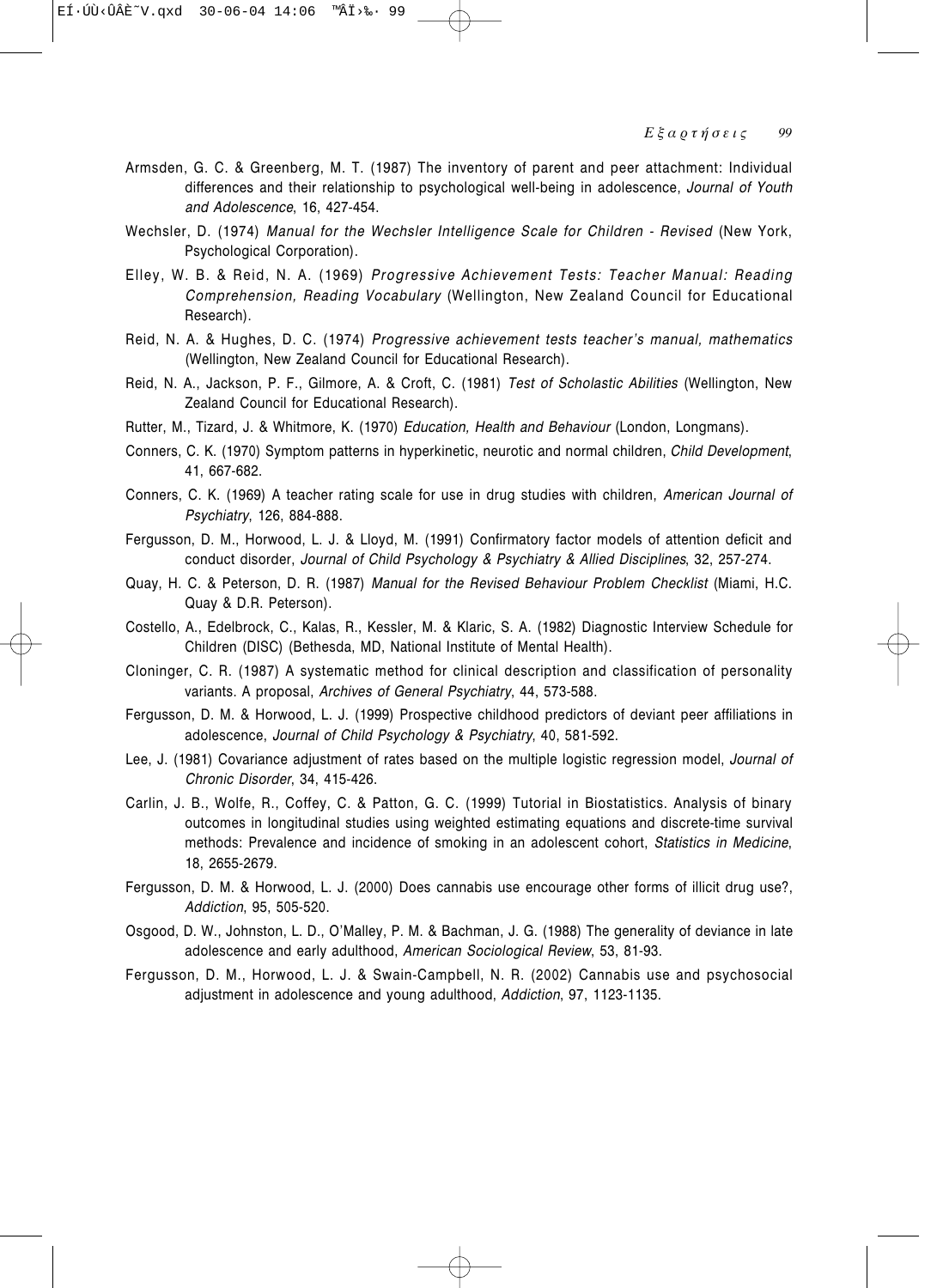$E \xi a \varrho \tau \eta \sigma \varepsilon \iota \varsigma$  ${\it 100}$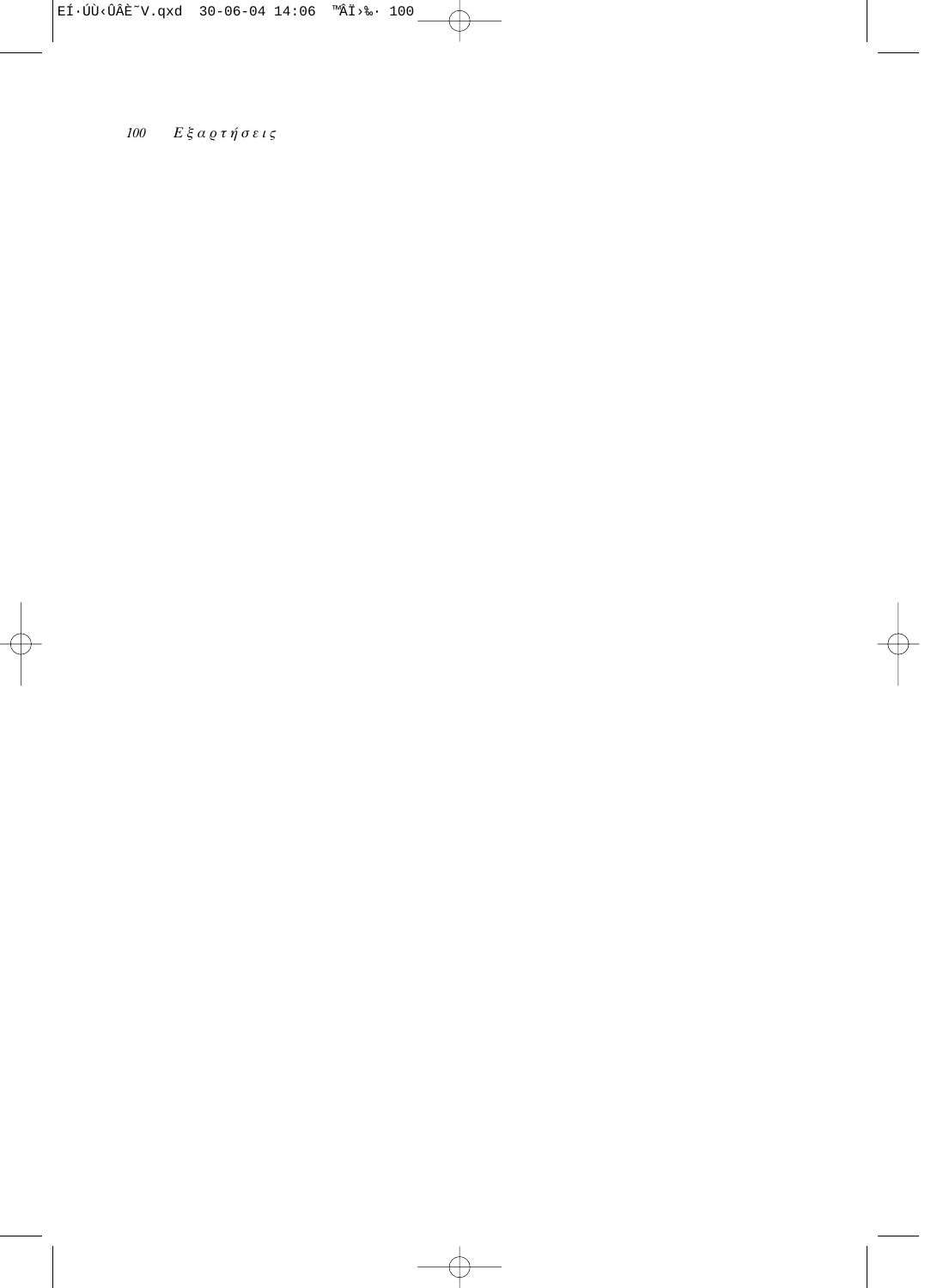# ΠΕΡΙΛΗΨΕΙΣ ΑΡΘΡΩΝ<br>A B S T R A C T S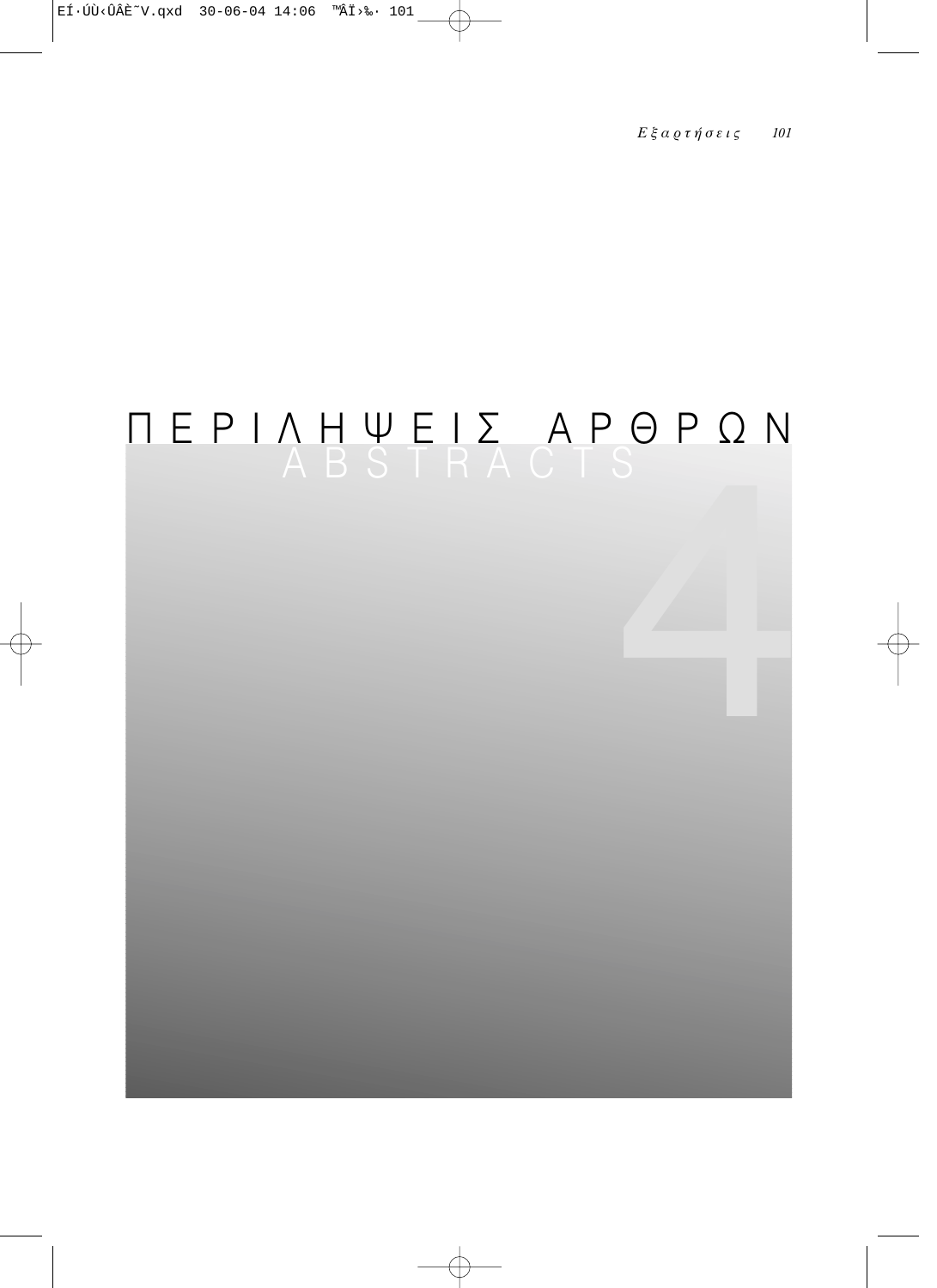ΠΕΡΙΛΗΨΕΙΣ

### ΔΛΚΩΩΛ

Παρακολούθηση της συμπεριφοράς κατανάλωσης αλκοόλ από την ηλικία των 15 έως την ηλικία των 19 ετών

Tracking of drinking behaviour from age 15 to 19 ANDERSEN, A., DUE, P., HOLSTEIN, B. E., IVERSEN, L. [o. 106]

Κατάθλιψη και γνωσιακή λειτουργία στον αλκοολισμό Depression and cognitive functioning in alcoholism J. UEKERMANN, I. DAUM, P. SCHLEBUSCH, B. WIEBEL, U. TRENCKMANN [0. 107]

Διαφορετικές μετρήσεις κατανάλωσης αλκοόλ και ο κίνδυνος καρδιαγγειακών παθήσεων και θνησιμότητας από οποιαδήποτε αιτία. Follow up 11 ετών από την ομαδική μελέτη Whitehall II

Different measures of alcohol consumption and risk of coronary heart disease and allcause mortality. 11 years follow up of the Whitehall II Cohort Study ANNIE BRITTON, MICHAEL MARMOT [o. 107]

Σύντομες παρεμβάσεις σε άτομα που έκαναν επικίνδυνη κατανάλωση αλκοόλ σε χώρους που παρέχεται πρωταρχική φροντίδα, είναι εξίσου αποτελεσματικές και για τους άνδρες και για τις γυναίκες

Brief Interventions for Hazardous Drinkers Delivered in Primary Care Are Equally Effective in Men and Women

JAVIER BALLESTEROS, ASUNCIÓN GONZÁLEZ-PINTO, IMANOL QUEREJETA, JULEN ARIÑO [o. 108]

Αλλαγές στην κατανάλωση αλκοόλ μετά την μείωση της τιμής των ποτών: ένα φυσικό πείραμα στην Ελβετία

Changes in alcohol consumption following a reduction in the price of spirits: A natural experiment in Switzerland

JEAN-LUC HEEB, GERHARD GMEL, CHRISTOPH ZURBRÜGG, MEICHUN KUO & JÜRGEN REHM [o. 109]

Τα αποτελέσματα των Νόμων περί οδήγησης υπό την επήρεια αλκοόλ: έλεγχος της διαφορικής υπόθεσης αποτροπής

The Effects of Drinking-Driving Laws: A Test of the Differential Deterrence Hypothesis ROBERT E. MANN, REGINALD G. SMART, GINA STODUTO, EDWARD M. ADLAF, EVELYN VINGILIS, DOUGLAS BEIRNESS, ROBERT LAMBLE AND MARK ASBRIDGE [0. 110]

# ΗΡΩΙΝΗ, ΚΑΝΝΑΒΗ ΚΑΙ ΑΛΛΕΣ ΟΥΣΙΕΣ

Παράγοντες που σχετίζονται με τη χρήση ecstasy μεταξύ μαθητών στην Τουρκία Factors Associated with Ecstasy Use in Turkish Students AYTÜL ÇORAPÇOĞLU, KÜLTEGIN ÖGEL [0. 111]

Ο ρόλος ενός διεθνούς θέρετρου με έντονη νυχτερινή ζωή στην εξάπλωση των ναρκωτικών ουσιών στη διασκέδαση

The role of an international nightlife resort in the proliferation of recreational drugs MARK A BELLIS, KAREN HUGHES, ANDREW BENNETT & RODERICK THOMSON [0. 112]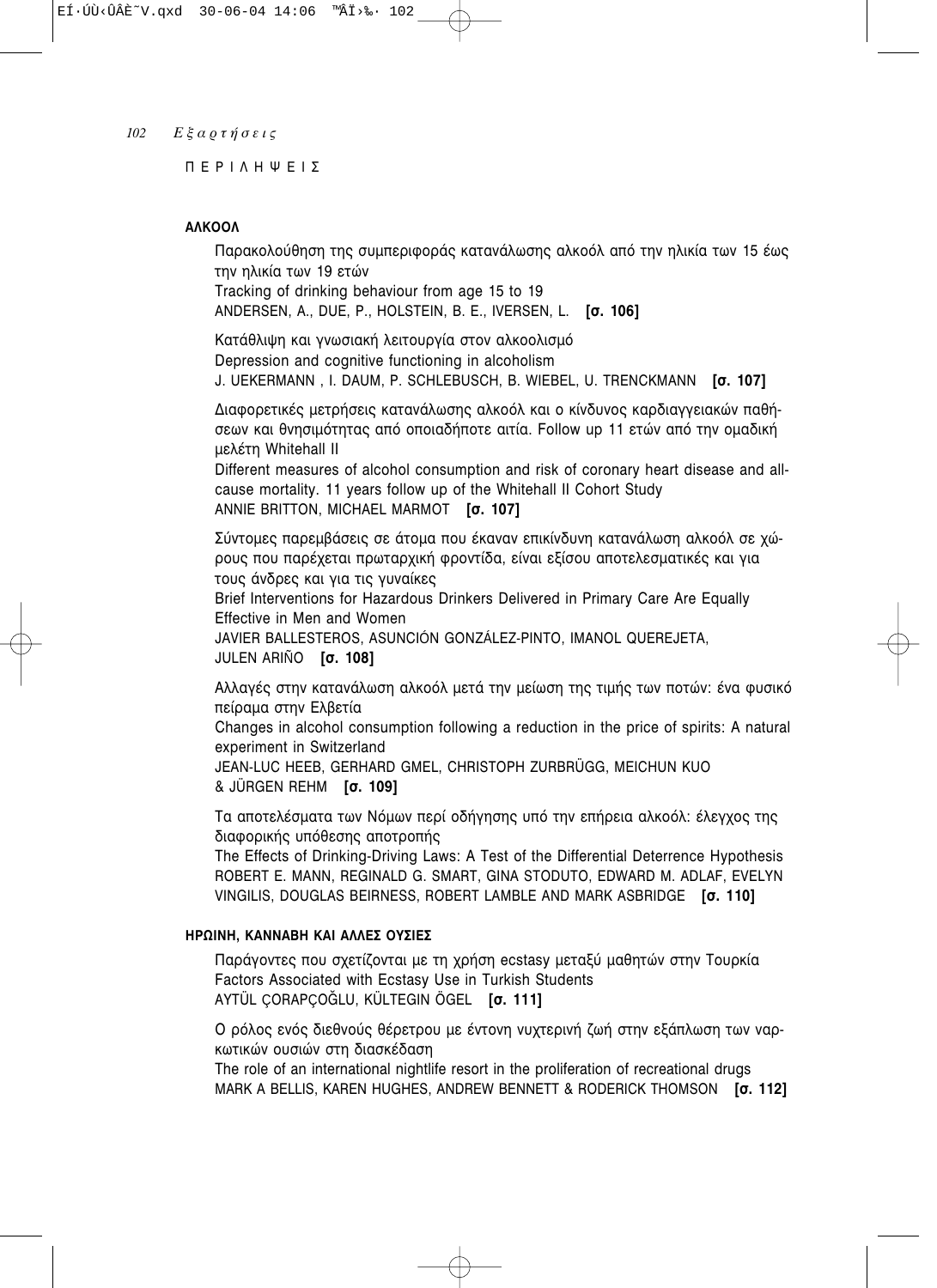Η χρήση παράνομων ουσιών και οι πρακτικές ενδοφλέβιας χρήσης με χρήστες ουσιών σε θεραπευτικά προγράμματα υποκατάστασης με Μεθαδόνη και Βουπρενορφίνη Illicit Drug Use and Injection Practices among Drug Users on Methadone and Buprenorphine Maintenance Treatment in France

ANNE GUICHARD, FRANCE LERT, CHRISTINE CALDERON, HIND GAIGI, OLIVIER MAGUET, JÉROME SOLETTI, JEAN-MARC BRODEUR, LUCIE RICHARD, MIKE BENIGERI, MARIA-VICTORIA ZUNZUNEGUI [o. 112]

Διερεύνηση των αρνητικών ψυχολονικών συμπτωμάτων σε χρήστες khat στην Υεμένη LLE TO SCL-90

Exploration of adverse psychological symptoms in Yemeni khat users by SCL-90 NABIL NUMAN [o. 113]

### ΚΑΠΝΟΣ

Η καμπύλης υποτροπής και η μακρόχρονη διακοπή σε καπνιστές που δεν έχουν ενταχθεί σε θεραπεία. Μια ανασκόπηση

Shape of the Relapse Curve and Long-Term Abstinence Among Untreated Smokers: A Review

JOHN R. HUGHES, JOSUE KEELY AND SHELLY NAUD [0. 114]

Η μείωση του καπνίσματος ενισχύει τη διακοπή του καπνίσματος. Αποτελέσματα μιας εικονικά-ελεγχόμενης δοκιμής, τυχαίου δείγματος, με τη χρήση τσίχλας νικοτίνης σε έρευνα follow up 2 χρόνων Smoking reduction promotes smoking cessation. Results from a double blind, randomised, placebo-controlled trial of nicotine gum with 2-year follow-up POUL WENNIKE, TOBIAS DANIELSSON, BJÖRN LANDFELDT, ÅKE WESTIN AND PHILIP TØNNESEN [o. 115]

Η μείωση της ποσότητας καπνίσματος αποτελεί παράγοντα πρόβλεψης αποχής σε μεγαλύτερης ηλικίας καπνιστές

Reduction of Quantity Smoked Predicts Future Cessation Among Older Smokers TRACY FALBA, MIREIA JOFRE-BONET, SUSAN BUSCH, NOELIA DUCHOVNY, JODY SINDELAR [o. 116]

Κάπνισμα, κάνναβη και νέοι Smoking, cannabis and young people AMANDA AMOS, SUSAN WILTSHIRE, YVONNE BOSTOCK, SALLY HAW, ANN MCNEILL [o. 117]

Το επίπεδο κατανάλωσης τσιγάρων και οι κοινωνικοοικονομικές συνθήκες στην εφηβεία: πώς επηρεάζουν το κάπνισμα στην ενήλικη ζωή; Level of cigarette consumption and socio-economic circumstances in adolescence: how do they affect adult smoking? B. JEFFERIS, H. GRAHAM, O. MANOR, C. POWER [0. 118]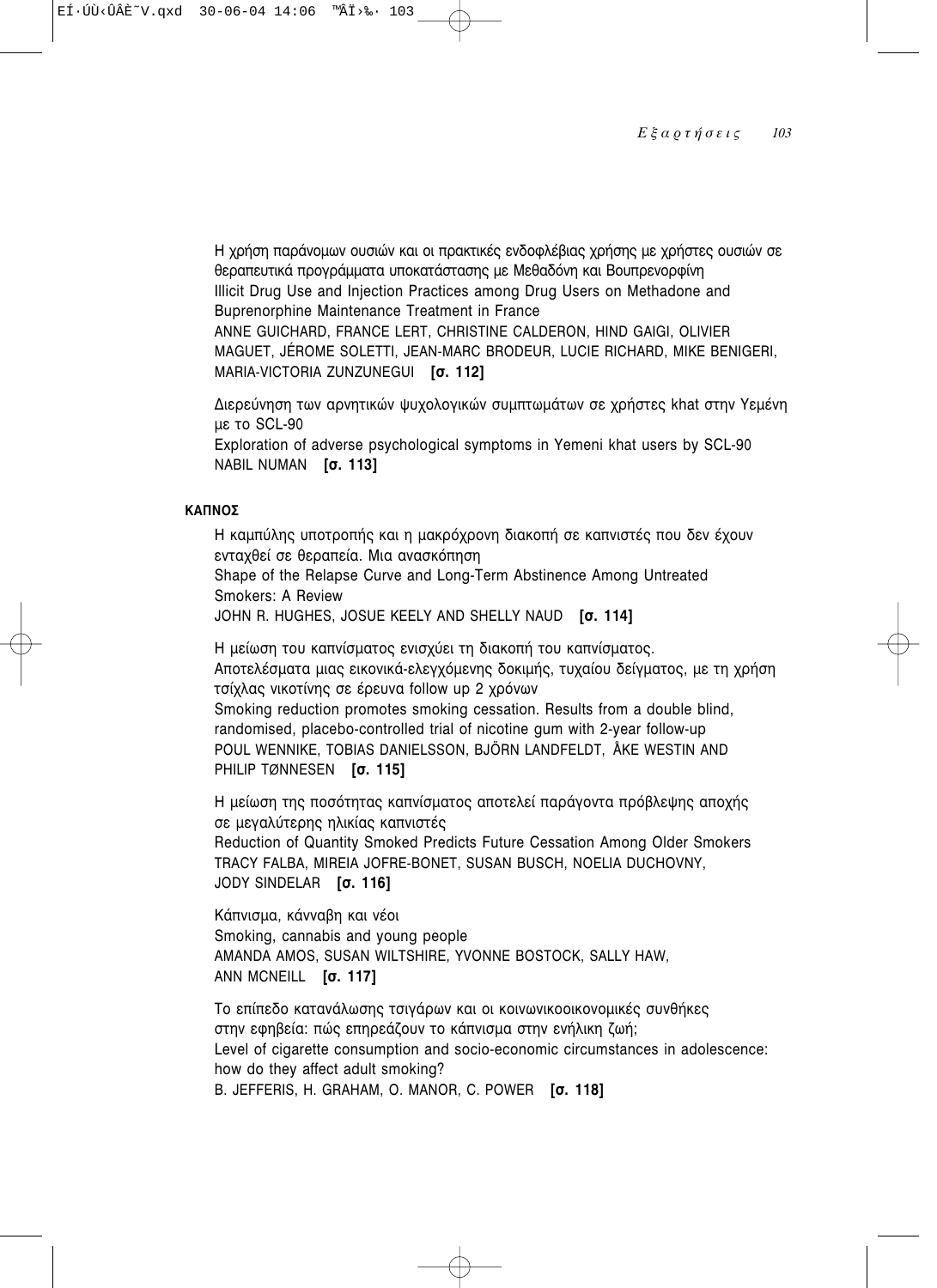### $104$ Εξαρτήσεις

Η σχέση αλκοόλ-καπνού: μια μελέτη προοπτικής μεταξύ εφήβων από έξι ευρωπαϊκές χώρες

The alcohol-tobacco relationship: A prospective study among adolescents in six European countries

J.J.L. WETZELS, S.P.J. KREMERS, P.D. VITORIA, H. DE VRIES [o. 119]

# ΑΛΛΑ ΘΕΜΑΤΑ

Η αποτελεσματικότητα μιας μόνο συνεδρίας Συνέντευξης Κινητοποίησης στη μείωση της κατανάλωσης ουσιών και στην αντίληψη του κινδύνου και της βλάβης που σχετίζονται με ουσίες στους νέους: αποτελέσματα από μια τυχαία δειγματοληπτική δοκιμή σε πολλούς χώρους

The efficacy of single-session motivational interviewing in reducing drug consumption and perceptions of drug-related risk and harm among young people: results from a multi-site cluster randomised trial

JIM MCCAMBRIDGE AND JOHN STRANG [0.120]

Κίνδυνος στα έμβρυα: Η επικράτηση της κατανάλωσης αλκοόλ κατά τη διάρκεια της εγκυμοσύνης, όπως υπολογίζεται με μια απλή μέθοδο διάγνωσης σε προγεννητικές κλινικές στη Σουηδία

Fetus at risk: Prevalence of alcohol consumption during pregnancy estimated with a simple screening method in Swedish antenatal clinics

MONA GÖRANSSON, ÅSA MAGNUSSON, HANS BERGMAN AND MARKUS HEILIG [o. 121]

Χρόνια αποπροσωποποίηση έπειτα από χρήση παράνομων ουσιών: μια ελεγχόμενη ανάλυση 40 περιστατικών

Chronic depersonalization following illicit drug use: a controlled analysis of 40 cases NICHOLAS MEDFORD, DAWN BAKER, ELAINE HUNTER, MAURICIO SIERRA, EMMA LAWRENCE, MARY L. PHILLIPS, ANTHONY S. DAVID [0. 122]

Ταξινόμηση των διαταραχών του τζόγου στην κοινότητα A Hierarchy of Gambling Disorders in the Community GERSTEIN, M.T., GERSTEIN, D.R., VOLBERG, R.A. [o. 123]

Κατανομή των κριτηρίων του DSM-IV για τον παθολογικό τζόγο Distribution of the DSM-IV criteria for pathological gambling RICHARD J. ROSENTHAL [0. 124]

Βλάβη από τη χρήση παράνομων ουσιών κατά τη διάρκεια των Ολυμπιακών Αγώνων του 2000 στο Σίδνεϊ: επιπτώσεις για την επιτήρηση της δημόσιας υγείας και δράσεις Illicit drug-related harm during the Sydney 2000 Olympic Games: implications for public health surveillance and action

DEVON INDIG, SARAH THACKWAY, LOUISA JORM, ALLISON SALMON, TIM OWEN [o. 125]

Παράνομη χρήση ουσιών από νεαρές γυναίκες στην Αυστραλία Illicit drug use in young Australian women CATHY TURNER, ANNE RUSSELL, WENDY BROWN [0. 126]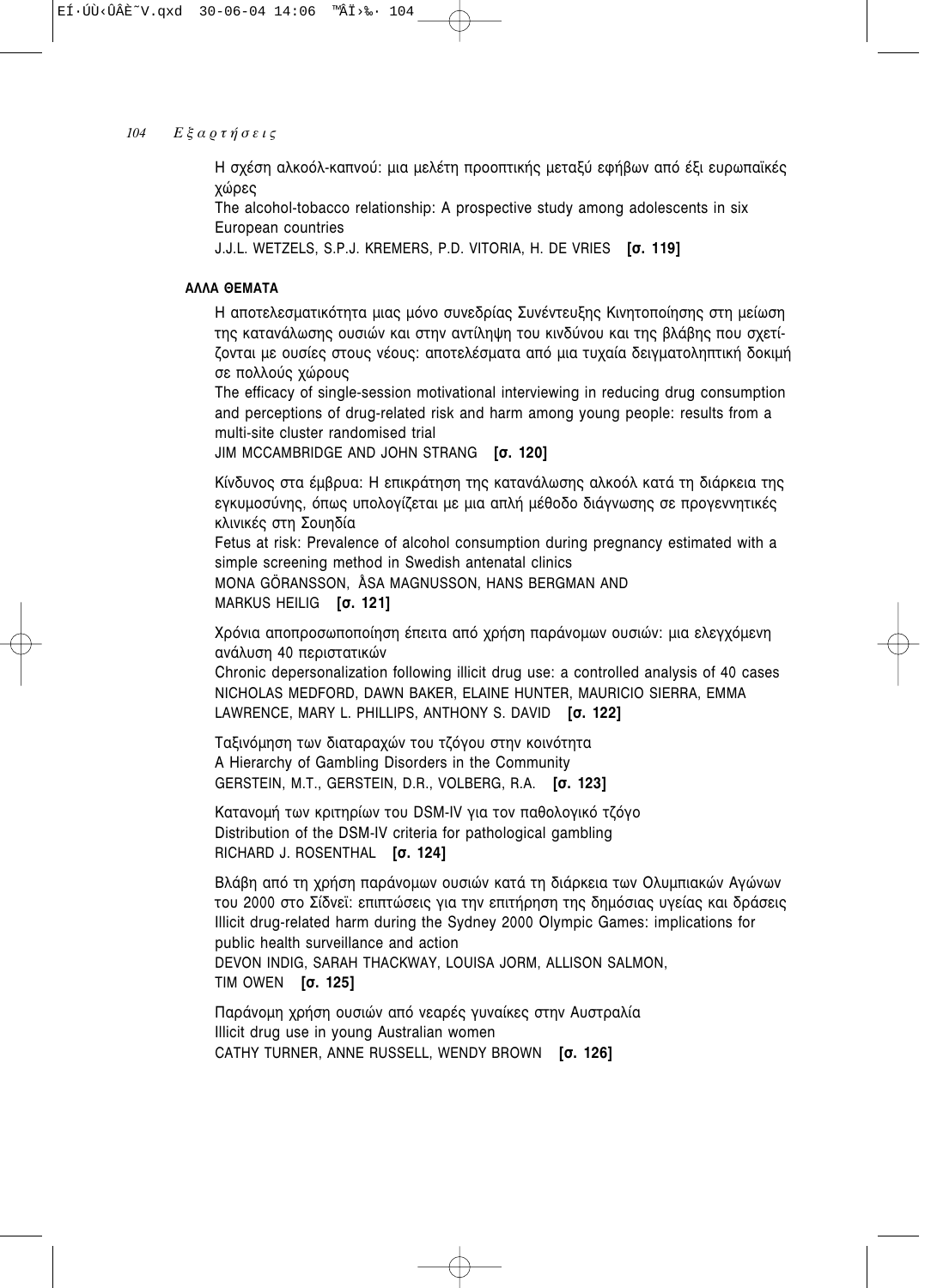Μία εξαιρετική ανασκόπηση, αλλά πώς ορίζεται η «μείωση της βλάβης»; Σχολιασμός για το κεφάλαιο 8: τροποποιώντας το πλαίσιο κατανάλωσης αλκοόλ

An excellent review, but how is "harm reduction" to be defined? Comment on Chapter 8: Modifying the drinking context

TIM STOCKWELL [o. 127]

Η σχετική συνεισφορά των αποτελεσμάτων διαφορετικών τομέων στο συνολικό οικονομικό όφελος των παρεμβάσεων σε θέματα εξαρτήσεων: Μια ανασκόπηση των πρώτων ευρημάτων

The Relative Contribution of Outcome Domains in the Total Economic Benefit of Addiction Interventions: A Review of First Findings

KATHRYN E. MCCOLLISTER AND MICHAEL T. FRENCH [0. 129]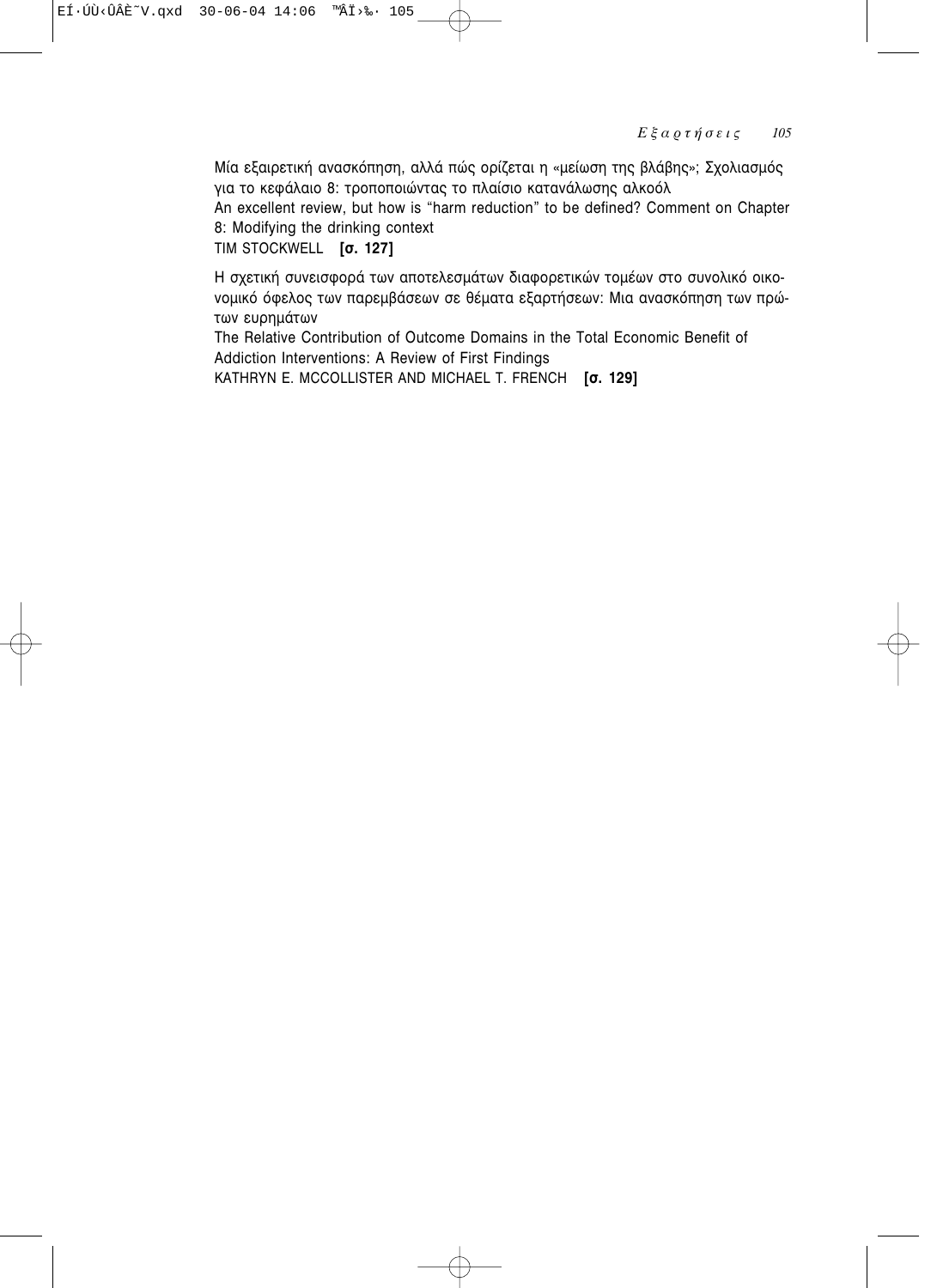# ∞§KOO§

*Παρακολούθηση της συμπεριφοράς κατανάλωσης αλκοόλ από την ηλικία των 15 έως την nλικία των 19 ετών* 

ANDERSEN, A., DUE, P., HOLSTEIN, B. E., IVERSEN, L.

*Μετάφραση* Γεωργία Χριστοφίλη *Translation* Georgia Christofili

- Στόχοι: Ο στόχος αυτού του άρθρου ήταν να εκτιμήσει 1) τις ετήσιες αλλαγές στη συμπεριφορά κατανάλωσης αλκοόλ από νεαρούς Δανούς, 2) την προτίμησή τους για κάποια αλκοολούχα ποτά και τις συνήθειες κατανάλωσης που αποτελούν σημαντικότερους παράγοντες πρόβλεψης για μελλοντική κατανάλωση αλκοόλ.
- Σχεδιασμός, χώρος, συμμετέχοντες: Ο πληθυσμός ήταν ένα τυχαίο δείγμα νέων 15 ετών  $($ έναρξη 1990, ποσοστό ανταπόκρισης 86%, n=847) και πραγματοποιήθηκε follow-up τέσσερα χρόνια αρνότερα (ποσοστό ανταπόκρισης 85%, n=729).
- Μετρήσεις: Η κατανάλωση αλκοόλ εκτιμήθηκε από την εμπειρία μέθης, την ποσότητα και τη συχνότητα κατανάλωσης. Για να διαχωριστεί η υψηλή από τη χαμηλή κατανάλωση χρησιμοποιήθηκαν τα όρια που προτείνει το Εθνικό Συμβούλιο Υγείας της Δανίας (Danish National Board of Health).
- Ευρήματα: Στην ηλικία των 19 ετών τουλάχιστον το 80% έκανε μηνιαία χρήση αλκοόλ, ενώ το 24% των ανδρών και το 11% των γυναικών έκαναν μεγαλύτερη κατανάλωση από αυτή που συνιστούν τα εθνικά όρια, δηλ. από τις 21 μονάδες εβδομαδιαίως για τους άνδρες και τις 14 μονάδες εβδομαδιαίως για τις γυναίκες. Η κατανάλωση αλκοολούχων ποτών στην ηλικία των 15 ετών αυξάνει τον κίνδυνο για εβδομαδιαία κατανάλωση αλ-ΚΟΟλ στην ηλικία των 19 ετών (τιμές OR- από 1.11 έως 3.53). Η εμπειρία μέθης για τα ανόρια ηλικίας 15 ετών και η κατανάλωση αλκοολούχων ποτών από τα κορίτσια ηλικίας 15 ετών αποδείχθηκαν οι ισχυρότεροι παράγοντες πρόβλεψης της υπερβολικής κατανάλωσης αλκοόλ στην ηλικία των 19 ετών (OR=2.44, ΔΕ: 1.38-4.29 αντίστοιχα OR=1.97, ΔE: 1.15-3.38).
- Συμπεράσματα: Η κατανάλωση αλκοόλ από την ηλικία των 15 ετών αποτελεί παράγοντα πρόβλεψης της εβδομαδιαίας κατανάλωσης αλκοόλ και της χρήσης αλκοόλ που ξεπερνά τα επιτρεπόμενα όρια τέσσερα χρόνια μετά. Η υψηλή κατανάλωση αλκοόλ από τους νεαρούς εφήβους δεν είναι ένα περιστασιακό φαινόμενο. Είναι συμπεριφορά που συνεχίζεται στα πρώτα χρόνια της ενηλικίωσης, εκθέτοντας τους εφήβους σε αυξημένο κίνδυνο για μακροχρόνια, σοβαρή κατανάλωση αλκοόλ.

Λέξεις κλειδιά: κατανάλωση αλκοόλ, εφηβεία, μακροπρόθεσμη μελέτη

*"Tracking of drinking behaviour from age 15 to 19"*  $\Pi$ εριοδικό Addiction, *Τεύχος 98, Αριθμός 11, Νοέμβριος 2003*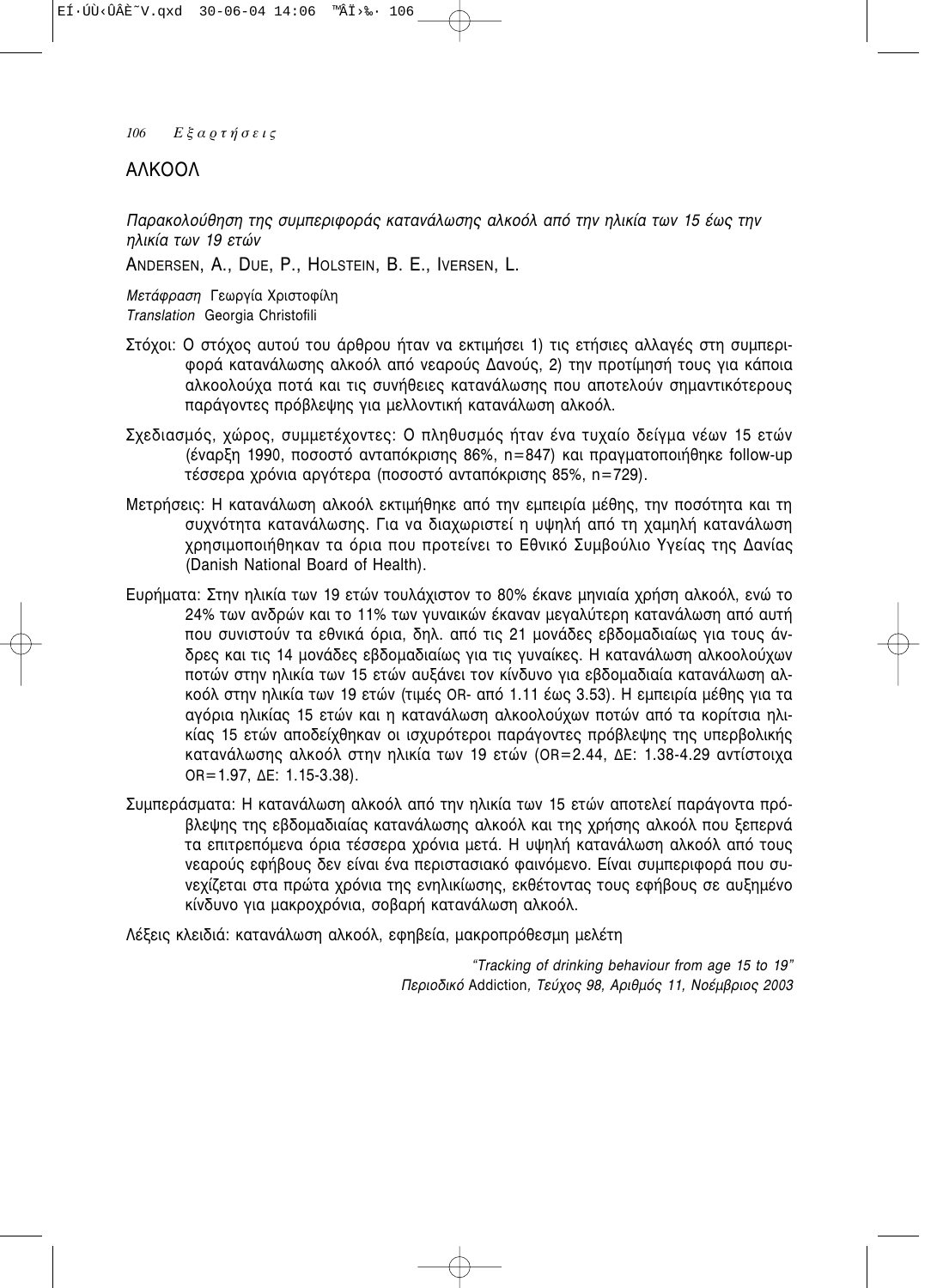*Κατάθλιψη και γνωσιακή λειτουργία στον αλκοολισμό* J. UEKERMANN , I. DAUM, P. SCHLEBUSCH, B. WIEBEL, U. TRENCKMANN

*Μετάφραση* Γεωργία Χριστοφίλη *Translation* Georgia Christofili

- Στόχοι: Μελέτες που έχουν πραγματοποιηθεί γύρω από τις γνωσιακές διεργασίες στον αλκοολισμό έχουν αναφέρει αλλαγές όσον αφορά τις εκτελεστικές λειτουργίες και τη μνήμη, οι οποίες έχουν ερμηνευθεί μέσα στο πλαίσιο διαφορετικών νευροψυχολογικών μοντέλων. Στους στόχους της παρούσας μελέτης ήταν η διερεύνηση 1) της εγκυρότητας αυτών των μοντέλων και 2) της επιρροής της κατάθλιψης στη γνωσιακή λειτουργία του αλκοολισμού.
- Σχεδιασμός, Χώρος και Συμμετέχοντες: Στην παρούσα έρευνα ασθενείς με αλκοολισμό (Αλκ, n= 30), ασθενείς με κατάθλιψη αλλά χωρίς προβλήματα αλκοολισμού (Κατ, n= 28) και υγιή δείγματα ελέγχου (Yy, n= 28) συγκρίθηκαν με μια νευροψυχολογική μέτρηση.
- Μετρήσεις: Η μέτρηση συμπεριέλαβε έλεγχο της διάθεσης, της μνήμης και των εκτελεστικών λειτουργιών. Το πιθανό συγκεντρωτικό αποτέλεσμα του αλκοόλ και της κατάθλιψης αναλύθηκε συγκρίνοντας αλκοολικούς ασθενείς με κατάθλιψη (Καλκ) και ασθενείς με αλκοολισμό χωρίς κατάθλιψη (ΑλκΧΚ).
- Ευρήματα: Η σύγκριση των ομάδων έδειξε ελλείψεις/ βλάβες στους αλκοολικούς ασθενείς όσον αφορά την αναστολή της αντίδρασης (response inhibition), την κρίση και την ελεύθερη ανάκληση (free recall), ανεξάρτητα από την κατάθλιψη. Κατ' αρχάς η βραχυπρόθεσμη μνήμη και οι ικανότητες λεκτικής έκφρασης (verbal fluency abilities) ήταν ανεπηρέαστες. Οι καταθλιπτικοί ασθενείς παρουσίασαν ελλείψεις/ βλάβες στη λεκτική έκφραση και την ελεύθερη ανάκληση. Ωστόσο δεν παρουσιάστηκαν διαφορές στην απόδοση μεταξύ των καταθλιπτικών και των μη-καταθλιπτικών αλκοολικών.
- Συμπεράσματα: Η συγκεκριμένη μορφή των νευροψυχολογικών ελλείψεων των αλκοολικών ασθενών υποστηρίζει την υπόθεση του μετωπιαίου λοβού. Τα αποτελέσματα της έρευνας αυτής υποδηλώνουν ότι αυτές οι ελλείψεις γενικά δεν επιδεινώνονται από τα συμπτώματα καταθλιπτικής συνοσηρότητας. Περαιτέρω έρευνες ωστόσο είναι απαραίτητες για να διερευνηθεί η σχέση μεταξύ των ελλείψεων στις εκτελεστικές λειτουργίες και την κατάθλιψη στους αλκοολικούς με ενδείξεις σοβαρής κατάθλιψης.

*"Depression and cognitive functioning in alcoholism"*  $\Pi$ εριοδικό Addiction, Τεύχος 98, Αριθμός 11, Νοέμβριος 2003

Διαφορετικές μετρήσεις κατανάλωσης αλκοόλ και ο κίνδυνος καρδιαγγειακών παθήσεων και θνησιμότητας από οποιαδήποτε αιτία. Follow up 11 ετών από την ομαδική μελέτη Whitehall II ANNIE BRITTON PHD, MICHAEL MARMOT FRCP

*Μετάφραση* Γεωργία Χριστοφίλη *Translation* Georgia Christofili

Στόχοι: Να διερευνήσει τη σχέση ανάμεσα σε τρεις μετρήσεις κατανάλωσης αλκοόλ που πραγματοποιήθηκαν ταυτόχρονα σε μεγάλη ομάδα καθώς και τον αναγνωρισμένο κίνδυνο για καρδιαγγειακές παθήσεις και θνησιμότητα από οποιαδήποτε αιτία κατά τη διάρκεια του follow up.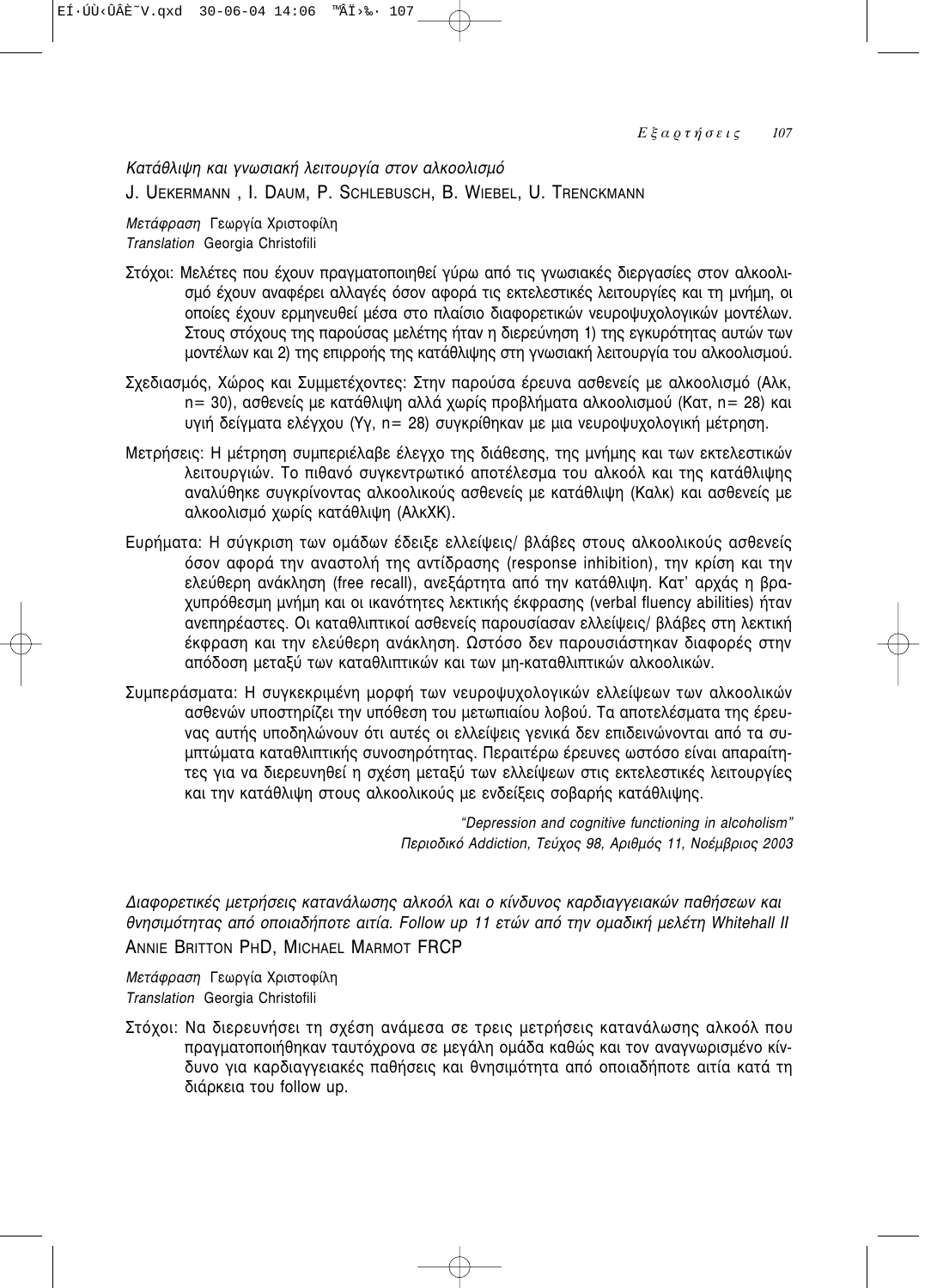Σχεδιασμός: Μελέτη προοπτικής ομάδας με μέσο follow-up 11 ετών.

Χώρος: Το Whitehall II Cohort Study: δημόσια υπηρεσία στο Λονδίνο.

- Συμμετέχοντες: 10.308 (33% γυναίκες) δημόσιοι υπάλληλοι ηλικίας 35-55 ετών κατά την έναρ-En (1985-1988).
- Μετρήσεις: Αυτοαναφερόμενη ποσότητα αλκοόλ που καταναλώθηκε κατά τη διάρκεια της περασμένης εβδομάδας, συχνότητα κατανάλωσης αλκοόλ τον τελευταίο χρόνο, συνήθης ποσότητα κατανάλωσης σε κάθε περιστατικό κατανάλωσης αλκοόλ.
- Μετρήσεις των κύριων αποτελεσμάτων: Καρδιαγγειακές παθήσεις και θνησιμότητα από οποιαδήποτε αιτία μέχρι το 1999.
- Ευρήματα: Ανιχνεύτηκε σχέση σε σχήμα U ανάμεσα στην ποσότητα αλκοόλ που καταναλώθηκε κάθε εβδομάδα και το αποτέλεσμα. Σε σύγκριση με όσους έκαναν μέτρια κατανάλωση αλκοόλ (10-80 γραμμάρια αλκοόλ ανά εβδομάδα), τα άτομα που δεν κατανάλωvαν καθόλου αλκοόλ και τα άτομα που κατανάλωναν 248 γραμμάρια ανά εβδομάδα είχαν περίπου διπλάσιο κίνδυνο θνησιμότητας. Η ευνοϊκότερη συχνότητα κατανάλωσης κυμαινόταν ανάμεσα σε μία με δύο φορές την εβδομάδα και καθημερινά όταν ρυθμιζόταν ο μέσος όγκος κατανάλωσης ανά εβδομάδα. Όσοι έπιναν δύο φορές ημερησίως ή περισσότερο, αντιμετώπιζαν υψηλότερο κίνδυνο θνησιμότητας (ποσοστό κινδύνου για τους άνδρες 2,44 95% ΔΕ 1,31-4,52) σε σύγκριση με όσους έπιναν μία ή δύο φορές την εβδομάδα. Η κατανάλωση αλκοόλ μία φορά το μήνα ή μόνο σε ξεχωριστές περιπτώσεις είχε 50% αυξημένο κίνδυνο θνησιμότητας. Η συνηθισμένη ποσότητα που καταναλωνόταν σε κάθε περιστατικό κατανάλωσης αλκοόλ δεν αποτέλεσε ένδειξη για κίνδυνο της υγείας σε αυτή την ομάδα.
- Συμπεράσματα: Οι επιδημιολογικές μελέτες εκτός από το μέσο όγκο αλκοόλ που καταναλώθηκε, θα πρέπει να συγκεντρώσουν πληροφορίες για τη συχνότητα κατανάλωσης αλκοόλ ώστε να μπορέσουν να ενημερώσουν σχετικά με το σωστό τρόπο κατανάλωσης αλκοόλ.
- Λέξεις κλειδιά: Αλκοόλ, τρόποι κατανάλωσης, καρδιαγγειακές παθήσεις, θνησιμότητα, μελέτη προοπτικής ομάδας

*"Different measures of alcohol consumption and risk of coronary heart disease and all-cause mortality. 11 years follow up of the Whitehall II Cohort Study"* Περιοδικό Addiction, Τεύχος 99, Αριθμός 1, Ιανουάριος 2004

Σύντομες παρεμβάσεις σε άτομα που έκαναν επικίνδυνη κατανάλωση αλκοόλ σε χώρους που rαρέχεται πρωταρχική φροντίδα, είναι εξίσου αποτελεσματικές και για τους άνδρες και για *τις γυναίκες* 

JAVIER BALLESTEROS, ASUNCIÓN GONZÁLEZ-PINTO, IMANOL QUEREJETA, JULEN ARIÑO

*Μετάφραση* Γεωργία Χριστοφίλη *Translation* Georgia Christofili

Δεπτομέρειες: Παρά τα στοιχεία που έχουν συγκεντρωθεί για την αποτελεσματικότητα των σύντομων παρεμβάσεων σε άτομα που κάνουν πολύ σοβαρή κατανάλωση αλκοόλ, κάποια αμφιβολία εξακολουθεί να υπάρχει όσον αφορά τις διαφορές στην αποτελεσματικότητα σύμφωνα με το φύλο.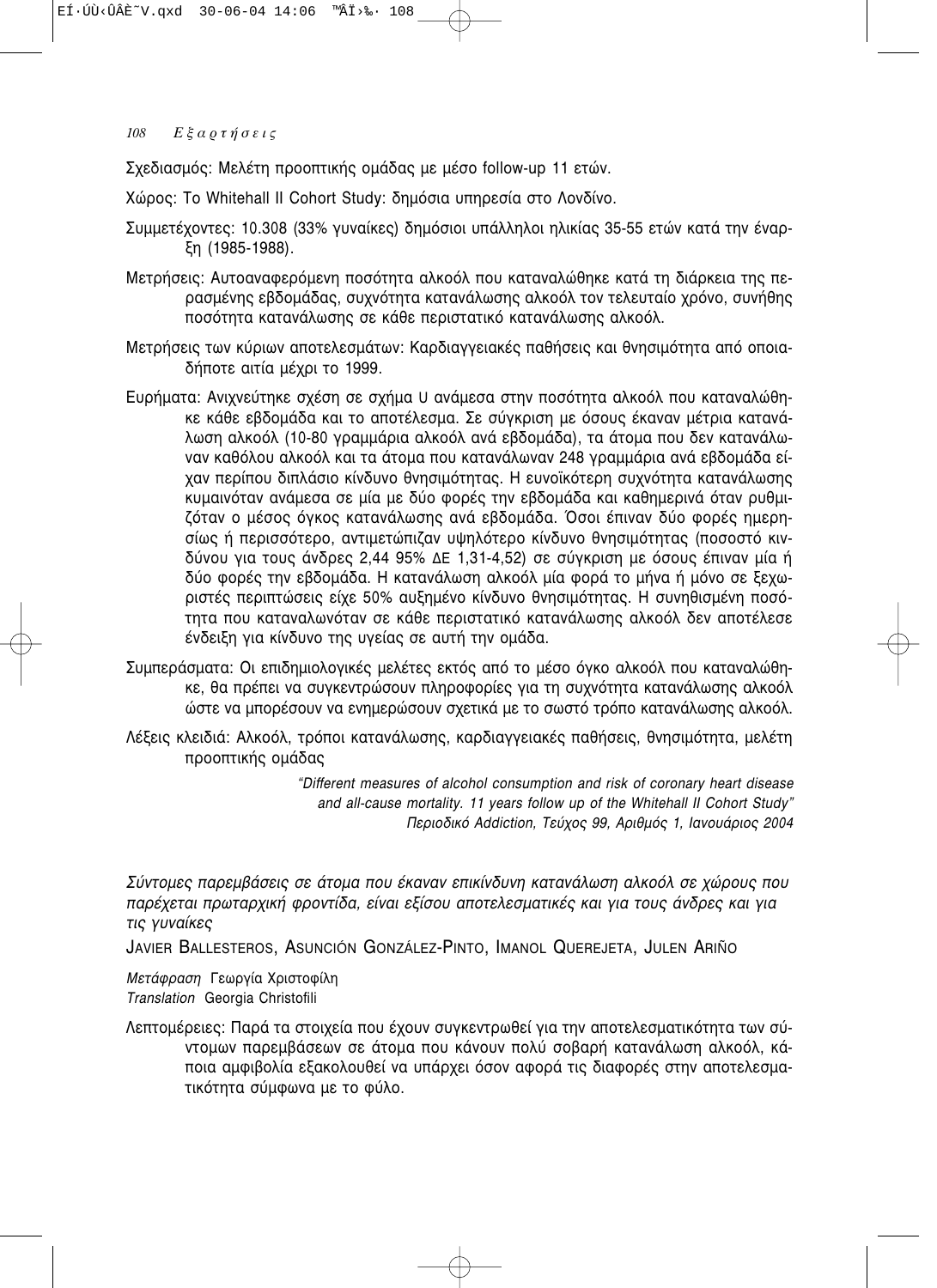- Μεθοδολογία: Μετα-ανάλυση ανεξάρτητων μελετών που έχουν πραγματοποιηθεί σε χώρο πρωτοβάθμιας φροντίδας με follow-up 6-12 μηνών κατά το οποίο τα αποτελέσματα αναφέρονται ξεχωριστά για το κάθε φύλο. Επιλέχθηκαν δύο μετρήσεις των αποτελεσμάτων: η ποσότητα της συνηθισμένης εβδομαδιαίας κατανάλωσης αλκοόλ και η συχνότητα των ατόμων που ανέφεραν κατανάλωση αλκοόλ χαμηλότερη των επικίνδυνων επιπέδων μετά την παρέμβαση.
- Αποτελέσματα: Στη μετά-ανάλυση συμπεριλήφθηκαν επτά μελέτες. Τα τυποποιημένα αποτελέσματα μείωσης της κατανάλωσης αλκοόλ ήταν παρόμοια για τους άνδρες (d= -0,25, 95%  $ΔE = -0.34$  με  $-0.17$ ) και τις γυναίκες (d= -0,26; 95%  $ΔE = -0.38$  με  $-0.13$ ). Το OR για τη συχνότητα των ατόμων που έκαναν κατανάλωση αλκοόλ μικρότερη των επικίνδυνων επιπέδων ήταν επίσης παρόμοιο (4 μελέτες, OR για τους άνδρες= 2.32; 95% ΔΕ= 1.78 – 2.93, ΟR για τις γυναίκες= 2.31; 95% ΔΕ= 1,60 – 3,17). Η διαφοροποίηση μεταξύ των δύο φύλων ήταν αμελητέα.
- Συμπεράσματα: Τα στοιχεία δείχνουν ότι τα αποτελέσματα που επιτεύχθηκαν για τους άνδρες και τις γυναίκες με τις σύντομες παρεμβάσεις σχετικά με την επικίνδυνη κατανάλωση αλκοόλ, οι οποίες πραγματοποιήθηκαν σε χώρο πρωτοβάθμιας φροντίδας, είναι όμοια.
- Λέξεις κλειδιά: Επικίνδυνη κατανάλωση αλκοόλ, σύντομη παρέμβαση, αποτελεσματικότητα, μετα-ανάλυση, άνδρες, γυναίκες

*"Brief Interventions for Hazardous Drinkers Delivered in Primary Care Are Equally Effective in Men and Women"* Περιοδικό Addiction, Τεύχος 99, Αριθμός 1, Ιανουάριος 2004

*Aλλαγές στην κατανάλωση αλκοόλ μετά την μείωση της τιμής των ποτών: ένα φυσικό* πείραμα στην Ελβετία

JEAN-LUC HEEB, GERHARD GMEL, CHRISTOPH ZURBRÜGG, MEICHUN KUO & JÜRGEN REHM

*Μετάφραση* Γεωργία Χριστοφίλη *Translation* Georgia Christofili

- Στόχοι: Να διερευνήσει τις αλλαγές που πραγματοποιήθηκαν στην κατανάλωση αλκοόλ σε υποομάδες ανάλογα με την ηλικία, το φύλο, την ποσότητα κατανάλωσης και τα περιστατικά κατανάλωσης έπειτα από μείωση στην τιμή των ποτών στην Ελβετία τον Ιούλιο του 1999.
- Σχεδιασμός: Ημι-πειραματικός. Μακροχρόνια επισκόπηση στον γενικό πληθυσμό με ημερομηνία έναρξης τρεις μήνες πριν από την αλλαγή των τιμών και follow-up τρεις μήνες μετά.
- Συμμετέχοντες: Τηλεφωνικό δείγμα πιθανοτήτων 1.347 ατόμων με τουλάχιστον μέσο όρο μηνιαίας κατανάλωσης τους προηγούμενους έξι μήνες και στις δύο συνεντεύξεις. Το ποσοστό ανταπόκρισης στην έναρξη ήταν 74,8% και το ποσοστό απώλειας από την έναρξη στο follow-up ήταν 20,2%.
- Μετρήσεις: Η κατανάλωση αλκοόλ εκτιμήθηκε μέσω μιας μέτρησης της κλιμακωτής κατανάλωσης συγκεκριμένων ποτών. Ως υψηλή κατανάλωση αλκοόλ ορίστηκε η ποσότητα +40 γραμ/ημέρα για τους άνδρες και +20 γραμ/ημέρα για τις γυναίκες. Η υπερβολική κατανάλωση ορίστηκε ως περισσότερα από 6 ποτά σε μια περίσταση για τους άνδρες και περισσότερα από 4 ποτά για τις γυναίκες.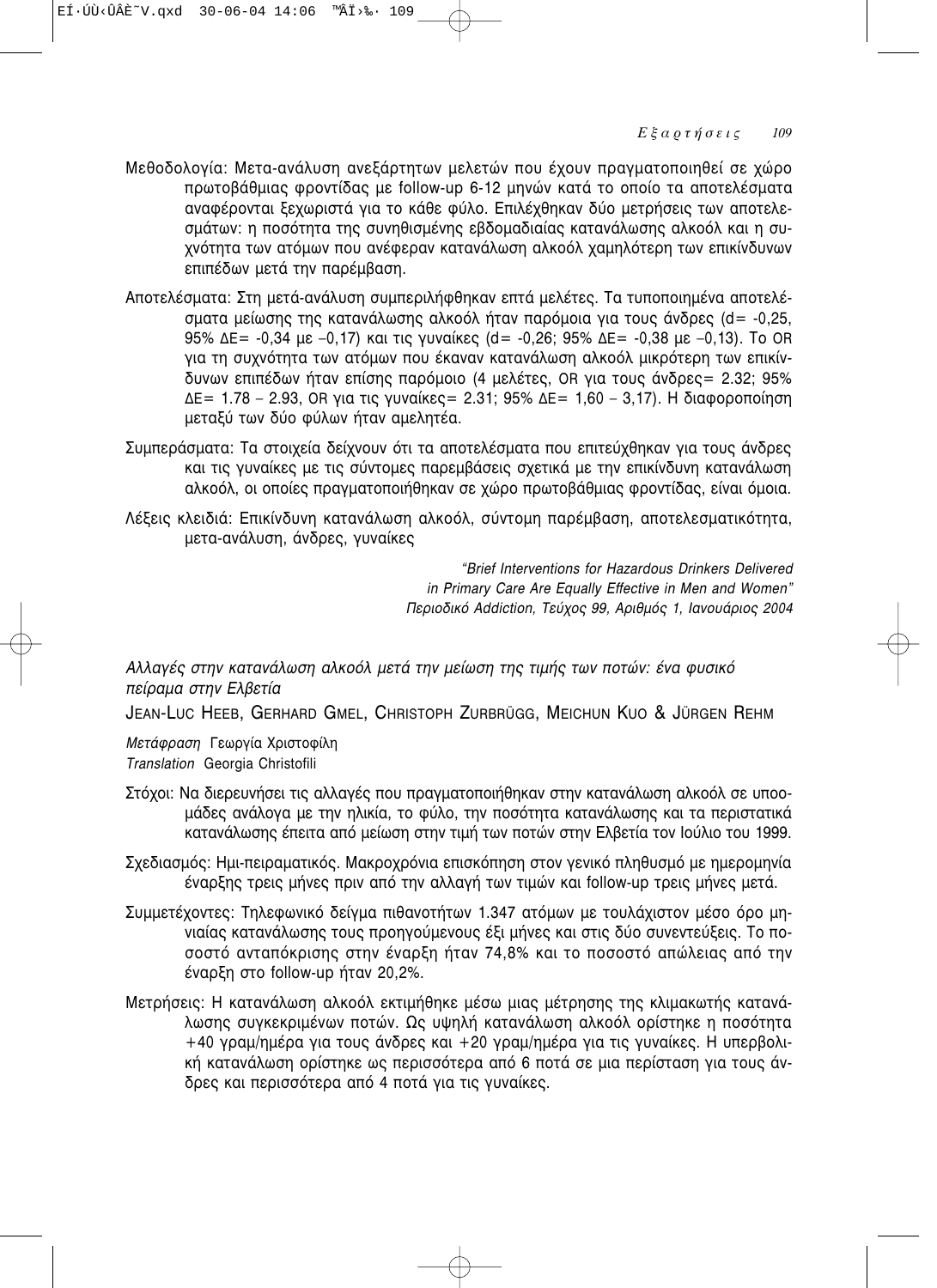- Ευρήματα: Η κατανάλωση αλκοολούχων ποτών αυξήθηκε σημαντικά (κατά 28,6%) στο σύνολο του δείγματος, και πιο συγκεκριμένα στους νεαρούς άνδρες και τα άτομα τα οποία κατά την έναρξη ήταν μέτριοι πότες. Η συνολική κατανάλωση αλκοόλ, ή κρασιού ή μπύρας. δεν άλλαξε σημαντικά. Δεν βρέθηκαν στοιχεία που να υποδηλώνουν υποκατάσταση.
- Συμπεράσματα: Φάνηκε ότι η κατανάλωση αλκοολούχων ποτών επηρεάστηκε από τις τιμές στην αρχική περίοδο μετά την παρέμβαση. Αυτό είναι ένα ιδιαίτερα ενδιαφέρον εύρημα, καθώς α) η αύξηση της κατανάλωσης αλκοολούχων ποτών πραγματοποιήθηκε σε μια χρονική περίοδο γενικής τάσης μείωσης της κατανάλωσης αλκοόλ στην Ελβετία και β) αντίθετα με τα ευρήματα από τις περισσότερες έρευνες, η παρέμβαση, η μείωση των τιμών δηλαδή, αύξησε τη διαθεσιμότητα.

*"Changes in alcohol consumption following a reduction in the price of spirits: A natural experiment in Switzerland"* Περιοδικό Addiction, Τεύχος 98, Αριθμός 10, Οκτώβριος 2003

*Τα αποτελέσματα των Νόμων περί οδήγησης υπό την επήρεια αλκοόλ: έλεγχος της* διαφορικής υπόθεσης αποτροπής

ROBERT E. MANN, REGINALD G. SMART, GINA STODUTO, EDWARD M. ADLAF, EVELYN VINGILIS, DOUGLAS BEIRNESS, ROBERT LAMBLE AND MARK ASBRIDGE

*Μετάφραση* Γεωργία Χριστοφίλη *Translation* Georgia Christofili

- Στόχοι: Στο Οντάριο κατατέθηκε το 1996 ένας νόμος Αναστολής της Άδειας Οδήγησης (Administrative Driver's License Suspension-ADLS), σύμφωνα με τον οποίο σε άτομα με επίπεδο αλκοόλ στο αίμα τους υψηλότερο από το όριο του νόμου δηλ. 80 mg%, ή τα οποία αρνούνται να κάνουν αλκοτέστ, θα γινόταν άμεση αναστολή της άδειας οδήγησης τους και για μια περίοδο 90 ημερών. Εξετάζουμε τη διαφορική υπόθεση αποτροπής σύμφωνα με την οποία οι κοινωνικοί πότες ή τα άτομα με μικρή κατανάλωση αλκοόλ θα επηρεάζονταν περισσότερο από το νόμο αναστολής της άδειας οδήγησης από ό,τι τα άτομα που έκαναν σοβαρή κατανάλωση αλκοόλ.
- Σχεδιασμός: Χρησιμοποιήθηκαν στοιχεία από το 1996 και το 1997 από το Ontario Drug Monitor, η οποία είναι έρευνα στο γενικό πληθυσμό ενηλίκων στο Οντάριο (μηνιαίες συγχρονικές επισκοπήσεις), (ποσοστό ανταπόκρισης 64%-67%). Οι αναλύσεις περιορίστηκαν στους οδηγούς που ανέφεραν τουλάχιστον κάποια κατανάλωση αλκοόλ κατά τη διάρκεια του περασμένου χρόνου (N=3,827). Αναλύθηκε ο συνολικός αριθμός των ποτών που καταναλώθηκαν κατά τη διάρκεια των προηγούμενων 12 μηνών με την ανάλυση της μεταβλητότητας.
- Ευρήματα: Διαπιστώσαμε ότι η μέση κατανάλωση αλκοόλ για τα άτομα που ανέφεραν οδήγηση υπό την επήρεια αλκοόλ αυξήθηκε σημαντικά μετά την εισαγωγή του ADLS, ενώ η κατανάλωση αλκοόλ από τα άτομα που δεν οδήγησαν υπό την επήρεια αλκοόλ παρέμεινε ίδια.
- Συμπεράσματα: Στους περιορισμούς αυτής της μελέτης περιλαμβάνεται η έλλειψη συγκριτικών στοιχείων από περιοχές χωρίς ADLS, η αξιοπιστία των μετρήσεων αυτό-αναφοράς, οι πιθανοί περιορισμοί ηλικίας και το γεγονός ότι μόνο ένας έλεγχος αναφοράς της διαφορικής υπόθεσης αποτροπής επιτράπηκε από τα στοιχεία. Παρά τους περιορισμούς,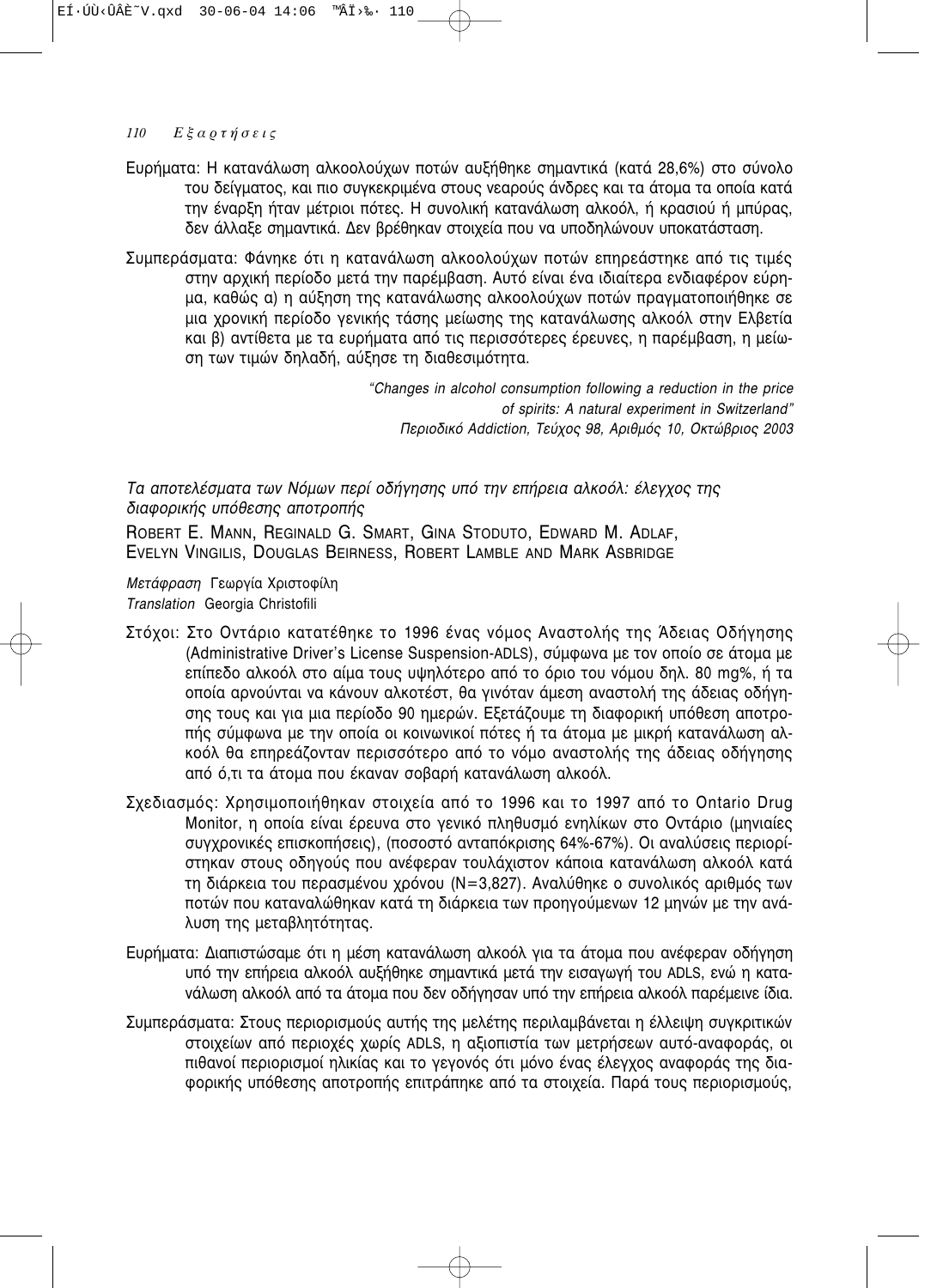αυτά τα συμπεράσματα είναι σύμφωνα με την πρόβλεψη ότι οι ελαφρύτεροι ή μέτριοι πότες τείνουν να μη οδηγούν καθόλου μετά την κατανάλωση αλκοόλ και έτσι όταν κατατέθηκε ο νόμος ADLS δεν εντάσσονται στον πληθυσμό που πίνει και οδηνεί, αφήνοντας μόνο τους σοβαρούς πότες σε αυτόν τον πληθυσμό. Είναι σημαντικό να συνεχιστεί η μακρόχρονη διερεύνηση της δυναμικής της διαφορικής αποτροπής.

"The Effects of Drinking-Driving Laws: A Test of the Differential Deterrence Hypothesis" Περιοδικό Addiction, Τεύχος 98, Αριθμός 11, Νοέμβριος 2003

# ΗΡΩΙΝΗ, ΚΑΝΝΑΒΗ ΚΑΙ ΑΛΛΕΣ ΟΥΣΙΕΣ

Παράγοντες που σχετίζονται με τη χρήση ecstasy μεταξύ μαθητών στην Τουρκία AYTÜL CORAPCOĞLU. KÜLTEGIN ÖGEL

Μετάφραση Γεωργία Χριστοφίλη Translation Georgia Christofili

- Στόχοι: Οι στόχοι αυτής της έρευνας ήταν να εντοπίσει τους παράνοντες που σχετίζονται με τη χρήση ecstasy από μαθητές σχολείων δευτεροβάθμιας εκπαίδευσης στην Τουρκία.
- Σχεδιασμός, Χώρος και Συμμετέχοντες: Πρόκειται για μια έρευνα σε αντιπροσωπευτικό δείγμα μαθητών από διαφορετικές γεωγραφικές περιοχές της Τουρκίας από το 1998 έως 2001. Το ερωτηματολόγιο χορηγήθηκε συνολικά σε 18.556 και 11.911 μαθητές της πρώτης λυκείου το 1998 και το 2001 αντίστοιχα.
- Μετρήσεις: Το ερωτηματολόγιο που χορηγήθηκε στην έρευνα αποτελεί προσαρμογή των ερωτηματολογίων που χρησιμοποιήθηκαν στη μελέτη «Monitoring the Future» στις Ηνωμένες Πολιτείες και στο ESPAD (Το Πρόνραμμα Ερευνών στα Σχολεία της Ευρώπης για τα Αλκοόλ και τα Ναρκωτικά). Συμπεριλάμβανε ερωτήσεις για δημογραφικά χαρακτηριστικά, οικογενειακά χαρακτηριστικά, σχολική ζωή, κοινωνικές επαφές και χρήση ουσιών.
- Ευρήματα: Ενώ το ποσοστό όσων έκαναν χρήση ecstasy τουλάχιστον μία φορά στη ζωή τους το 1998 ήταν 2,65%, ο αριθμός αυτός έφτασε το 3,31% το 2001. Με βάση την ανάλυση της λογαριθμικής παλινδρόμησης εντοπίστηκε ότι το ανδρικό φύλο, η μεγαλύτερη ηλικία, η χρήση αλκοόλ, κάνναβης, ηρωίνης και κοκαΐνης, η μη-ιατρική χρήση ψυχοθεραπευτικών ουσιών και η συμμετοχή σε συνάντηση για τα αρνητικά αποτελέσματα από τη χρήση ουσιών ήταν σημαντικοί παράγοντες πρόβλεψης όσον αφορά στη χρήση ecstasy «κάποια στιγμή στη ζωή» και για τις δύο χρονιές της έρευνας.
- Συμπεράσματα: Ενώ η χρήση ecstasy είναι σε χαμηλά επίπεδα στην Τουρκία, φαίνεται να έχει ανοδικές τάσεις και συγκεκριμένο τύπο όσον αφορά τους συσχετισμούς που είναι παρόμοιοι με άλλες παράνομες ουσίες. Όποιες κι αν είναι οι αιτίες για την αύξηση της χρήσης ecstasy θα πρέπει να πραγματοποιηθούν δημιουργικά, εξατομικευμένα και ενημερωτικά προγράμματα εκπαίδευσης σε όλα τα εκπαιδευτικά ιδρύματα για να ελεγχθεί η χρήση ecstasy.

Λέξεις κλειδιά: Χρήση ecstasy, επικράτηση, επιδημιολογία

"Factors Associated with Ecstasy Use in Turkish Students" Περιοδικό Addiction, Τεύχος 99, Αριθμός 1, Ιανουάριος 2004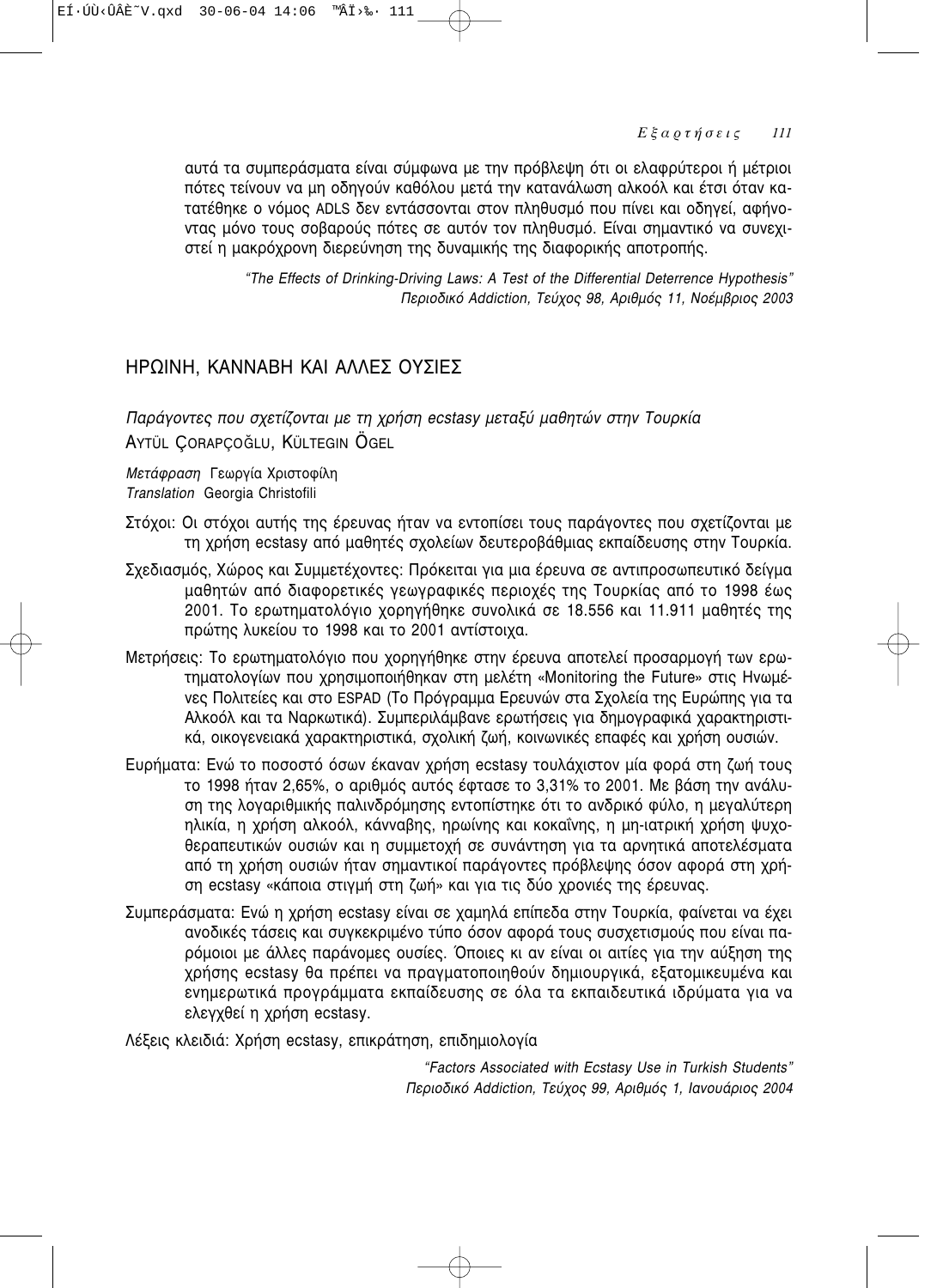Ο ρόλος ενός διεθνούς θέρετρου με έντονη νυχτερινή ζωή στην εξάπλωση των ναρκωτικών ουσιών στη διασκέδαση

MARK A BELLIS, KAREN HUGHES, ANDREW BENNETT & RODERICK THOMSON

*Μετάφραση* Γεωργία Χριστοφίλη *Translation* Georgia Christofili

- Στόχοι: Η μελέτη συγκρίνει τρόπους, συχνότητα και ποσότητα ουσιών που χρησιμοποιήθηκαν από νέους κατά τη διάρκεια των διακοπών τους στο διεθνές θέρετρο της Ίμπιζα (Ισπανία) με τους τρόπους χρήσης τους στο Ηνωμένο Βασίλειο. Μετρά τις αλλαγές στη χρήση ουσιών και στους δύο χώρους ανάμεσα στο 1999 και το 2002 και εξετάζει το ρόλο των χώρων διασκέδασης στη διευκόλυνση των νέων ώστε να δοκιμάσουν νέες ουσίες.
- Σχεδιασμός: Τα στοιχεία συγκεντρώθηκαν από τους επισκέπτες στην Ίμπιζα το 1999 1999  $(n=846)$  και το 2002 (n=868). Οι πληροφορίες σχετικά με τη χρήση ουσιών συγκεντρώθηκαν με ένα σύντομο ανώνυμο ερωτηματολόγιο.
- Χώρος: Το δείγμα λήφθηκε στο αεροδρόμιο της Ίμπιζα, πριν από την επιστροφή των ατόμων στο Ηνωμένο Βασίλειο.
- Ευρήματα: Τα περισσότερα άτομα που επισκέφθηκαν την Ίμπιζα έκαναν χρήση παράνομων ουσιών στο Ηνωμένο Βασίλειο (57,4% το 2002) και εξακολούθησαν να κάνουν χρήση και στην Ίμπιζα. Η χρήση των περισσότερων ουσιών στην Ίμπιζα χαρακτηριζόταν από την υπερβολή, καθώς ορισμένα άτομα έκαναν χρήση ουσιών πέντε ή περισσότερα βράδια την εβδομάδα. Τα ποσοστά χρήσης κοκαΐνης, ecstasy και GHB έχουν αυξηθεί σημαντικά (1999-2002) και στα δύο μέρη, όπως επίσης αυξήθηκε και ο αριθμός των χαπιών ecstasy που χρησιμοποιούνται κάθε βράδυ. Η χρήση ουσιών είχε άμεση σχέση με τον αριθμό των προηγούμενων επισκέψεων στην Ίμπιζα και οι νέοι χρήστες είγαν μυηθεί στη χρήση από το εξωτερικό (17,4 και 33,1 ανά 1.000 άτομα μυήθηκαν στη χρήση κοκαΐνης και ecstasy αντίστοιχα, στην Ίμπιζα).

*"The role of an international nightlife resort in the proliferation of recreational drugs"* Περιοδικό Addiction, Τεύχος 98, Αριθμός 12, Δεκέμβριος 2003

*Η χρήση παράνομων ουσιών και οι πρακτικές ενδοφλέβιας χρήσης με χρήστες ουσιών σε* θεραπευτικά προγράμματα υποκατάστασης με Μεθαδόνη και Βουπρενορφίνη

ANNE GUICHARD, FRANCE LERT, CHRISTINE CALDERON, HIND GAIGI, OLIVIER MAGUET, JÉROME SOLETTI, JEAN-MARC BRODEUR, LUCIE RICHARD, MIKE BENIGERI, MARIA-VICTORIA **ZUNZUNEGUI** 

- Στόχοι: Η αξιολόγηση των συσχετισμών ανάμεσα στη θεραπεία υποκατάστασης με μεθαδόνη και με μεγάλες δόσεις βουπρενορφίνης και στην παράνομη χρήση ουσιών καθώς και στην ενέσιμη χρήση ουσιών στην Γαλλία.
- Σχεδιασμός: Μια διαπολιτισμική μελέτη. Η συλλογή δεδομένων πραγματοποιήθηκε με τη χρήση ενός ερωτηματολογίου που περιλάμβανε κλειστές ερωτήσεις.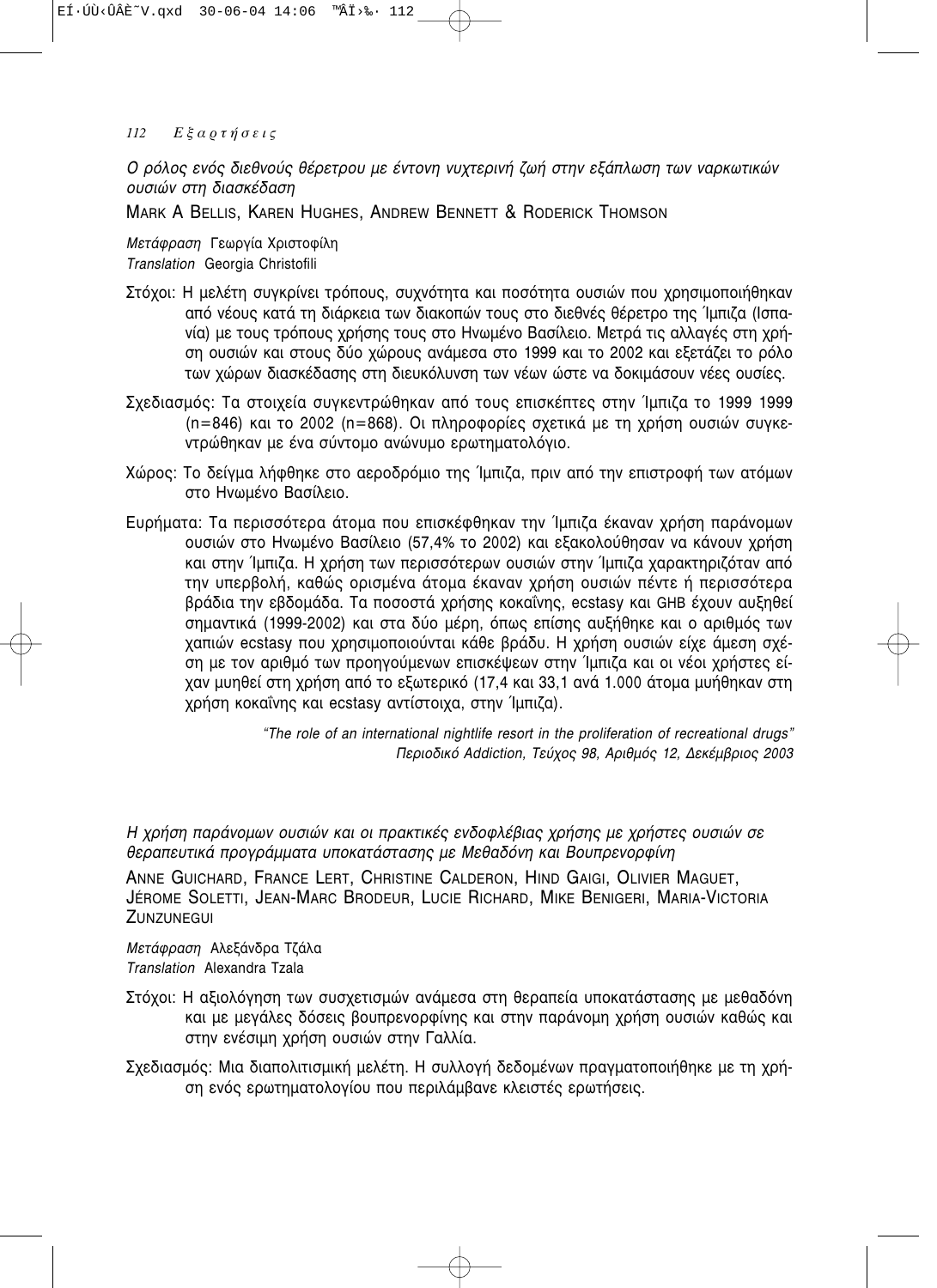- Περιβάλλον: Κλινικές αποτοξίνωσης από ουσίες και γραφεία γενικών παθολόγων σε τρεις πόλεις στη Γαλλία.
- Συμμετέχοντες: Χρήστες ουσιών σε θεραπευτικά προγράμματα με μεθαδόνη (n=197) και βου- $\pi$ ρενορφίνη (n=142).
- Μετρήσεις: Συνεντεύξεις που καλύπτουν τη χρήση παράνομων ουσιών (ηρωίνη, κοκαΐνη ή κρακ) πρακτικές ενδοφλέβιας χρήσης (παράνομες ουσίες και/ ή υποκατάστατα ουσιών) κατά τη διάρκεια του προηγούμενου μήνα, σύγχρονες θεραπευτικές προσεγγίσεις, κοινωνιοδημογραφικά χαρακτηριστικά και χαρακτηριστικά υγείας. Χρησιμοποιήθηκε ανάλυση δυο παραγόντων και λογιστικές παλινδρομήσεις πολλαπλών παραγόντων.
- Ευρήματα: Συνολικά, το 35,4% των συμμετεχόντων (34,5% από την ομάδα μεθαδόνης, 36,6% στην ομάδα βουπρενορφίνης, p=0,69) έκανε χρήση τουλάχιστον μιας παράνομης ουσίας. Το 25,7% δήλωσε πως είχε κάνει χρήση ενδοφλέβιων ουσιών και το 15,3% είχε κάνει ενδοφλέβια χρήση της ουσίας υποκατάστασης. Η ενδοφλέβια χρήση ήταν περισσότερο κοινή σε άτομα στην ομάδα βουπρενορφίνης (40,1%) από ότι σε χρήστες μεθαδόνης (15,2%) (p<0,01). Η ανάλυση πολλαπλών παραγόντων έδειξε ότι το είδος της ουσίας υποκατάστασης (βουπρενορφίνη σε σχέση με τη μεθαδόνη) δεν σχετίζεται με τη χρήση παράνομων ουσιών (OR=1.1,95% CI=1.6-19,7). Στην ομάδα βουπρενορφίνης, η ενδοφλέβια χρήση ήταν ανεξάρτητα συνδεδεμένη με την κοινωνική κατάσταση, όπως μετρήθηκε από τις συνθήκες στέγασης (σταθερές σε σχέση με ασταθείς συνθήκες στέγασης, OR=4,3, 95% CI=2,0-19,7), αλλά αυτό δεν ίσχυε με την ομάδα μεθαδόνης. Ο κίνδυνος ενδοφλέβιας χρήσης ήταν αυξημένος μεσ' την ομάδα βουπρενορφίνης (υψηλή/ χαμηλή δόση OR= 6,2, CI=2,0-19,7), όμως δεν παρατηρήθηκε το ίδιο για την ομάδα της μεθαδόνης.
- Συμπεράσματα: Πρέπει να διεξαχθούν περαιτέρω μελέτες για τη σύγκριση των ωφελειών από αυτά τα δυο είδη θεραπείας, λαμβάνοντας υπόψη την επίδραση στη σωματική και την ψυχική υγεία και την κοινωνική λειτουργικότητα.
- Λέξεις κλειδιά: παράνομες ουσίες, πρακτικές ενδοφλέβιας χρήσης, μεθαδόνη, βουπρενορφίνη, Γαλλία

*"Illicit Drug Use and Injection Practices among Drug Users on Methadone and Buprenorphine Maintenance Treatment in France"*  $\Pi$ εριοδικό Addiction, Τεύχος 98, Αριθμός 11, Νοέμβριος 2003

*Διερεύνηση των αρνητικών ψυχολογικών συμπτωμάτων σε χρήστες khat στην Υεμένη με το SCL-90*

NABIL NUMAN

- Στόχος: Η παρούσα μελέτη στοχεύει να αξιολογήσει τις συνδέσεις ανάμεσα στα ψυχολογικά αίτια και στη χρήση khat στον πληθυσμό της Υεμένης.
- Χώρος: Η έρευνα έλαβε χώρα το έτος 2000/2001 σε διαφορετικές ζώνες, στις οποίες περιλαμβάνονται τρεις αστικές και τρεις αγροτικές περιοχές.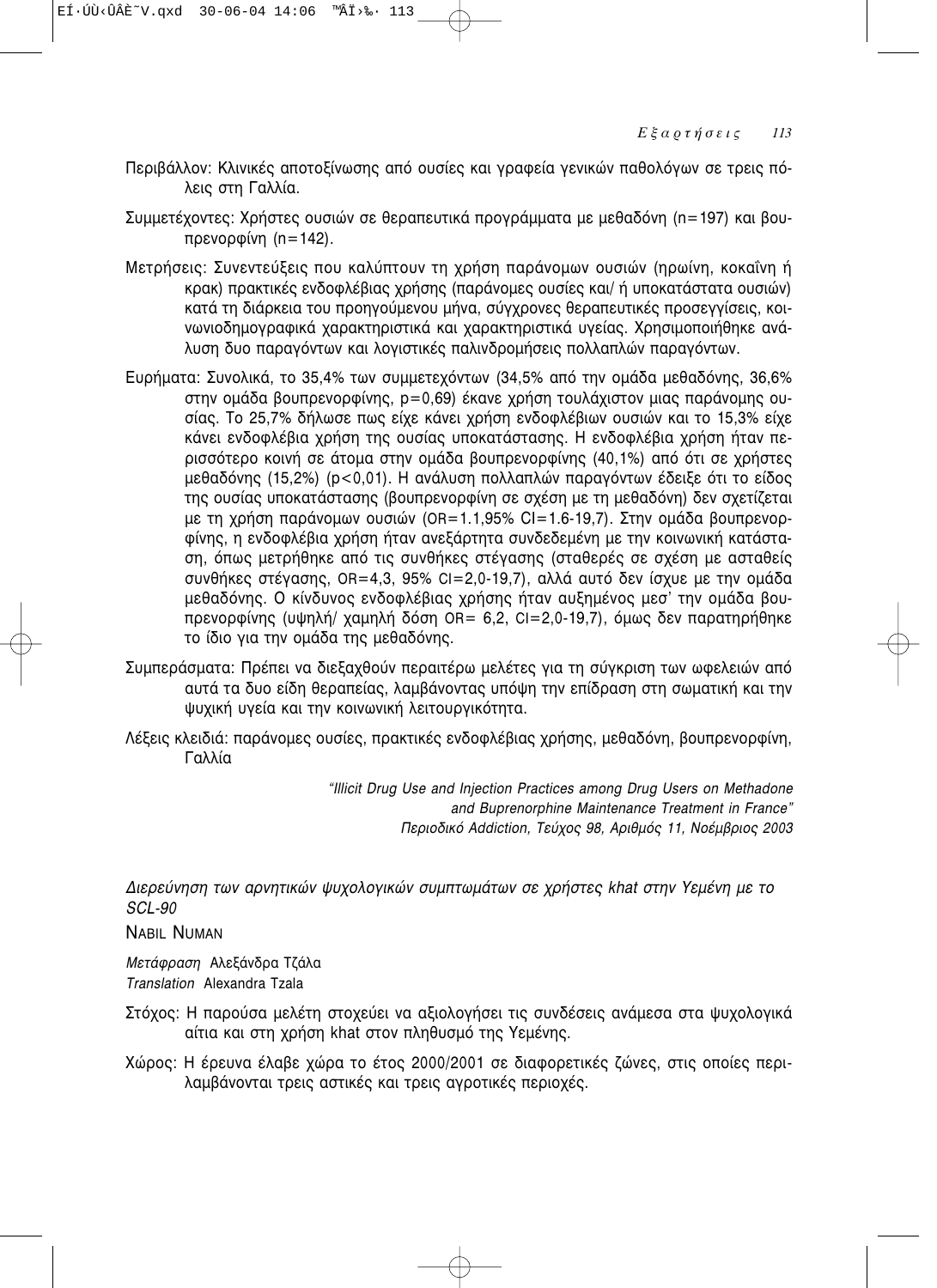#### $114$ Εξαρτήσεις

- Συμμετέχοντες: Στην έρευνα έλαβαν μέρος 800 ενήλικοι άνδρες και γυναίκες από την Υεμένη, 15 έως 76 ετών που αντιπροσωπεύουν, ως επί το πλείστον, τον πληθυσμό των φοιτητών, των δημοσίων υπαλλήλων και των νοικοκυριών,
- Σχεδιασμός: Επιχειρήσαμε μια διατμηματική έρευνα με τη χρήση ατομικών συνεντεύξεων και χωρίς προεπιλεγμένα κριτήρια σε σχέση με το επάγγελμα, την κοινωνικοοικονομική κατάσταση, την ηλικία και το φύλο.
- Μετρήσεις: Χρησιμοποιήσαμε τη λίστα συμπτωμάτων (SCL-90), που περιείχε 90 στοιχεία, και η οποία κάλυψε εννέα κλίμακες από τους παρακάτω τομείς: σωματοποίηση, κατάθλιψη, άγχος, φοβία, επιθετικότητα, διαπροσωπική ευαισθησία, ψυχαναγκασμό, παράνοια, ψυχώσεις. Συγκεντρώθηκαν επίσης λεπτομέρειες για τη χρήση khat και για τα κοινωνιοδημονραφικά στοιχεία.
- Ευρήματα: Το 81.6% των ανδρών και το 43.3% των γυναικών ανέφερε πως τουλάχιστο μια φορά στη ζωή τους έκανε χρήση khat. Οι άνδρες χρήστες είχαν την τάση να κάνουν πιο συχνά χρήση. Οι χρήστες khat δεν παρουσίασαν περιστατικά αρνητικών ψυχολογικών συμπτωμάτων. Για την ακρίβεια, υπήρχε ένας αρνητικός συσχετισμός ανάμεσα σε περιστατικά συμπτωμάτων φοβίας και στη χρήση khat.
- Συμπεράσματα: Η χρήση khat είναι πολύ συνηθισμένη στον πληθυσμό της Υεμένης, ιδιαίτερα στους άνδρες, όμως δεν συσχετίζεται με αρνητικά ψυχολογικά συμπτώματα.

"Exploration of adverse psychological symptoms in Yemeni khat users by SCL-90" Περιοδικό Addiction, Τεύχος 99, Αριθμός 1, Ιανουάριος 2004

# ΚΑΠΝΟΣ

Η καμπύλη υποτροπής και η μακρόχρονη διακοπή σε καπνιστές που δεν έχουν ενταχθεί σε θεραπεία. Μια ανασκόπηση

JOHN R. HUGHES, JOSUE KEELY, AND SHELLY NAUD

- Στόχοι: Η περιγραφή της καμπύλης υποτροπής και το ποσοστό μακρόχρονης παρατεταμένης αποχής καπνιστών που επιχειρούν να διακόψουν το κάπνισμα χωρίς θεραπεία.
- Μέθοδος: Συστηματική ανασκόπηση της βιβλιογραφίας.
- Πηγές δεδομένων: Ανασκοπήσεις Cochrane, περιλήψεις διπλωματικών εργασιών, Ιατρικά αποσπάσματα (Excerpt Medica), Medline, Psych Abstracts, και δεδομένα από το Κέντρο Ελέγχου Λοιμώξεων των Ηνωμένων Πολιτειών, καθώς και βιβλιογραφίες από άρθρα και ερευνητικά αιτήματα.
- Επιλογή έρευνας: Μελέτες προοπτικής σε άτομα που διακόπτουν το κάπνισμα μόνα τους ή μελέτες που περιλάμβαναν μια ομάδα ελέγχου από άτομα που δεν εντάσσονται σε θεραπεία.
- Εξαγωγή Δεδομένων: Δυο ερευνητές διεξήγαγαν ανεξάρτητες ανασκοπήσεις εξαγωγής στοιχείων.
- Σύνθεση δεδομένων: Ο αριθμός των μελετών ήταν πολύ μικρός και τα δεδομένα ιδιαίτερα ετερογενή, ώστε να μη μπορεί να γίνει χρήση μετα-ανάλυσης ή άλλων στατιστικών μεθόδων.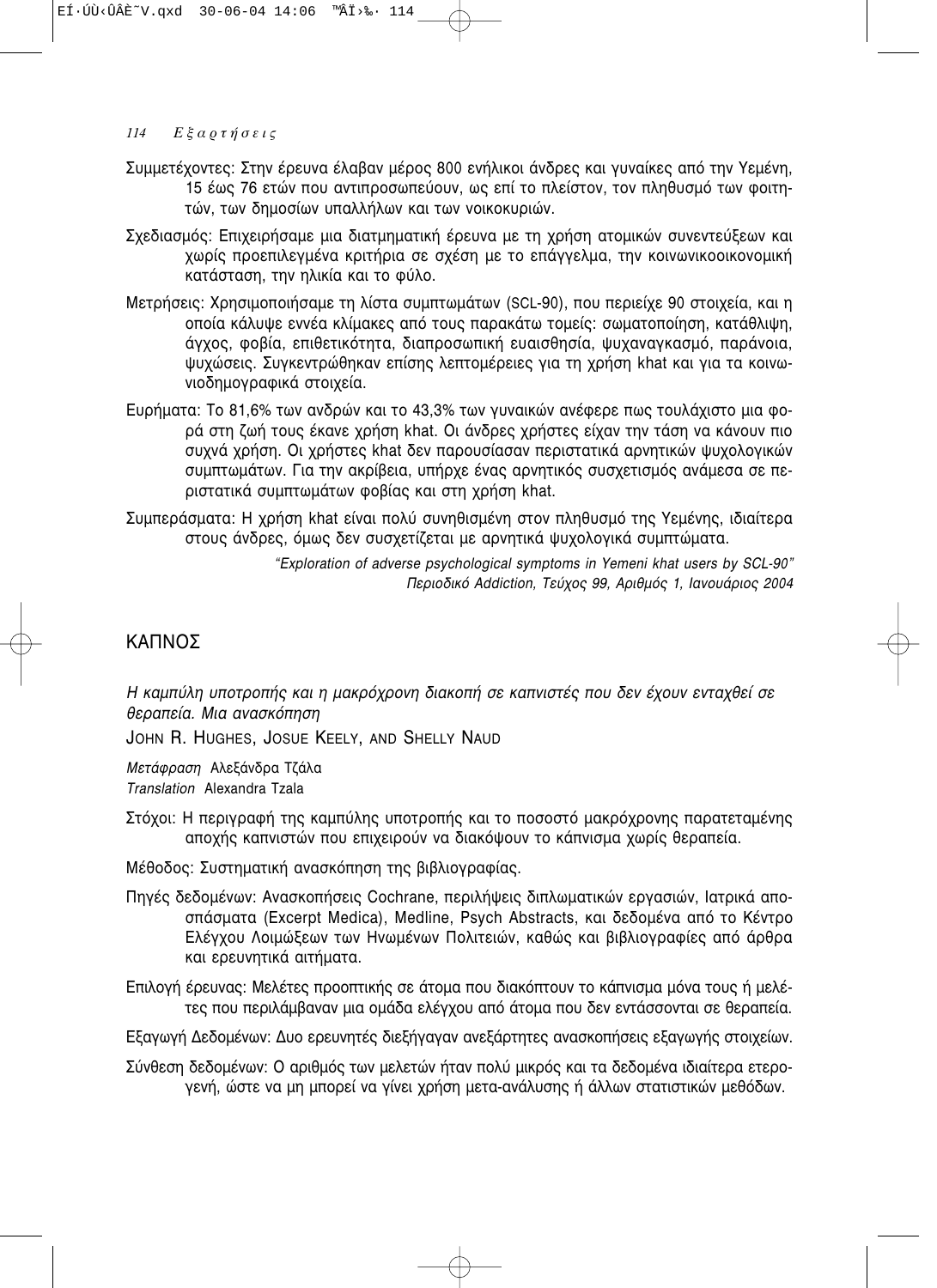- Αποτελέσματα: Είναι σπάνιες οι μελέτες που αναφέρουν καμπύλες υποτροπής για τα άτομα που διακόπτουν το κάπνισμα μόνα τους. Οι υπάρχουσες οχτώ καμπύλες υποτροπής από δυο έρευνες σε άτομα που διέκοψαν το κάπνισμα μόνα τους και σε πέντε ομάδες που δεν εντάσσονται σε θεραπεία δείχνουν ότι οι περισσότερες υποτροπές παρατηρούνται κατά τις 8 πρώτες ημέρες. Οι καμπύλες υποτροπής ήταν ετερογενείς ακόμα και όταν το τελικό αποτέλεσμα ήταν παρόμοιο. Όσον αφορά τα ποσοστά μακρόχρονης αποχής, μια περίληψη από δέκα έρευνες σε άτομα που διέκοψαν το κάπνισμα μόνα τους, άλλες δυο έρευνες σε άτομα που διέκοψαν το κάπνισμα μόνα τους και τρεις ομάδες σε άτομα που εντάσσονται σε θεραπεία δείχνουν, ότι το 3-5% από τα άτομα που διακόπτουν το κάπνισμα μόνα τους παρέτεινε τη διακοπή για 6-12 μήνες έπειτα από κάποια απόπειρα διακοπής.
- Συμπεράσματα: Υπάρχει ανάγκη για περισσότερες καμπύλες υποτροπής ατόμων που διακόπτουν το κάπνισμα μόνα τους. Οι παρεμβάσεις που αφορούν τη διακοπή του καπνίσματος θα πρέπει να επικεντρωθούν στην πρώτη εβδομάδα διακοπής. Οι παρεμβάσεις που παράγουν ποσοστά διακοπής από το κάπνισμα της τάξης του 5-10% μπορεί να θεωρηθούν αποτελεσματικές. Οι έρευνες που αφορούν τη διακοπή του καπνίσματος θα πρέπει να αναφέρουν τις καμπύλες υποτροπής.

"Shape of the Relapse Curve and Long-Term Abstinence Among Untreated Smokers: A Review" Περιοδικό Addiction, Τεύχος 99, Αριθμός 1, Ιανουάριος 2004

Η μείωση του καπνίσματος ενισχύει τη διακοπή του καπνίσματος. Αποτελέσματα μιας εικονικά-ελεγχόμενης δοκιμής, τυχαίου δείγματος, με τη χρήση τσίχλας νικοτίνης σε έρευνα follow up 2 χρόνων.

POUL WENNIKE, M.D., TOBIAS DANIELSSON B.SC., BJÖRN LANDFELDT M.A., ÅKE WESTIN, M.Sc., AND PHILIP TØNNESEN, M.D., PH.D.

Μετάφραση Αλεξάνδρα Τζάλα Translation Alexandra Tzala

- Στόχος: Να εξετάσουμε τα αποτελέσματα που έχει η χρήση «τσίχλας νικοτίνης» και μια εικονική τσίχλα στη μείωση και στη διακοπή του καπνίσματος σε καπνιστές που δεν είναι κινητοποιημένοι ή δεν είναι σε θέση να διακόψουν το κάπνισμα.
- Σχεδιασμός: Αυτή η μελέτη τυχαίου δείγματος αξιολόγησε τα αποτελέσματα από τη χρήση τσίχλας νικοτίνης σε σχέση με τη χρήση μιας εικονικής τσίχλας σε ένα δείγμα 411 υγιών καπνιστών, που ήταν υψηλά κινητοποιημένοι για να μειώσουν το κάπνισμα. Η μείωση του καπνίσματος ορίστηκε με βάση την αυτό-αναφορά των ατόμων που καπνίζουν καθημερινά, και ελάττωσαν κατά 50% το κάπνισμα από το βασικό επίπεδο καπνίσματος και ως η οποιαδήποτε μείωση (1 ppm ή περισσότερο) του μονοξείδιου του άνθρακα.

Χώρος: Τμήμα πνευμονολογίας, Κοπεγχάγη, Δανία

Ευρήματα: Το συνολικό ποσοστό επιτυχίας της συνεχούς μείωσης του καπνίσματος ήταν σημαντικά υψηλότερο καθ' όλη τη διάρκεια για την τσίχλα νικοτίνης, σε αντίθεση με την εικονική τσίχλα (6,3% σε σχέση με 0,5% μετά από 24 μήνες). Με τη χρήση τσίχλας νικοτίνης για 12 και 24 μήνες επιτεύχθηκε ένα σημαντικά υψηλότερο ποσοστό ατόμων που έκοψαν το κάπνισμα, σε σχέση με τη χρήση εικονικής τσίχλας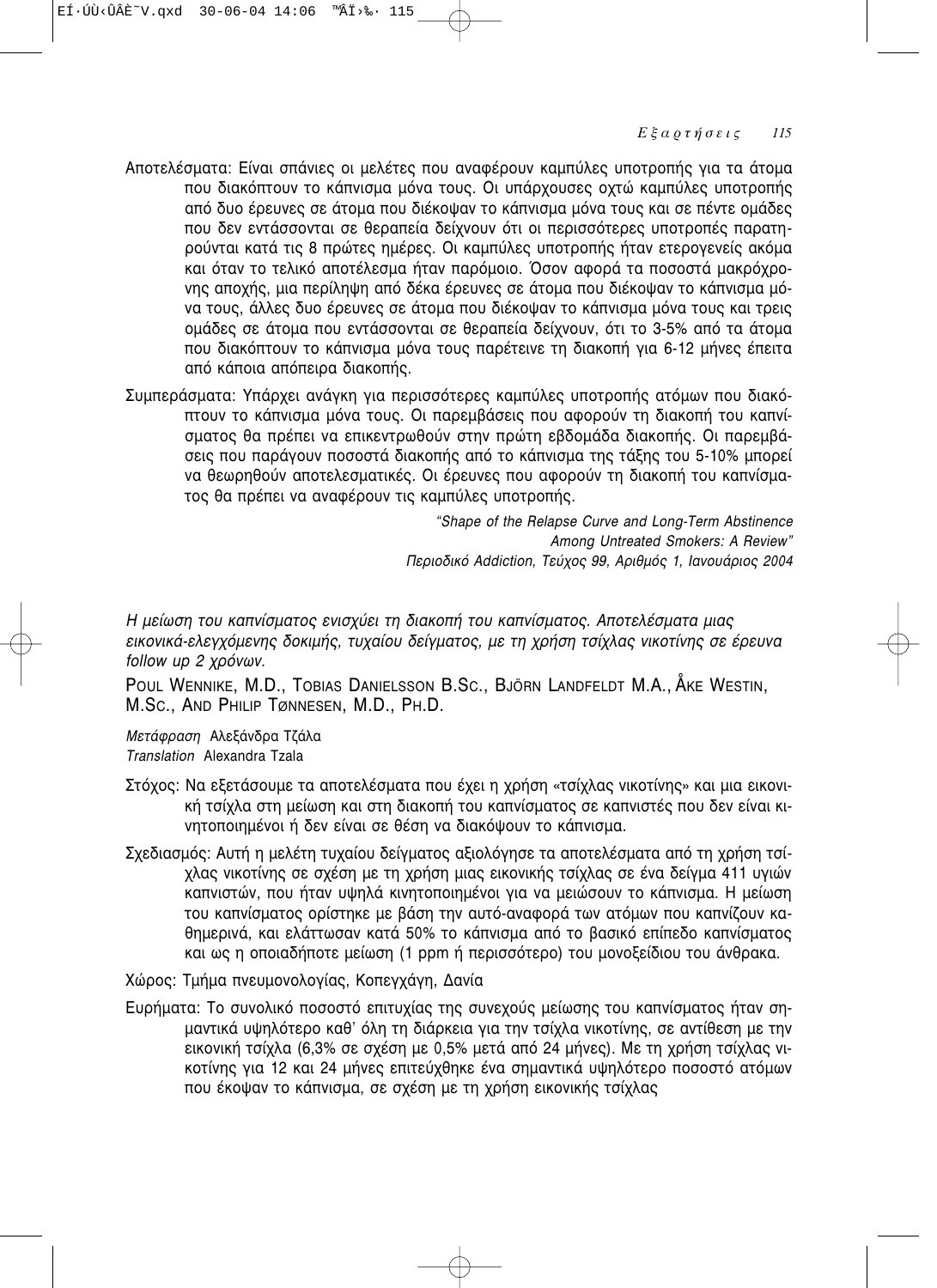#### *116 <i>Eξαρτήσεις*

- (11.2% σε σχέση με το 3.9% [Odds ratio=3.1, 95% Cl, 1.4-7.2] και 9.3% σε σχέση με το 3.4%  $[O$ dds ratio= 2.9, 95% CI, 1.2-7.1], αντίστοιχα]. Υπήρξε γραμμική σχέση ανάμεσα στη μείωση του αριθμού των τσινάρων, που κάπνιζαν οι συμμετέχοντες καθημερινά, και στην ελάττωση του πλάσματος κοτινίνης, στην εκπνοή μονοξειδίου του άνθρακα και στη εκπνοή θειοκυανικού πλάσματος με σημαντικά μεγαλύτερη μείωση στην ομάδα που χρησιμοποιούσε τσίχλα νικοτίνης από 4 μέχρι 12 μήνες (η ανώτατη διάρκεια θεραπείας), αλλά όχι πάνω από 24 μήνες. Η μείωση της παροχής τοξίνης ήταν μικρότεon από αυτήν της καθημερινής κατανάλωσης τσιγάρων, γεγονός που δείχνει ότι παράλληλα παρατηρήθηκε κάπνισμα.
- Συμπεράσματα: Η χρήση της τσίχλας νικοτίνης ενίσχυσε τη διακοπή του καπνίσματος σε έναν πληθυσμό που δεν ήταν διατεθειμένος να διακόψει το κάπνισμα. Για τα άτομα που μείωσαν το κάπνισμα, η παροχή της τοξίνης συσχετίστηκε με τη μείωση των τσιγάρων που καταναλώθηκαν, παρ' όλο που σημειώθηκε παράλληλο κάπνισμα.

*"Smoking reduction promotes smoking cessation. Results from a double blind, randomised, placebo-controlled trial of nicotine gum with 2-year follow-up"*  $\Pi$ εριοδικό Addiction, Τεύχος 98, Αριθμός 10, Οκτώβριος 2003

*Η μείωση της ποσότητας καπνίσματος αποτελεί παράγοντα πρόβλεψης αποχής σε*  $\mu$ εγαλύτερης ηλικίας καπνιστές

TRACY FALBA, MIREIA JOFRE-BONET, SUSAN BUSCH, NOELIA DUCHOVNY, & JODY SINDELAR

*Μετάφραση* Γεωργία Χριστοφίλη *Translation* Georgia Christofili

- Στόχος: Να διερευνήσει εάν οι καπνιστές που μειώνουν την ποσότητα τσιγάρων που καπνίζουν μεταξύ δύο χρονικών περιόδων έχουν πολλές πιθανότητες να σταματήσουν το κάπνισμα.
- Σχεδιασμός μελέτης: Τα στοιχεία προήλθαν από τη μελέτη «Υγεία και Συνταξιοδότηση», μια εθνικά αντιπροσωπευτική επισκόπηση μεγαλύτερων σε ηλικία Αμερικανών, ηλικίας 51-61 ετών το 1991, οι οποίοι παρακολουθήθηκαν κάθε δύο χρόνια για το διάστημα από το 1992 έως το 1998. Το κάπνισμα των 2.064 συμμετεχόντων κατά την έναρξη και το πρώτο follow-up αποτελούν το κυρίως δείγμα.
- Μετρήσεις: Η διακοπή του καπνίσματος έως το 1996 ήταν το πρώτο αποτέλεσμα που εξετάστη-Κε. Ένα δεύτερο αποτέλεσμα είναι η υποτροπή έως το 1998. Η αυθόρμητη αλλαγή στην ποσότητα καπνίσματος μεταξύ των δύο πρώτων ομάδων είναι η βασική μεταβλητή πρόβλεψης. Οι μεταβλητές ελέγχου συμπεριλαμβάνουν το φύλο, την ηλικία, το εκπαιδευτι-KÓ επίπεδο, τη φυλή, τη συζυγική κατάσταση, τη χρήση αλκοόλ, τα ψυχιατρικά προβλήματα, τα πολύ σοβαρά ή χρόνια προβλήματα υγείας και την ποσότητα καπνίσματος.
- Ευρήματα: Η μεγάλη (περισσότερη από 50%) ακόμη και η μέτρια (25-50%) μείωση της ποσότητας καπνίσματος ανάμεσα στο 1992 και το 1994 μακροχρόνια μπορούν να προβλέψουν την αυξημένη πιθανότητα διακοπής το 1996, σε σύγκριση με καμία τροποποίηση στην ποσότητα (OR 2,96, p<.001 και OR 1,61, p<.01 αντίστοιχα). Επιπλέον, τα άτομα που μείωσαν το κάπνισμα και μετά σταμάτησαν τελείως να καπνίζουν, είχαν λιγότερες πιθανότητες υποτροπής έως το 1998 από τα άτομα που δε μείωσαν το κάπνισμά τους τα δύο χρόνια πριν τη διακοπή.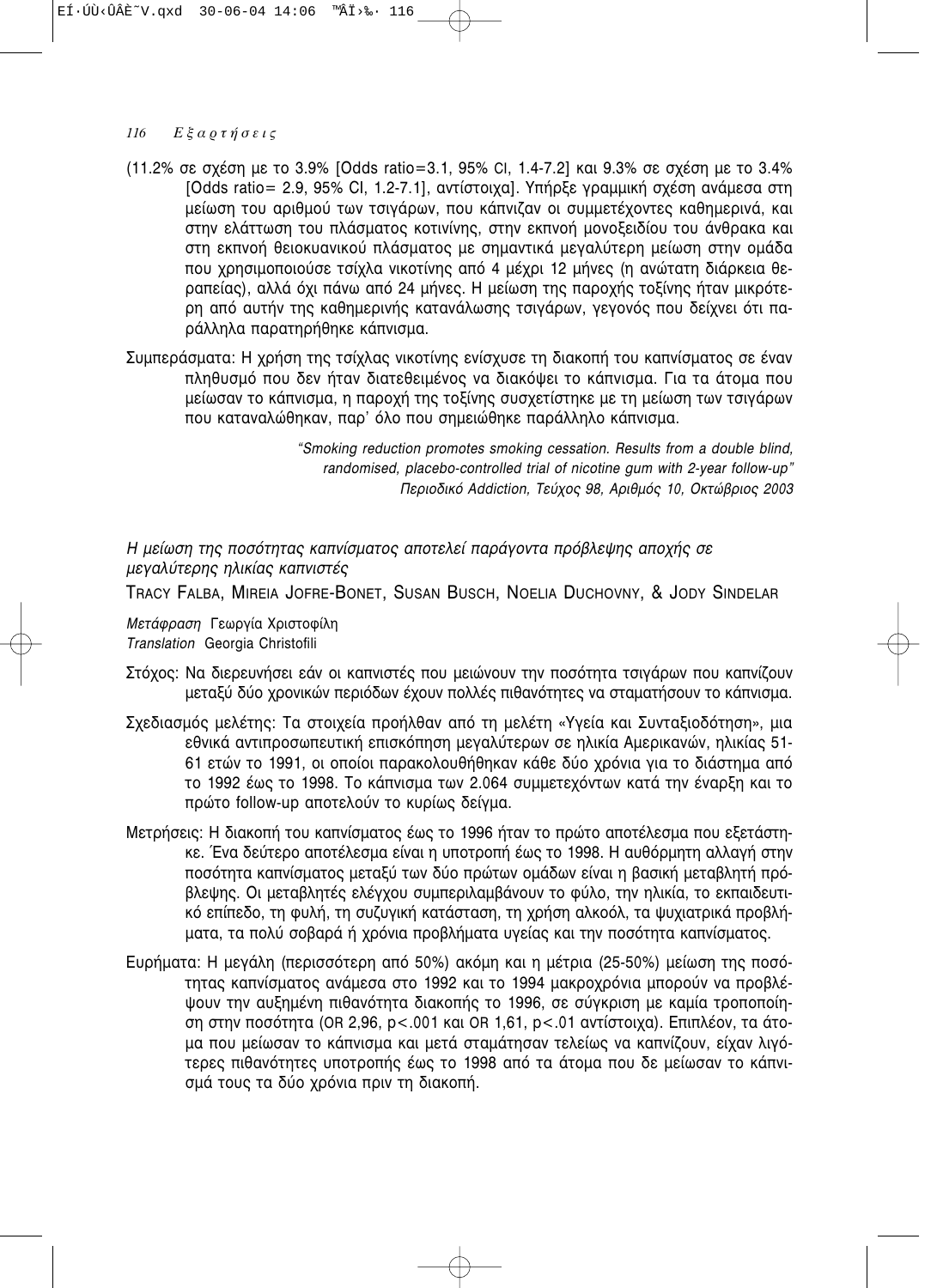- Συμπεράσματα: Η επιτυχής μείωση της ποσότητας καπνίσματος δείχνει να επηρεάζει θετικά τη μελλοντική διακοπή του καπνίσματος, ακόμη και μετά τον έλεγχο για τα αρχικά επίπεδα καπνίσματος και άλλων μεταβλητών που είναι γνωστό ότι επηρεάζουν τη διακοπή του καπνίσματος. Αυτά τα αποτελέσματα δείχνουν ότι η στρατηγική για τη μείωση της βλάβης με μείωση του καπνίσματος απαιτεί περαιτέρω μελέτη.
- Λέξεις κλειδιά: μείωση του καπνίσματος, διακοπή του καπνίσματος, εξασθένιση του καπνίσματος, χρήση καπνού, μελέτη για την υγεία και τη συνταξιοδότηση, μακροχρόνια μελέτη

*"Reduction of Quantity Smoked Predicts Future Cessation Among Older Smokers"* Περιοδικό Addiction, Τεύχος 99, Αριθμός 1, Ιανουάριος 2004

*Kάπνισμα, κάνναβη και νέοι* 

AMANDA AMOS, SUSAN WILTSHIRE, YVONNE BOSTOCK, SALLY HAW, ANN MCNEILL

*Μετάφραση* Γεωργία Χριστοφίλη *Translation* Georgia Christofili

- Στόχοι: Να διερευνήσει τη σχέση μεταξύ καπνίσματος και χρήσης κάνναβης στους εφήβους /νέους ενήλικες.
- Σχεδιασμός και συμμετέχοντες: Δύο ποιοτικές έρευνες στη Σκωτία. Η μία μελέτη χρησιμοποίησε ημι-δομημένες συνεντεύξεις σε ζευγάρια 99 ατόμων ηλικίας 16-19 ετών τα οποία κάπνιζαν, η άλλη αποτελούνταν από οκτώ ομαδικά εστιασμένες συνεντεύξεις (focus groups) 46 ατόμων ηλικίας 15-16 ετών τα οποία κάπνιζαν.
- Μετρήσεις: Οι συνεντεύξεις και τα focus groups εξέταζαν το ρόλο και τη σημασία του καπνίσματος στη ζωή των συμμετεχόντων, το ιστορικό καπνίσματος και τις μελλοντικές προθέσεις τους για διακοπή του καπνίσματος, καθώς και με ποιον τρόπο συνδέονταν αυτά με άλλες πτυχές της ζωής τους, όπως είναι η χρήση κάνναβης.
- Ευρήματα: Η χρήση κάνναβης παρουσίασε διαφορές, ενώ την υψηλότερη κατανάλωση είχαν οι νεαροί άνδρες. Η χρήση κάνναβης αποτελούσε μια σημαντική και απολαυστική πτυχή της ζωής πολλών ατόμων. Για αρκετούς από αυτούς η χρήση κάνναβης και το κάπνισμα συνδέονταν άρρηκτα. Αρκετοί ανέφεραν ότι τα τσιγαριλίκια ήταν που τους οδήγησαν στο κάπνισμα. Ενώ οι περισσότεροι ήθελαν να σταματήσουν το κάπνισμα, η χρήση κάνναβης ενίσχυε τη συνήθεια και αυτοί που ήθελαν να σταματήσουν τη χρήση κάνναβης ήταν λίγοι.
- Συμπεράσματα: Για τον έλεγχο του καπνού περισσότερη προσοχή πρέπει να δοθεί στη σχέση που υπάρχει μεταξύ καπνίσματος και χρήσης κάνναβης και στην υποστήριξη των νεαρών καπνιστών, οι οποίοι θέλουν να σταματήσουν το κάπνισμα αλλά κάνουν και χρήση κάνναβης. Αυτό έχει επιπτώσεις για την πολιτική, την έρευνα, τις υπηρεσίες για τη διακοπή του καπνίσματος και την προαγωγή της υγείας σε σχέση με το κάπνισμα και τις ουσίες.

Λέξεις κλειδιά: κάπνισμα, κάνναβη, νέοι, διακοπή, ποιοτικός

*"Smoking, cannabis and young people"* Περιοδικό Addiction, Τεύχος 99, Αριθμός 1, Ιανουάριος 2004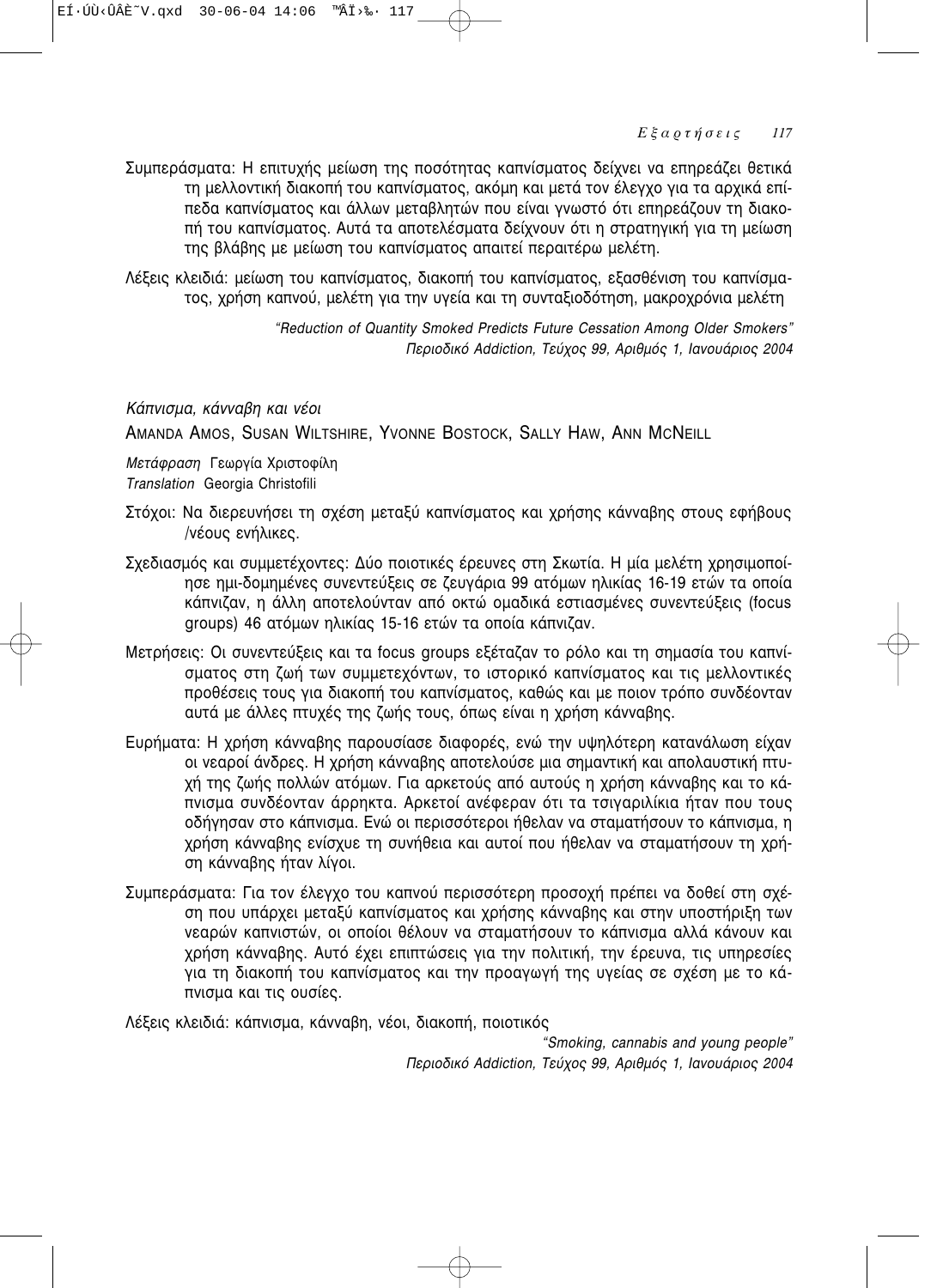*Το επίπεδο κατανάλωσης τσιγάρων και οι κοινωνικοοικονομικές συνθήκες στην εφηβεία: πώς* επηρεάζουν το κάπνισμα στην ενήλικη ζωή;

B. JEFFERIS, H. GRAHAM, O. MANOR, C. POWER

*Μετάφραση* Γεωργία Χριστοφίλη *Translation* Georgia Christofili

- Στόχος: Να διερευνηθούν τα αποτελέσματα στο επίπεδο κατανάλωσης τσιγάρων και οι κοινωνικοοικονομικές συνθήκες κατά τη διάρκεια της εφηβείας, σε σχέση με το κάπνισμα στην ενήλικη ζωή.
- Μεθοδολογία: Μια ομάδα Βρετανών που ομαδοποιήθηκαν κατά τη γέννηση τους το 1958 (όλες οι γεννήσεις μεταξύ 3-9 Μαρτίου 1958). Χρησιμοποιήθηκε λογαριθμική παλινδρόμηση για να προβλεφθεί (1) το κάπνισμα στην ηλικία 41 ετών και (2) το διαρκές κάπνισμα (σε ηλικία 23, 33 και 41 ετών) με βάση την κατανάλωση τσιγάρων και τις κοινωνικοοικονομικές συνθήκες στην ηλικία των 16 ετών, όπως υποδηλώνονται από την κοινωνική τάξη και το εκπαιδευτικό επίπεδο.
- Αποτελέσματα: Από 6.537 άτομα που είχαν πλήρες ιστορικό καπνίσματος, το 30% κάπνιζαν στην ηλικία των 16 ετών, το 23% κάπνιζαν στην ηλικία των 41 ετών και το 19% κάπνιζαν στην ηλικία των 23, 33 και 41 ετών (διαρκείς καπνιστές). Τα άτομα που κάπνιζαν περισσότερο στις ηλικίες 16, 23 και 33 ετών ήταν πιθανότερο να καπνίζουν στην ηλικία των 41 ετών από ό,τι τα άτομα που κάπνιζαν λιγότερο. Οι προσαρμοσμένες πιθανότητες (OR) του καπνίσματος στην ηλικία των 41 ετών ήταν 2,5 για τους άνδρες και 3,0 για τις γυναίκες που κάπνιζαν >60 τσιγάρα/ εβδομάδα στην ηλικία των 16 ετών, σε σχέση με <20 τσιγάρα/ εβδομάδα. Τα άτομα από εργατικές τάξεις και τα άτομα χωρίς προσόντα είχαν αυξημένο κίνδυνο να καπνίζουν στην ηλικία των 41 ετών ή να είναι διαρκείς καπνιστές. Αυτά τα αποτελέσματα ήταν σταθερά όταν προσαρμόστηκε το επίπεδο εφηβικής κατανάλωσης (π.χ. οι προσαρμοσμένες πιθανότητες για κανένα προσόν ήταν 3,8). Ωστόσο το επίπεδο της εφηβικής κατανάλωσης τροποποίησε τα αποτελέσματα στις εκπαιδευτικές επιδόσεις. Μεταξύ των ατόμων που κάπνιζαν λιγότερο κατά την εφηβική ηλικία, τα άτομα με περισσότερα προσόντα εμφάνισαν χαμηλότερη επικράτηση για κάπνισμα στην ηλικία των 41 ετών (16%) από ό,τι τα άτομα χωρίς προσόντα (83%) μεταξύ των ατόμων που κάπνιζαν περισσότερο στην εφηβεία, η επικράτηση των ατόμων με περισσότερα προσόντα (56%) έμοιαζε περισσότερο με αυτή των ατόμων χωρίς προσόντα (69%).
- Συμπεράσματα: Το κοινωνικοοικονομικό υπόβαθρο φαίνεται να επηρεάζει τη συμπεριφορά καπνίσματος στην ενήλικη ζωή άσχετα από την εφηβική κατανάλωση τσιγάρων που αποτελεί αναγνωρισμένο μέτρο εξάρτησης από τη νικοτίνη. Υπήρξαν στοιχεία που υποδεικνύουν ότι τα αποτελέσματα της εξάρτησης από τη νικοτίνη σε νεαρή ηλικία τροποποιούνται από τις εκπαιδευτικές επιδόσεις.

*"Level of cigarette consumption and socio-economic circumstances in adolescence: how do they affect adult smoking?"* Περιοδικό Addiction, Τεύχος 98, Αριθμός 12, Δεκέμβριος 2003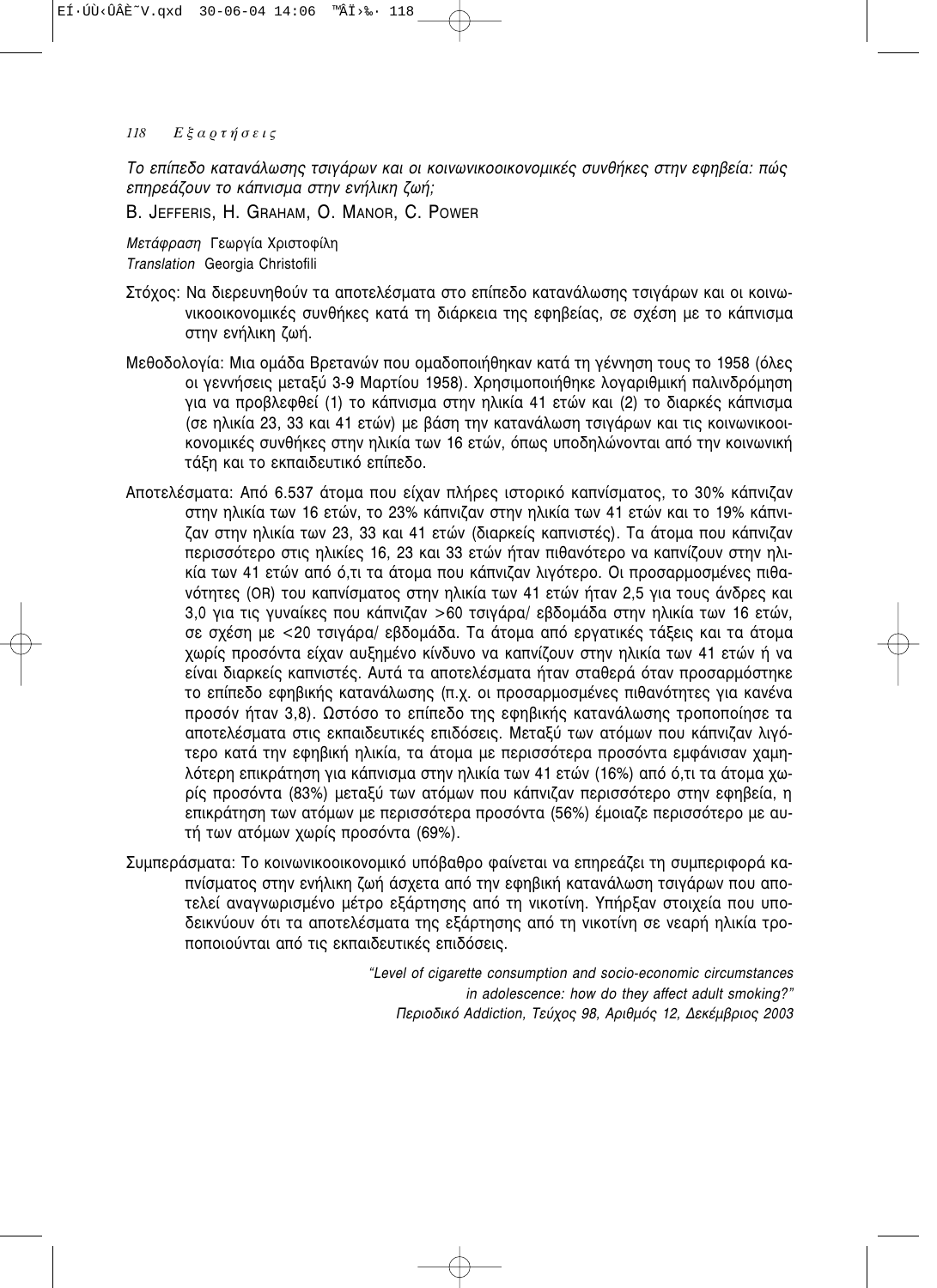Η σχέση αλκοόλ-καπνού: μια μελέτη προοπτικής μεταξύ εφήβων από έξι ευρωπαϊκές χώρες J.J.L. WETZELS, M.PH., S.P.J. KREMERS, PH.D., P.D. VITORIA, M.A., H. DE VRIES, PH.D.

Μετάφραση Γεωργία Χριστοφίλη Translation Georgia Christofili

- Στόχος: Αυτή η μελέτη εξέτασε τα πρώτα στάδια εμπλοκής με τις ουσίες, όσον αφορά τη σχέση μεταξύ της χρήσης καπνού και αλκοόλ, σε νεαρούς έφηβους από έξι ευρωπαϊκές χώρες (Δανία, Φινλανδία, Ολλανδία, Πορτογαλία, Ισπανία και Ηνωμένο Βασίλειο). Μελετήθηκαν οι διαφορές εθνικότητας, φύλου και ηλικίας.
- Σχεδιασμός, χώρος και συμμετέχοντες: Ένα μεγάλο διεθνές δείγμα Ευρωπαίων εφήβων (Ν= 10170, μέση ηλικία= 13.3 έτη) παρακολουθήθηκε για μεγάλο χρονικό διάστημα. Τα στοιχεία συγκεντρώθηκαν το φθινόπωρο του 1998 και του 1999 μέσω αυτό-χορηγούμενων ερωτηματολογίων.
- Μετρήσεις: Χρησιμοποιήθηκαν οι αυτό-αναφορές των εφήβων όσον αφορά τη συμπεριφορά τους σχετικά με το κάπνισμα και το αλκοόλ. Και οι δύο συμπεριφορές ταξινομήθηκαν σε δύο κατηγορίες, η μία περιλάμβανε τους εφήβους που δεν είχαν κάνει ποτέ χρήση της ουσίας και η άλλη περιλάμβανε τους εφήβους που είχαν χρησιμοποιήσει την ουσία τουλάχιστον μία φορά στη ζωή τους. Χρησιμοποιήθηκε λογαριθμική παλινδρόμηση για να εντοπιστεί ποια ουσία αποτελούσε καλύτερο παράγοντα πρόβλεψης για τη μεταγενέστερη χρήση της άλλης ουσίας.
- Ευρήματα: Η χρήση αλκοόλ και η χρήση καπνού βρέθηκε να συσχετίζονται αμοιβαία μεταξύ τους. Τα αποτελέσματα έδειξαν ότι στην Ευρώπη, συνολικά, η χρήση καπνού αποτελούσε συχνότερα παράγοντα πρόβλεψης για τη χρήση αλκοόλ από ό,τι το αντίστροφο. Ωστόσο για τα κορίτσια στην Ολλανδία, η χρήση αλκοόλ ήταν αυτή που προέβλεπε μετέπειτα συμπεριφορά καπνίσματος περισσότερο από ό,τι το αντίστροφο.
- Συμπέρασμα: Τα ευρήματα υποδηλώνουν ότι η ανάπτυξη των συμπεριφορών σχετικά με το αλκοόλ και τον καπνό είναι άμεσα συνδεδεμένες, ωστόσο η σειρά ανάπτυξης δεν είναι παντού η ίδια και μπορεί να εξαρτάται από πολιτιστικούς παράγοντες.

"The alcohol-tobacco relationship: A prospective study among adolescents in six European countries" Περιοδικό Addiction, Τεύχος 98, Αριθμός 12, Δεκέμβριος 2003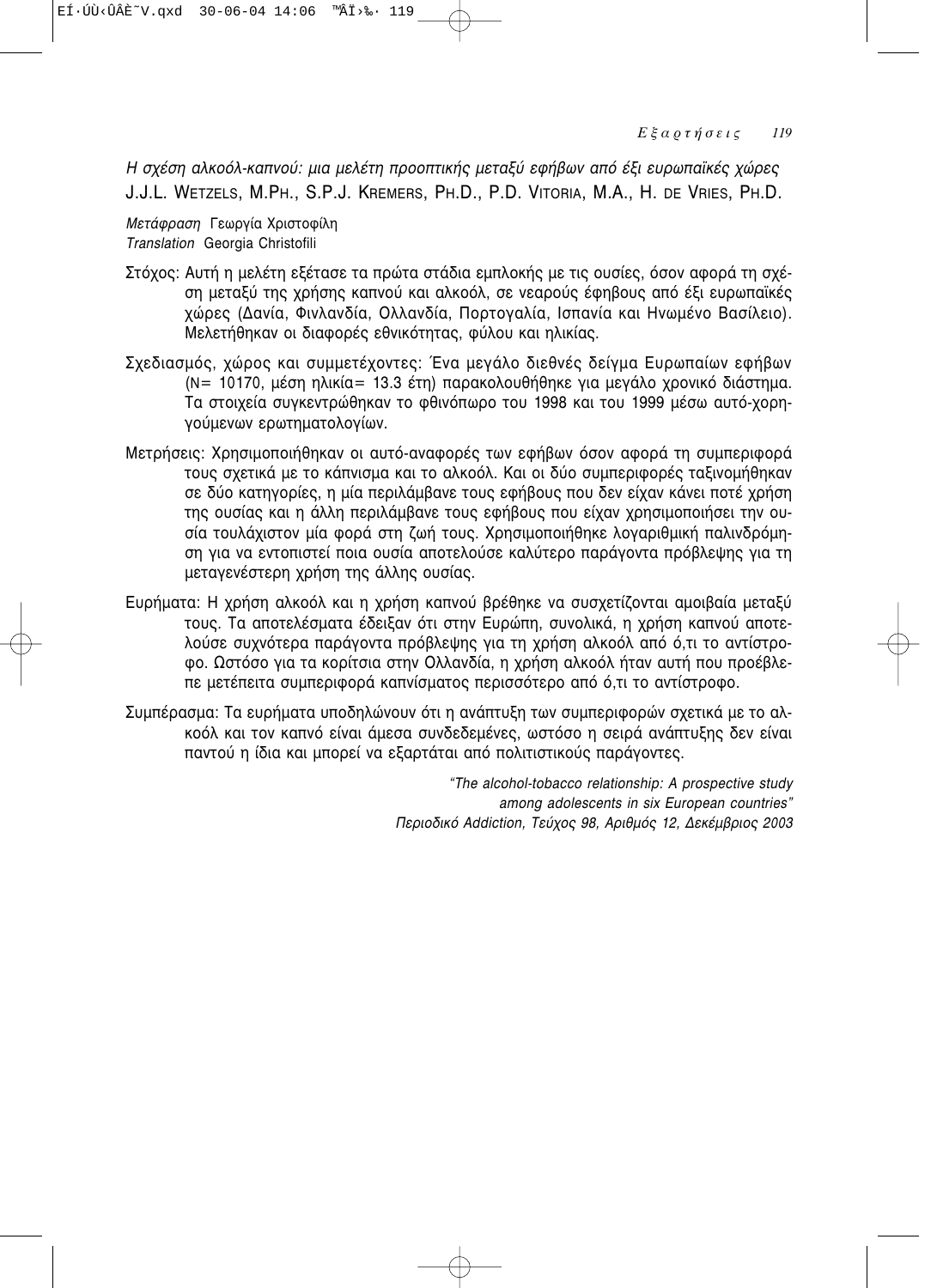#### *120 Eξαρτήσεις*

# AAAA OFMATA

*Η αποτελεσματικότητα μιας μόνο συνεδρίας Συνέντευξης Κινητοποίησης στη μείωση της* κατανάλωσης ουσιών και στην αντίληψη του κινδύνου και της βλάβης που σχετίζονται με ουσίες στους νέους: αποτελέσματα από μια τυχαία δειγματοληπτική δοκιμή σε πολλούς χώρους

**JIM MCCAMBRIDGE AND JOHN STRANG** 

*Μετάφραση* Γεωργία Χριστοφίλη *Translation* Georgia Christofili

- Στόχος: Να εξεταστεί κατά πόσο μία μόνο συνεδρία Συνέντευξης Κινητοποίησης (συζήτηση για τη χρήση αλκοόλ, καπνού και παράνομων ουσιών) θα οδηγούσε τους νέους σε επιτυχή μείωση της χρήσης αυτών των ουσιών ή στην αντίληψη του κινδύνου και της βλάβης που σχετίζονται με ουσίες.
- Σχεδιασμός: Τυχαία δειγματοληπτική δοκιμή, κατά την οποία 200 νέοι άνθρωποι εντάχθηκαν στις φυσικές τους ομάδες, στις οποίες δέχτηκαν είτε παρέμβαση Συνέντευξης Κινητοποίησης (n=105) είτε δεν τους έγινε καμία παρέμβαση αλλά ήταν στις συνηθισμέvες συνθήκες εκπαίδευσης ως ομάδα ελέγχου (n=95).
- Χώρος: Δέκα Κολέγια Συνεχούς Εκπαίδευσης στο κεντρικό Λονδίνο.
- Συμμετέχοντες: 200 νέοι άνθρωποι (ηλικίας 16-20 ετών) που κάνουν χρήση παράνομων ουσιών. τους οποίους προσέγγισαν ομότιμοί τους, κατάλληλα εκπαιδευμένοι για το πρόγραμμα.
- Παρέμβαση: Η παρέμβαση σχεδιάστηκε με βάση τη βιβλιογραφία της Συνέντευξης Κινητοποίησης και είχε τη μορφή μιας μόνο συνεδρίας, διάρκειας μιας ώρας, δομημένης έτσι ώστε να καλύψει ένα εύρος θεμάτων.
- Μετρήσεις: Αλλαγές στην αυτό-αναφερόμενη χρήση τσιγάρου, αλκοόλ, κάνναβης και άλλων ουσιών και ενός εύρους αντιλήψεων σχετικά με τις ουσίες καθώς και άλλους δείκτες κινδύνου και βλάβης. Πραγματοποιήθηκαν μετρήσεις στην αρχή και έγινε και συνέντευξη follow-up 3 μήνες αργότερα.
- Ευρήματα: Επιτεύχθηκε ένα καλό ποσοστό συμμετοχής στο follow-up (89.5%, 179 από τους 200). Σε σύγκριση με την ομάδα ελέγχου, όσοι συμμετείχαν στη Συνέντευξη Κινητοποίησης μείωσαν το κάπνισμα, τη χρήση αλκοόλ και κάνναβης κατά κύριο λόγο περιορίζοντας την χρήση ουσιών κι όχι σταματώντας την τελείως. Το μέγεθος του αποτελέσματος ήταν 0.37 (0.15-0.6), 0.34 (0.09-0.59) και 0.75 (0.45-1.0) για τη μείωση του τσιγάρου, του αλκοόλ και της κάνναβης αντίστοιχα. Τόσο για το αλκοόλ όσο και για την κάνναβη, το αποτέλεσμα ήταν σημαντικότερο για τα άτομα που έκαναν σοβαρότερη χρήση αυτών των ουσιών και για όσους κάπνιζαν περισσότερο. Το περιορισμένο αποτέλεσμα για τη χρήση κάνναβης φάνηκε επίσης μεγαλύτερο για τους νέους που θεωρούνται ευάλωτοι ή υψηλού κινδύνου σύμφωνα με τα κριτήρια. Ακόμη, εμφανής ήταν η αλλαγή σε διάφορους δείκτες κινδύνου και βλάβης, αλλά όχι τόσο όσο οι αλλαγές στην κατανάλωση ουσιών.
- Συμπεράσματα: Αυτή η μελέτη παρέχει τις πρώτες ουσιαστικές ενδείξεις για το όφελος από τη μη-θεραπεία σε νέους που εμπλέκονται με τη χρήση παράνομων ουσιών και δέχο-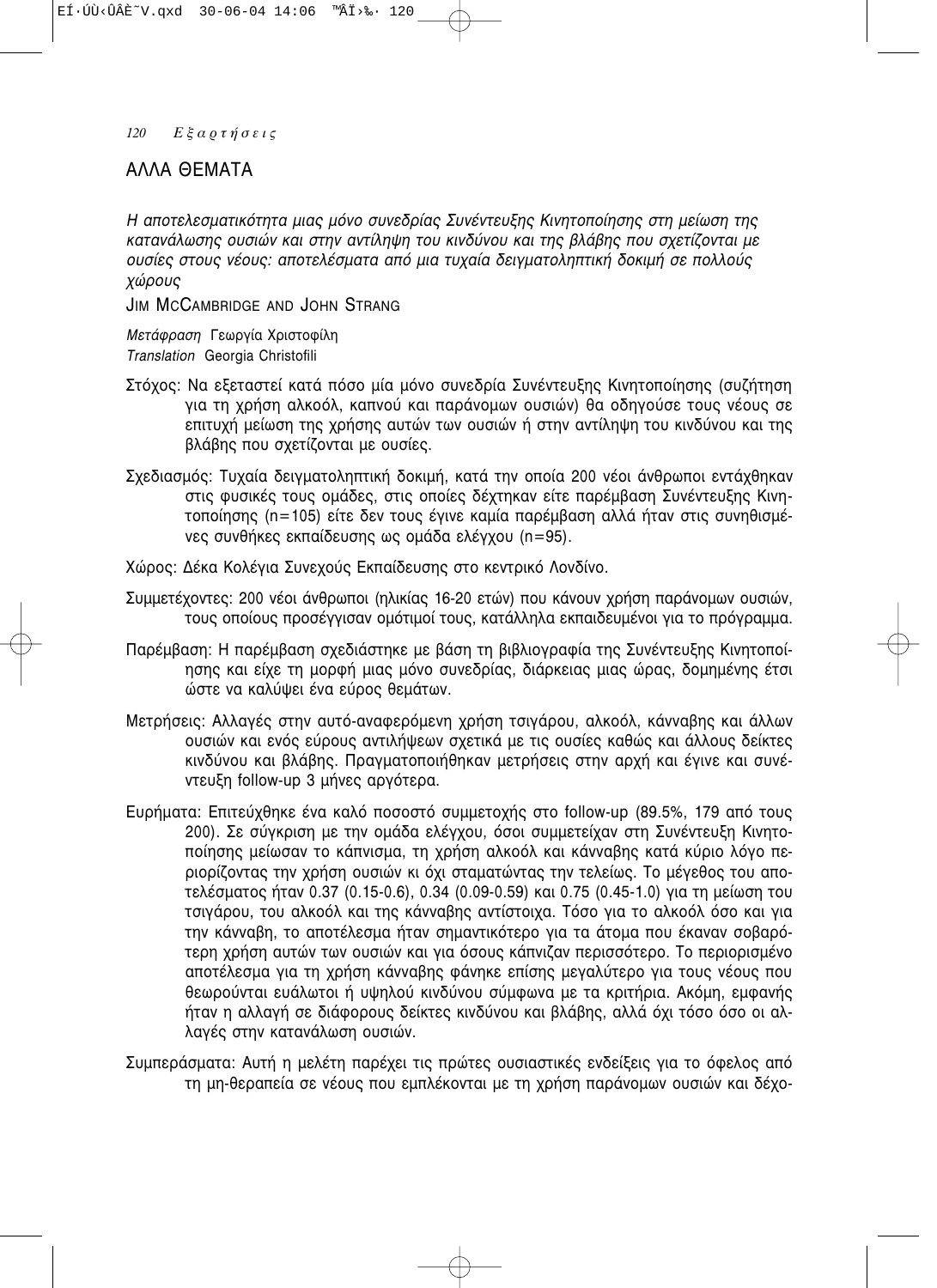νται μια παρέμβαση Συνέντευξης Κινητοποίησης. Στηρίχθηκε επίσης η εστίαση στην πολλαπλή χρήση ουσιών μεταξύ των νέων.

Λέξεις κλειδιά: Συνέντευξη κινητοποίησης, νέοι, ουσίες, αλκοόλ, τσιγάρα, κάνναβη, σύντομη παρέμβαση

> *"The efficacy of single-session motivational interviewing in reducing drug consumption and perceptions of drug-related risk and harm among young people: results from a multi-site cluster randomised trial"* Περιοδικό Addiction, Τεύχος 99, Αριθμός 1, Ιανουάριος 2004

*Κίνδυνος στα έμβρυα: Η επικράτηση της κατανάλωσης αλκοόλ κατά τη διάρκεια της* εγκυμοσύνης, όπως υπολογίζεται με μια απλή μέθοδο διάγνωσης σε προγεννητικές κλινικές  $στη$  Σουηδία

MONA GÖRANSSON, CNM M.Sc., ÅSA MAGNUSSON, M.D., HANS BERGMAN, PH.D. AND MARKUS HEILIG, M.D. PH.D.

- Στόχοι: Η κατανάλωση αλκοόλ από γυναίκες σε περίοδο εγκυμοσύνης ενέχει μεγάλους κίνδυνους για το έμβρυο. Η Σουηδία έχει ένα εκτεταμένο σύστημα από δημόσιες κλινικές προγεννητικού ελέγχου, οι οποίες στοχεύουν στην ανίχνευση και πρόληψη αυτού του είδους των προβλημάτων υγείας. Ωστόσο, πολύ λίγες περιπτώσεις κατανάλωσης αλκοόλ ανιχνεύονται κατά τη διάρκεια της εγκυμοσύνης. Ο στόχος αυτής της έρευνας ήταν να εξετάσει τη διάδοση επικίνδυνης ή επιβλαβούς κατανάλωσης αλκοόλ κατά τη διάρκεια της εγκυμοσύνης σε συνεχή σειρά από Σουηδέζες γυναίκες σε περίοδο εγκυμοσύνης.
- Σχεδιασμός, χώρος, συμμετέχοντες και μετρήσεις: Χρησιμοποιήθηκε το τεστ Αναγνώρισης Παθήσεων από τη Χρήση Αλκοόλ για να συλλεχθούν ανώνυμες πληροφορίες από διαδοχικές εισαγωγές γυναικών κατά την περίοδο της κύησης, σε κλινική προγεννητικού ελέγχου στη Στοκχόλμη κατά τη διάρκεια ενός χρόνου που εντάχθηκαν σε πρόγραμμα εκπαίδευσης για γονείς (n=1327) το οποίο προσφέρεται συχνά. Δόθηκαν πληροφορίες από 1.101 άτομα που βρίσκονταν τυπικά στην 30<sup>η</sup> εβδομάδα της κύησης. Συμπληρώθηκε ένα ολοκληρωμένο έντυπο AUDIT, που αναφερόταν στη χρήση αλκοόλ κατά τη διάρκεια του χρόνου πριν από την εγκυμοσύνη. Συμπληρώθηκε ένα διαφορετικό έντυπο με ερωτήσεις από το AUDIT για την κατανάλωση αλκοόλ αναφορικά με τη συμπεριφορά κατά τη διάρκεια της εγκυμοσύνης. Σχετικά με την περίοδο ενός χρόνου πριν από την εγκυμοσύνη, το 17% των ατόμων βαθμολογήθηκε με 6 ή παραπάνω βαθμούς στο AUDIT, το οποίο φανερώνει επικίνδυνη ή επιβλαβή κατανάλωση αλκοόλ από τις γυναίκες. Κάποιες γυναίκες βαθμολογήθηκαν με 13 βαθμούς ή παραπάνω (φανερώνοντας κατάχρηση ή εξάρτηση) αλλά σχεδόν οι μισές (46%) δήλωσαν πως έκαναν υπερβολική κατανάλωση αλκοόλ (6 ποτά σε μια περίσταση) μια φορά το μήνα ή πιο συχνά και το 6% δήλωσε υπερβολική κατανάλωση αλκοόλ σε κάθε περίσταση κατανάλωσης αλκοόλ. Το ένα τρίτο των γυναικών (30%) συνέχισε την τακτική κατανάλωση αλκοόλ κατά τη διάρκεια της εγκυμοσύνης και το 6% δήλωσε κατανάλωση 204 φορές το μήνα. Σημαντικοί παράγοντες πρόβλεψης για τη συνεχή κατανάλωση αλκο-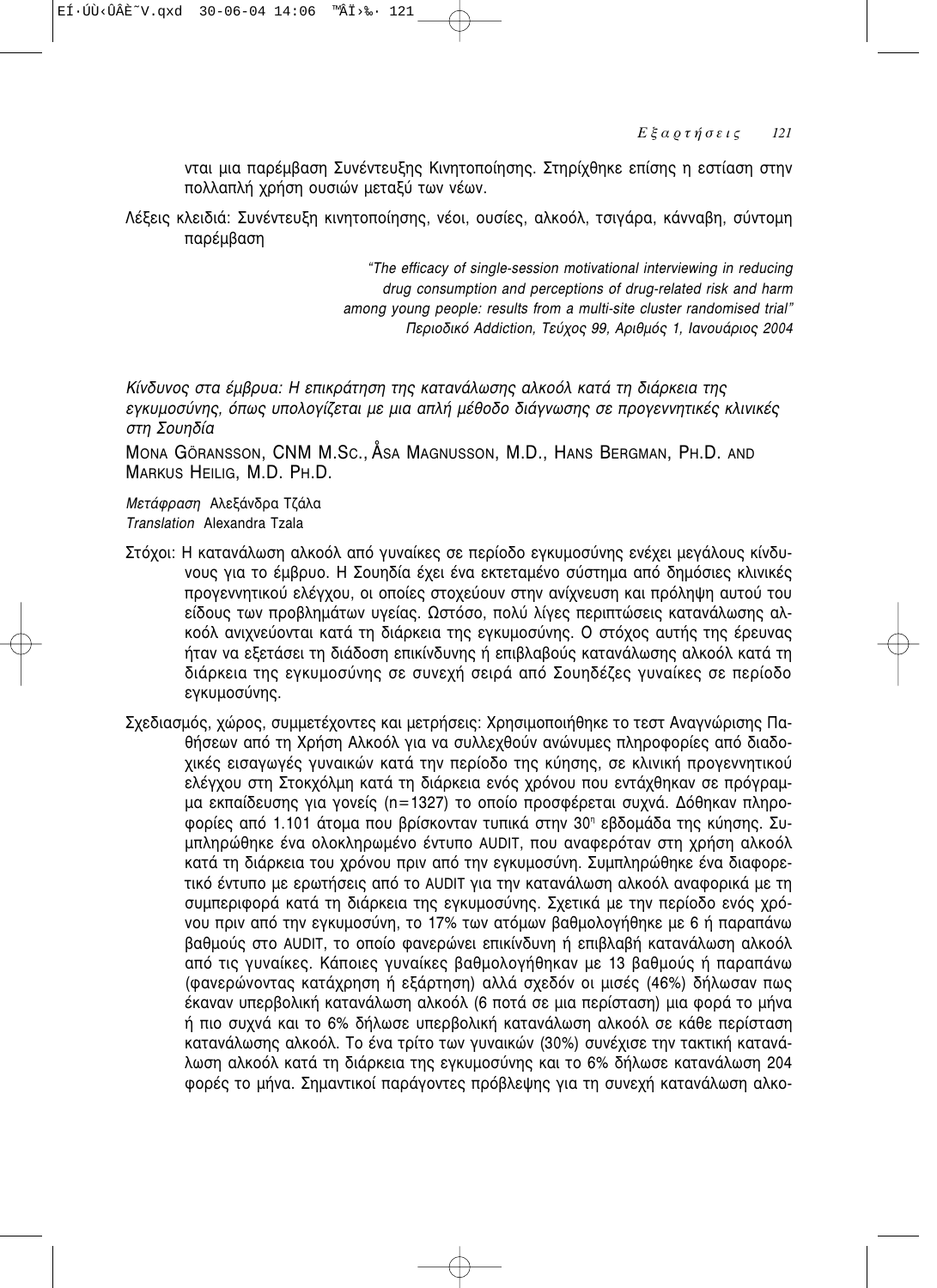όλ, με βάση ένα λογισμικό μοντέλο παλινδρόμησης, ήταν η βαθμολογία του AUDIT για την περίοδο ενός χρόνου πριν από την εγκυμοσύνη και η ηλικία των ατόμων, αλλά όχι το επίπεδο εκπαίδευσης.

Η κατανάλωση αλκοόλ κατά τη διάρκεια της εγκυμοσύνης στη Σουηδία είναι περισσότερο εκτεταμένη από ό,τι υπέθεταν οι ερευνητές. Ο κλινικά χρήσιμος μεθοδολογικός έλεγχος ανιχνεύει την επιβλαβή κατανάλωση κατά τη διάρκεια της κύησης με τέτοιον τρόπο, που η τακτική προγεννητική φροντίδα αδυνατεί να κάνει. Αν αυτή η μεθοδολογία αποδειχτεί ότι έχει παρόμοια ακρίβεια, όταν γίνεται υπό καταστάσεις ανωνυμίας, θα πρέπει να αποτελέσει μέρος της ρουτίνας της προγεννητικής φροντίδας.

> *"Fetus at risk: Prevalence of alcohol consumption during pregnancy estimated with a simple screening method in Swedish antenatal clinics"*  $\Pi$ εριοδικό Addiction, Τεύχος 98, Αριθμός 11, Νοέμβριος 2003

*Xρόνια αποπροσωποποίηση έπειτα από χρήση παράνομων ουσιών: μια ελεγχόμενη ανάλυση 40 περιστατικών* 

NICHOLAS MEDFORD, DAWN BAKER, ELAINE HUNTER, MAURICIO SIERRA, EMMA LAWRENCE, MARY L. PHILLIPS, ANTHONY S. DAVID

- Στόχοι: Η εξέταση των δημογραφικών και κλινικών χαρακτηριστικών μιας ομάδας που ανέφερε χρόνια αποπροσωποποίηση έπειτα από χρήση παράνομων ουσιών και η εκτίμηση της αποπροσωποποίησης, που προκύπτει από τέτοιες καταστάσεις, ως ένα ξεχωριστό κλινικό σύνδρομο.
- Σχεδιασμός: Σύγκριση των περιπτώσεων ελέγχου με τη χρήση αυτόαναφορών, τυποποιημένων ερωτηματολογίων και κλινικών αξιολογήσεων σε μια ειδικευμένη κλινική.
- Χώρος: Μια κλινική τριτογενούς παραπομπής για περιπτώσεις αποπροσωποποίησης και μια ερευνητική μονάδα που συνδέεται με ένα ψυχιατρικό νοσοκομείο και ένα ερευνητικό κέντρο.
- Συμμετέχοντες: Ένα σύνολο από 164 άτομα με χρόνια συμπτώματα αποπροσωποποίησης που ήρθαν σε επαφή με την κλινική. Σαράντα από αυτά τα άτομα συνέδεσαν την έναρξη των συμπτωμάτων με ένα επεισόδιο χρήσης παράνομων ουσιών.
- Μετρήσεις: Ένα μεγάλο εύρος δημογραφικών και κλινικών μεταβλητών μετρήθηκε με τη χρήση ερωτηματολογίων και τυποποιημένης βαθμολόγησης.
- Ευρήματα: Η ομάδα με συμπτώματα αποπροσωποποίησης που έκανε χρήση ουσιών ήταν σημαντικά μικρότερης ηλικίας και είχε περισσότερους άνδρες σε σχέση με την ομάδα που δεν έκανε χρήση ουσιών. Βρέθηκαν κάποιες κλινικές και φαινομενολογικές διαφορές ανάμεσα σε αυτές τις ομάδες, αλλά σε γενικές γραμμές ήταν εκπληκτικά όμοιες. Αυτό ενισχύθηκε από το γεγονός ότι, όταν η ομάδα που έκανε χρήση ουσιών συγκρίθηκε με ένα υποσύνολο από την ομάδα που δεν έκανε χρήση και ταίριαζε ως προς την ηλικία και το φύλο, οι διαφορές ανάμεσα στις ομάδες εξαφανίστηκαν κατά ένα μεγάλο μέρος.
- Συμπεράσματα: Η αποπροσωποποίηση που έχει προκληθεί από τη χρήση ουσιών δεν φαίνεται να αποτελεί ένα ξεχωριστό κλινικό σύνδρομο. Οι νευρογνωστικοί μηχανισμοί της γέ-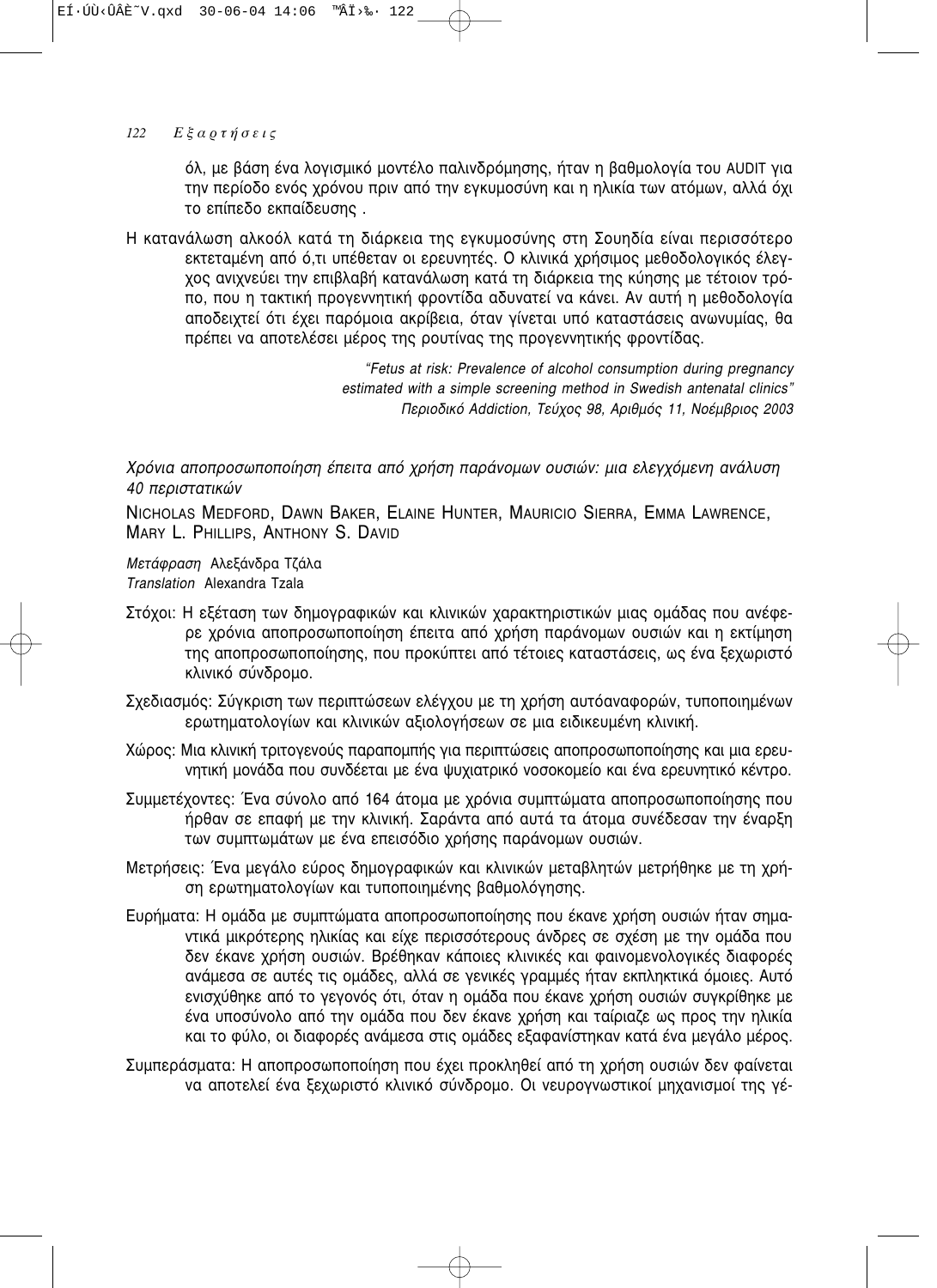νεσης και της διατήρησης της αποπροσωποποίησης είναι πιθανόν όμοιοι ανάμεσα στις κλινικές ομάδες, ανεξάρτητα από τη φύση της ομάδας.

Λέξεις κλειδιά: αποπροσωποποίηση, κάνναβη

"Chronic depersonalization following illicit drug use: a controlled analysis of 40 cases" Περιοδικό Addiction, Τεύχος 98, Αριθμός 12, Δεκέμβριος 2003

Ταξινόμηση των διαταραχών του τζόγου στην κοινότητα GERSTEIN, M.T., GERSTEIN, D.R., VOLBERG, R.A.

Μετάφραση Γεωργία Χριστοφίλη Translation Georgia Christofili

- Στόχοι: Για να βοηθήσουμε στην αποσαφήνιση του ορισμού και της διάγνωσης των διαταραχών του τζόγου, διερευνήσαμε την κατανομή των κριτηρίων για τον παθολογικό τζόγο από το DSM-IV, σε άτομα που ασχολούνται με τον τζόγο στις Ηνωμένες Πολιτείες.
- Σχεδιασμός: Πήραμε στοιχεία από δύο τυχαία στρωματοποιημένες επισκοπήσεις (N=2.417, N=530) για τη συμπεριφορά σχετικά με τον τζόγο από δύο δείγματα Αμερικανών ενήλικων μέσα από την κοινότητα. Χορηγήθηκε ένα πλήρως δομημένο ερωτηματολόγιο από ειδικά εκπαιδευμένους συνεντευκτές, το οποίο εξέταζε τη δια βίου επικράτηση προβληματικού και παθολογικού τζόγου. Όσον αφορά τους ορισμούς του DSM-IV, οποιοσδήποτε ικανοποιούσε 5 ή περισσότερα κριτήρια θεωρούνταν παθολογικός τζογαδόρος. Αναλύσαμε αυτά τα κριτήρια για όλους τους τζογαδόρους που ικανοποιούσαν περισσότερα του ενός κριτήρια (N=399).
- Ευρήματα: Οι περισσότεροι τζογαδόροι που ικανοποιούσαν απλώς ένα ή δύο κριτήρια έλεγαν ότι «προσπαθούν να πάρουν πίσω ό,τι έχασαν». Σε χαμηλά κλινικά επίπεδα (3-4 κριτήρια), οι τζοναδόροι ανέφεραν επίσης υψηλά ποσοστά φαντασιώσεων που σχετίζονταν με τον τζόγο: ψέματα, ενασχόληση με το τζόγο για αποφυγή και έντονη ενασχόληση. Οι παθολογικοί τζογαδόροι με 5-7 κριτήρια ανέφεραν παρατηρημένα αυξημένη απώλεια ελέγχου, συμπτώματα στέρησης και ανοχή (εσωτερικευμένες διαστάσεις της εξάρτησης), διαταραχής των κοινωνικών σχέσεων και ανάγκη να ξεφύγουν οικονομικά (εξωτερικές διαστάσεις). Τα άτομα με τα υψηλότερα επίπεδα παθολογικού τζόγου (8-10 κριτήρια) ανέφεραν ότι προέβαιναν σε παράνομες δραστηριότητες για να μπορέσουν να υποστηρίξουν τον τζόγο.
- Συμπεράσματα: Η εξάρτηση από βιοσυμπεριφορικής άποψης δείχνει να αποτελεί εγγύηση για τον παθολογικό τζόγο αλλά ορίζει μόνο την έναρξη της ποιοτικής ταξινόμησης των διαταραχών που ξεκινούν με τη συνηθισμένη κλινική συμπεριφορά «επανάκτησης των χαμένων». Επιδημιολογικές εκτιμήσεις και μελλοντικές αναθεωρήσεις του DSM μπορεί να οδηγήσουν σε σαφή αναγνώριση της διαταραχής του προβληματικού τζόγου, εντοπίζοντας άτομα που παρουσιάζουν γνωσιακά συμπτώματα παθολογικού τζόγου, αλλά όχι σημάδια εξάρτησης. Οι παθολογικοί τζογαδόροι εμφανίζουν δύο διαφορετικά επίπεδα σοβαρότητας.
- Λέξεις κλειδιά: παθολογικός τζόγος, διάγνωση, διαταραχές ελέγχου impulse control, διαταραχές της εξάρτησης

"A Hierarchy of Gambling Disorders in the Community" Περιοδικό Addiction, Τεύχος 98, Αριθμός 12, Δεκέμβριος 2003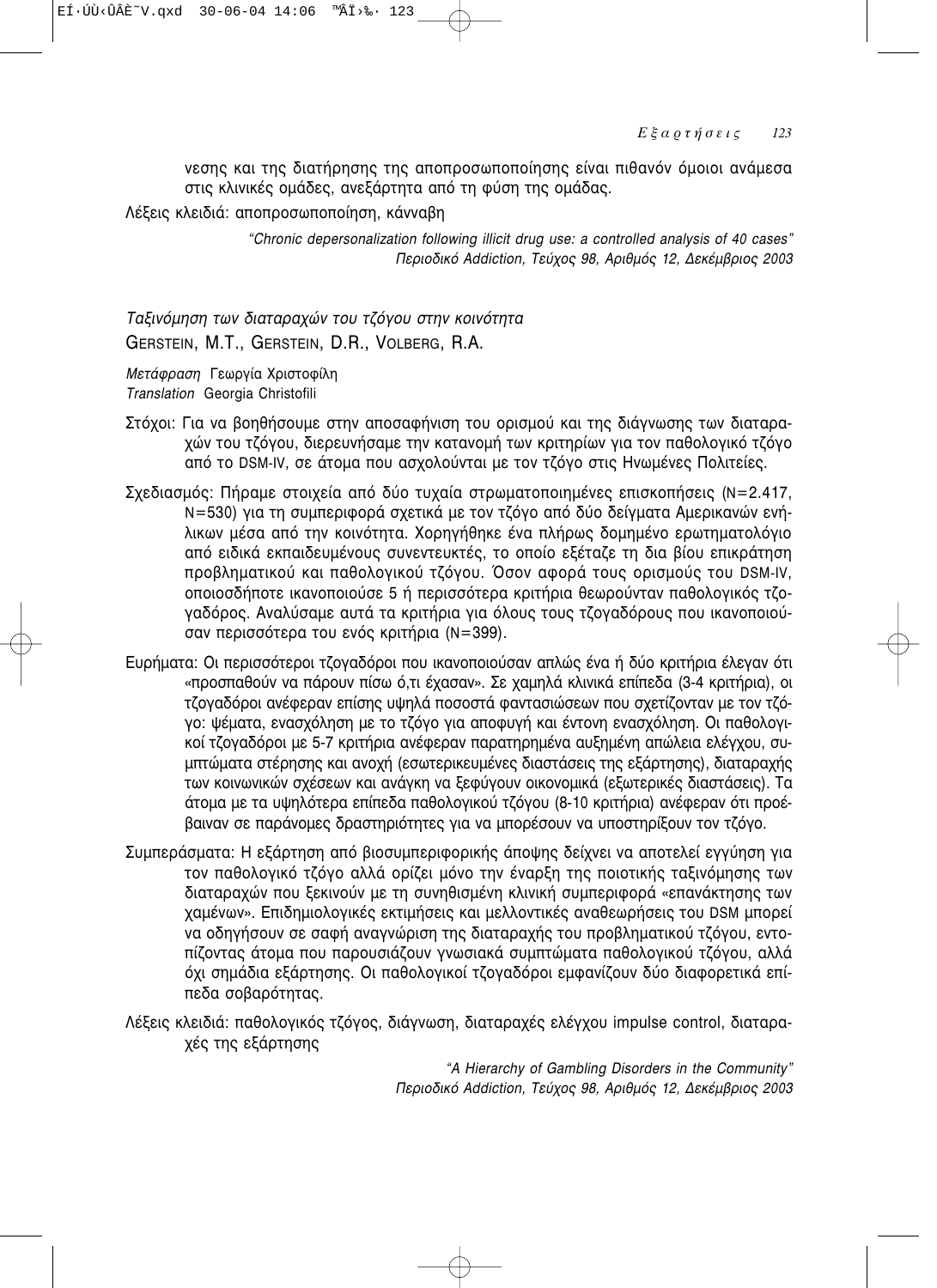*Kaτανομή των κριτηρίων του DSM-IV για τον παθολογικό τζόγο* RICHARD J. ROSENTHAL

- Η αξιολόγηση του Stinchfield (2003) για το Διαγνωστικό και Στατιστικό Εγχειρίδιο- τέταρτη έκδοση (DSM-IV) φανερώνει την αξιοπιστία, την εγκυρότητα και την ακρίβεια της ταξινόμησης, με την επίτευξη ακριβούς διάγνωσης σε περιπτώσεις, όπου η μεμονωμένη βαθιιολογία περιορίζεται σε τέσσερα κριτήρια. Μια υποριιάδα της επιτροπής για τις Διαταραχές Ελεγχόμενης Παρόρμησης είχε προτείνει τέσσερα κριτήρια, αλλά η πρόταση απορρίφθηκε. Ένα παρόμοιο πρόβλημα παρουσιάστηκε στην αναγνώριση των κριτηρίων του DSM-III-R. Αυτό αντανακλάται στο προηγούμενο προσχέδιο (APA Work Group, 1985), όπου για τη διάγνωση του παθολογικού τζόγου χρειαζόταν να υπάρχουν έξι από τα εννιά κριτήρια, ενώ για τη διάγνωση της τοξικοεξάρτησης χρειάζονταν μόνο τρία από τα εννιά σχεδόν όμοια κριτήρια (Rosenthal, 1992). Μολονότι, αυτό εν μέρει διορθώθηκε στην τελική έκδοση, αυτή η αντίφαση πιθανό να αντανακλά μια ανησυχία για την πολύ συχνή διάγνωση μιας διαταραχής της οποίας η εγκυρότητα αμφισβητείται.
- Αναφορικά με τον παίκτη τυχερών παιχνιδιών, η διαχωριστική γραμμή εξακολουθεί να είναι ευμετάβλητη. Όπως και οι προκάτοχοι του, το DSM-IV συμβουλεύει τον αναγνώστη να μην το αντιμετωπίσει σαν βιβλίο μαγειρικής (APA 1994, p.xxiii). Μας λένε πως τα κριτήρια για όλες τις διαταραχές αποτελούν εν μέρει κατευθυντήριες γραμμές και συνεπώς, πρέπει να ασκείται η προσωπική κλινική άποψη του ειδικού. Γι' αυτό το λόγο, ένας ασθενής θα μπορούσε να διαγνωσθεί παθολογικός παίκτης τυχερών παιχνιδιών αν παρουσίαζε τέσσερα ή ακόμα και τρία από τα κριτήρια, ενώ ένας άλλος θα μπορούσε να μη λάβει την ίδια διάγνωση ακόμα και αν παρουσίαζε πέντε ή έξι από τα κριτήρια.
- Πώς, όμως, αυτό μπορεί να επηρεάζει τα προτεινόμενα κριτήρια για το πρόβλημα του τζόγου; Μολονότι, υποστηρίζω πολύ την άποψη που θέλει το πρόβλημα του τζόγου να περιλαμβάνεται στη λίστα διαταραχών του DSM-V, και πιστεύω πως αυτό θα κατεύθυνε την προσοχή των ερευνητών στη μετάβαση προς την παθολογική κατάσταση τζόγου, θεωρώ πως για να γίνει μια τέτοια διάγνωση είναι σημαντικό το άτομο να παρουσιάζει δυσλειτουργία και έντονη δυσφορία. Συνεπώς, κάποιος θα μπορούσε να συναντά τρία ή τέσσερα κριτήρια, χωρίς να παρουσιάζει δυσλειτουργία και έντονη δυσφορία. Για vα γίνει η διάγνωση για την κατάχρηση ουσιών απαιτείται η παρουσία «επαναλαμβαvóμενων και έντονων αρνητικών συνεπειών» κατά την απουσία ανοχής, στερητικών ή ενός μοντέλου ψυχαναγκαστικής χρήσης (εξάρτηση) (APA 1994, p.182). Το γεγονός αυτό υποδηλώνει ότι σημασία δεν έχει τόσο ο αριθμός των κριτηρίων, αλλά το είδος των κριτηρίων. Με αυτό δεν κάνω πρόταση, αλλά θέτω ένα θέμα προς εξέταση.
- Το δεύτερο ζήτημα που θα ήθελα να θέσω, σχετίζεται με την «επιδίωξη ανάκτησης των χαμέ-Vων». Σύμφωνα με τον Toce-Gerstein κ.ά. (2003) η «επιδίωξη ανάκτησης των χαμένων» ήταν παρούσα ακόμα και κατά την απουσία των άλλων κριτηρίων, και ήταν το ίδιο πιθανό να εμφανιστεί σε άτομα με λίνα ή καθόλου συμπτώματα, καθώς και σε άτομα με πολλά. Οι συγγραφείς αναρωτιούνται αν ο τρόπος αποτύπωσης των ερωτήσεων του NODS μπορεί να δημιουργήσει προκαταλήψεις για τα αποτελέσματα, και τουλάχιστον σε αυτήν την περίπτωση πιστεύω πως αυτό συνέβη. Στο DSM-IV υπάρχει ερώτηση σχετικά με τη συχνότητα της «επιδίωξης για ανάκτηση των χαμένων» («συνήθως επιστρέ-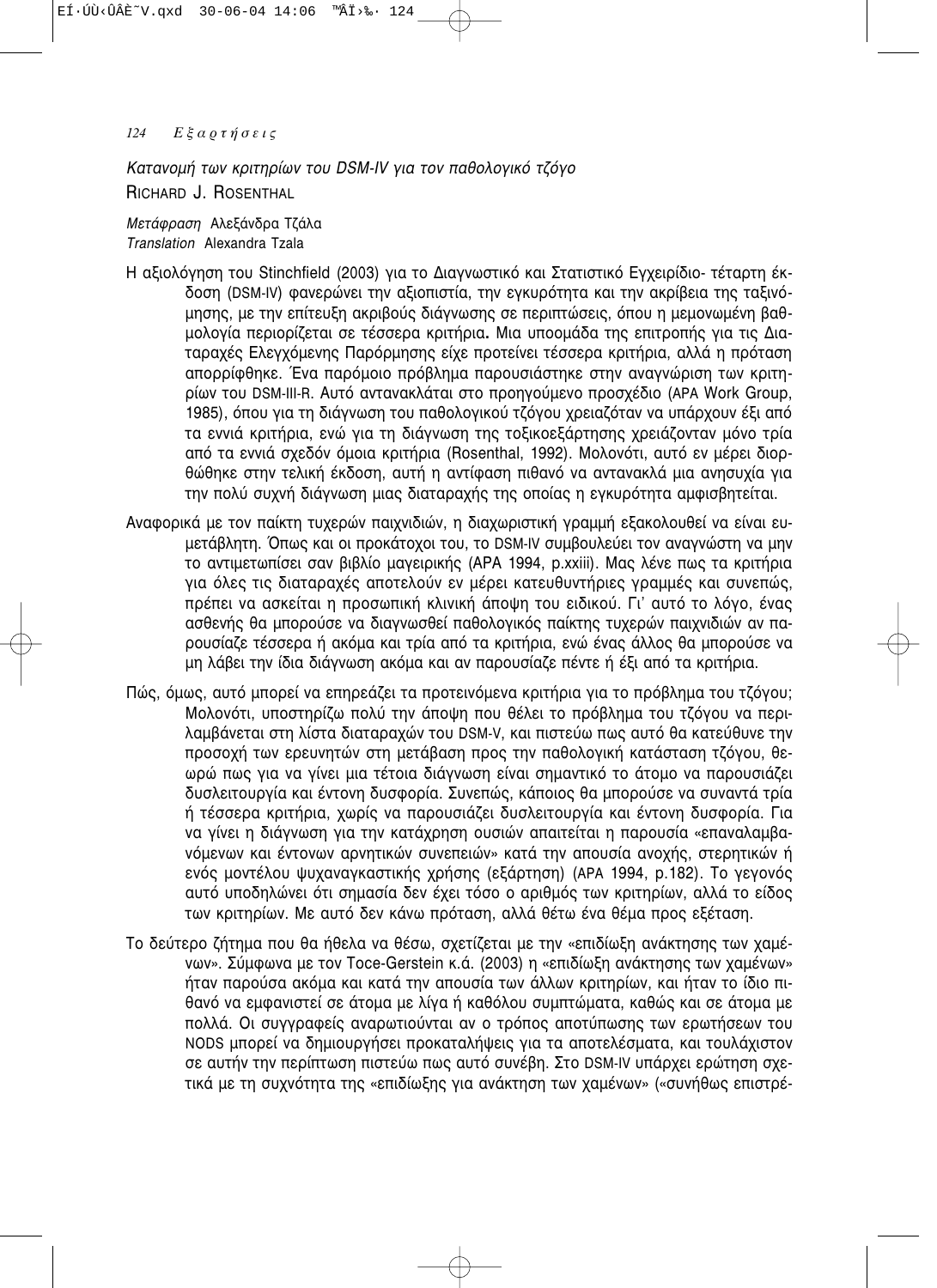φει μια άλλη μέρα»), ενώ στο NODS υπάρχει ερώτηση για το αν κάποτε υπήρξε περίοδος «επιδίωξης για ανάκτηση των χαμένων» (ουσιαστικά, «σας έχει συμβεί ποτέ»). Η εμπειρία της «επιδίωξη για ανάκτηση των χαμένων» είναι συνηθισμένο φαινόμενο για τους παίχτες τυχερών παιχνιδιών. Για την ανάπτυξη των κριτηρίων για το DSM-IV η επιτροπή ήθελε να διαχωρίσει τη «σοβαρή» (μακρόχρονη, συχνή) «επιδίωξη για ανά-Kτηση των χαμένων» από την «ήπια» (βραχυπρόθεσμη, σποραδική) γι' αυτό δίνεται έμ-Φαση στο εάν επιστρέφει μια άλλη μέρα και στη συχνότητα. Παρομοίως, όσον αφορά στην ανάπτυξη του διαγνωστικού εργαλείου στο South Oaks για τον τζόγο (South Oaks Gambling Screen), ο Lesieur (προσωπική επικοινωνία, 13 Αυγούστου 2003) βρήκε ότι η «επιδίωξη για ανάκτηση των χαμένων» τις περισσότερες από τις μισές φορές, δεν διαχωρίζει τους παθολογικούς και τους κοινωνικούς παίχτες τυχερών παιχνιδιών. Στην εκδοχή που δημοσιεύτηκε, το South Oaks Gambling Screen προτείνει τέσσερις πιθανές απαντήσεις στην ερώτηση για την «επιδίωξη ανάκτησης των χαμένων», αλλά Βαθμολογεί θετικά μόνο αυτούς που «επιδιώκουν να ανακτήσουν τα χαμένα» σχεδόν κάθε φορά που χάνουν.

Πρόκειται για ένα εκπληκτικό άρθρο που σίγουρα θα δημιουργήσει πολλές ερωτήσεις μαζί με αυτές που αναφέρθηκαν στη σύντομη συζήτησή μου.

> *"Distribution of the DSM-IV criteria for pathological gambling"*  $\Pi$ εριοδικό Addiction, Τεύχος 98, Αριθμός 12, Δεκέμβριος 2003

*Bλάβη από τη χρήση παράνομων ουσιών κατά τη διάρκεια των Ολυμπιακών Αγώνων του* 2000 στο Σίδνεϊ: επιπτώσεις για την επιτήρηση της δημόσιας υγείας και δράσεις DEVON INDIG M.PH., SARAH THACKWAY M.PH., LOUISA JORM PH.D., ALLISON SALMON M.PH., TIM OWEN M.PH.

*Μετάφραση* Γεωργία Χριστοφίλη *Translation* Georgia Christofili

- Στόχοι: Να περιγραφούν οι προσαγωγές στο τμήμα επειγόντων κατά τη διάρκεια των Ολυμπιακών Αγώνων του 2000 στο Σίδνεϊ περιστατικών που σχετίζονται με τη χρήση παράνομων ουσιών, και να συζητηθούν οι επιπτώσεις αυτών των προσαγωγών για την επιτήρηση και τη δημόσια υγεία σε ανάλογες διοργανώσεις στο μέλλον.
- Σχεδιασμός: Εντοπισμός των προσαγωγών, στόχος στα τμήματα επειγόντων περιστατικών ενδεικτικών για τη δημόσια υγεία, καταχώρηση των στοιχείων σε μια, ειδικά γι' αυτό το σκοπό κατασκευασμένη, βάση δεδομένων και καθημερινή μεταφορά των στοιχείων ηλεκτρονικά για κεντρική αντιπαραβολή και ανάλυση.
- Χώρος: Δεκαπέντε τμήματα επειγόντων περιστατικών ενδεικτικών για τη δημόσια υγεία στην ευρύτερη μητροπολιτική περιοχή του Σίδνεϊ, για μια περίοδο 38 ημερών που διήρκεσαν οι Ολυμπιακοί Αγώνες του Σίδνεϊ.
- Συμμετέχοντες: 424 προσαγωγές στα τμήματα επειγόντων περιστατικών ενδεικτικών για τη δημόσια υγεία που σχετίζονται με τη χρήση παράνομων ουσιών.
- Μετρήσεις: Ηλικία, φύλο, χώρα και περιοχή διαμονής του ασθενούς, θέση του τμήματος επειγόντων, είδη παράνομων ουσιών με τις οποίες ενεπλάκη και κατάσταση αναχώρησης.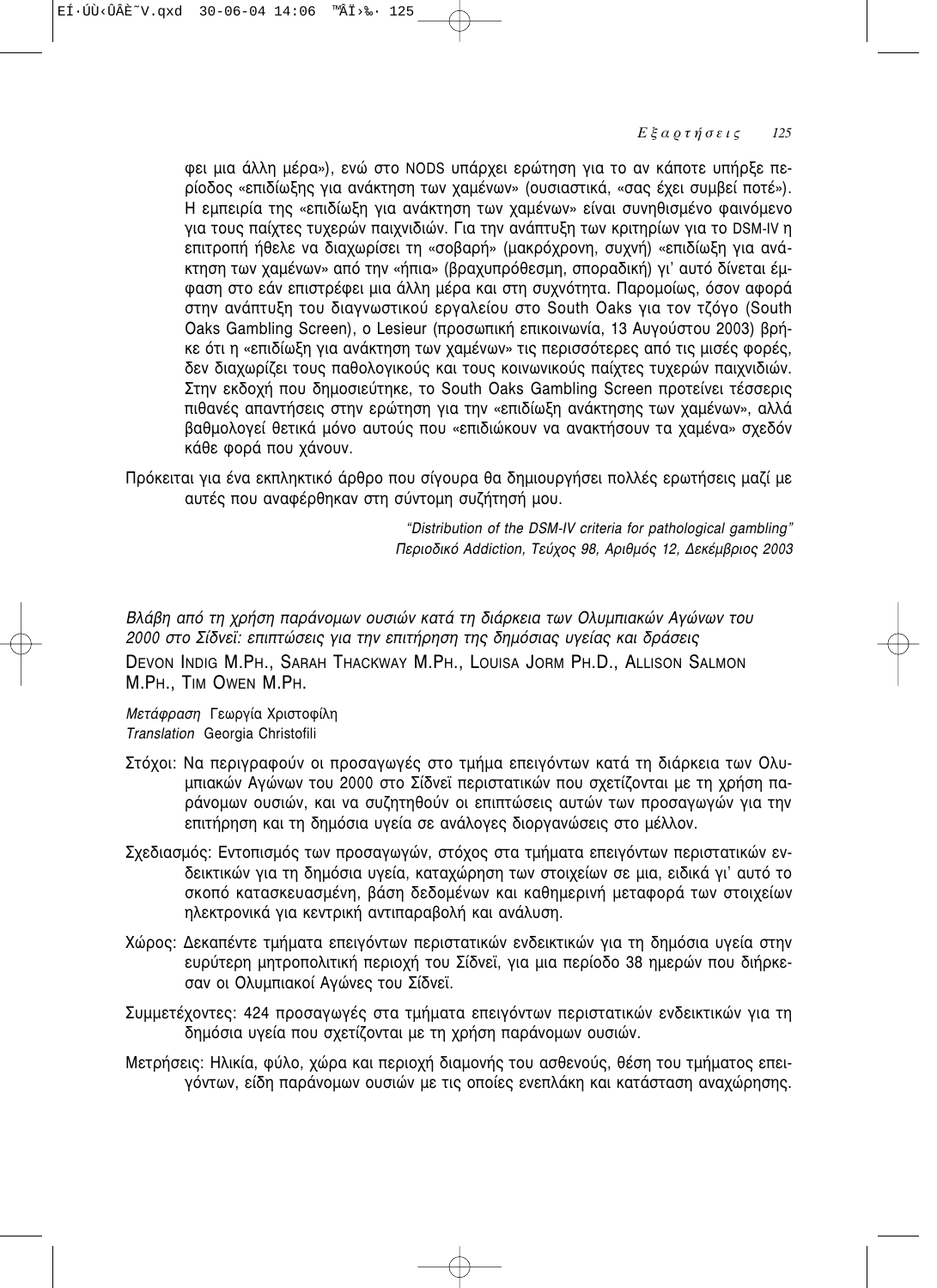#### *126 Eξαρτήσεις*

- Ευρήματα: Ο μέσος καθημερινός αριθμός προσαγωγών για δυσμενή περιστατικά λόγω χρήσης παράνομων ουσιών ήταν σημαντικά υψηλότερος (13,3 έναντι 8,8 προσαγωγές,  $t=2.2$ ,  $p=0.04$ ) στην περίοδο των δεκαπέντε ημερών που διήρκεσαν οι Ολυμπιακοί Aγώνες από ό.τι στην περίοδο πριν τους Ανώνες, με σημαντική αύξηση έπειτα από την τελετή λήξης. Επίσης υπήρξε σημαντική αύξηση (5,1 έναντι 1,7 προσανωνών, t=2,8, p=0,007) στο μέσο καθημερινό αριθμό προσανωνών που σχετίζονται με τη χρήση Ecstasy ή αμφεταμινών, ενώ καμία αλλανή δεν σημειώθηκε στις προσαγωνές σχετικά με τη χρήση ηρωίνης. Πάνω από το μισό (52%) των προσαγωγών εντοπίστη-Καν σε δύο τμήματα επεινόντων, σε περιοχές που είναι γνωστές ως «επικίνδυνα σημεία» για τη χρήση παράνομων ουσιών.
- Συμπεράσματα: Πρέπει να διερευνηθεί το ενδεχόμενο αυξημένης επιτήρησης για περιστατικά μετά τη χρήση παράνομων ουσιών, ενδεχομένως στοχεύοντας στα γνωστά «επικίνδυνα σημεία» για μελλοντικές πολυπληθείς διοργανώσεις. Η εκ των προτέρων προετοιμασία των στρατηνικών πρόληψης, όπως είναι τα μηνύματα για «ασφαλή διασκέδαση» θα επιτρέψει τη γρήγορη αντίδραση σε ασυνήθιστα περιστατικά που σχετίζονται με τις παράνομες ουσίες κατά τη διάρκεια μελλοντικών πολυπληθών διοργανώσεων.

*"Illicit drug-related harm during the Sydney 2000 Olympic Games: implications for public health surveillance and action"*  $\Pi$ εριοδικό Addiction, Τεύχος 98, Αριθμός 1, Ιανουάριος 2003

*Παράνομη χρήση ουσιών από νεαρές γυναίκες στην Αυστραλία* CATHY TURNER, ANNE RUSSELL, WENDY BROWN

*Μετάφραση* Γεωργία Χριστοφίλη *Translation* Georgia Christofili

- Στόχοι: Να υπολογίσει την επικράτηση της χρήσης παράνομων ουσιών από νεαρές γυναίκες στην Αυστραλία, να ορίσει τον τρόπο χρήσης ουσιών και να εντοπίσει τους σχετικούς παράγοντες κινδύνου.
- Μεθοδολογία: Τα στοιχεία συλλέχθηκαν το 2000 και αποτελούσαν τμήμα της δεύτερης επισκόπησης της νεότερης ομάδας στη Διαχρονική Μελέτη για την Υγεία των Γυναικών στην Αυστραλία (n=9512).
- Αποτελέσματα: Το 58% των γυναικών ηλικίας 22-27 ετών, αναφέρει ότι έχουν κάνει χρήση μιας παράνομης ουσίας κάποια στιγμή και οι περισσότερες (57%) αναφέρουν χρήση κάνναβης. Οι επόμενες τρεις πιο συνηθισμένες ουσίες που αναφέρθηκαν ήταν οι αμφεταμίνες (16%), το Ecstasy/designer drugs (15%) και το LSD (14%). Τέσσερις μορφές χρήσης ουσιών εντοπίστηκαν: χρήστες μόνο κάνναβης στο παρελθόν (39%), χρήστες μόνο κάνναβης στο παρόν (17%), πολλαπλοί χρήστες ουσιών στο παρελθόν (13%) και πολλαπλοί χρήστες ουσιών στο παρόν (31%). Η συμβίωση σε μια δεδομένη σχέση ή να μην έχουν ποτέ παντρευτεί, η συμβίωση με μέλη εκτός οικογενείας, το ιστορικό σωματικής κακοποίησης, η σεξουαλική επαφή, το κάπνισμα και η μέθη συνδέονταν σημαντικά με την αποκλειστική χρήση κάνναβης και τη χρήση πολλαπλών ουσιών σε σύγκριση με την πλήρη αποχή από τη χρήση παράνομων ουσιών. Η συμβίωση με το σύντροφό τους, η εμπειρία σεξουαλικής ή συναισθηματικής κακοποίησης, η εγκυμοσύνη, η διαγνωσμένη κατάθλιψη και η λήψη φαρμακευτικής αγωγής για τις αϋπνίες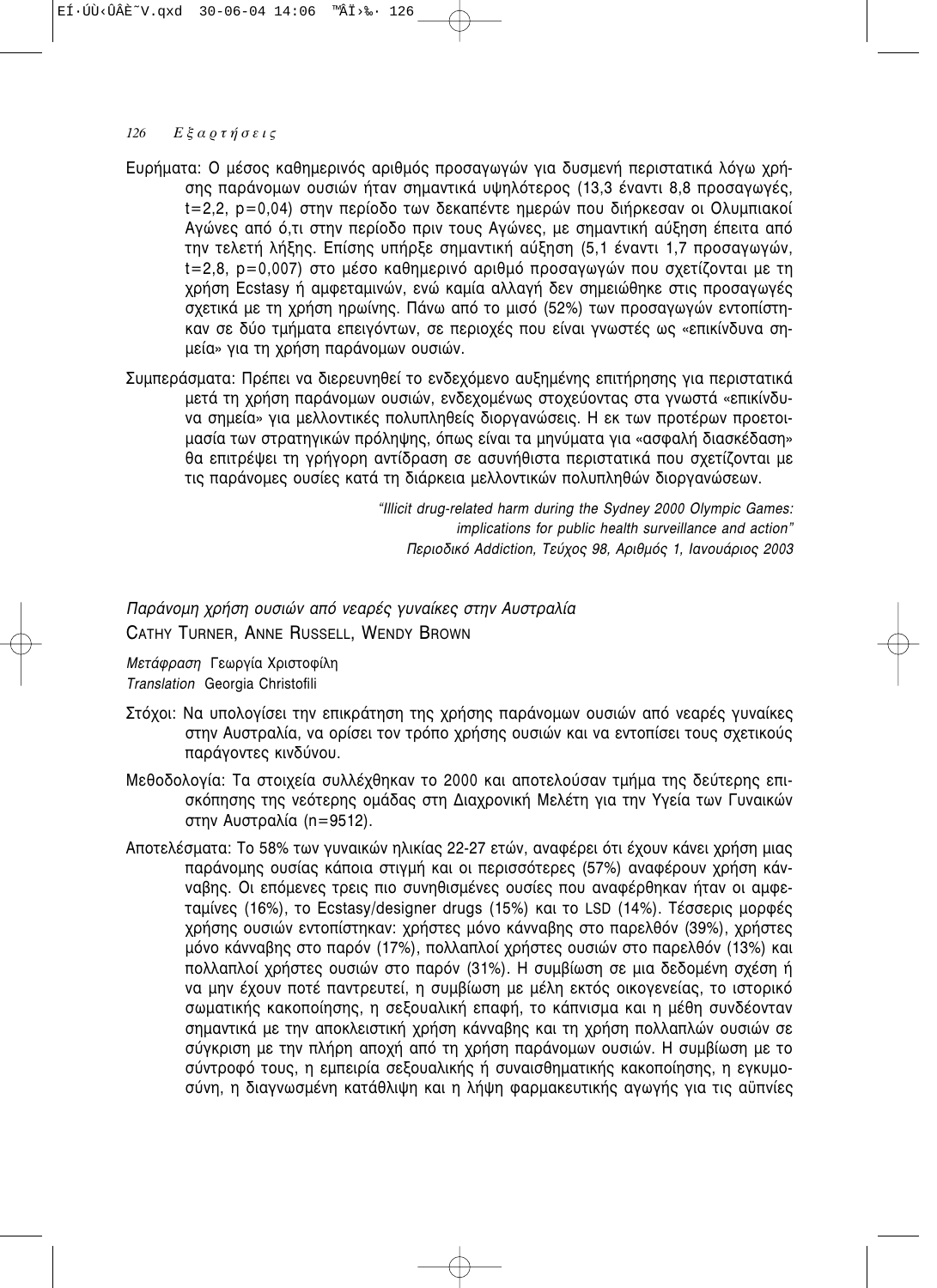συνδέονταν σημαντικά με την πολλαπλή χρήση ουσιών αλλά όχι με την αποκλειστική χρήση κάνναβης. Οι χρήστες πολλαπλών ουσιών είχαν, κατά μέσο όρο, κάνει χρήση κάνναβης 2-3 χρόνια πριν κάνουν χρήση οποιοδήποτε άλλης ουσίας.

Συμπεράσματα: Δεδομένου του ιδιαίτερου συσχετισμού που εντοπίζεται ανάμεσα στο κάπνισμα, τη σοβαρή κατανάλωση αλκοόλ και τη χρήση διαφορετικών ουσιών, οι πρωτο-Bουλίες της δημόσιας υγείας που στοχεύουν στην πρόληψη του καπνίσματος και στην κατανάλωση ουσιών από νεαρές γυναίκες θα πρέπει να στοχεύουν επιπλέον και στην παράνομη χρήση ουσιών.

Λέξεις κλειδιά: δρόμος-ουσίες, γυναίκες, επικράτηση, παράγοντες κινδύνου

*"Illicit drug use in young Australian women"*  $\Pi$ εριοδικό Addiction, Τεύχος 98, Αριθμός 10, Οκτώβριος 2003

*Μία εξαιρετική ανασκόπηση, αλλά πώς ορίζεται η «μείωση της βλάβης»; Σχολιασμός για το K*εφάλαιο 8: τροποποιώντας το πλαίσιο κατανάλωσης αλκοόλ.

TIM STOCKWELL

- Το τελικό συμπέρασμα του κεφαλαίου 8 (ι) είναι ότι υπάρχουν κάποια υποσχόμενα αποτελέσματα από παρεμβάσεις ώστε να μειωθεί η βλάβη τροποποιώντας το περιβάλλον, στο οποίο νόμιμα επιτρέπεται η κατανάλωση αλκοόλ, όμως πρέπει να διεξαχθούν περισσότερες ελεγχόμενες έρευνες (ιι) το συνολικό κόστος αποτελεσματικότητας αυτών των μέτρων είναι πιθανόν μικρότερο από αυτό του περιορισμού της διαθεσιμότητας και της τιμής. Το κεφάλαιο αποτελείται κυρίως από μια περιληπτική σύνοψη μιας δημοσιευμένης δουλειάς, κυρίως από τις Ηνωμένες Πολιτείες, την Αυστραλία και το Ηνωμένο Βασίλειο, γραμμένη με σαφή και περιεκτικό λόγο. Σαφώς, καλύπτει τη βιβλιογραφία όπως την γνωρίζω, εκτός από κάποιες πηγές που αποκλείστηκαν από την αρχή, καθώς δεν ήταν δημοσιευμένες σε περιοδικά που η ύλη ελέγχεται από ομότιμους ή ως κεφάλαια σε βιβλία που κυκλοφορούν από αναγνωρισμένους εκδότες. Το αποτέλεσμα είναι μια έγκυρη και ευκολοδιάβαστη περίληψη αυτού που τώρα αποτελεί σημαντικό μέρος της βιβλιογραφίας.
- Το πλαίσιο αυτού του κεφαλαίου τοποθετεί ξεκάθαρα τις παρεμβάσεις σε χώρους όπου επιτρέπεται νόμιμα η κατανάλωση αλκοόλ μέσα σε πλαίσιο μείωσης της βλάβης, που ορίζεται εδώ ως τα μέτρα που «ξεκινάνε από την αποδοχή ότι θα υπάρξει κατανάλωση αλκοολούχων ποτών και επιδιώκουν την τροποποίηση ή τον περιορισμό της κατανάλωσης ή του περιβάλλοντος κατανάλωσης, ώστε να μειωθεί ή βλάβη». Ο όρος «μείωση της βλάβης» χρησιμοποιείται συνήθως με μικρές αλλά σημαντικές διαφοροποιήσεις. Στην Αυστραλία ο όρος «ελαχιστοποίηση της βλάβης» υιοθετήθηκε από την ομοσπονδιακή κυβέρνηση ως ο κύριος σκοπός του Εθνικού Πλαισίου Στρατηγικής για τις Ουσίες και χρησιμοποιήθηκε με τόσο ευρεία έννοια, ώστε να ενσωματώνει ακόμα και προσεγγίσεις που προσανατολίζονται στην αποχή από τις ουσίες. Η προέλευση του όρου ήταν παράλληλη με τις στρατηγικές που τονίζουν την πιο ασφαλή ενέσιμη χρήση ουσιών, στρατηγικές που ακολούθησαν την εμφάνιση του HIV/AIDS στις αρχές του 1980. Στο μυαλό μου, η περισσότερο ορθή χρήση της μείωσης της βλάβης σχετίζεται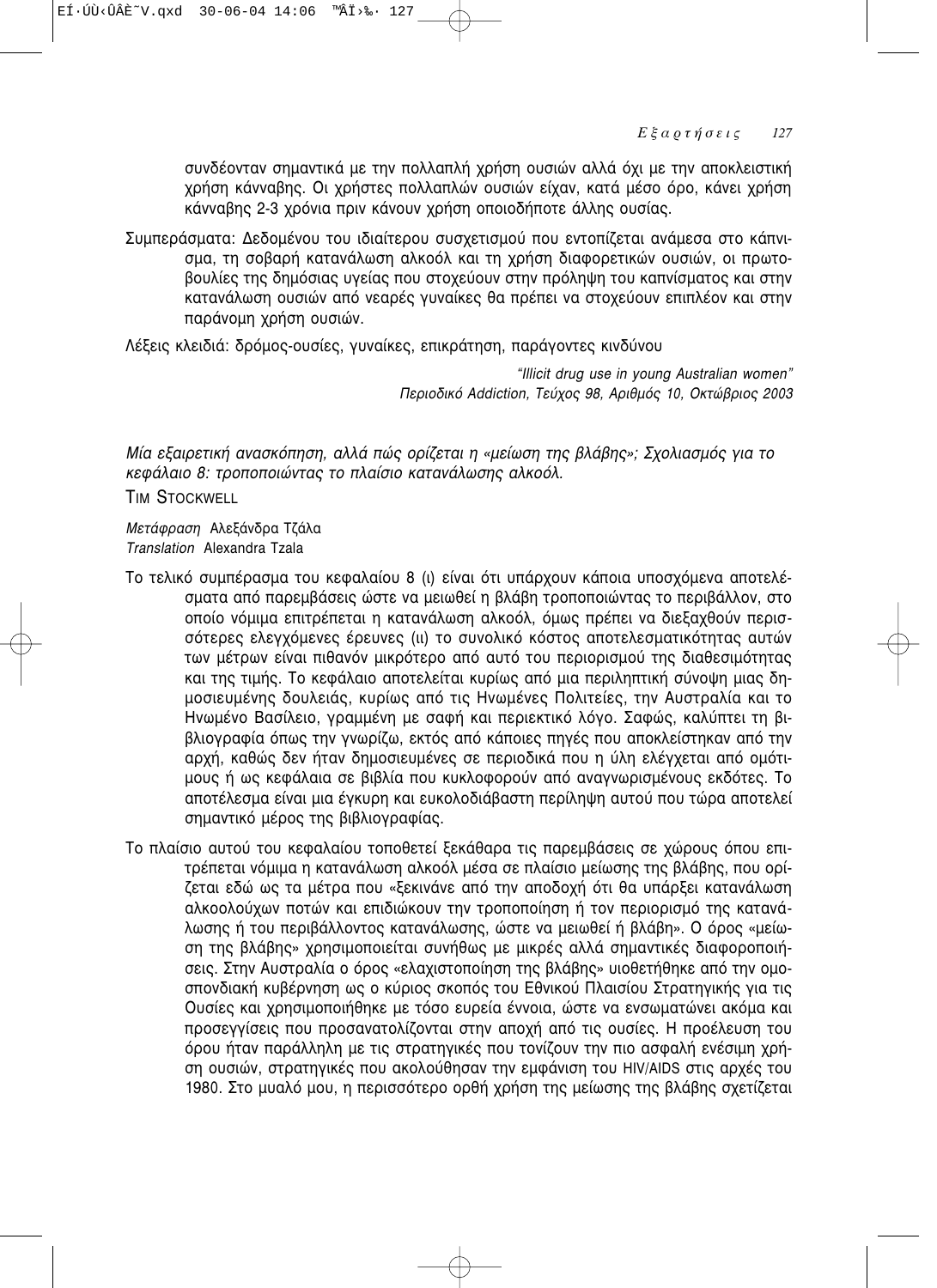#### *128 Eξαρτήσεις*

με τις στρατηγικές που δεν προϋποθέτουν για την αποτελεσματικότητά τους καμία μείωση στη χρήση ουσιών. Αυτό είναι ένα σημαντικό σημείο: σε αυτό το πλαίσιο, η άργηση παροχής υπηρεσιών σε άτομα που βρίσκονται σε κατάσταση μέθης και σε ανήλικους πελάτες δεν αποτελεί μείωση της βλάβης, αλλά μείωσης της κατανάλωσης.

- Πολλές από τις στρατηγικές που διακρίνονται στο κεφάλαιο αυτό αφορούν την ενίσχυση του νόμου ή της πολιτικής δράσης ενάντια σε άτομα που έχουν άδεια να πουλάνε αλκοόλ και πουλάνε σε πελάτες ευρισκόμενους σε κατάσταση μέθης. Και αυτές οι στρατηγικές, συγκαταλέγονται στις ανεπιτυχείς στρατηγικές για τη μείωση της βλάβης. Ωστόσο, ένα σημείο της λεπτομερούς βιβλιογραφίας που θα ήθελα να είχε περιγρα-Φεί διαφορετικά είναι το σημείο του κεφαλαίου στο οποίο περιγράφονται οι στρατηγικές πολιτικής που ενισχύουν τους νόμους για τα οινοπνευματώδη ποτά, αφού μόνο μια έρευνα βρήκε στοιχεία για την αποτελεσματικότητά τους (Jeffs & Saunders, 1983), ενώ μια παρόμοια έρευνα στη Νέα Νότια Ουαλία δε βρήκε κανένα στοιχείο στην πραγματικότητα βρήκε ότι έγιναν περισσότερες αναφορές για επιθέσεις στην αστυνομία (Burns κ.ά.,1995). Ένα μεγάλο πρόβλημα σε αυτήν τη δεύτερη έρευνα ήταν ότι, σε αντίθεση με την πρώτη, η αστυνομία δεν έκανε έλεγχο για ανήλικους πελάτες ή πελάτες σε κατάσταση μέθης, αλλά απλώς έκαναν περιπολίες στα μπαρ σε ώρες αιχμής. Συνεπώς, το κυρίως αποτέλεσμα της μέτρησης μπερδεύτηκε με την κατά πολύ εντονότερη παρουσία της αστυνομίας, στη διάρκεια της οποίας αναφέρθηκαν επιθέσεις και οι ίδιοι οι αστυνομικοί γίνονταν στόχοι επίθεσης. Δύο άλλες έρευνες (η μια δεν δημοσιεύτηκε επίσημα, παρά μόνο με τη μορφή μιας τεχνικής αναφοράς) ανέφεραν επίσης ότι η αυξημένη αστυνόμευση των χώρων που έχουν άδεια για νόμιμη πώληση αλκοόλ έχει ως αποτέλεσμα την αύξηση των αναφορών για επιθέσεις, σχεδόν αποκλειστικά εξαιτίας του γεγονότος ότι τα εγκλήματα, τα οποία δεν αναφέρονταν συχνά, εκτίθενται έτσι περισσότερο στην αστυνομία (Putnam κ.ά.1993; Hawks k.á. 1999).
- Ωστόσο, το αποτέλεσμα δεν διαφέρει σημαντικά από τα συμπεράσματα του συγγραφέα αυτού του κεφαλαίου: χρειάζεται να διεξαχθεί μια πιο ολοκληρωμένη έρευνα για να καθοριστεί η αποτελεσματικότητα των ποικίλων παρεμβάσεων που εφαρμόζονται προκειμένου να εξομαλυνθεί το φαινόμενο της βίας, που σχετίζεται με την κατανάλωση αλκοόλ, και άλλα προβλήματα γύρω από τους χώρους που έχουν άδεια για νόμιμη πώληση αλκοόλ. Η μείωση της βλάβης πρέπει να αποτελεί το κυρίως θέμα αυτής της δουλειάς, δεδομένου ότι, για να επιτευχθεί δεν απαιτείται η μείωση της κατανάλωσης αλ-ΚΟόλ (π.χ. ασφαλέστερη συσκευασία πώλησης αλκοόλ και προσωπικό ασφαλείας). Ωστόσο, κάποια άλλα μέτρα (όπως η άρνηση πώλησης αλκοόλ σε πελάτες σε κατάσταση μέθης και σε ανήλικους πελάτες, η επιβολή του νόμου, η πολιτική δράση) προϋποθέτουν την πρόληψη ή τη μείωση της κατανάλωσης και συνεπώς, θεωρώ πως χρειάζεται ένα γενικότερο πλαίσιο μέσα στο οποίο πρέπει να συζητηθούν αυτά τα πολλά υποσχόμενα μέτρα πρόληψης που έχουν αγνοηθεί. Τα παραπάνω είναι θέματα μικρής σημασίας σε σχέση με το συνολικό επίτευγμα αυτής της εξαιρετικής και έγκυρης ανασκόπησης που περιλαμβάνεται σε μια δουλειά, η οποία σίγουρα θα αποτελέσει ένα δημοσίευμα σταθμό.

*"An excellent review, but how is "harm reduction" to be defined? Comment on Chapter 8: Modifying the drinking context"* Περιοδικό Addiction, Τεύχος 98, Αριθμός 10, Οκτώβριος 2003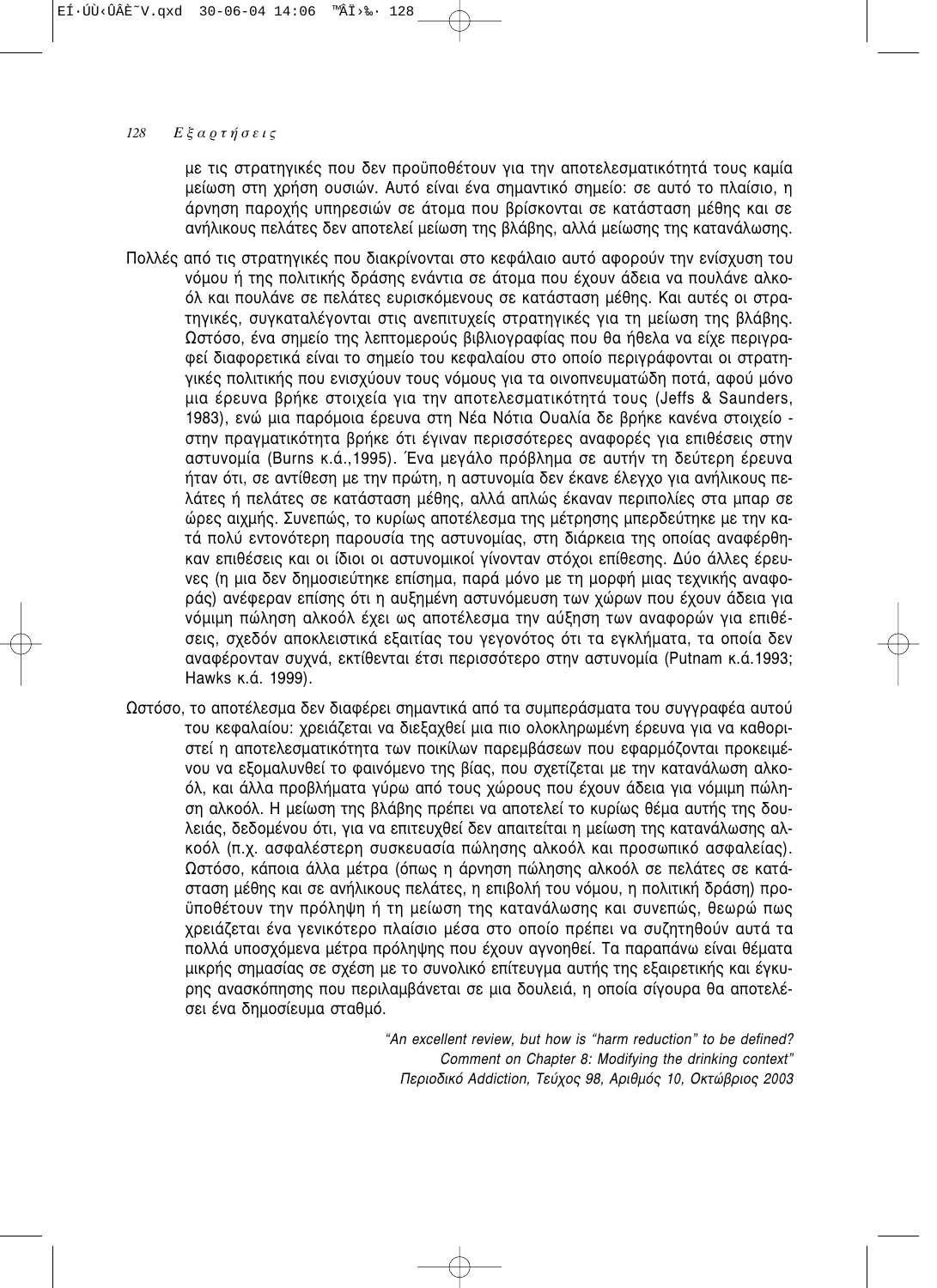Η σχετική συνεισφορά των αποτελεσμάτων διαφορετικών τομέων στο συνολικό οικονομικό *όφελος των παρεμβάσεων σε θέματα εξαρτήσεων: Μια ανασκόπηση των πρώτων ευρημάτων* KATHRYN E. MCCOLLISTER, PH.D., AND MICHAEL T. FRENCH, PH.D.

*Μετάφραση* Αλεξάνδρα Τζάλα *Translation* Alexandra Tzala

- Στόχοι: Αυτό το άρθρο παρέχει μια εστιασμένη περίληψη για τη σχετική συνεισφορά των αποτελεσμάτων από τις παρεμβάσεις σε θέματα εξαρτήσεων στο συνολικό οικονομικό όφελος, βάσει μιας συλλογής από δημοσιευμένες οικονομικές μελέτες στις Ηνωμένες Πολιτείες.
- Σχεδιασμός: Έπειτα από εκτεταμένο έλεγχο της βιβλιογραφίας επιλέξαμε 11 οικονομικές μελέτες για ανασκόπηση.
- Χώρος: Οι επιλεγμένες παρεμβάσεις για την εξάρτηση απευθύνονται στη χρήση/ κατάχρηση αλκοόλ και στη χρήση/ κατάχρηση παράνομων ουσιών και αντιπροσωπεύουν ποικίλες θεραπευτικές προσεγγίσεις, περιλαμβανομένης μιας σύντομης παρέμβασης από παθολόγο γιατρό και μακροχρόνια προγράμματα διαμονής.
- Συμμετέχοντες: Στους συμμετέχοντες της έρευνας συμπεριλήφθηκαν χρήστες ουσιών στην κοινότητα, γυναίκες κατά την περίοδο εγκυμοσύνης ή μητέρες, άτομα με προβλήματα αλκοόλ και ποινικοί παραβάτες.
- Μετρήσεις: Αυτές οι μελέτες υπολόγισαν τα οικονομικά οφέλη των παρεμβάσεων για την εξάρτηση σε σχέση με τους παρακάτω τομείς αποτελεσμάτων: την εγκληματική δραστηριότητα, τη χρήση υπηρεσιών υγείας, το εισόδημα εργασίας και τις δαπάνες από παράνομες ουσίες και αλκοόλ.
- Ευρήματα: Το κυρίως εύρημα αυτής της ανασκόπησης ήταν ότι το σημαντικότερο οικονομικό όφελος από τις παρεμβάσεις σε θέματα εξάρτησης προέρχεται από την αποφυγή ενκληματικών δραστηριοτήτων, και αυτό συνεισφέρει ως ξεχωριστός τομέας στα αποτελέσματα, περισσότερο από κάθε άλλο τομέα. Αξιοσημείωτο οικονομικό όφελος από τις παρεμβάσεις εξάρτησης ήταν επίσης, η μειωμένη χρήση των υπηρεσιών υγείας.
- Συμπεράσματα: Αυτή η έκθεση παρέχει μια λεπτομερή παρουσίαση της εκτίμησης για τα οικονομικά οφέλη και υπογραμμίζει την πιθανή επίδραση των αποτελεσμάτων στα άτομα. Συνεπώς, αποτελεί μια χρήσιμη πηγή πληροφοριών για τους ερευνητές και τα διοικητικά στελέχη στο χώρο της κατάχρησης ουσιών, καθώς αυτοί σχεδιάζουν και αξιολογούν τις μελλοντικές παρεμβάσεις.
- Λέξεις κλειδιά: οικονομική αξιολόγηση, οικονομικά οφέλη, ανάλυση κόστους-οφέλους, θεραπεία εξάρτησης

*"The Relative Contribution of Outcome Domains in the Total Economic Benefit of Addiction Interventions: A Review of First Findings"* ΓΙεριοδικό Addiction, Τεύχος 98, Αριθμός 12, Δεκέμβριος 2003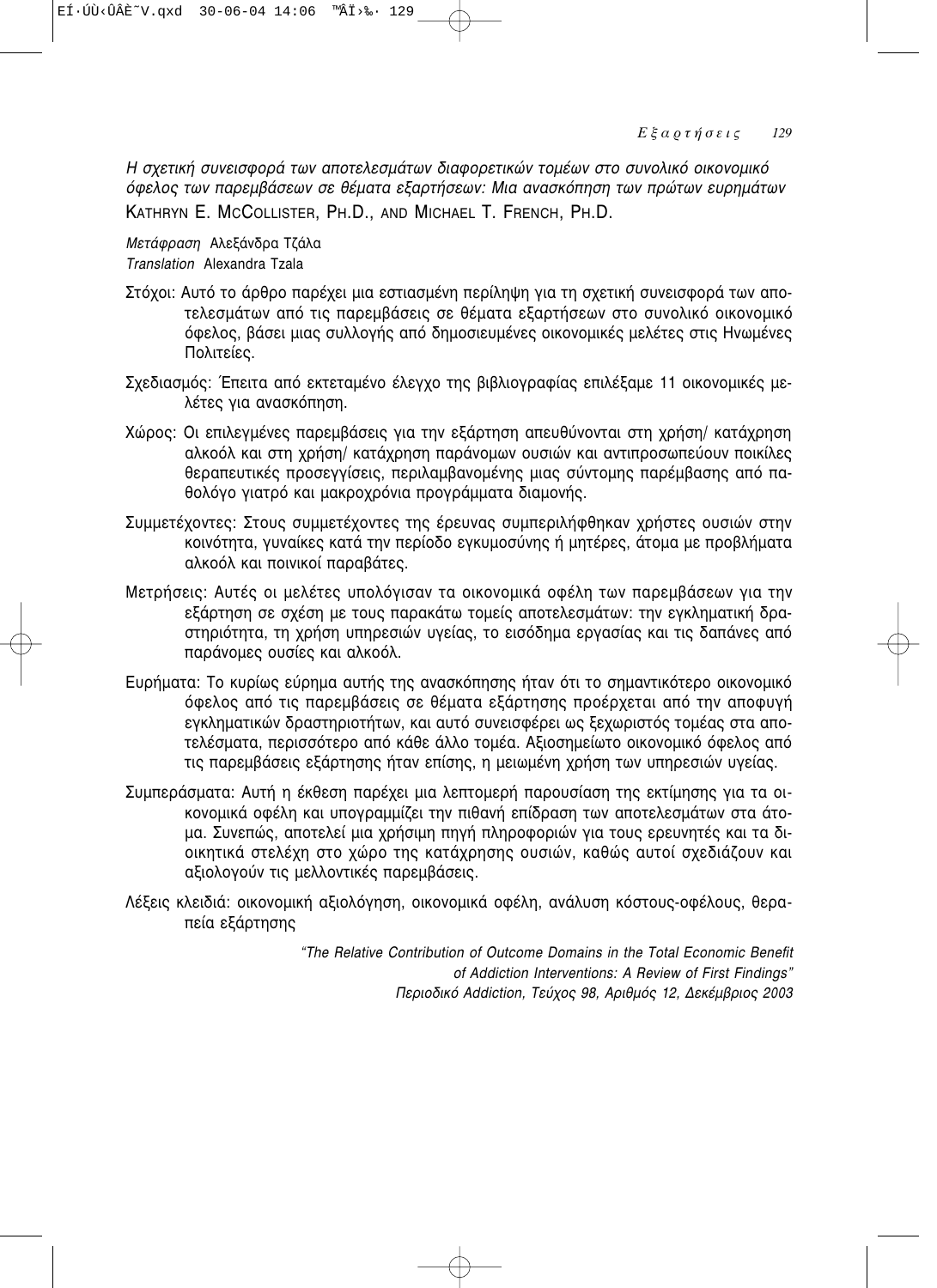$E \xi a \varrho \tau \eta \sigma \varepsilon \iota \varsigma$ 130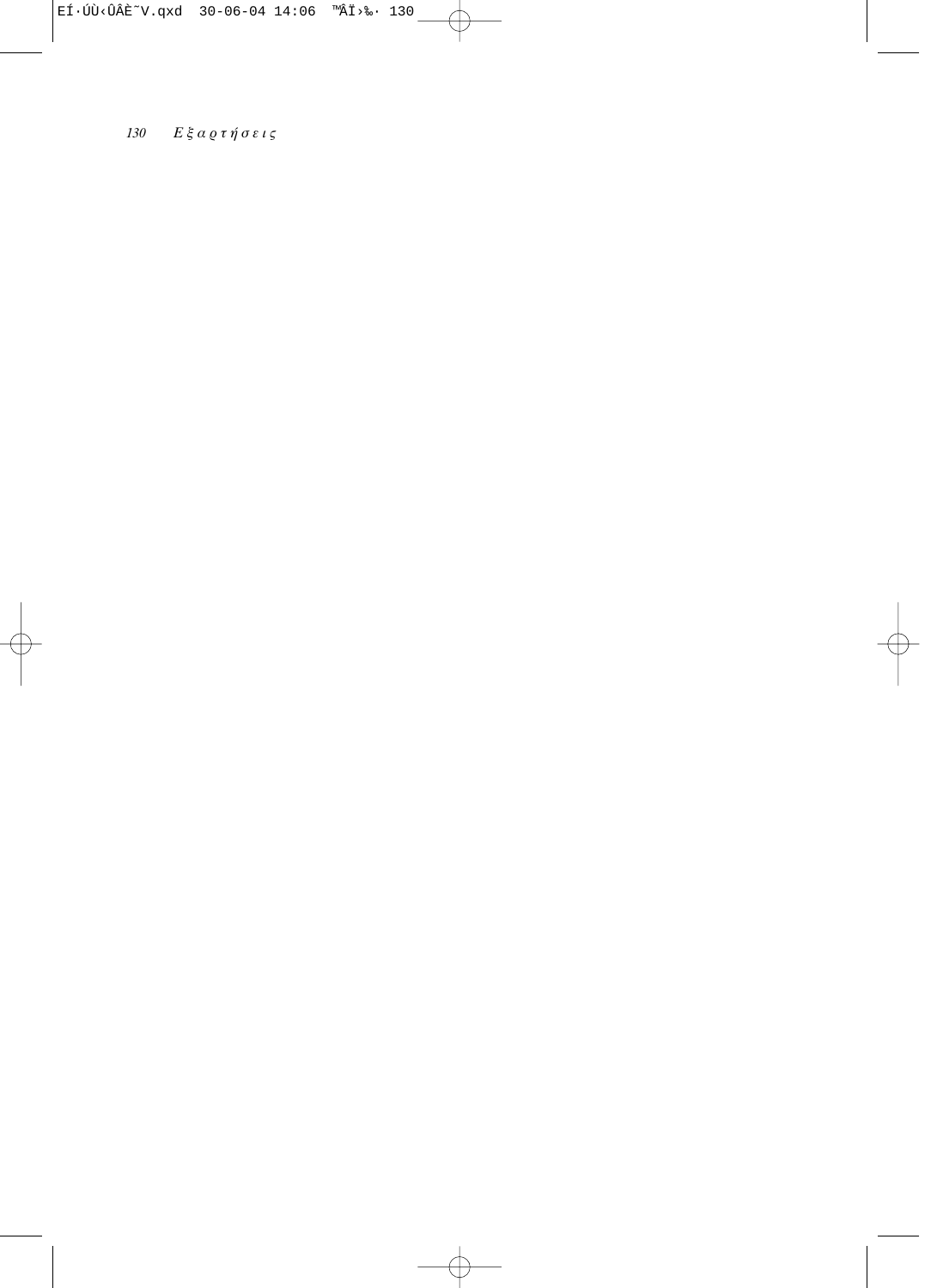# ΓΙΑ ΤΗΝ ΕΝΗΜΕΡΩΣΗ ΤΟΥ ΑΝΑΓΝΩΣΤΗ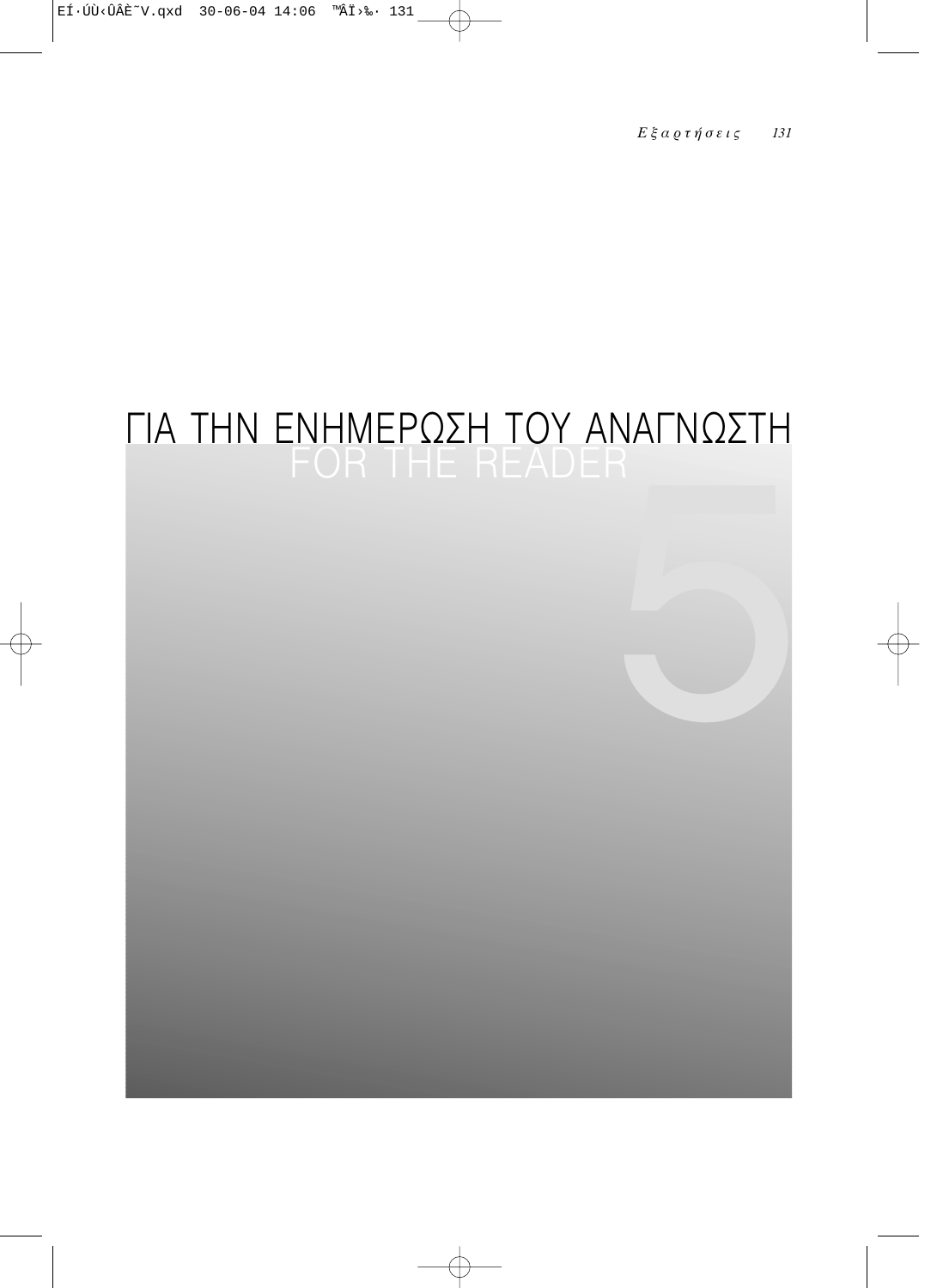#### $E \xi a \varrho \tau \eta \sigma \varepsilon \iota \varsigma$ 132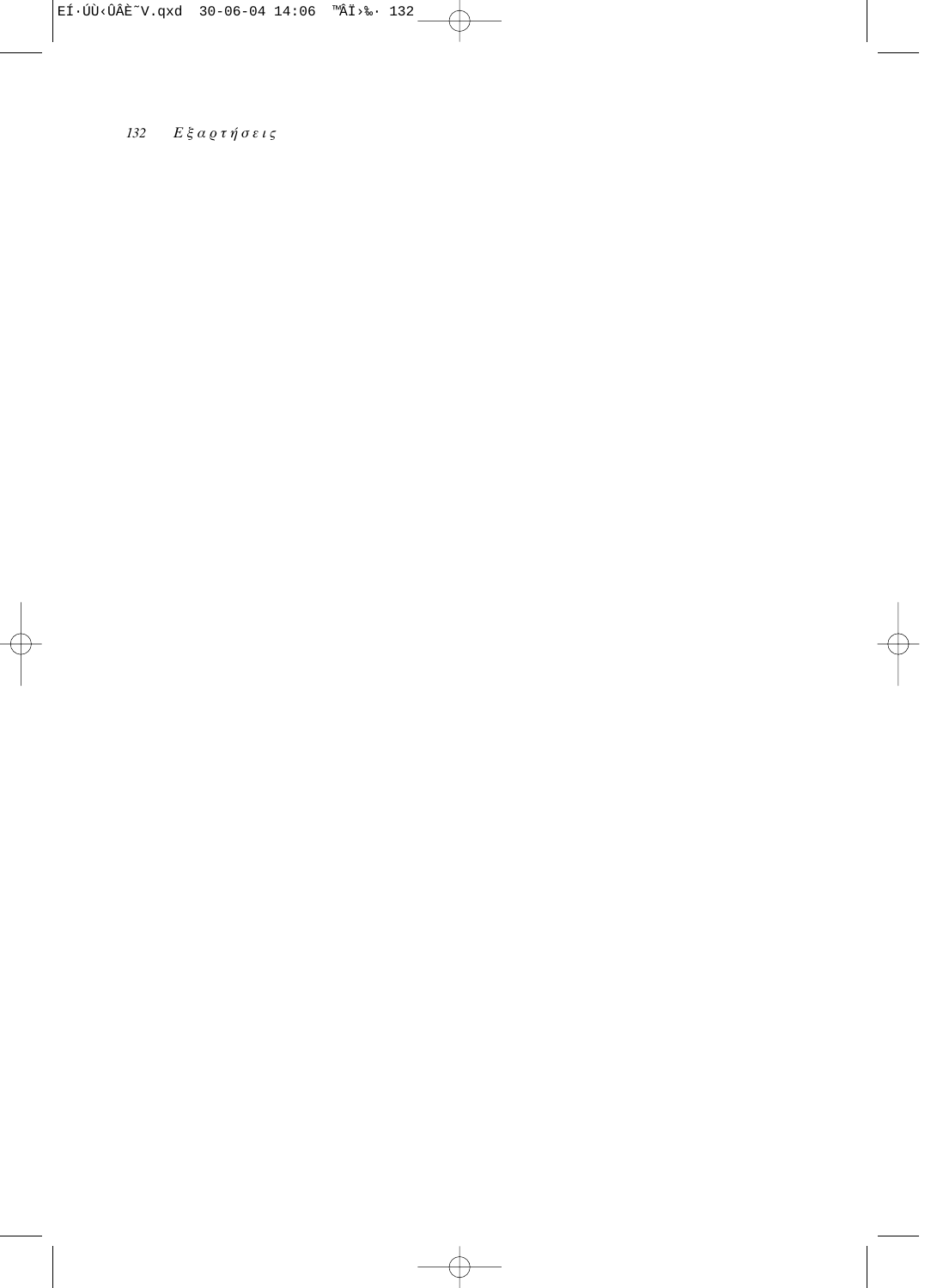# NFA KAI FFFONOTA

ΑΠΟ ΤΟ ΡΕΜΟ ΑΡΜΑΟ, ΤΗ ΜΑΡΙΝΑ ΔΑΣΚΑΛΟΠΟΥΛΟΥ ΚΑΙ ΤΗΝ ΕΙΡΗΝΗ ΚΑΤΣΑΜΑ BY REMOS ARMAOS, MARINA DASKALOPOULOU AND IRENE KATSAMA

Τη συνεχή εξάπλωση του προβλήματος των ναρκωτικών επιβεβαιώνει η φετινή ετήσια έκθεση της Επιτροπής του ΟΗΕ για τα Ναρκωτικά, τα βασικά σημεία της οποίας παρουσιάζονται στη συνέχεια. Μπροστά στο γνωστό -αλλά όχι γι' αυτό το λόγο λιγότερο ανησυχητικό- συμπέρασμα, τα ΝΕΑ και ΓΕΓΟΝΟΤΑ επιμένουν σε αυτό το τεύχος να τονίζουν την άλλη όψη του νομίσματος: Την αποτελεσματικότητα των ολοκληρωμένων προγραμμάτων πρόληψης για παιδιά και εφήβους στο χώρο του σχολείου και τη δημιουονική παρουσία των προγραμμάτων απεξάρτησης στο χώρο της τέχνης και του αθλητισμού. Όπως πάντα παρουσιάζονται ειδήσεις για συνέδρια και σεμινάρια στην Ελλάδα και στο εξωτερικό, καθώς και το πρόσφατο βιβλίο του καθηγητή Carlo DiClemente για το μοντέλο των σταδίων αλλαγής, που έχει ευρύτατη εφαρμογή στη θεραπεία των εξαρτήσεων.

ΤΑ ΠΡΟΓΡΑΜΜΑΤΑ ΠΡΟΛΗΨΗΣ ΚΑΙ ΑΓΩΓΗΣ ΥΓΕΙΑΣ ΣΤΟ ΧΩΡΟ ΤΟΥ ΣΧΟΛΕΙΟΥ ΠΡΟΑΓΟΥΝ ΤΗ ΘΕΤΙΚΗ ΣΥΜΠΕΡΙΦΟΡΑ ΚΑΙ ΜΕΙΩΝΟΥΝ ΤΟΝ ΚΙΝΔΥΝΟ ΚΑΤΑΧΡΗΣΗΣ ΟΥΣΙΩΝ ΚΑΙ ΕΜΦΑΝΙΣΗΣ ΑΛΛΩΝ ΠΡΟΒΛΗΜΑΤΩΝ

- Πρόσφατες έρευνες, που επιχορηγούνται από το αμερικανικό Εθνικό Ινστιτούτο για την Κατάχρηση Ναρκωτικών (National Institute on Drug Abuse-NIDA), έδειξαν ότι τα ολοκληρωμένα προγράμματα στο σχολείο μπορούν να μειώσουν την αντικοινωνική συμπεριφορά των παιδιών και ταυτόχρονα να ενισχύσουν τις κοινωνικές τους δεξιότητες, τη σχολική τους επίδοση και τη γενικότερη ανταπόκρισή τους στις απαιτήσεις του σχολείου. Τα προγράμματα αυτού του τύπου επιδιώκουν να μειώσουν τους παράγοντες επικινδυνότητας για χρήση ουσιών, βία, σχολική αποτυχία και άλλες προβληματικές μορφές συμπεριφοράς κατά τη διάρκεια της εφηβείας.
- O Dr. Richard Catalano και οι συνεργάτες του στο Πανεπιστήμιο της Ουάσιγκτον αξιολόγησαν τα αρχικά συμπεράσματα από τους πρώτους 18 μήνες εφαρμογής του προγράμματος «Μεναλώνοντας Υνιή Παιδιά» (Raising Health Children, RHC). Το πρόνραμμα σχεδιάστηκε, για να μειώσει την αντικοινωνική συμπεριφορά και τη σχολική αποτυχία, προωθώντας συγχρόνως Τις κοινωνικές δεξιότητες των παιδιών μέσα από τη στενή συνεργασία τους με τους συμμαθητές, τους δασκάλους και τους γονείς τους. Το πρόγραμμα RHC, που πρωτοεφαρμόστηκε το 1994, προσφέρει στους μαθητές της πρωτοβάθμιας και δευτεροβάθμιας εκπαίδευσης κατάλληλες για την ηλικία τους υπηρεσίες στο σχολείο και στο σπίτι. Η παρέμβαση είναι μακροχρόνια και αφορά παράγοντες που καθορίζουν την κοινωνική ανάπτυξη του παιδιού σε κάθε ηλικία. Οι παράγοντες αυτοί μπορεί να αυξήσουν τον κίνδυνο κατάχρησης ουσιών και άλλων προβλημάτων ή να λειτουργήσουν προστατευτικά.
- Το πρόγραμμα RHC βασίζεται στο μοντέλο της κοινωνικής εξέλιξης, το οποίο υποστηρίζει ότι τα παιδιά του δημοτικού μαθαίνουν συμπεριφορές από τους δασκάλους και τους συ-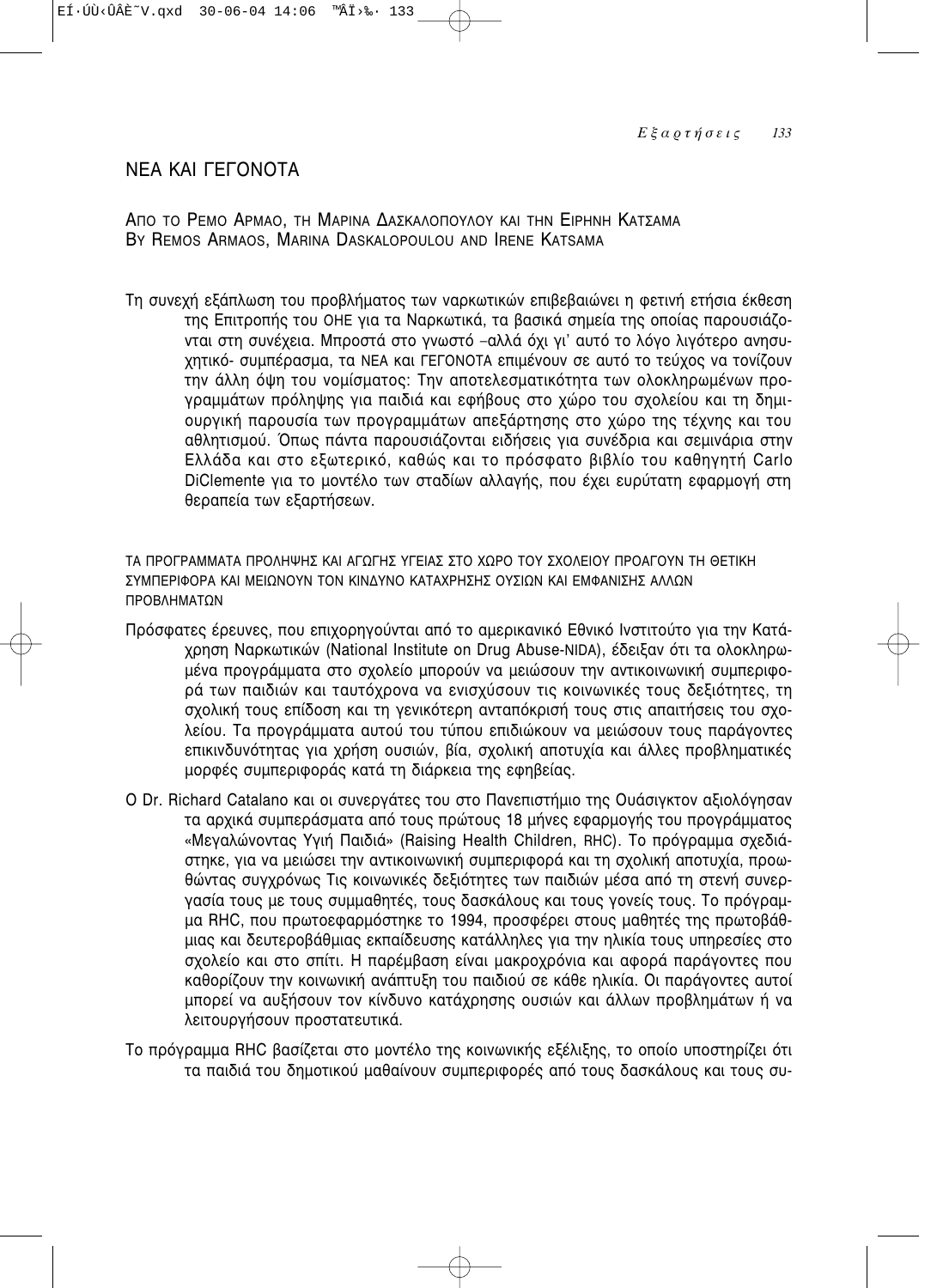#### *134 Eξαρτήσεις*

vομήλικους τους στο σχολείο καθώς και από τους γονείς τους, ενώ η επιρροή των συνομηλίκων αυξάνεται με την ηλικία. Σύμφωνα με το μοντέλο αυτό, τα θετικά πρότυπα συμπεριφοράς των παιδιών ενισχύονται, όταν αυτά συναναστρέφονται συστηματικά άτομα με θετική κοινωνική συμπεριφορά. Το πρόνραμμα RHC επιδιώκει να ενισχύσει τη θετική κοινωνικοποίηση και την κοινωνικά θετική ανάπτυξη στη σχολική τάξη, στις ομάδες συνομηλίκων και στην οικονένεια.

- «Μακροχρόνιες έρευνες έχουν δείξει ότι τόσο οι προστατευτικοί παράγοντες όσο και οι παράγοντες επικινδυνότητας προϋπάρχουν της εφηβείας και ότι, αν καταφέρουμε να αλλάξουμε αυτούς τους παράγοντες εγκαίρως, τα παιδιά μπορεί να ακολουθήσουν έναν δια-ΦΟρετικό εξελικτικό δρόμο» εξηγεί ο Dr. Catalano. «Με βάση τη μέχρι σήμερα εμπειρία, η έρευνά μας εστιάζει στην ενσωμάτωση μιας εξελικτικής προσέννισης στις παρεμβάσεις και στον εντοπισμό των παραγόντων επικινδυνότητας, όπως αυτοί εμφανίζονται».
- Η έρευνα για το RHC το 1994 αφορούσε 938 παιδιά της πρώτης και της δευτέρας δημοτικού από 10 σχολεία ημιαστικών περιοχών του Seattle. Μετά την ταξινόμηση των σχολείων ανά ζεύγη η οποία έγινε με βάση την κοινωνικο-οικονομική κατάσταση των παιδιών και τα στοιχεία από τα απουσιολόγια, ένα σχολείο από κάθε ζεύγος κατατάχθηκε στην ομάδα RHC και το άλλο στην ομάδα ελέγχου. Τα στοιχεία συγκεντρώθηκαν τόσο από τους γονείς όσο και από τους δασκάλους των παιδιών ποιν από την έναρξη της έρευνας και ύστερα από 6, 12 και 18 μήνες. Οι μαθητές συμπλήρωσαν ερωτηματολόγια 6 μήνες και 18 μήνες αφότου άρχισε η έρευνα. Οι δάσκαλοι και οι γονείς αξιολόγησαν την αντικοινωνική συμπεριφορά των παιδιών, τις κοινωνικές τους δεξιότητες, τη σχολική τους επίδοση και τη δέσμευσή τους απέναντι στο σχολείο. Οι μαθητές αξιολόγησαν μόνοι τους την αντικοινωνική τους συμπεριφορά και τις κοινωνικές τους δεξιότητες.
- Ως παραδείγματα αντικοινωνικής συμπεριφοράς αναφέρονται η εσκεμμένη καταστροφή αντι-Κειμένων, η αρπανή αντικειμένων από άλλους, τα επαναλαμβανόμενα ψέματα και η πρόκληση τσακωμών. Ως κοινωνικές δεξιότητες νοούνται, μεταξύ άλλων, η κατανόηση των συναισθημάτων των άλλων, η συνεργασία με τους συνομήλικους, το μοίρασμα και n ανάληψη της προσωπικής ευθύνης.
- Οι μαθητές εμφανίζονται να έχουν επωφεληθεί από το πρόγραμμα RHC μόνο μετά από 18 μήνες συμμετοχής σε αυτό. Οι αναφορές των δασκάλων έδειξαν ότι οι μαθητές που συμμετείχαν στο πρόγραμμα ήταν πολύ πιο αφοσιωμένοι στο σχολείο και είχαν καλύτερες επιδόσεις από τους μαθητές της ομάδας ελέγχου. Σύμφωνα με τους δασκάλους, οι μαθητές του προνράμματος επέδειξαν μεναλύτερες κοινωνικές δεξιότητες από τους μαθητές της ομάδας ελέγχου. Μάλιστα, το επίπεδο κοινωνικών δεξιοτήτων αυξήθηκε για τους συμμετέχοντες, ενώ μειώθηκε για τους μαθητές της ομάδας ελέγχου. Οι δάσκαλοι επίσης δήλωσαν ότι οι μαθητές του προγράμματος ήταν λιγότερο αντικοινωνικοί από τους συνομήλικούς τους στην ομάδα ελέγχου.
- Οι γονείς επιβεβαίωσαν ότι οι μαθητές του προγράμματος είχαν σημαντικά πιο υψηλά επίπεδα σχολικής επίδοσης και δέσμευσης απέναντι στο σχολείο από τους μαθητές της ομάδας ελέγχου. Ωστόσο, όπως προκύπτει από τα στοιχεία που έδωσαν τόσο οι γονείς óσο και τα παιδιά δεν υπήρξαν σημαντικές διαφορές μεταξύ των δυο ομάδων (RHC Και έλεγχου) σε σχέση με τις κοινωνικές δεξιότητες και την αντικοινωνική συμπεριφορά, παρόλο που οι δύο ομάδες είχαν κοινά χαρακτηριστικά ως προς το φύλο, το χαμηλό οικονομικό επίπεδο και άλλες βασικές συνθήκες.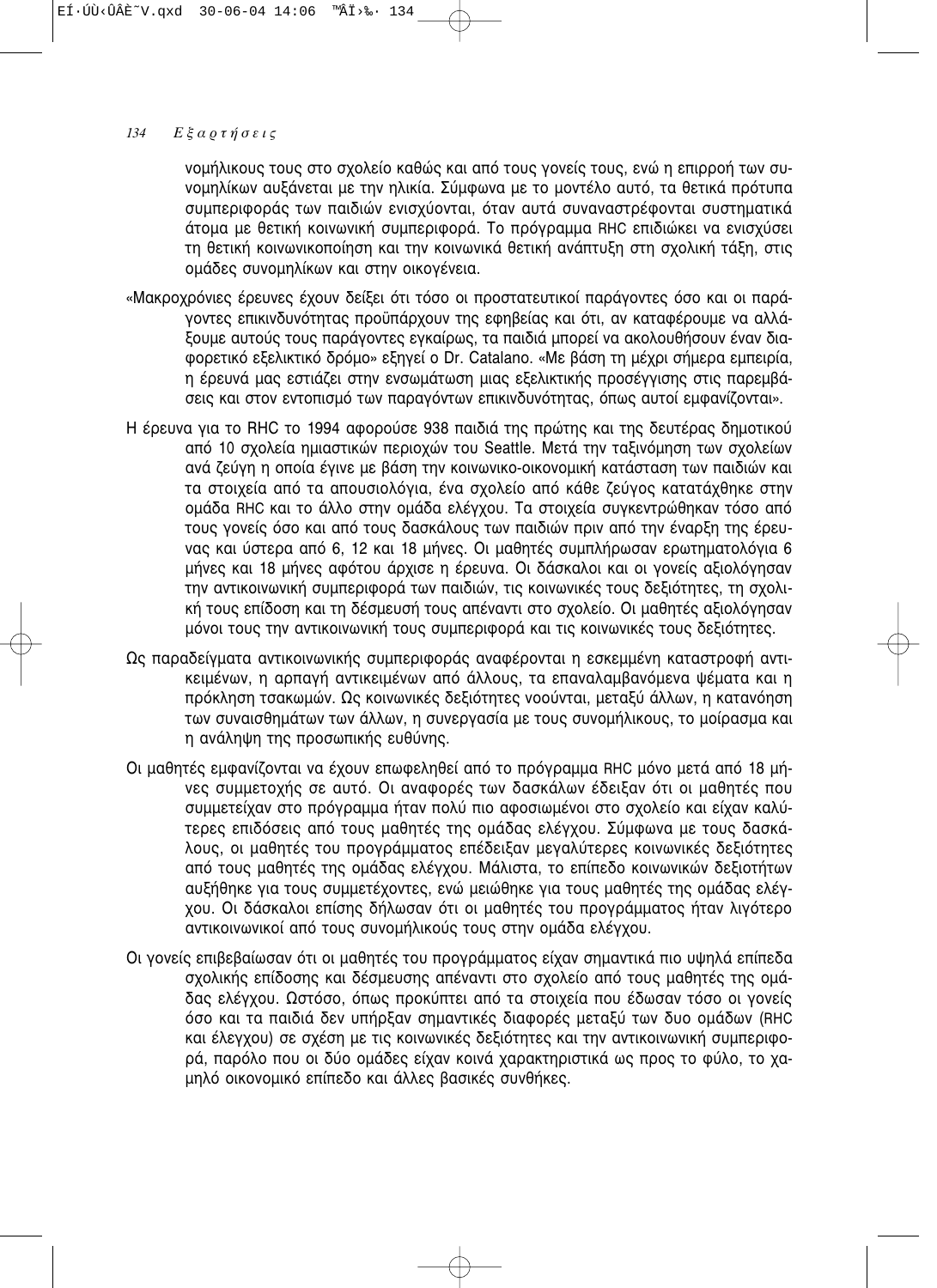- «Οι προσδοκώμενες αλλαγές του προγράμματος επιτεύχθηκαν» παρατηρεί ο Dr. Catalano. «Από την άποψη των παραγόντων επικινδυνότητας, φαίνεται ότι έχουμε μειώσει την αντικοινωνική συμπεριφορά και τη σχολική αποτυχία. Όσον αφορά τους προστατευτι-Κούς παράγοντες, φαίνεται να έχουμε αυξήσει τις κοινωνικές δεξιότητες των παιδιών και τη δέσμευσή τους απέναντι στο σχολείο».
- Tο πλήρες κείμενο αυτής της αναφοράς μπορείτε να διαβάσετε στην ιστοσελίδα: www.drugabuse.gov/NIDA\_notes/NNvol18N6/School.html

¢π∂£¡∂™ µƒ∞µ∂π√ MENTOR °π∞ ∆∏¡ ∞¶√∆∂§∂™ª∞∆π∫√∆∏∆∞ ™∂ ¶ƒ√°ƒ∞ªª∞ ¶ƒ√§∏æ∏™ ∆√À ∫∂.£.∂.∞.

- Το πρώτο διεθνές βραβείο του Mentor Foundation απέσπασε το ΚΕ.Θ.Ε.Α., ανάμεσα σε 150 υποψηφιότητες από 49 χώρες, για το πρόγραμμα πρωτογενούς πρόληψης που εφάρμοσε στο 132° Δημοτικό Σχολείο Αθηνών (περιοχή Γκράβας) τη διετία 2000-2002. Στόχος του προγράμματος ήταν η πρόληψη της χρήσης ουσιών και η γενικότερη προαγωγή της ψυχοσωματικής υγείας των μαθητών, με την ενεργητική συμμετοχή εκπαιδευτικών και γονέων.
- Το Mentor Foundation είναι η μόνη διεθνής μη κυβερνητική οργάνωση που δραστηριοποιείται σε παγκόσμιο επίπεδο για την πρόληψη της χρήσης ναρκωτικών ουσιών στα παιδιά και στους νέους. Συνεργάζεται στενά με τον Παγκόσμιο Οργανισμό Υγείας, το Πρόγραμμα του ΟΗΕ για το Διεθνή Έλεγχο των Ναρκωτικών, κυβερνήσεις και ανεξάρτητες οργανώσεις.
- Η απονομή του βραβείου, που συνοδεύτηκε από το χρηματικό έπαθλο των €100.000 για την περαιτέρω ανάπτυξη των δραστηριοτήτων του Τομέα Πρόληψης του ΚΕ.Θ.Ε.Α., έγινε τον Οκτώβριο του 2003 στη Ζυρίχη. Η επιτροπή ειδικών επιστημόνων που αξιολόγησε το πρόγραμμα ανέφερε στο σκεπτικό της βράβευσης:
	- Το πρόγραμμα βασίστηκε στη δουλειά με τα ίδια τα παιδιά στοχεύοντας στην αντιμετώπιση των αιτιολογικών παραγόντων της χρήσης ουσιών.
	- **Το πρόγραμμα επέδειξε μεγάλη ευαισθησία σε θέματα μειονοτήτων (το 65% περίπου** των μαθητών του σχολείου ήταν παιδιά οικονομικών μεταναστών), λαμβάνοντας υπόψη τις ανάγκες τους και προσπαθώντας να αμβλύνει προκαταλήψεις και στερεότυπα.
	- **Στο πλαίσιο του προγράμματος αντιμετωπίστηκαν υψηλού κινδύνου μορφές συμπερι-**ΦΟράς, όπως οι πρώιμες ενδείξεις επιθετικότητας
	- V Για το σχεδιασμό και την εφαρμογή του προγράμματος αξιοποιήθηκε η θετική εμπειρία του οργανισμού από την εφαρμογή προηγούμενων προγραμμάτων.
	- **<b>∕** $Το πρόγραμμα αξιολογήθηκε με πολύ δομημένο τρόπο και τα αποτελέσματα της$ αξιολόγησης έδειξαν αλλαγές σε ατομικό και ομαδικό επίπεδο, σε γονείς, δασκάλους και παιδιά.
	- **Το πρόγραμμα ήταν εστιασμένο στη γενικότερη ανάπτυξη της ψυχοσωματικής υγείας** των παιδιών και όχι στενά στην πρόληψη της χρήσης ουσιών.
	- v Η αποτελεσματικότητα του προγράμματος ήταν αυξημένη με βασικά χαρακτηριστικά: την αύξηση της αυτογνωσίας, των προσωπικών και κοινωνικών δεξιοτήτων των συμ-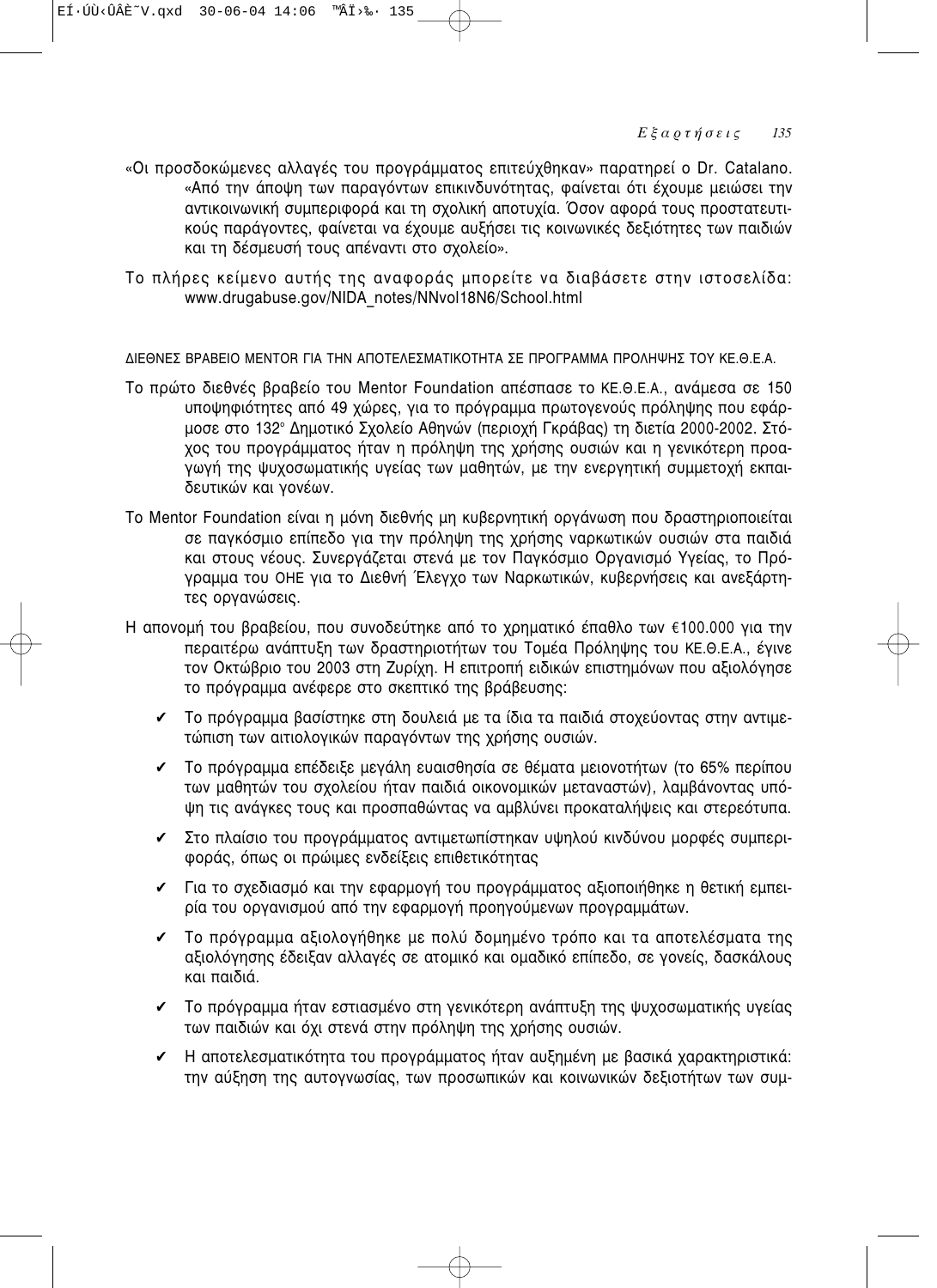#### *136 Eξαρτήσεις*

μετεχόντων, την ανάπτυξη της εμπιστοσύνης, της επικοινωνίας, της αλληλεπίδρασης και της αποδοχής μεταξύ των διαφορετικών εθνικών ομάδων του σχολικού περιβάλλοντος, τη μείωση της εχθρικότητας, των συνκρούσεων και της επιθετικότητας, τη Bελτίωση της σχολικής επίδοσης των μαθητών, την καλύτερη συνεργασία μεταξύ όλων των μερών της σχολικής κοινότητας (νονείς, παιδιά, εκπαιδευτικοί) και τη διαμόρφωση μακροπρόθεσμης στρατηνικής από την πλευρά του σχολείου για την προώθηση της πρόληψης.

#### 109 ΟΨΕΙΣ ΤΗΣ ΠΡΑΓΜΑΤΙΚΟΤΗΤΑΣ

- Η Μονάδα Απεξάρτησης 18 ANΩ, σε συνεργασία με το Υπουργείο Πολιτισμού, παρουσίασε πριν από λίγες μέρες στη Στοά του Βιβλίου το Φωτογραφικό Λεύκωμα «109 Φωτογραφίες». Πρόκειται για τη δουλειά των μελών του φωτογραφικού εργαστηρίου του 18 ΑΝΩ. Μέσα από μια ματιά που συνδυάζει αρμονικά την τέχνη και το ρεαλισμό τα μέλη του εργαστηρίου παρουσιάζουν απλές και καθημερινές εικόνες με πλούσιες συναισθηματικές συνδηλώσεις.
- Η αμεσότητα και η διαχρονικότητα των θεμάτων που επιλέχτηκαν από τους φωτογράφους αναδεικνύουν τη μοναδικότητα και τη συχνά παραννωρισμένη αξία των καθημερινών στιγμών και φωτίζουν την ανεξάντλητη πολυμορφία της ζωής.
- Ξεφυλλίζοντας κανείς το λεύκωμα και ακολουθώντας τις διαδρομές, τα συναισθήματα και τις σκέψεις των φωτογράφων, κάνει ένα προσωπικό ταξίδι στο χρόνο, ανασύρει δικές του εικόνες και μνήμες, φαντάζεται το «πριν» και το «μετά» των στιγμών που βλέπει.
- Όπως αναφέρει η Κατερίνα Μάτσα, επιστημονική υπεύθυνη του 18 ΑΝΩ, στο εισαγωγικό σημείωμα του λευκώματος: «Η κάθε φωτογραφία είναι μια μελέτη ζωής, μια νίκη απένα-Vτι στη φθορά, τη λήθη, το θάνατο. Μια μελέτη ζωής συναισθηματικά φορτισμένη, συμπυκνώνοντας μέσα της όλο τον συναισθηματικό πλούτο της στιγμής που απαθανατίζεται αλλά και τη συναισθηματική κατάσταση του ίδιου του φωτογράφου, τη χαρά, την απόγνωση, το λυγμό του».
- Το φωτογραφικό εργαστήριο του 18 ΑΝΩ έχει στο ενεργητικό του πολλές εκθέσεις τόσο στην Ελλάδα όσο και στο εξωτερικό, όπου με μεγάλη επιτυχία έχει εκπροσωπήσει δύο φορές τη χώρα μας στο Ευρωπαϊκό Κοινοβούλιο στις Βρυξέλλες.
- Περισσότερες πληροφορίες σχετικά με το λεύκωμα και πώς μπορείτε να το προμηθευτείτε μπορείτε να πάρετε από το Πρόγραμμα Επανένταξης του 18 ΑΝΩ, τηλ. 210 6459456.

#### ΜΕ ΣΤΟΧΟ ΤΗΝ ΟΛΥΜΠΙΑΔΑ

Η δυνατότητα που έχουν τα προγράμματα απεξάρτησης να αφυπνίζουν τη θέληση για ζωή και να τη μετουσιώνουν σε γεγονός επιβεβαιώνεται μία ακόμα φορά με την είδηση που μας έρχεται από το χώρο του αθλητισμού. Στο τελευταίο Πανελλήνιο Πρωτάθλημα Τζούντο, η αθλήτρια που ήρθε δεύτερη στην κατηγορία των 63 κιλών των γυναικών είναι μέλος του Κέντρου Κοινωνικής Επανένταξης του προγράμματος ΙΘΑΚΗ (ΚΕ.Θ.Ε.Α.). Η επιτυχία αυτή την εντάσσει αυτόματα στην εθνική μας ομάδα και της επιτρέπει να διεκδικήσει μια θέση στους Ολυμπιακούς Αγώνες της Αθήνας. Στην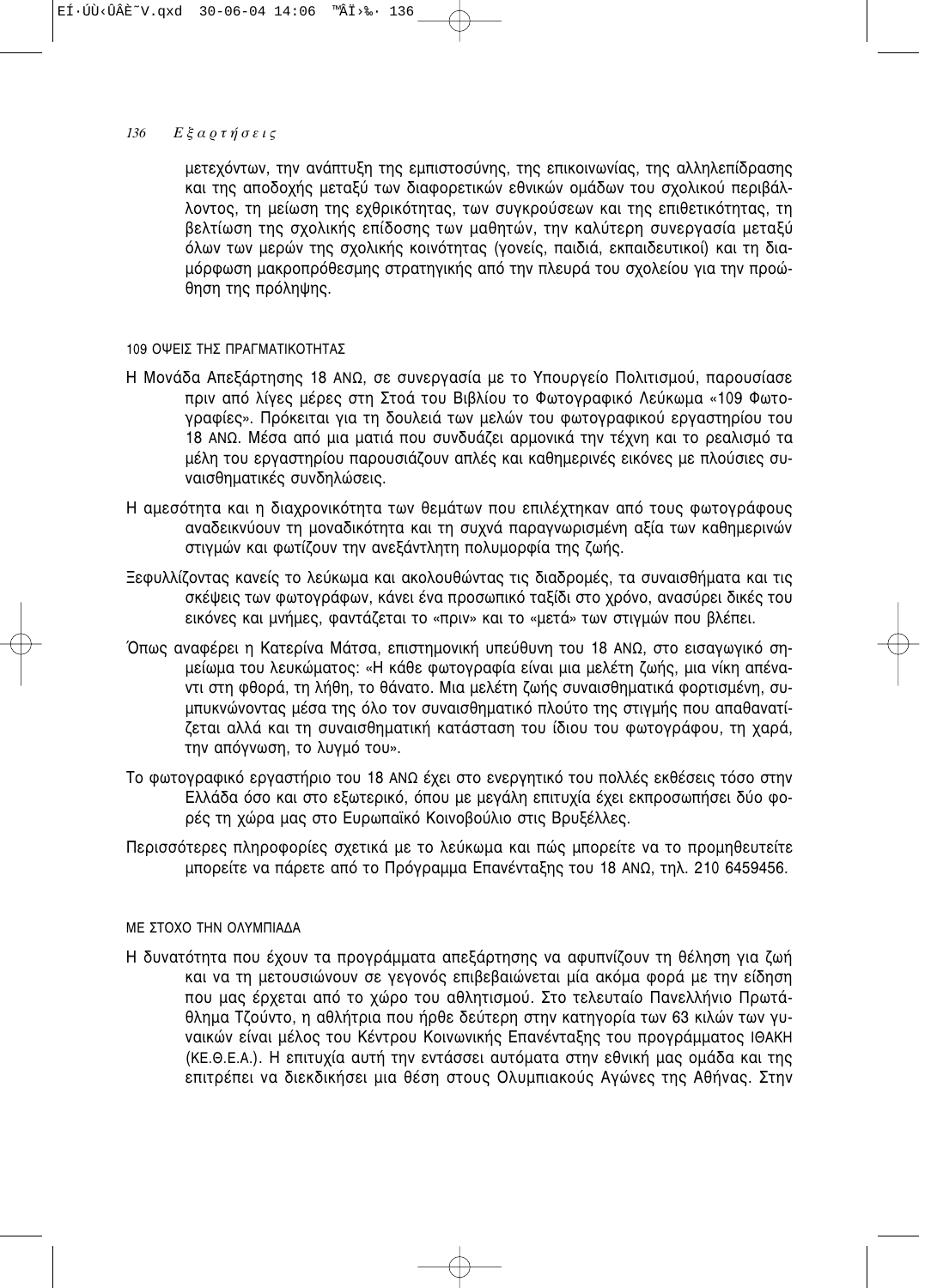ίδια διοργάνωση, ένα άλλο μέλος της ομάδας της ΙΘΑΚΗΣ, αφού πάλεψε για το χάλκινο μετάλλιο, κατέλαβε τελικά την πέμπτη θέση στην κατηγορία των συν 100 κιλών ανδρών.

Το τζούντο άρχισε να διδάσκεται στην ΙΘΑΚΗ το 1997 και από το 2000 η ομάδα του προγράμματος πραγματοποιεί με αξιώσεις επίσημες εμφανίσεις σε τουρνουά και πρωταθλήματα. Τη μεγάλη επιτυχία των αθλητών της ΙΘΑΚΗΣ υπογραμμίζει το γεγονός ότι πριν από την ένταξή τους στο πρόγραμμα δεν είχαν καμία επαφή ή σχέση με το άθλημα.

#### Η ΕΤΗΣΙΑ ΕΚΘΕΣΗ ΤΩΥ ΩΗΕ ΓΙΑ ΤΑ ΝΑΡΚΩΤΙΚΑ

- Στις 3 Μαρτίου 2004 η Διεθνής Επιτροπή του ΟΗΕ για τον Έλεγχο των Ναρκωτικών (International Narcotics Control Board – INBC) ανακοίνωσε στη Βιέννη την ετήσια έκθεσή της, όπου καταγράφονται οι παγκόσμιες τάσεις στην παραγωγή, διακίνηση και χρήση ναρκωτικών φαρμάκων και ψυχοτρόπων ουσιών. Τα κύρια σημεία της έκθεσης παρουσιάστηκαν την ίδια ημέρα στην Αθήνα από το Κέντρο Θεραπείας Εξαρτημένων Aτόμων (ΚΕ.Θ.Ε.Α.), σύμβουλο οργανισμό του Οικονομικού και Κοινωνικού Συμβουλίου TOU OHE.
- Σύμφωνα με την έκθεση, η κάνναβη παραμένει το πιο διαδεδομένο ναρκωτικό σε όλον τον κόσμο, ακολουθούμενη από τα διεγερτικά τύπου αμφεταμίνης, την κοκαΐνη και τα οπιούχα. Η Ευρώπη εξακολουθεί να διατηρεί την πρωτιά στην παραγωγή συνθετικών ναρκωτικών, που δεν καταναλώνονται μόνο στη Γηραιά Ήπειρο, αλλά εξάγονται και σε πολλές άλλες περιοχές του κόσμου. Η προβληματική χρήση ουσιών τόσο στην Ευρώπη όσο και σε άλλες περιοχές του κόσμου (π.χ. Κίνα) αφορά κυρίως την ενδο-Φλέβια χρήση ηρωίνης, που συμβάλλει στην εξάπλωση του HIV/AIDS και άλλων λοιμωδών νοσημάτων. Στις ΗΠΑ σημαντικό πρόβλημα παραμένει η υπερκατανάλωση φαρμάκων, ενώ όλο και μεγαλύτερο ρόλο φαίνεται να παίζει το Διαδίκτυο στην γρήγορη διακίνηση τους.
- Με την ετήσια έκθεσή της η Επιτροπή, εκτός από την παγκόσμια ανασκόπηση του προβλήματος των ναρκωτικών, επιδιώκει να θέσει υπόψη της διεθνούς κοινότητας και μια σειρά από άλλα θέματα, αφιερώνοντάς τους ιδιαίτερα κεφάλαια:

## $\Delta$ ιακίνηση ουσιών μέσω  $\Delta$ ιαδικτύου

Η Επιτροπή επισημαίνει την αυξητική τάση της διακίνησης των φαρμάκων που υπόκεινται σε διεθνή έλεγχο, μέσω του Διαδικτύου. Η παραγγελία των ουσιών αυτών μέσω των φαρμακείων του Διαδικτύου δεν προϋποθέτει συνταγογράφηση, οι ουσίες αποστέλλονται ταχυδρομικά και παραδίδονται εύκολα στο σπίτι, ενώ, συχνά κοστίζουν λιγότερο από ό,τι σε ένα κανονικό φαρμακείο. Ο έλεγχος των φαρμακείων που λειτουργούν στο Διαδίκτυο είναι περίπλοκη υπόθεση, καθώς μπορεί να είναι εγκατεστημένα σε οποιοδήποτε μέρος του κόσμου και έχουν την ευχέρεια να αλλάζουν δικτυακό τόπο. Οι δια-ΦΟρές της εθνικής νομοθεσίας από χώρα σε χώρα καθιστούν έτσι πολύ δύσκολο τον εντοπισμό τους. Επιπλέον, οι ποσότητες γραμμάτων και δεμάτων που διακινούνται από χώρα σε χώρα είναι τεράστιες, γεγονός που δυσχεραίνει τον εντοπισμό των δια-Κινούμενων ουσιών.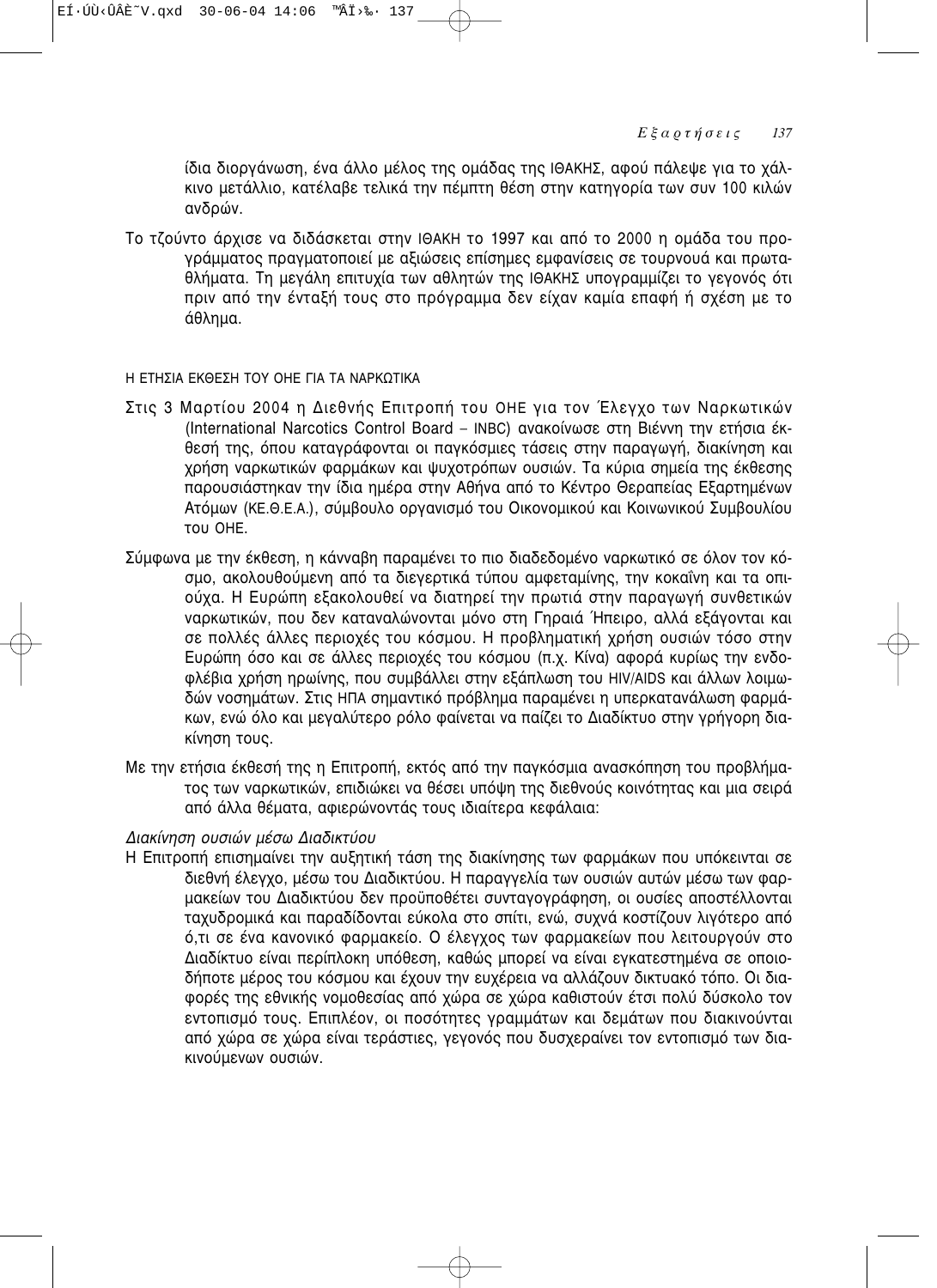#### 138 Εξαρτήσεις

# Μείωση της Βλάβης

Η Επιτροπή προσπαθεί να αποσαφηνίσει τις απόψεις της πάνω στα μέτρα μείωσης της βλάβης από τη χρήση ουσιών, αναγνωρίζοντας τη σημασία που έχουν ορισμένες πλευρές της για την τριτογενή πρόληψη. Η Επιτροπή ωστόσο θεωρεί ότι η μείωση της βλάβης δεν θα πρέπει να υποκαθιστά ή να εφαρμόζεται εις βάρος άλλων σημαντικών δραστηριοτήτων, όπως η πρόληψη και τα προνράμματα απεξάρτησης. Η Επιτροπή κάνει ιδιαίτερη μνεία σε πρόσφατες πρακτικές μείωσης της βλάβης που προσκρούουν στις διεθνείς συμβάσεις για τον έλεγχο των ναρκωτικών και αντιστρατεύονται τις προσπάθειες πρόληψης, όπως είναι τα "shooting galleries" χώροι όπου ενδοφλέβιοι χρήστες ουσιών μπορούν να κάνουν χρήση ουσιών τις οποίες εξασφάλισαν με παράνομο τρόπο ή τα προγράμματα ελέγχου των συνθετικών κυρίως ουσιών που στη συνέχεια επιστρέφονται στους χρήστες μαζί με τα αποτελέσματα της ανάλυσης τους.

# Ναρκωτικά, βία και εγκληματικότητα

- Έκκληση απευθύνει η Επιτροπή για παρεμβάσεις εστιασμένες στην κοινότητα με στόχο να αντιμετωπιστεί η παράνομη διακίνηση ναρκωτικών ουσιών καθώς και η σχετιζόμενη με αυτήν παραβατικότητα. Όπως διευκρινίζει η Επιτροπή, οι περισσότερες παραβάσεις που σχετίζονται με τη χρήση ναρκωτικών δεν είναι σημαντικές και δεν εμπεριέχουν βία, Ωστόσο, όταν το φαινόμενο νενικεύεται, οι κοινωνίες καθίστανται ευάλωτες σε μακροπρόθεσμη πτώση του επιπέδου ασφάλειας και ζωής. Χαρακτηριστικά αναφέρεται το παράδειγμα της Βραζιλίας όπου, σύμφωνα με τα στοιχεία, σημειώνονται το χρόνο 30.000 περίπου ανθρωποκτονίες, στις οποίες συμπεριλαμβάνονται και πολλά παιδιά, μεγάλο ποσοστό των οποίων συνδέεται με την κατάχρηση και τη διακίνηση παράνομων ουσιών. Η Επιτροπή προτρέπει στη διαμόρφωση πολιτικής σε διαφορετικά επίπεδα με βασικό χαρακτηριστικό την εμπλοκή της τοπικής κοινότητας και μεριμνά όχι μόνο για την καταστολή αλλά και για την πρόληψη και θεραπεία του φαινομένου.
- Ολόκληρη η έκθεση παρουσιάζεται στα αγγλικά, γαλλικά και ισπανικά στην ιστοσελίδα www.incb.org, ενώ τα κυριότερα σημεία της στα ελληνικά μπορείτε να βρείτε στη στήλη «Νέα» της ιστοσελίδας του ΚΕ.Θ.Ε.Α. www.kethea.gr

#### ΠΡΟΛΗΨΗ ΚΑΙ ΛΙΑΛΙΚΤΥΩ

- Στον αντίποδα της χρήσης του Διαδικτύου για τη διακίνηση των ουσιών, το Εθνικό Ινστιτούτο για την Κατάχρηση Ναρκωτικών (National Institute on Drug Abuse - NIDA), δημιούργησε μια ιστοσελίδα για την ενημέρωση και εκπαίδευση γονέων, εκπαιδευτικών αλλά και εφήβων ηλικίας 11-15 ετών, γύρω από την κατάχρηση ουσιών.
- Αναγνωρίζοντας ότι οι έφηβοι θέλουν να αντιμετωπίζονται ως ίσοι, οι επιστήμονες του ΝΙDA προσπάθησαν να αποφύγουν το κήρυγμα σχετικά με τους κινδύνους της χρήσης ουσιών. Η ιστοσελίδα μεταφέρει κυρίως επιστημονικά δεδομένα γύρω από την επίδραση των ουσιών στον εγκέφαλο και στο σώμα, με στόχο την ενημέρωση των παιδιών, ώστε να είναι σε θέση να κάνουν συνειδητές επιλογές.
- Για να βοηθήσουν τα παιδιά να αποσαφηνίσουν ορισμούς και έννοιες και να διασταυρώσουν ή να εμπλουτίσουν τις γνώσεις και τις πληροφορίες τους γύρω από το θέμα, η ιστοσελίδα χρησιμοποιεί κινούμενα σχέδια, κουίζ και παιχνίδια, κάνοντας, μέσα από την αλληλεπίδραση, ευχάριστη την μαθησιακή εμπειρία.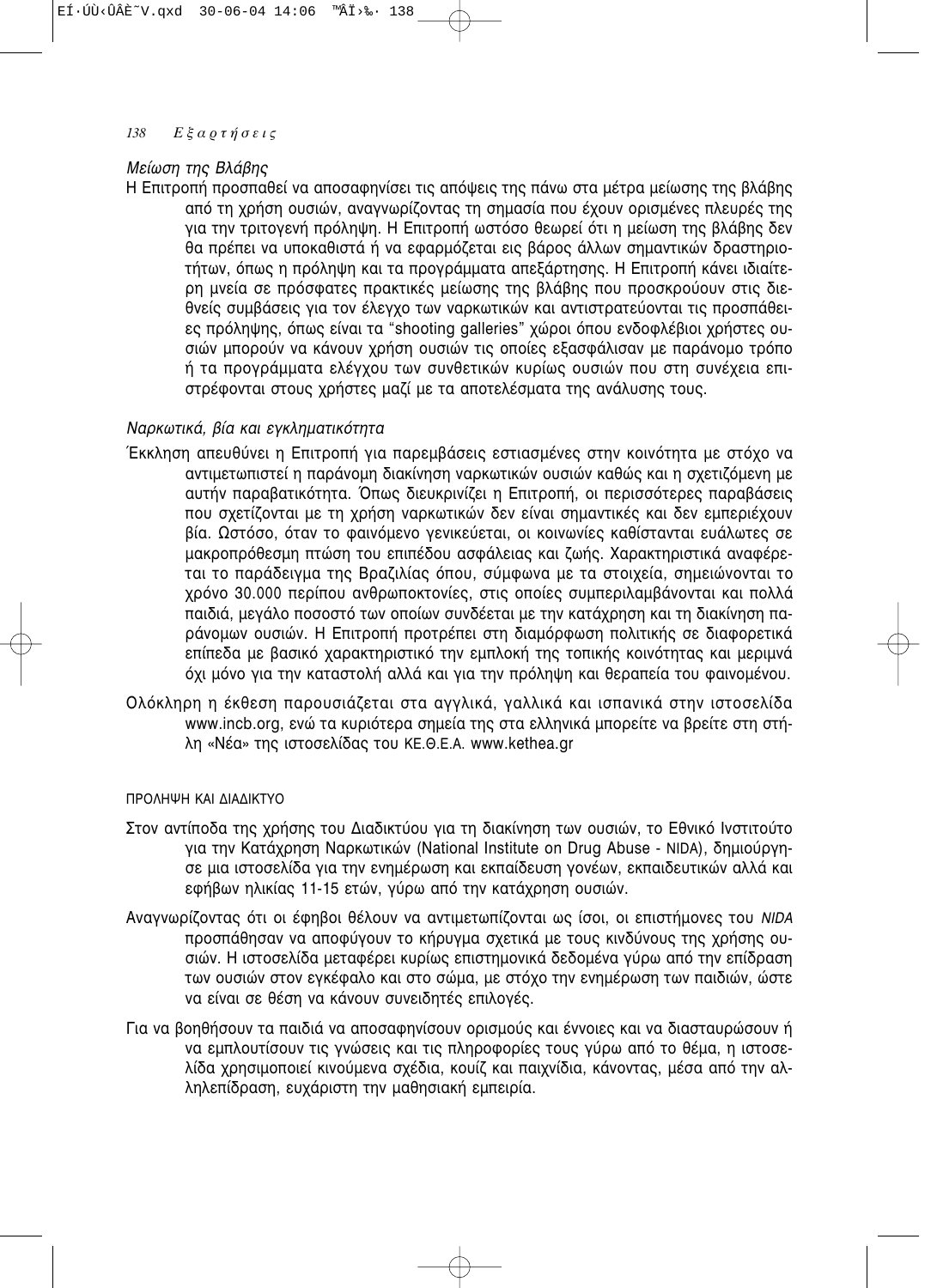- Η μαριχουάνα, η νικοτίνη, το ecstasy και τα στεροειδή είναι οι πρώτες ουσίες που παρουσιάζονται στην ιστοσελίδα. Μια εισαγωγή με θέμα: «Ο εγκέφαλος και η εξάρτηση» παρουσιάζει τα κύρια σημεία σχετικά με το πώς οι ουσίες επιδρούν στον εγκέφαλο. Στόχος του ΝΙDA είναι κάθε μήνα να δίνονται πληροφορίες και στοιχεία γύρω από δια-ΦΟρετικές ουσίες.
- Περισσότερες πληροφορίες σχετικά με την ιστοσελίδα μπορείτε να αναζητήσετε στην ηλεκτρονική διεύθυνση: www.drugabuse.gov

#### ΣΥΝΕΔΡΙΑ ΚΑΙ ΣΕΜΙΝΑΡΙΑ

Το Ευρωπαϊκό Δίκτυο Υπηρεσιών για τις Ουσίες στις Φυλακές (ENDSP) διοργανώσε το 7° ευρωπαϊκό Συνέδριό του με θέμα «Φυλακές, ουσίες και κοινωνία στη διευρυμένη Ευρώπη: Κοιτάζοντας προς τη σωστή κατεύθυνση» από τις 25 έως τις 27 Μαρτίου 2004 στην Πράνα.

 $I$ στοσελίδα: http://Prague.ceendsp.net/prague/

- Οργανισμοί στη Σκανδιναβία που δραστηριοποιούνται στους τομείς της υγείας και της εξάρ-The Swedish National Drug Policy Coordinator, The National Alcohol Commission, The National Institute of Public Health, The National Board of Institutional Care) διοργάνωσε συνέδριο με θέμα «Νέα πορίσματα-νέοι προσανατολισμοί». Το Συνέδριο πραγματοποιήθηκε στη Στοκχόλμη της Σουηδίας από τις 17 έως τις 19 Ιουνίου 2004. Στόχος του συνεδρίου ήταν να φέρει σε επαφή Ευρωπαίους επαγγελματίες που ασχολούνται με θέματα προαγωγής της υγείας, πρόληψης, θεραπείας και έρευνας στον τομέα της τοξικοεξάρτησης και ιδιαίτερα της χρήσης αλκκοόλ.  $I$ στοσελίδα: www.ektepn.gr/new/european
- Η Ευρωπαϊκή Ομοσπονδία Οικογενειακής Θεραπείας (ΕFTA) διοργανώνει το 5° Ευρωπαϊκό Συνέδριο στην Οικογενειακή Θεραπεία και τη Συστημική Πρακτική από τις 29 Σεπτεμ-Βρίου έως 2 Οκτωβρίου του 2004 στο Βερολίνο. *<u>Ιστοσελίδα:</u> www.efta2004.de*
- Τον Ιανουάριο του 2004 εγκαινιάσθηκε το τέταρτο κατά σειρά μακροχρόνιο εκπαιδευτικό πρόγραμμα «Συμβουλευτική στον τομέα της τοξικοεξάρτησης: Γνώσεις, δεξιότητες, στάση στην επαγγελματική πρακτική» που διοργανώνεται από το Κέντρο Θεραπείας Εξαρτημένων Ατόμων (ΚΕ.Θ.Ε.Α.) και το Τμήμα Ψυχιατρικής του Πανεπιστημίου της Καλιφόρνιας Σαν Ντιέγκο. Το πρόγραμμα απευθύνεται σε επαγγελματίες και παρακολουθείται από 53 εργαζομένους στο χώρο της πρόληψης και της θεραπείας από την Ελλάδα, την Κύπρο και τη Βουλγαρία. Θα ολοκληρωθεί το Σεπτέμβριο του 2005 και θα περιλαμβάνει έξι εκπαιδευτικούς κύκλους διάρκειας μιας εβδομάδας ο καθένας. Στο πλαίσιο του προγράμματος διοργανώθηκε στις 19 Ιανουαρίου 2004 ημερίδα με θέμα: «Θεραπευτικές Προσεγγίσεις: Εξέλιξη και Αλλαγή». Στην ημερίδα συμμετείχαν ως ομιλητές έγκριτοι επιστήμονες από την Ελλάδα, την Ευρώπη και τις ΗΠΑ με πλούσια ερευνητικό κλινικό και συννραφικό έρνο.
- Σημαντική για την ελληνική επιστημονική κοινότητα ήταν η παρουσία του Αμερικανού καθηγητή Ψυχολογίας και προέδρου του Τμήματος Ψυχολογίας του Πανεπιστημίου του Maryland, Carlo DiClemente, ο οποίος τα τελευταία είκοσι χρόνια πραγματοποιεί έρευνες στον τομέα της υγείας και των εξαρτήσεων.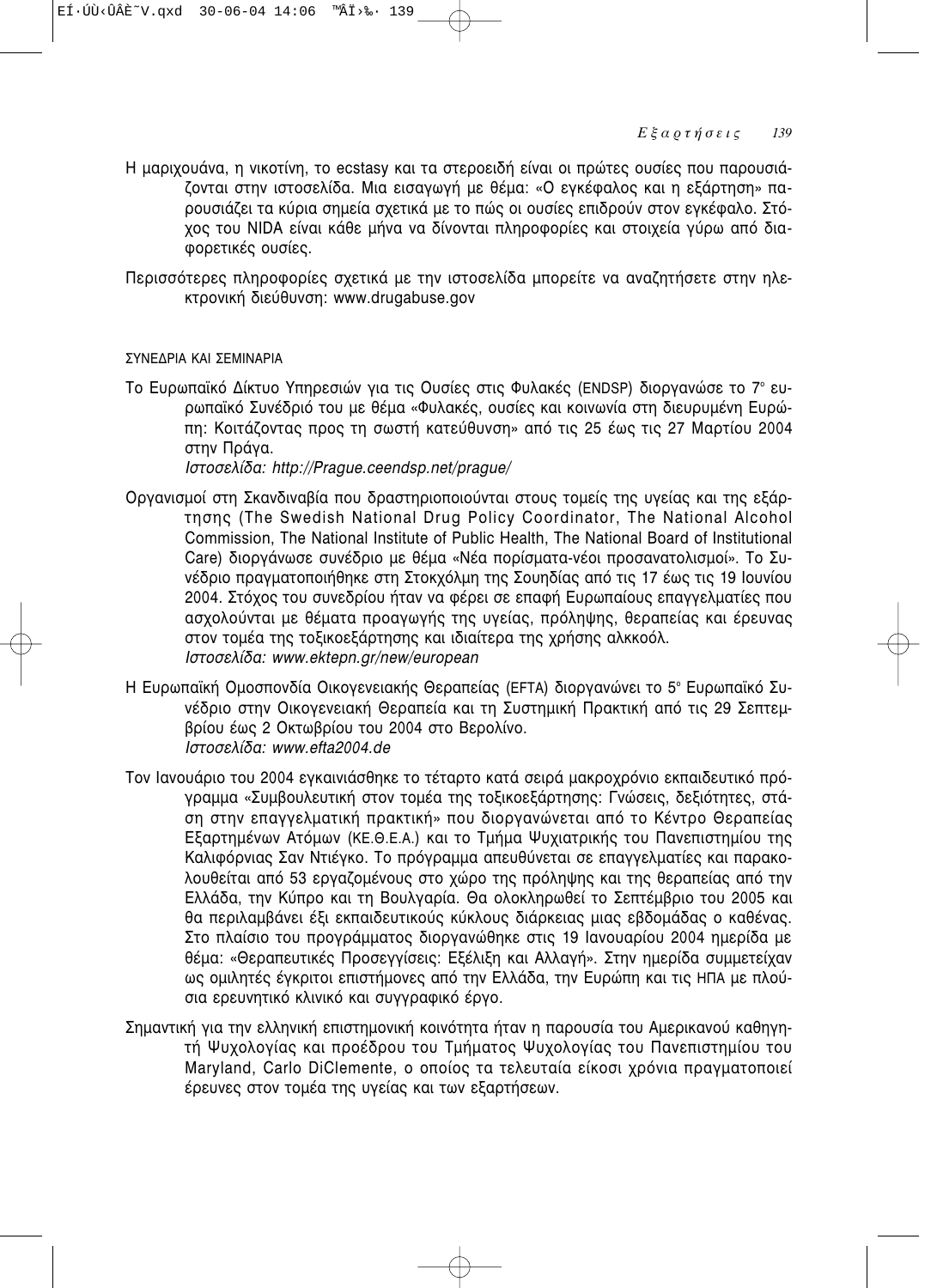#### *140 <i>Eξαρτήσεις*

- Ο Carlo DiClemente, πολύ γνωστός και καταξιωμένος στην Ευρώπη και στην Αμερική για το ερευνητικό και συγγραφικό έργο του, είναι ένας από τους εμπνευστές του Διεπιστημονικού Μοντέλου των Σταδίων της Αλλανής της Συμπεριφοράς, που έχει αξιοποιηθεί σημαντικά στο χώρο της θεραπείας των εξαρτήσεων.
- Εξαιρετικά ενδιαφέρουσα και ανατροφοδοτική ήταν η παρουσίασή του με θέμα: «Τα Στάδια της Αλλαγής: Η Εφαρμογή του Διεπιστημονικού Μοντέλου στη Καθημερινή Ζωή», καθώς συνέδεσε τα βασικά στάδια αλλαγής που περιγράφονται στο μοντέλο με τις προσπάθειες αλλαγής στάσης και συμπεριφορών που υιοθετούμε στην καθημερινή μας ζωή.

<del>Γ</del>ΤΗΣΙΑ ΣΥΝΑΝΤΗΣΗ ΤΗΣ ΛΙΕΘΝΟΥΣ ΕΠΙΤΡΟΠΗΣ ΕΚΛΟΤΟΝ ΠΕΡΙΟΛΙΚΟΝ ΓΙΑ ΤΙΣ ΕΞΑΡΤΗΣΕΙΣ (ISAJE)

## 9-11 Οκτωβρίου 2004, *Ύδρα, Ελλάδα*

- Τον Οκτώβριο του 2004 το περιοδικό Εξαρτήσεις φιλοξενεί την έκτη συνάντηση της Διεθνούς Επιτροπής Εκδοτών Περιοδικών για τις Εξαρτήσεις (International Society of Addiction Journal Editors, ISAJE) www.isaje.net
- Στη διάρκεια της συνάντησης θα συζητηθούν μεταξύ άλλων τα παρακάτω: Επιστημονικά δημοσιεύματα και μέσα μαζικής ενημέρωσης. Μικρά, περιορισμένης κυκλοφορίας, περιοδικά και μικρές επιστημονικές κοινότητες και ο ρόλος τους στην κυρίαρχη επιστημονική προσέγγιση. Ζητήματα δεοντολογίας στις εκδόσεις για τις εξαρτήσεις. Ταυτόχρονα, η κα. Ana Marusic, Διευθύντρια Έκδοσης, του Ιατρικού Περιοδικού της Κροατίας, θα μιλήσει για τη θέση των εθνικών περιοδικών μέσα στη διεθνή αγορά και ο κος. Michael Mabe, Διευθυντής Ακαδημαϊκών Σχέσεων στο Elsevier Science, θα μιλήσει για τον παράγοντα βαρύτητας (index factor) και για εναλλακτικές μεθόδους μέτρησης της χρησιμότητας και της ποιότητας των περιοδικών. Ενώ η κα. Νανά Νταου-VΤάκη Αντιπρόεδρος της Ε.Σ.Η.Ε.Α. και μέλος του Δ.Σ. του ΚΕ.Θ.Ε.Α. θα μιλήσει για τον τρόπο με τον οποίο τα Μέσα Μαζικής Ενημέρωσης αντιμετωπίζουν τα αποτελέσματα των ερευνών για θέματα που αφορούν την τοξικοεξάρτηση.
- Μετά το πέρας της συνάντησης θα πραγματοποιηθεί επίσκεψη, στα θεραπευτικά προγράμματα του ΚΕ.Θ.Ε.Α.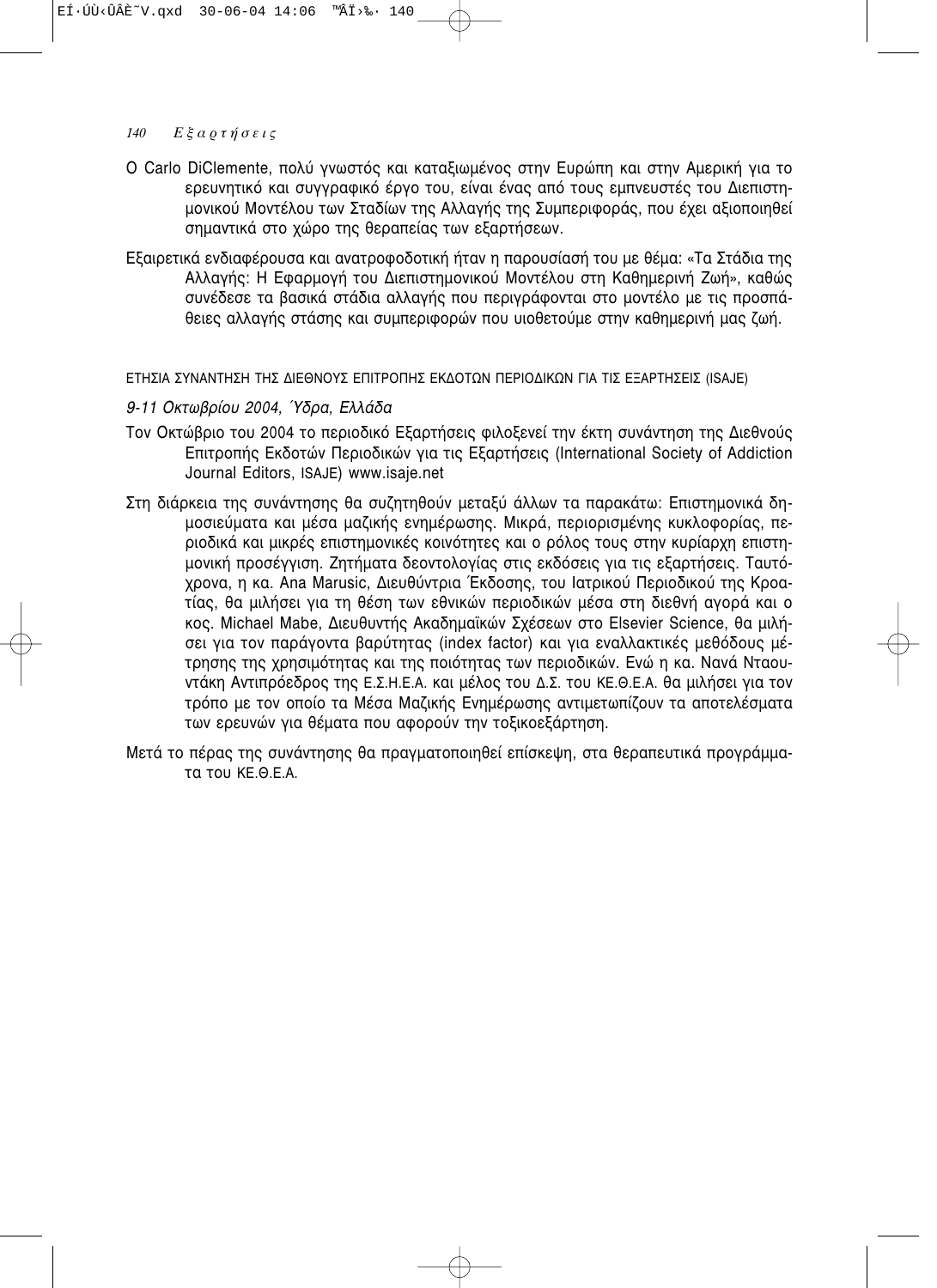# TO KENTPO ΘEPAΠEIAΣ EΞΑΡΤΗΜΕΝΩΝ ΑΤΟΜΩΝ (KE.Θ.Ε.Α.) KAI H EYPOΠAÏKH OMOΣΠONAIA ΘEPAΠEYTIKON KOINOTHTON (E.F.T.C.) ΘΑ ΟΡΓΑΝΩΣΟΥΝ ΤΟ 10<sup>°</sup> ΕΥΡΩΠΑΪΚΟ ΣΥΝΕΔΡΙΟ **ΓΙΑ ΤΗΝ ΕΠΑΝΕΝΤΑΞΗ ΚΑΙ ΤΗΝ ΠΟΛΙΤΙΚΗ ΓΙΑ ΤΑ ΝΑΡΚΩΤΙΚΑ**

#### $\overline{O}$ ΕΡΑΠΕΙΑ ΚΑΙ ΠΡΟΛΗΨΗ ΤΗΣ ΤΟΞΙΚΟΕΞΑΡΤΗΣΗΣ ΣΤΗΝ ΕΝΩΜΕΝΗ ΕΥΡΩΠΗ: **ΔΙΑΦΟΡΕΤΙΚΟΤΗΤΑ ΚΑΙ ΙΣΟΤΙΜΙΑ**

## **10-14 ΜΑΙΟΥ 2005**

#### $E$ ενοδοχείο CRETA MARIS, ΗΡΑΚΛΕΙΟ, ΚΡΗΤΗ

**Κέντρο Θεραπείας Εξαρτημένων Ατόμων (ΚΕ.Θ.Ε.Α.)** www.kethea.gr **Ευρωπαϊκή Ομοσπονδία Θεραπευτικών Κοινοτήτων (Ε.F.T.C)** www.eftc-europe.com

#### *Κλείστε τις ημερομηνίες!*

Το Ευρωπαϊκό Συνέδριο για την Επανένταξη και τη Πολιτική για τα Ναρκωτικά είναι πλέον θεσμός για μας στην Ευρώπη που ειδικευόμαστε στους τομείς της θεραπείας και πρόληψης της χρήσης ουσιών και προσπαθούμε να δημιουργήσουμε ένα κόσμο χωρίς ελεύθερο από εξαρτήσεις. Το συνέδριο αυτό, που πραγματοποιείται κάθε δύο χρόνια σε διαφορετική χώρα, αποτελεί σημαντική ευκαιρία ανταλλανής τεχνοννωσίας, ιδεών, εμπειριών και ενδυνάμωσης των σχέσεων μας στην Ευρωπαϊκή και διεθνή κοινότητα.

#### *Ποιοι είναι οι στόχοι του συνεδρίου;*

- *Μπορούμε να είμαστε ίσοι αν και διαφορετικοί; Μπορούμε να σχεδιάσουμε μαζί το μέλλον πά-Vω σε κοινές αξίες για έναν καλύτερο και υγιή κόσμο;*
- Το 10° Ευρωπαϊκό Συνέδριο για την Επανένταξη και τη Πολιτική για τα Ναρκωτικά είναι το πρώτο που πραγματοποιείται στο χώρο μετά την ιστορική διεύρυνση της Ευρωπαϊκής Ένωσης. Με την προσθήκη δέκα νέων μελών η Ευρωπαϊκή Ένωση εκτείνεται γεωγραφικά και πληθυσμιακά. Την ίδια στιγμή αναπτύσσει στενούς δεσμούς με τα υπόλοιπα Ευρωπαϊκά κράτη τα περισσότερα από τα οποία σταδιακά θα αποτελέσουν τα νέα μέλη της.
- Σήμερα, ίσως για πρώτη φορά στην Ευρωπαϊκή ιστορία συναντάμε διαφορετικά έθνη και πολιτισμούς με ιδιαίτερα χαρακτηριστικά που αναζητούν τη στενή και ισότιμη συνεργασία. Το συνέδριο θα διερευνήσει ακριβώς αυτή τη νέα πραγματικότητα στον τομέα της αντιμετώπισης της τοξικοεξάρτησης. Θα αναζητήσει κοινές αξίες και αρχές στη θεραπεία, στη πρόληψη, στην έρευνα, στην εκπαίδευση και στην επανένταξη με στόχο την αντιμετώπιση της χρήσης ουσιών. Θα εντοπίσει τα κοινά προβλήματα αλλά και τις διαφορές που προκύπτουν από την κοινωνική, την πολιτισμική και την οικονομική πραγματικότητα κάθε χώρας.

Στο συνέδριο θα συζητηθούν τα παρακάτω θέματα:

- Προγράμματα Απεξάρτησης και Επανένταξης
- Πρωτογενής Πρόληψη και Αγωγή Υγείας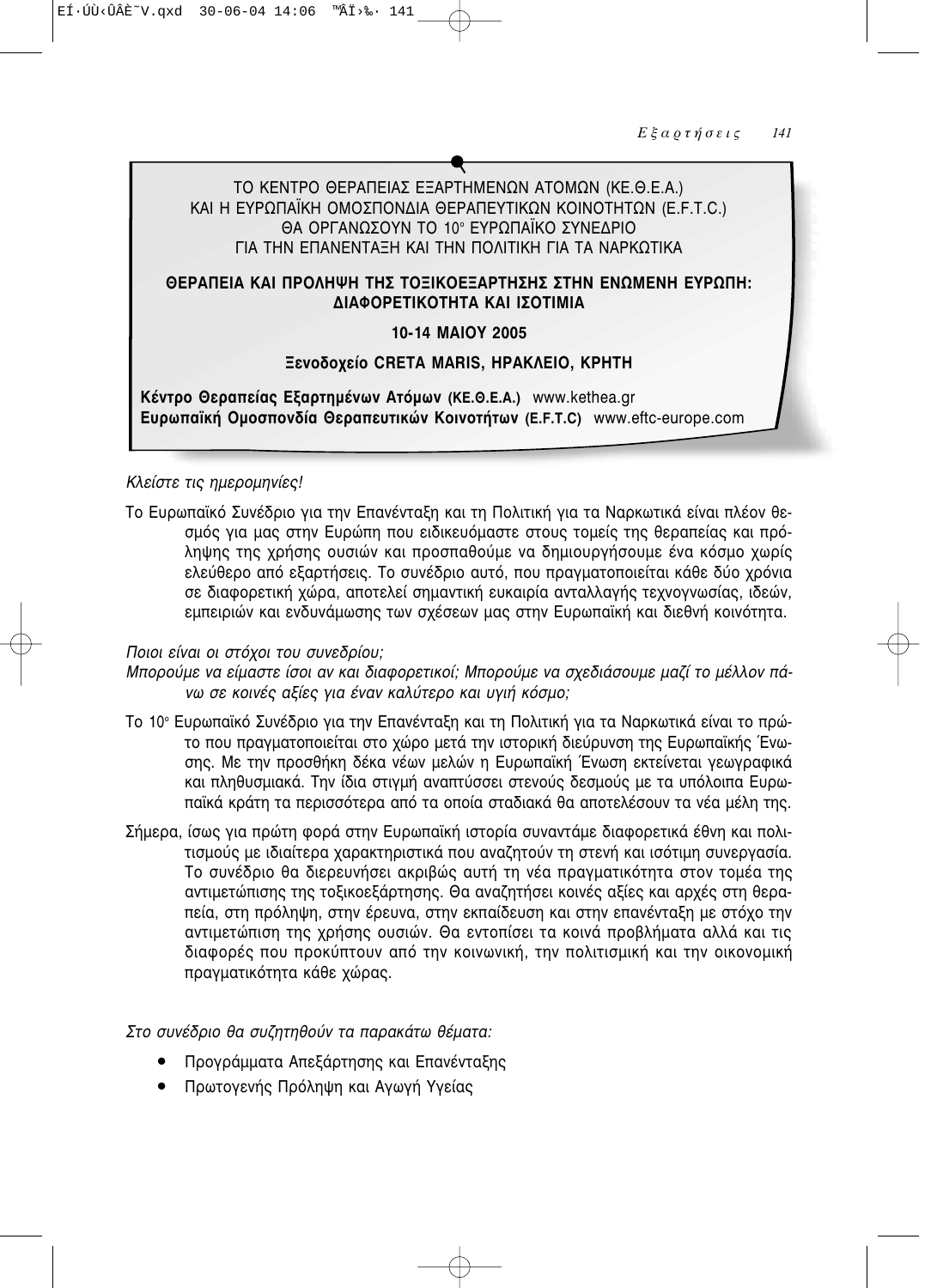## *142 Eξαρτήσεις*

- Στρατηγικές Μείωσης της Βλάβης
- **•** Θεραπείες Υποκατάστασης
- Η Έρευνα στη Θεραπεία και Πρόληψη της Χρήσης Ουσιών
- Αποτίμηση της Αποτελεσματικότητας της Θεραπείας
- Ευρωπαϊκή και Διεθνής Πολιτική
- Προνράμματα Φυλακών
- Εκπαίδευση Προσωπικού
- Επαγγελματικός Προσανατολισμός και Κοινωνική Επανένταξη
- Οικογενειακή Θεραπεία και Τοξικοεξάρτηση
- Θεραπευτικά Εργαλεία
- Έφηβοι Χρήστες Ουσιών και Θεραπευτική Αντιμετώπιση
- Προγράμματα Πρωτογενούς και Δευτερογενούς Πρόληψης
- Θέματα Γυναικών
- Επαγγελματική Ηθική και Δεοντολογία

Στη διάρκεια του συνεδρίου οι συμμετέχοντες θα έχουν επίσης τη δυνατότητα να ανταλλάξουν σε μικρές ομάδες εμπειρίες και τεχνογνωσία στα παρακάτω θέματα:

- 1. Οικογενειακή Θεραπεία
- 2. Δυναμική της Ομάδας
- 3. Έρευνα στον Τομέα των Εξαρτήσεων
- 4. Πρωτογενής Πρόληψη
- 5. Γυναίκες στη Θεραπεία και στην Επανένταξη
- 6. Πρόληψη της Υποτροπής
- 7. Επαγγελματική Ηθική και Δεοντολογία

Στη διάρκεια του συνεδρίου οι συμμετέχοντες θα έχουν την ευκαιρία να επισκεφθούν το Θεραπευτικό Πρόγραμμα του ΚΕ.Θ.Ε.Α., ΑΡΙΑΔΝΗ, στην πόλη του Ηρακλείου.

Η συμμετοχή στο συνέδριο γίνεται επίσης αποδεκτή για την ανανέωση της πιστοποίησης των Συμβούλων Τοξικοεξάρτησης και των Ειδικών στη Πρόληψη από το IC&RC/AODA.

# *Γραφείο Διοργάνωσης*

EASY TRAVEL, Aναγνωστοπούλου 19, Αθήνα 10673 Tn $\lambda$ . 210-3609442, Fax. 210-3615201, e-mail: easytravel@hol.gr

# *Tόπος Διεξαγωγής*

Το συνέδριο θα πραγματοποιηθεί από 10 έως 14 Μαΐου του 2005 στο Ξενοδοχείο Creta Maris, 24 km ανατολικά από το αεροδρόμιο του Ηρακλείου και 500 μ. δυτικά από την Χερσόνησο. Το ξενοδοχείο έχει στοιχεία αιγαιοπελαγίτικης αρχιτεκτονικής. Για περισσότερες πληροφορίες δείτε το www.maris.gr.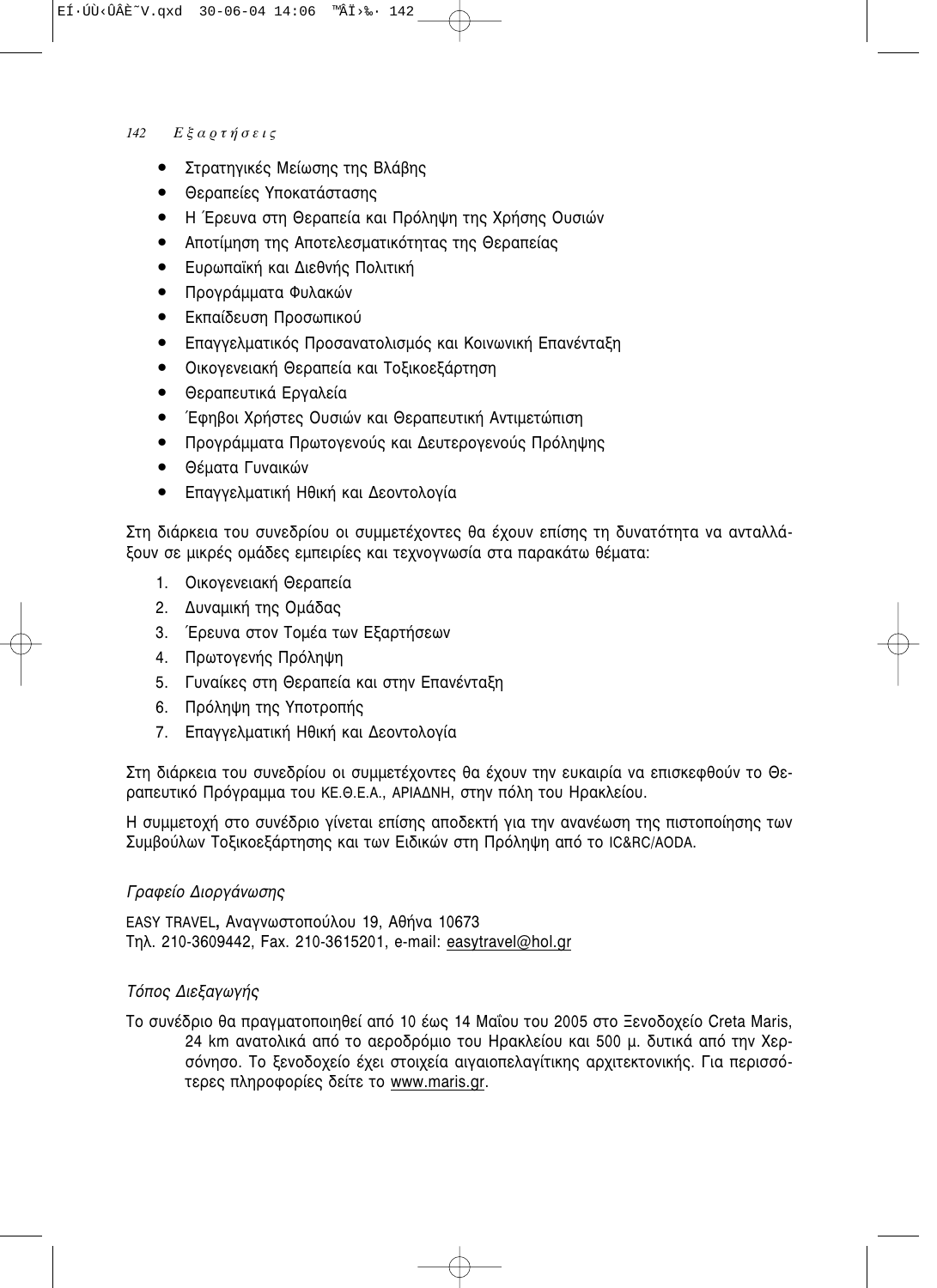# $\Delta$ εύτερη Ανακοίνωση και Περιλήψεις

Η δεύτερη ανακοίνωση η οποία θα περιλαμβάνει πληροφορίες για το επιστημονικό πρόγραμμα, λεπτομέρειες για την εγγραφή και την αποστολή περιλήψεων, για τους τρόπους πληρωμής και κράτησης των δωματίων, για το κοινωνικό πρόγραμμα και τις προαιρετικές εκδρομές θα κυκλοφορήσει εγκαίρως. Οι πληροφορίες αυτές θα είναι επίσης διαθέσιμες στην ιστοσελίδα του KE.Θ.Ε.Α. www.kethea.gr και της Ε.F.T.C. www.eftceurope.com.

# *Γλώσσα Συνεδρίου*

Τα Ελληνικά και τα Αννλικά θα είναι οι επίσημες νλώσσες του συνεδρίου. Θα υπάρχει επίσης ταυτόχρονη και διαδοχική μετάφραση.

# $RI$ ΒΙΒΛΙΟΠΑΡΟΥΣΙΑΣΗ

*Addiction and Change: How Addictions Develop and Addicted People Recover*

*Eξάρτηση και Αλλαγή: Πώς εμφανίζονται οι εξαρτήσεις και πώς θεραπεύονται οι εξαρτημένοι* 

CARLO C. DICLEMENTE NEW YORK: THE GUILFORD PRESS, 2003

- Το θεωρητικό μοντέλο των Σταδίων της Αλλαγής είναι ευρέως γνωστό σε όσους ασχολούνται με την αντιμετώπιση των εξαρτήσεων και σηματοδοτεί την πορεία από την εξάρτηση στην απεξάρτηση. Λιγότερο γνωστές όμως είναι οι διαδικασίες που κινητοποιούν ή καθυστερούν τη μετάβαση από το ένα στάδιο στο άλλο.
- Ο Carlo DiClemente, συν-εμπνευστής του μοντέλου της αλλαγής, δίνει με το βιβλίο του <sup>'</sup>Addiction and Change: How Addictions Develop and Addicted People Recover' (Εξάρτηση και Αλλαγή: Πώς εμφανίζονται οι εξαρτήσεις και πώς θεραπεύονται οι εξαρτημέ-*VOI*) την ευκαιρία στους αναγνώστες του να έχουν μια συνολική εικόνα της συνεχούς εξέλιξης και αλλαγής της εξαρτητικής συμπεριφοράς, ανεξάρτητα από το είδος της εξάρτησης (νικοτίνη, αλκοόλ, παράνομες ουσίες, τζόγος, διατροφικές διαταραχές κ.ά.).
- Το βιβλίο υποστηρίζει ότι τα άτομα αλλάζουν μόνο όταν υιοθετούν νέα πρότυπα συμπεριφοράς, ανεξάρτητα με το εάν έχουν μια εξάρτηση ή αγωνίζονται να ελευθερωθούν από αυτήν αλλά και ανεξάρτητα από το είδος της εξαρτητικής συμπεριφοράς.
- Το βιβλίο παρουσιάζει πολύ πρόσφατα ερευνητικά δεδομένα με σημαντικές κλινικές προεκτάσεις. Πραγματεύεται τις κρίσιμες ερωτήσεις σχετικά με το γιατί, πότε, και πώς μπορεί να παρέμβει κανείς, ώστε να ενισχύσει τη θεραπεία των εξαρτημένων και να προσεγγίσει με αποτελεσματικό τρόπο ανθρώπους που διατρέχουν κίνδυνο εξάρτησης.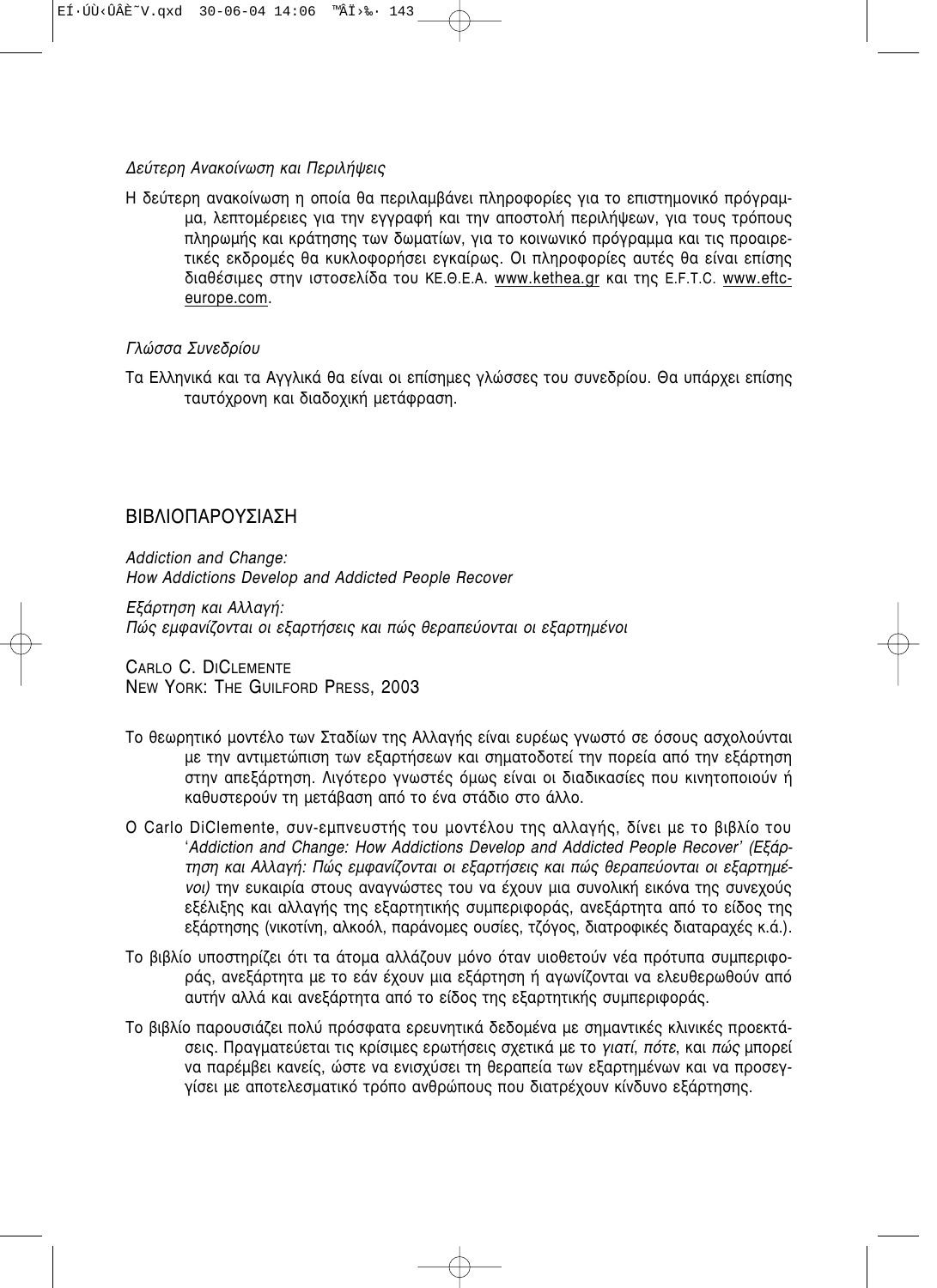#### $144$ Εξαρτήσεις

- Το βιβλίο ξεκινά με μια κριτική ανασκόπηση των παραδοσιακών θεωριών για τις εξαρτήσεις και των ερευνητικών δεδομένων που τις υποστηρίζουν. Στη συνέχεια δίνεται μια ολοκληρωμένη εικόνα του διεπιστημονικού μοντέλου της αλλανής, με έμφαση στον τρόπο που αυτό ενσωματώνει και αξιοποιεί την υπάρχουσα γνώση γύρω από τις εξαρτήσεις. Συγχρόνως προτείνεται ένα πλαίσιο για περαιτέρω διερεύνηση. Στο δεύτερο και τρίτο μέρος του βιβλίου γίνεται λεπτομερής ανάλυση των διαδικασιών της εξάρτησης και της θεραπείας. Τα στάδια που διανύουν τα άτομα, καθώς υιοθετούν και διατηρούν νέες συμπεριφορές, αναδεικνύονται με πολλά παραδείγματα από την κλινική πρακτική που φωτίζουν διάφορες όψεις της διαδικασίας της αλλανής, τους δείκτες που σηματοδοτούν τη μετάβαση από το ένα στάδιο στο άλλο, καθώς και τα αναμενόμενα αποτελέσματα από την αλληλεπίδραση ψυχολογικών και βιολογικών παραγόντων. Το τέταρτο μέρος του βιβλίου αναφέρεται στην πρόληψη και στη θεραπεία, παρουσιάζοντας τον τρόπο με τον οποίον μπορεί κανείς να σχεδιάσει περισσότερο αποτελεσματικές παρεμβάσεις για ανθρώπους που βρίσκονται σε διαφορετικά στάδια στη διαδικασία της αλλαγής.
- Το βιβλίο αποτελεί σημαντικό επιστημονικό ανάγνωσμα για ερευνητές και επαγγελματίες ψυχολόγους, ψυχιάτρους, κλινικούς, κοινωνικούς λειτουργούς, οικογενειακούς θεραπευτές, συμβούλους τοξικοεξάρτησης αλλά και σχεδιαστές κοινωνικής πολιτικής. Το βιβλίο βοηθά στην κατανόηση της πολυδιάστατης φύσης της εξαρτητικής συμπεριφοράς και της διαδικασίας της απεξάρτησης ως μιας μακροχρόνια εξελικτικής πορείας, όπου προβάλλει η αναγκαιότητα διαφορετικών παρεμβάσεων, ανάλογα με τις ανάγκες και του στόχους κάθε σταδίου.

#### ΕΠΙΚΟΙΝΩΝΙΑ

- Στις προηγούμενες σελίδες διαβάσατε όσα εμείς επιλέξαμε ως σημαντικά γεγονότα, και πολύ πιθανόν να μας έχουν διαφύγει πολλά περισσότερα.
- Μια και ο στόχος μας είναι να γίνεται η στήλη όλο και πιο ζωντανή και ενδιαφέρουσα, είμαστε ανοιχτοί να δημοσιεύσουμε, με τη σύμφωνη γνώμη του εκδότη, πληροφορίες και σχόλια που εσείς θα μας στείλετε για τη στήλη ΝΕΑ ΚΑΙ ΓΕΓΟΝΟΤΑ, ΚΕ.Θ.Ε.Α., Σορβόλου 24, 116 36, Αθήνα. Φαξ: +30 210 9241986, e-mail: exartisis@kethea.gr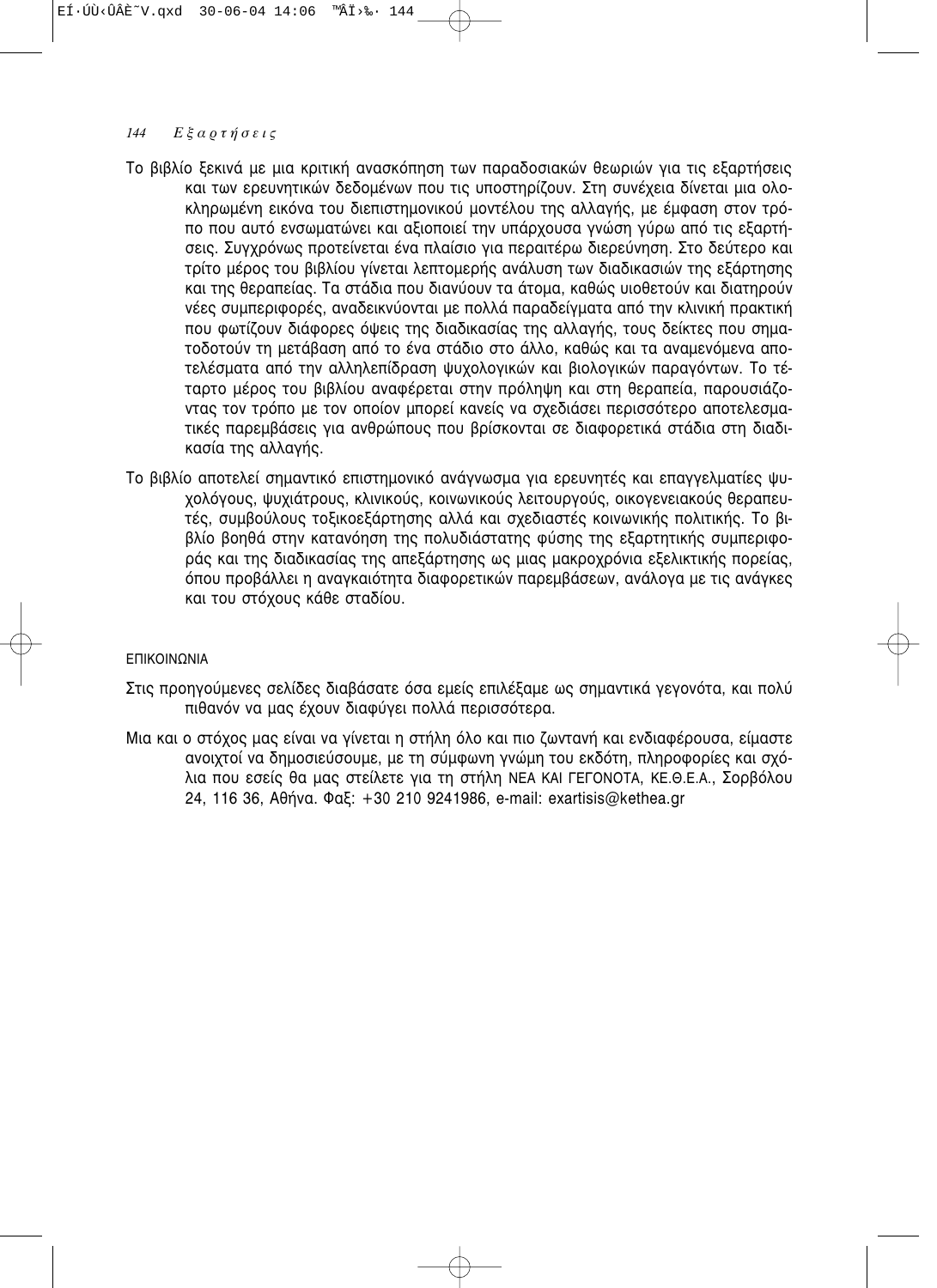### ΟΛΗΓΙΕΣ ΠΡΟΣ ΤΟΥΣ ΣΥΓΓΡΑΦΕΙΣ

Το προσωπικό της ομάδας σύνταξης σας ευχαριστεί εκ των προτέρων για τη βοήθειά σας στα ακόλουθα ζητήματα. Παρακαλείστε να διαβάσετε προσεκτικά τις οδηγίες που ακολουθούν όταν προετοιμάζετε το άρθρο και την περίληψή σας για υποβολή στο περιοδικό. Οι οδηγίες αυτές ακολουθούνται από όλα τα περιοδικά τα οποία συμμετέχουν στο ICJAE (Διεθνής Επιτροπή των Εκδοτών Περιοδικών για τις Εξαρτήσεις).

#### *FFNIKA GEMATA*

Στόχος του περιοδικού «Εξαρτήσεις» είναι να υπηρετήσει την διεθνή διεπιστημονική επικοινωνία ανάμεσα σε ακαδημαϊκούς και κλινικούς, να ενδυναμώσει τους δεσμούς μεταξύ επιστήμης και πολιτικής, να ενισχύσει και να εμπλουτίσει την ποιότητα των απόψεων. Βιβλία και σημαντικές αναφορές μπορούν να υποβληθούν για ανασκόπηση. Θα πρέπει ωστόσο να σας ενημερώσουμε εκ των προτέρων πως τα κείμενα δεν επιστρέφονται.

#### ΖΗΤΗΜΑΤΑ ΗΘΙΚΗΣ ΚΑΙ ΔΕΟΝΤΟΛΟΓΙΑΣ

Τα άρθρα γίνονται αποδεκτά με την προϋπόθεση πως υπόκεινται σε έλεγχο από την συντακτική επιτροπή. Όλα τα υποβληθέντα άρθρα πρέπει απαραιτήτως να συνοδεύονται από δήλωση υπογεγραμμένη από όλους τους συγγραφείς στην οποία θα αναφέρεται ότι:

(α) το υλικό που συμπεριλαμβάνεται στο άρθρο δεν έχει δημοσιευθεί εξ ολοκλήρου ή τμηματικά σε άλλο έντυπο,

(β) το κείμενο που υποβάλλεται για δημοσίευση δεν βρίσκεται ήδη υπό έκδοση,

(γ) όλοι οι συγγραφείς που υπογράφουν το άρθρο έχουν συμμετάσχει προσωπικά στη διαδικασία συγγραφής του και αναλαμβάνουν εξίσου την ευθύνη για το περιεχόμενό του,

(δ) έχουν τηρηθεί όλες οι αρχές ηθικής και δεοντολογίας που αφορούν στην προστασία των πελατών ή των συμμετεχόντων στις έρευνες, και στα πειράματα με ζώα. Στη δήλωση πρέπει επίσης να αναφέρονται ρητώς οι πηγές χρηματοδότησης. άμεσης και έμμεσης, καθώς και οποιαδήποτε σχέση με φαρμακευτικές βιομηχανίες, καπνοβιομηχανίες και βιομηχανίες παραγωγής αλκοόλ. Σχετικά με τα σημεία (α) και (β): εάν στοιχεία από τη συγκεκριμένη έρευνα παρουσιάζονται σε περισσότερες από μία δημοσιεύσεις, αυτό θα πρέπει να αναφερθεί στο άρθρο και/ή σε επιστολή προς τον εκδότη με σαφή επεξήγηση των διαφορών που υπάρχουν στο άρθρο και με συνημμένα αντίτυπα όλων των κειμένων στα οποία αναφέρεται η συγκεκριμένη έρευνα. Εάν, σε οποιοδήποτε στάδιο, οι συγγραφείς αποφασίσουν να αποσύρουν το άρθρο τους, καλούνται να ενημερώσουν εγκαίρως τον εκδότη.

#### **'FKTATH**

Οι συγγραφείς πρέπει να είναι όσο το δυνατόν πιο συνοπτικοί και στην περίπτωση που ο περιορισμός του άρθρου κριθεί σκόπιμος για τη διευκόλυνση της επικοινωνίας, το θέμα θα συζητηθεί με τον εκδότη. Η ανάλυση περιστατικών είναι αποδεκτή αλλά δεν θα πρέπει σε καμία περίπτωση να υπερβαίνει τις έξι σελίδες. Οι επιστολές δεν θα πρέπει να υπερβαίνουν τις δύο σελίδες.

#### YΠOBOAH KAI MOPΦH

Η υποβολή των εγγράφων πρέπει να γίνεται σε ηλεκτρονική μορφή ή δισκέτα. Θα πρέπει να είναι με διπλό διάστημα και περιθώρια τουλάχιστον 25 mm. Στην πρώτη σελίδα θα πρέπει να αναγράφεται ο τίτλος του άρθρου, ο οποίος δεν πρέπει να υπερβαίνει τους 45 χαρακτήρες, τα ονόματα των συγγραφέων, ο χώρος και η διεύθυνση διεξαγωγής της εργασίας και η πλήρης ταχυδρομική διεύθυνση του συγγραφέα, στον οποίο θα αποσταλούν τα σχόλια, η σχετική αλληλογραφία και τα αντίτυπα της έκδοσης. Στη δεύτερη σελίδα θα αναγράφονται μόνο ο τίτλος και τα ονόματα των συγγραφέων και η περίληψη. Παρακαλήστε να αποστείλετε ένα επιπλέον αντίγραφο της περίληψης μαζί με το υποβληθέν άρθρο. Ολόκληρο το άρθρο, συμπεριλαμβανομένων παραπομπών, πινάκων, στοιχείων,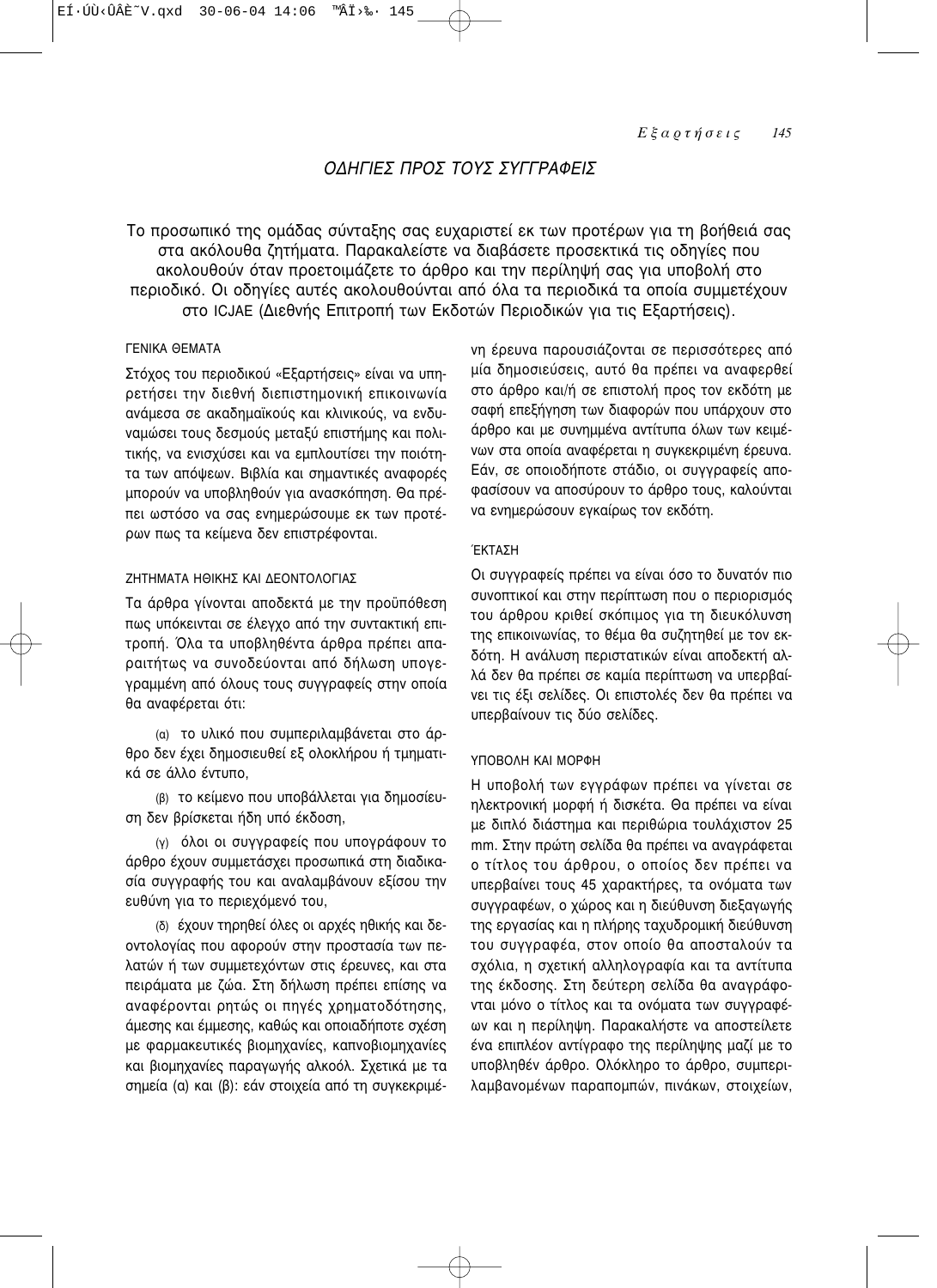και λοιπού υλικού, θα πρέπει να έχει συνεχή αρίθμηση από την πρώτη σελίδα του τίτλου ως το τέλος. Στο κάτω μέρος της σελίδας του τίτλου παρακαλήστε να αναφέρεται τον συνολικό αριθμό σελίδων του άρθρου. Επίσης είναι σκόπιμο να αποφεύγονται οι υποσημειώσεις, όπου είναι δυνατόν.

Παρακαλήστε να αποστέλλεται τα άρθρα στην ακόλουθη διεύθυνση:

Για το Περιοδικό Εξαρτήσεις  $KE. \Theta.E.A$ Σορβόλου 24, 116 36 Αθήνα είτε με email: exartisis@kethea.gr

#### **ПЕРІЛНФН**

Όταν πρόκειται για περιγραφές ερευνών, οι περιλήψεις θα πρέπει να περιλαμβάνουν τις ακόλουθες κατηγορίες: Στόχοι, Σχεδιασμός, Πλαίσιο, Συμμετέχοντες, Παρέμβαση (για τις πειραματικές δοκιμές μόνο), Μετρήσεις, Ευρήματα, και Συμπεράσματα. Τα Συμπεράσματα πρέπει να αναφέρονται με σαφήνεια, επειδή αυτά θα καθορίσουν σε μεγάλο μέρος την απόφαση του εκδότη. Κάθε εύρημα θα αποτιμηθεί σύμφωνα με την εγκυρότητα και την αξιοπιστία του. Όσον αφορά άλλου είδους κείμενα, δεν υπάρχουν συγκεκριμένοι κανόνες για τη δομή των περιλήψεων, αλλά πρέπει να είναι εμφανή τα συμπεράσματα της αποτίμησης καθώς αυτά θα αποτελέσουν κεντρικό θέμα στη διαδικασία του σχολιασμού. Οι περιλήψεις κυμαίνονται συνήθως στις 250 λέξεις.

#### ΠΑΡΑΠΟΜΠΕΣ

Οι παραπομπές μπορούν να γίνονται είτε με το σύστημα Harvard είτε με το σύστημα Vancouver. Όταν ακολουθείται το σύστημα Harvard στις παραπομπές πρέπει να τηρούνται τα ακόλουθα: πρώτο το όνομα του συγγραφέα, ακολουθεί η χρονολογία δημοσίευσης σε παρένθεση π.χ. Smith (1984). Εάν οι συγγραφείς είναι έως τρεις π.χ. Smith, Green & Jones (1984), τότε στην πρώτη παραπομπή αναφέρονται και οι τρεις ενώ στις υπόλοιπες αναφέρεται Smith et.al. (1984). Στην περίπτωση που οι συγγραφείς είναι περισσότεροι από τρεις, τότε σε όλες τις παραπομπές αναγράφεται: Smith et.al. (1984). Εάν υπάρχουν πολλές δημοσιεύσεις από τους ίδιους συγγραφείς μέσα στο ίδιο έτος, οι παραπομπές πρέπει να περιέχουν (α) (β) (γ) κ.λπ. μετά τη χρονολογία δημοσίευσης. Οι παραπομπές παρατίθενται μετά το τέλος του άρθρου με αλφαβητική σειρά, π.χ:

Abrams, D.B. & Wilson, G.T. (1979) Effects of alcohol on social anxiety... 88, 161-173. Blane, H.T. & Leonard, K.E. (1987) Psychological Theories.... (New York Guildford Press).

Όταν ακολουθείται το σύστημα Vancouver οι παραπομπές αριθμούνται σύμφωνα με τη σειρά που απαντώνται στο κείμενο. Σημειώστε τις παραπομπές στο κείμενο, στους πίνακες, στις λεζάντες βάζοντας διαδοχική αρίθμηση εντός παρενθέσεως (1, 2, 3, κ.λπ.). Οι παραπομπές που βρίσκονται μόνο μέσα σε πίνακες, ή λεζάντες σχημάτων θα πρέπει να αριθμούνται σύμφωνα με τη σειρά που απαντώνται στο κείμενο.

Η αριθμητική απαρίθμηση των παραπομπών πρέπει να παρατίθεται στο τέλος του άρθρου, παράδειγμα:

- 1. Cotton, N. (1987) The familial incidence of Alcoholism, Journal of Studies on Alcohol, 40.89-116.
- 2. Merikangas, K.R. (1989) Genetics of alcoholism: a review of Human studies...

Ανεξάρτητα από το ποιο από τα δύο συστήματα θα επιλέξετε, για τους τίτλους των εφημερίδων, των περιοδικών και λοιπών εντύπων δεν πρέπει να χρησιμοποιούνται συντομογραφίες. Δεν είναι απαραίτητο να αναφέρεται ο αριθμός του τεύχους ή του τόμου, θα πρέπει όμως να αναφέρονται οπωσδήποτε όλοι οι συγγραφείς. Ο κατάλογος των παραπομπών δεν πρέπει να είναι ασκόπως μακροσκελής και πρέπει να περιλαμβάνει μόνο βιβλία και έντυπα στα οποία είναι δυνατή η πρόσβαση διά μέσου των συνηθισμένων βιβλιογραφικών πηγών. Όταν πρόκειται για ξενόγλωσσα άρθρα, ή βιβλία, θα πρέπει να δίνεται ο τίτλος και στα ελληνικά σε παρένθεση μετά τον πρωτότυπο τίτλο.

#### ΑΠΕΙΚΟΝΙΣΕΙΣ

Οι απεικονίσεις δεν πρέπει να είναι ενταγμένες στο κείμενο αλλά θα πρέπει να κατατεθούν χωριστά στο τέλος με το όνομα του συγγραφέα και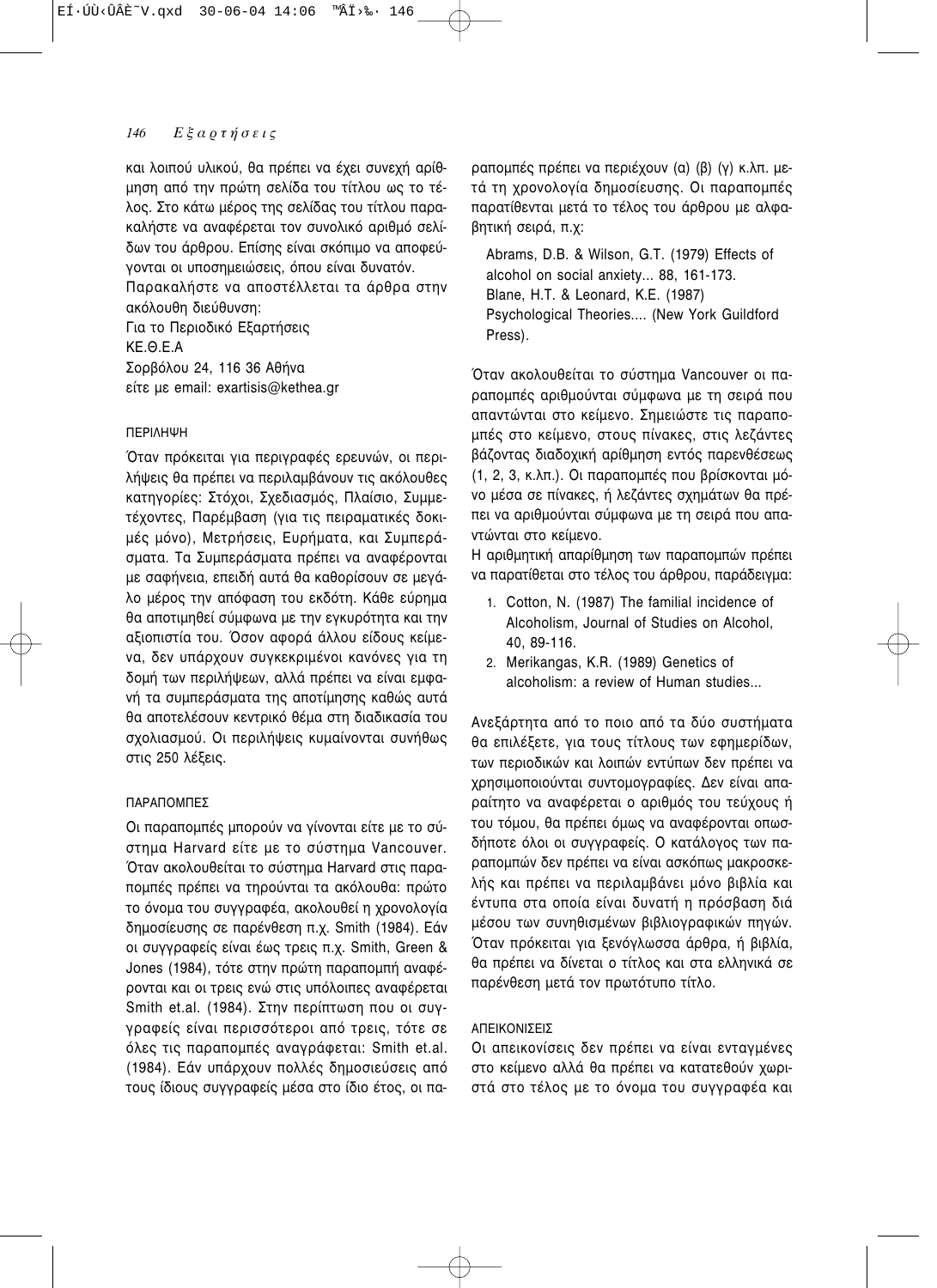σχετική αρίθμηση. Όλες οι απεικονίσεις θα πρέπει να είναι διπλάσιες από το τελικό τους μέγεθος. Όλες οι φωτογραφίες, τα γραφήματα, και τα διαγράμματα θα αναφέρονται ως «σχήματα» και θα πρέπει να έχουν διαδοχική καταχώρηση στο κείμενο με αριθμούς (π.χ. Σχήμα 1, Σχήμα 2). Η θέση των σχημάτων μέσα στο κείμενο θα πρέπει να υποδεικνύεται σαφώς. Οι τίτλοι για όλα τα σχήματα θα πρέπει να αναγράφονται σε χωριστή σελίδα και να εξηγούνται χωρίς αναφορά στο κείμενο. Στους τίτλους θα πρέπει επίσης να συμπεριλαμβάνονται και επεξηγήσεις για όλα τα σύμβολα που χρησιμοποιούνται.

#### **ΠΙΝΑΚΕΣ**

Οι πίνακες θα πρέπει να εκτυπώνονται σε χωριστή σελίδα, και η θέση τους στο κείμενο πρέπει να υποδεικνύεται σαφώς. Οι μονάδες πρέπει να αναγράφονται εντός παρενθέσεως στην πρώτη γραμμή της εκάστοτε στήλης και όχι στο κυρίως σώμα του πίνακα. Οι λέξεις ή οι αριθμοί πρέπει να επαναλαμβάνονται σε όλες τις γραμμές, ενώ τα ομοιωματικά, και λέξεις όπως: ομοίως, βλέπε, ως άνω κ.λπ. δεν πρέπει να χρησιμοποιούνται. Ακόμη οι πίνακες δεν θα πρέπει να έχουν διαγράμμιση.

#### **FUIMFAFIA**

Η επιμέλεια γίνεται για έλεγχο και διευκόλυνση κάποιων βασικών διορθώσεων, όχι για γενική αναθεώρηση ή μετατροπή. Τα σχόλια επιμέλειας πρέπει να λαμβάνονται υπόψη και να επιστρέφεται το διορθωμένο κείμενο στον εκδότη μέσα σε τρεις ημέρες από την παραλαβή τους.

#### ΑΝΑΤΥΠΑ

Ένα αντίτυπο του περιοδικού, που περιέχει το άρθρο σας, θα σας αποσταλεί περίπου τρεις εβδομάδες μετά την έκδοση του τεύχους.

#### ΣΧΟΛΙΑΣΜΟΣ

Τα άρθρα αποστέλλονται από τον εκδότη στον αναπληρωτή της έκδοσης για αναθεώρηση. Ο τελευταίος αφού συμβουλευτεί τη συντακτική επιτροπή στέλνει τις προτάσεις του στον εκδότη. Ο εκδότης λαμβάνει την τελική απόφαση και επικοινωνεί με τους συγγραφείς. Τέλος, ο εκδότης και ο αναπληρωτής διατηρούν το δικαίωμα να επιστρέψουν κάποιο άρθρο πριν ακόμη φτάσει στους σχολιαστές, εάν κρίνουν πως το περιεχόμενό του δεν είναι κατάλληλο για το περιοδικό εξαιτίας μεθοδολογικών περιορισμών, θεματολογίας ή προβλημάτων στην παρουσίαση των στοιχείων.

#### ΠΝΕΥΜΑΤΙΚΗ ΙΛΙΟΚΤΗΣΙΑ

Είναι όρος της παρούσας έκδοσης οι συγγραφείς να διατηρούν τα πνευματικά δικαιώματα από τα άρθρα που προσκομίζουν. Αυτό παρέχει κάθε δικαίωμα στον οργανισμό, για πλήρη δημοσίευση και διάδοση του άρθρου και του περιοδικού σε όσο το δυνατόν ευρύτερο αναγνωστικό κοινό, τόσο σε έντυπη όσο και σε ηλεκτρονική μορφή. Φυσικά, οι συγγραφείς μπορούν να χρησιμοποιήσουν αλλού το άρθρο μετά από τη δημοσίευσή του από το περιοδικό και χωρίς να ζητηθεί έγκριση, υπό τον όρο πως θα αναφερθεί ως πρωτότυπη πηγή της δημοσίευσης το παρόν περιοδικό. Οι συγγραφείς ευθύνονται αποκλειστικά για την παραχώρηση των δικαιωμάτων αναπαραγωγής στοιχείων που βρήκαν από άλλες πηγές.

ΟΣΟΙ ΑΠΟ ΤΟΥΣ ΑΝΑΓΝΩΣΤΕΣ ΤΗΣ ΣΤΗΛΗΣ ΕΠΙΘΥΜΟΥΝ ΝΑ ΑΝΑΚΟΙΝΩΣΟΥΝ ΠΛΗΡΟΦΟΡΙΕΣ ΓΙΑ ΜΕΛΛΟΝΤΙΚΑ ΣΥΝΕΔΡΙΑ, ΝΕΕΣ ΕΚΔΟΣΕΙΣ, ΕΡΕΥΝΕΣ Η ΑΛΛΑ ΣΗΜΑΝΤΙΚΑ ΓΕΓΟΝΟΤΑ, ΤΑ ΟΠΟΙΑ ΑΦΟΡΟΥΝ ΘΕΜΑΤΑ ΣΧΕΤΙΚΑ ΜΕ ΤΗΝ ΕΞΑΡΤΗΣΗ ΑΠΟ ΨΥΧΟΤΡΟΠΕΣ ΟΥΣΙΕΣ, ΜΠΟΡΟΥΝ ΝΑ ΤΙΣ ΑΠΟΣΤΕΙΛΟΥΝ ΣΤΟ ΠΕΡΙΟΔΙΚΟ ΣΕ ΗΛΕΚΤΡΟΝΙΚΗ ΜΟΡΦΗ.

#### ΕΞΑΡΤΗΣΕΙΣ

Το περιοδικό υιοθετεί πλήρως τη "Συμφωνία του Farmington" (Addiction, 1997, 92, 1617-1618).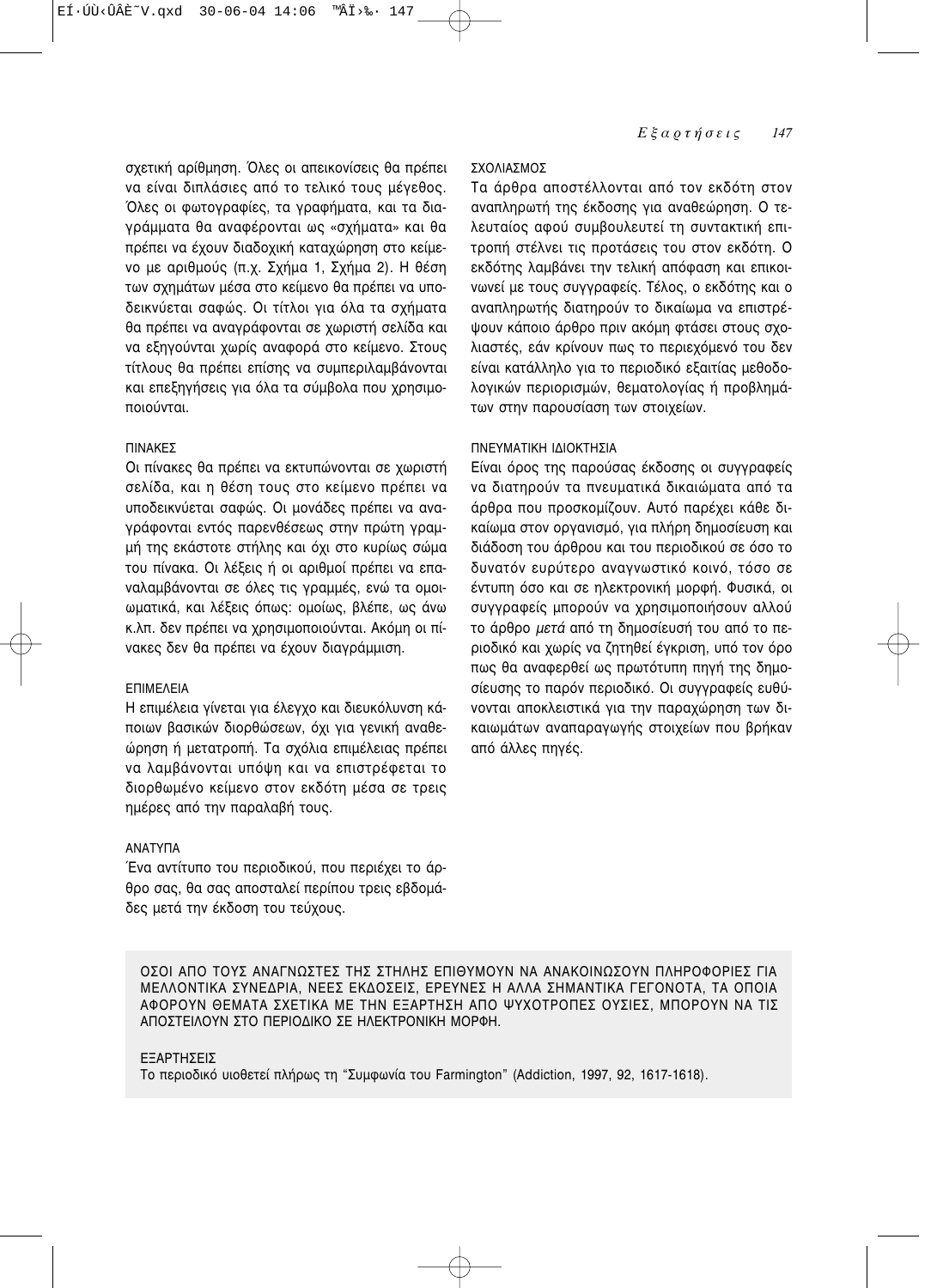$E \xi a \varrho \tau \eta \sigma \varepsilon \iota \varsigma$ 148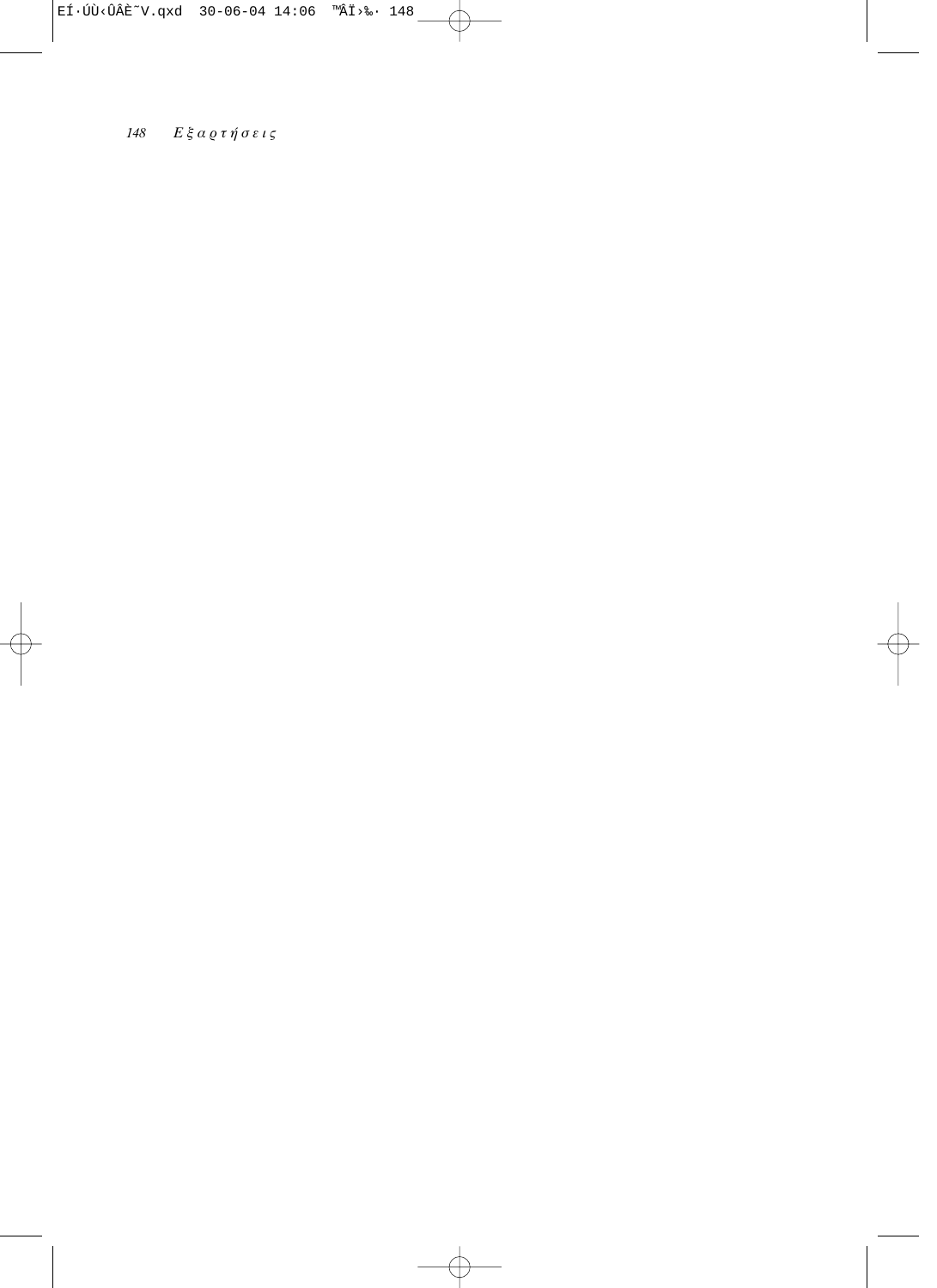ΤΟ ΠΕΜΠΤΟ ΤΕΥΧΟΣ ΤΟΥ ΕΠΙΣΤΗΜΟΝΙΚΟΥ ΠΕΡΙΟΔΙΚΟΥ ΕΞΑΡΤΗΣΕΙΣ ΤΥΠΩΘΗΚΕ ΤΟΝ ΙΟΥΝΙΟ ΤΟΥ 2004 ΣΕ 700 ΑΝΤΙΤΥΠΑ ΑΠΟ ΤΗΝ ΠΑΡΑΓΩΓΙΚΗ ΜΟΝΑΔΑ ΤΟΥ ΚΕΝΤΡΟΥ ΘΕΡΑΠΕΙΑΣ ΕΞΑΡΤΗΜΕΝΩΝ ΑΤΟΜΩΝ  $(KE. \Theta.E.A.)$ ΣΧΗΜΑ ΚΑΙ ΧΡΩΜΑ

Εποπτεία Έκδοσης Γεράσιμος ΝΟΤΑΡΑΣ Editing supervision Gerassimos NOTARAS Πληκτρολόγηση Κειμένων Typing Τομέας Εκπαίδευσης ΚΕ.Θ.Ε.Α. **KETHEA Department of Education** Επιμέλεια Κειμένων - Διορθώσεις Όλγα ΣΕΛΛΑ Proofreading Olga SELLA Καλλιτεχνική Επιμέλεια Έκδοσης Βουβούλα ΣΚΟΥΡΑ Illustration was by Vouvoula SKOURA Σχεδιασμός Λογότυπου Τέτη ΚΑΜΟΥΤΣΗ Logo Teti KAMOUTSI Ηλεκτρονική Επεξεργασία - Σελιδοποίηση Typeset - Layout Σταύρος ΜΠΕΛΕΣΑΚΟΣ Stavros BELESSAKOS Εκτύπωση - Βιβλιοδεσία ΣΧΗΜΑ ΚΑΙ ΧΡΩΜΑ Publication - Binding SCHEMA AND CHROMA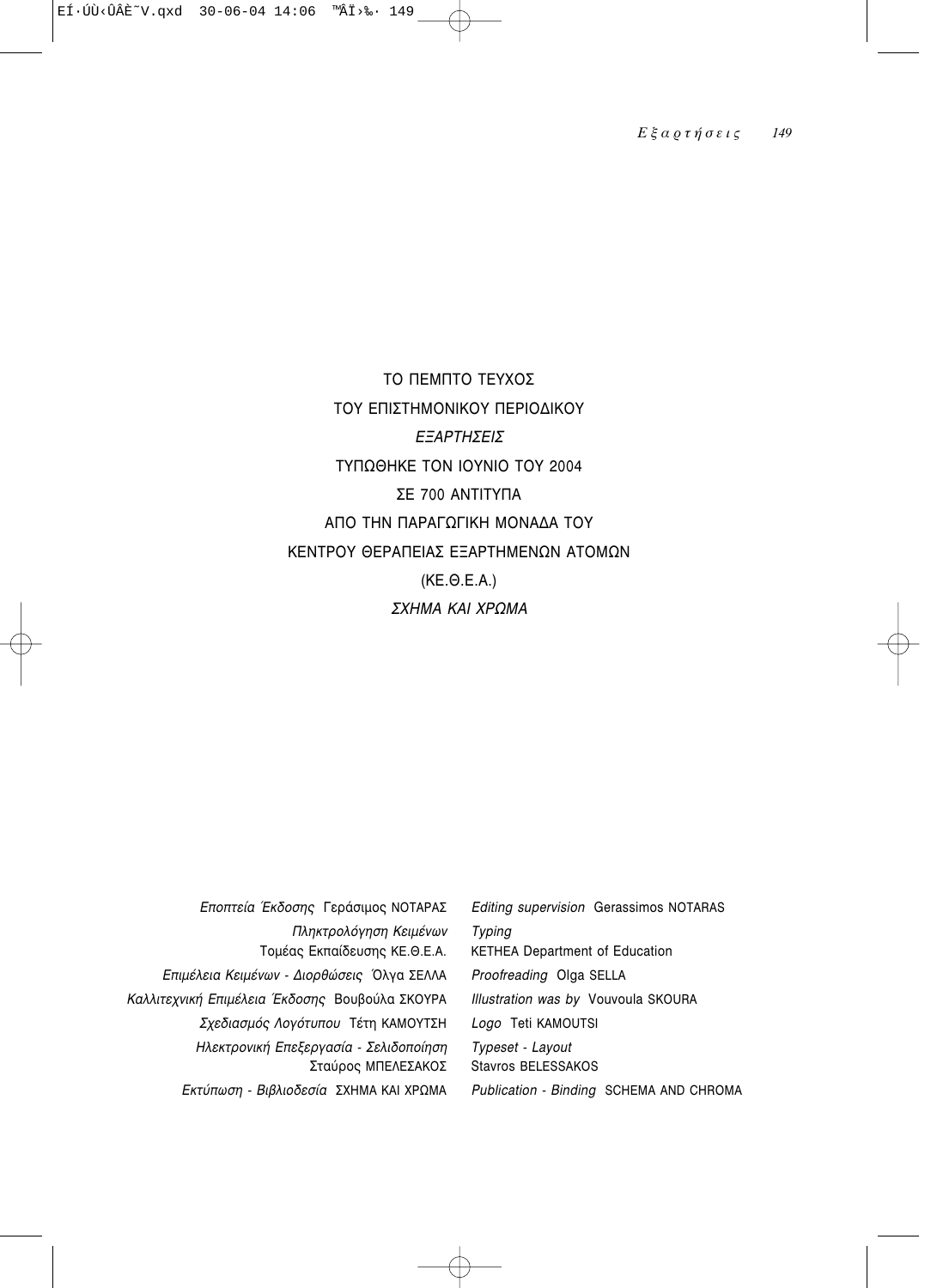$E \xi a \varrho \tau \eta \sigma \varepsilon \iota \varsigma$ 150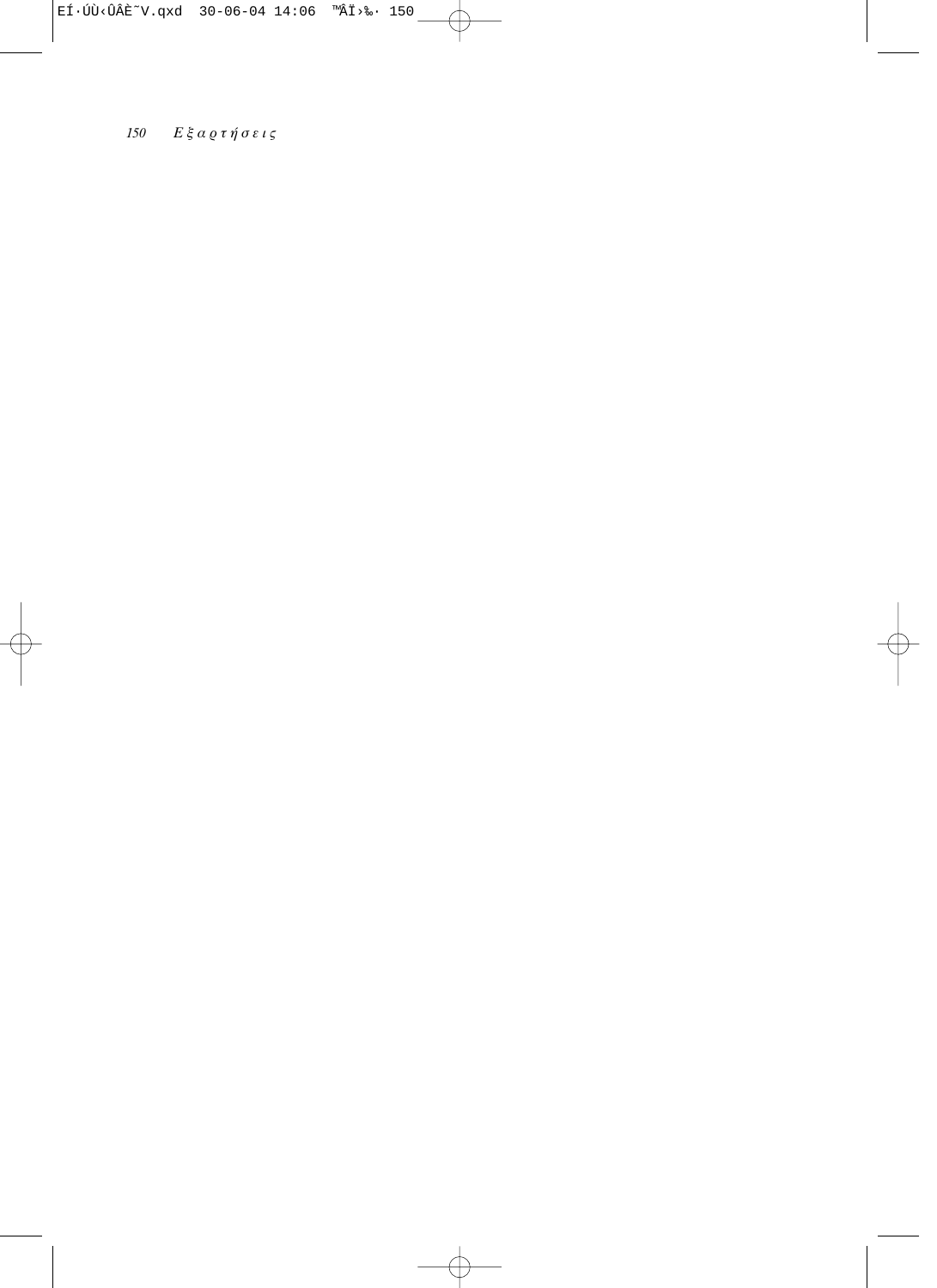Το επιστημονικό περιοδικό Εξαρτήσεις κυκλοφορεί δύο φορές το χρόνο. Η τιμή κάθε τεύχους είναι €10. Αιτήματα αγοράς για μεμονωμένα τεύχη ή συνδρομές πρέπει να απευθύνονται στη διεύθυνση:

Περιοδικό Εξαρτήσεις  $KE. \Theta.E.A.$ Σορβόλου 24 116 36 Αθήνα τηλ.: 210 9241993-6 fax: 210 9241986 e-mail: exartisis@kethea.gr

# ΕΞΑΡΤΗΣΕΙΣ

ΕΠΙΣΤΗΜΟΝΙΚΗ ΠΕΡΙΟΔΙΚΗ ΕΚΔΟΣΗ ΓΙΑ ΘΕΜΑΤΑ ΕΞΑΡΤΗΣΕΩΝ

## Δελτίο Παραγγελίας

ΣΤΟΙΧΕΙΑ ΣΥΝΔΡΟΜΗΤΗ

| $F$ -mail: $\qquad \qquad$ |
|----------------------------|

#### ΕΙΔΟΣ ΠΑΡΑΓΓΕΛΙΑΣ

| <b>Μεμονωμένα τεύχη</b> |  |  |                                                                                                                           |
|-------------------------|--|--|---------------------------------------------------------------------------------------------------------------------------|
| Eτήσια ατομική συνδρομή |  |  |                                                                                                                           |
|                         |  |  |                                                                                                                           |
|                         |  |  |                                                                                                                           |
|                         |  |  | $x \in 10 = $<br>$x \in 15 =$ ∈<br><b>Ετήσια συνδρομή φορέων</b> x €20 = €<br><b>Ετήσια φοιτητική συνδρομή  x</b> €10 = € |

#### ΤΡΟΠΟΣ ΠΛΗΡΩΜΗΣ

**Δ** Με ταχυδρομική επιταγή.

■ Με τραπεζική κατάθεση στο λογαριασμό 117/296000-12 της Εθνικής Τράπεζας όπου θα σημειώνεται η ένδειξη «για Εξαρτήσεις». Αντίγραφο της κατάθεσης όπου θα φαίνεται ευκρινώς το όνομα του καταθέτη και το δελτίο παραγγελίας στέλνονται στη διεύθυνση του περιοδικού.

| Με κάρτα πληρωμής.                     |
|----------------------------------------|
|                                        |
|                                        |
| Επιλέξτε τύπο κάρτας:                  |
| Mastercard $\Box$<br>VISA <sup>I</sup> |
| Αριθμός κάρτας                         |
| Ημερομηνία λήξης                       |

⅂